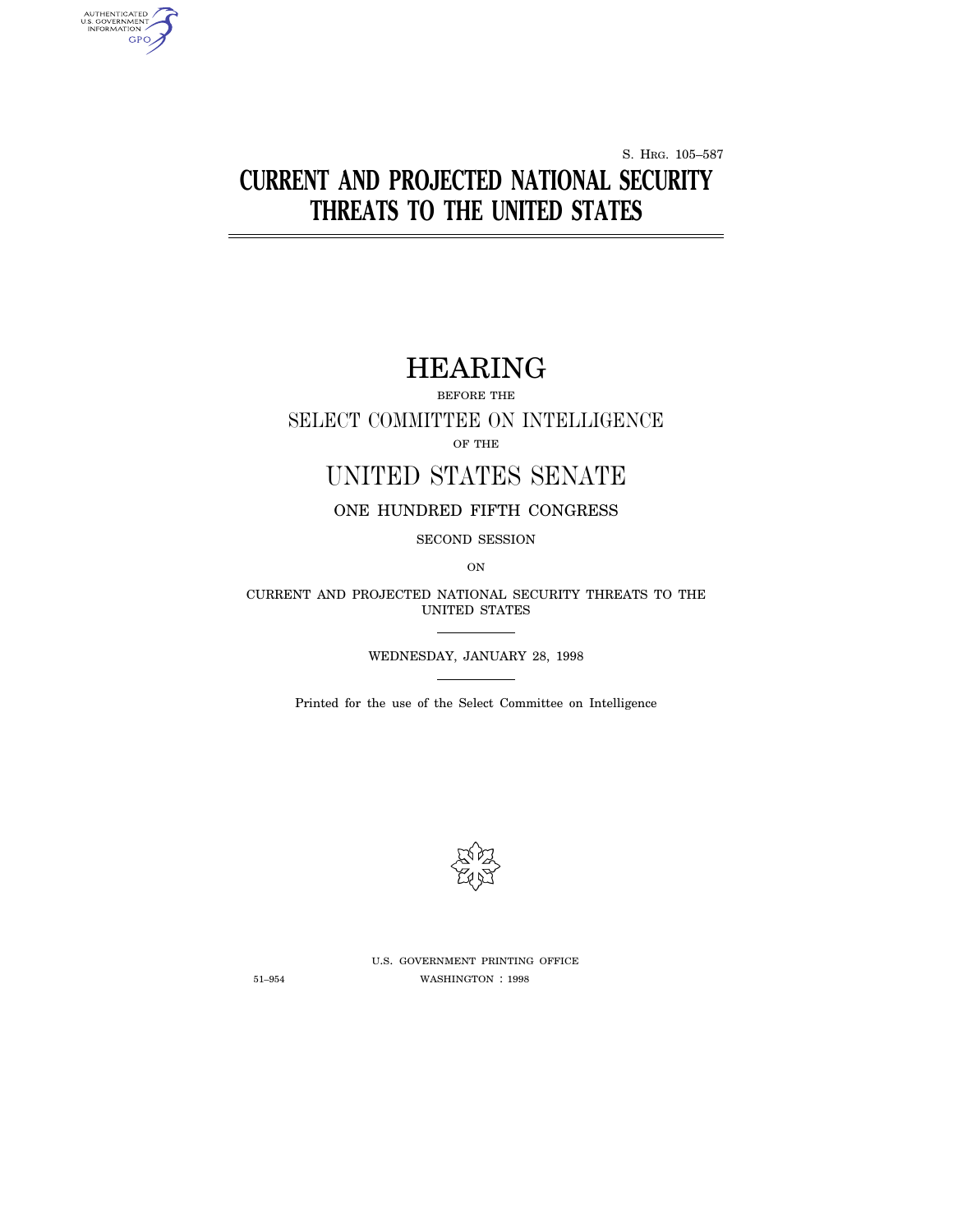# SELECT COMMITTEE ON INTELLIGENCE

RICHARD C. SHELBY, Alabama, *Chairman* J. ROBERT KERREY, Nebraska, *Vice Chairman* JOHN H. CHAFEE, Rhode Island RICHARD G. LUGAR, Indiana MIKE DEWINE, Ohio JON KYL, Arizona JAMES M. INHOFE, Oklahoma ORRIN G. HATCH, Utah PAT ROBERTS, Kansas WAYNE ALLARD, Colorado DAN COATS, Indiana

JOHN GLENN, Ohio RICHARD H. BRYAN, Nevada BOB GRAHAM, Florida JOHN F. KERRY, Massachusetts MAX BAUCUS, Montana CHARLES S. ROBB, Virginia FRANK R. LAUTENBERG, New Jersey CARL LEVIN, Michigan

TRENT LOTT, Mississippi, *Ex Officio* THOMAS A. DASCHLE, South Dakota, *Ex Officio*

TAYLOR W. LAWRENCE, *Staff Director* CHRISTOPHER C. STRAUB, *Minority Staff Director* KATHLEEN P. MCGHEE, *Chief Clerk*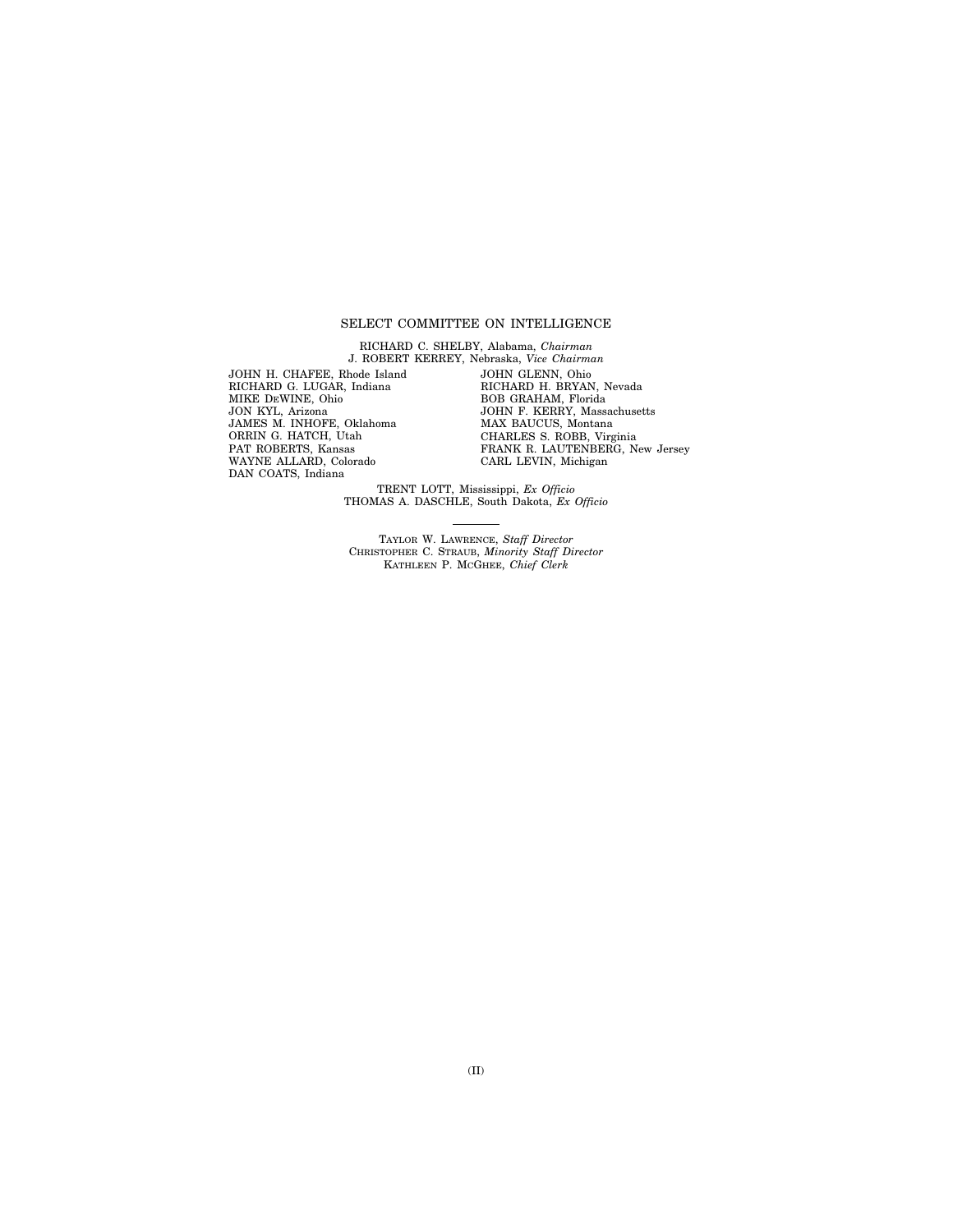# C O N T E N T S

| Page                                                                                                                                                                                                                                                                                                                                                                                                                                             |                   |
|--------------------------------------------------------------------------------------------------------------------------------------------------------------------------------------------------------------------------------------------------------------------------------------------------------------------------------------------------------------------------------------------------------------------------------------------------|-------------------|
| Hearing held in Washington DC:                                                                                                                                                                                                                                                                                                                                                                                                                   |                   |
|                                                                                                                                                                                                                                                                                                                                                                                                                                                  | 1                 |
| Statement of:<br>Allard, Hon. Wayne, a U.S. Senator from the State of Colorado<br>Baucus, Hon. Max, a U.S. Senator from the State of Montana<br>26<br>Bryant, Robert, Deputy Director, Federal Bureau of Investigation<br>88<br>DeWine, Hon. Mike, a U.S. Senator from the State of Ohio<br>Freeh, Hon. Louis J., Director, Federal Bureau of Investigation<br>27<br>80<br>Hughes, Patrick M., Lieutenant General, USA, Director, Defense Intel- | 11<br>10          |
| Inhofe, Hon. James M., a U.S. Senator from the State of Oklahoma<br>Kerrey, Hon. J. Robert, a U.S. Senator from the State of Nebraska<br>Lugar, Hon. Richard G., a U.S. Senator from the State of Indiana<br>Oakley, Hon. Phyllis E., Assistant Secretary of State for Intelligence                                                                                                                                                              | 70<br>8<br>5<br>9 |
| 45<br>Robb, Hon. Charles S., a U.S. Senator from the Commonwealth of Vir-                                                                                                                                                                                                                                                                                                                                                                        |                   |
| 96                                                                                                                                                                                                                                                                                                                                                                                                                                               |                   |
| Shelby Hon. Richard C., a U.S. Senator from the State of Alabama                                                                                                                                                                                                                                                                                                                                                                                 | 91<br>1           |
| 12                                                                                                                                                                                                                                                                                                                                                                                                                                               |                   |
| Testimony of:                                                                                                                                                                                                                                                                                                                                                                                                                                    |                   |
| Bryant, Robert, Deputy Director, Federal Bureau of Investigation<br>86<br>Hughes, Patrick M., Lieutenant General, USA, Director, Defense Intel-                                                                                                                                                                                                                                                                                                  |                   |
| Oakley, Hon. Phyllis E., Assistant Secretary of State for Intelligence                                                                                                                                                                                                                                                                                                                                                                           | 70                |
| 43                                                                                                                                                                                                                                                                                                                                                                                                                                               |                   |
| Supplemental materials, letters, articles, etc.:                                                                                                                                                                                                                                                                                                                                                                                                 | 19                |
| Questions for the record, dated March 12, 1998, submitted to the Hon.<br>105                                                                                                                                                                                                                                                                                                                                                                     |                   |
| Questions for the record, dated March 12, 1998, submitted to the Hon.                                                                                                                                                                                                                                                                                                                                                                            |                   |
| Louis J. Freeh, Director, Federal Bureau of Investigation<br>111<br>Questions for the record, dated March 12, 1998, submitted to Lt. General                                                                                                                                                                                                                                                                                                     |                   |
| Patrick M. Hughes, USA, Director, Defense Intelligence Agency<br>113<br>Questions for the record, dated March 12, 1998, submitted to the Hon.<br>Phyllis E. Oakley, Assistant Secretary of State for Intelligence and                                                                                                                                                                                                                            |                   |
| 118                                                                                                                                                                                                                                                                                                                                                                                                                                              |                   |
| Letter of transmittal, dated June 9, 1998, responses to questions for<br>154                                                                                                                                                                                                                                                                                                                                                                     |                   |
| Letter of transmittal, dated June 12, 1998, responses to questions for                                                                                                                                                                                                                                                                                                                                                                           |                   |
| 167<br>Letter of transmittal, dated June 15, 1998, responses to questions for                                                                                                                                                                                                                                                                                                                                                                    |                   |
| 122                                                                                                                                                                                                                                                                                                                                                                                                                                              |                   |
| Letter of transmittal, dated July 24, 1998, responses to questions for<br>133                                                                                                                                                                                                                                                                                                                                                                    |                   |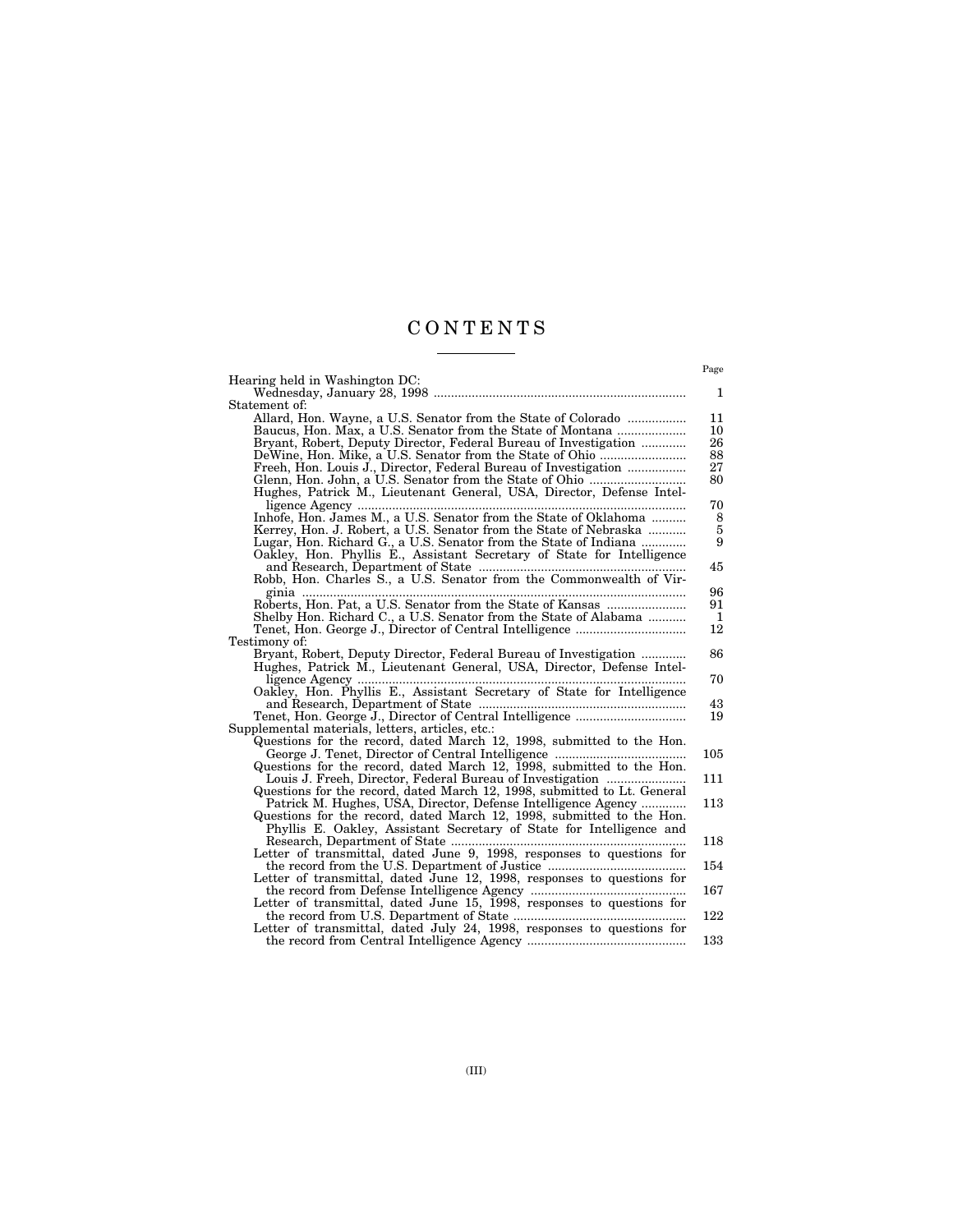# **CURRENT AND PROJECTED NATIONAL SECURITY THREATS TO THE UNITED STATES**

# **WEDNESDAY, JANUARY 28, 1998**

U.S. SENATE, SELECT COMMITTEE ON INTELLIGENCE, *Washington, DC.*

The Select Committee met, pursuant to notice, at 9:37 o'clock a.m., in Room SH–216, Hart Senate Office Building, the Honorable Richard Shelby Chairman of the Committee, presiding.

Present: Senators Shelby, Lugar, DeWine, Inhofe, Roberts, Allard, Kerrey of Nebraska, Glenn, Baucus and Robb.

Also Present: Taylor Lawrence, Staff Director; Chris Straub, Minority Staff Director; Dan Gallington, General Counsel; Don Mitchell, Professional Staff; and Kathleen McGhee, Chief Clerk.

Chairman SHELBY. The Committee will come to order.

Last year marked the 50th anniversary of the enactment of the National Security Act, the legislation that created the Central Intelligence Agency and established the national defense and intelligence structure for the Cold War era.

This year, we approach an equally significant anniversary—November 1999 will mark the tenth anniversary of the fall of the Berlin Wall, the beginning of the end of the Cold War, and the beginning of the post-Cold War era.

Today, it is fitting that the Committee meet publicly, at the beginning of a new session of Congress, to hear the Intelligence Community's views regarding the nature and extent of the changing national security threats to the U.S.

The identification and analysis of these threats are crucial to defining and conducting our nation's foreign policy. Our intelligence on these threats provides the basis for our defense strategy and planning, informs our budget and procurement choices, and supports our military forces when they go into action.

To be useful, intelligence must be timely and, of course, accurate.

Equally important, the Intelligence Community must "call it as it sees it''—reporting the facts to policymakers without bias, even if the intelligence findings do not support a particular policy or decision.

Every day, U.S. policymakers and military forces rely on Intelligence Community reporting. By its very nature, most of this information must be classified to protect the sources and methods from which it is derived.

Today we meet in open session so that, at a time of waning interest in international affairs, the American people may learn about the very real threats that we face in the post-Cold War era.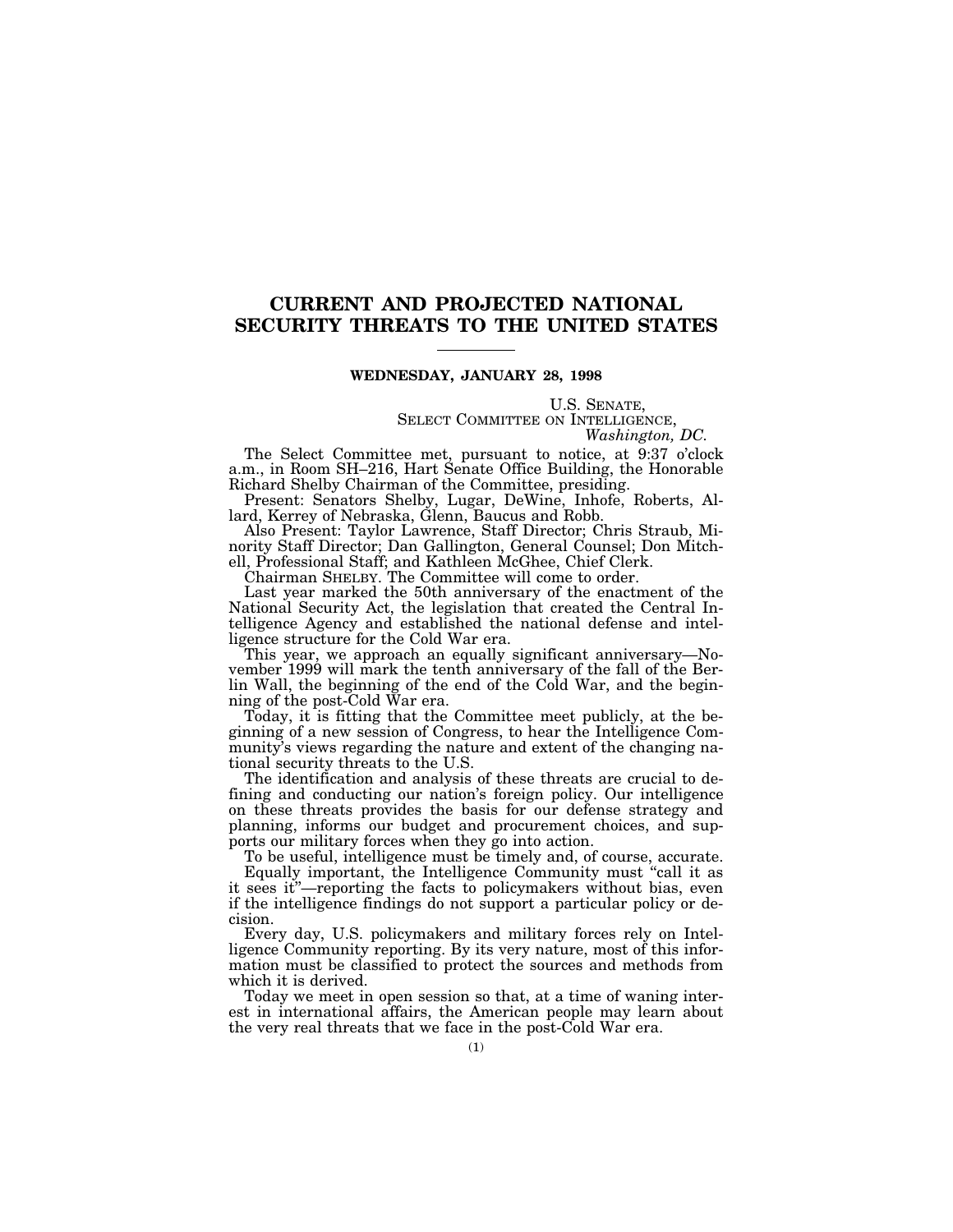We look forward to hearing from Director Tenet and other witnesses on the broad range of threats to U.S. national security.

Many of the issues we will discuss bear directly on critical policy choices facing the administration and the Congress today and in the near future, and raise a number of complex questions. For example:

Once again, Iraq is refusing to allow UN inspectors full access to its weapons programs.

How strong is Saddam Hussein within his own country that he can defy the international community?

Is he, in fact, better off than he was before he instigated the current crisis over weapons inspections? What is the status of the Iraqi weapons programs? How quickly could these programs be expanded or revived if sanctions were removed?

Is it true, as has been suggested in the press, that Iraq tested biological and/or chemical weapons on human beings?

Will Saddam Hussein ever comply with the UN resolutions?

And on the other side of the Shatt al Arab, we have Iran. Many of us saw Iranian President Khatami's recent television interview. What do his remarks then and subsequently—and the response of his hardline opponents—mean for US-Iranian relations?

Most critically, has the Intelligence Community seen any reduction in Iranian support for international terrorism, or slackening in Iran's pursuit of weapons of mass destruction, since the election?

How soon will Iran deploy new ballistic missiles capable of threatening Israel and other U.S. allies?

Iran of course is only one of more than a dozen or so countries which possess or are developing ballistic missile systems, and one of over two dozen nations that are developing weapons of mass destruction.

I am extremely concerned of the potential that such weapons will be used, or that someone somewhere will plausibly threaten to use such weapons, against the United States, our troops, our allies or our interests in the not too distant future.

After all, it has already happened—the single greatest loss of life by American forces in the Persian Gulf War came when an Iraqi SCUD crashed into a barracks in Saudi Arabia.

How does the Intelligence Community assess the global ballistic missile threat to the United States—the greatest single threat to our national security?

The Committee is looking forward to reviewing in the very near future the updated National Intelligence Estimate on this subject, but we hope the witnesses will provide us with a preview today.

The 1995 National Intelligence Estimate of ballistic missile threats to North America was the subject of extensive, and in my view largely justified, criticism.

What steps have been taken in the current intelligence estimative process to address those criticisms? In particular, I would be interested to hear how Iran's faster-than-expected progress in its missile program comports with the assumptions underlying both the 1995 National Intelligence Estimate and the planned update?

And of particular concern to this Committee is the status of North Korea's missile and nuclear programs. How does the Com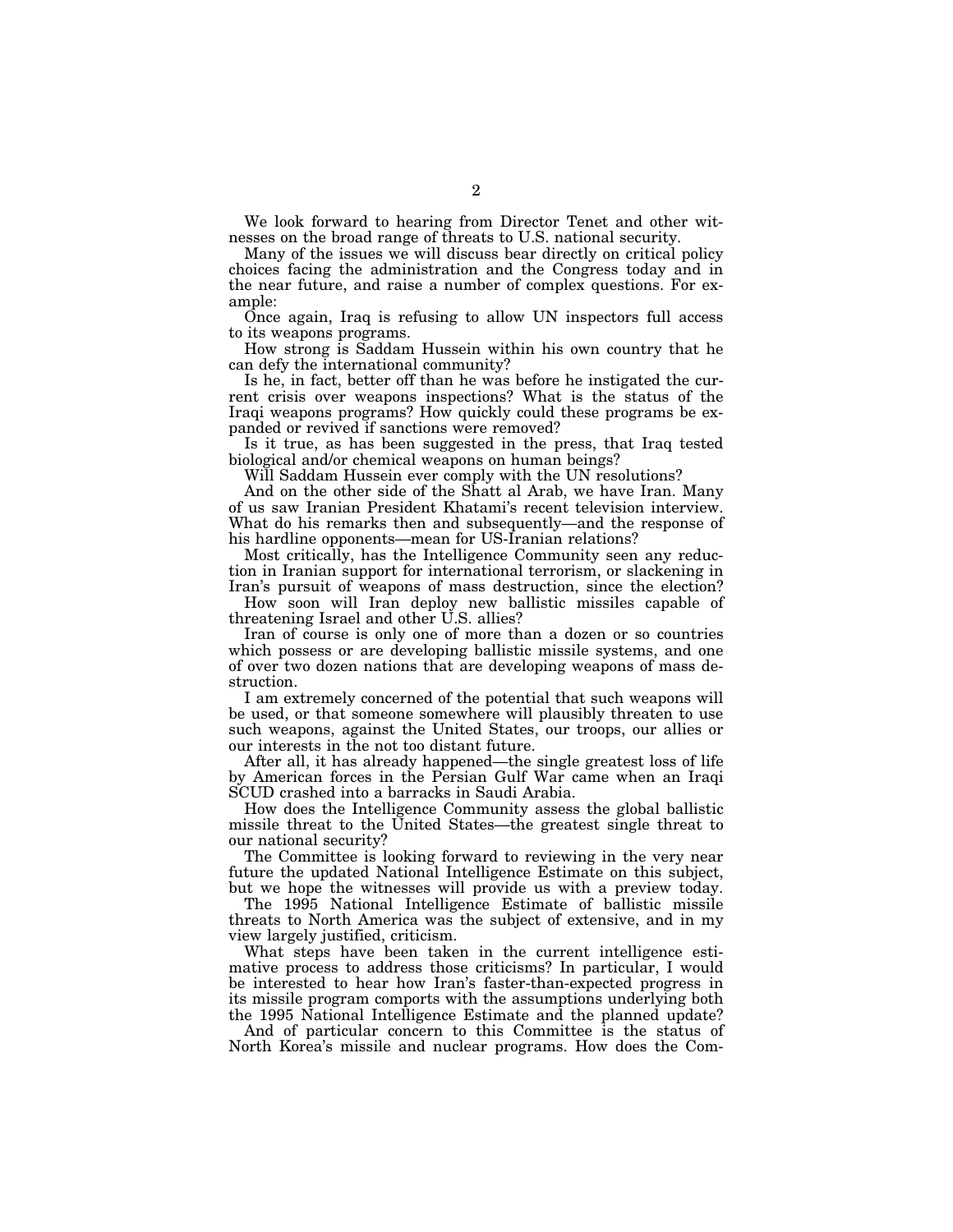munity view the unfolding political, military and economic developments in North Korea?

On another front, I would like to commend the Intelligence Community for its support for the arrest of suspected war criminal in Bosnia last week.

Although that matter did not receive the attention that I believe its deserved, I know that your efforts were critical to the success of that operation.

But tough questions remain: What are the prospects for a meaningful peace in Bosnia? When, if ever, will conditions there permit the withdrawal of US forces? What is the potential for a terrorist attack on US troops deployed in Bosnia and the region?

On the terrorism front, I am pleased to note that the past year has yielded some significant successes, including the rendition and conviction of Mir Aimal Kasi, who killed two CIA employees outside CIA headquarters in 1993, and the recent sentencing of Ramzi Yousef for his role in the World Trade Center bombings and his plot to blow up U.S. airliners.

However, numerous other terrorist threats remain—in Bosnia, in the Middle East, and around the world.

These include both traditional state-sponsored terrorist groups, and other more independent actors such as Usama Bin-Laden. Furthermore, the murderers of 19 U.S. servicemen in the Khobar Towers bombing have yet to be brought to justice. I hope Director Tenet and Deputy Director Bryant today will provide us a status report on that investigation, including the cooperation of the Saudi government, and any indications of whether the government of Iran should be held responsible.

Turning now to one of our most significant foreign policy and intelligence challenges of the 21st century: that is, China.

I look forward to hearing the Community's assessment of the status of China's proliferation of nuclear, missile, chemical, biological and advanced conventional weapons technologies to Iran, Pakistan, and other countries.

But today, we will also want to hear how China's extensive military modernization is complicating our ability to carry out military missions in support of key US interest in the region, as well as the extent and purpose of China's nuclear force modernization.

Nearly a decade after the end of the Cold War, the United States continues to face a serious counterintelligence threat. We look forward to hearing from Deputy Director Bryant on the extent and the sources of this threat.

In particular, we hope the FBI will be able to share with the American public its findings to date with respect to allegations that the Chinese government has attempted to illegally influence the American political process.

We are also interested in the recent revelation that a former US government physicist passed classified information to the Chinese government, and in other Chinese government intelligence activities aimed at the United States.

While China poses new challenges for the U.S., Russia still remains the only nation with the power to destroy the United States with intercontinental ballistic missiles. The security of Russia's nu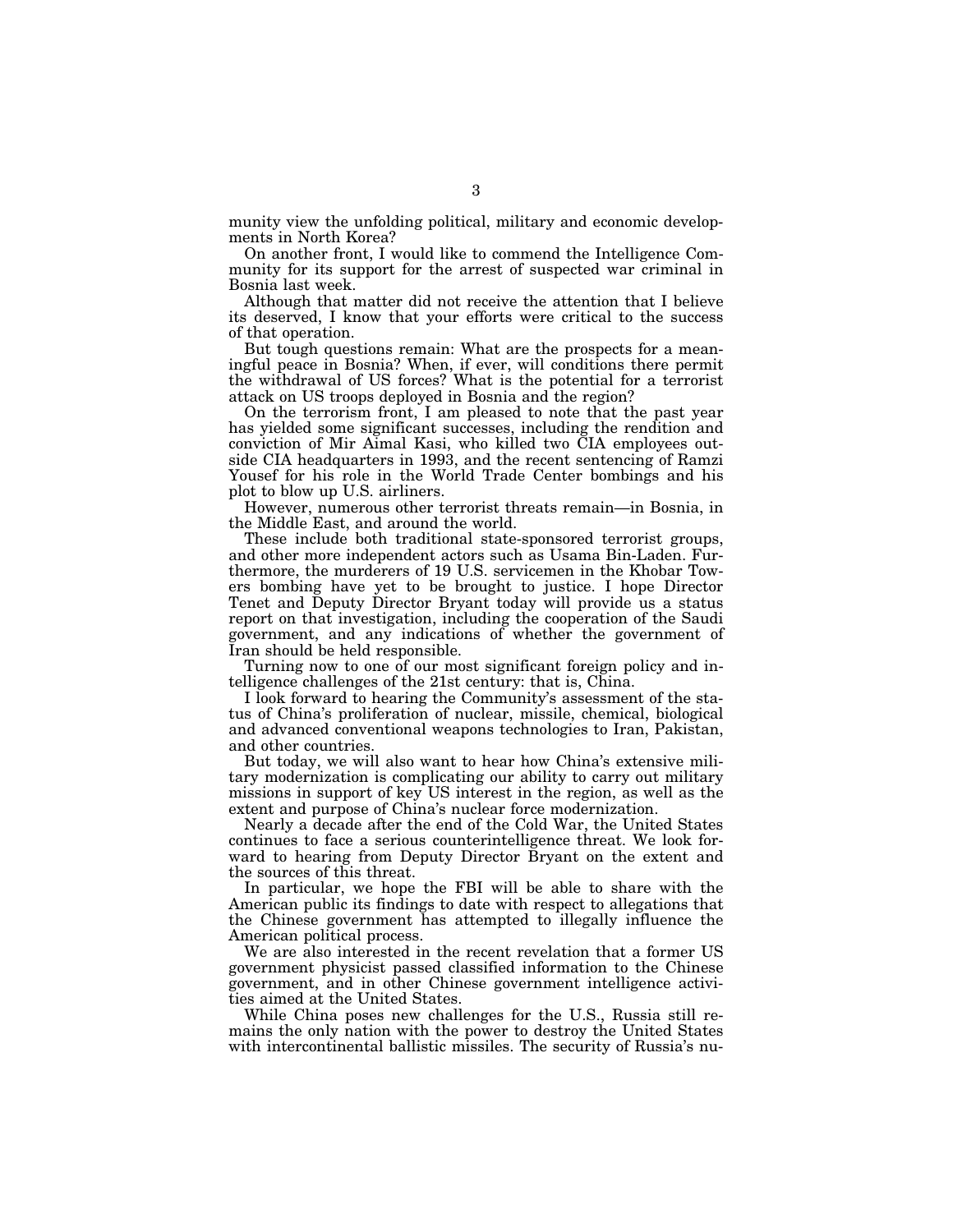clear arsenal, and the integrity of Russia's nuclear command and control systems, are of vital importance.

So too are Russian sales of missiles and other technologies of mass destruction to Iran and elsewhere. We look forward today to hearing your assessments of the nature and extent of these programs.

In addition to the traditional threats of a massive nuclear attack, terrorism, espionage, and the proliferation of advanced weaponry, we face new threats to our critical information infrastructure from hostile states, terrorism groups, and organized crime.

Recall the enormous disruption to the northeastern United States and Canada caused by recent power outages. These disruptions were caused by an ice storm.

Imagine if a computer operator in Tehran or Pyongyang could create the same havoc and confusion—or worse—with a few keystrokes.

We look forward to hearing the Intelligence Community's current assessment of these threats.

US businesses today also face an unprecedented level of industrial and economic espionage.<br>A recent report cited in the Los Angeles Times estimated that

U.S. businesses lost \$300 billion worth of information in 1997 alone.

We look forward to hearing from Deputy Director Bryant on the extent of this threat—the countries involved, their methods, and what US technologies are most at risk.

I have spent enough time outlining my concerns and raising questions regarding threats to the United States—it is time to hear from the real experts—our witnesses.

Without objection, our four witnesses will submit their written testimony for the record. Director Tenet will begin by giving his statement.

After Director Tenet's opening statement, he will be joined, as I think he already is, at the witness table by: FBI Deputy Director Bob Bryant, Assistant Secretary of State for Intelligence and Research Phyllis Oakley, and Lt. General Patrick Hughes, Director of the Defense Intelligence Agency.

These witnesses will provide their perspectives on the current and projected threats to US national security.

They have all submitted written testimony to the Committee, although not necessarily in a timely fashion, and so they will be asked to give brief summaries of their written testimony.

We will then open the session to 5 minutes of questions from each Member of the Committee, based on the order in which Members have entered the hearing room.

At 2:30 p.m. this afternoon in the Committee's hearing room, SH–219, the Committee will meet in a closed session to discuss classified matters related to threats posed to the national security of the United States.

Director Tenet, Deputy Director Bryant, Assistant Secretary Oakley, and General Hughes—I want to thank you all for appearing before us today.

Today's hearings mark the frst time that the FBI has been asked to participate in our annual threat hearings, and represent Mrs.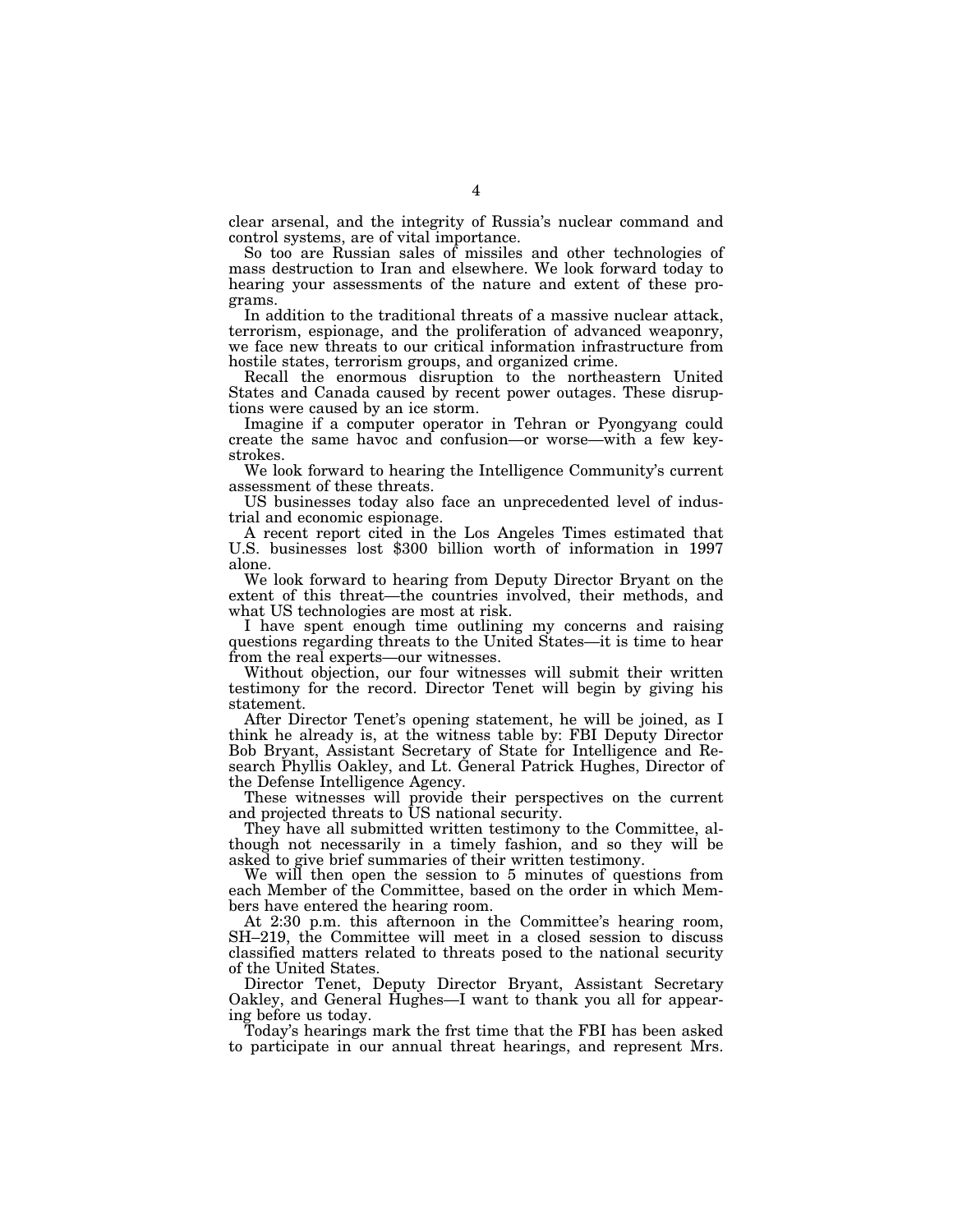Oakley's first appearance before our Committee in her new capacity. We look forward to hearing your perspectives on these important issues.

Senator Kerrey.

Vice Chairman KERREY. Thank you, Mr. Chairman.

I would first just ask that my full statement be included in the record.

# Chairman SHELBY. Without objection, it is so ordered. [The prepared statement of Senator Kerrey follows:]

# SENATE SELECT COMMITTEE ON INTELLIGENCE OPEN HEARING ON WORLD WIDE **THREATS**

Thank you, Mister Chairman. The Committee is starting out on the right foot with this very important hearing. I join you in greeting our witnesses, and in giving a special welcome to Secretary Oakley in her first appearance before the Committee in her new position. Secretary Oakley was born in Omaha, Nebraska, so her success was a foregone conclusion. This is also the first appearance of the FBI at this annual hearing, and I welcome Deputy Director Bryant.

In measuring threats, we must resist the politician's natural tendency to follow the CNN curve, the pull of the international crisis of a particular moment. We must take the long view and prioritize the threats in terms of the life of our nation, the lives of our citizens, and the livelihoods of our citizens. We should also make this assessment in full awareness that Americans don't feel very much threatened today, at least not from external sources. The threats are more subtle now but they must still be identified and watched and deterred. The cycles of history or our short-term preoccupation with other matters do not absolve us of this duty.

If preserving our life as a nation is the first priority, then Russia's nuclear weap-ons are still the first threat. The U.S. Strategic Command continues to deter the use of those weapons and our intelligence could have no more important topic. Nine years after the fall of the Berlin Wall I am disappointed we have not done more to reduce this threat further. The Russians have not done enough, either. Action is overdue. The Russian Duma should ratify START 2 promptly, and then we should discuss de-alerting the weapons of both sides together. Beyond deterring the other side's nuclear forces, these weapons have no purpose. But as long as they exist, we'll need all the intelligence on them we can get.

The proliferation of nuclear weapons—and also chemical and biological weapons is a growing concern. When proliferation links up with terrorism, we could face a high-order threat. Regional conflicts such as the Yugoslav war of the early 90's or the chronic instability of the Persian Gulf represent threats in the sense that the U.S. military could be in combat there at any moment. The foreign threats affecting the greatest number of Americans are probably the illegal drugs and accompanying crime coming from south of the border. Our interest in the stability and prosperity of a democratic Mexico, a Mexico which can stop the drugs and crime before they get here, has never been greater. This is about keeping Americans safe.

Two events of 1997, the Asian economic crisis and the Kyoto summit on global warming, represent trends which are not traditional threats but which can certainly affect the livelihoods of Americans. I look forward to our witnesses' views on how much effort the intelligence community should devote to these topics.

I want to highlight some of my concerns about intelligence as we start this session of Congress. First, we must act this year to reverse a fifty year trend and reduce government secrecy, including intelligence secrecy. It is not only a question of saving the cost of creating and keeping these millions of secrets. My goal is for the American people to understand how necessary your work is and how well you and our intelligence professionals do it. I want to counter the presumption that everything you do is somehow sinister. It can't happen unless we tell the people more. Also, we can't keep the secrets we must keep unless we get the classification system under control and throw the excess, unnecessary secrets overboard. The Committee has scheduled a hearing on the Moynihan-Helms secrecy legislation, and I look forward to it.

The opposite of secrecy is openness, and I want to see the government and the public benefit from greater openness. All Americans, not just policymakers and military commanders, need information about our world to make decisions. I would like to see much more declassified information, including images, available to the public.

The Intelligence Community should also be getting more of its information from open, unclassified sources. In addition, a new set of sources, the American commer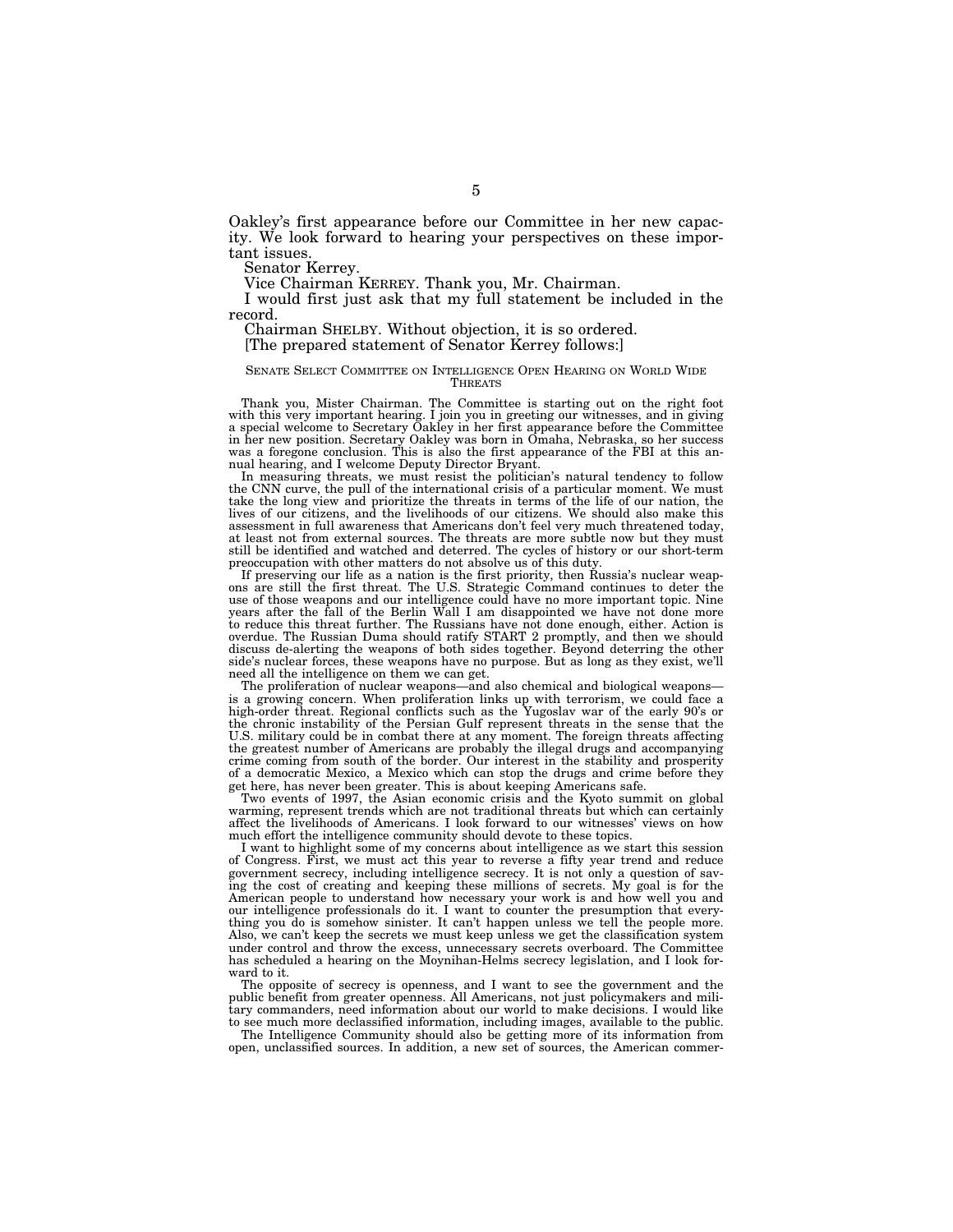cial imagery industry, will soon have products available to respond to many of the demands of intelligence customers. I hope you will make use of them.

I also challenge you to find more intelligence technologies with applications to benefit citizens. NIMA made a great start with image interpretation technology which could also help doctors detect breast cancer. But there is much more to be done and I urge you to redouble your efforts.

We have not forgotten the whistleblower legislation which was dropped in conference with the House last year. In fact, the Committee will have a hearing on it next week. This legislation is about the right of Congress to know, the right of government employees to come to Congress with evidence of wrongdoing, and ability of both branches of government to keep necessary secrets from leaking. We will pass it this year.

After our questions about the threats have been asked and answered today, I ask each of you to carry back to your agencies our appreciation for what your people do. They are striving in anonymity to keep our country safe, to keep policymakers informed, to give our warfighters the edge, and some of your people take significant risks. The overwhelming majority of them do this work in full accordance with American law and American values. If there were less unnecessary secrecy, more Americans would know that. Thank you, Mister Chairman.

Vice Chairman KERRY. Mr. Chairman, I would say this as well to the public, that one of the questions that very often is asked is why, and the Chairman alluded to it—why do we have an open hearing on threat assessment. And I believe it is important to do so in order to engage the American people in a discussion, in a debate about what the threats are to this country and to hear especially from the Executive branch policymakers, how they prioritize the threats to the people of the United States of America.

America, as a consequence of our leadership position of the world, sometimes gets called upon to do things that we perhaps would prefer not to do. Leaders always do get called upon to do things that they perhaps would prefer to fall to somebody else.

We're an open society. We take sides in international conflicts. We're involved extensively in trade. Nearly a third of all the new jobs created in America today are created as a consequence of sales abroad. So there are lots of reasons for the United States of America to be engaged with the world, and lots of reasons, as a consequence, for us to be at risk. We're a target for very many reasons.

And as I see it, your work has two parts—one, and most importantly, to provide accurate intelligence to the policymakers, particularly to the Commander in Chief, so that their decisions are good and so that their decisions enable them to prevent a conflict. The best war we ever fight is the one we avoid as a consequence of getting there ahead of time and with diplomacy preventing it from happening; or to deter, as a consequence of believing that somebody is not going to be able to be persuaded; or to organize a military effort; or to increasingly get to the bottom of some situation such as Khobar Towers, where we have been under attack and we then have to find out who it was that has done something against the United States of America.

So good intelligence can reduce cost and increase the likelihood of success.

I had the pleasure of working with General Hughes prior to him taking over at DIA and the organization of the takeover authority of Bosnia. And unfortunately, all Americans didn't have an opportunity to see the value of intelligence in making that operation a success.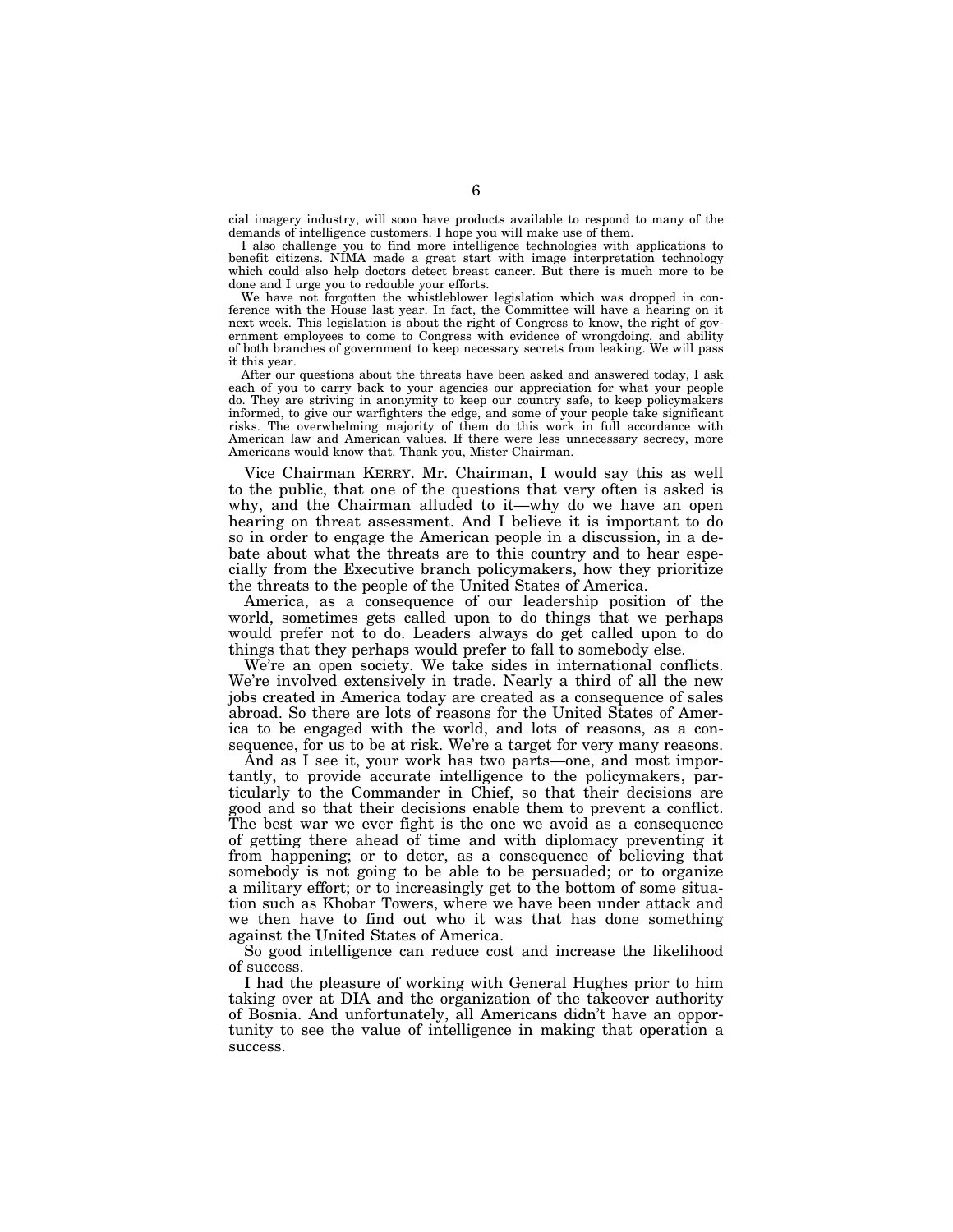Back in the Ice Age, when I was in the Vietnam War—and General Hughes probably has similar experiences—there were many things that we probably could have got done if we had similar kind of intelligence. Our war fighters are much better prepared, much more able to get the job done, much more likely to be successful.

There are things that America can do today. I know, with pride, the President's been nominated for a Nobel Peace Prize. I suspect that he, like I, would say that an awful lot of the success of that operation was due to the fact that we were able to get our war fighters good intelligence, enabling us to say, here's what you have done, here's what you haven't done, and as a consequence, get the warring parties to abide by the Dayton Peace Agreement.

The most difficult thing for us to do is to prioritize the threats, however. It's very easy to get sort of drug around in this town in the current following the latest story, the latest news event, especially in the last week. We've all been in this black hole of conspiracy theories.

And it is very important for you to come to us and orient us to the most important threats. And as I see them, as the Chairman said, there's only one threat that can still take every single citizen of the United States of America to their grave, and that's a nuclear weapon.

And, I, for one, would have preferred the President to have talked about that last night in the State of the Union. It's been eight years since the Soviet Union fell apart. It's been seven years since August of 1991, when the coup was unsuccessful inside of Russia.

We still don't have the Duma ratifying START II. I don't hear a vision of where we're going to go with nuclear weapons. The proliferation of nuclear weapons are clearly a major problem for us. And retargeting would be very easy for the Russians to do. It seems to me that if you look at the threat that can still take every single American down and the cost of maintaining and the difficulty of maintaining with the nuclear test ban in place, it seems to me that that ought to be top of the list, and we ought to be trying to figure out what it is, what's our strategy, what's our plan of attack to reduce that threat to the people of America.

As I said, proliferation of all things—all matters—I was pleased with the President's very strong statement last night about Iraq. He went right to camera, right to Saddam Hussein, right to the people of Iraq, saying that we're not going to give you the capacity to use weapons of mass destruction again. We're going to prevent that from happening. However, we all know that until this dictatorship is gone, it's not likely that we're going to feel safe and secure. It's likely you're going to see a repeat of this kind of behavior in the future.

I'm pleased, Mr. Bryant, to have you here for the first time. As I look at the radar screen of threats to us, increasingly they're nonrational threats. You can't negotiate with terrorists that aren't sent out by their government.

Certainly, we still have nations that are funding terrorism throughout the world. But increasingly, we find, whether it's the kind of thing that the chairman is alluding to with information warfare or other kinds of terrorist activity, especially those associ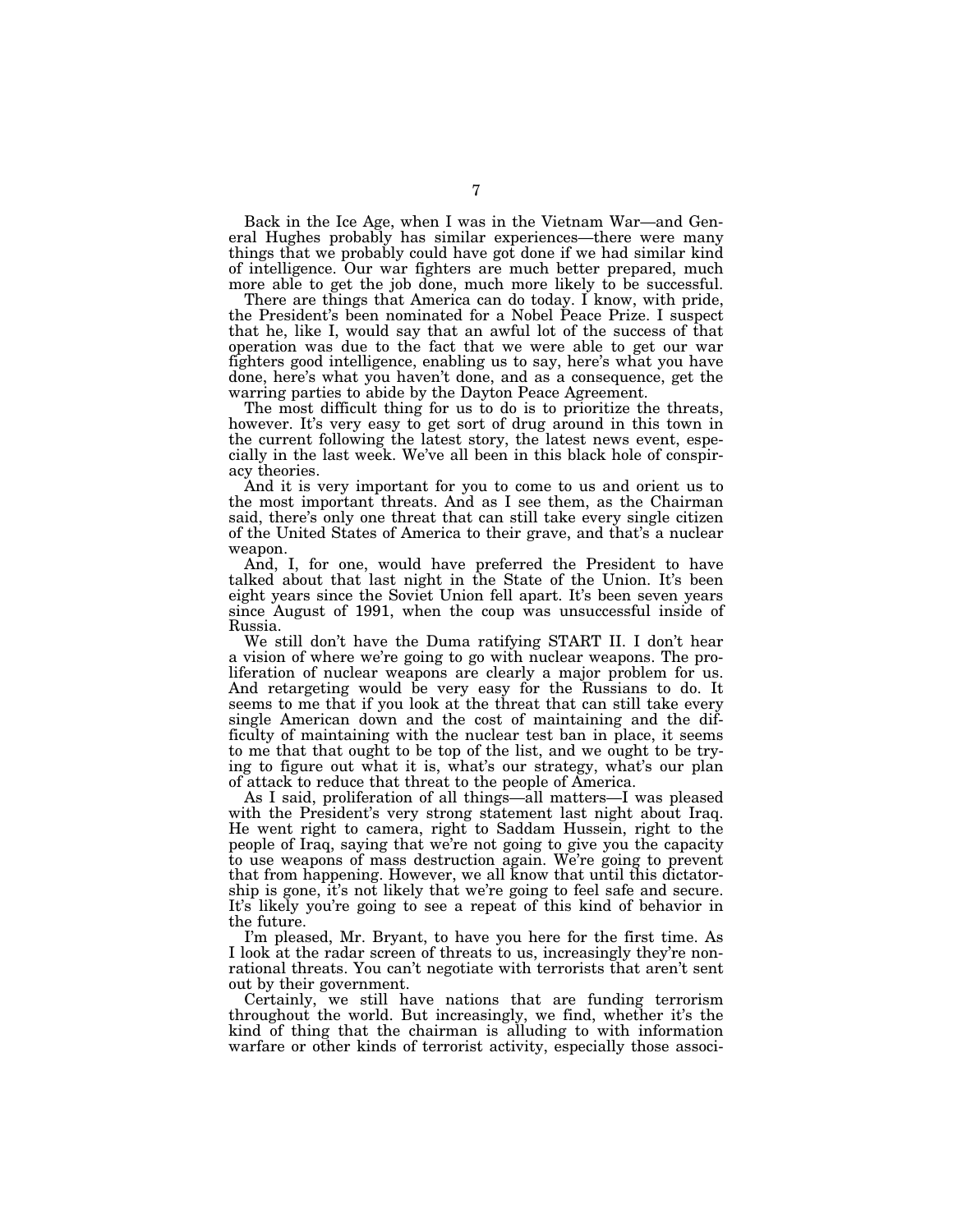ated with the movement of drugs into the United States of America, these are not being run by governments. They make corrupt governments, and they make governments less stable, and they may create problems for us in lots of ways. But these are non-rational threats and much more difficult to deal with, as a consequence.

And I hope as well in your testimony, Mr. Bryant, Mr. Tenet, that you'll talk to us a little bit about your plans to resolve the conflicts over this encryption legislation. It is tied up in Avogadro's number of committees up here that have some sort of jurisdiction. Everybody has got a point of view on it. Almost none of us understand the technology. It is a very important issue from the standpoint of the U.S. economy, from the standpoint of U.S. values, of openness and personal freedom.

But I'm also very much aware that if we want to make the American people continue to feel safe, you and NSA and others that have the responsibility of accumulating intelligence have to be able to somehow deal not just with a complexity of signals, but increasingly encrypted signals that are impossible for us to break.

Next, I would say this committee intends to hold a hearing on the legislation that has been introduced by Senator Helms and Senator Moynihan on secrecy. Not only are the American people our customers from the standpoint of making them safer; they're our customers from the standpoint of informing them. This is government of, by, for the people; if they suspect we're withholding information, as we did for a short time, with the National Reconnaissance Office building just to protect our own mistakes, it's likely that they will suspect us, and it's likely, as a consequence, they're not going to give us the support that we need to keep those secrets that are essential for the security of this country.

So we've got to make certain that this classification system is done in a fashion that protects national security, in order to protect the safety and security of the American people, and not just there as a consequence of our desire to have the American people not see how occasionally we can make mistakes and be stupid and do things wrong.

The American people cannot make good decisions unless they are informed. As I said at the beginning, if the United States of America is going to lead, our people have to make good decisions. And increasingly, they are having to make decisions with open-source information. And I believe that though it's very tricky ground, I think that the creation of NIMA gives us the opportunity to use images in an open fashion to help the American people make better decisions.

And I hope, Mr. Tenet, that we're able to over the course of the next couple of years get the American people to understand that they are our customers—their safety, their security and their capacity to make good decisions.

Mr. Chairman, I appreciate this open hearing, and I look forward to the testimony.

Chairman SHELBY. Senator Inhofe.

Senator INHOFE. Thank you very much.

I think I caught everything that Senator Kerrey said. And everything I can remember, I do agree with. This hearing is taking place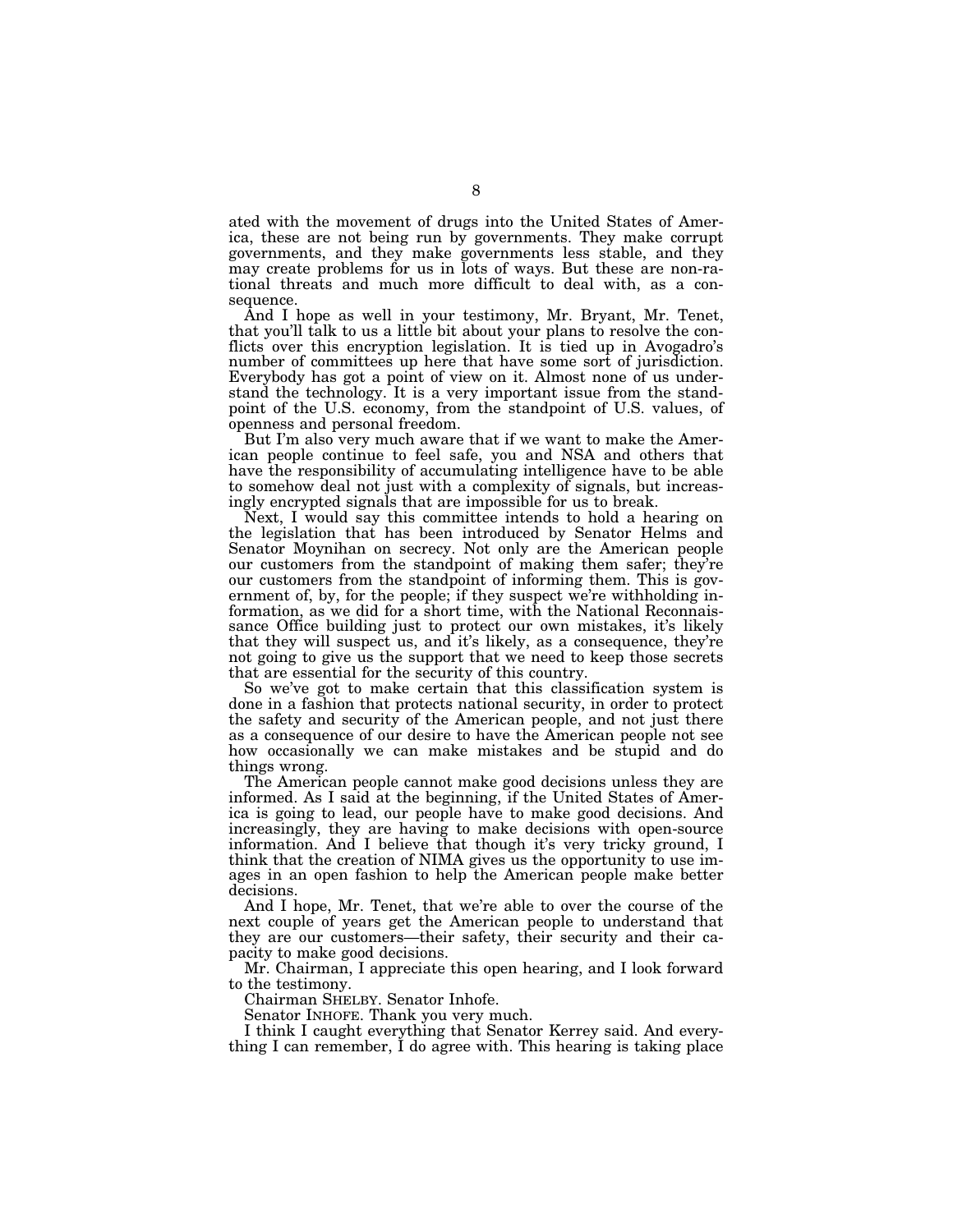at the same time—at 10:00 o'clock we're having a Senate Armed Services Committee hearing on essentially the same thing. And I have no choice, I have to be there.

But I was a little distressed last night in the hour and 20 minutes, we never did hear anything about what's happened to our ability to defend ourselves, the nature of the threat that's out there. And I think that's far more critical than anything else that I heard last night.

Mr. Chairman, when you talked about the problems in Iraq and when are we going to—are we going to see any cooperation from Saddam Hussein, or when are we going to, I don't think we are. I think our head is in the sand if we think that we're going to get cooperation that he's going to do anything that he doesn't have to do.

And as far as Iran is concerned, we do know there is—that Iran does have weapons of mass destruction. There's a communication and a transfer in trading of technology and systems between both China and Iran and Russia and Iran. And I really want to pursue this.

Senator Kerrey said, when he talked about the fact that we are a target—and I agree with that—but he also asked the question about having this as an open meeting. I think it's very, very important to have this out in the open so that the people of this country can get over this euphoric idea that the Cold War is over and there's not a threat out there. There's a huge threat out there and a threat that we're going to have to face.

I see some good things happening. I was very pleased when Secretary Cohen came out and now is talking about over 25 nations with weapons of mass destruction—biological, chemical and nuclear—and the fact that we don't have a nuclear—a defense system, a missile defense system. He also talked about VX gas, that Saddam Hussein has enough to kill every man, woman and child on the face of this earth in 60 minutes. That's huge. That's very significant.

Unfortunately, I won't be able to stay for this meeting, but I will be there at 2:30 and want to pursue this. I have such a high degree of confidence in Director Tenet that I'm very glad that at this very treacherous moment in our history, that he is at the helm of our intelligence community.

I would, finally, say that I think that having open meetings like this are helping a lot. Prior to the recent sex scandals, virtually every national weekly publication has come out with articles talking about the threat that we're facing and our inadequate defense system.

So, I will be here at 2:30 and look forward to the closed session. Thank you, Mr. Chairman.

Chairman SHELBY. Senator Lugar.

Senator LUGAR. Mr. Chairman, I thank you for calling the hearing in such a timely way, and I join you and Senator Kerry in welcoming the witnesses.

I would just underline, again, a theme that was picked up by you and Senator Kerry and Senator Inhofe. You alluded, Mr. chairman, to the thought that there appears to be a waning interest in foreign and security affairs. That is clearly not true of this Committee or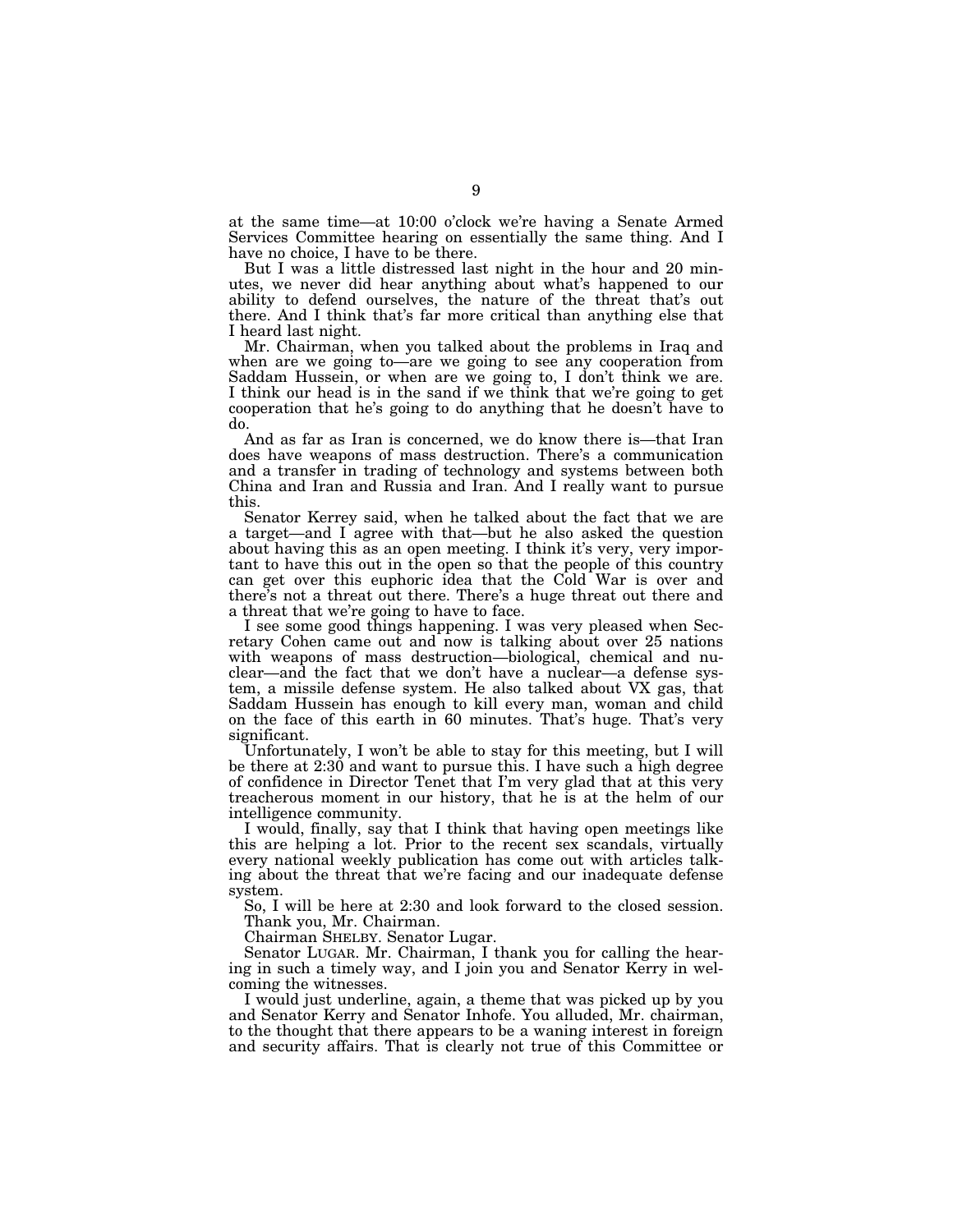of the panel that we have before us or those who have joined us in this hearing in the audience.

I would have appreciated, as all now have pointed out, if the President had outlined—at least as the most crucial set of facts facing our country—our security and our military position. I think that really is essential, and we are working with the cooperative threat reduction situation in Russia with the Nunn-Lugar-Domenici program in this country right now in a quiet way, city-by-city, to prepare our citizens for what might be a terrifying threat—biological or chemical weapons conveyed by means other than missiles, by human beings, to those communities.

The most dire threats right now to Americans, they come in unconventional forms, and the Intelligence Community that is represented here today is our major bulwark, because information, uncovering, revelation of this, prompt activity, coordination with state and local authorities, may make a very large difference in the saving of American lives in a way that we do not often think about as we think about more dramatic foreign adventures.

So we look forward to this as a very, very important step in commencing our Committee's work this year. And I thank you again, Mr. Chairman, for your diligence in making certain we are on the job—literally the morning after the State of the Union.

Chairman SHELBY. Senator Baucus.

Senator BAUCUS. Thank you, Mr. Chairman.

Mr. Chairman, I thank you and particularly our witnesses. It is important that we establish this precedent of having as our first hearing a threat assessment. I think it's a good way to start the year, and again I compliment you and the Vice Chairman for beginning the year this way.

As we look at threats, though, I think it's important—as has been indicated by other Senators—that the definition of threat has various meanings. It's changed and evolved over the years. We no longer concern ourselves only with traditional military threats as we did, say, during the Cold War. Rather we're now concerned, in addition, with more subtle threats. They may not be as dangerous as that presented by the Soviet Union—certainly the threats during the Cold War—but we must deal with them very clearly.

Let me give an example. Last month, I visited the Philippines, Brunei, Thailand and Indonesia to investigate the financial crisis that's affecting that region. Now this may seem remote to some people, but it's not. In the last 100 years, we fought seven foreign wars, and five, in part or in whole, were in Asia. But due to the political stability created by growth and prosperity in Asia, along with our military presence in the region, none of them happened in the last 20 years. But a prolonged period of high unemployment, high inflation and recession could turn the clock back with very serious implications for us.

At present, we also see very different responses to the crisis in different Asian countries. One interesting point is that democracies seem to be proving more capable of addressing the crisis than authoritarian countries.

A second point is our failure to predict that economic troubles in Thailand could, within days, cause an Asian-wide financial crisis that's also affecting not only America but the rest of the world.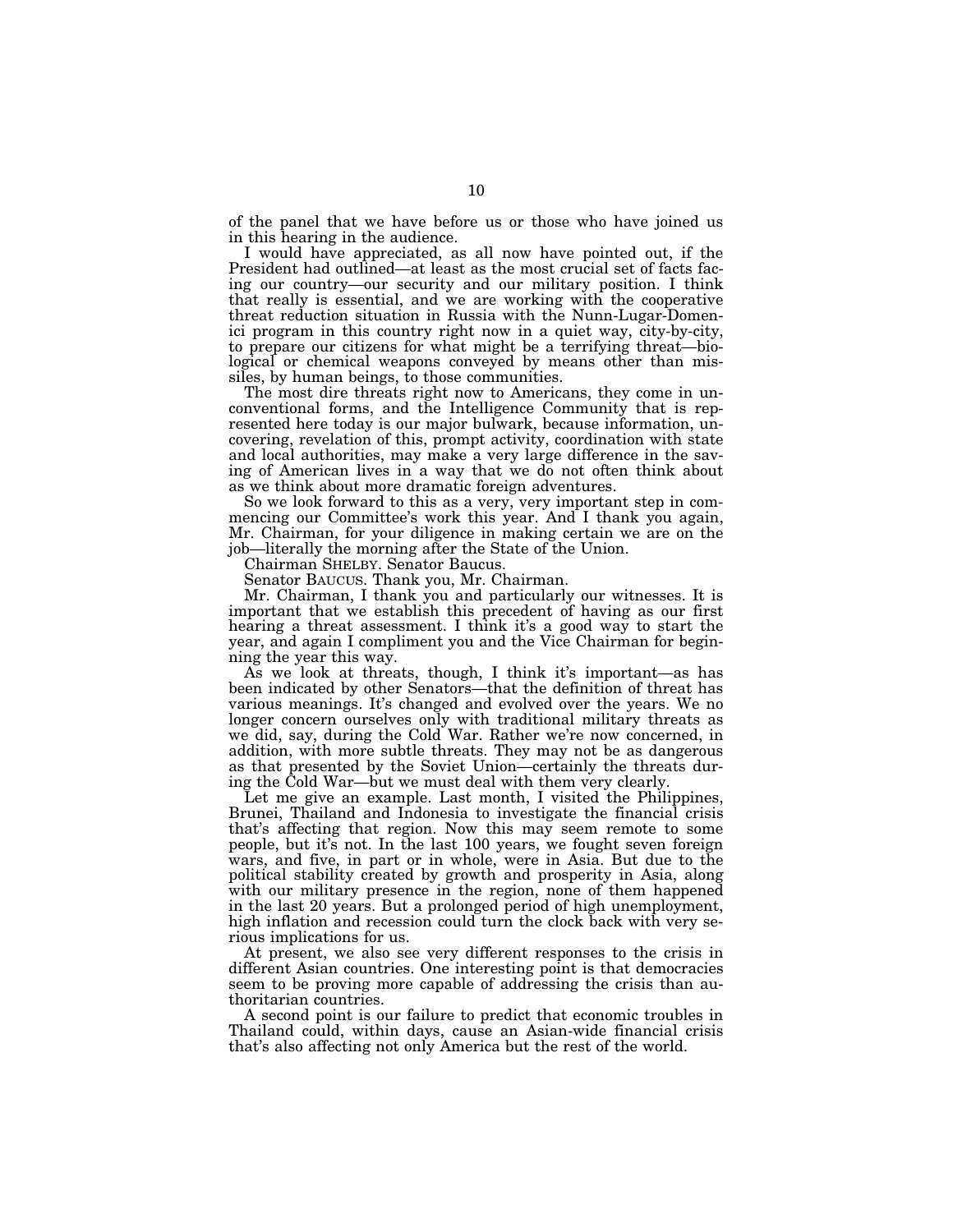Now this is not a swipe at the Intelligence community, because neither the Congress, banks or Asian governments themselves did any better. They did not anticipate this or take measures to correct it. But I wonder what we can learn and how we can do better in the future?

And I also hope to hear our witnesses' views on other questions. What is the outlook in Asia? What are the short and long-term implications of this crisis for the United States? And how well are the respective governments poised to respond to the challenges that they face?

Finally, by focusing on the economic questions, I do not want to imply that the military threats have disappeared. They have not. As my colleagues have mentioned, the threat of nuclear weapons remains. We have American soldiers keeping the peace in many part of the world. Other American military units are watching the bad actors like Saddam Hussein.

Intelligence plays a crucial role in protecting them from the unexpected and preparing them to act decisively when we must. I am sure our witnesses will cover these issues in detail, and I look forward to their testimony during this hearing.

Thank you, Mr. Chairman.

Chairman SHELBY. Senator Allard.

Senator ALLARD. Thank you, Mr. Chairman.

Like other Members of this Committee, I'd like to thank you for the hearing. I think it is appropriate that we do have public hearings from time to time to remind the American public that we still have some very dangerous spots in this world and by no means is it—could we consider it a safe world.

Information plays a vital point in how we shape public policy and many of the decisions that we have made in this Committee as well as the Administration has to make.

So I am looking forward to this hearing. I think the gathering of information certainly has to occur with the cooperation of both domestic as well as foreign agencies. So I'm glad to see you put together this panel for us this morning so we can hear their perspective.

I think we also have to realize that what is happening in the world of intelligence is many—corresponds in many regards as what is happening in just the regular business world out there as far as high technology and as far as drugs are concerned. And I think the drugs in many cases become an international currency, and I think our keeping track of what happens with the—in the international markets, as far as illegal drugs are concerned, leads to many other discoveries. And so not only does it help from a domestic standpoint in trying to control the use of illegal drugs, but I think it gives us a better feel of what is happening in the international area.

So I'm going to keep my remarks brief, Mr. Chairman. I'm looking forward—because I want to hear what the panel has to say. And I'd like to associate myself with your remarks and those of my colleague from Oklahoma. I do believe that we live in a dangerous world, and we need to work hard to stay on top of it, and we shouldn't take anything for granted, and just because we have no major powers out there other than ourselves, I think. But we do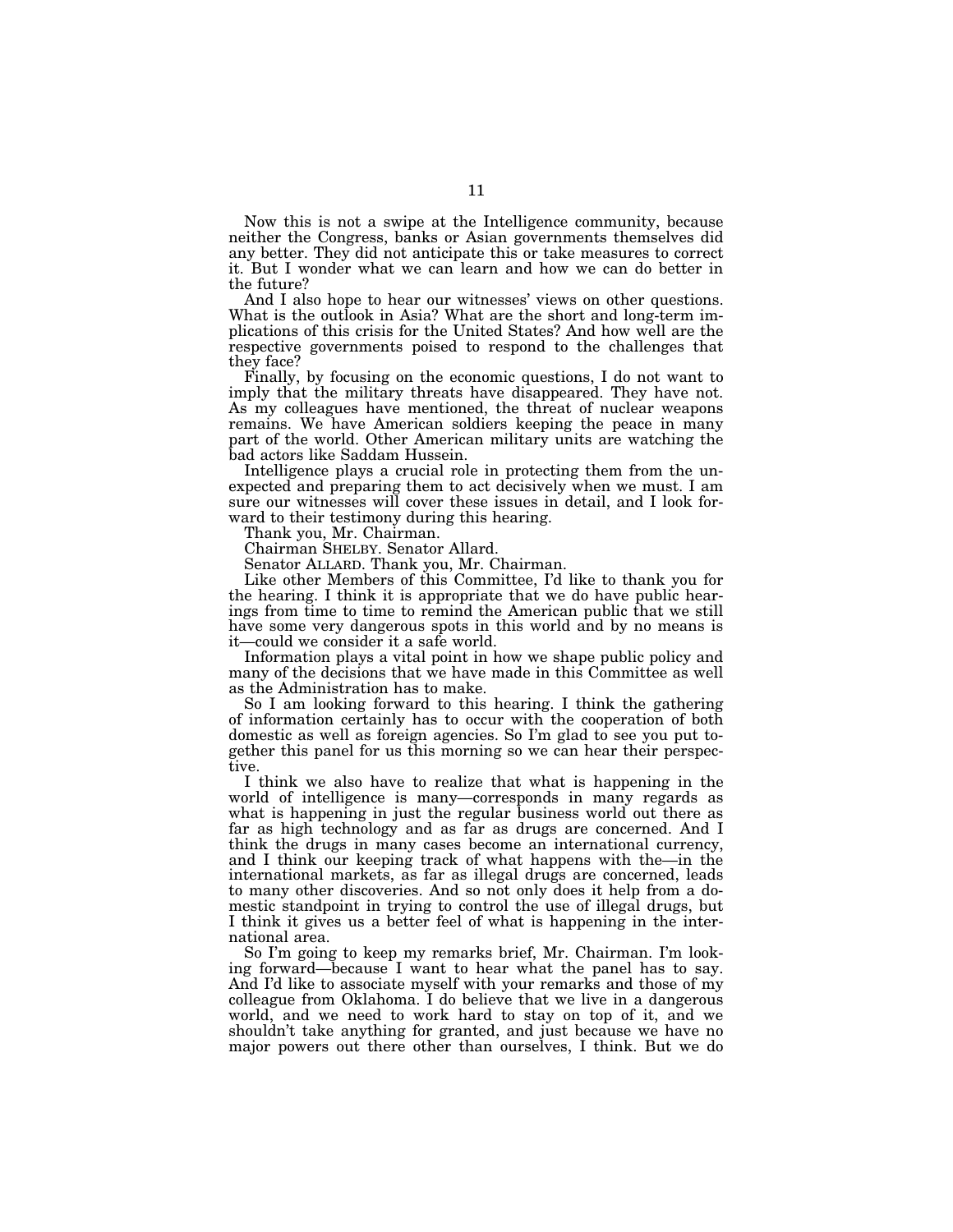have a lot of hot spots, and they can create a lot of instability in the international environment.

So thank you, Mr. Chairman, and we'll listen to the panel.

Chairman SHELBY. Senator DeWine.

Senator DEWINE. Mr. Chairman, thank you very much for holding these hearings, and I'll waive my opening statement.

Chairman SHELBY. Director Tenet, before your testimony begins, I have one brief administrative comment to make just for the record. During the first session of Congress, I was disappointed, and others on the Committee, in the performance of the Intelligence Community in the timeliness of their responses to questions for the record propounded by Members of the Senate Intelligence Committee.

Of the 31 sets of questions submitted to you and others over at the CIA, our hearings last session, 74 percent of the responses were received late with an average tardiness of over 24 days. And there are at least four sets of questions from hearings back in September and October that are still outstanding. That's a long time. In addition, the community does not seem—the Intelligence Community—to be respectful of rule 8.5 of the Committee that requires witnesses to submit a copy of their written testimony at least 72 hours in advance of their appearance before the Committee.

For example, we received your testimony, Director Tenet, for today's hearing only 16 hours ago. And General Hughes' final testimony was not received until just a few moments ago. Director Tenet, as a former staff director for this Committee, I'm sure you may have even written the rule. I'm sure you're well aware of the need to provide this Committee with timely information so that the staff can adequately prepare the members for hearings such as this.

I hope that you and the other leaders in the Intelligence Community will work with the Committee to improve this in the second session of Congress, and I believe you will.

Director TENET. Mr. Chairman, you're right. We'll do better.

Chairman SHELBY. Okay.

Director Tenet, you may proceed, as you wish.

[The prepared statement of Director Tenet follows:]

# STATEMENT OF DIRECTOR OF CENTRAL INTELLIGENCE GEORGE J. TENET

Mr. Chairman, thank you for the opportunity to address the Committee again this year on the worldwide threats to our national security. I have submitted a detailed Statement for the Record and would like to summarize its key points in my opening remarks.

Before plunging into the details, Mr. Chairman, I'd like to step back for a moment and put the threats to our security into a broader strategic context. Scholars and pundits, as you know, are still struggling to capture the essence of this post-Cold War world we live in, but no one, in my view, has quite put their finger on the things that make it uniquely challenging for US interests. From the perspective of an intelligence officer, Mr. Chairman, I think it comes down to three words: complexity, scope, and speed.

Let me explain what I mean.

I say complexity because, as my testimony will make clear, the dangers facing the United States today—ranging from chemical warfare to terrorism, regional crises, and societal turmoil—are linked in unprecedented ways and frequently span multiple countries or continents. Dealing with them therefore requires multiple intelligence disciplines, along with the combined tools of diplomacy, law enforcement, and the proliferation of Weapons of Mass Destruction (WMD), international terror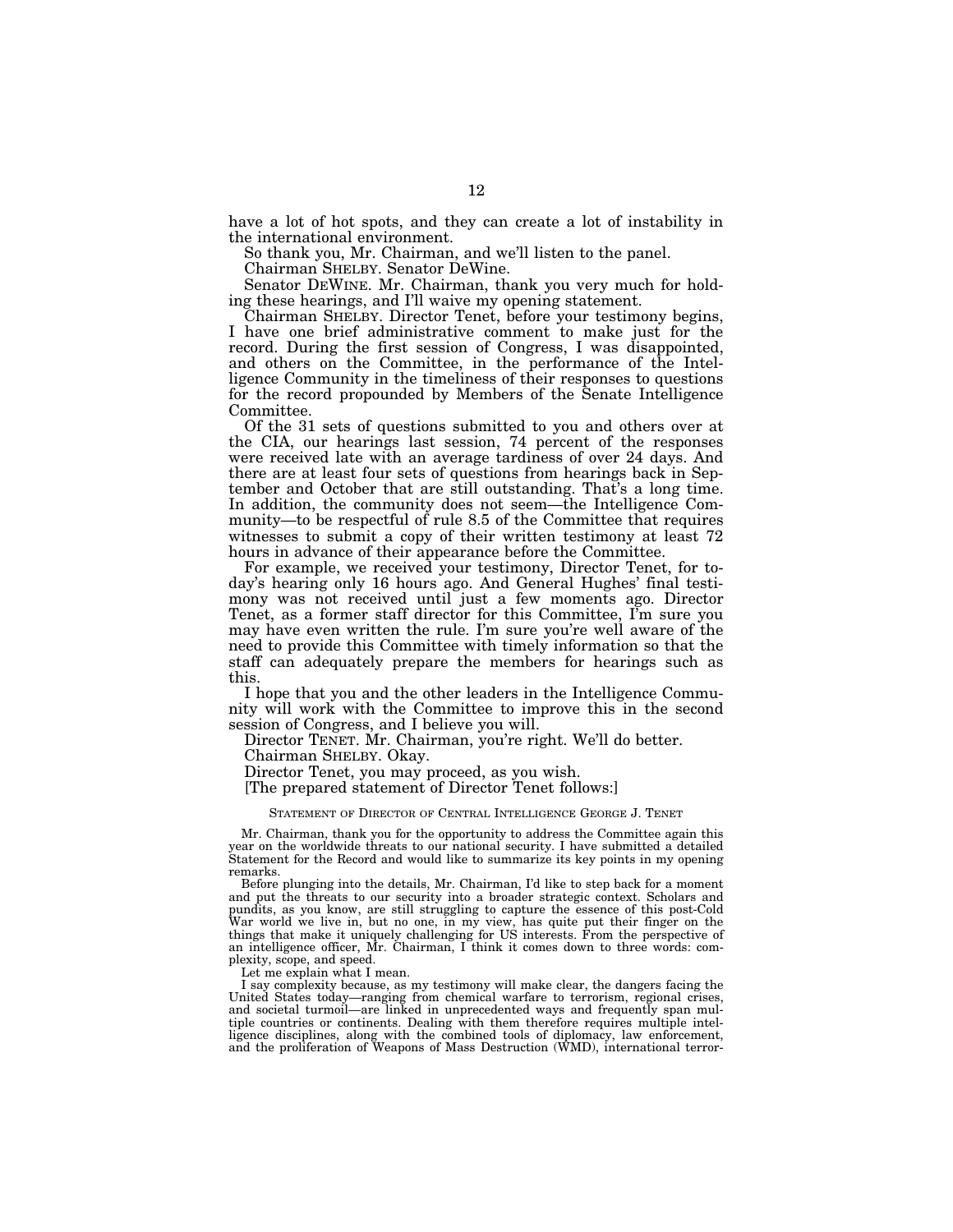ism, drug trafficking, information warfare and, most recently, the fallout from the Asian financial crisis.

Second, Mr. Chairman, the stakes remain high for the United States in countries like China and Russia as they struggle through unprecedented political and economic transformations.

Third, are the challenges facing us from countries that continue in the post-Cold War era to view the United States with varying degrees of hostility or suspicion— Iraq, North Korea, Libya, Sudan, and in a more complicated way this year, Iran.

Fourth, we are challenged still by regional trouble spots that could flare into conflict, whether in the Middle East, South Asia, the Aegean, or Bosnia.

Fifth, we must continue to be alert to humanitarian emergencies—caused by natural disasters, ethnic conflict, and foreign government mismanagement—that emerge rapidly and place heavy demands on U.S. military and financial resources.

## CHALLENGE I: TRANSNATIONAL ISSUES

Mr. Chairman, in today's world few events occur in isolation, and national boundaries are much less reliable shields against danger. Emblematic of this new era is an assortment of transnational issues that hold grave threats for the United States. That is where I would like to begin today.

*Proliferation.*—I am most concerned, Mr. Chairman, about the proliferation of WMD because of the direct threat this poses to the lives of Americans. Despite some successes for U.S. policy and U.S. intelligence, technologies related to this threat continue to be available, and potentially hostile states are still developing and deploying WMD-related systems.

Efforts to halt proliferation continue to be complicated, moreover, by the fact that most WMD programs are based on technologies and materials that have civil as well as military applications.

Finally, a growing trend towards indigenous production of WMD-related equipment has decreased the effectiveness of sanctions and other national and multinational tools designed to counterproliferation.

Chinese and Russian assistance to proliferant countries requires particular attention, despite signs of progress.

My statement for the record provides the details but some key points should be made here. With regard to China, its defense industries are under increasing pressure to become profit making organizations—an imperative that can put them at odds with U.S. interests. Conventional arm sales have lagged in recent years, encouraging Chinese defense industries to look to WMD technology-related sales, primarily to Pakistan and Iran, in order to recoup. There is no question that China has contributed to WMD advances in these countries.

On the positive side, there have recently been some signs of improvement in China's proliferation posture. China recently enacted its first comprehensive laws governing nuclear technology exports. It also appears to have tightened down on its most worrisome nuclear transfers, and it recently renewed its pledge to halt sales of anti-ship cruise missiles to Iran.

But China's relations with some proliferant countries are long-standing and deep, Mr. Chairman. The jury is still out on whether the recent changes are broad enough in scope and whether they will hold over the longer term. As such, Chinese activities in this area will require continued close watching.

The Russian proliferation story is similar. On paper, Russia's export controls specifically regulate the transfer of missile-related technologies as well as missile components. But the system has not worked well, and proliferant countries have taken advantage of its shortcomings. Iran is one of those countries. When I testified here a year ago, Mr. Chairman, I said that Iran, which had received extensive missile assistance from North Korea, would probably have medium-range missiles capable of hitting Saudi Arabia and Israel in less than ten years.

Since I testified, Iran's success in gaining technology and materials from Russian companies, combined with recent indigenous Iranian advances, means that it could have a medium range missile much sooner than I assessed last year.

Following intense engagement with the United States, Russian officials have taken some positive steps. Just last week Prime Minister Chernomyrdin issued a broad decree prohibiting Russian companies from exporting items that would be used for developing WMD or their delivery systems—whether or not these items are on Russia's export control list. If it is enforced, this could be an important step in keeping Iran from getting the technology it needs to build missiles with much longer ranges.

Without minimizing the importance of Russia's response, Mr. Chairman, I must tell you that it is too soon to close the books on this matter. Russian action is what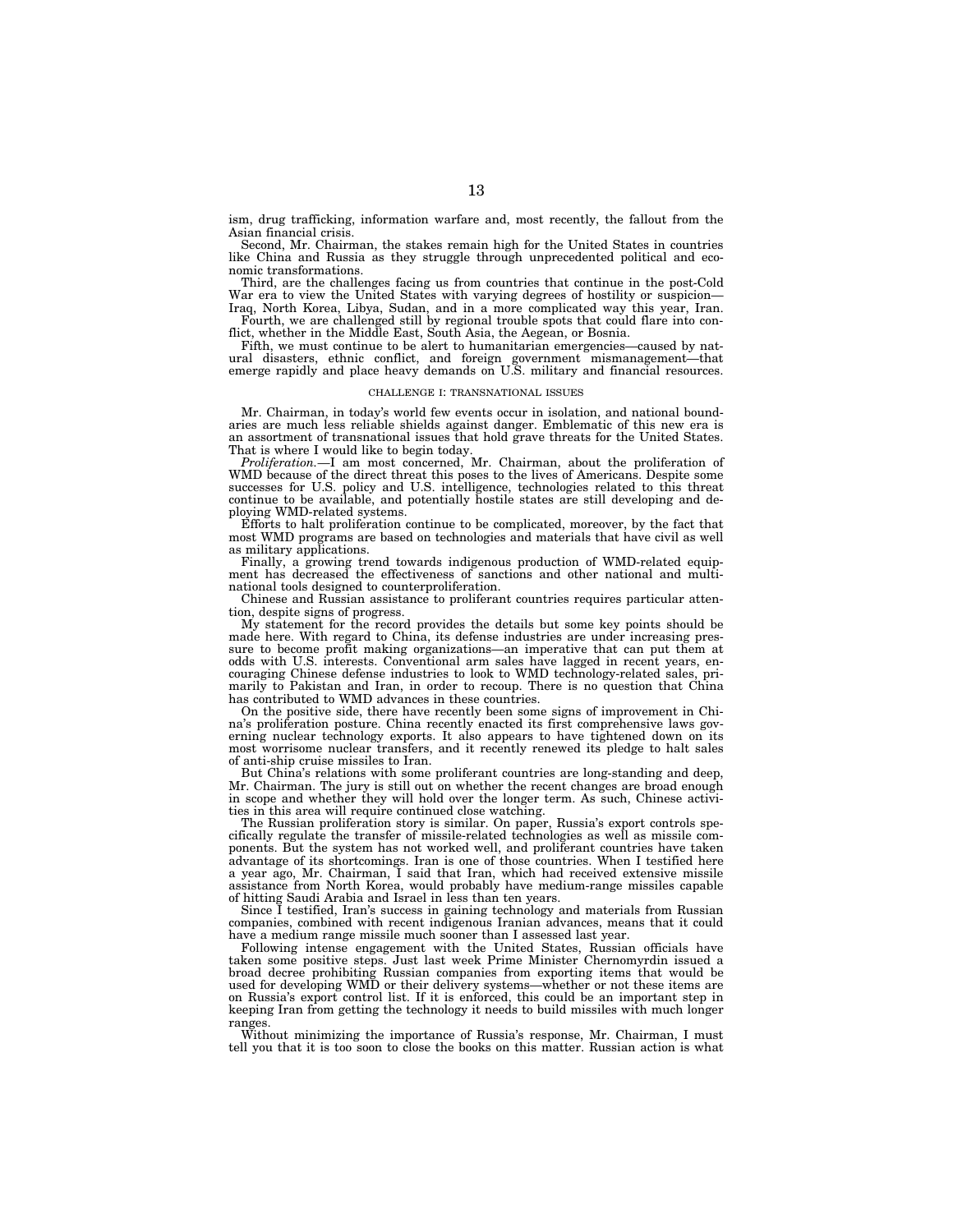matters, and therefore monitoring Russian proliferation behavior will have to be a very high priority for some time to come.

Mr. Chairman, in focusing on China and Russia, we should not lose sight of other proliferators. North Korea is the most notable here, as it continues to export missile components and materials to countries of proliferation concern. Likewise, Mr. Chairman, in focusing on Iran's acquisition of WMD technology—as we should since it is one of the most active countries seeking such materials—we cannot lose sight of other proliferants. Iraq retains the technological expertise to quickly resurrect its WMD program if UN inspections were ended. Syria continues to seek missile-related equipment and materials. Despite the UN embargo, Libya continues to aggressively seek ballistic missile-related equipment and materials. Despite the UN embargo, Libya continues to aggressively seek ballistic missile-related equipment, materials, and technology.

*Asian Economic Instability.*—Moving on to a very different transnational chal-lenge, Mr. Chairman, the recent financial troubles in Asia remind us that global markets are so interconnected—and that economics and politics are so intertwined that economic problems in one country can have far reaching consequences for oth-

ers.At the root of this crisis is a confluence of economic, social, and political factors. Soaring growth and financial systems that lacked adequate regulation led to a speculative boom.

Lending decisions by banks and finance companies ignored fundamental economic risks and when export growth began to slow regionally in 1995, corporate borrowers had trouble repaying loans. Faced with high levels of short term debt and limited foreign exchange reserves, Thailand first and then Indonesia and South Korea were forced to devalue their currencies. Because of the high level of economic integration and reaction of investors, the currency crisis spread rapidly to other countries in the

region. The crisis has been difficult to resolve, in part because governments must take some politically risky steps like closing weak banks and shelving projects that will add to unemployment

The current troubles in Asia will, of course, have economic costs for the United States—most important, a reduction in US exports to the region. But the troubles also carry political risks. Social tensions which we already see in Indonesia and other states in the region, are likely to increase as prices go up for things like food

and fuel, and as unemployment rises. *International Terrorism.*—Turning now to terrorism Mr. Chairman, I must stress that the threat to US interests and citizens worldwide remains high. Even though the number of international terrorist incidents in 1997 was about the same as 1996, US citizens and facilities suffered more than 30 percent of the total number of terrorist attacks—up from 25 percent last year.

Moreover, there has been a trend toward increasing lethality of attacks, especially against civilian targets. The most recent examples, of course, are the suicide bombings in Israel in 1996 and 1997 and the attacks on tourists in Luxor, Egypt last November. Perhaps most worrisome, we have seen in the last year growing indications of terrorist interest in acquiring chemical, biological, and nuclear weapons.

In addition, a confluence of recent developments increases the risk that individuals or groups will attack US interests. Terrorist passions have probably been inflamed by events ranging from the US Government's designation of 30 terrorist groups to the conviction and sentencing of Mir Aimal Kasi and Ramzi Ahmed Yousef as well as the ongoing US standoff with Iraq and frustration with the Middle East peace process.

Among specific countries, Iran remains a major concern, despite the election of a more moderate president. Since President Khatami assumed office in August, Iran has continued to engage in activities, such as support for Hezballah and its Palestinian clients, that would not require his specific approval. Iraq, Sudan, and Libya also bear continued watching, both for their own activities and for their support of terrorist organizations.

*International Narcotics.*—Turning to the international narcotics threat, I must tell you, Mr. Chairman, that the illicit drug industry is adapting to the counterdrug successes that we and other governments have had in recent years. Most worrisome, the narcotics underworld is becoming more diverse and fragmented. In addition, traffickers are infusing their business with new technologies to enhance their operations, hide their illicit earnings, and improve their security.

Mr. Chairman, I do not mean to downplay the impressive progress that has been

made against drug traffickers, especially those that deal in cocaine. You know of the arrest of the Cali kingpins in Colombia—which has disrupted long-held smuggling patterns there and forced traffickers still at large into hiding.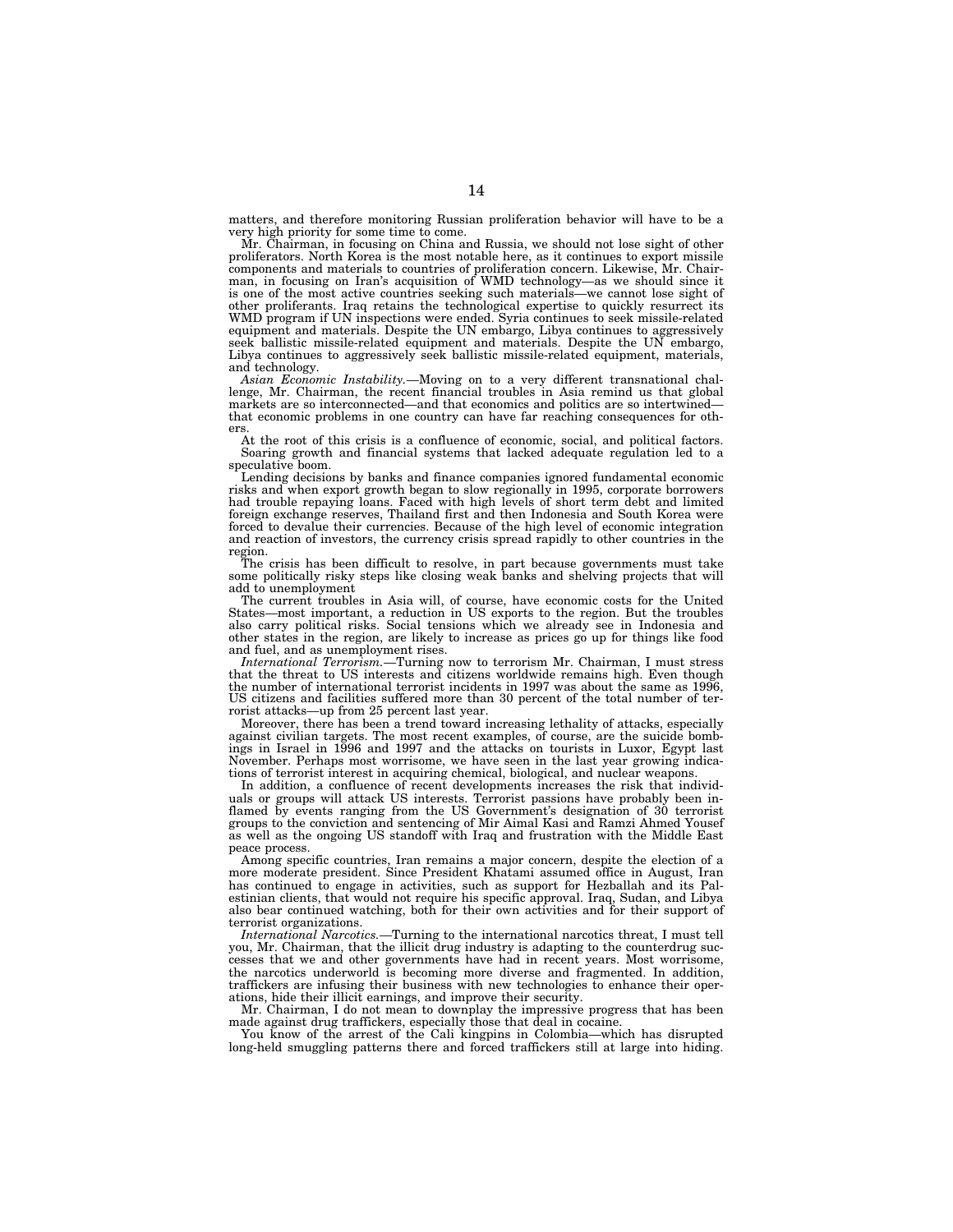Drug interdiction efforts in Peru, once the world's leading producer of the leaf used to make cocaine, have seriously damaged that country's drug economy and led to a 40-percent decline in cultivation over the last two years.

The cocaine trade, however, is still a formidable challenge—thanks to the industry's ability to adapt.

Our success against the Cali kingpins has nurtured smaller groups that now dominate trafficking through the Caribbean.

Violent Mexican drug cartels are exploiting the Cali mafia's setbacks to wrestle away a greater share of the international drug business.

Despite declines in Peru and Bolivia, coca production continues to expand in southern Colombia—where the new ingredient is the involvement of insurgents who tax drug profits to fund their war against the state.

I'm also concerned, Mr. Chairman, about developments in international heroin trafficking.

Worldwide production of opium—the source of all refined heroin—continues at record levels.

And heroin traffickers are exploiting weak enforcement institutions in the former Soviet Union and Eastern Europe to expand traditional heroin smuggling routes from the Golden Crescent and, to a lesser extent, the Golden Triangle regions.

*International Organized Crime.*—As for international organized crime, globalization of business and technology have given crime syndicates unprecedented opportunities for illicit activities. Yet law enforcement authorities often remain constrained by national sovereignty and jurisdictions. Trends that cause us the greatest concern are:

An increasingly sophisticated financial system that includes emerging financial secrecy havens, stretching from islands in the Caribbean to the South Pacific.

A broader array of seemingly legitimate businesses that serve as fronts for criminal enterprise.

The increasing role of gray arms brokers in arming rogue states, terrorists, and criminal groups. The activities of arms brokers make it even more difficult to judge when such actions are supported by governments and when they are not.

*Information Warfare.*—As you know, Mr. Chairman, all of this is occurring in what we all call the "Information Age." With that in mind, it is clear that foreign entities are aware that an increasing proportion of our civil and military activity depends on the secure and uninterrupted flow of digital information.

In fact, we have identified several countries that have government-sponsored information warfare programs underway. It's clear that those developing these programs recognize the value of attacking a country's computer systems—both on the battlefield and in the civilian arena. In addition, I believe terrorist groups and other non-state actors will increasingly view information systems in the United States as a target.

Mr. Chairman, let me assure you that we are increasing our efforts to uncover information warfare activities. We are also developing the tools needed to improve our ability to detect and counter information warfare attacks.

This is an enormously complex, sensitive, and innovative endeavor, Mr. Chairman, that will require insights from law enforcement and the private sector in order to fully succeed.

#### CHALLENGE II: RUSSIA AND CHINA IN TRANSITION

Moving beyond these transnational issues, Mr. Chairman. I want to focus for a moment on a second major challenge: the still unsettled state of affairs in key countries like Russia and China—one time Cold War adversaries who now have the potential to be major partners.

### *Russia*

Today we see hopeful signs that the seeds of democracy and a free market economy sown in Russia just a few years ago have taken root. Moreover, Moscow cooperates with the United States and the West in ways that were unimaginable during Soviet times.

But whether Russia succeeds as a stable democracy, reverts to the autocratic and expansionist impulses of its past, or degenerates into instability remains an open question. The answer will depend in large part on how Russia copes with several major challenges.

Democratic political institutions while developing, are not yet deeply rooted. The executive branch and Communist-dominated Duma often deadlock, while crime and corruption threaten to undermine confidence in political and economic reform.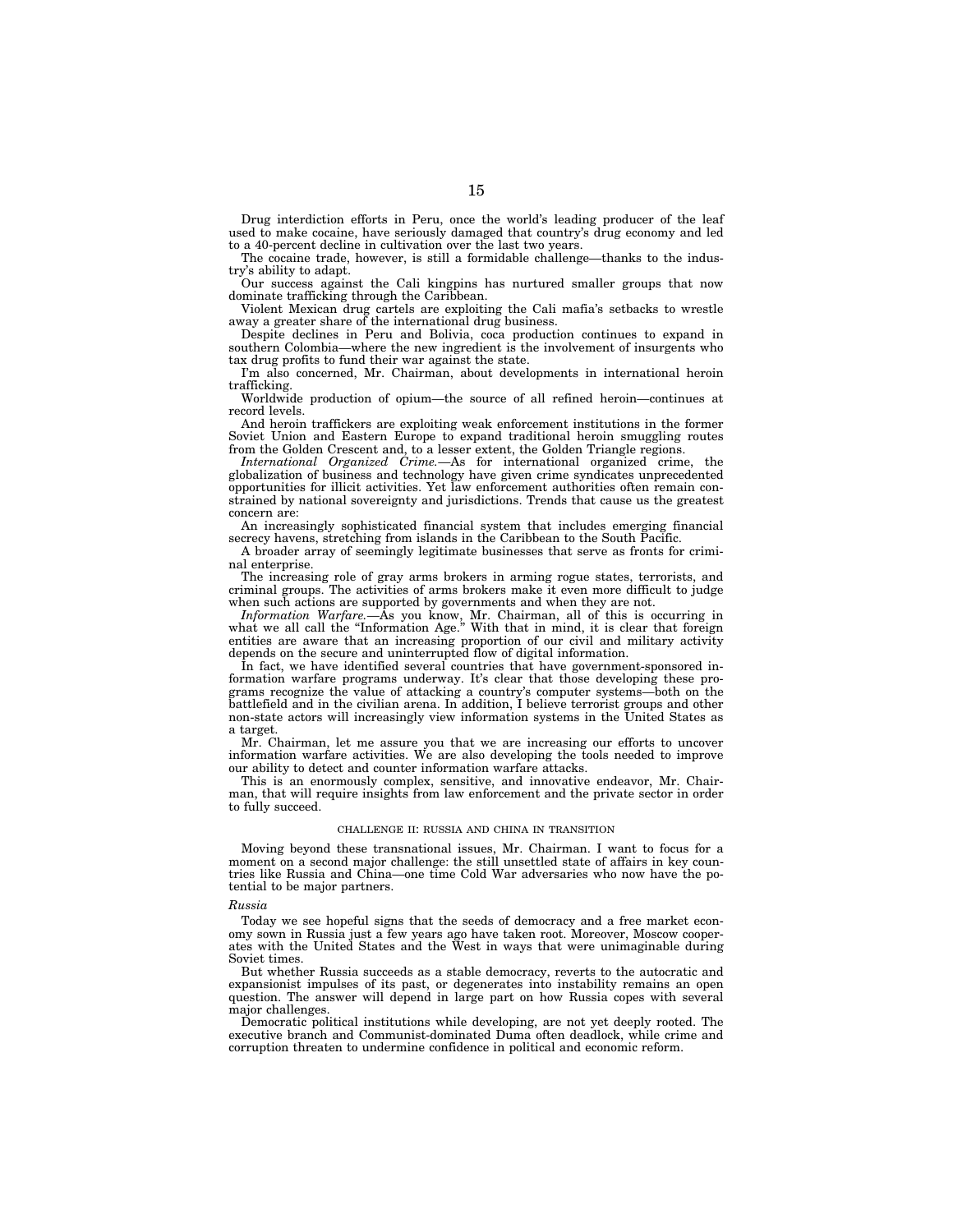Russia has implemented many economic reforms and achieved a measure of economic stability, but long-term steady growth is still dependent on other reforms namely ensuring that economic activities are governed by the rule of law.

The Russian military, meanwhile, continues to suffer from serious social and economic difficulties. Finding the wherewithal to pay the retirement costs of over 250,000 redundant military officers will be a particular challenge. Despite these difficult times for the military, Russia retains a major nuclear arsenal—some 6,000 deployed strategic warheads. As long as there is even the slightest doubt about future political stability in Russia, those weapons must be a major preoccupation for US intelligence.

We must also remain mindful that Russia continues a wide-range of development programs for conventional and strategic forces.

Finally, while Russia continues to seek close cooperation with the United States on matters of mutual concern, it is increasingly strident in opposing what it sees as US efforts to create a ''unipolar'' world. And Moscow continues to place a high priority on keeping others from gaining undue influence in the New Independent especially in the energy rich Caucasus and Central Asia.

# *China*

Turning now to China, the leadership there was a clear goal: the transformation of their country into East Asia's major power and a leading world economy on a par with the United States by the middle of the 21st Century.

It is too soon to say what this portends, Mr. Chairman—whether China in the future will be an aggressive or a benign power. What is clear, though, is that China will be an increasingly influential player—one what will have the capacity to, at a minimum, alter our security calculus in the Far East.

Hong Kong's 1997 reversion to Chinese rule was peaceful but involved important changes to the political system. The Chinese Government disbanded the existing legislative council and installed a hand-picked provisional legislature. A key question now is whether new legislative elections scheduled for May will be free and fair.

Cross-strait relations with Taiwan are still tense, China has not renounced the use of force and is placing its best new military equipment opposite Taiwan.

Chinese military modernization remains a key leadership goal. China is increasing the size and survivability of its retaliatory nuclear missile force is taking important steps toward building a modern navy capable of fighting beyond China's coastal waters.

Finally, Mr. Chairman, the post-Deng Xiaoping leadership shows no signs of abandoning Communist political ideology, although it has committed itself to market-oriented economic reforms. These are eroding State control over major sectors of the economy as well as over the daily life of many Chinese citizens.

#### CHALLENGE III: REGIONAL TROUBLEMAKERS

Mr. Chairman, I would like now to turn to states for whom the end of the Cold War did not mean an end to hostility to the United States.

## *Iran*

Among these countries, Iran in many respects represents the greatest challenge we will face over the next year. It appears to us that a genuine struggle is now underway between hardline conservatives and more moderate elements represented by Iran's new President Khatami. And so the challenge is how to cope with a still dangerous state in which some positive changes may be taking place—changes that could, and I stress could—lead to a less confrontational stance toward the United States.

Khatami's strongest card is his electoral mandate—a 70 percent vote representing mostly youth and women, as well as ethnic and religious minorities in Iran. Since assuming office in August, he has made limited but real progress toward fulfilling his campaign pledges for political and social reforms.

He gained approval for a new cabinet that puts his people in key posts such as the ministries of Foreign Affairs, Interior, and Islamic Culture.

Censorship is now less oppressive, with previously banned periodicals reappearing and socially controversial films being shown.

And against this backdrop, there is even renewed debate about a central tenet of the revolution—rule by a supreme religious leader.

Progress is likely to be fitful, however, and hard-line elements remain formidable obstacles.

They still control the country's defense and security organizations, for example, and therefore exert heavy influence on issues most vital to the United States.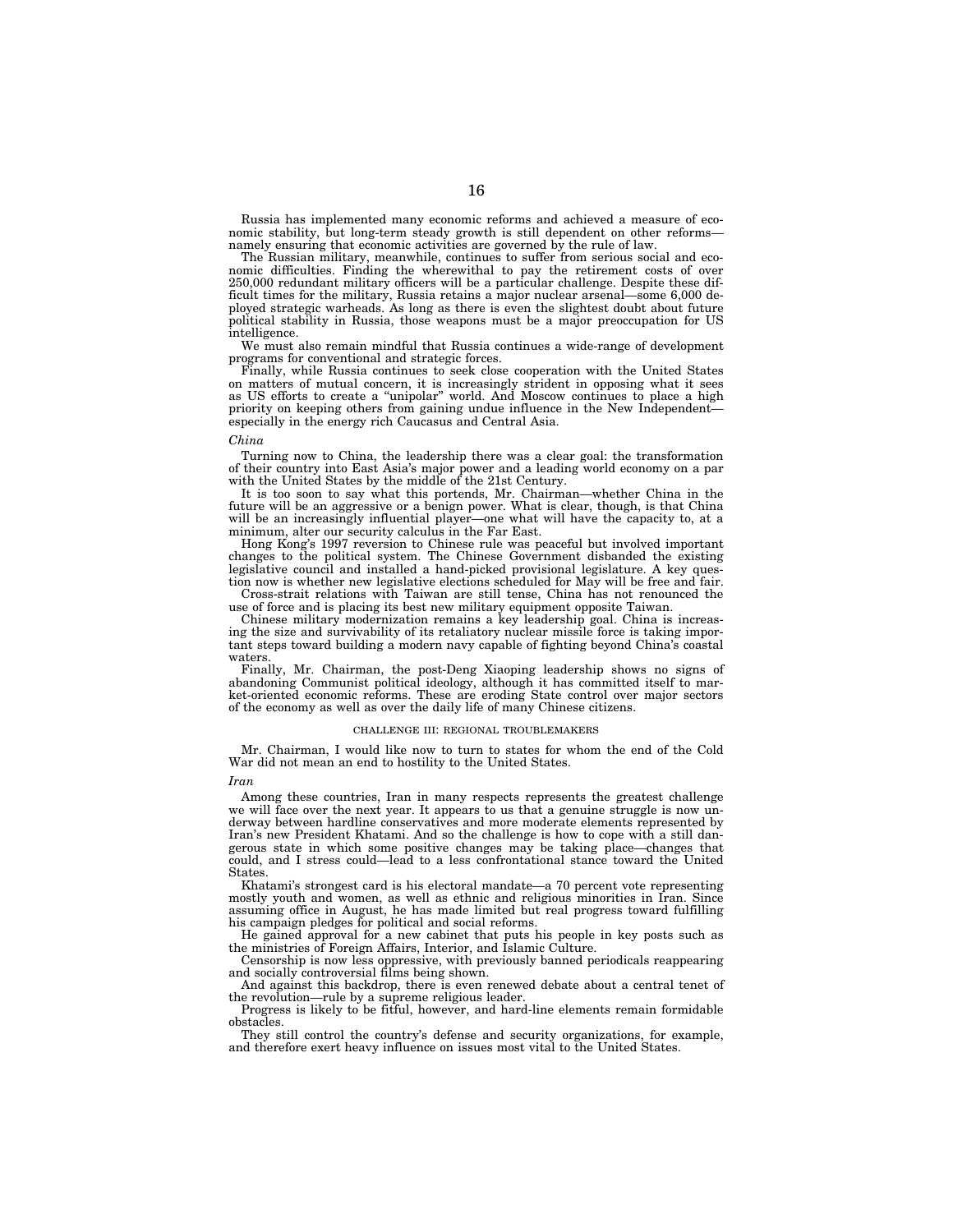Statements by Khatami and his foreign ministry suggest he is trying to play a more constructive role in the international community. It is simply too early to tell, however, whether this will lead to demonstrable changes in Iranian policies that matter most to the United States. We have seen no reduction in Iran's efforts to support Hizballah, radical Palestinians, and militant Islamic groups that engage in terrorism.

Moreover, even as it attempts to improve its international image, Tehran is continuing to bolster its military capabilities. Iran is improving its ability potentially to interdict the flow of oil through the Strait of Hormuz. It has acquired KILO-class submarines from Russia and is upgrading its antiship-missile capabilities.

And, as I noted earlier, Iran continues its efforts to acquire the capability to produce and deliver weapons of mass destruction.

#### *North Korea*

Turning to North Korea, we also face a more complex challenge than last year some progress but in the face of a worsening economic and social situation and a continued real military threat.

The North is still observing the terms of the Agreed Framework that directly relate to freezing its nuclear reactor program. The IAEA has maintained a continued presence at Yongbyon since the May 1994 refueling of the reactor, and P'yongyang and the IAEA continue to discuss steps the North needs to take to come into full compliance with its safeguards commitments.

Amidst these signs of progress, however, a combination of economic stagnation and social decay continues to raise doubts about North Korean stability.

North Korea's spreading economic failure is eroding the stability of the regime of Kim Chong-il. Industrial and agricultural output continues to drop. The North's most recent fall grain harvest was far less than the 4.5 million tons the North needs to meet even minimal rations. Crime, corruption and indiscipline, including in the security services and military, are increasing, and people are more willing to blame Kim Chong-il for their plight.

While Kim reportedly is aware of the economic problems and their impact on soldiers and civilians, his legitimacy remains closely tied to his father's legacy. As a result, P'yongyang likely will avoid an avowedly reformist agenda and will try to package any reform experiments in traditional ideological terms. As such, significant improvements in the economy do not seem to be in the cards.

Its economic weaknesses notwithstanding, North Korea retains a military with the capability to inflict serious damage on South Korea and the 37,000 US troops deployed there.

The North's offensive posture along the demilitarized zone (DMZ) means that it could go to war with little additional preparation.

And North Korea's long-range artillery and surface-to-surface missiles near the DMZ, some of which could deliver chemical warfare agents, can hit forward defenses, US Military installations, airfields and seaports, and Seoul.

# *Iraq*

Mr. Chairman, Iraq, under Saddam, continues to present a serious threat to US forces, interests and allies. Our principal aim must be to ensure that Saddam does not have weapons of mass destruction or the capacity to regain any he has lost.

As my statement for the record points out in greater detail, we assess that Iraq continues to hide critical WMD production equipment and material from UN inspectors.

Continued UN sanctions can keep pressure on his regime and cast uncertainty over Saddam's hold on power.

But, as you know Mr. Chairman, Saddam is pushing more aggressively than last year to erode the sanctions regime.

More than seven years of sanctions have had a devastating effect on Iraq's economy. Inflation is soaring, the civilian infrastructure is deteriorating, and the Iraqi population continues to suffer from high rates of malnutrition and inadequate services—in part because of Saddam's manipulation of relief supplies. Key regime officials and support organizations remain largely immune to the harsh living conditions facing the general population and even live off revenues generated through illicit trade—a fact that engenders resentment and poses an underlying threat to Saddam and his family.

While its military force continues to slowly deteriorate under UN sanctions and the arms embargo implemented after the Gulf War, Iraq remains an abiding threat to internal oppositionists and smaller regional neighbors.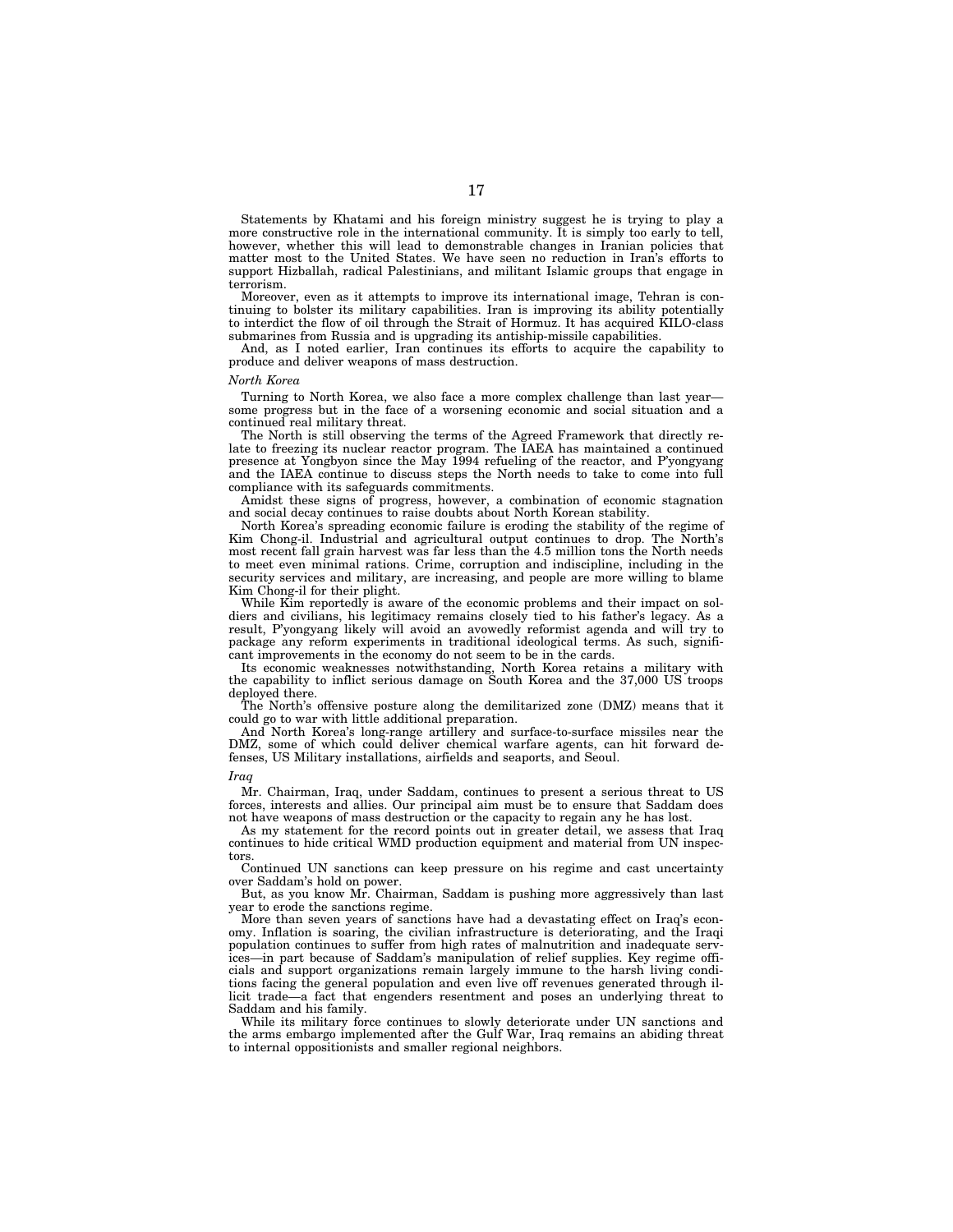Mr. Chairman, I propose again this year to provide you a brief description of where we stand in several potential ''hot spots.'' As I did last year, I will focus on the situation in the Middle East, South Asia, and Bosnia.

#### *Middle East*

With regard to the Middle East, Mr. Chairman, my bottom line message must be that the region is more volatile and more troubled than when I testified here last year. Many of the threats I have discussed today intersect in the Middle East, where the historic strife and distrust that mark the region are now aggravated by the spread of sophisticated weapons programs, an upsurge in terrorism, and demographic trends that point to heightened social tensions.

Against this backdrop, the peace process has foundered, with dangerous implications for all of the parties.

Iraq, as noted earlier, continues to defy the international community's effort to deny it the means to again commit aggression.

And some of the fixed points have begun to change, Iran in particular, but not so conclusively as to permit a dropping of our guard.

Meanwhile, world demand for imported energy will ensure the region's strategic importance, along with the active, and sometimes competitive, engagement of many nations.

In short, Mr. Chairman, the period ahead is one of enormous challenge for the United States as it seeks to ensure stability, prosperity, and peace in this most critical of regions.

#### *South Asia*

In South Asia, relations between India and Pakistan remain poor. The long-standing dispute over Kashmir remains a major sticking point. A modest India-Pakistan dialogue is underway, though progress is certain to be slow and subject to abrupt setbacks. We cannot be sure this tentative dialogue will continue when a new Indian government assumes office after national elections in March.

The stakes of conflict are high, because both countries have nuclear capabilities and have or are developing ballistic missile delivery systems. Although Indian and Pakistani officials say deterrence has worked for years, it would be at risk in a crisis.

## *Bosnia and the Balkans*

Turning to Bosnia, Mr. Chairman, the story is progress but with significant remaining challenges. On the positive side, developments in recent months have somewhat improved the prospect for Dayton implementation.

The emergence in the Republika Srpska of a government backed by Muslim and Croat deputies is a breakthrough that—if sustained—could accelerate the pace of Dayton implementation.

At the same time, the High Representative is using his new authority to impose solutions on the parties to reinforce central institutions.

Bosnia's military forces remain demobilized with their heavy weapons stored in sites that are regularly inspected by SFOR. Furthermore, each army has significantly reduced its heavy weapons under the Dayton-mandated arms control agreement.

Iran has terminated its military aid and training in Bosnia and has focused its involvement on economic assistance.

Although Bosnians are a long way from regaining their pre-war standard of living, significant economic growth has resumed and unemployment is starting to decline.

Relatively little progress has been made, however, in implementing minority returns and other provisions of Dayton relating to freedom of movement and resettlement. The OSCE goal of 220,000 returns in 1997 was only about half met, and the bulk of those who did return went to majority areas.

Looking to the future, most Bosnians recognize that continued international engagement is essential for keeping the peace. Such involvement is required to continue weakening the hardline nationalists who are obstructing Dayton, and national elections in 1998 might increase the political clout of opponents of the nationalists who currently dominate the three communities.

In addition, a number of volatile issues could still disrupt the gradual process of reconciliation. These include the Brcko arbitration decision—postponed last year but expected in March and the UN's stated goal of returning 50,000 refugees to minority areas during the first six months of 1998. In addition, continuing mutual distrust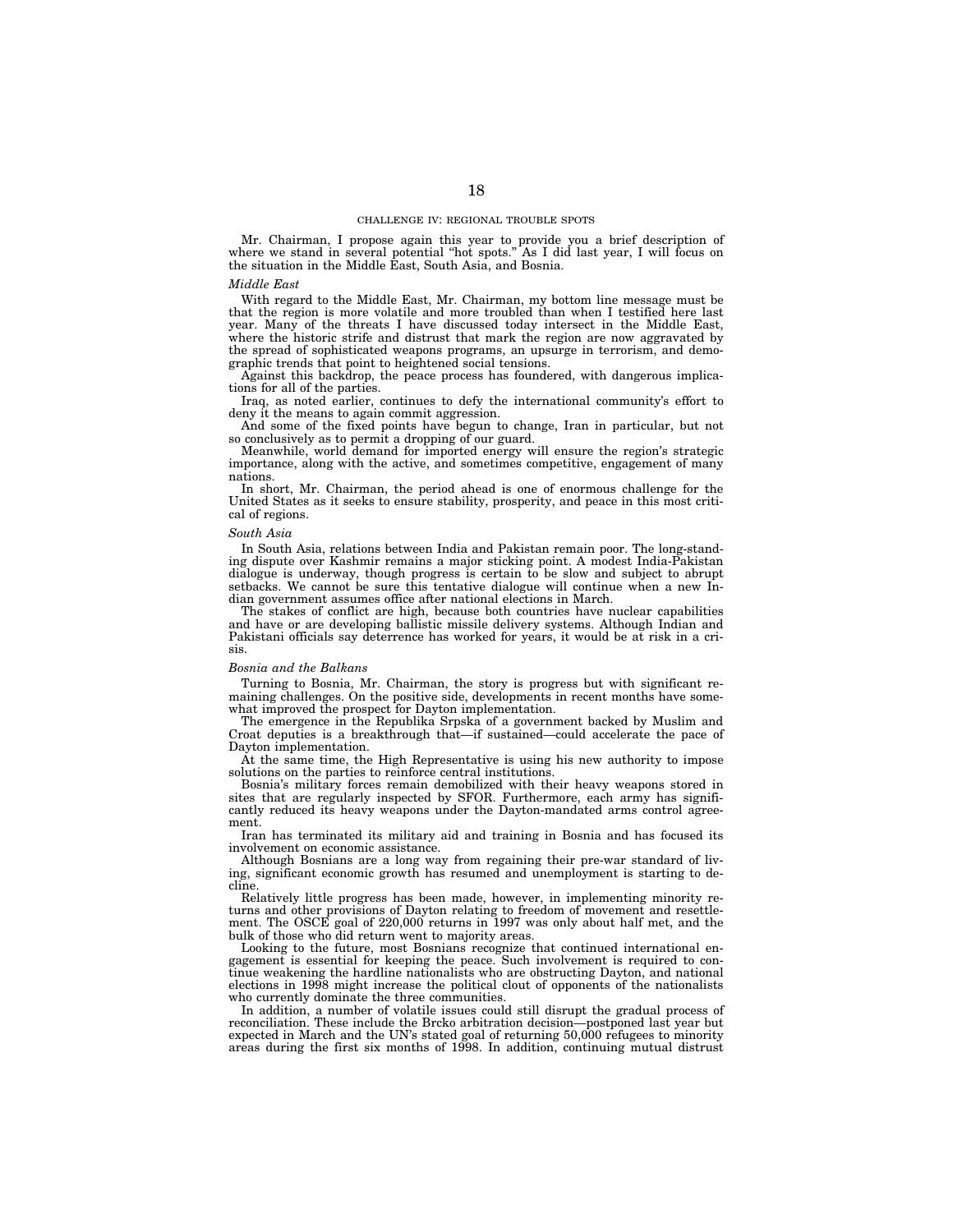between Muslims and Croats will hamper the effort to create a functioning Federation.

I must also note the threat of instability in the southern Serbian province of Kosovo, where animosity remains high between the 90 percent Albanian majority and the local Serbian residents. There is increasing support for violence as a way to resolve the situation.

### *The Aegean*

Turning to the Aegean, there is reason for increased concern about tensions between Greece and Turkey, particularly in the wake of the EU summit decision to proceed with membership negotiations with Cyprus—while rebuffing Turkey's application—and the expected arrival of SA-10 air defense batteries from Russia this summer. Ongoing disputes over air and sea delineations in the Aegean have also heightened long-standing Greek-Turkish animosity.

#### CHALLENGE V: HUMANITARIAN CHALLENGES

Mr. Chairman, last year I concluded my briefing by discussing with you the challenge posed to US citizens and interests by humanitarian crises whose origins often go back many years but which can escalate with dramatic suddenness. I regret to say that the dimension of this challenge remains unchanged.

The totality of the problem is similar to that I described last year 34 million people worldwide unable to return to their homes; more than 20 million internally displaced; 14.5 million refugees.

As it was last year, Africa is the region most troubled by these crises—with attendant calls on US and UN resources to assist relief operations and attendant risks to US citizens caught up in violence.

We have no reason to believe that 1998 in Africa will be any more stable than was 1997. The instability in central Africa that led to the overthrow of governments in Zaire and Congo (Brazzaville) last year lingers, and it is probably only a matter of time until serious problems erupt again in Burundi and Rwanda. Apart from ethnic and political conflict, for the coming months the impact of El Nino, particularly in southern and eastern Africa, will bear careful watching—especially water shortages and consequent food scarcity.

#### CONCLUDING COMMENTS

I hope these and the other challenges I have discussed with you today illustrate why I opened these remarks by referring to complexity, broad scope, and speed as the touchstones of this new era. These challenges will require the most sophisticated intelligence collection and analysis that we can produce. Only by continuing to inwest in this kind of effort can the Intelligence Community play the role it must in protecting American lives, guarding American interests, and sustaining American **leadership** 

Thank you Mr. Chairman, I would welcome your questions at this time.

Director TENET. Mr. Chairman, thank you very much. I'm pleased to be joined today by my distinguished colleagues.

The world we face today poses a complexity and scope of problems that I believe is unprecedented for the United States. The speed of technological change in the world magnifies these threats.

I'm most concerned, Mr. Chairman, about the proliferation of weapons of mass destruction because of the direct threat this poses to the lives of Americans. Despite some successes for U.S. policy and U.S. intelligence, technologies related to this threat continue to be available and potentially hostile states are still developing and deploying WMD related systems. Efforts to halt proliferation continue to be complicated, moreover, by the fact that most WMD programs are based on technologies and materials that have civil as well as military applications.

Finally, a growing trend towards indigenous production of WMDrelated equipment has decreased the effectiveness of sanctions and other national and multinational tools designed to counter proliferation.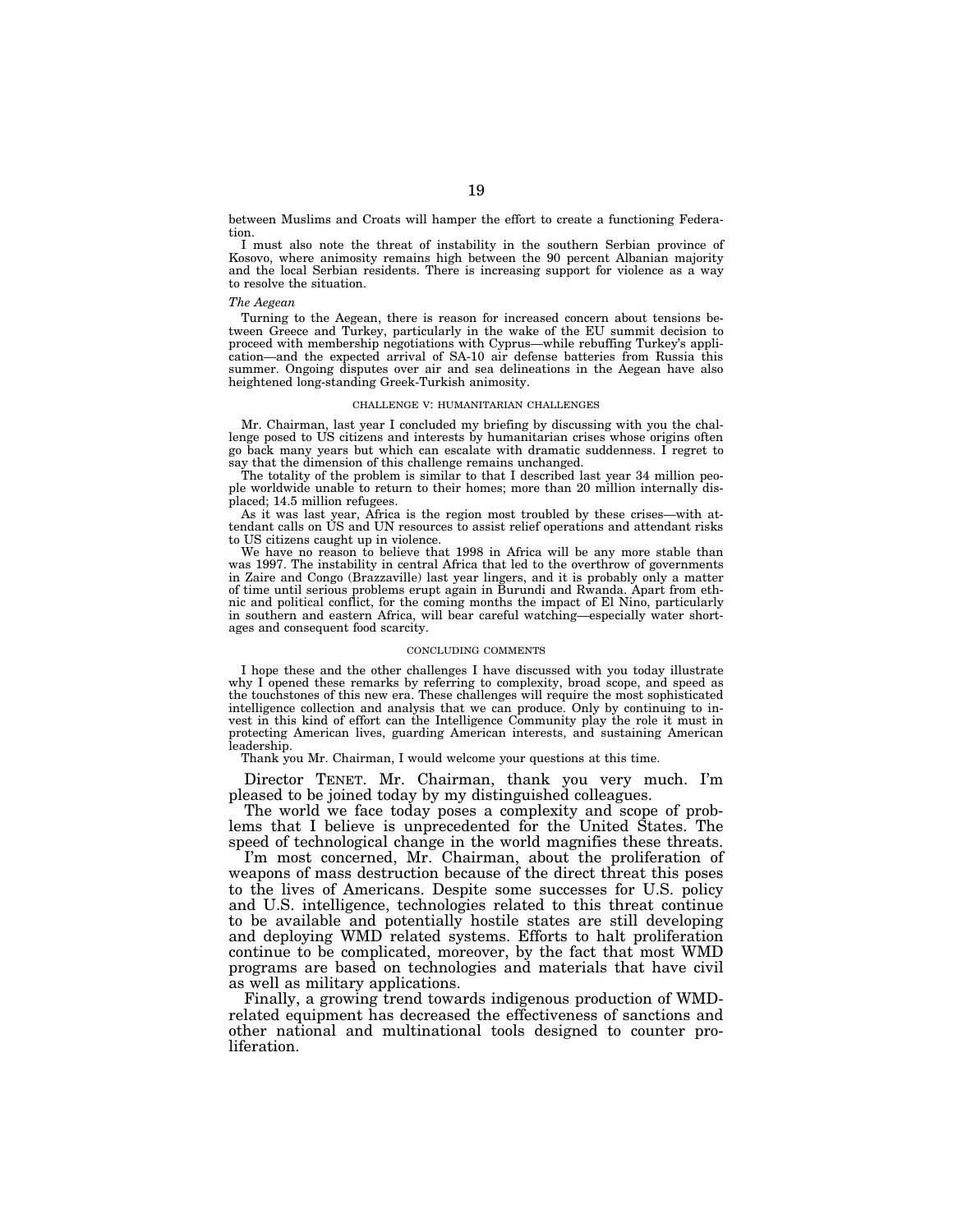Chinese and Russian assistance to proliferant countries requires particular attention despite signs of progress. My statement for the record provides the details, but some of the key points should be made here.

With regards to China, its defense industries are under increasing pressure to become profit making organizations, an imperative that can put them at odds with U.S. interests. Conventional arms sales have lagged in recent years, encouraging Chinese defense industries to look to WMD technology-related sales, primarily to Pakistan and Iran, in order to recoup. There is no question that China has contributed to the WMD advances in these countries.

On the positive side, there have recently been some signs of improvement in China's proliferation behavior. China has recently enacted its first comprehensive laws governing nuclear technology exports. It also appears to have tightened down on its most worrisome nuclear transfers. And it recently renewed its pledge to halt sales of anti-ship cruise missiles to Iran.

But China's relations with some proliferant countries are longstanding and deep, Mr. Chairman. The jury is still out on whether the recent changes are broad enough in scope and whether they will hold over the longer term.

As such, Chinese activities in this area will require continued close watching.

The Russian proliferation story is similar. On paper, Russia's export controls specifically regulate the transfer of missile-related technologies as well as missile components. But the system has not worked well and proliferant countries have taken advantage of its shortcomings.

Iran is one of those countries, Mr. Chairman. When I testified here a year ago, I said that Iran—which had received extensive missile assistance from North Korea—would probably have medium range missiles capable of hitting Saudi Arabia and Israel in less than 10 years. Since I testified, Iran's success in gaining technology and material from Russian companies, combined with recent indigenous Iranian advances, means that it could have a medium range missile much sooner than I assessed last year.

Following intense engagement with the United States, Russian officials have just taken some positive steps. Just last week, Prime Minister Chernomyrdin issued a broad decree prohibiting Russian companies from exporting items that would be used for developing WMD or their delivery systems—whether or not these items are on Russia's export control list. If enforced, this could be an important step in keeping Iran from getting the technology it needs to build missiles with much longer ranges.

Without minimizing the importance of Russia's response, Mr. Chairman, I must tell you that it is too soon to close the books on this matter. Russian action is what matters, and therefore monitoring Russian proliferation behavior will have to be a very high priority for some time to come.

Likewise, Mr. Chairman, in focusing on Iran's acquisition of WMD technology, as we should, since it is one of the most active countries seeking such materials, we cannot lose sight of other proliferants. My statement talks about Iraq, Syria and Libya.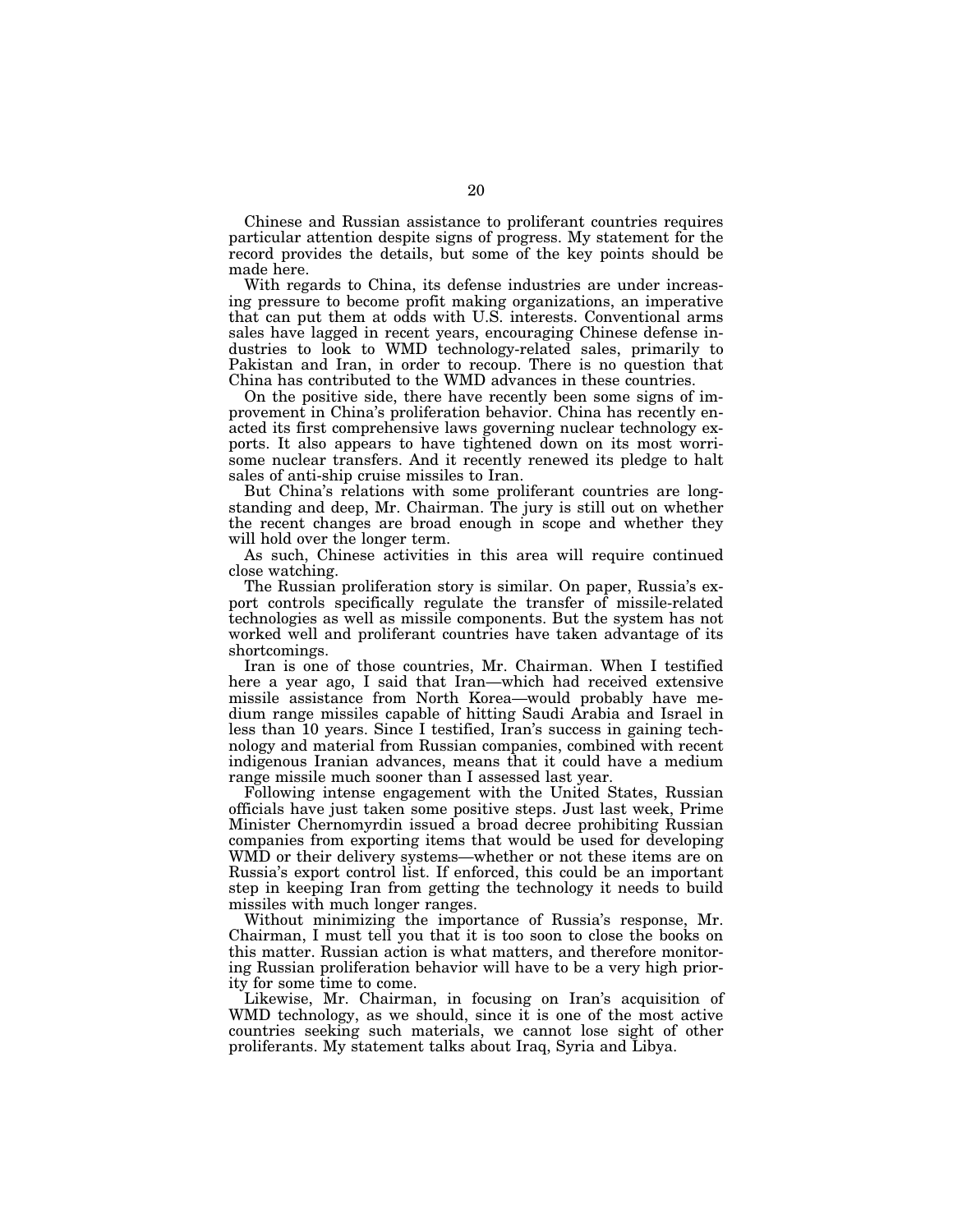Moving on to the very different transnational threat that Senator Baucus talked about, the recent financial troubles in Asia remind us that global markets are so interconnected and that economies and politics so intertwined that economic problems in one country can have far-reaching consequences for others. At the root of this crisis is a confluence of economic, social and political factors. Soaring growth and financial systems that lacked adequate regulation led to a speculative boom. Lending decisions by banks and finance companies ignored fundamental economic risks. And when export growth began to slow regionally in 1995, corporate borrowers had trouble repaying loans.

Faced with high levels of short-term debt and limited foreign exchange reserves, Thailand first, and then Indonesia and South Korea, were forced to devalue their currencies. Because of the high level of economic integration and reaction of investors, the currency crisis spread rapidly to other countries in the region.

The crisis has been difficult to resolve—in part because governments must take some politically risky steps like closing weak banks and shelving projects that will add to unemployment.

The current troubles in Asia will, of course, have economic costs for the United States. But the troubles also carry political risks. Social tensions—which we already see in Indonesia and other states in the region—are likely to increase as the prices go up for things like food, fuel and as unemployment rises.

Turning to terrorism, Mr. Chairman, I must stress that the threat to U.S. interests and citizens worldwide remains high. Even though the number of international terrorist incidents in 1997 was about the same as 1996, U.S. citizens and facilities suffered more than 30 percent of the total number of terrorist attacks—up 25 percent from last year.

Moreover, there has been a trend toward increasing the lethality of attacks, especially against civilian targets. The most recent examples, of course, are the suicide bombings in Israel in 1996 and 1997, and the attacks on tourists in Luxor, Egypt, last November. Perhaps most worrisome, Mr. Chairman, is the fact that we have seen in the last year growing indications of terrorist interest in acquiring chemical, biological and nuclear weapons.

In addition, a confluence of recent developments increases the risk that US individuals or groups will attack US interests. Terrorists' passions have probably been inflamed by events ranging from the US government's designation of 30 terrorist groups to the conviction and sentencing of Mir Aimal Kasi and Ramzi Ahmed Yousef, as well as the ongoing standoff with Iran and frustration with the Middle East peace process.

Turning to international narcotics, I must tell you, Mr. Chairman, that the illicit drug industry is adapting to the counterdrug successes that we and other governments have had in recent years. Most worrisome, the narcotics underworld is becoming more diverse and fragmented. In addition, traffickers are infusing their business with new technologies to enhance their operations, hide their illicit earnings and improve their security.

I do not mean to downplay the impressive progress that has been made against drug traffickers, especially those that deal in cocaine. You know that the arrests of the Cali kingpins in Colombia, which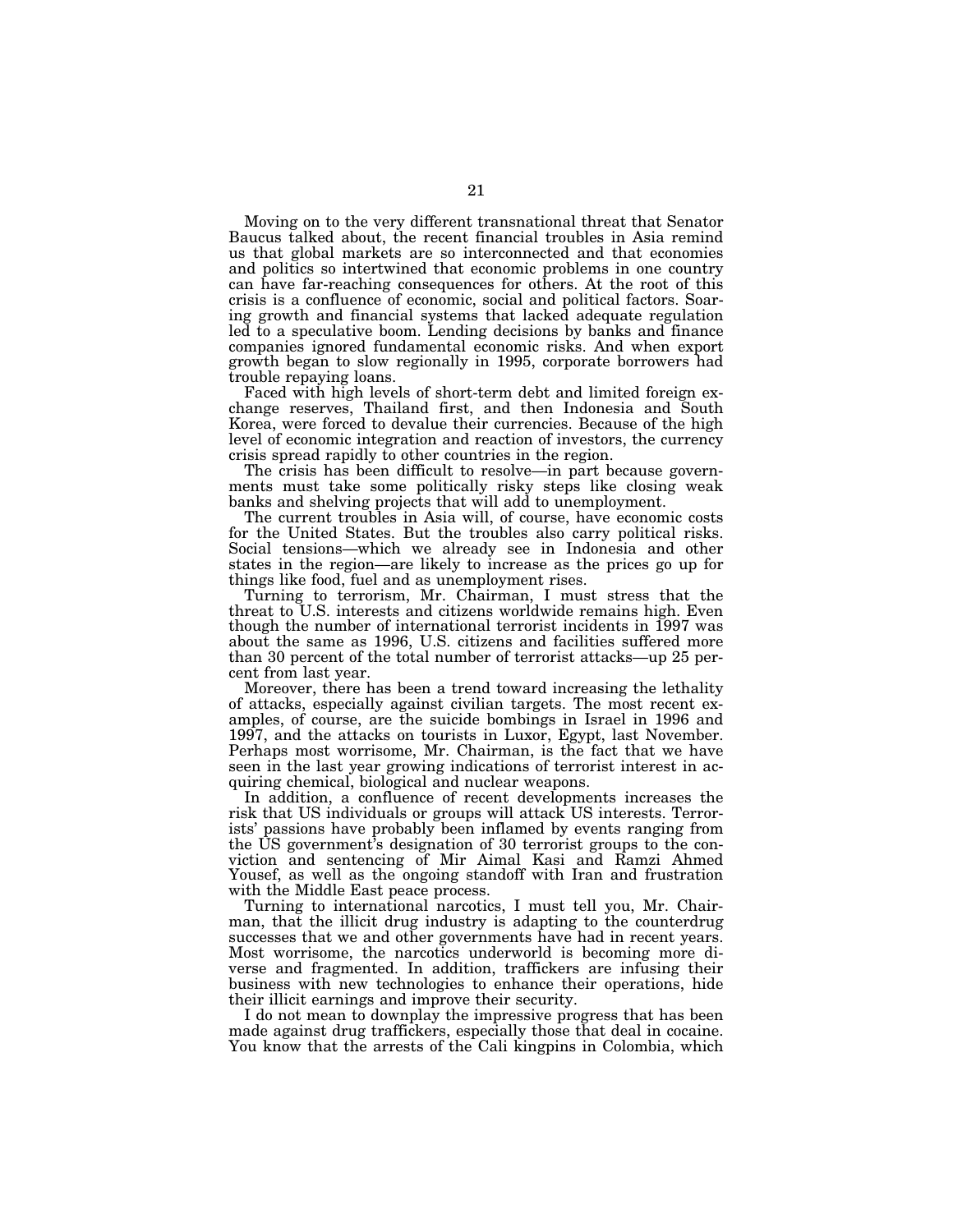has disrupted long-held smuggling patterns there and forced traffickers still at large into hiding. Drug interdiction efforts in Peru once the world's leading producer of the leaf used to make cocaine—have seriously damaged the country's drug economy and led to 40 percent decline in cultivation over the last two years.

The cocaine trade, however, is still a formidable challenge thanks to the industry's ability to adapt. Our success against the Cali kingpins has nurtured smaller groups that now dominate trafficking through the Caribbean. The violent Mexican drug cartels are exploiting the Cali mafia's setbacks to wrestle away a greater share of the international drug business.

Despite declines in Peru and Bolivia, coca production continues to expand in southern Colombia where the new ingredient is the involvement of insurgents who tax drug profits to fund their war against the government.

I'm also concerned, Mr. Chairman, about developments in international heroin trafficking. Worldwide production of opium—the source of all refined heroin—continues at record levels. And heroin traffickers are exploiting weak enforcement institutions in the former Soviet Union and Eastern Europe to expand traditional heroin smuggling routes from the Golden Crescent and, to a lesser extent, the Golden Triangle regions.

As for international organized crime, the globalization of business and technology have given crime syndicates unprecedented opportunities for illicit activities. Yet law enforcement authorities often remain constrained by national sovereignty and jurisdictions.

Trends that cause us the greatest concern are an increasingly sophisticated financial system that includes emerging financial secrecy havens stretching from the islands in the Caribbean, to the South Pacific; a broader array of seemingly legitimate businesses that serve as fronts for criminal enterprises and the increasing role of gray arms brokers in arming rogue states, terrorists and criminal groups. The activities of arms brokers make it even more difficult to judge when such actions are supported by governments and when they are not.

As you know, Mr. Chairman, all of this is occurring in what we call the information age. With that in mind, it is clear that foreign entities are aware that an increasing proportion of our civil and military activity depends on the secure and uninterrupted flow of digital information. In fact, we have identified several countries that have government sponsored information warfare programs well underway. It's clear that those developing these programs recognize the value of attacking a country's computer systems, both on the battlefield and in the civilian arena. In addition, I believe terrorists groups and other non-state actors will increasingly view information systems in the United States as a target.

Mr. Chairman, I want to talk about Russia and China and the transition they find themselves in.

With regard to Russia, today we see hopeful signs that the seeds of democracy and a free market economy sown in Russia just a few years ago have taken root. Moreover, Moscow cooperates with the United States and the West in ways that were unimaginable during Soviet times. But whether Russia succeeds as a stable democracy, reverts to the autocratic and expansionist impulses of its past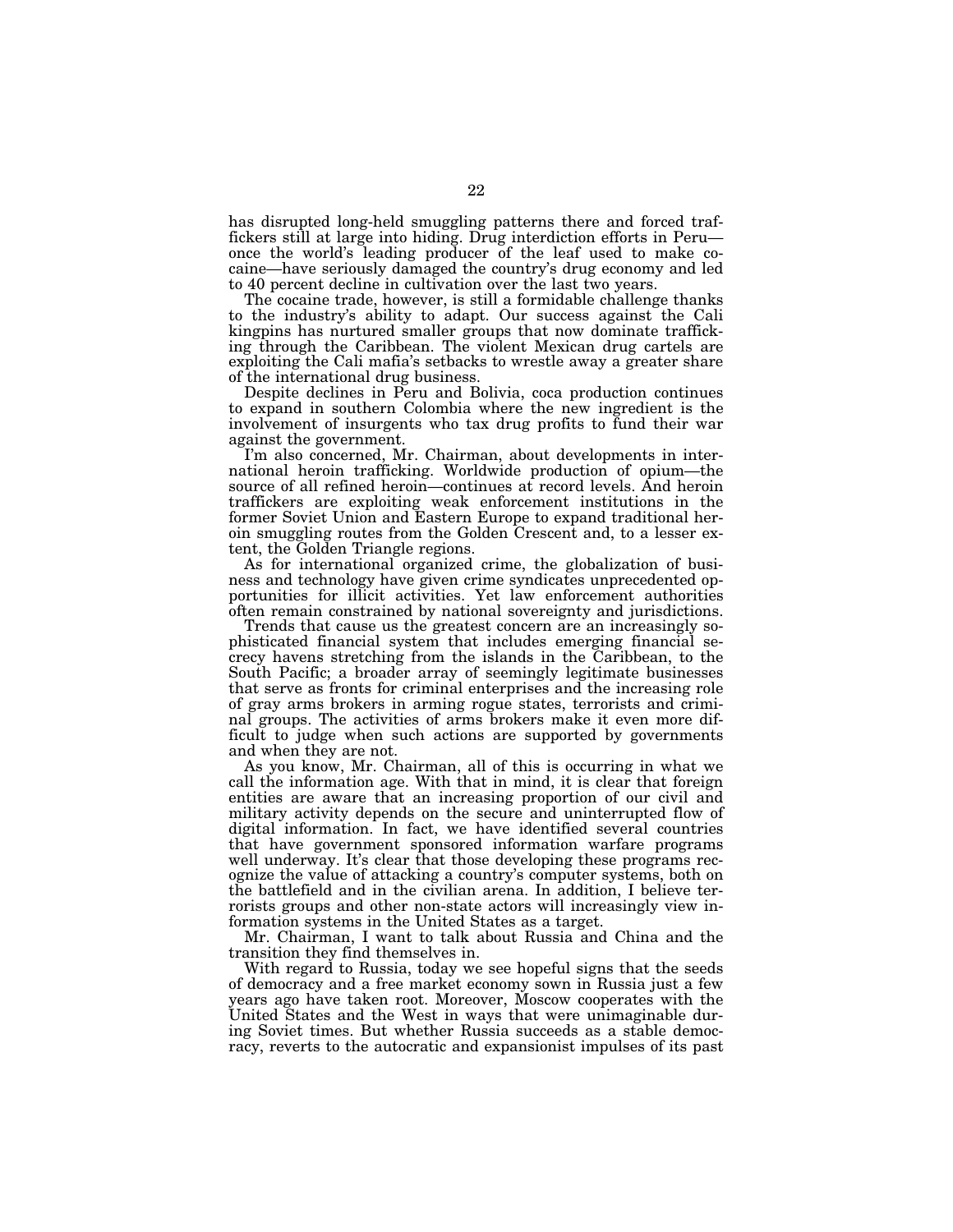or degenerates into instability remains an open question. The answer will depend in large part on how Russia copes with several major challenges. Democratic political institutions, while developing, are not yet deeply rooted. The executive branch and communist dominated Duma often deadlock while crime and corruption threaten to undermine confidence in political and economic reform.

Russia has implemented many economic reforms and achieved a measure of economic stability. But long term steady growth, is still dependent on other reforms, namely ensuring that economic activities are governed by the rule of law. The Russian military, meanwhile, continues to suffer from serious social and economic difficulties. Find the wherewithal to pay the retirement costs of over 250,000 redundant military officers will be a particular challenge.

Despite these difficult times for the Russian military, Russia retains a major nuclear arsenal—some 6,000 deployed strategic warheads. As long as there is even the slightest doubt about the future political stability in Russia, those weapons must be a major preoccupation of US intelligence. We must also remain mindful that Russia continues a wide range of development programs for conventional and strategic forces.

Finally, while Russia continues to seek close cooperation with the United States on matters of mutual concern, it is increasingly strident in opposing as what it sees as US efforts to create a unipolar world. And Moscow continues to place a high priority on keeping others from gaining undue influence in the newly independent states, especially in the energy-rich Caucasus in Central Asia.

Turning to China, the leadership there has a clear goal—the transformation of their country into East Asia's major power and a leading world economy on a par with the United States by the middle of the 21st century. It is too soon to say what this portends, Mr. Chairman, whether China in the future will be an aggressive or benign power. What is clear, though, is that China will be an increasingly influential player, one that will have the capacity to, at a minimum, alter our security calculus in the Far East.

Hong Kong's 1997 reversion to Chinese rule was peaceful, but involved important changes in the political system. The Chinese government disbanded the existing legislative council and installed a hand-picked provisional legislature. The key question now is whether new legislative elections scheduled in May will be free and fair.

Cross-strait relations with Taiwan are still tense. China has not renounced the use of force and is placing its best new military equipment opposite Taiwan. Chinese military modernization remains a key leadership goal. China is increasing the size and survivability of its retaliatory nuclear missile force and is taking important steps toward building a modern navy capable of fighting beyond China's coastal waters.

Finally, Mr. Chairman, the post-Deng Xiaoping leadership shows no sign of abandoning communist political ideology, although it has committed itself to market-oriented economic reform. These are eroding state control over major sectors of the economy as well as over the daily life of many Chinese citizens.

Mr. Chairman, I want to talk about Iran, because you mentioned it in your opening statement. Among the countries, Iran in many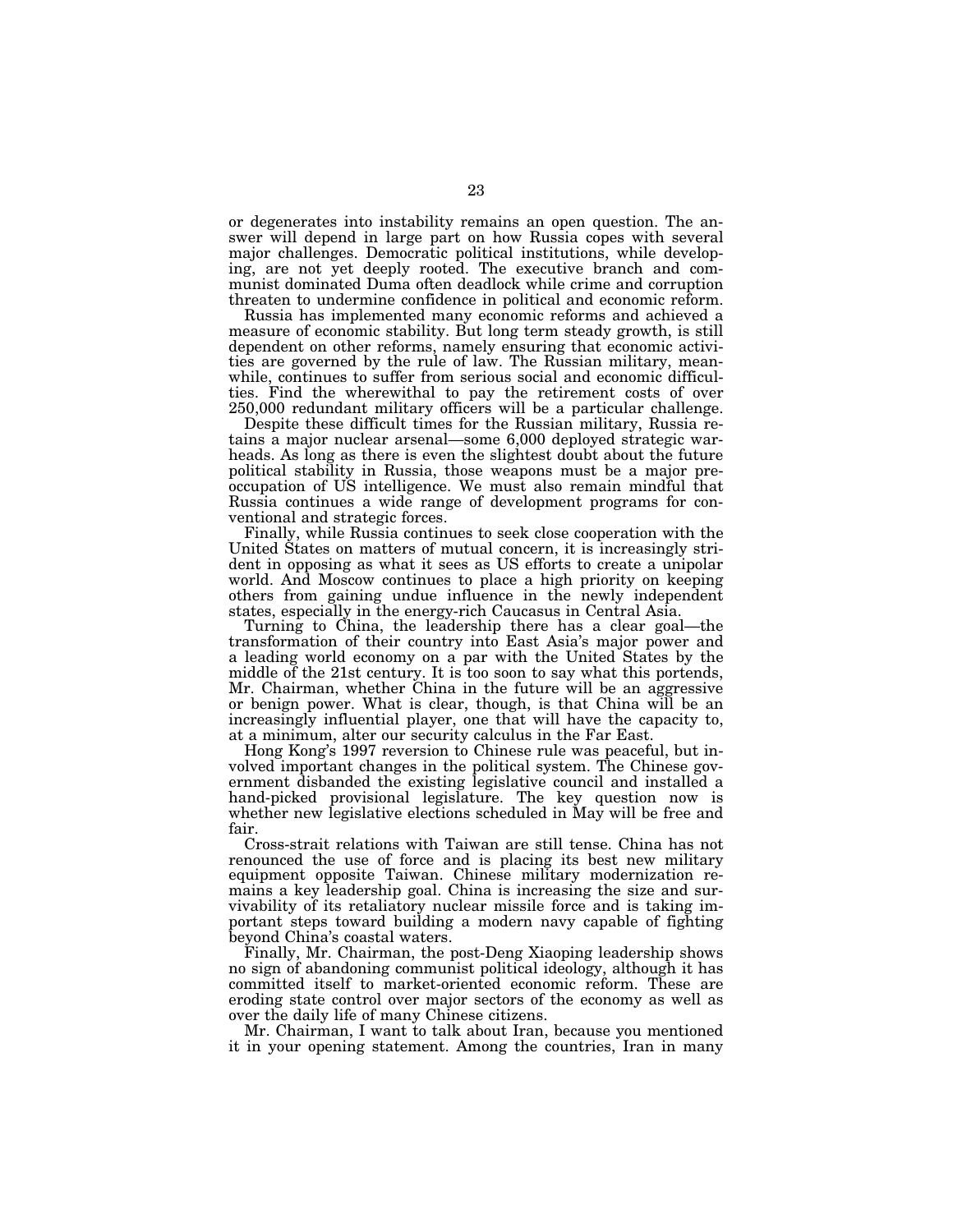respects represents the greatest challenge we will face over the next year. It appears to us that a genuine struggle is now under way between hard-line conservatives and more moderate elements represented by Iran's new President Khatami. And so the challenge is how to cope with a still dangerous state in which some positive changes may be taking place, changes that could—and I stress could—lead to a less confrontational stance toward the United States. Khatami's strongest card is the electoral mandate, a 70 percent vote representing mostly youth and women, as well as ethnic and religious minorities in Iran.

Since assuming office in August, he has made limited but real progress toward fulfilling his campaign pledges for political and social reforms. He gained approval for a new cabinet that puts his people in key posts, such as the ministries of foreign affairs, interior and Islamic culture.

Censorship is now less oppressive with previously banned periodical reappearing and socially controversial films being screened. And against this backdrop, there is even renewed debate about a central tenet of the revolution—rule by a supreme religious leader.

Progress is likely to be fitful, however, and hard-line elements remain formidable obstacles. They still control the country's defense and security organizations, for example, and therefore exert heavy influence on issues most vital to the United States. Statements by Khatami and his foreign ministry suggest he is trying to play a more constructive role in the international community. It is simply too early to tell, however, whether this will lead to demonstrable changes in Iranian policies that matter most to the United States. We have seen no reduction in Iran's efforts to support Hizbollah, radical Palestinians and militant Islamic groups that engage in terrorism.

Moreover, even as it attempts to improve its international image, Tehran is continuing to bolster its military capabilities. Iran is improving its ability potentially to interdict the flow of oil through the Strait of Hormuz. It has acquired KILO-class submarines from Russia, and it is upgrading its anti-ship cruise missiles.

As I noted earlier, Iran continues its efforts to acquire the capability to produce and deliver weapons of mass destruction.

Turning to North Korea, Mr. Chairman, we also face a far more complex challenge than last year. Some progress, but in the face of a worsening economic and social situation and a continued real military threat, the North is still observing the terms of the agreed framework that directly relate to freezing its nuclear reactor program. The IAEA has maintained a continued presence at Yongbyon since the May 1994 refueling of the reactors, and Pyongyang and the IAEA continue to discuss steps the North needs to take to come into full compliance with its safeguard commitments.

Amidst these signs of progress, however, a combination of economic stagnation and social decay continue to raise doubts about North Korea stability. North Korea's spreading economic failure is eroding the stability of the regime of Kim Chong II. Industrial and agricultural output continue to drop. The North's most recent fall grain harvest was far less than the 4.5 million tons the North needs to meet even minimal rations. Crime, corruption and undiscipline—including in the security services and military—are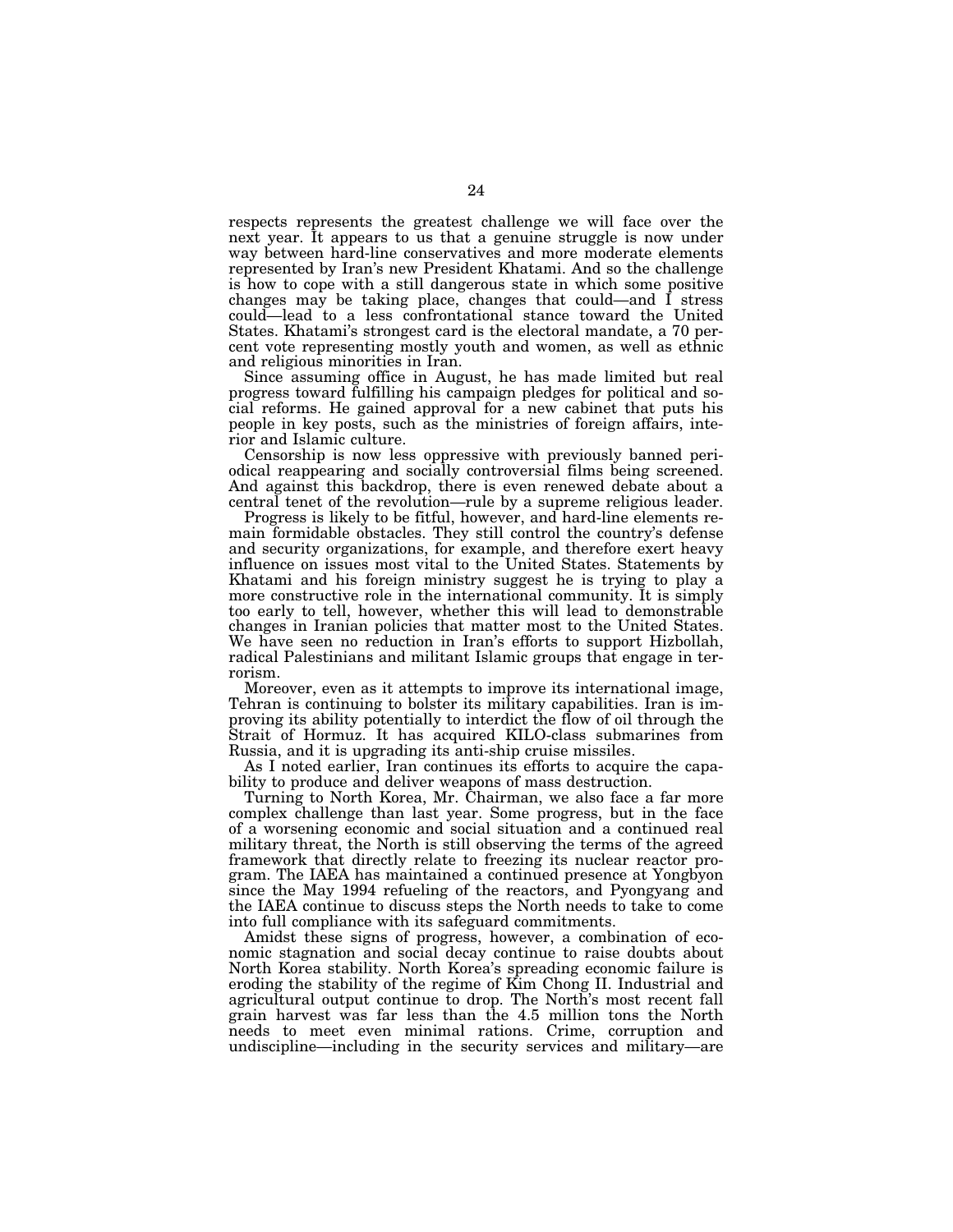increasing, and people are more willing to blame Kim Chong II for their plight.

While Kim reportedly is aware of the economic problems and their impact on soldiers and civilians, his legitimacy remains closely tied to his father's legacy. As a result, Pyongyang likely will avoid an avowed reformist agenda and will try to package any reform experiments in traditional ideological terms. As such, significant improvements in the economy do not seem to be in the cards.

Its economic weaknesses notwithstanding, North Korea retains a military with a capability to inflict serious damage on South Korea and the 37,000 US troops deployed there. The North's offensive posture along the demilitarized zone means that it could go to war with little additional preparation. And North Korea's long-range artillery and surface-to-surface missiles near the DMZ, some of which could deliver chemical warfare agents, can hit forward defenses, US military installations, and airfields and seaports in Seoul.

Finally, Mr. Chairman, I'll talk about Iraq. Iraq under Saddam continues to present a serious threat to US forces, interests and allies. As my statement for the record points out in great detail, we assess that Iraq continues to hide critical weapons of mass destruction equipment and material from UN inspectors.

Continued UN sanctions can keep pressure on his regime and cast uncertainty over Saddam's hold on power. But as you know, Mr. Chairman, Saddam is pushing more aggressively than last year to erode the sanctions regime. More than seven years of sanctions have had a devastating effect on Iraq's economy. Inflation is soaring. The civilian infrastructure is deteriorating. And the Iraqi population continues to suffer from high rates of malnutrition and inadequate services—in part because of Saddam's manipulation of relief supplies. Key regime officials and support organizations remain largely immune to the harsh living conditions facing the general population and even live off revenues generated through illicit trade—a fact that engenders resentment and poses an underlying threat to Saddam and his family.

While its military forces continue to slowly deteriorate under UN sanctions and the arms embargo implemented after the Gulf War, Iraq remains an abiding threat to internal oppositionists and smaller regional neighbors.

Mr. Chairman, I'll stop there. I'll enter the rest of my statement into the record. There's much more ground to cover. Perhaps we would be best suited to do that in questions and answers.

Chairman SHELBY. Thank you, Director Tenet.

I'll ask the other witnesses to briefly sum up their testimony take five minutes or less. As I said earlier, your written testimony will be made part of the record in its entirety.

Deputy Director Bryant of the FBI, we're glad to have you here. We understand that Judge Freeh, the director, is awaiting the imminent birth of his sixth son. Is that correct?

Mr. BRYANT. Yes, it is. He's at home with his family, and I think his sixth son is due at any moment now.

Chairman SHELBY. Well, we welcome you to the Committee.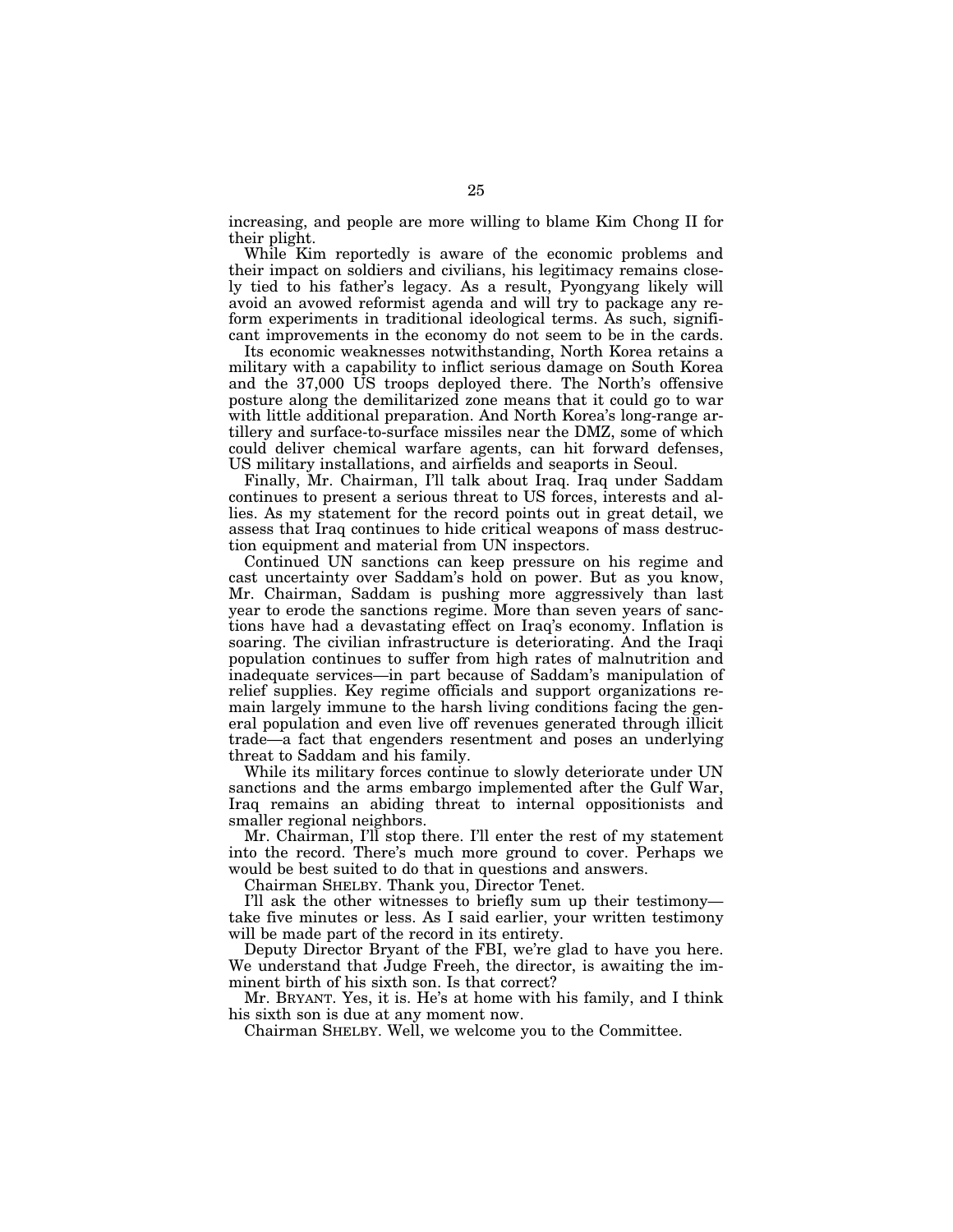# **STATEMENT OF ROBERT BRYANT, DEPUTY DIRECTOR OF THE FEDERAL BUREAU OF INVESTIGATION**

Mr. BRYANT. I'll just take a few moments to summarize my statement. But I want to hit a few key points.

We've seen a lot of changes in the world in the last dozen years. Many of them have made a better world for us. But certainly we have great challenges ahead of us. And before I get into specific threats, I just want to hit one issue. I'm speaking of encryption.

This is a critical problem. It is here right now and is only going to get worse. Encryption has implications for our ability to combat every threat to national security that we see. Federal, state and local law enforcement officials unanimously agree that the widespread use of robust non-key recovery encryption will ultimately devastate our ability to fight crime and prevent terrorism. There are all kinds of views about this issue, but we see that this issue needs to be addressed very quickly because it's going to harm all of our abilities to do what is legal, ethical and for the best interests of the American People.

I guess I would just say on the summary of the national threats, from a law enforcement perspective—the drug issue that faces the United States is a significant issue. We see it in all the investigations that the FBI has; we see it in all corners of our investigations. And it's of grave concern. Whether it's methamphetamines, cocaine, heroin or whatever, there's just great concern for that issue and what we're going to do about it.

I guess the next issue I see is international terrorism. We certainly have, from the DCI's statement, an agreement. We have concerns over weapons of mass destruction and what they can do. The FBI currently has investigations directed toward these activities. Certainly, we've had help with legislation from this body and that has been tremendously helpful. But I consider this a priority that could have devastating consequences for this great nation.

The next issue that I would go to would be international terrorism organizations and terrorism generally. The FBI looks at domestic terrorism as groups of individuals that are American citizens using violence to commit \* \* \*—to change—for social or political change. The domestic side of it is an issue with us. Certainly, the international side, as Mr. Tenet said, the state sponsors, certainly the organized federations, such as Hizbollah, Gama'at al-Islamiyyah, Hamas are areas where we're very concerned.

I guess another issue I want to hit a little bit is this critical infrastructure protection. We have a society that's terribly dependent upon computers, and the service they perform for this nation. It's helped our economy. We're probably world leaders in computer technology. But it's also a vulnerability, and it could be used and is being used by criminals, by terrorists, by intelligence services and certainly by military services. And we have to basically put in the infrastructure and vehicles to protect this great nation from this type of attack.

I guess I would just close and just say that certainly the espionage issues. We've had—numerous cases have been prosecuted in the last year. This is ever a threat that's been here for—since the beginning of time. It's still here.

Chairman SHELBY. Not getting any better, though, is it?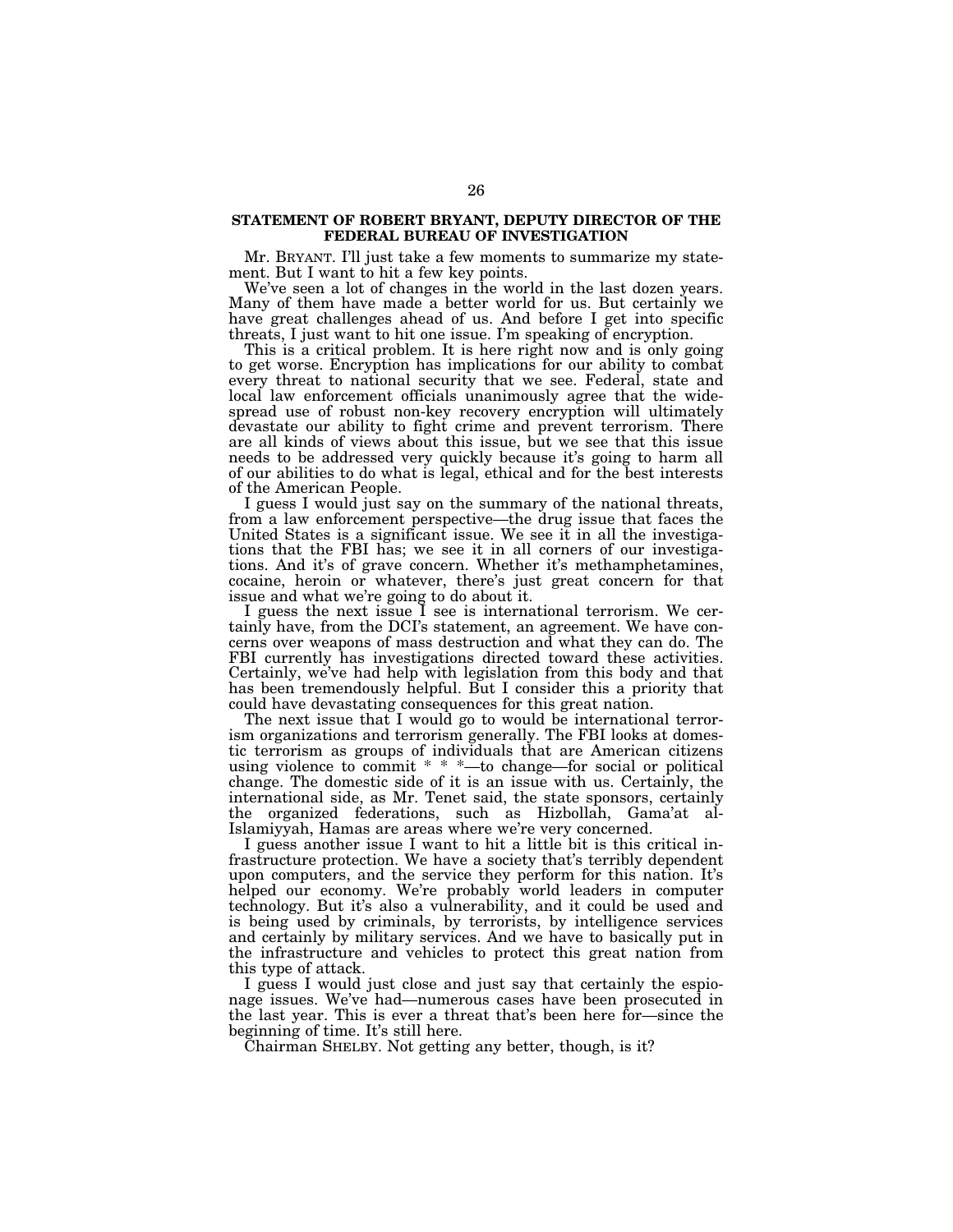Mr. BRYANT. It's probably as serious as ever.

Chairman SHELBY. Okay.

Mr. BRYANT. Just in passing, on economic espionage, the Congress passed the economic espionage statute last year. This statute has certainly brought about a change in the way business is done, because our technology—we now have a law to protect it. There are prosecutions going forward. And this has been a great benefit, and can discuss this more in the question and answer.

The only thing I would add, on the drug trafficking situation there are foreign-based groups that are bringing vast amounts of drugs into this country. And ourself, the Intelligence Community, with the DEA and Customs and the whole government is trying to develop strategies to basically control this issue.

I guess I would just close and say, on July 26, 1998, the FBI will celebrate its 90th birthday. The FBI has been a remarkable institution for many reasons, but not the least of which its ability to change and evolve and face growing threats. And we serve—we serve you all, we serve the American people, but we see numerous threats that I've just enumerated and hope we're part of the solution.

Thank you.

# [The prepared statement of Mr. Freeh follows:]

## STATEMENT OF LOUIS J. FREEH, DIRECTOR, FEDERAL BUREAU OF INVESTIGATION

Good morning Mr. Chairman, Vice Chairman Kerrey and Members of the Committee. I welcome this opportunity to be part of this distinguished panel to discuss threats to U.S. National Security.

The overriding concern now facing law enforcement is how rapidly the threats from terrorists and criminals are changing, particularly in terms of technology, and the resulting challenge to law enforcement's ability to keep pace with those who wish to do harm to our nation and our nation's citizens. This is why the encryption issue is one of the most important issues confronting law enforcement and potentially has catastrophic implications for our ability to combat every threat to national security that I am about to address in my statement here today. Law enforcement remains in unanimous agreement that the widespread use of robust nonrecovery<br>encryption ultimately will devastate our ability to fight crime and terrorism.<br>Uncrackable encryption is now and will continue, with ever increas allow drug lords, terrorists and even violent gangs to communicate about their criminal intentions with impunity and to maintain electronically stored evidence of their crimes impervious to lawful search and seizure. Other than some type of keyrecoverable system, there is currently no viable technical solution to this problem for law enforcement.

This is not a problem that will begin sometime in the future with theoretical implications. In many important investigations effective law enforcement is being frustrated by criminals and terrorists using non-recoverable encryption. For example:

Convicted spy Aldrich Ames was told by his Soviet handlers to encrypt computer file information that was to be passed to them.

Ramzi Yousef and other international terrorists were plotting to blow up 11 U.S. owned commercial airliners in the far east. Yousef's laptop computer, which was

seized in Manila, contained encrypted files concerning this terrorist plot. A major international drug trafficking subject recently used a telephone encryption device to frustrate court-approved electronic surveillance.

Requests for cryptographic support pertaining to electronic surveillance interceptions from FBI field offices and other law enforcement agencies have steadily risen over the past several years. From 1995 to 1996, there was a two-fold increase (from 5 to 12) in the number of instances where the FBI's court-authorized electronic efforts were frustrated by the criminal's use of encryption that did not allow for law enforcement access.

Over the last two years, the FBI has also seen the number of computer related cases utilizing encryption and/or password protection increase from two (2) percent to seven (7) percent, to include the use of 56 bit Data Encryption Standard (DES) and 128 bit ''Pretty Good Privacy'' (PGP) encryption.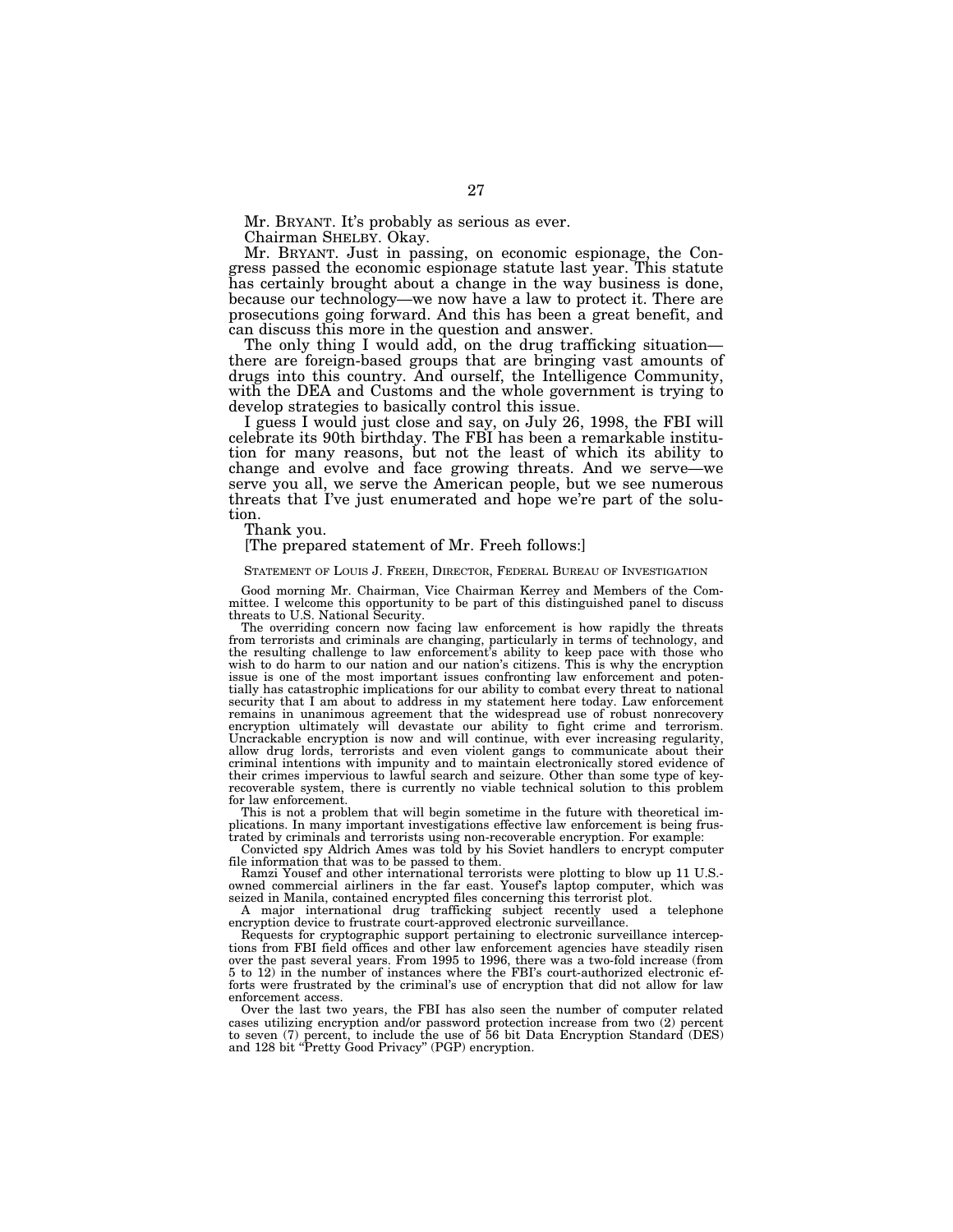It is for this reason that the law enforcement community is urgently calling for our Nation's policy makers to adopt a balanced public policy on encryption. In our view, any legislative approach to the encryption issue that does not achieve such a balanced approach seriously jeopardizes the utility of some of our most important and effective investigative techniques upon which law enforcement must depend to ensure public safety and to maintain national security.

Several bills have been introduced in this Congress that address certain aspects of the encryption issue. Unfortunately, most of these legislative proposals would largely remove existing export controls on encryption products, and would promote the widespread availability and use of uncrackable encryption products regardless of the impact on public safety and national security.

It is important to note that S. 909, the ''Secure Public Networks Act,'' introduced by Senators Kerrey, McCain, and Hollings, comes close to addressing law enforcement's public safety needs in the area of encryption. However, law enforcement believes that the bill does not contain sufficient legislative assurances to adequately address law enforcement's public safety needs regarding the use and availability of encryption products and service within the United States.

Conversely, the substitute bill adopted by the House Permanent Select Committee on Intelligence (HPSCI) on September 11, 1997, during their mark-up of H.R. 695 does effectively address all of law enforcement's public safety and national security concerns regarding encryption products and services manufactured for use in the United States or imported into the United States. The HPSCI substitute bill would require all such encryption products and services to contain features that would allow for the immediate access by law enforcement to the ''plaintext'' of encrypted criminal-related communications or electronically stored data pursuant to a court order.

We are now at an historic crossroad on this issue. If public policy makers act wisely, the safety of all Americans will be enhanced for decades to come. But if narrow interests prevail, law enforcement will be unable to provide the level of protection that people in a democracy properly expect and deserve. I do not believe it is too late to deal effectively with this issue and would encourage the Committee to look closely at the action taken by the HPSCI in their efforts to adopt a balanced encryption policy.

# INTELLIGENCE THREAT

The counterintelligence mission of the FBI is to identify, penetrate and neutralize foreign intelligence and terrorist activities directed against the United States. This mission includes the investigation of espionage. At the outset, I want to emphasize that the ''fall of communism'' has not reduced the level or amount of espionage and other serious intelligence activity conducted against the United States.

In many cases, the targets have not changed at all: there is still a deadly serious foreign interest in "traditional" intelligence activities such as penetrating the U.S. intelligence community, collecting classified information on U.S. military defense systems, and purloining the latest advances in our country's science and technology sector.

In addition to these traditional intelligence operations, there have been at least three changes in foreign intelligence activity that have required the FBI to modify its counterintelligence programs.

The first change is intelligence activity by non-intelligence personnel. Today, national security issues go beyond the passage of classified military information. There have been many cases which show that individuals outside the intelligence service apparatus, but who are no less foreign sponsored, engage in clandestine activity that is inimical to the security and economic well-being of the United States.

A second area of change has been the intelligence environment, which includes the growing importance of maintaining the integrity of our country's information infrastructure. Our growing dependence on computer networks and telecommunications has made the U.S. increasingly vulnerable to possible cyber attacks against such targets as military war rooms, power plants, telephone networks, air traffic control centers and banks.

Third, many traditional and non-traditional adversaries today are technologically sophisticated and have modified their intelligence methodologies to use advanced technologies to commit espionage. In telecommunications, even some smaller intelligence adversaries now use equipment the FBI is unable to monitor.

To address these changes in intelligence activity, intelligence environment, and intelligence methodology, the FBI uses general investigative strategy we refer to as the national security threat list or NSTL. It is a concept adopted in 1992 to prioritize issues and countries at which to direct our efforts. Our counterintelligence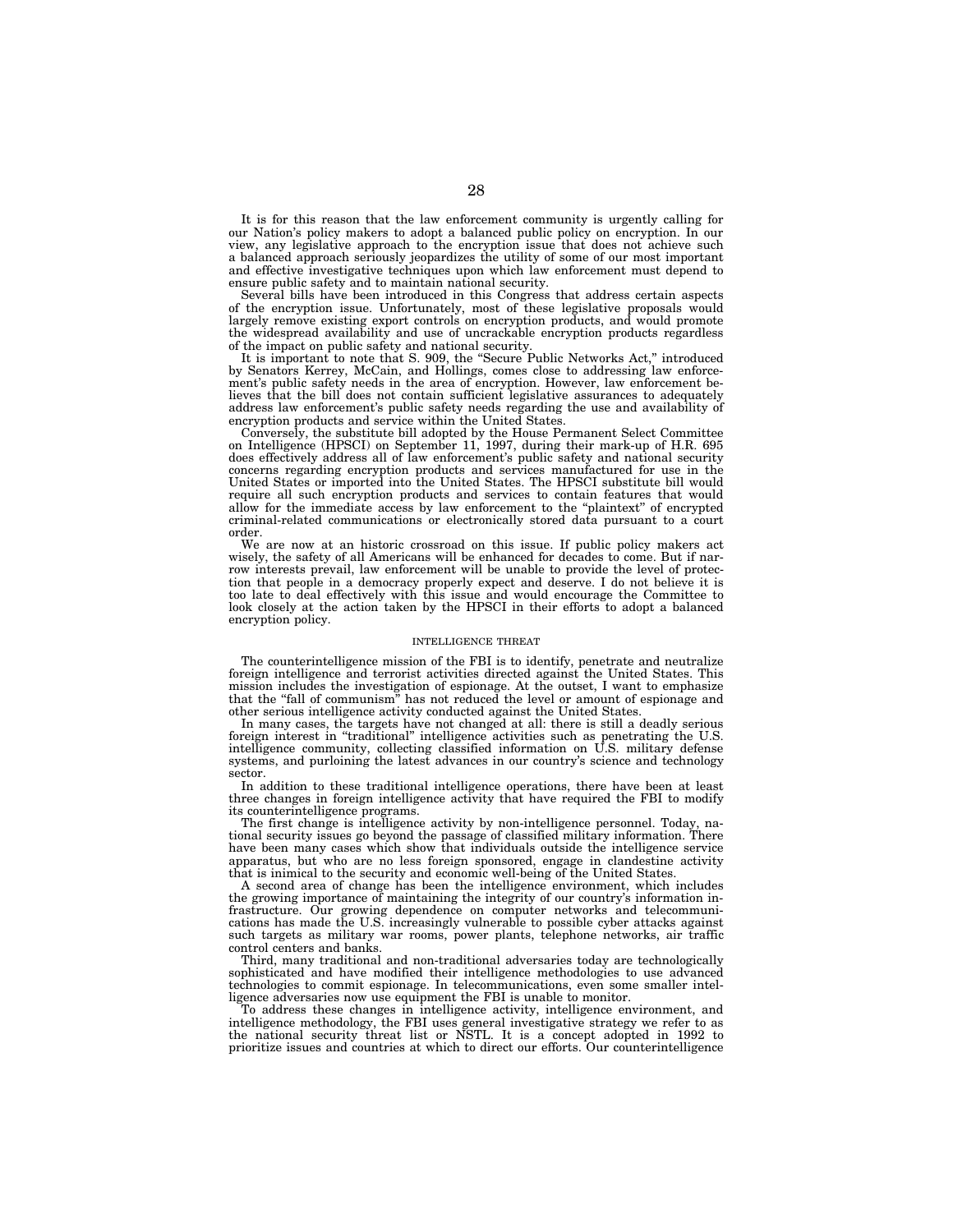investigative techniques include the recruitment of human assets, double agents, undercover operations, various surveillance techniques, and analysis. NSTL has given the FBI additional flexibility to approach non-traditional intelligence problems from new perspectives.

In addition, the FBI also has created the Computer Investigations and Infrastructure Threat Assessment Center (CITAC), which draws on the technical expertise of a number of other U.S. agencies in order to bring more analytical power to bear defending our ability to peacefully and securely enjoy important recent advances in our country's information technology sphere.

Regarding the problem of monitoring advanced communications techniques used by some of our country's intelligence adversaries, I have already stressed that, the FBI supports pending legislative proposals to allow law-enforcement access to encryption-recovery information.

Let me summarize this general overview by stating that the simple truth is that there has been no ''peace dividend'' in the form of a reduced need for FBI counterintelligence operations. On the contrary, foreign intelligence activities against the United States have grown in diversity and complexity in the past few years.

Press reports of recent espionage cases involving Russia, South Korea, and China are just the tip of a large and dangerous intelligence iceberg. In addition to these and other covert intelligence operations run by intelligence officers using standard intelligence methodologies, however, the FBI these days is just as likely to encounter covert activity on the part of non-intelligence people such as visiting scientists or foreign businessmen.

Although I believe the FBI is well positioned for the counterintelligence challenges before us, what some pundits have called the ''end of history'' is definitely not the end of dangerous intelligence attacks against the United States. Through our continuing efforts to develop effective intelligence and through dedicated, hard work, the FBI continues to strive to identify, penetrate and neutralize foreign intelligence and terrorist activity directed against the United States. We cannot accomplish this alone. Only with the continued cooperation of other U.S. government agencies, the Congress, state and local authorities, and the American public, can the FBI accomplish its mission.

#### INTERNATIONAL TERRORISM

The threat of international terrorism directed at Americans and U.S. national interests is following the general pattern we have identified in terrorist activity worldwide. Although the number of attacks directed at American interests remains comparatively low, the trend toward more large-scale incidents designed for maximum destruction, terror, and media impact actually places more Americans at risk. As you are aware, and as recent tragedies demonstrate, this threat confronts Americans both at home and abroad. America's democratic tradition and global presence make Americans a fast, and often all-too-easy, target for opportunities who are willing to kill innocent victims to further their extremist causes.

The international terrorist threat can be divided into three general categories. Each poses a serious and distinct threat, and each has a presence in the United **States** 

The first category, state-sponsored terrorism, violates every convention of international law. State sponsors of terrorism include Iran, Iraq, Syria, Sudan, Libya, Cuba, and North Korea. Put simply, these nations view terrorism as a tool of foreign policy. In recent years, the terrorist activities of Cuba and North Korea have declined as their economies have deteriorated. However, the activities of the other states I mentioned continued and, in some cases, have intensified during the past several years

The second category of international terrorist threat is made up for formalized terrorist organizations. These autonomous, generally transnational organizations have their own infrastructures, personnel, financial arrangements, and training facilities. They are able to plan and mount terrorist campaigns on an international basis, and actively support terrorist activities in the United States.

Extremist groups such as Lebanese Hizballah, the Egyptian Al-Gamat Al-Islamiya, and the Palestinian Hamas have placed followers inside the United States who could be used to support an act of terrorism here.

The third category of international terrorist threat stems from loosely affiliated extremists—characterized by the World Trade Center bombers and rogue terrorists such as Ramzi Ahmed Yousef. These loosely affiliated extremists may pose the most urgent threat to the United States at this time because their membership is relatively unknown to law enforcement, and because they can exploit the mobility that emerging technology and a loose organizational structure offer.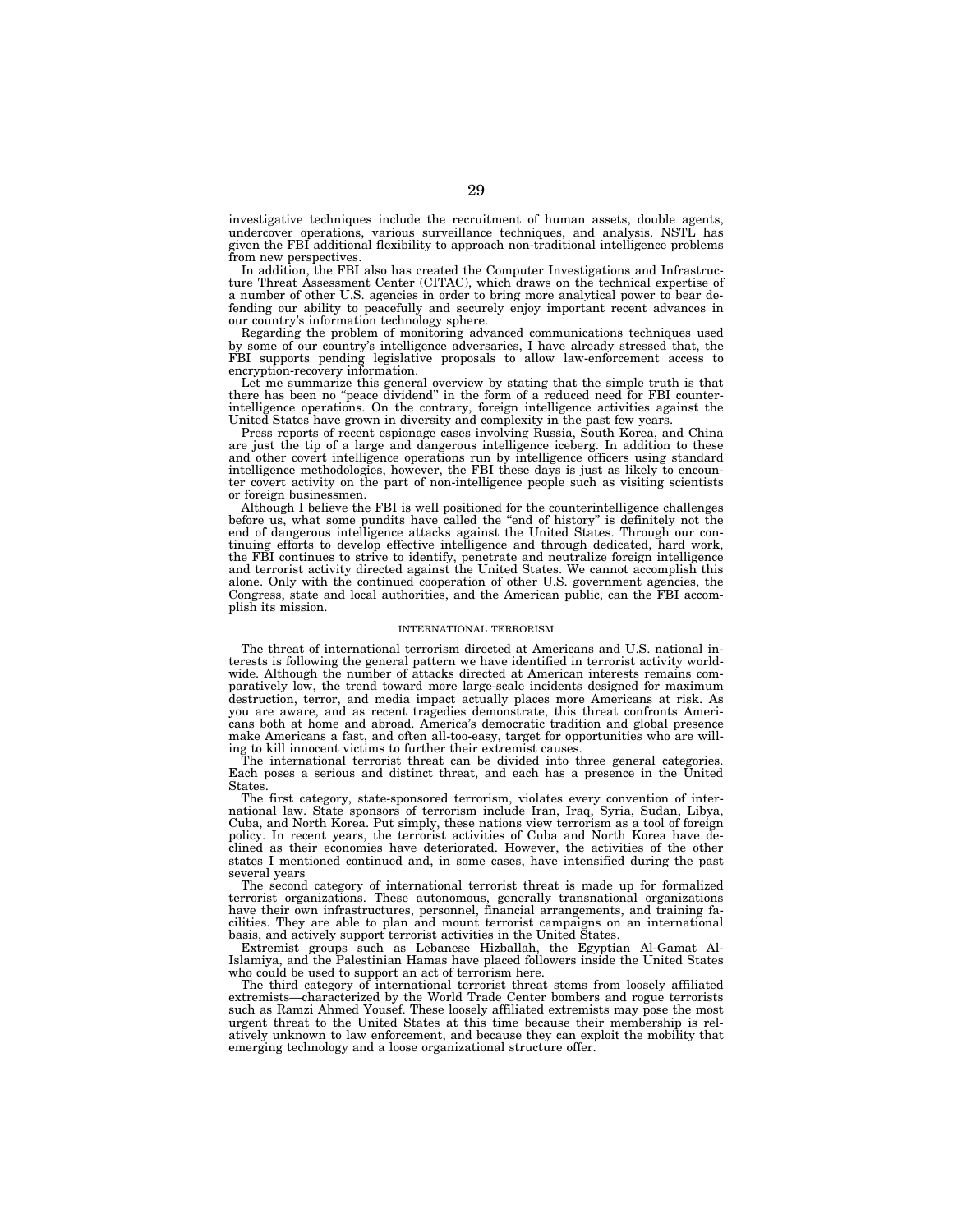The FBI believes that the threat posed by international terrorists in each of these three categories will continue for the foreseeable future.

In response to these threats, the United States has developed a strong response to international terrorism. Legislation and executive orders enacted during the past 15 years to expand the FBI's role in investigating international terrorism directed at American interests has strengthened the ability of the U.S. Government to protect its citizens.

As you are aware, recent Congressional appropriations have helped strengthen and expand the FBI's counterterrorism capabilities. To enhance its mission the FBI centralized many specialized operational and analytical functions in the Counterterrorism Center.

Established in 1996, the Counterterrorism Center combats terrorism on three fronts: International terrorism operations both within the United States and in support of extraterritorial investigations, domestic terrorism operations, and counterterrorism relating to both international and domestic terrorism.

Within the Center, the FBI has deployed over 50 new intelligence analysts since 1996. These highly skilled analysts work in every facet of the Bureau's National Security Program from counterterrorism to industrial security. This enhanced analytical ability helps to increase the efficiency of the Bureau's overall investigative efforts in these areas.

The Domestic Counterterrorism Center also represents a new direction in the FBI's response to terrorism. Eighteen federal agencies maintain a regular presence in the Center and participate in its daily operations. These agencies include the CIA, the Defense Intelligence Agency, and the United States Secret Service, among others. This multiagency arrangement provides an unprecedented opportunity for information-sharing and real-time intelligence analysis among the various compo-

nents of the American intelligence community. But the threat of international terrorism demands continued vigilance. Today's terrorists have learned from the successes and mistakes of terrorists who have gone before them. The terrorists of tomorrow will have an even more dangerous arsenal of weapons and technologies available to further their destructive ambitions. Compounding the enhanced capabilities of contemporary terrorists is another dis-turbing aspect of modern terrorism. As recent events have shown, this ''web of terrorism'' perpetuates violence upon violence and poses a particular challenge to na-tions that take a strong stand against terrorism.

The November 1997 attack on foreign tourists in Luxor, Egypt, was apparently carried out in an attempt to pressure the United States into releasing Sheik Omar Abdel Rahman. Sheik Rahman is serving a life sentence in a federal prison for his part in the plot to assassinate the President of Egypt and bomb several sites in New York City in 1994.

Since his imprisonment in 1995, followers of Sheik Rahman have issued several threats warning of violence in retaliation for his continued imprisonment.

Likewise, a series of letter bombs addressed to the Washington, DC, and New York offices of the Al-Hayat newspaper and the parole officer at the federal penitentiary in Leavenworth, Kansas, in December 1996 appear to be part of an effort to force the U.S. Government to release imprisoned fundamentalist terrorists. All of the bombs were rendered safe by law enforcement. Each of the 12 letter bombs bore an Alexandria, Egypt, postmark.

Circumstances surrounding the November 12, 1997, ambush of four American businessmen in Karachi, Pakistan, suggest a link to the conviction of Mir Aimal Kasi in a Virginia court for his 1995 attack on CIA workers outside the agency's headquarters. Although no clear motive has been established for the killings in Karachi, the attackers tracked the activities of the victims for several days and launched the attack within 36 hours of the verdict. Earlier, Kasi had predicted that "his people" would retaliate for his prosecution.

In the 15 years since President Reagan designated the FBI as the lead agency for countering terrorism in the United States, Congress and the executive branch have taken important steps to enhance the federal government's counterterrorism capabilities. The FBI's counterterrorism responsibilities were further expanded in 1984 and 1986, when Congress passed laws permitting the Bureau to exercise federal jurisdiction overseas when a U.S. national is murdered, assaulted, or taken hostage by terrorists, or when certain U.S. interests are attacked. Since the mid 1980's, the FBI has investigated more than 350 extraterritorial cases.

More recently, the Antiterrorism and Intelligence Authorization Acts and the Antiterrorism and Effective Death Penalty Act of 1996 (AEDPA) have broadened the FBI's ability to combat international terrorism. Enactment of the AEDPA will enhance the ability of the U.S. Government to respond to terrorist threats. Section 302 of the Act authorizes the Secretary of State, in conjunction with the Attorney Gen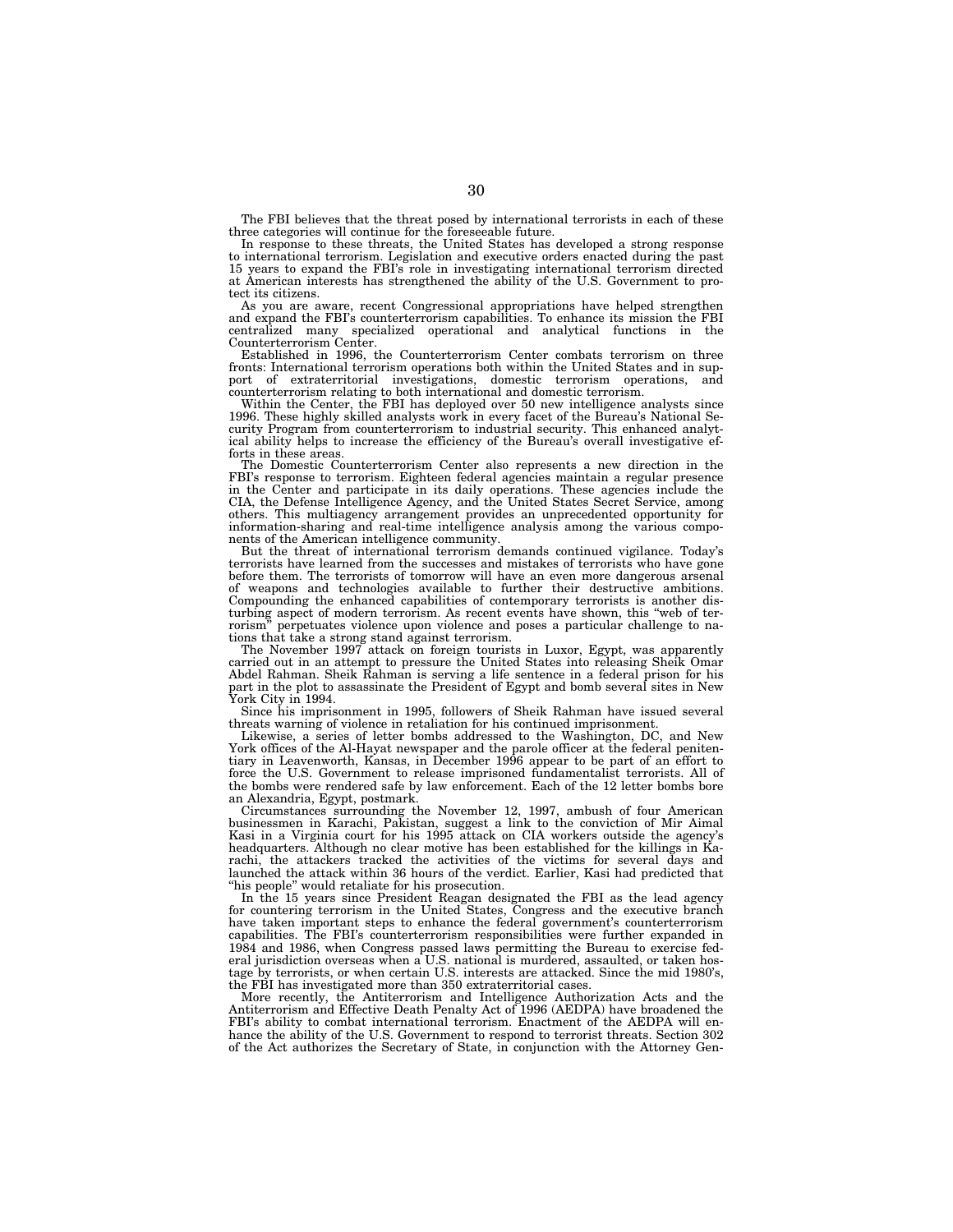eral and Secretary of the Treasury, to designate as foreign terrorist organizations (FTOs) groups that meet certain specific criteria. This designation means that funds raised in the U.S. by an FTO can be confiscated by the federal government. In time, the Act could prove an invaluable tool to disrupt the fundraising capabilities of international terrorist organizations.

During the past 3 years, the United States has sent a clear signal to terrorists and potential terrorists. We will not tolerate attacks against Americans and will make every effort to apprehend those who perpetrate such acts. Thanks in large part to the expanded resources Congress has committed to the fight against terrorism, we have been successful in bringing to justice some of the most egregious ter-rorists plotters of the recent past: Ramzi Ahmed Yousef, mastermind of the 1993 World Trade Center bombing, was extradited by Pakistan and made to stand trial in the United States for his crime. In November 1997, he was found guilty of his crime and on January 8 of this year was sentenced to 240 years in federal prison. On November 10, 1997, Mir Aimal Kasi was found guilty of capital murder in a

Fairfax, VA, courtroom. His conviction culminated an intense 5 year investigation that began the day in 1993 when he opened fire outside CIA headquarters in Langley, VA killing two CIA employees and wounding several others. In June 1997, FBI<br>agents had located Kasi in Pakistan and "rendered" him to the United States to<br>stand trial. Because he had previously been convicted in absen return him to the United States to stand trial in person.

In 1995, Sheik Omar Rahman was sentenced to life in prison for his part in a conspiracy to bomb the Holland and Lincoln tunnels and several major landmarks throughout New York.

As satisfying as these and other recent convictions are, the battle against international terrorism leaves little time to relish past successes. The FBI and Saudi Arabian investigators continue to investigate the attack on the Al-Khobar housing complex in Dhahran, which left 19 Americans dead and wounded 500. Within hours<br>of the truck bombing on June 25, 1996, the FBI dedicated vast resources to the in-<br>vestigation. In the immediate aftermath of the explosion, we Dhahran, including a Special Agent in Charge, who directed the crisis response and investigative effort. During the first months of the investigation, personnel in Dhahran were supported by the FBI's Legal Attache office in Rome. However, in 1997, the FBI opened a Legal Attache office (or Legat) in Riyadh, Saudi Arabia,

which now coordinates the joint investigation with Saudi investigators. Terrorism is perpetrated by individuals with a strong commitment to the causes in which they believe. An action in one location can bring about a reaction some-where else. The web-like nature of terrorism underscores the need for vigilance in counteracting terrorist groups. Unfortunately, American successes can spur repris-als. As the United States develops a stronger investigative and prosecutorial response to international terrorism, we may witness more attempts at reprisal both at home and abroad.

Also, reliance on computers and other amazing technologies has inadvertently created vulnerabilities that can be exploited from anywhere in the world. Modern transportation and modern technology give terrorists abilities unheard of only a few years ago.

### DOMESTIC TERRORISM

Domestic terrorism investigations are among the highest priorities of the FBI's National Security Division.

Domestic terrorist groups are those which are based and which operate entirely within the United States, or its territories, and whose activities are directed at elements of the U.S. government or its civilian population. The threat posed by domestic terrorist groups has remained significant over the past several years. Domestic terrorist groups represent interests spanning the full political spectrum, as well as social issues and concerns. However, FBI investigations of domestic terrorist groups are not predicated upon social or political beliefs; rather, they are based upon planned or actual criminal activity.

The current domestic terrorist threat primarily comes from right-wing extremist groups, including radical paramilitary (militia) groups, Puerto Rican terrorist groups, and special interest groups.

## *Right-wing extremist groups*

A basic philosophical tenet of many right-wing extremist groups is a belief in the superiority of the white race and that blacks, Jews, and other ethnic minorities are inferior racially, mentally, physically, and spiritually. Much of their philosophy flows from racist, anti-Semitic religious beliefs such as ''Christian Identity.'' Chris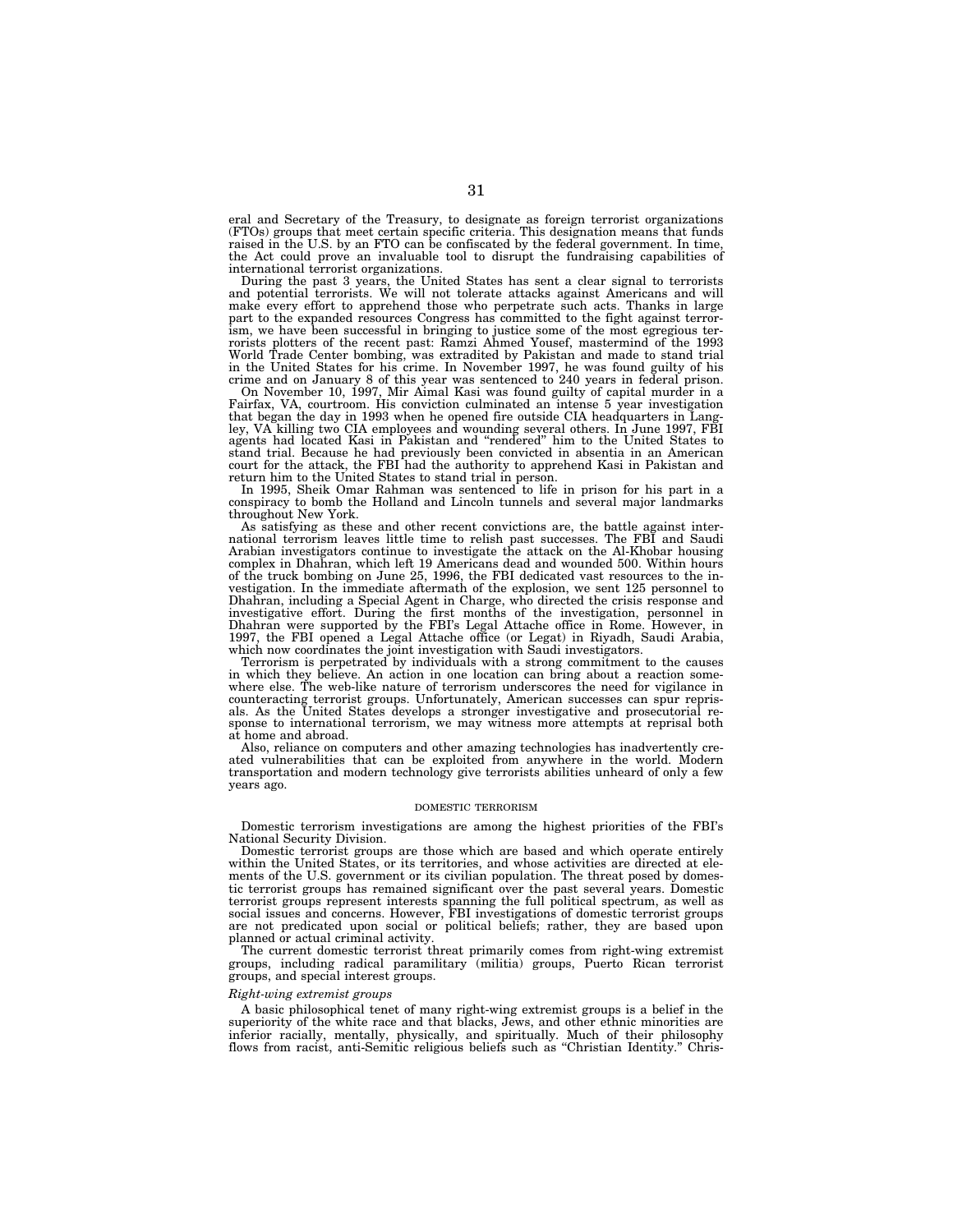tian Identity teaches that white Aryans are God's chosen race and that Jews are the offspring of Satan. Aryans who cooperate with Jews and darker races are con-<br>sidered "race-traitors." 'race-traitors.

Many right-wing extremist groups also espouse anti-government sentiments. In an attempt to live apart from ''inferior people,'' some right-wing groups advocate creating a separate nation from the five states comprising the northwest region of the United States—Washington, Oregon, Idaho, Montana, and Wyoming.

Examples of right-wing extremist groups operating in the United States are the Aryan Nations, True Knights of the Ku Klux Klan, and the Republic of Texas. You may recall that in April, 1997, three members of the True Knights of the Ku Klux Klan were arrested and have been found guilty in Texas for planning to blow up a natural gas storage facility as a diversionary tactic prior to robbing an armored carrier. This was the FBI's "Sour Gas" investigation.

As another example, you may be familiar with the FBI's "Rapid Lighting" investigation. This investigation involved a series of criminal acts committed by individuals associated with a domestic terrorist organization known as the Phineas Priesthood. The subjects of the investigation were responsible for at least two bombing/ bank robbery incidents in Spokane, Washington, in April and July, 1996. Three subjects were arrested in October, 1996, and a fourth in 1997. Since then, all four have been convicted of all eight felony counts for which they were charged and have received lengthy jail sentences.

# *Militia groups*

Militia groups are often multi-racial, but they are predominately white. Their members often view themselves as ''sovereign citizens'' who are exempt from the laws and regulations of the U.S. government. Many militia members subscribe to the theory that the federal government is in a conspiracy with the United Nations that would result in the creation of a one-nation world government, or ''New World Order.'' This one-world government would use foreign troops in the United States to seize all privately owned weapons and imprison and execute patriotic militia members.

Many militia groups advocate stockpiling weapons and explosives and conducting paramilitary training as part of their preparation for what they believe will be an inevitable armed conflict with the government and the impending U.N. invasion. Some militia groups openly advocate the overthrow of the federal government.

Since 1992, the United States has seen a growth of militia groups. While the majority of militia members are law abiding citizens, there is a small percentage of members within militia groups who advocate and conspire to commit violent criminal acts. Of particular concern to the FBI is the potential for militias to be infiltrated by extremists who seek to exploit militias and their members in order to further their own violent terrorist agendas.

Militia members who engage in criminal acts commit a wide variety of criminal activity, such as bombings, bank robberies, and destruction of government property. They also file spurious lawsuits and liens designed to harass law enforcement, elected officials, and others, as well as to disrupt the courts. Militia members have engaged in fraudulent financial schemes to raise funds.

As an example, I'd like to mention the FBI's investigation of the Mountaineer Militia. This investigation was initiated in August, 1995. The group had obtained the plans to the FBI Criminal Justice Information Services facility in Clarksburg, West Virginia, and they intended to destroy the facility as part of their war on the U.S. government. The FBI began an undercover investigation and arrested seven key members of the group in October, 1996. All seven have since been convicted and sentenced to lengthy jail sentences.

## *Puerto Rican terrorist groups*

Although the last terrorist incident involving Puerto Rican terrorist groups was a bombing in Chicago in December, 1992, these groups continue to be of concern. Between 1982 and 1994, approximately 44 percent of the terrorist incident committed in the United States and its territories are attributed to Puerto Rican terrorist groups. Efforts are continuing to locate fugitives still at large from these incidents.

Puerto Rican terrorist groups believe the liberation of Puerto Rico from the United States justifies the use of violence to obtain that objective. These groups characterize their terrorism activities as "acts of war" against invading forces and, when arrested, they consider themselves to be "prisoners of war" who must be treated as such according to the Geneva Convention. Clandestine behavior and security are of utmost importance in these group's activities.

The EPB-Macheteros has been the most active and violent of the Puerto Rican-based terrorist groups it emerged in 1978. The FALN (Armed Forces for Puerto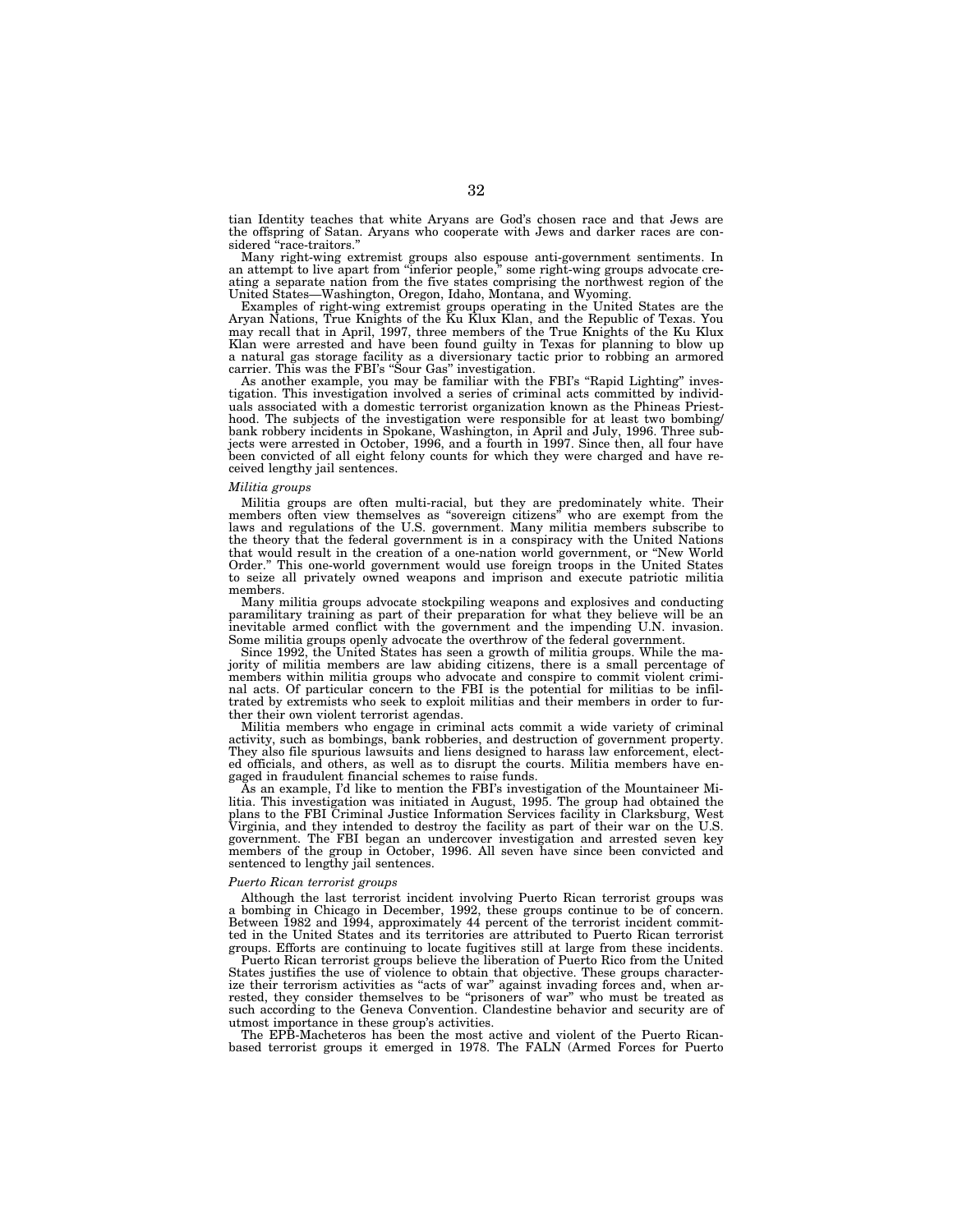Rican National Liberation) is a clandestine terrorist group based in Chicago which emerged in the 1970s. The MLN (Movement of National Liberation) is the "above ground'' support group and political arm of the FALN. The MLN is the major fundraiser for the FALN.

#### *Special interest terrorist groups*

Special interest terrorist groups engage in criminal activity to bring about specific, narrowly-focused social or political changes. They differ from more traditional domestic terrorist groups which seek more wide-ranging political changes. It is their willingness to commit criminal acts that separate special interest terrorist groups from other law-abiding groups that often support the same popular issues. By committing criminal acts, these terrorists believe they can force various segments of society to change attitudes about issues considered important to them.

The existence of these types of groups often does not come to law enforcement attention until after an act is committed and the individual or group leaves a claim of responsibility. Membership in a group may be limited to a very small number of co-conspirators of associates. Consequently, acts committed by special interest terrorists present unique challenges to the FBI and other law enforcement agencies.

An example of special interest terrorist activity is the February 2, 1992, arson of the mink research facility at Michigan State University. Rodney Coronado, an animal rights activist, pled guilty to arson charges on July 3, 1995. Other acts of violence against animal enterprise have occurred recently and are under investigation.

#### WEAPONS OF MASS DESTRUCTION

The FBI views the proliferation of weapons of mass destruction (WMD) as a serious and growing threat to our national security. Pursuant to our terrorism mandate and statutory requirements, we are developing within the inter-agency setting broad-based, pro-active programs in support of our mission to detect, deter, or prevent the threat of nuclear, chemical and biological weapons, their delivery system, and WMD proliferation activities occurring in or directed at the United States.

Our programs cover the broad spectrum of Foreign Counterintelligence (FCI), criminal and counterterrorism investigations, focusing on persons or organizations involved in WMD proliferation activities.

During 1997, the FBI initiated over 100 criminal cases pertaining to nuclear, biological and chemical threats, incidents, or investigations (excluding Proliferation cases). Many of these threats were determined to be non-credible, however, this represents a three fold increase over 1996. Credible cases have resulted in arrests and prosecutions by the FBI, and state and local authorities. In support of this growing problem, legislative changes by Congress over the past three years have strengthened the FBI's powers to investigate and bring to prosecution those individuals involved in WMD proliferation.

The FBI has also investigated and responded to a number of threats which involved biological agents and are attributed to various types of groups or individuals. For example, there have been apocalyptic-type threats which actually advocate destruction of the world through the use of WMD. We have also been made aware of interest in biological agents by individuals espousing white-supremacist beliefs to achieve social change; individuals engaging in criminal activity, frequently arising from jealousy or interpersonal conflict; individuals and small anti-tax groups, and some cult interest. In most cases, threats have been limited in scope and have targeted individuals rather than groups, facilities, or critical infrastructure. Threats have surfaced which advocate dissemination of a chemical agent through air ventilation systems. Most have made little mention of the type of device or delivery system to be employed, and for this reason have been deemed technical not feasible. Some threats have been validated. As an example, during 1997, a group with white supremacist views pled guilty to planning to explode tanks containing the deadly industrial chemical hydrogen sulfide as a diversionary act to their primary activity, an armored car robbery.

The FBI has experienced an increase in the number of cases involving terrorist or criminal use of WMD. These cases frequently have been small in scale and committed primarily by individuals or smaller splinter/extremist elements of right wing groups which are unrelated to larger terrorist organizations.

For example: As most of you will remember, on April 24, 1997, B'nai B'rith headquarters in Washington D.C. received a package containing a petri dish labeled ''Anthracis Yersinia,'' a non-existent substance and a threat letter. Although testing failed to substantiate the perceived threat, the significant response mobilized to mitigate the situation highlights the disruption, fears, and complexity associated with these types of cases.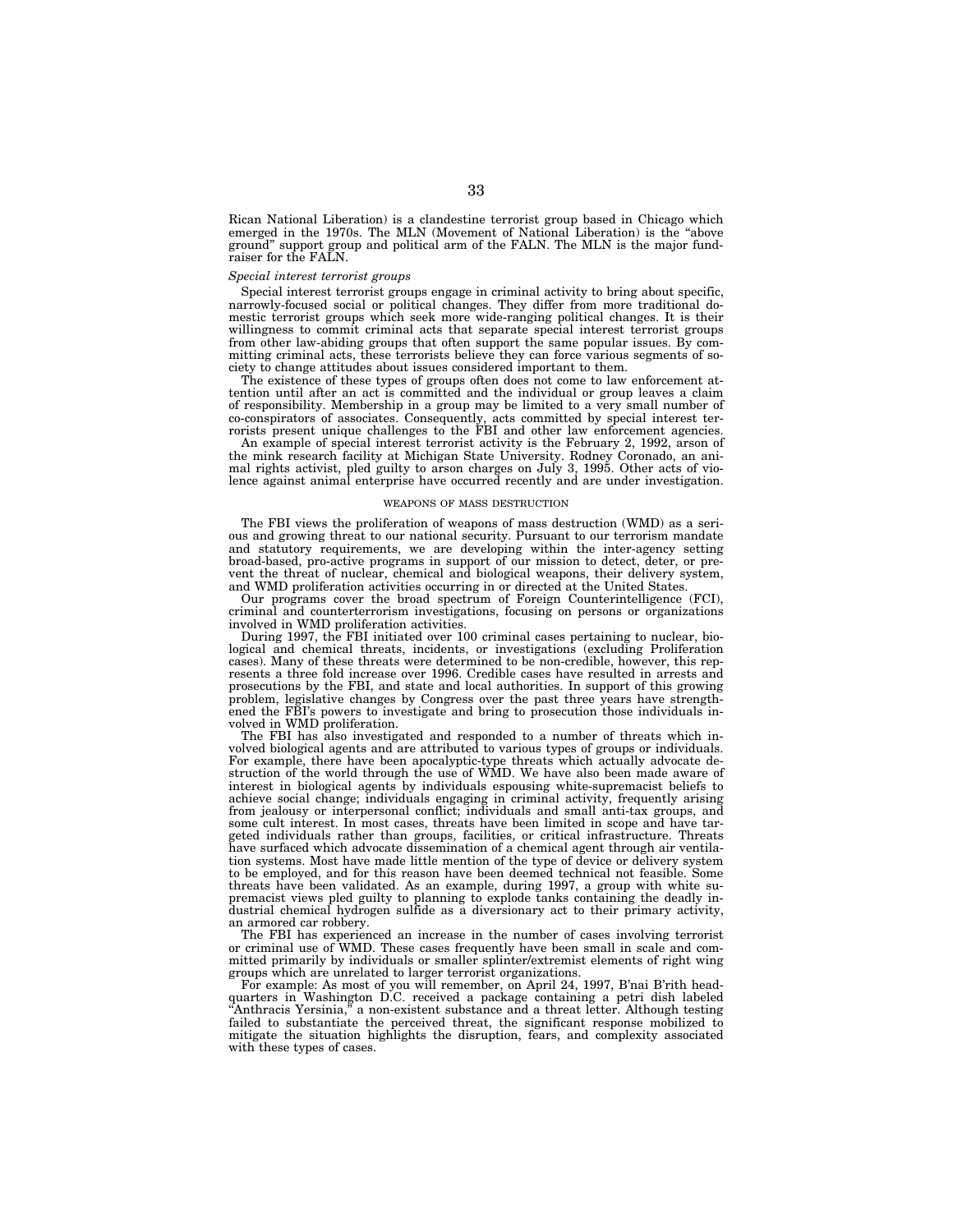On September 17, 1997, an individual was indicted in violation of Title 18 U.S.C. Section 175(A)/Biological Weapons Anti-Terrorism Act for knowingly possessing a toxin (ricin and nicotin sulfate) for use as a weapon and knowingly possessing a delivery system designed to deliver or disseminate a toxin. On October 28, 1997, he pled guilty to manufacturing a toxin (ricin) for use as a weapon. On January 7 1998, he was sentenced to 12 years and 7 months in federal prison to be followed by 5 years of supervised release.

In what the FBI considers a significant prevention, the FBI arrested four members of a white supremacist organization in Dallas, Texas, who planned to bomb a natural gas refinery, which could have caused a release of a deadly cloud of Hydrogen Sulfide. This act was planned to divert law enforcement attention from the group's original objective of committing an armored car robbery. On video, the subjects discussed their complete disregard for the devastating consequences of their intended actions. The four were indicated on several charges to include Use of Weapons of Mass Destruction. The group pled guilty to several criminal charges and are awaiting sentencing.

The FBI's countermeasure initiatives, such as the Domestic Preparedness Program which is being worked jointly with the Department of Defense and other members of the federal interagency community to train local ''first responders'' and about which the FBI has previously provided testimony, is designed to address the potential widespread consequences associated with WMD.

As a result of increased funding from the Antiterrorism and Effective Death Penalty Act of 1996, the Director supported and the Attorney General approved an enhancement of 175 Special Agents to the WMD program throughout our 56 field offices. Additionally, \$21,200,000 from the 1998 FBI's Counterterrorism budget has been allocated to ensure that state and local agencies have basic equipment and training for responding to chemical or biological incidents and incidents involving improvised explosive devices. The FBI's National Security Division, Laboratory Division, and the Critical Incident Response Group (CIRG) have received total funding in the amount of \$8,000,000 from the 'FY 97 budget for equipment, training, and assistance to be provided to the FBI field offices to address this growing problem.

Notwithstanding that which we have already faced and continually plan for, the potential for WMD to damage our national security does exist and trends are troublesome. The ease of manufacturing or obtaining biological and chemical agents is disturbing. Available public source material makes our law enforcement mission a continuous challenge. Nevertheless, I can and will assure you that the FBI will remain vigilant to the threat and continue to strive to prevent and counter the use and proliferation of WMD.

#### CRITICAL INFRASTRUCTURE PROTECTION

In a few short months, on July 26, 1998, the FBI will celebrate its 90th birthday. The FBI has been a remarkable institution for many reasons, not the least of which has been its ability to remake itself to address new challenges to U.S. national security and criminal justice. In the beginning, FBI agents were not authorized to carry firearms. In response to the gang-era of the 1920s and 1930s, agents were first issued handguns, and then the storied Thompson submachine gun. In what is much more than a symbolic shift, today's agents are issued laptop computers. This important advancement is the direct result of an evolution in national security vulnerabilities.

As one consequence of technological innovation, deregulation, and economic imperatives, critical infrastructure systems have become more complex and interdependent. Digital control systems based on commercial off-the-shelf hardware and software are being used to streamline network operations and reduce personnel requirements. These control networks frequently are connected by publicly-accessible telecommunications systems and commercially available information technologies the National Information Infrastructure (NII)—a trend that will accelerate as utility, transportation, and government activities eliminate antiquated, expensive private telecommunications networks. The result is a revolutionary and systemic improvement in industrial and commercial processes that has been widely recognized and exploited by both public and private sectors.

Public- and private-sector organizations that rely on information technologies are diverse. Within the government, information technologies provide leverage for performing traditional missions more efficiently, e.g., law enforcement, intelligence gathering and exploitation, and national defense. In the private sector information systems allow rapid, efficient transfers of information and capital, enable a new wave of electronic commerce, and enable far-flung, technically complex operations to exist over vast geographic distances.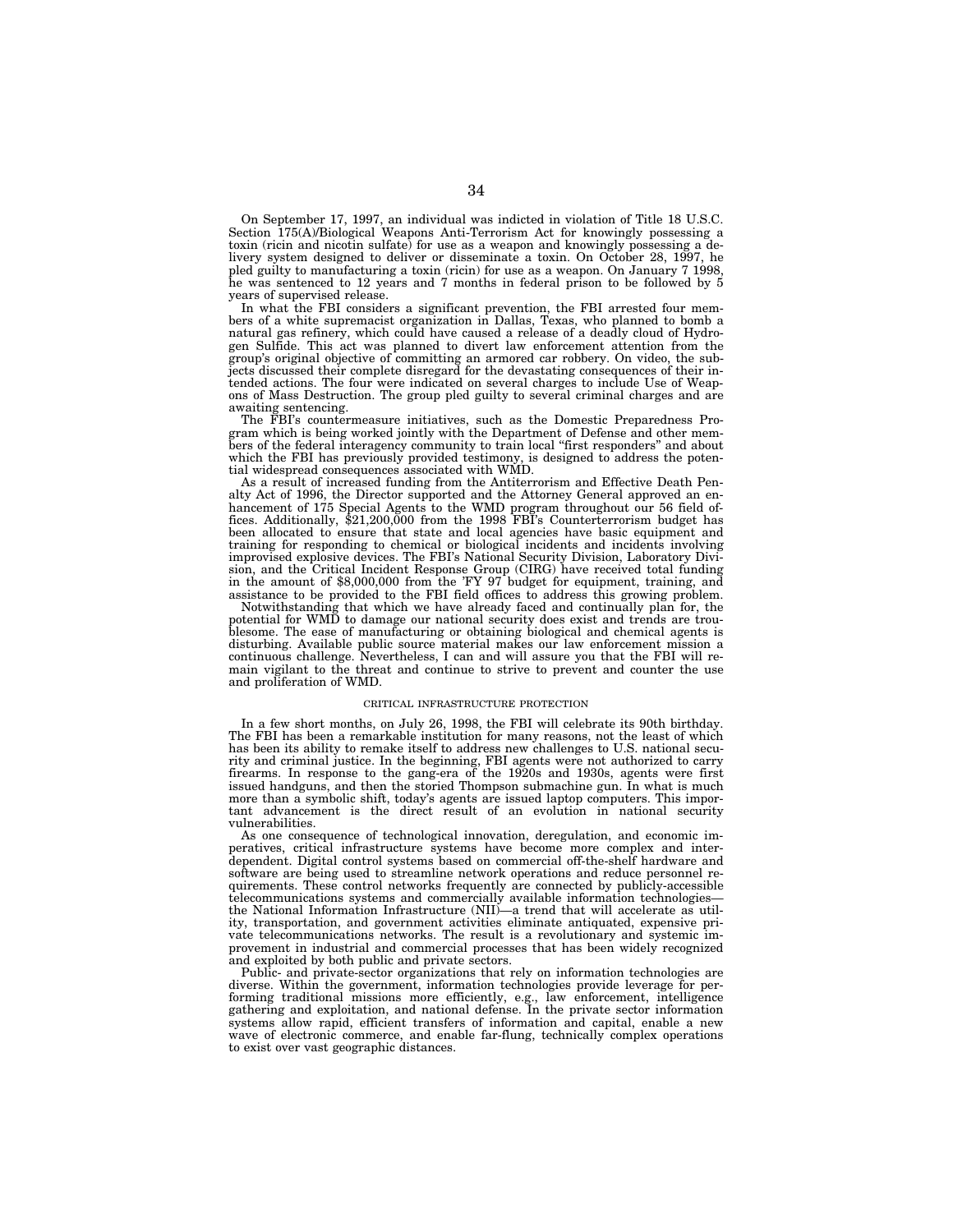However, as commercial information technologies create advantages, their increasingly indispensable nature transforms them into high-value targets. Moreover, in practice these developments have resulted in diminished systems redundancy and the consolidation of core assets, heightening the risk of catastrophic single-point failures. These vulnerabilities are accompanied by a more variegated threat picture. The range of potential adversaries that may seek to attack U.S. infrastructure systems is broad and growing. Disgruntled employees, disaffected individuals or groups, organized crime, domestic and international terrorists, and adversary nations are all potential sources of attack.

### *Vulnerabilities*

Hundreds of information system vulnerabilities are discovered every day—many directly related to US national security. Dozens of previously unknown computer system vulnerabilities are uncovered every day by the vast yet interconnected community of technical experts. Most of these vulnerabilities are subsequently posted publicly, usually on the Internet first. For example, Internet mailing lists routinely distribute vulnerability information and software that can be used to exploit vulnerabilities.

Vulnerability publicity usually follows through a succession of books, magazine and newspaper articles, electronic bulletin board messages, and a growing list of World Wide Web sites that are targeted at informing hackers, crackers, ''phreakers,'' and, potentially, members of terrorist organizations and foreign intelligence services, about the latest methodology for staging successful cyber attacks. List of Frequently Asked Questions (FAQs) outlining the specifics of system vulnerabilities are widespread. ''The Unofficial Web Hack FAQ,'' ''The Hacker FAQ,'' and ''How to Hack a Website'' are popular, accessible, and easily downloaded from the Web. These vulnerabilities are present in the same commercial, off-the-shelf computer hardware and software used by both private industry and government.

These developing phenomena are associated with another, perhaps even more worrisome development. As information technologies and the physical infrastructure systems they control become increasingly complex, our ability to reliably anticipate system-wide behavior diminishes. This is because as systems increase in complexity, the effect of manipulating, degrading, or eliminating a single component is difficult to predict. Accidents, even seemingly minor ones, can have catastrophic effects. This creates a growing increase in the likelihood of catastrophic, single-point failures accidental or induced.

The details of the nation's infrastructure vulnerabilities are clearly illustrated in both classified and unclassified arenas. For instance, the myriad of government studies and reports on the matter include one recently published by the President's Commission on Critical Infrastructure Protection. The report was preceded by similar assessments by the Defense Science Board, the Office of Science and Technology Policy, and the Office of Management and Budget.

### *Threats*

With very few exceptions, attacks against the nation's cyber assets can be aggregated into one of four categories: crime, terrorism, foreign intelligence, or war. Regardless of the category, any country or group can acquire the capability to conduct limited attacks against information systems from friendly nations, commercial vendors, arms dealers, hacker conferences, the Internet, and computer bulletin boards.

Software is one weapon of information-based attacks. Such software includes computer viruses, Trojan Horses, worms, logic bombs and eavesdropping sniffers. Advanced electronic hardware can also be useful in information attacks. Examples of such hardware are high-energy radio frequency (RF) weapons, electromagnetic pulse weapons, RF jamming equipment, or RF interception equipment. Such weapons can be used to destroy property and data; intercept communications or modify traffic; reduce productivity, degrade the integrity of data, communications, or navigation systems; and deny crucial services to users of information and telecommunications systems.

Where hackers formerly may have been motivated by the technical challenge of breaking into a computer system, the motivation may be shifting more toward hacking for profit. As more and more money is transferred through computer systems, as more fee-based computer services are introduced, as more sensitive proprietary economic and commercial information is exchanged electronically, and as the nation's defense and intelligence communities increasingly rely on commercially-available information technology, the tendency toward information threats emerging as national security threats will increase.

Terrorists, transnational criminals, and intelligence services are quickly becoming aware of and exploiting the power of information tools and weapons. This has been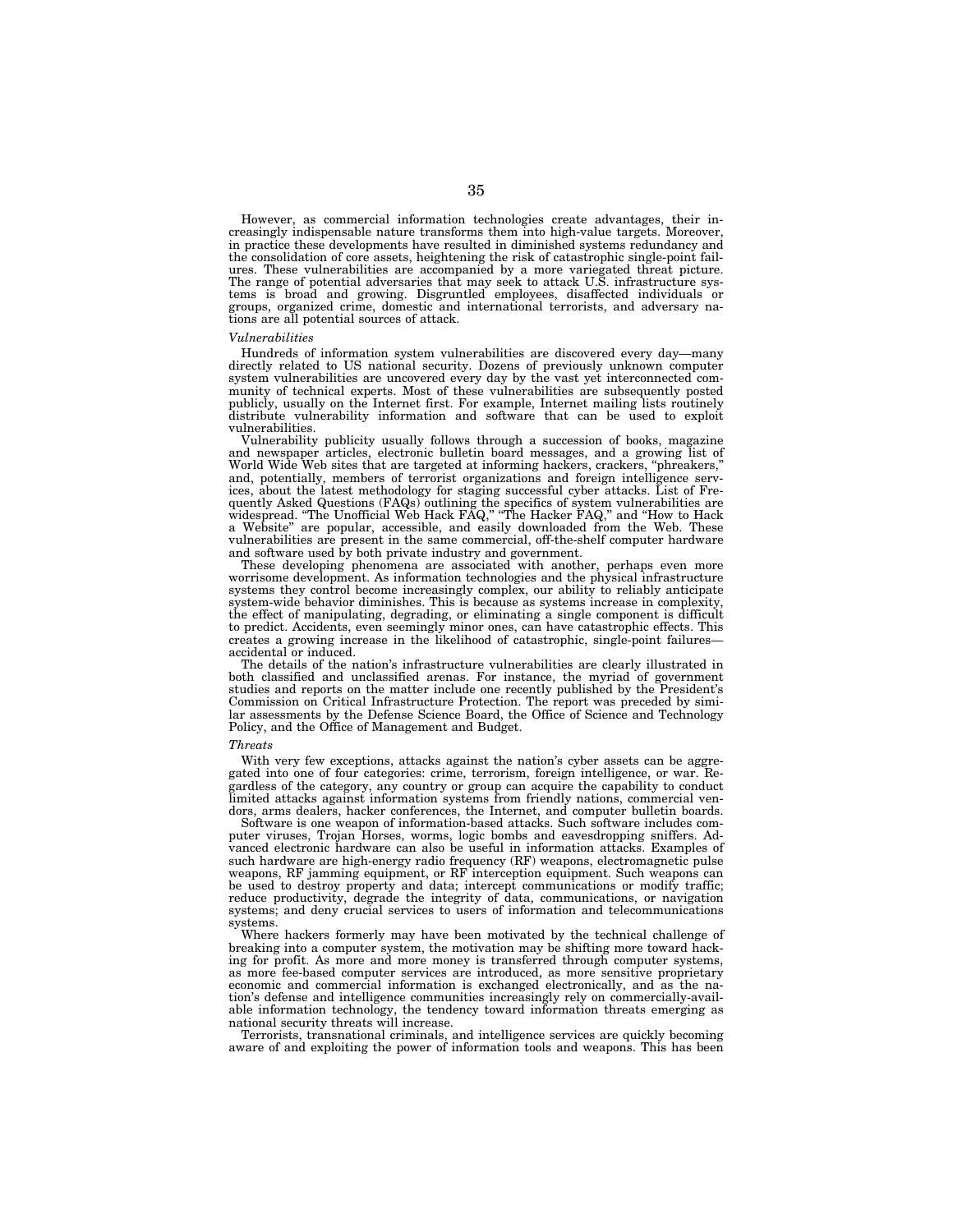true in the past as new means of communication, transportation, and secrecy have been introduced to the public. For example, narcotics traffickers began using communications advances such as pagers and cellular phones soon after their introduction to the public.

Perhaps the most imminent threats today come from insiders. Insiders have the advantage of not needing to break into computer systems from the outside, but only to use, or abuse, their legitimate access. A large portion of the computer intrusion reports that the FBI and other law enforcement organizations receive have at their core an employee, or a former employee, who has exceeded his or her access, often in revenge for a perceived offense or wrong. These individuals have the knowledge of where the most sensitive information is stored, how to access the information,

and, at times, how to steal or damage the data. One such example involves a U.S. defense contractor firm that subcontracted with a foreign firm. The U.S. firm employed foreign contractors onsite, and allowed these employees access to certain areas of the premises that were necessary to their duties. However, the foreign contractors used their knowledge of the company's com-puter system to access other areas of the company's computer network that were off limits to non-U.S. employees. The foreign contractors were able to access propri-etary and potentially classified information regarding the U.S. company's government contracts. Their activities jeopardized the competitiveness of the company and

posed a potential threat to U.S. national security. Another insider incident occurred in October 1997 when a former Pacific Gas & Electric Co. worker caused a widespread power outage in San Francisco. Moreover, security experts have repeatedly and publicly demonstrated the ease of compromising security at both private- and public-sector facilities through social engineering posing as an insider to easily acquire information on internal security, passwords, and system configurations.

In terms of the maturity of the threat, the numbers tell the story. So far, in the month of January 1998 alone, there have been over forty reported hacked web sites according to hacked.net, a website that tracks such statistics. The FBI's load of computer intrusion-related cases is more than doubling every year. Because of the uncertainties associated with the evolutionary path of information technologies, the threat picture fifteen years hence is difficult to predict. However, some certainties apply: information technology is sure to proliferate, and those who would exploit these technologies for nefarious purposes are sure to multiply.

### *The FBI response*

The FBI was among the first to recognize the importance of predicting information-based attacks on critical infrastructures, preventing their occurrence, and miti-gating damage in the event such attacks did occur. Since the 1992 creation of the National Computer Crime Squad in the FBI's Washington Field Office, additional regional computer squads in New York, San Francisco, Boston, Atlanta, Dallas, and Los Angeles. In addition to regional squads, the FBI has created computer inves-tigative teams in each of its 56 field offices that will respond to computer incidents within their geographical area of responsibility.

The expansion of the National Computer Crime Squad was accompanied by the creation of a new National Security Threat List (NSTL) issue within the FBI's FCI program: Targeting the National Information Infrastructure, which the Attorney General approved in September 1995. The addition of this issue to the NSTL makes it possible for the FBI, working within its FCI authority, to investigate information infrastructure-related incidents perpetrated or coordinated by foreign intelligence services. These attacks might be directed against the U.S. Government or U.S. corporations, establishments, or persons and could target physical facilities, personnel, information, or computer, cable, satellite, or telecommunications systems. With the new NSTL issue, these teams have responsibilities over both the criminal investigative and the potential national security implications of computer intrusions.

The FBI is responding to these novel threat and vulnerability combinations through a coordinated interagency effort that includes, among other important participants, the Department of Defense, the National Security Agency, the Central Intelligence Agency, and the President's Commission on Critical Infrastructure Protection.

# THE INFRASTRUCTURE PROTECTION CENTER

One important interagency attempt to meet the emerging threat to the nation's critical infrastructures is the Infrastructure Protection Center (IPC). The IPC, a government-industry partnership hosted by the FBI, will provide a mechanism for assessing, warning, investigating, and responding to attacks on interconnected interdependent infrastructures. The IPC units will be staffed with representatives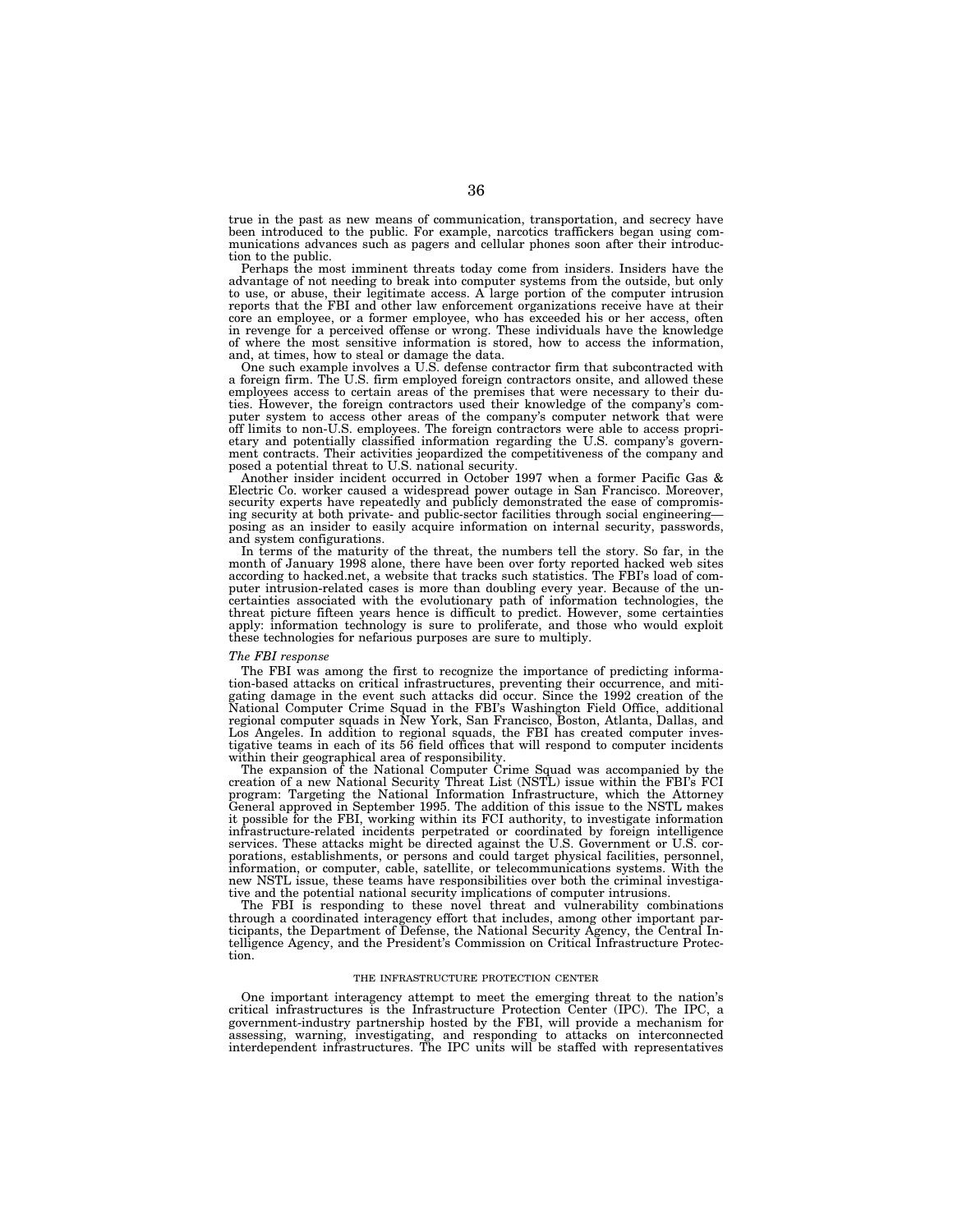from FBI and DOD, Intelligence Community, and agency detailees experienced in computer crimes and infrastructure protection. To build private confidence and information sharing, IPC will hire representatives of private industry or private sector computer emergency response teams (CERTs) making them an integral part of the center. Direct electronic connectivity is also being established with private industry and the CERTs.

Twenty-four-hour watch presence and connectivity maintained between the FBI, the National Security Agency, the Defense Intelligence Agency, and the Defense Information Systems Agency reinforce the respective strengths these parties bring to the infrastructure assurance mission. Future connectivity will include other government participants.

The IPC builds on and enhances close ties to the ''first responders'' to an attack on critical infrastructures—state and local law enforcement and government. Building on FBI's long standing relationships and state and local law enforcement (through mechanisms like the Joint Terrorism Task Forces), the IPC will conduct outreach, provide training, share information, and coordinate interagency efforts during an attack. The IPC would also establish direct electronic connectivity to state and local governments building on existing FBI programs such as the Law Enforcement On-line (LEO) and Awareness of National Security Issues and Response (ANSIR) systems.

Though the national security threat from cyber-related issues is of concern, the FBI, with its private- and public-sector partners, is building a firewall of protection between malevolent actors and critical U.S. infrastructure systems. The threat is real and growing, but an effective response is underway. The IPC will embody the collected interagency expertise in the infrastructure protection mission, and exemplifies the depth of commitment the FBI has made to this important law enforcement and national security issue.

#### ECONOMIC ESPIONAGE

Since I last appeared before this committee, the passage of the Economic Espionage Act of 1996 (EEA) has greatly assisted the FBI in its battle against Economic Espionage. Important partnerships have been formed with the Department of Defense and industry allowing for successful investigative efforts.

Through the use of the EEA and other tools, the FBI has developed significant information on the foreign economic espionage threat, to include: (1) identification of the perpetrators of economic espionage, (2) the economic targets of their spying and criminal activities, and (3) the methods used to steal clandestinely and illicitly U.S. trade secrets and technology.

The increasing value of trade secrets in the global and domestic marketplaces, and the corresponding spread of technology, have combined to significantly increase both the opportunities and methods for conducting economic espionage. The development and production of trade secret information is an integral part of virtually every aspect of US trade, commerce, and business. Consequently, the security of trade secrets is essential to maintaining the health and competitiveness of critical segments of the US economy.

The Economic Espionage Act has helped to protect valuable US trade secrets. The statute was the result of a Congressional mandate, coupled with a joint effort on the part of the FBI and industry, to provide law enforcement with a tool to deal effectively with trade secret theft. The EEA resolved many gaps and inadequacies in existing federal laws by creating two new felonies outlawing acts of economic espionage (Title 18, U.S.C. 1831) and commercial theft (Title 18, U.S.C. 1832), and by specifically addressing the national security aspect of these crimes.

The FBI National Security Division sponsored a series of six regional Economic Espionage Conferences. These conferences brought together elements of industry and U.S. federal government criminal and intelligence sectors which play a role in economic espionage matters. Traditional threat countries and a number of non-traditional threat countries continue their collection of US trade secrets. The US counterintelligence community has specifically identified the suspicious collection and acquisition activities of foreign entities from at least 23 countries. Analysis of updated information indicates that of those identified countries, 12 are assessed to be most actively targeting US proprietary economic information and critical technologies. This list has not changed since the 1996 *Annual Report on Foreign Economic Collection and Industrial Espionage.*

Foreign collection continues to focus on US trade secrets and S&T information products. Of particular interest to foreign collectors are dual-use technologies and technologies which provide high profitability.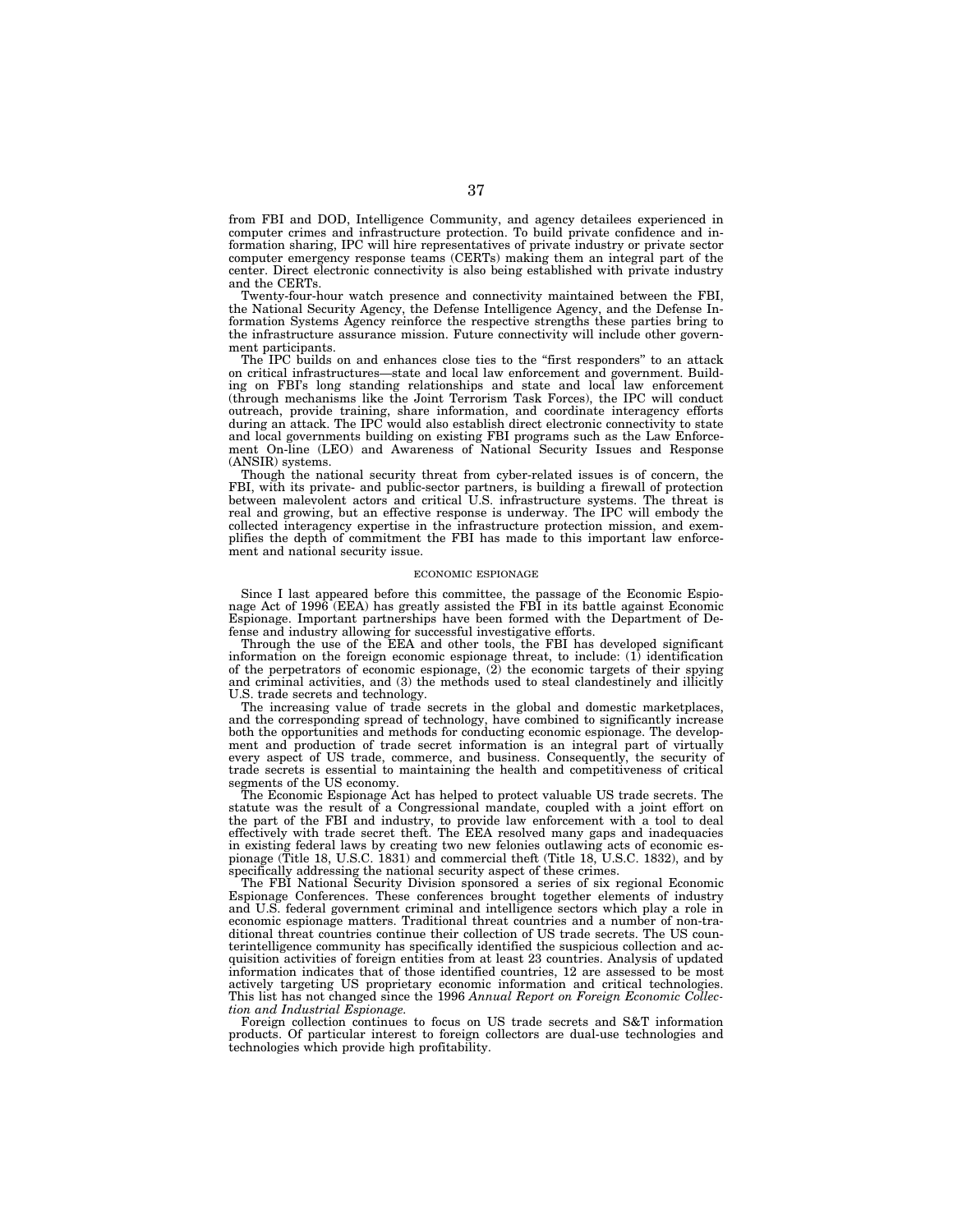The FBI National Security Division's Awareness of National Security Issues and Response (ANSIR) Program brings to the attention of U.S. corporations their potential vulnerability to classic and economic espionage, as well as other national security concerns. In each of the FBI's 56 field offices, there is a Special Agent assigned as the ANSIR coordinator who deals directly with the corporate security directors

in their region. Through ANSIR, the FBI has undertaken several initiatives. ANSIR-FAX is a facsimile transmission system for the dissemination of unclassified counterintelligence and terrorism threat warning information to approximately 25,000 corporate directors. ANSIR-FAX is used to provide corporate America with updates on economic espionage. Briefings have been provided to American corporations overseas. Corporate security directors and other personnel in Australia, Ireland, New Zealand, Panama, South Korea, and the United Kingdom have received briefings on economic espionage. Local and national government officials in the Czech Republic, Austria, the Slovak Republic, and Hungry were also briefed.

Examples of some recent Economic Espionage Cases are:

*Pittsburgh:* On December 7, 1996, the first arrest under the new law occurred in Pittsburgh, Pennsylvania. Patrick Worthing and his brother, Daniel, were arrested by FBI agents after agreeing to sell Pittsburgh Plate Glass (PPG) information for \$1,000 to a Pittsburgh agent posing as a representative of Owens-Corning, Toledo,<br>Ohio. Both subjects were charged under Title 18 United States Code, Section 1832<br>(18 U.S.C. 1832; Theft of Trade Secrets). On April 18, 1997 volvement, Daniel Worthing was sentenced to six months of home confinement, five years probation, and 100 hours community service. In June 1997, Patrick Worthing

was sentenced to 15 months in jail and three years probation.<br> *Philadelphia*: On June 14, 1997, Hsu Kai-lo and Chester H. Ho, naturalized U.S.<br>
citizens were arrested by the FBI and charged with attempting to steal the pl of Pennsylvania returned indictments, totaling eleven counts against Hsu, Ho, and Jessica Chou (a Taiwanese citizen who was actively involved with Hsu in attempting to obtain the Taxol formulas). Hsu and Chou are employed by the Yuen Foong Paper Manufacturing Company of Taiwan, a multinational conglomerate. Ho is a professor at the National Chaio Tung University and the Institute of Biological Science and Technology in Taiwan. Chou remains in Taiwan. Two of the eleven counts were violations of Title 18 U.S.C. 1832. Taxol is a billion dollar a year indus-try for BMS. The foreign market share is estimated to be \$200,000. Potential losses could have been in the billions of dollars over the ten year period BMS holds the patent for the plant cell culture technology.

*Cleveland:* On September 5, 1997, Pin Yen Yang, and his daughter Hwei Chen Yang (aka Sally Yang) were arrested on several charges, including Title 18 U.S.C. 1832. Also charged is the Four Pillars Company, which has offices in Taiwan, and a registered agent in El Campo, Texas. It is alleged that the Four Pillars Company, Pin Yen Yang, Sally Yang, and Dr. Ten Hong Lee were involved in a conspiracy to illegally transfer sensitive, valuable trade secrets and other proprietary information from the Avery Dennison Corporation, Pasadena, California, to Four Pillars in Taiwan. Dr. Lee, who is at present not charged and is cooperating with investigation, has been an Avery Dennison employee since 1986, at the company's Concord, Ohio facility. Dr. Lee allegedly received between \$150,000 and \$160,000 from Four Pillars/Pin Yen Yang for his involvement in the illegal transfer of Avery Dennison's proprietary manufacturing information and research data over a period of approximately eight years. Direct development costs of technology transferred during this time is estimated to be in the tens of millions of dollars.

On October 1, 1997, a Federal Grand Jury returned a 21 count indictment, charging Four Pillars, Pin Yen, and Sally Yang with attempted theft of trade secrets, mail fraud, wire fraud, money laundering, and receipt of stolen property. On the same date, Dr. Ten Hong Lee plead guilty to one count of wire fraud and promised continued cooperation with the investigation.

*Memphis:* On October 3, 1997, the Memphis Division arrested Steven Louis Davis, who was indicted in the Middle District of Tennessee on five counts of fraud by wire and theft of trade secrets. Wright Industries, the victim company and a sub-contractor of Gillette, had fully cooperated with the FBI's investigation. Although the FBI knows that Davis reached out to one foreign owned company (BIC), it is unclear if he was successful in disseminating trade secrets overseas. The FBI, however, has learned that a competitor in Sweden had seen the drawings of the new Gillette razor. The case is pending.

*Buffalo:* Harold C. Worden was a 30-year employee of the Eastman Kodak Corporation who established his own consulting firm upon retiring from Kodak. Worden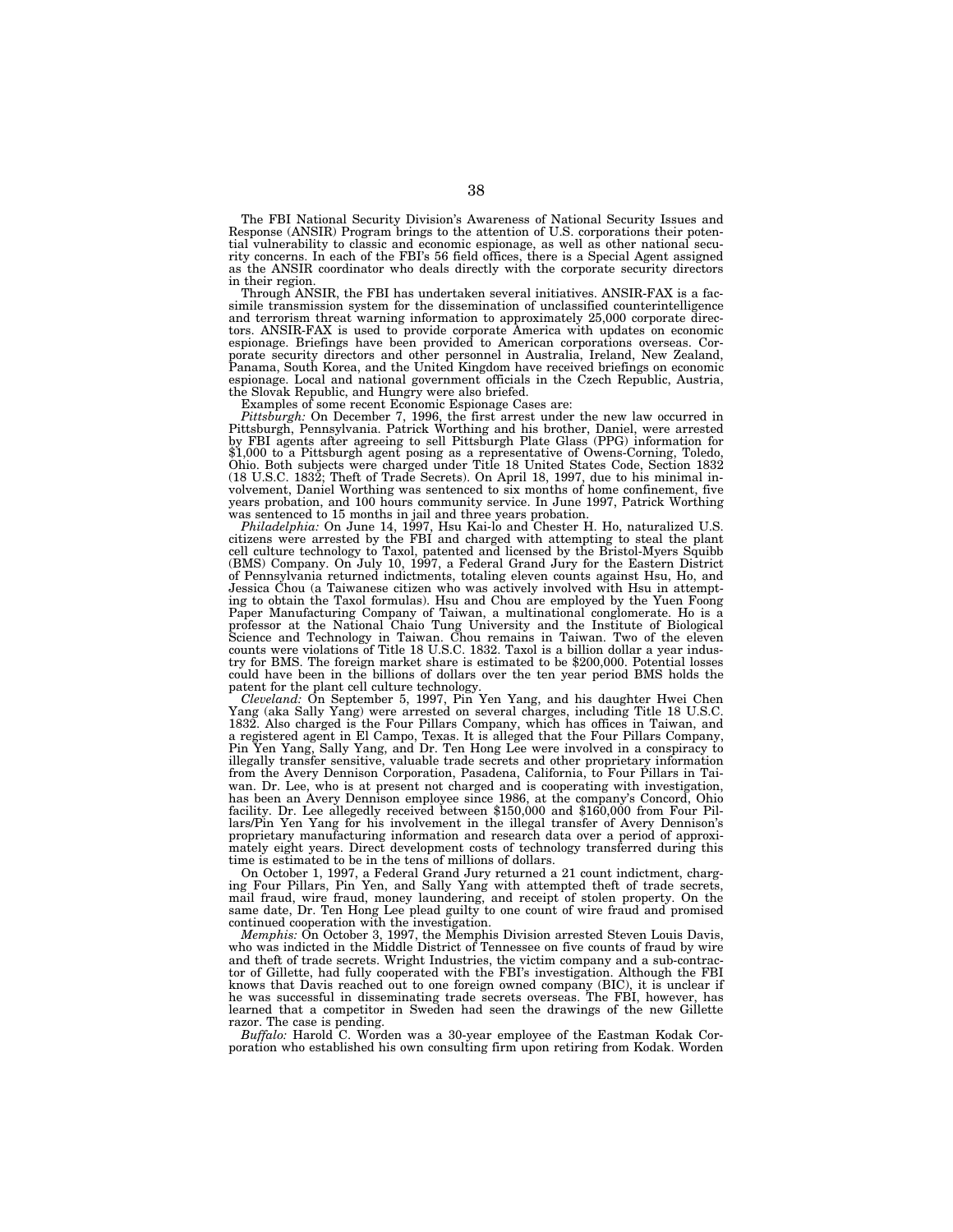subsequently hired many former Kodak employees and stole a considerable amount of Kodak trade secret and proprietary information for use at his firm. The market share at risk could have been in the billions of dollars. As a result of investigation, Worden signed a plea agreement with the U.S. Attorney's Office for the Western District of New York in which he pled guilty to one felony count of violating Title 18, U.S.C., Section 2314 (the Interstate Transportation of Stolen Property). Worden was sentenced to one year imprisonment, three months of home confinement with monitoring bracelet, three years of supervised probation and a fine of \$30,000. Investigation is continuing in this matter. For additional information concerning the Harold Worden case, see attached press release and judge's remarks at sentencing.

*Boston:* This case involved unauthorized intrusion into a voice-mail system by a disgruntled former employee. The victim was Standard Duplicating Machines Corporation (Standard), whose main competitor was the U.S. affiliate, Duplo Manufacturing Corporation of Japan (Duplo). John Hebel was employed by Standard as a field sales manager from 1990 to 1992, when he was terminated. Through an unsolicited phone call from a customer, Standard discovered Hebel had accessed Standard's phone mail system and had used the information to compete against Standard. Hebel was employed by Duplo at the time of the intrusions.

A civil suit was brought against Duplo by Standard with a final settlement of close to one million dollars. On November 6, 1996, Hebel was charged with one count of violating Title 18, U.S.C., Section 1343 (Wire Fraud). On March 14, 1997, Hebel was sentenced to two years probation.

Recent press accounts have highlighted the high financial risk of economic espionage to American businesses, communities and jobs. The American Society of Industrial Security (ASIS) reported this month to the FBI that over \$30 billion in American intellectual property were ''placed at risk'' from attempted theft in 1996 alone. Over 270 separate incidents were confirmed in the ASIS study. ASIS presently is finalizing its results for publication this year.

### INTERNATIONAL DRUG TRAFFICKING

The President has stated in PDD–42 that international organized come and drug trafficking are a threat to national security. A Presidential Directive, however, is not required to convince law enforcement and the citizens of the United States that the trafficking in illicit drugs is a serious threat to all aspects of our daily lives and consequently to our National Security.

Unlike traditional threats to national security, the drug threat is not the result of the political agenda of a terrorist group or foreign government. Instead, it is perpetuated by criminal enterprises that conduct a myriad of egregious acts of violence, corruption, fraud, murder and extortion, all generated by personal greed and a quest for power. Extremist groups or foreign powers have yet to cause the level of devastation to our communities and affect the fabric of our society as that due to illicit drug trafficking.

The rippling effects of the political and/or economic destabilization of other countries by drug trafficking organizations indirectly impacts on our nation's security. Drug trafficking and international organized crime groups often attempt to thwart enforcement action by bribing or threatening foreign government officials. In some instances, entire governments or sectors of governments operate as criminal enterprises, using the appurtenances of the state for illicit purposes. The United States is not immune to the political, moral and societal debilitation that has occurred in other countries due to the distribution of criminally obtained assets to buy assistance or ensure ignorance from corrupt government officials.

The goal of the FBI's drug program is to identify, disrupt and dismantle core trafficking organizations by attacking their command and control structures. This is most effectively accomplished by using the Enterprise Theory of Investigation, wherein the FBI conducts long-term, sustained investigations targeting and exploiting all criminal activities being conducted by the organization in furtherance of their drug trafficking enterprise. Drug trafficking organizations do not limit their criminal activity to Title-21 violations. They also commit crimes of violence such as drive by shootings to eliminate rival traffickers and kidnapping for ransom to settle unpaid drug debts. They engage in concerted efforts to corrupt public officials and they commit financial crimes to launder the illegal gains of their criminal activity. The Enterprise Theory promotes a coordinated, multi agency environment which allows law enforcement to attack criminal organizations on multiple fronts, identifying and exploiting vulnerabilities throughout the command and control structures of the organization. The Enterprise approach also enables Federal Prosecutors to utilize the Federal Racketeering Influenced and Corrupt Organizations (RICO) Act and the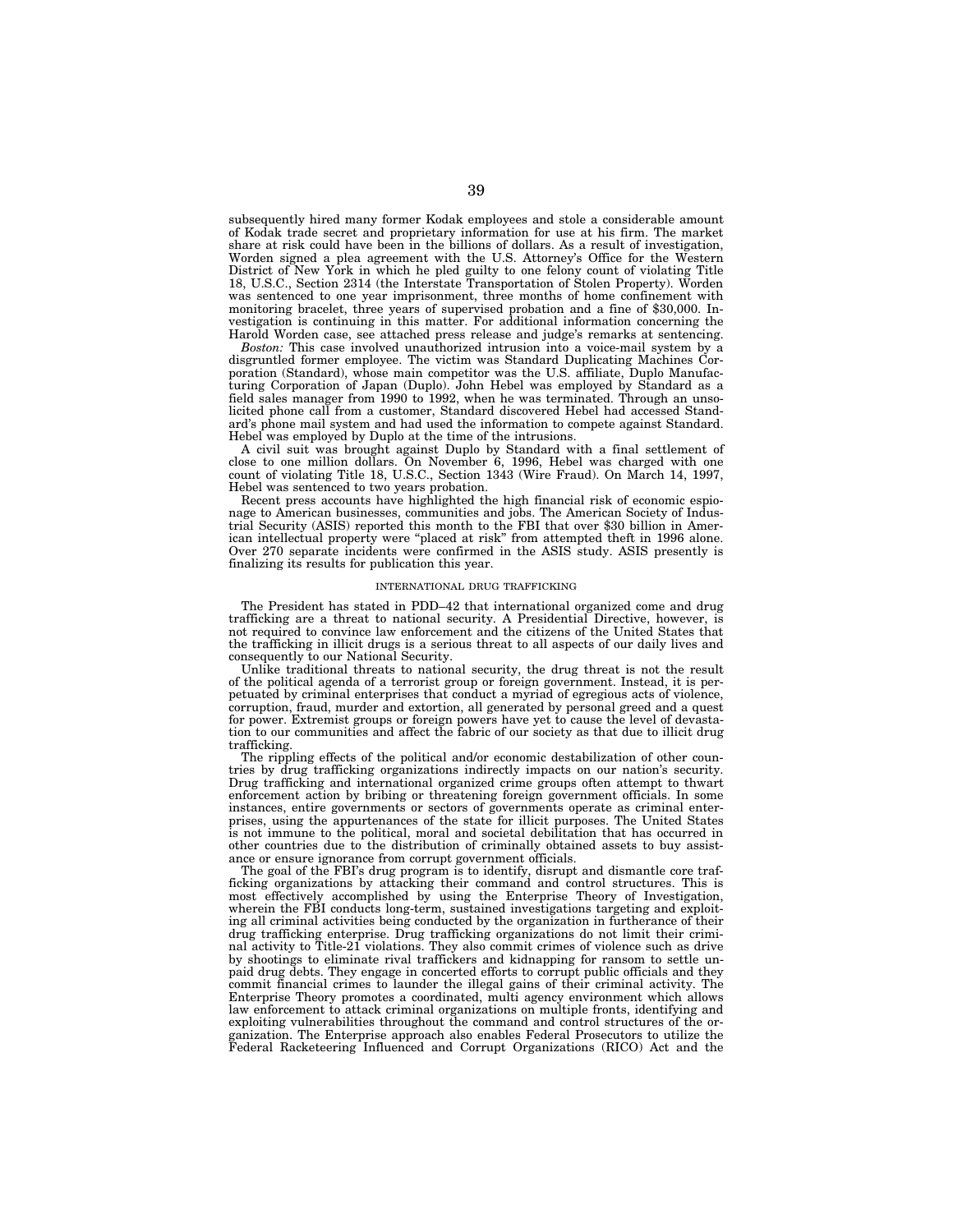Continuing Criminal Enterprise (CCE) statutes. These prosecutorial tools carry maximum sentences for the leaders of these enterprises.

The FBI has demonstrated the effectiveness of this drug strategy through the dismantlement of the major drug trafficking Organization of Juan Garcia Abrego (JGAO) which is a drug trafficking group based in Matamoros, Mexico. The JGAO was headed by Juan Garcia Abrego, who is presently incarcerated serving eleven life sentences in the U.S. for drug trafficking, conspiracy, money laundering and operating a continuing criminal enterprise. Before his arrest Abrego had an estimated net worth of \$300 to \$400 million, and was described as ''the owner of Matamoros,

Tamaulipas, Mexico.'' The FBI's drug program is structured to investigate and prosecute illegal drug manufacturers and distributors, provide assistance to other law enforcement agen-cies and strengthen international cooperation. By concentrating resources on major areas of drug trafficking the FBI is also able to enhance its intelligence base and make informed projections of the future of the drug threat.

## *Southwest border*

The FBI is currently focusing on the Southwest Border, Caribbean Basin and emerging Asian, Russian and Nigerian Organized Crime groups which we believe present the most significant drug threats to our country. I will briefly summarize the situation in each area and describe the ongoing FBI initiatives in place to address each threat:

Mexican Drug Trafficking Organizations are among the most numerous and pose the most significant crime threats facing the United States today, due to their domination of polydrug trafficking across our Southwest Border. The pervasive corruption of Mexican law enforcement institutions and the increased threat of corruption of U.S. law enforcement coupled with violent acts in furtherance of drugs and weapons trafficking drug related gang violence and the overall effect that drugs have on our economy and banking institutions effectively constitute a threat to our national security. The FBI has identified seven major Mexican drug trafficking organizations that pose the greatest threat to the Southwest Border of the United States. Needless to say there are numerous lesser known organizations which pose problems for law enforcement at all levels These Mexican drug/criminal enterprises import the majority of the cocaine, heroin, marijuana, and a growing portion of the methamphetamine entering the United States. The activities of Mexican Drug Trafficking Organizations present pervasive crime problems which impact upon virtually every region of the U.S.

The FBI plays an, integral role in the Southwest Border Project, which is a comprehensive investigative and prosecutive strategy targeting the major Mexican drug trafficking organizations. It features the FBI, DEA, DOJ, USCS, and U.S. Attorney's Offices, as well as state and local law enforcement agencies working in concert to attack the complex organizations on a multi-disciplined level. This initiative continues to have significant successes in identifying and disrupting core organizations, as well as secondary organizations providing transportation, distribution, and money laundering services throughout the United States. As a part of this project, the FBI leads several Corruption and Violent Gang Task Forces along the Southwest Border. Our case successes are typified in the total dismantlement of the Surenos 13 Street Gang in Albuquerque, NM and the Logan Street Gang in San Diego, CA, both of which feature youths capable of the most vicious murders and violence.

Most recently, the FBI indicted Ramon Arellano Felix one of the leaders of a major Mexican drug organization known as the Arellano Felix Organization. The FBI Southwest Border Project, in coordination with the FBI's Safe Streets Initiative, conducted an investigation which spanned several years and resulted in an arrest warrant for Ramon Arellano Felix for conspiracy to import cocaine and marijuana. On September 11, 1997, Arellano Felix became the 451st person placed in the FBI's ''Top Ten Most Wanted'' fugitive list. Intelligence indicates that this action by the U.S. Government has adversely impacted Ramon Arellano Felix's ability to move freely in Mexico and other countries. It is a matter of time before he is brought to justice.

Another success was ''Operation Reciprocity'', a multi-jurisdictional, multi-agency drug investigation conducted by the FBI, DEA, and U.S. Customs Service which targeted various cells of the Amado Carrillo-Fuentes Organization (AFCO) in ten U.S. cities. The operation which was initiated in October, 1996, was based upon information received from an FBI source who identified a money laundering cell of the AFCO operating in New York. As a result of the evidence developed in this matter, 53 high-level operatives of the AFCO were arrested on various charges including conspiracy, distribution, money laundering and importation. During this case, 7.4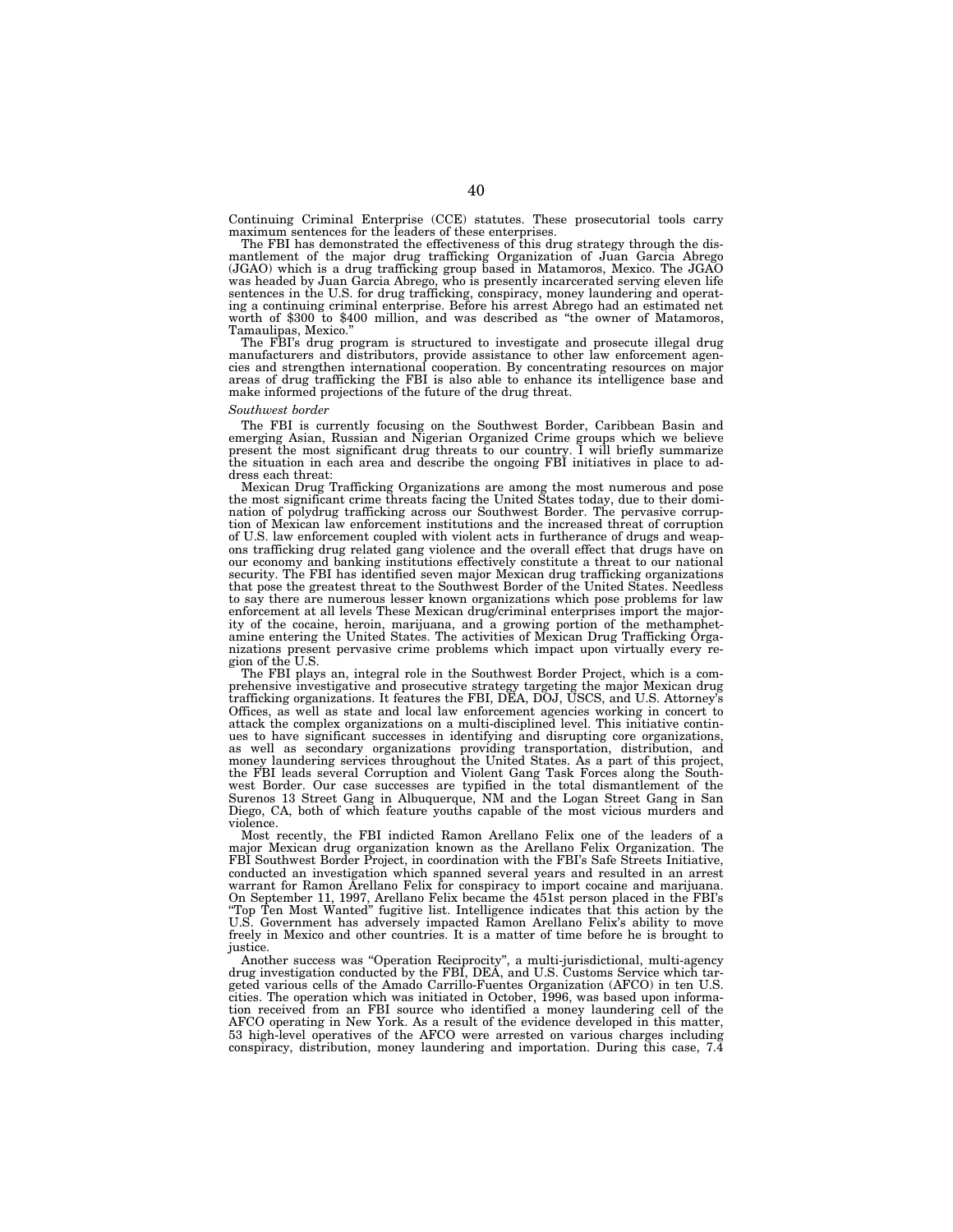tons of cocaine was seized along with 2,794 pounds of marijuana and over \$11 million in U.S. currency.

The FBI is a major contributor to other international counter narcotics initiatives including the U.S. Mexico Bilateral Task Forces vetting and operations, High Level Contact Group on Mexico, Mexican Organized Crime Unit vetting and training Mexico's Sensitive Investigative Unit and Resolution Six which assigns FBI agents to DEA foreign offices.

### *The Caribbean*

U.S. law enforcement agencies estimate that up to one third of all U.S. bound cocaine is smuggled through the Caribbean basin. As many as nineteen Caribbean drug trafficking organizations have been identified by United States law enforcement as significant drug trafficking threats. Puerto Rico is the gateway to the mainland as a U.S. territory and is used as the major transshipment point for narcotics destined for New York City and other East Coast destinations. The significant drug trafficking organizations operating in the Caribbean are predominantly Dominican, Jamaican and Colombian groups. These groups maintain contacts with both the South American suppliers and the U.S. based distributors of the drugs. Caribbean Criminal Enterprises have emerged as a significant threat to the United States because of their ability to transport large quantities of cocaine and Colombian heroin; their emergence as both wholesale and retail drug distributors along the eastern seaboard; and their propensity to use violent criminal activity such as murder, extortion and kidnaping to further their criminal activity. They also move enormous sums of money through "customer friendly" Caribbean banks.

The scope and magnitude of emerging Caribbean criminal activity was recognized by Attorney General Janet Reno two years ago when she ordered that a comprehensive crime survey be conducted and the implementation of a coordinated comprehensive inter-agency investigative strategy be constructed to addresses all aspects of Caribbean based criminal activity. A key feature of the Caribbean plan is the establishment of the FBI managed Information Coordination Center (ICC) under the HIDTA structure to fully exploit tactical and strategic criminal intelligence which is developed and shared on an inter-agency basis and intended to focus on major organizations operating in the region. The ICC also serves as a clearing house for tactical information which triggers deployment of enforcement assets. There have been several notable successes attributed to the ICC this year. On 2/10/97, an ICC source provided information which led to the interdiction of 823 kilos of cocaine off the coast of Cabo Rojo, PR. On 11/10/97, a different ICC source furnished information which led to the interdiction of approximately 1,140 kilograms of cocaine. Several federal fugitives have been located and apprehended as a result of information disseminated by the ICC. An ICC source has contributed significantly to a major DEA drug trafficking investigation, which led to the seizure of property valued at over one million dollars and the arrests of 15 individuals.

The FBI, the Drug Enforcement Administration, United States Customs Service and other U.S. and foreign law enforcement agencies are committed to a coordinated effort under HIDTA and have dedicated additional field office resources to Caribbean matters which have enormously improved investigative support in the Caribbean. For example in 1997 and 1998, the FBI has assigned forty-nine additional Special Agents and additional support personnel, formed three additional Resident Agencies on the island of Puerto Rico and dedicated significant additional resources to address the growing Caribbean crime problem. The new Resident Agencies are designed to be joint operations of the FBI, Police of Puerto Rico, DEA, Immigration and Naturalization Service, and Bureau of Alcohol, Tobacco and Firearms, which will address violent crime, gangs and drug traffickers. Joint drug squads between the DEA and the FBI have been created and already proven to be highly effective.

Other FBI counter drug efforts have been focused in the area of emerging crime groups, such as Asian Criminal Enterprises, Nigerian Criminal Enterprises, and Russian/Eastern European Organized Crime, all of which pose an increased threat to the nation. These organized crime groups and other emerging criminal enterprises represent an increasing economic, criminal, and public safety threat. They are involved in a myriad of crimes including heroin smuggling, money laundering, loan sharking, murder and fraudulent financial schemes. As a result of these emerging crime groups, the FBI has established specific initiatives to address these new, yet significant, crime problems. To address the Nigerian Criminal Enterprises (NCE), efforts are underway to: establish task forces in U.S. cities which have been identified as having ongoing NCE crime problems, to establish a joint U.S./United Kingdom (U.K.) working group to exchange information regarding NCEs, and to coordinate FBI participation in the Combined Agency Border Intelligence Network. We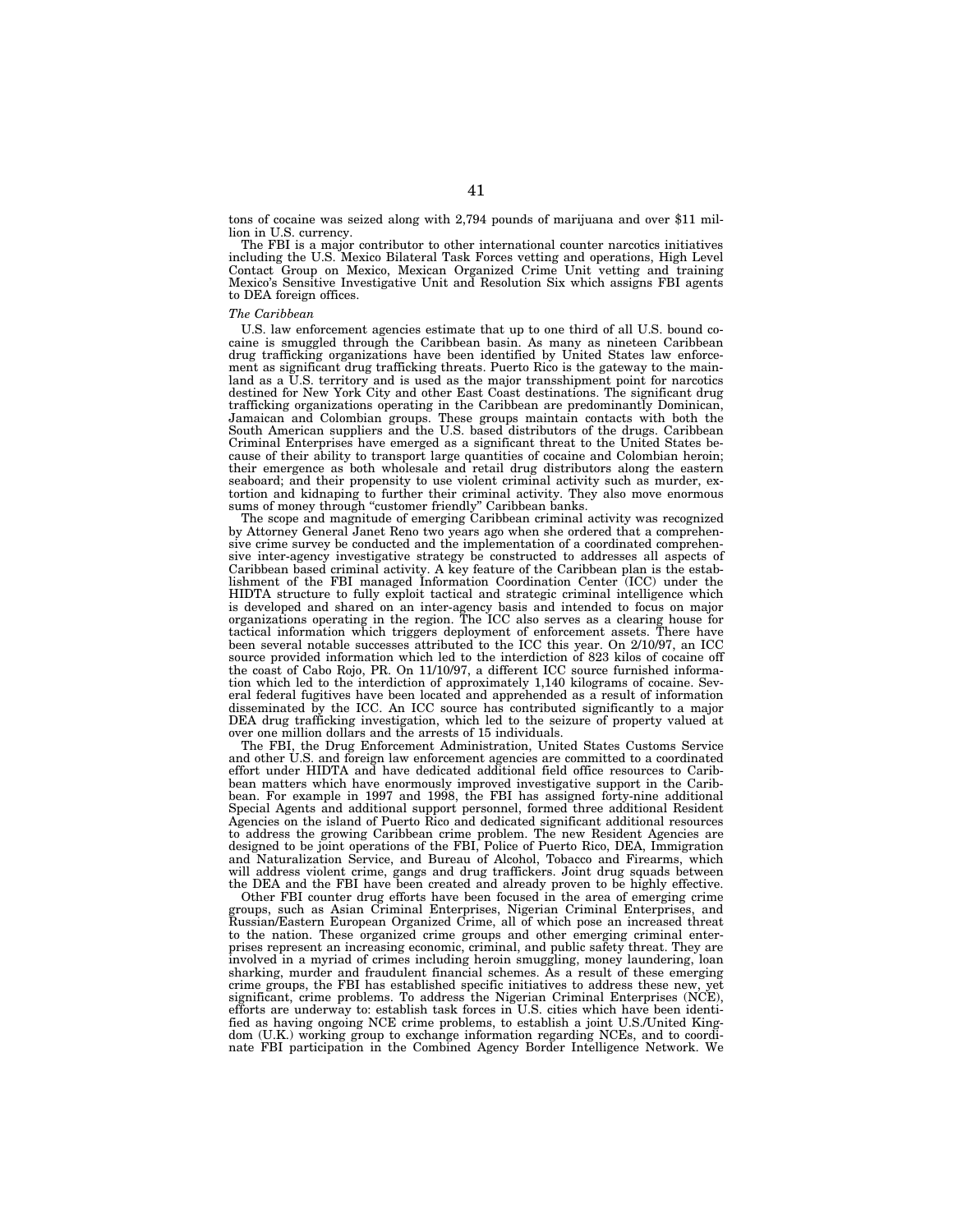have also adopted measures to acquire greater linguistic capability in the African dialects to support investigations of these groups.

Although disrupting and dismantling major trafficking organizations continues to be among our top priorities, the increase in drug related violence and the emergence of violent, drug trafficking street gangs in the early 1990's led to the initiation of the FBI's Safe Streets Initiative in 1992. Under the Safe Streets Initiative, the FBI is successfully targeting violent, drug trafficking street gangs through the establishment of long-term, proactive task forces.

### INTERNATIONAL ORGANIZED CRIME

I would like now to turn my attention to the area of International Organized Crime (IOC). The FBI defines an organized crime group or enterprise as a continuing, self-perpetuating criminal conspiracy, having an organized structure, fed by fear and corruption, and motivated by greed. These groups have established hierarchies, are criminally diverse, organizationally mature, and multi-jurisdictional in their operations and influence.

IOC is an immediate and increasing concern not only for U.S. law enforcement, but also for the worldwide law enforcement community. IOC groups are engaged in a myriad of criminal activities that include: murder, extortion; corruption of public officials; bribery; drug trafficking; money laundering; financial fraud; kidnaping; prostitution; arms smuggling; and alien smuggling.

The widespread political, economic, social and technological changes and advances occurring within the last two decades have allowed IOC groups to become increasingly active worldwide. These criminal organizations are exploiting the increased ease of international travel, liberalization of emigration policies, expansion of free trade, high technology communications and sophisticated money laundering techniques to further their criminal efforts. The ability of IOC groups to adapt to these changes has hindered law enforcement efforts against them.

The FBI's approach to combating IOC includes: (1) aggressive investigations targeting IOC groups operating in the U.S.; (2) general and specialized law enforcement training for foreign law enforcement agencies; (3) the development of working group relationships with selected foreign police agencies in an effort to address the increasing threat of international organized crime; and (4) the operation of a sound Legal Attache Program.

The FBI places IOC groups into three categories: (1) Russian/Eastern European/ Eurasian (R/EE/E) Organized Crime Groups; (2) Italian Organized Crime Groups; and (3) Asian Criminal Enterprises.

R/EE/E criminal groups will pose a significant domestic problem for the U.S. in the future if they are not checked by law enforcement efforts. Russian Federation Ministry of Interior (MVD), Organized Crime Control Department (OCCD) officials report the existence of over 8,000 R/EE/E criminal groups. There are allegedly over 150 ethnic-oriented criminal groups, including the Chechens, Georgians, Armenians and Russian ethnic Koreans. Russian authorities also report the existence of some 750–800 Russian so-called ''Thieves-in-law'', the ''Godfathers'' of the Russian Mafia.

To date, R/EE/E criminal groups in the U.S. have shown an ability to work closely with established American criminal elements, including the American La Cosa Nostra, Italian OC groups, and drug trafficking organizations. In addition, as law enforcement efforts against established OC groups in the U.S. become increasingly successful, it is possible that the R/EE/E criminal elements will move to fill the voids left by the other criminal groups.

Unlike some of the other ethnically-oriented OC groups that arrived in this country, the R/EE/E criminal groups appear to gravitate at an earlier stage toward complex criminal activities, such as gasoline tax frauds, cyber security, bankruptcy fraud, insurance frauds, and health care industry frauds. That level of sophistication, coupled with a documented tendency toward violence, indicates that the R/EE/ E criminal groups could be on the way to becoming significant criminal elements in the U.S.

R/EE/E criminal groups in the United States are most visibly organized in the major metropolitan areas of Los Angeles, San Francisco, Philadelphia, New York, Newark, Boston and Miami. Factions of this criminal group have aligned themselves with the New York LCN families in certain criminal activities. While the so-called ''Russian Mafia'' appears to prefer economic crimes such as credit card, insurance and gas excise and other tax fraud for larger schemes, they also engage in extortion, robbery, theft, murder, and drug trafficking.

Vyacheslav Kirillovich Ivankov is the only high level Russian organized crime leader known to have taken up residence in the U.S. Ivankov arrived in the U.S. in March 1992, reportedly to establish control of and direct Russian/Eurasian orga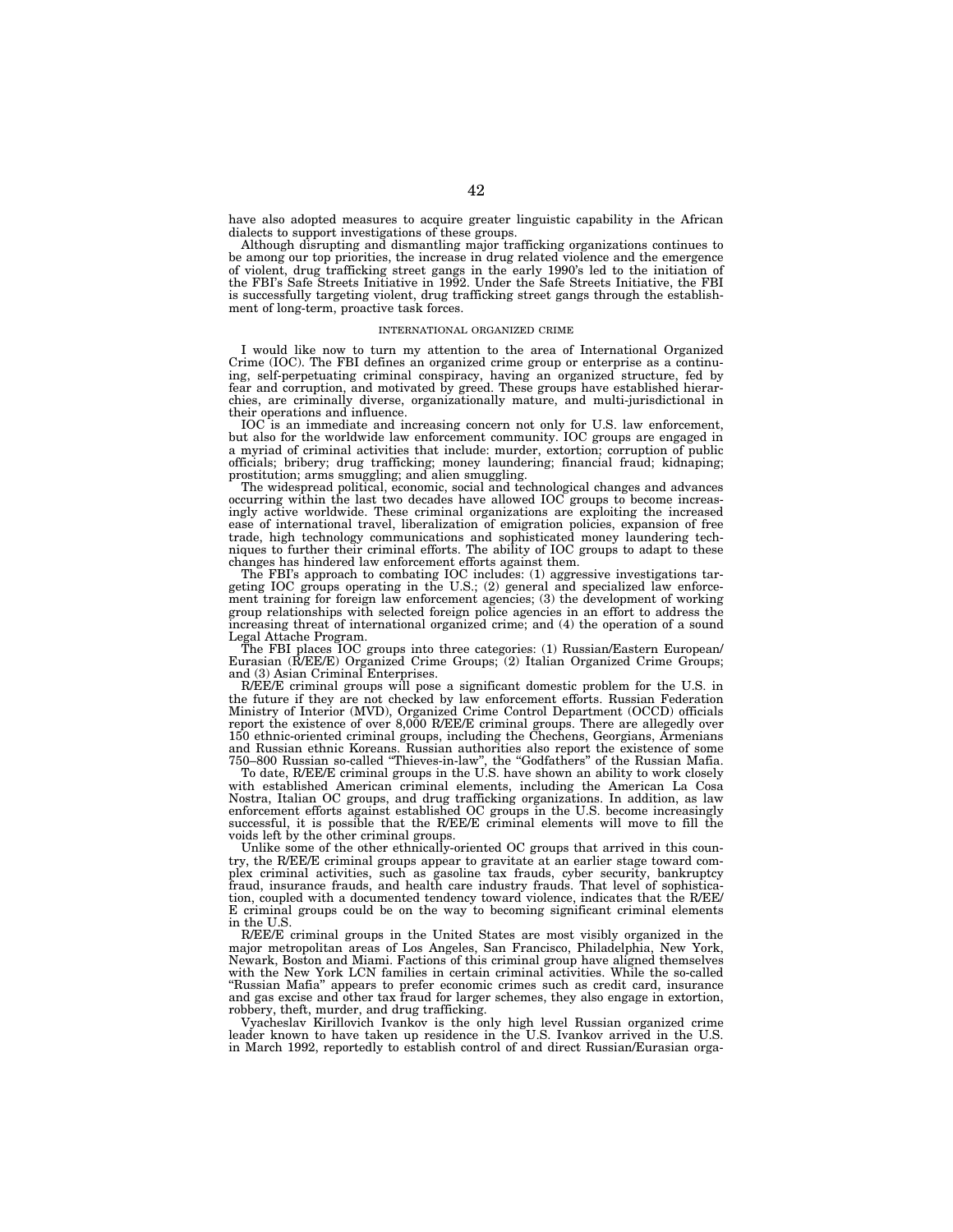nized crime activities in the U.S. In 1995, Ivankov and five of his associates were arrested by the FBI in New York on federal charges of conspiracy to commit extortion. Much of the predication for this investigation was provided by the Russian MVD and the Canadian RCMP. In 1996, Ivankov was convicted and sentenced to a 9 year and 7 month term of incarceration. Ivankov was clearly one of the most notorious Russian organized crime figures operating at that time. Although he was based in New York, his criminal enterprise was truly global and posed serious

threats to a number of countries. The threat to the U.S. posed by Italian OC groups centers around their drug trafficking and money laundering activities. The four Italian Organized Crime (OC) groups currently active in the United States are the Sicilian Mafia, Camorra, 'Ndrangheta and Sacra Corona Unita (United Sacred Crown). Italian OC groups regularly cooperate with other international organized crime groups in the trafficking of drugs and other criminal activities. Their influence extends to parts of Europe, Asia, North America, South America, the Caribbean and Australia.

Italian OC members and associates in the United States are presumed to be involved in criminal activities, both on an independent basis and in conjunction with members of the American La Cosa Nostra (LCN). Most of the Italian OC affiliates in the United States are concentrated in the northeast; however, there is also significant Italian OC presence in Florida, Southern California, and selected areas of the Midwest and mid-Atlantic regions.

Italian OC enterprises have been involved in heroin trafficking for decades and were the primary importers of heroin into the U.S. prior to the Pizza Connection case in the early 1980s. In addition, investigations have documented Italian OC involvement in cocaine trafficking, often in collaboration with Colombian drug cartels.

The FBI works closely with international law enforcement agencies to address<br>Italian OC. For example, in 1991 the FBI initiated a joint investigation with Italian<br>police services, the Royal Canadian Mounted Police and Colo ties. This investigation targeted members of the Sicilian Mafia, Camorra, and 'Ndrangheta who were collaborating with Colombian drug cartels in the shipment of cocaine to Italy and heroin to the U.S. This successful investigation resulted in the arrest of 89 people in the U.S., Italy, Canada and Colombia. Thirty people have been convicted in the U.S. alone and 50 individuals are currently on trial in Italy. As recently as November, 1997, several FBI agents traveled to Italy and testified at this trial.

The term Asian Criminal Enterprises (ACE) incorporates the definitions used by the FBI to refer to Asian Organized Crime and Asian Drug Trafficking Organizations. ACEs include Chinese Triads, criminally influenced Tongs, the Japanese Boryokudan, Vietnamese criminal groups and Korean criminal groups.

ACEs have emerged as a significant criminal force in the U.S. and have displayed a considerable degree of violence in perpetrating crimes such as murder, extortion, drug trafficking, kidnaping, gambling, prostitution, weapons smuggling, money laundering and armed home invasions.

ACEs are involved in a wide range of criminal activities that transcend national and international boundaries. Many of these enterprises bear allegiance to parent organizations in Asian countries, necessitating a close working by the FBI relationship with foreign law enforcement agencies where these groups are based.

The first priority of the law enforcement community pertaining to IOC operations is the dismantling of these groups through coordinated international and domestic investigations. With the growing international nature of organized crime, law enforcement agencies must continue to find innovative ways to develop a concerted, cooperative, and global attack on the spread of organized crime.

#### **CONCLUSION**

On July 26, 1998, the FBI will celebrate its 90th birthday. The FBI has been a remarkable institution for many reasons, not the least of which has been its ability to remake itself to address new challenges to U.S. national security and criminal justice. On behalf of the men and women of the FBI who work tirelessly toward protecting the American people against the threats we are discussing here today, I wish to thank this Committee for its support. I am certain that our efforts will justify your commitment and confidence in this important area of the FBI's responsibility.

Chairman SHELBY. Our next witness will be Assistant Secretary of State for Intelligence and Research, Phyllis Oakley.

Secretary Oakley.

Mrs. OAKLEY. Thank you, Chairman Shelby, Senator Kerrey, Members of the Committee. I appreciate this opportunity to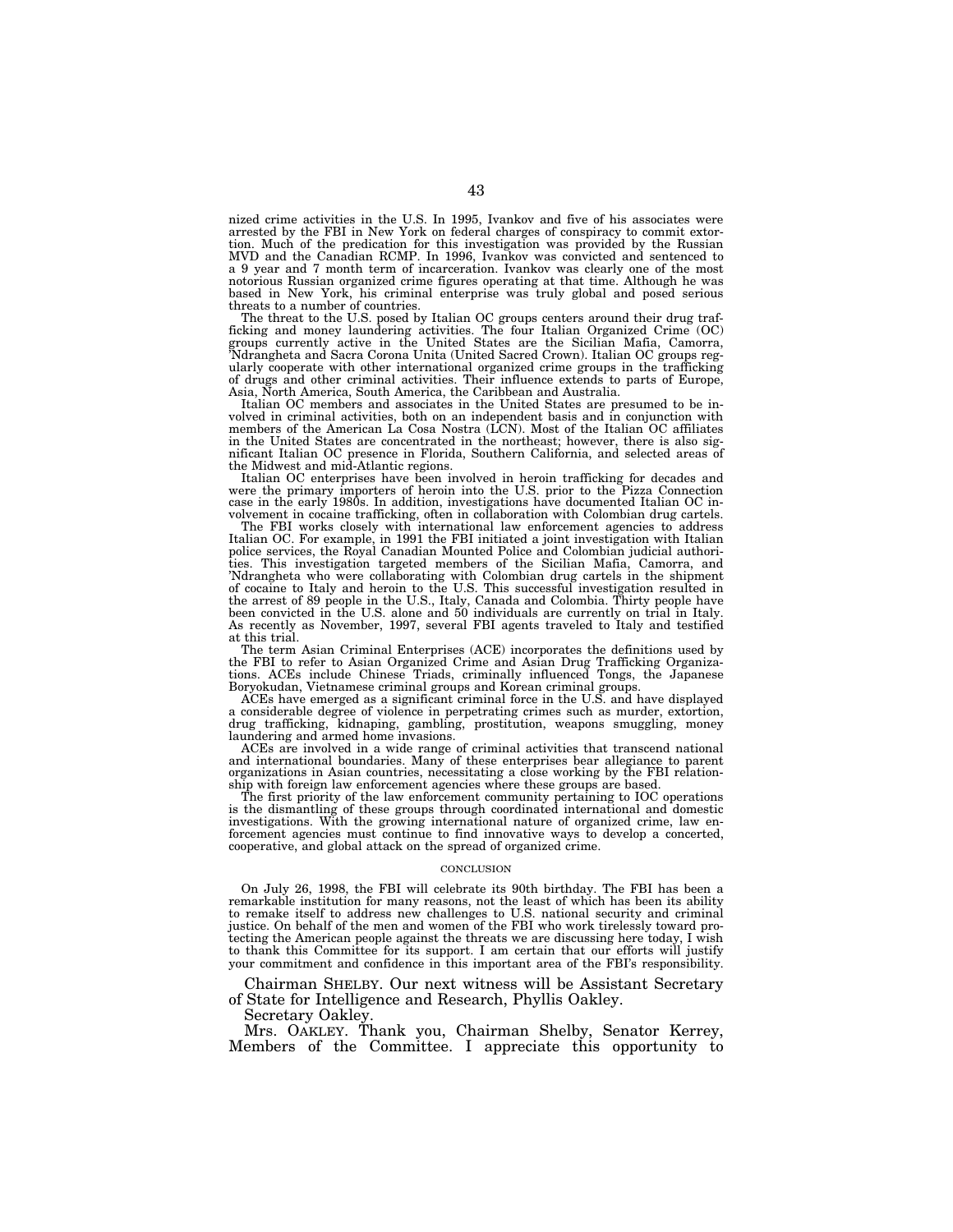present the views of the State Department's Bureau of Intelligence and Research, I&R. And I will certain shorten my already short remarks.

Let me just begin by saying that thanks to the effectiveness of American diplomacy, military readiness and intelligence capabilities, the dangers of nuclear attack, large-scale conventional military attack and other threats to our national existence are low. Most of our citizens are quite safe most of the time and in most places around the globe. Our world has become safer, but it certainly is not yet safe enough.

We just ensure that we do our utmost to preserve that safety, and in the State Department, of course, our focus is providing information as quickly and as efficiently as we can to support all of our diplomatic operations overseas.

The Committee's call for an annual review and ranking of threats to our national security serves, as I'm sure you intended, as a useful prod to reconsider how best to deploy our intelligence resources.

This year's fresh look at the array of threats we face produced the following observations:

First, although we could and did rank the threats and priority order, we continued to believe that all of the threats listed, from the proliferation of weapons of mass destruction to international terrorism, the behavior and intentions of specific countries, are sufficiently important to warrant attention from both the intelligence and policy communities.

Second, we concluded that progress in certain areas made it appropriate to rank threats differently than we had in 1997. Accordingly, the danger of proliferation of weapons of mass destruction joins terrorism at the top of our list. Iraq has moved up in the ranking of problem states, and North Korea has been accorded a lower, but still dangerous, ranking.

Let me just make a few brief comments. Certainly we believe the spread of weapons of mass destruction continues to pose a serious threat to US national interests at home and abroad. Iraq's obstruction of UN Special Commission inspectors underscores the need for continued vigilance. Political incentives and opportunities for WMD proliferation are greatest in the Persian Gulf and South Asia. North Korea, China and Russia are the principal targets of acquisition efforts by countries seeking WMD capabilities. The latter are also the most active purveyors of WMD-related equipment and technology.

I think I don't need to dwell in Iraq, and I'll certainly be happy to answer any questions that you have about that later.

We agree that Russia continues to pose special problems, and we cannot underestimate Russia's continuing capabilities. And I think for us the greatest concern is this porosity of Russia's military-industrial infrastructure and the prospect for unauthorized transfers of materiel, equipment, know-how and technologies.

For China, we certainly viewed that there had been positive steps regarding China as a producer of nuclear, chemical and missile related equipment. However, we have—there has not been equivalent progress in other areas, particularly in the ballistic missile field.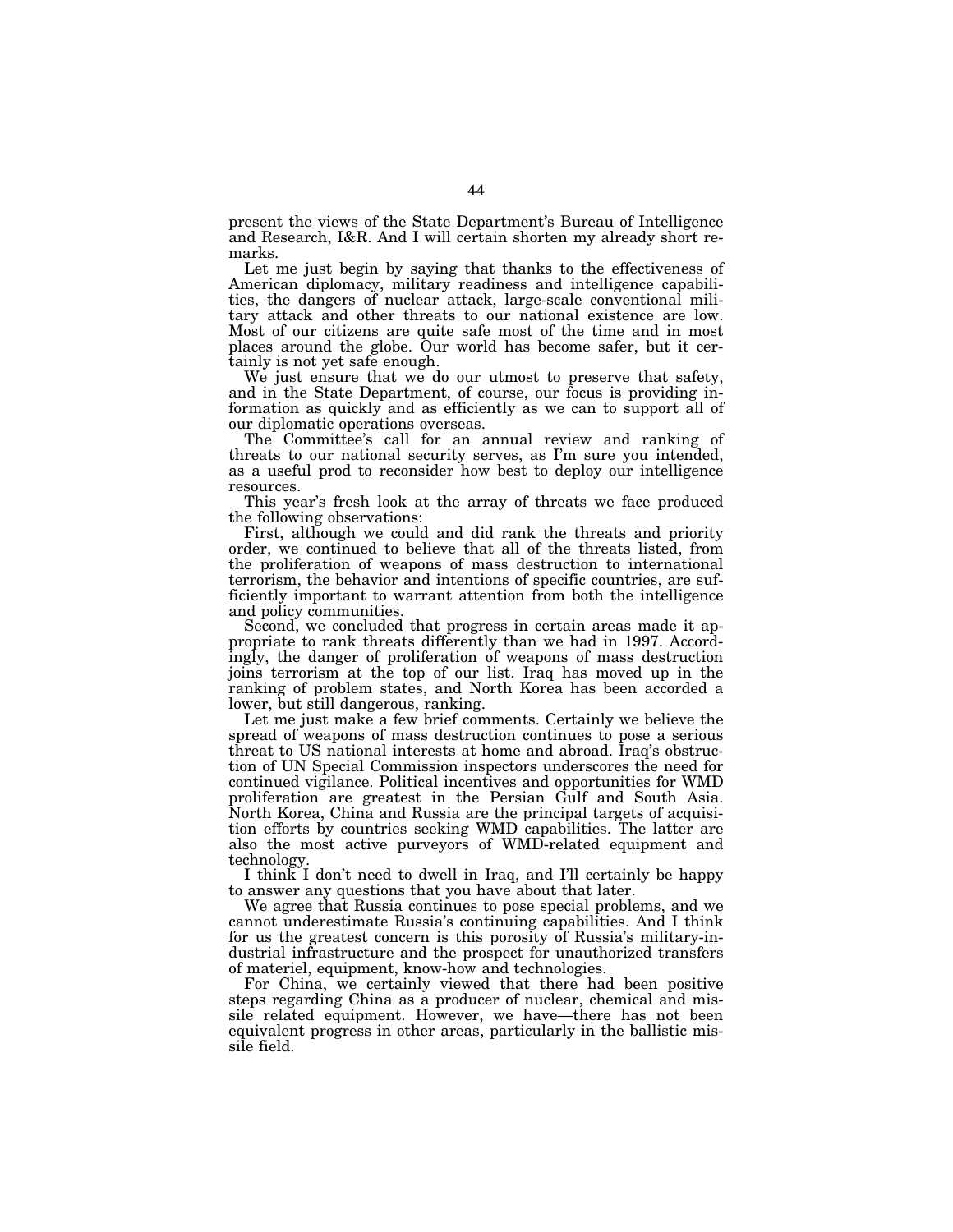Terrorism, we remain deeply concerned about it. Terrorism originating in the Middle East continues to pose the greatest danger to US citizens and interests. The region remains home to four of the seven officially designated state sponsors of terrorism—Iran, Iraq, Syria and Libya. It's also the locus of violent opposition groups which regularly employ indiscriminate terrorism as part of their campaigns to overturn policies and regimes.

I think the last point I want to make is about the Asian financial crisis. It has—I think we're all aware of the advantages to the United States of globalization. But the current financial crisis in Asia has highlighted a number of vulnerabilities that while not on a par with traditional threats to the security of our nation, have a direct or indirect impact on American interests, though I certainly would say that it's too soon to know exactly how various sectors will be affected.

As I said at the outset, the world has become safer, but it is not yet safe enough. Potential threats to the security of our nation and to individual Americans remain unacceptably high, and require our continued vigilance, intellectual rigor and working together to reduce them.

Thank you.

[The prepared statements of Mrs. Oakley and General Hughes follow:]

## STATEMENT BY ASSISTANT SECRETARY OF STATE FOR INTELLIGENCE AND RESEARCH PHYLLIS E. OAKLEY

Chairman Shelby, Senator Kerrey, Members of the Committee. I appreciate this opportunity to present the views of the State Department's Bureau of Intelligence and Research (INR) on current and projected threats to our national interests. Happily—and thanks to the effectiveness of American diplomacy, military readiness, and intelligence capabilities—the danger of nuclear attack, large-scale conventional military attack, and other threats to our national existence is low. Most of our citizens are quite safe, most of the time, and in most places around the globe. Compared with threats in our own recent past and with those currently facing many nations, the threats we face today are less direct and more diffuse.

Our world has become safer, but it is not yet safe enough. Individual Americans are vulnerable to terrorism, international crime and criminal acts in other countries the perils associated with narcotics and other illicit drugs, and to diseases transmitted over long distances by tourists, migrants, and business travelers. On any given day, millions of our fellow citizens are living or traveling outside the United States many of them are in regions subject to ethnic or religious tensions, political instability, and environmental risk. We cannot protect all Americans from all dangers but we most remain vigilant and aggressive in our efforts to identify and eliminate threats to our safety as well as our security. This work involves more than just gathering intelligence on potential adversaries and buttressing our defensive and deterrent capabilities; it requires vigorous effort to anticipate and ameliorate threats to all of the national interests and goals articulated and in the administration's Strategic Plan for International Affairs.

I recognize that the primary purpose of this hearing is to define and prioritize direct threats to the national security of our country, but before doing so I want to note the contribution that intelligence can and must make to the attainment of our national objectives. Failure to attain these objectives may be caused as much by what we do to ourselves—by failing to act or overlooking opportunities—as by foreign efforts to thwart or threaten us. History tells us that a vacuum of power invites aggression or mischief Intelligence must identify not just the threats we face, but the hidden opportunities, the weaknesses of allies, and the strengthening or crumbling of foreign powers. Thus, threats and opportunities, critically linked to each other, must be considered in the context of our international objectives.

The International Affairs Strategic Plan published by the Department of State last September lists the following foreign policy goals: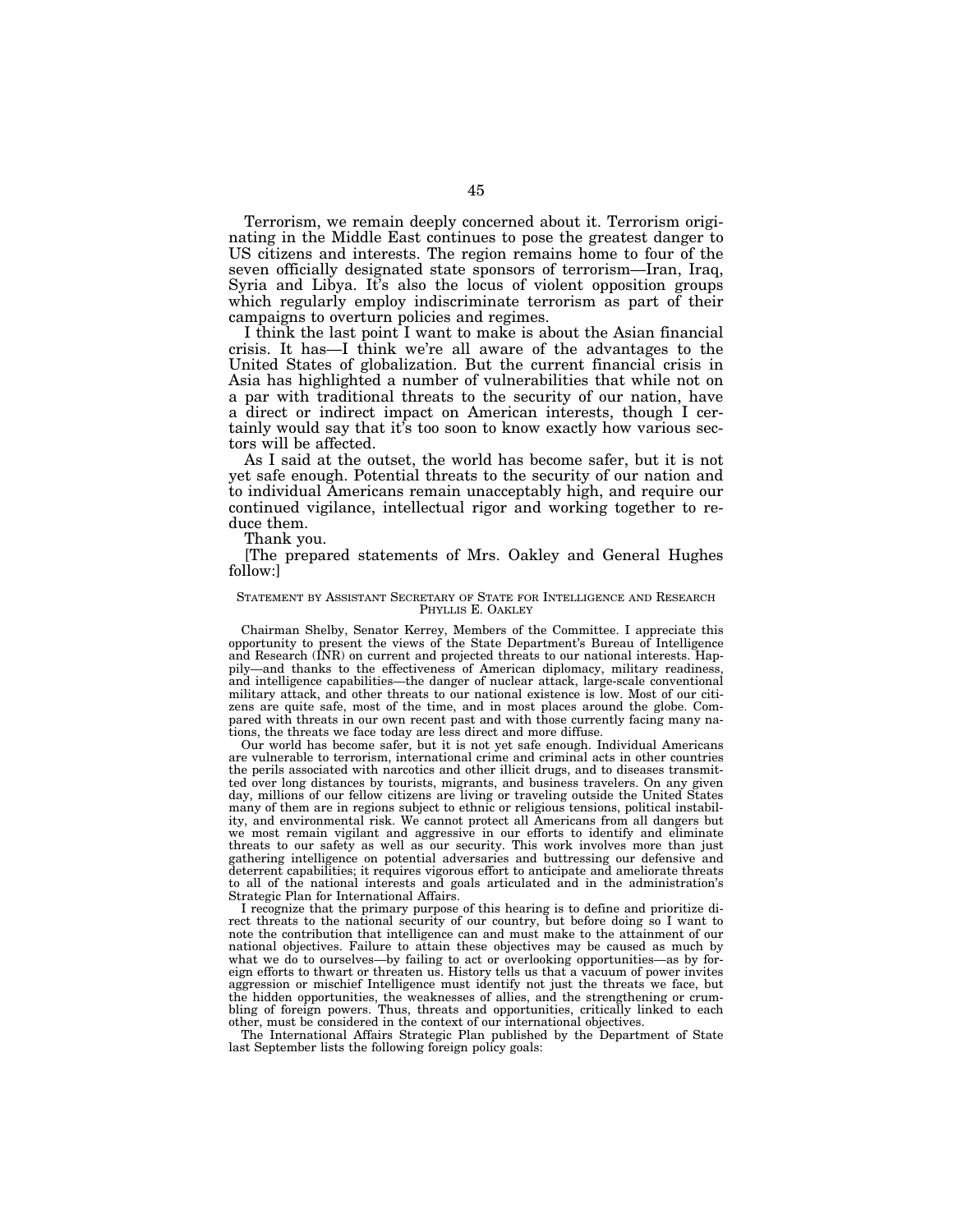• Secure peace, deter aggression, prevent, defuse, and manage crises; halt the proliferation of weapons of mass destruction; and advance arms control and disarmament;

• Expand exports, open markets, assist American business, foster economic growth, and promote sustainable development;

• Protect American citizens abroad and safeguard the borders of the United States;

• Combat international terrorism, crime, and narcotics trafficking;

• Support the establishment and consolidation of democracies, and uphold human rights;

• Provide humanitarian assistance to victims of crisis and disaster, and

• Improve the global environment, stabilize world population growth, and protect human health.

The first, third, and fourth of these goals address traditional threats to the security of our country and our citizens and will be discussed further in the pages that follow, but there is an important sense in which failure to advance any and all of these objectives entails dangers for the United States. To achieve these goals, decisionmakers, diplomats, the military services, and the law enforcement community must have timely, accurate, and correctly interpreted intelligence. That is why the Department has made Support for Diplomatic Operations a priority.

We must ensure that our diplomats have access to intelligence when they need it and where they need it. Diplomacy is moving increasingly fast and is increasingly mobile—intelligence must keep peace. The Department of State has been working with the Intelligence Community to identify innovative ways to harness technology to provide intelligence support to our Chiefs of Mission, diplomats, and negotiators, both on the road and at fixed locations. Intelligence is often called a ''force multiplier'' with respect to the military; the same is true for diplomats. Timely, tailored, all-source intelligence can increase our diplomatic readiness and allow our diplomats to face challenges, seize advantages, and identify opportunities in our complex global environment.

The Committee's call for an annual review and ranking of the threats to our national security serves, as I'm sure you intend, as a useful prod to reconsider how best to deploy our intelligence resources. This year's fresh look at the array of threats, challenges, and opportunities we face produced the following observations. First, although we could and did rank the traditional (and some nontraditional) threats in priority order, we continue to believe that all those noted below—from the proliferation of Weapons of Mass Destruction to international terrorism, and from the behavior and intentions of specific countries to environmental degradation and eco-migration—are sufficiently important to warrant attention from both the intelligence and the policy communities.

Second, we concluded that progress in certain areas (e.g., the start of Four Party Talks on the Korean Peninsula and the decline in the number of terrorist incidents directed at Americans) made it appropriate to rank threats differently than we had in 1997. Accordingly, the danger of proliferation of weapons of mass destruction joins terrorism at the top of our test, Iraq has moved up in the ranking of problem states, and North Korea has been accorded a lower—but still dangerous—ranking.

Third, INR's position on the frontline of Support to Diplomatic Operations and the Secretary of State's mandate to deal simultaneously with challenges and opportunities in every corner of the globe continue to require that we deploy our resources to ensure both global coverage and attention to the entire array of international affairs strategic goals. The net result is that, although we have assigned relatively more people—albeit still very small numbers—to coverage of the highest priority threats, our small size—I have only 170 analysts to cover all countries and issues means that in INR the difference between the number of people covering high- and low-priority topics is small.

With that as prologue, I will now turn to the discussion of threats to US national security.

### PROLIFERATION CONCERNS

The spread of weapons of mass destruction (WMD) continues to pose a serious threat to US national interests at home and abroad. We have seen some encouraging signs over the past year, but Iraq's obstruction of UN Special Commission (UNSCOM) inspectors underscores the need for continued vigilance. Effective diplomatic intervention, informed by targeted and timely intelligence, is the key to limiting the transfer of critical technologies and equipment.

To halt the spread of WMD, the United States and its partners must both allevi-ate underlying regional tensions and instabilities and address the motives and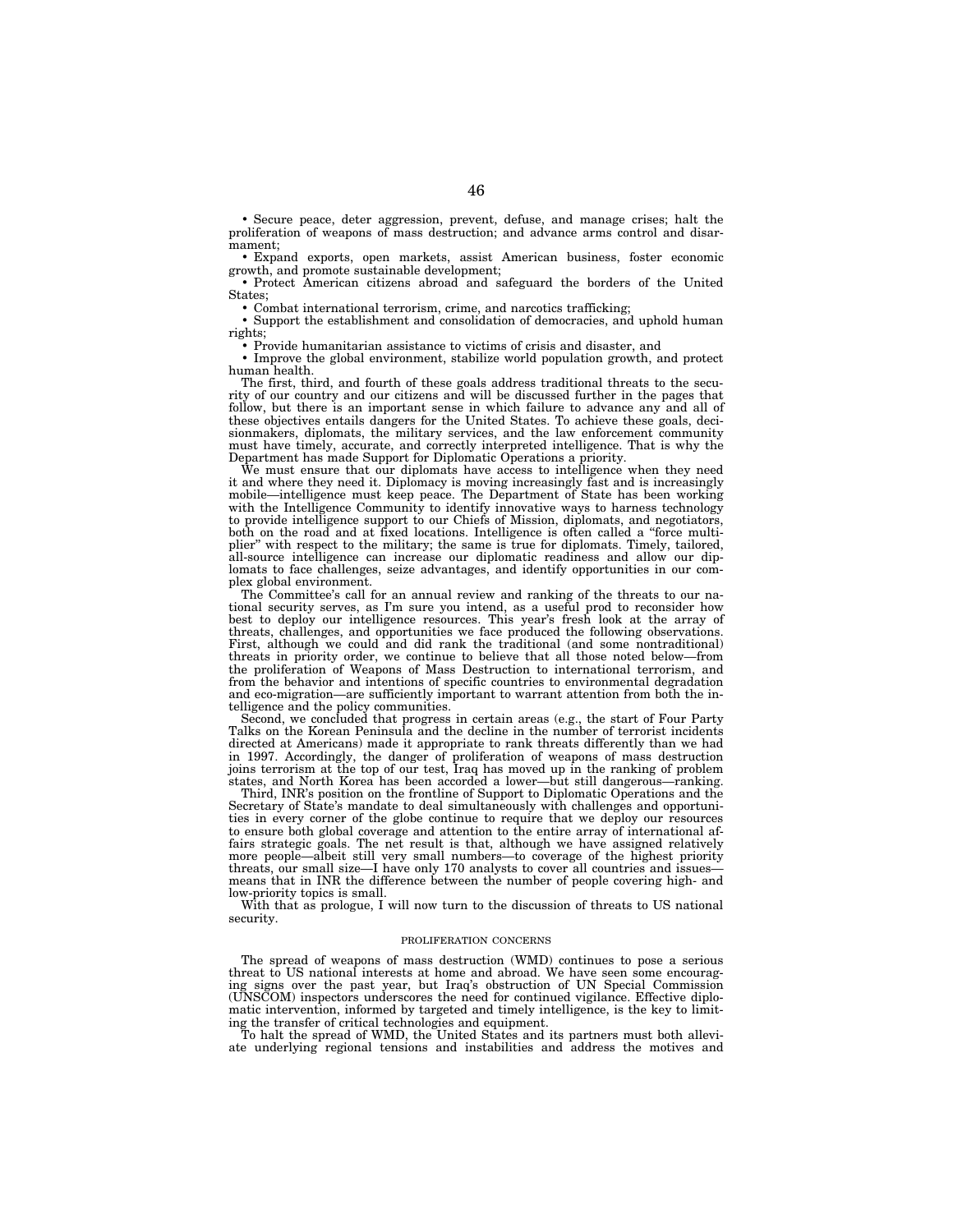mechanisms of potential suppliers. Political incentives and opportunities for WMD proliferation are greatest in the Persian Gulf and South Asia. Entities in North Korea, China, and Russia are the principal targets of acquisition efforts by countries seeking WMD capabilities. Entities in these three countries are also the most active purveyors of WMD-related equipment and technology.

# *Iraq*

Saddam Hussein continues to defy United Nations Security Council (UNSC) resolutions and to test the resolve of the international community in general and the United States in particular. As UNSCOM and the International Atomic Energy Agency (IAEA) indicated in their respective October 1997 reports, substantial gaps remain in Iraq's WMD declarations. We do not yet have a complete understanding of Iraq's past WMD programs and remaining capabilities.

There should be no doubt that Saddam will try to rebuild his WMD programs at the earliest possible opportunity. There should also be no doubt that Saddam will attempt to capitalize on perceived differences of opinion among our allies on this issue. His recent efforts to exploit French and Russian diplomatic initiatives to loosen the sanctions regime are only the latest examples of such behavior.

## *Russia*

Half a decade into the post-Cold War era, Russia continues to pose special challenges to US national security interests. The good news is that the dramatic political transformation of the former Soviet Union and the development of a cooperative relationship between the US and Russia have made it extremely unlikely that the Russian government would attack the United States or our allies; detargeting has reduced the danger of accidental launch, and existing command and control safeguards make unauthorized launches both difficult and unlikely. Budgetary problems and the difficulties inherent in reforming the Russian military establishment also have reduced Russia's capability to endanger US interests. Bilateral strategic arms control agreements are gradually reducing the numbers of nuclear weapons in both our countries' arsenals.

Nevertheless, we should not underestimate Russia's continuing capabilities. Russia maintains significant nuclear strike capability. Largely owing to the same budgetary problems that have reduced the overall Russian threat to US interests, Russia has abandoned its policy of ''no-first-use'' and is relying more than ever before on nuclear deterrence to compensate for its diminished conventional capabilities. START II remains unratified, and though Russia ratified the Chemical Weapons Convention (CWC) last year, its CW stockpiles are enormous and their destruction poses staggering ecological and economic challenges.

Moreover, very real concerns persist about the porosity of Russia's military-industrial infrastructure and the prospect for unauthorized transfers of materials, equipment, know-how, and technologies. The leakage of missile technology and expertise from Russia's industries to Iran has underscored this serious proliferation concern. Events over the past year have demonstrated the ability of would-be proliferators, notably Iran, to exploit Russia's missile development infrastructure. If allowed to continue, access to Russian technology and expertise will enable the Iranians to develop and field intermediate range ballistic missiles faster than if they were left to their own devices.

The President last summer appointed Ambassador Frank Wisner as his special envoy for this issue. Ambassador Wisner has met with Russian counterparts several times since then, most recently on January 12–13. The Russian government has taken initial steps—and made commitments to take substantial additional steps to crack down on Russian entities supplying missile technology to Iran.

## *Fissile material in the former Soviet Union*

Although we are heartened by reports of enhanced security at several Russian nuclear installations, and by the decline since 1994 in known smuggling incidents, we are by no means at a point where we can speak of the inherent dangers in the past tense. We continue to regard the possible acquisition of fissile materials and technology by aspiring proliferators as a very real threat with potentially catastrophic consequences.

Russia's nuclear weapons control system remains equal to the task. We have no evidence that any Russian nuclear weapon is unaccounted for. Russia's security system for fissile material suffers from a lack of funds, modern equipment, and trained personnel. Joint US/Russian efforts to strengthen Russia's nuclear material security and accountability system, such as those being pursued under DOE and DOD assistance programs, continue to play an important part in efforts to rectify the most seri-ous shortcomings, and significant progress has been made. Initiative and persistence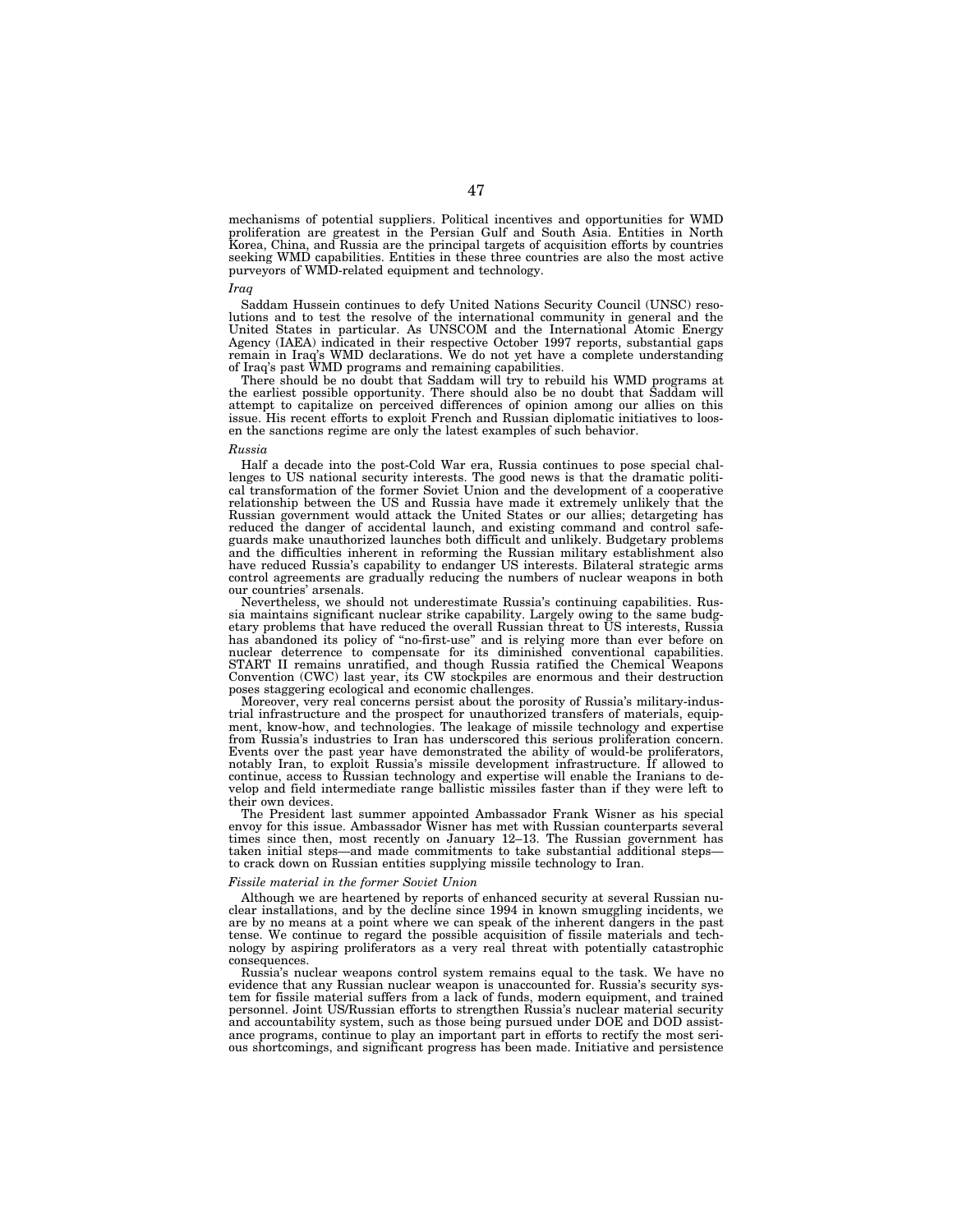will be essential to ensuring Russia and the other NIS live up to their commitments to illicit trafficking before it starts.

# *Chemical and biological weapons technology in the former Soviet Union*

Russia's remaining chemical and biological warfare capabilities pose an additional set of concerns. With losses in government funding on the civilian side of the programs, many of the institutes which developed and produced the Soviet Union's chemical and biological weapons have faced serious problems and shortages of paying contracts. As in the aerospace industry, some face temptations offered by would be proliferators. Even seemingly innocuous ties between Russian chemical and biological institutes and their counterparts in other countries could hold the potential for conveying expertise in weapons of mass destruction. This is particularly true in the biological sciences, where medical and other scientific research can easily—and without detection—veer off into research on biological warfare agents. The US has a number of programs designed to help these institutes and their employees convert these skills to production in civilian work. These programs have had a positive impact on the Russian scientific community.

### *China*

As a major producer of nuclear, chemical, and missile-related equipment and technology, China has a responsibility to subscribe to internationally accepted nonproliferation standards. Successive administrations have worked to bring China's behavior into line with international norms. We have made significant progress with China in the nuclear area over the past few years. China took steps in 1997 to develop more effective administrative oversight of its nuclear industry by promulgating nuclear export control legislation. China joined the Nuclear Non-Proliferation Treaty (NPT) exporter committee. China also started the process for adoption of comprehensive dual-use export controls.

China appears to be living up to its commitment—publicly offered in May 1996 not to provide assistance to any unsafeguarded nuclear facilities. This commitment is especially important because of China's past assistance to Pakistan's nuclear weapons program. China also has significantly curtailed its nuclear cooperation with Iran. While this cooperation was fully consistent with China's Nuclear Non-Proliferation Treaty (NPT) undertakings and subject to international safeguards, we nevertheless have found the cooperation troubling because of its ability to support a nuclear infrastructure and contribute indirectly to Iran's effort to acquire nuclear weapons.

Unfortunately, China has not made equivalent progress in other areas. At least until mid-1997 Chinese entities have been the main source of supply for Iran's CW program. In May 1997, the United States imposed trade sanctions on seven Chinese entities for knowingly and materially contributing to Iran's CW program. Over the past year, China has made some progress in addressing the gaps in its export-control policies, but some key loopholes remain. Specifically, we have urged China to control the 20 Australia Group (AG) precursors not on the CWC schedules, and AGcontrolled chemical production equipment, regardless of its end-use, and to adopt catch-all controls.

China has agreed to abide by the ''guidelines and parameters'' of the Missile Technology Control Regime (MTCR) and has committed not to transfer ground-to-ground MTCR-class missiles. But China does not appear to interpret its responsibilities under the MTCR guidelines as strictly as the US and other MTCR members. By all indications China has taken itself out of the business of exporting complete ballistic missiles. This is an important step—one that has slowed the process of military destabilization in South Asia and the Middle East. But it is not enough. We would like to see China upgrade its commitments to current MTCR levels and implement effective export controls.

Last year, Beijing created within the Ministry of Foreign Affairs a separate division to address all arms control and proliferation issues. We hope this development marks a turning point by introducing an arms control and global security perspective into the export oversight process. The Chinese have agreed to conduct regular dialogues at the senior level on arms control, global security, and nonproliferation. This dialogue will provide continuing opportunities to press our case, to review Chinese commitments, and to address specific problems as they arise.

Transfers of modern Chinese anti-ship missiles to Iran are particularly troubling. China last fall agreed to end sales of anti-ship missiles to Iran and reiterated this commitment during Secretary Cohen's recent visit. The administration is reviewing, but has not yet decided, whether the number and type of transfers to date trigger sanctions under the Iran-Iraq Non-Proliferation Act.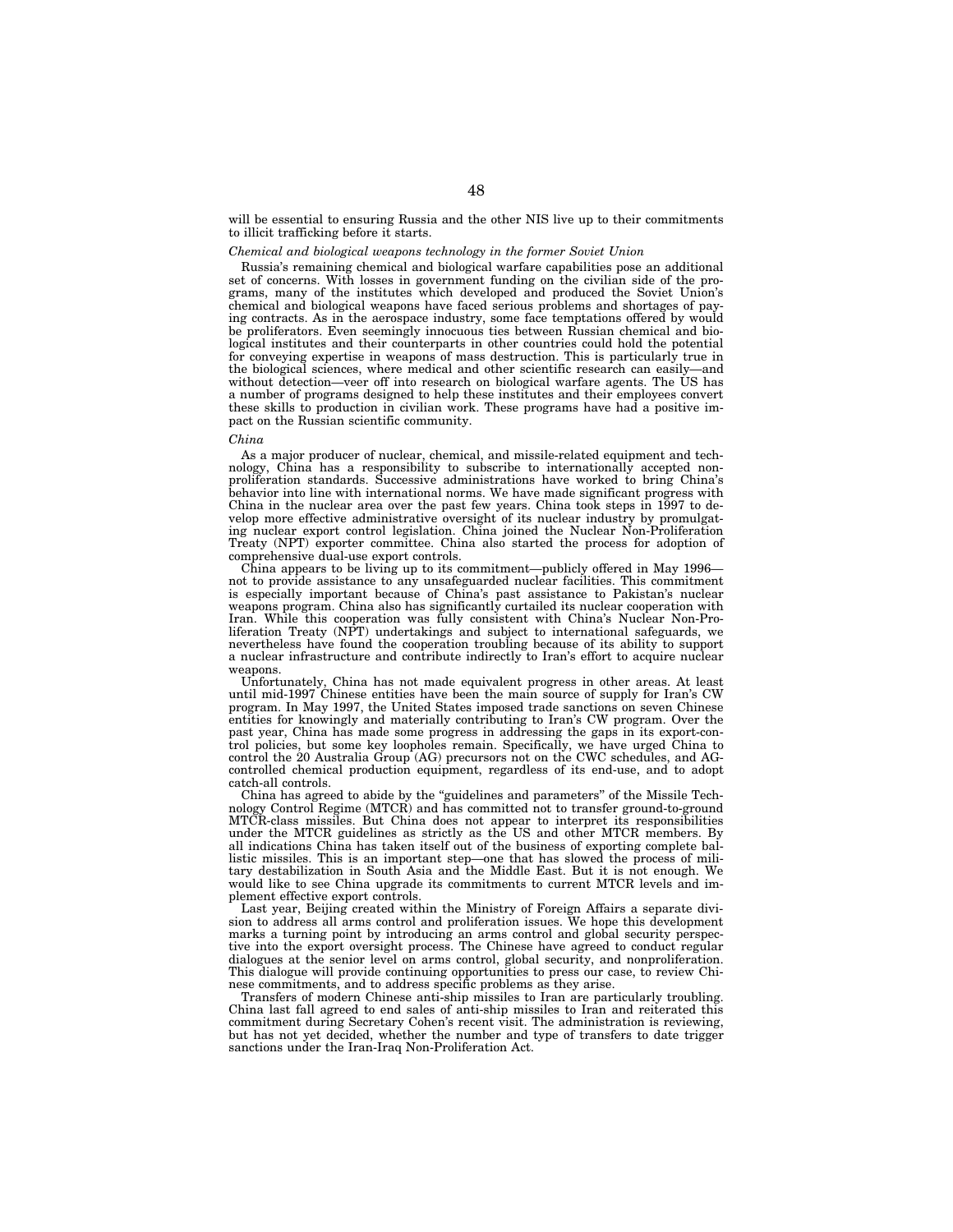# *North Korea*

The North Korean nuclear program remains frozen under continuous IAEA monitoring in accordance with the 1994 US-DPRK Agreed Framework. However, we continue to have concerns about the North's missile program. North Korea has been a leading supplier of missile technology since the mid-1980s and is developing longer-range missiles. Of greatest immediate concern is the North's 1,300-kilometerrange No Dong missile. Though not capable of reaching the US, this system permits the North to target Japan and the entire southern half of the Korean Peninsula from deep within North Korean territory. But we must not be complacent about the current low threat posed directly to the continental United States—North Korean engineers are developing other, more capable systems. The Intelligence Community will continue to monitor the potential North Korean ballistic missile threat to the US and report on any significant changes.

Unlike Russia and China, both of which have agreed to abide by MTCR guidelines and parameters, North Korea has yet to accept any constraints on its willingness and proven ability to sell missiles and missile technology. US diplomats met with the North Koreans in 1996 and 1997 to discuss our concerns about their missile program and exports, and we hope to meet with them again soon. Unless and until Pyongyang agrees to restrict sales, it must be regarded as a dangerous proliferator, not least because missile sales generate badly needed foreign exchange and constitute one of the few significant bargaining chips available to a regime determined to do whatever it takes to survive in a world it perceives as hostile.

## *Iran*

Iran's efforts to acquire weapons of mass destruction and their delivery systems have continued during the past year. Iran has made some progress in its missile and chemical weapons programs, but it apparently has yet to realize significant and tangible advances in its nuclear program.

Iran's missile development work has captured global attention and raised significant international concerns. Tehran has had Scud-type, short-range missiles since the mid-1980s. Now there are clear indications that Iran is developing a mediumrange missile that eventually will permit Tehran to project military power far beyond its borders and to hold targets—including US troops and allies—at risk throughout the Middle East. Iranian attainment of enhanced missile capabilities will introduce a new element of instability into an already troubled region. As noted above, Iran has received assistance from Russian aerospace firms and enterprises.

## *South Asia*

South Asia remains one of the few places in the world where potential adversaries have the capability of using nuclear weapons against each other, although the possibility of war currently is remote. Neither India nor Pakistan is prepared to subscribe to international regimes such as the NPT or the Comprehensive Test Ban Treaty (CTBT), preferring to maintain a deterrent by keeping open the ''option'' of using nuclear weapons. Both countries have continued increasingly public efforts to develop ballistic missiles. India is producing the short-range Prithvi and continuing to develop the longer-range Agni. Pakistani officials have vowed to have the capability to respond to such systems; the Pakistani press recently noted efforts to develop and deploy a 1,500-km missile to counter the Agni.

The United States has made control and eventual resolution of the proliferation problem in South Asia one of its highest priorities for the region. Attaining our goals in this regard will not be easy—strong Support exists in both countries, and Indian and Pakistani governments historically have been reluctant to take steps necessary to address US concerns. India and Pakistan's intense rivalry, and Indian suspicions about China, cause both to pursue aggressive indigenous development and foreign acquisition programs.

# *Threat posed by proliferation of advanced conventional weapons*

We also are concerned about the spread of Advanced Conventional Weapons (ACW), particularly to the seven state sponsors of terrorism (Iran, Iraq, Syria, Libya, Sudan, North Korea, and Cuba). Although such weapons are unlikely to be used directly against the US, they have the potential to threaten US allies and US forces deployed abroad. For this reason, and because such transfers have the potential to destabilize regional balances, we monitor efforts to sell or acquire ACW, consult regularly with other governments and implement relevant sanctions laws as part of the effort to control exports of advanced weapons and technology.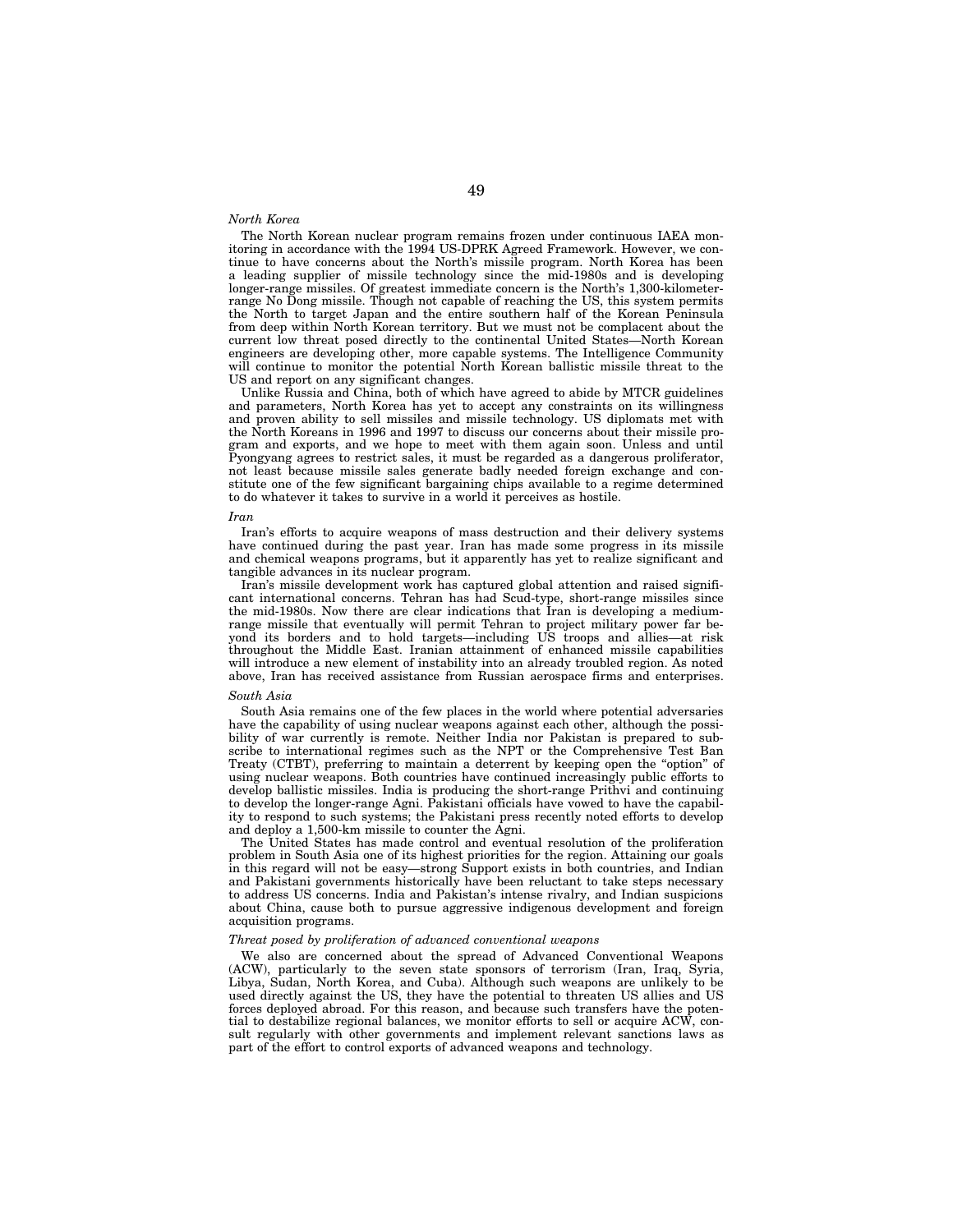#### **TERRORISM**

We remain deeply concerned over the threat that international terrorism poses to US officials, citizens, and property, both abroad and at home. The most serious anti-US attack last year occurred in November when four US businessmen were gunned down in Karachi by unknown assailants shortly after the guilty verdict was handed down against Mir Kasi for his 1993 attack at CIA headquarters. Even when terrorism is not aimed directly at us, it can have a devastating impact on our broader political objectives, particularly efforts to resolve the Arab-Israeli conflict.

Terrorism originating in the Middle East continues to pose the greatest danger to US citizens and interests. The region remains home to four of the seven officially-designated state sponsors of terrorism (Iran, Iraq, Syria, and Libya). It is also the locus of violent opposition groups which regularly employ indiscriminate terrorism as part of their campaigns to overturn policies or regimes. It was a matter of luck that no Americans were killed or injured in the November random massacre of more than 60 tourists at Luxor, Egypt. The apparently growing willingness of extremists to inflict large numbers of casualties reinforces fears that terrorists in the Middle East may be tempted to acquire and use weapons of mass destruction.

Tensions that feed terrorism remain high in the region, especially in the Persian Gulf and over the stalled Middle East peace process. Hamas last year claimed responsibility for three suicide bombings in Jerusalem that killed 24—including two American citizen bystanders—and wounded several hundred. Renegade Saudi terrorism financier Usama bin Ladin has issued more public threats against the United States. He remains in Afghanistan in areas controlled by the Taleban. Terrorism is rampant in Algeria's internal struggle.

Iran remained the most active state sponsor of terrorism in 1997. In April, a German judge found an Iranian and three Lebanese guilty of the 1992 murders of Ira-nian Kurdish dissidents in Berlin's ''Mykonos'' restaurant, declaring that the killings had been approved at the most senior levels of the Iranian government. Last year Tehran assassinated at least 12 dissidents outside Iran, all in northern Iraq. Despite the recent conciliatory comments of new Iranian President Khatemi, Iran has continued to provide support—money, weapons, and training—for a variety<br>of Middle East terrorist groups, including Lebanese Hizballah, Hamas, and Pal-<br>estine Islamic Jidhad (PIJ). Tehran has encouraged violent rej East peace process. In September the new government reaffirmed the 1989 ''fatwa'' against author Salman Rushdie.

American interests also are at risk in regions outside the Middle East. In Colombia leftist guerrillas are increasingly active, in 1997 they conducted the most attacks<br>ever against oil pipelines, partly owned by US corporations. The guerrillas also fa-<br>cilitate coca and opium cultivation and the produ terrorist attack remains a prime concern to SFOR elements securing the peace in Bosnia.

## THE DRUG TRADE AND INTERNATIONAL ORGANIZED CRIME

The illicit international drug trade and the powerful international crime syndicates that control it and myriad other illegal activities pose serious threats to US security. In addition to having many adverse effects on American society, the drug business corrupts foreign governments at the highest levels, undermines judicial systems, and distorts economies. Greater ease of travel and telecommunications makes it easier for international criminals to expand and conceal their empires.

The key drug threat to the US remains the Latin American cocaine trade. Coca grown in Bolivia, Peru, and Colombia is processed into cocaine largely in Colombian laboratories and reaches the US market via a number of smuggling routes, still principally through Mexico. In addition to cocaine, heroin from Colombia and methamphetamines from Mexico are gaining prominence in the drug threat from Latin America. When traveling abroad, Americans are at risk from violence associated with narcotrafficking. For example, Colombia was plagued by increased violence from guerrilla and rightist paramilitary groups that exploit the drug trade for money, and Mexico has seen a surge of narcotics-related violence by traffickers, particularly in northern states that serve as drug corridors to the United States.

The other major locus of the drug threat is Asia. Opium and heroin production is concentrated in Burma and Afghanistan, where US influence is extremely limited. Regimes in both countries appear to be tolerating the drug business to shore up local political support and to prop up their economies.

The expansion of international organized crime increases the threat of physical violence to US citizens and businesses both at home and abroad. American companies are disadvantaged when companies linked to international organized crime se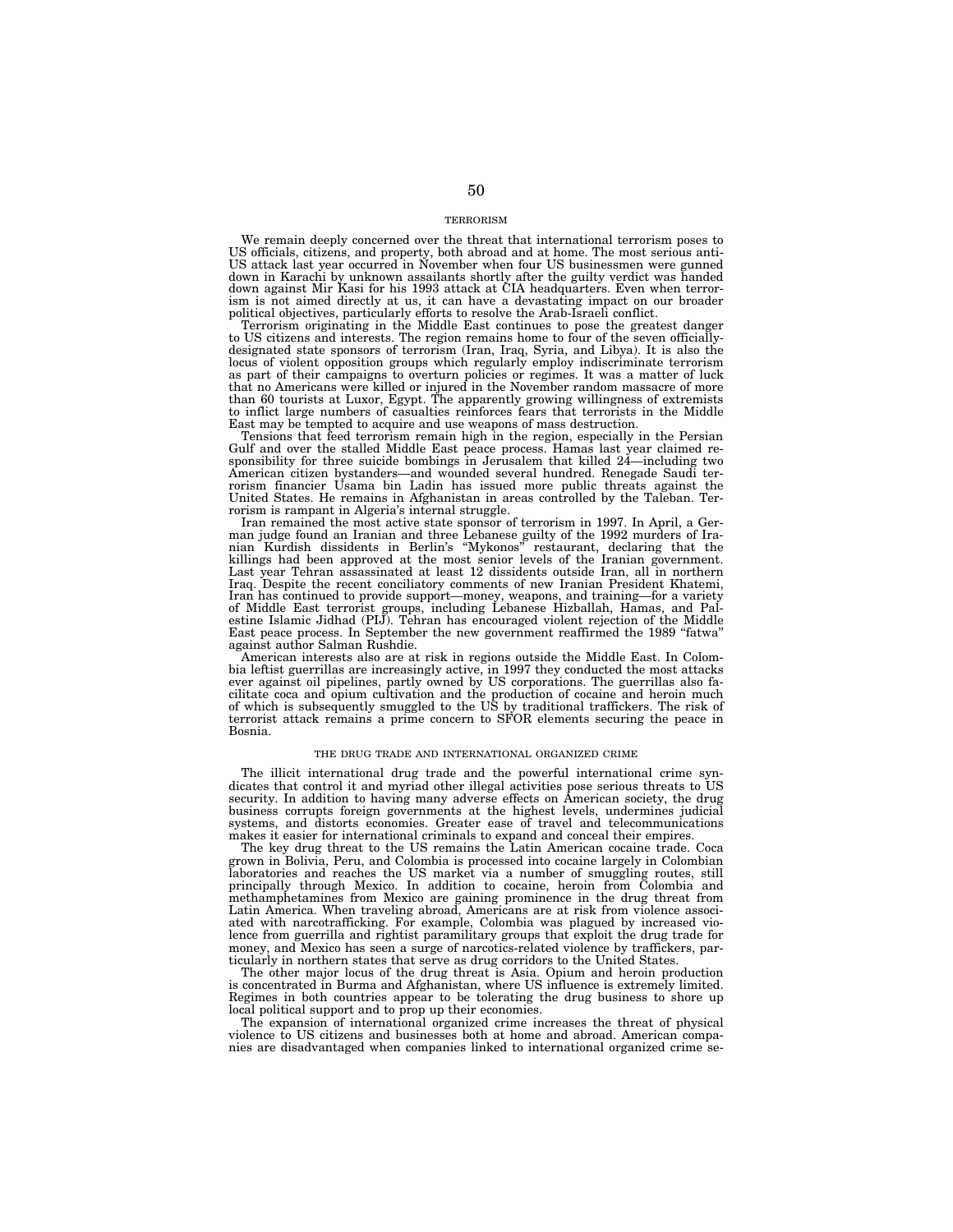cure contracts, export licenses and customs exemptions, often through payoffs to corrupt officials. Additionally, international organized crime has a destabilizing influence on countries that are important to US national security. It robs emerging democracies of badly-needed revenues, taints their reform process, and undermines popular confidence in government at all levels.

Organized crime is also heavily involved in financial fraud schemes and money laundering, as well as the international trafficking of narcotics, aliens, and weapons, including to the United States. The smuggling of weaponry to regional trouble spots further contributes to instability in these areas. Growing ties among foreign criminal groups further facilitates illegal activities. The underworld contacts, clandestine networks, and extensive finances of international organized crime organizations also raises the possibility that they could obtain and sell nuclear weapons or their components.

### THREATS AGAINST OUR ECONOMIC INTERESTS

# *Dangers inherent in the global economy*

The United States benefits greatly from participation in the global economy, but globalism entails risks as well as rewards. The current financial crisis in Asia has highlighted a number of vulnerabilities that, while not on a par with traditional threats to the security of our nation, have a direct or indirect impact on American interests. Increasing dependence on foreign markets makes American firms and workers vulnerable to economic difficulties far beyond our borders. It is too soon to know precisely which crops, products, firms, and regions of the United States will suffer most from greater budgetary discipline in Thailand, Indonesia, South Korea, and other affected economies, but that some will be seriously disadvantaged is certain. American mutual funds (many with a large component of pension funds) invested in Asian markets have already taken a big hit, as have American sales to companies no longer able to obtain the necessary financing. Likely consequences for the United States include slower growth, constraints on the creation of new jobs, and lower wages.

Covertly-obtained intelligence is not a particularly helpful source of information for understanding the psychology of markets. The Intelligence Community has no role in providing assessments and insights to the private sector actors who make most of the key decisions shaping the course of events. Policymakers, like business leaders, want and need analytical judgments and informed predictions on such questions as whether the contagion has been contained, what impact economic difficulties will have on societies and political systems, who else might be vulnerable, and what impact cutbacks in military budgets will have on the military capabilities of allies and regional balances. It would be easy to extend the list of questions, but my point here is simply to note that economic—like environmental—vulnerabilities and threats are far more numerous, complex, and difficult to anticipate than are traditional threats to our national interests. The threats and their impact are real and obvious. Less apparent is what role, if any, the Intelligence Community should play in addressing such dangers.

# *Economic espionage*

The overseas operations of US corporations are increasingly vital to this country's prosperity. US proprietary secrets are vulnerable to targeting by domestic corporate spies and overseas intelligence agents, either performing classic private industrial espionage or linked to foreign government attempts to boost national technical knowledge. The increasing value of trade secret information and technology in the global marketplace has increased and motivated foreign firms and some governments to conduct economic espionage and information collection against the United States. During the past year, the US Intelligence Community has identified suspicious collection and acquisition activities of foreign entities associated with at least 23 countries.

#### *Unfair foreign competition*

Unfair foreign competition is another threat to US interests. The profits involved in large infrastructure, military, and aircraft contracts lead to cut-throat and sometimes unfair competition. In December, the 29 members of the Organization for Economic Cooperation and Development (OECD) and five additional countries signed an anti-bribery convention. If the convention is ratified and enforced, this now-recognized threat to American competitiveness will be alleviated, but we foresee a continuing role for the Intelligence community in monitoring compliance.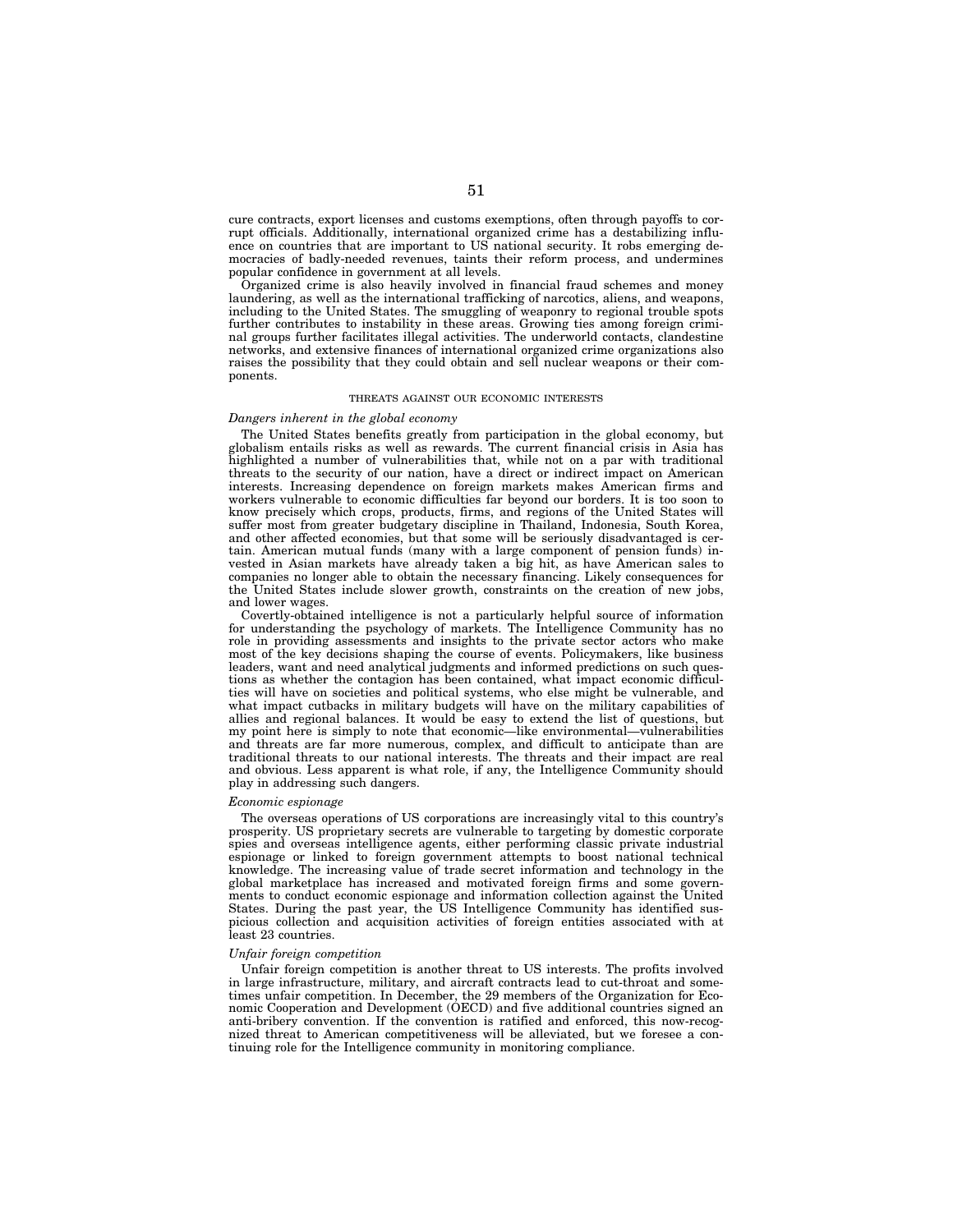## COUNTRIES WITH GLOBAL IMPACT: RUSSIA AND CHINA

Russia and China are each undergoing dramatic social transitions that complicate our efforts to assess trends and anticipate their future roles. We have had successes in building constructive relations with both countries, but many actual and potential problems require continuing attention.

# *Russia*

Russia's evolution remains uncertain. New institutions, personalities, and habits of behavior continue to take hold, even as others looking more to the past remain strong in some areas, such as the Duma and the defense industrial establishment. Early in the year a revitalized Yeltsin brought new impetus to reform by the appointment of young reformers to positions of authority in the government. By the end of the year, however, the Russian political scene became increasingly dominated by infighting among factions and competition for access to privatized state property. Yeltsin's intermittent absences from the helm because of illness accentuated the sense of policy drift. The coalition of political and financial leaders that worked to bring about President Yeltsin's reelection in 1996 splintered. This falling out was accompanied by a slowing of progress toward social and economic reform.

Among the reform programs identified by the new Russian team in spring 1997 land, tax, legal, and military reforms as well as repayment of back wages and pensions and adjustment of center-regional relations—military reform has progressed the most, with reorganizations of military commands already under way. But military reform continues to face bureaucratic resistance. The tax code, sent to the Duma in the spring of 1997, has been returned for further work; land reform was discussed at a high-level meeting in December but continues to be hobbled by Duma resistance; legal reform has made little progress; the government claims that it paid back wages and pensions in 1997, largely by forcing some big tax debtors to pay their arrears, but continued grumbling suggests that problems remain. Center-regional relations continue to be marked by unilateral initiatives by a number of provincial governments. Although negotiation has replaced violence as the principal mechanism for resolving the differences between Moscow and Grozny, differences over Chechnya's status continue to divide the two parties. They have agreed to settle the question of Chechnya's status by 2001.

Economic stabilization brought declining inflation, a stable ruble, and the end to a decade-long decline in economic output. For now, Russia appears to have weathered the potential crisis in confidence that accompanied Asian financial instability, but reserves have fallen and government predictions for 1998 indicate little or no growth. Inconsistent direction on government policy in 1997 meant that Russia spent another year in its slump. Only a revitalized, engaged president can make 1998 a better year than the past six.

President Yeltsin's and Foreign Minister Primakov's year-end interviews indicated the Yeltsin government continues to see Russian interests better served by engagement and cooperation than by isolation or confrontation. The best example of this over the last year was Moscow's decision to sign the Founding Act with NATO. This fall the Russian parliament ratified the Chemical Weapons Convention, and Russia continues to adhere to START I and CFE. The Russians also continue to play an active role in SFOR in Bosnia.

However Primakov has highlighted Russia's support for the notion of a multipolar world, which is intended to counter what many Russians profess to see as US unilateralism. START II, CTBT, and Open Skies still await ratification by the Russian parliament. While the Yeltsin government continues to support the sanctions regime against Iraq and the need for UNSCOM inspections, it has argued the need to show Baghdad ''a light at the end of the tunnel.'' On the nonproliferation front, we are actively engaged in discussions to prevent any export of materials or knowhow associated with WMD and ballistic missiles. Though Russia is now far less able to project power beyond its borders and to challenge Western interests, economic realities are such that Russia perceives the need to export arms in order to maintain its arms industry, and Moscow continues to try to expand sales to old and new customers alike. If done indiscriminately, such sales have the potential of fueling regional tensions or exacerbating regional arms races.

We remain both concerned and encouraged with the state of Russia's strategic nuclear forces. Moscow continues to maintain a significant strategic nuclear force. But it has become increasingly clear that the Russian strategic nuclear force will continue to shrink in size as Moscow finds it cannot afford to maintain the kind of ballistic missile force the Soviet Union once had, and other strategic modernization programs, such as the next-generation submarine-launched ballistic missile, continue to suffer delays owing to wage shortages and R&D test failures.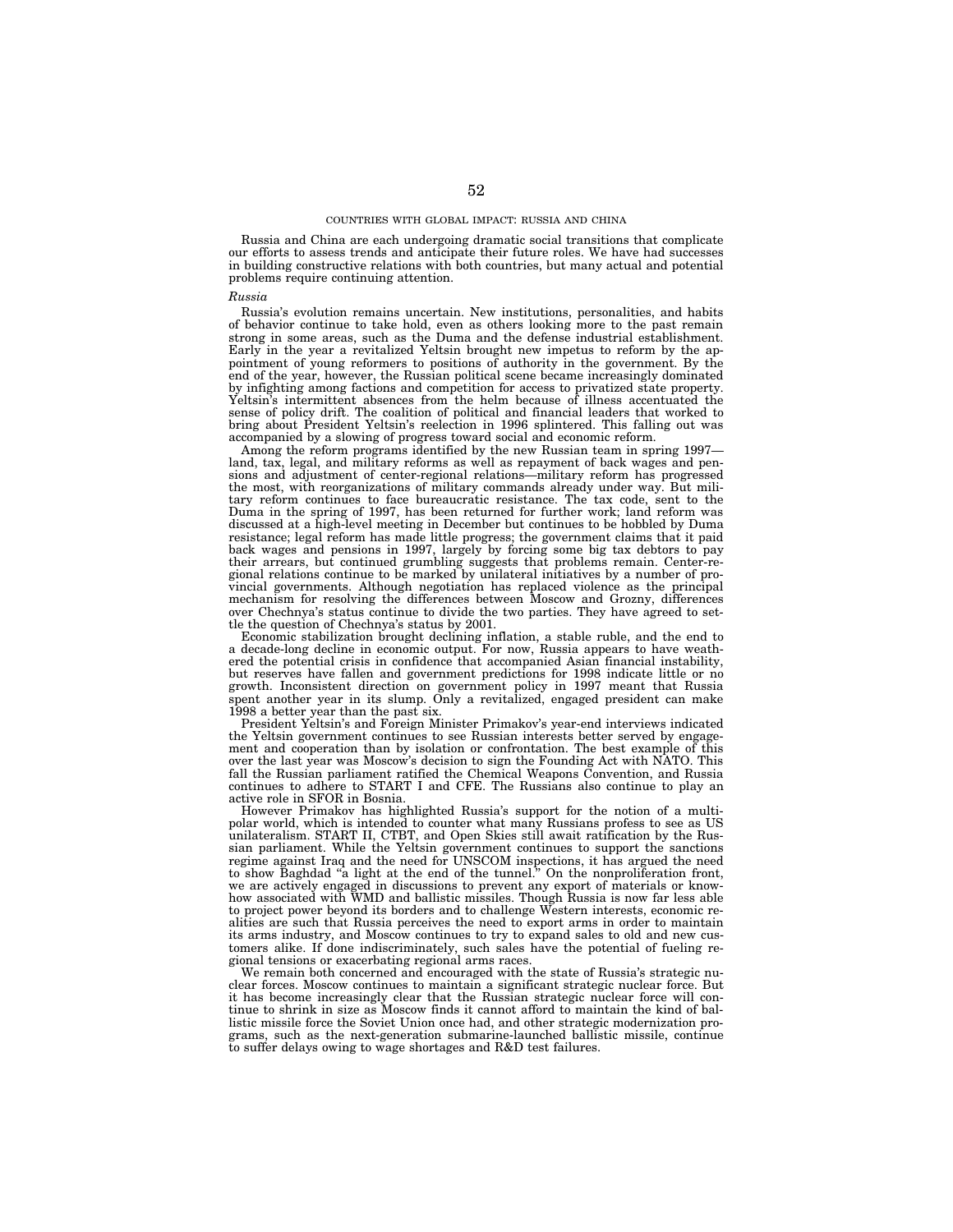Further, while the Russian strategic command and control and early warning system is functioning adequately, it is clearly showing its age. Equipment breakdowns in this system could force Moscow to rely on less reliable long-range strategic warning indicators that, without clear and transparent political-military signals from the US, would be likely to increase Moscow's uncertainties during an escalating crisis.

Despite these problems, nuclear forces are playing a larger role in Russian security as military reform muddles along and defense budgets are cut. Statements by senior national security officials seem to confirm that Russia continues to look toward its nuclear weapons as a deterrent against a variety of conventional and nuclear military threats, including formally dropping the Soviet "no first use" declaration in 1993. This emphasized reliance on nuclear weapons to deter even conventional threats is a graphic symbol of the weakness in Russia's conventional military forces. Given the anticipated time required to complete its military reform plans, Moscow probably will continue to rely heavily on its nuclear forces for years to come.

# *China*

Constructive partnership between the US and China is central to the peace and prosperity of the Asia-Pacific region. Over the past year, we have revitalized our dialogue with high-level Chinese leaders, highlighted by the visit to the US in late October of President Jiang Zemin. We still have many unresolved issues and continue to hold sharply different views on important matters, including human rights, religious freedom, political expression, and freedom of association. We plan to expand cooperation where possible and to work seriously on areas where we have differences. Among the unresolved issues in our relationship is that of nonproliferation. Through intensive dialogue, we have reached a mutual understanding on a number of nonproliferation issues, but disagreements continue over Chinese sales and technological cooperation on potentially destabilizing weapons systems in sensitive regions.

China continues to have the largest standing army in the world and is steadily modernizing its ground, air, and naval weapons and tactics. We must be attentive to China's growing military capabilities, as demonstrated in the 1996 combinedforces exercises in and around the Taiwan Strait.

China's military modernization continues at a steady pace, and Beijing during the past year strengthened its arms-import relationship with Russia. China is replacing its aging naval fleet with new domestically-produced ships and submarines, and recently took delivery of a third Kilo-class submarine and finalized a deal to purchase two Russian naval destroyers that could be armed with modern SS–N–22 SUN-BURN anti-ship missiles. While this growth in naval capability bears watching, the gradual pace of Chinese modernization is having only a marginal impact on the current naval balance in the region.

Though military and civilian leaders both agree that economic modernization has priority over military development, China is embarked on a ballistic missile modernization program. Although China's ICBM force will remain considerably smaller and less capable than those of Russia and the United States, Beijing views this modernization effort as essential to maintaining a credible deterrent force.

China is expected to remain primarily a land-based ballistic missile power, but continues to look at sea-based platforms and land-attack cruise missiles as additional means of delivery. In the next 20 years, the number of Chinese ballistic missiles capable of reaching the continental United States will increase marginally. The greatest growth, both in numbers and capabilities, is expected to be in China's short-range SRBM force—the M–9 and M–11.

We anticipate that the many transformations under way in China for the past two decades will continue into the next century. The cumulative effect of economic, political, societal, technological, and military change will produce a China that is more powerful and, if we are successful, more tightly integrated into global systems. We are likely to see positive results from the impact of participation in the global economy, exposure to information and ideas from around the world, and the proliferation of shared interests which is intrinsic to modernization everywhere.

## MIDDLE EAST STATES: IRAQ, IRAN, LIBYA, SYRIA

Several Middle Eastern states threaten us by maintaining programs for weapons of mass destruction, sponsoring terrorism often targeted specifically at Americans, and by their hostility toward and active opposition to our political and social systems and those of our friends and allies. Assurance of energy security is critical to the political, economic, and strategic interests of the US and its allies.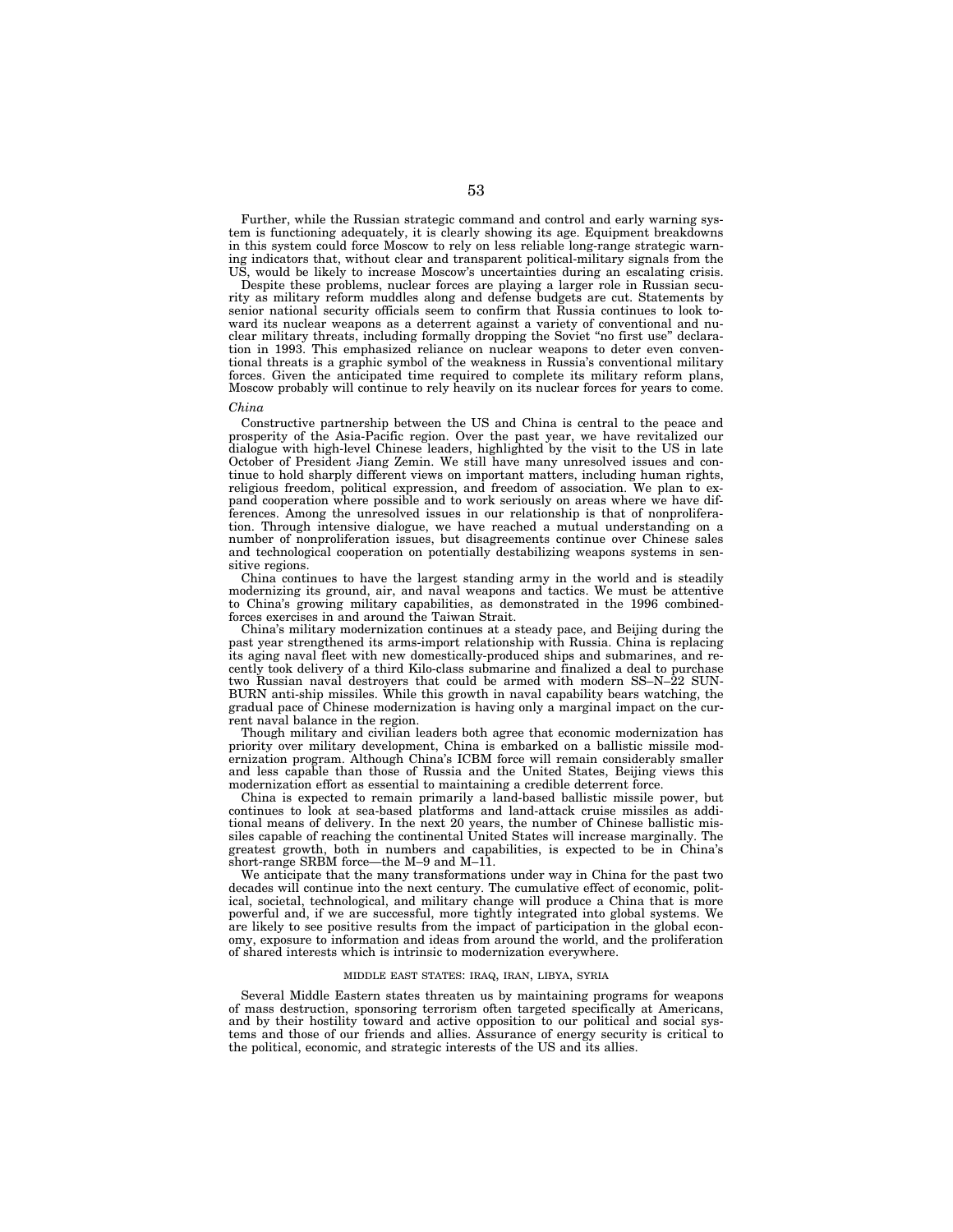# *Iraq*

As dramatically seen over the past several months, with Saddam Hussein in power, Iraq continues to threaten regional stability and pursue aims contrary to our national security interests. Iraq's refusal fully to disclose its WMD capabilities, retention of a potent conventional military, and support for terrorism against dis-sidents threaten countries and peoples in the region and jeopardize a wide array of US objectives. The 1994 movement of troops toward Kuwait and the 1996 offensive in Irbil, violations of no-fly zones in September–November 1997, the ongoing confrontation with UNSCON, and blatant threats to the UNSCOM U–2 all attest to Saddam Hussein's continued disregard for the will of the international community.

Baghdad threatens US interests not only with its military forces and blatant defiance of UN Security Council resolutions, but also through its attempts to manipulate broader Arab opinion against the US in a variety of ways. This could greatly complicate and jeopardize the attainment of US objectives in cident that much of his propaganda during his recent challenge against UNSCOM<br>has been directed against the United States. In northern Iraq, Saddam wishes to<br>exclude the international community's involvement, and at the UN to undermine every effort to ensure UN enforcement of, and Iraqi compliance with, various aspects of UNSCR 687.

## *Iran*

We are encouraged by the election of President Khatami, who promises a more relaxed atmosphere at home and espouses the implementation of international law and cooperation abroad, but we remain concerned about several aspects of Iran's behavior that pose threats to US interests. Moreover, we are not yet able to determine how much Khatami is able or willing to address priority US concerns, foremost of which is Iran's support for terrorist groups opposed to the Middle East peace proc-ess. These include Hizballah in southern Lebanon, and Hamas and the PIJ, whose terrorist attacks in Israel have taken many lives, including those of some Americans. We also are concerned about Iranian support for Islamic extremists in other parts of the Muslim world, and activities such as Iranian surveillance of US entities abroad. Finally, Iran has considerable WMD capabilities, particularly extendedrange missiles and chemical weapons, and is continuing its efforts to enhance those capabilities, which already pose a substantial threat to neighboring states and to US installations in the region.

## *Libya*

Despite repeated disclaimers and deceptions, the Qadhafi regime continues to sup-port terrorist groups—including support for the PIJ and the Abu Nidal Organization (ANO). It continues to develop WMD, particularly CW and missiles. Libya opposes the Middle East peace process. Libya also seeks to exploit differences between Washington and allied capitals on how to bring to trial those implicated in the destruction of Pan Am 103.

### *Syria*

Syria has been engaged in the Arab-Israeli peace process since the 1991 Madrid conference and has not been directly involved in planning or executing international terrorist attacks since 1986. Nevertheless, Syria continues to support international terrorism by allowing terrorist groups to maintain a presence in Damascus and operate from Syria-controlled areas of Lebanon. Some of these groups include fundamentalist and secular Palestinian organizations, such as Hamas, the PIJ, and the Popular Front for the Liberation of Palestine-General Command (PFL–GC), as well as non-Palestinian groups, such as the Kurdistan Workers' Party (PKK). Syria acquired from the former Soviet Union standard SCUD–B missiles, with a range of 300 kilometers, and a smaller number of 500 kilometer SCUD–Cs from North Korea, it has had a CW program since the mid-1980s. While there is no indication Syria is planning to initiate a conflict with Israel, there is always a danger that Syrian-Israeli tensions could lead to hostilities through miscalculation by either side, particularly over the fighting in southern Lebanon.

## HOT SPOTS AND UNCERTAINTIES: BOSNIA/BALKANS; AFRICA; NORTH KOREA; SOUTH ASIA; THE AEGEAN; CUBA

# *Bosnia/Balkans*

NATO and SFOR have proven their value in carrying out the successful international military intervention ending the military conflict in Bosnia and enabling implementation of the Dayton Peace Agreement. The main threat to peace now stems not primarily from a resumption of conflict among the three formerly warring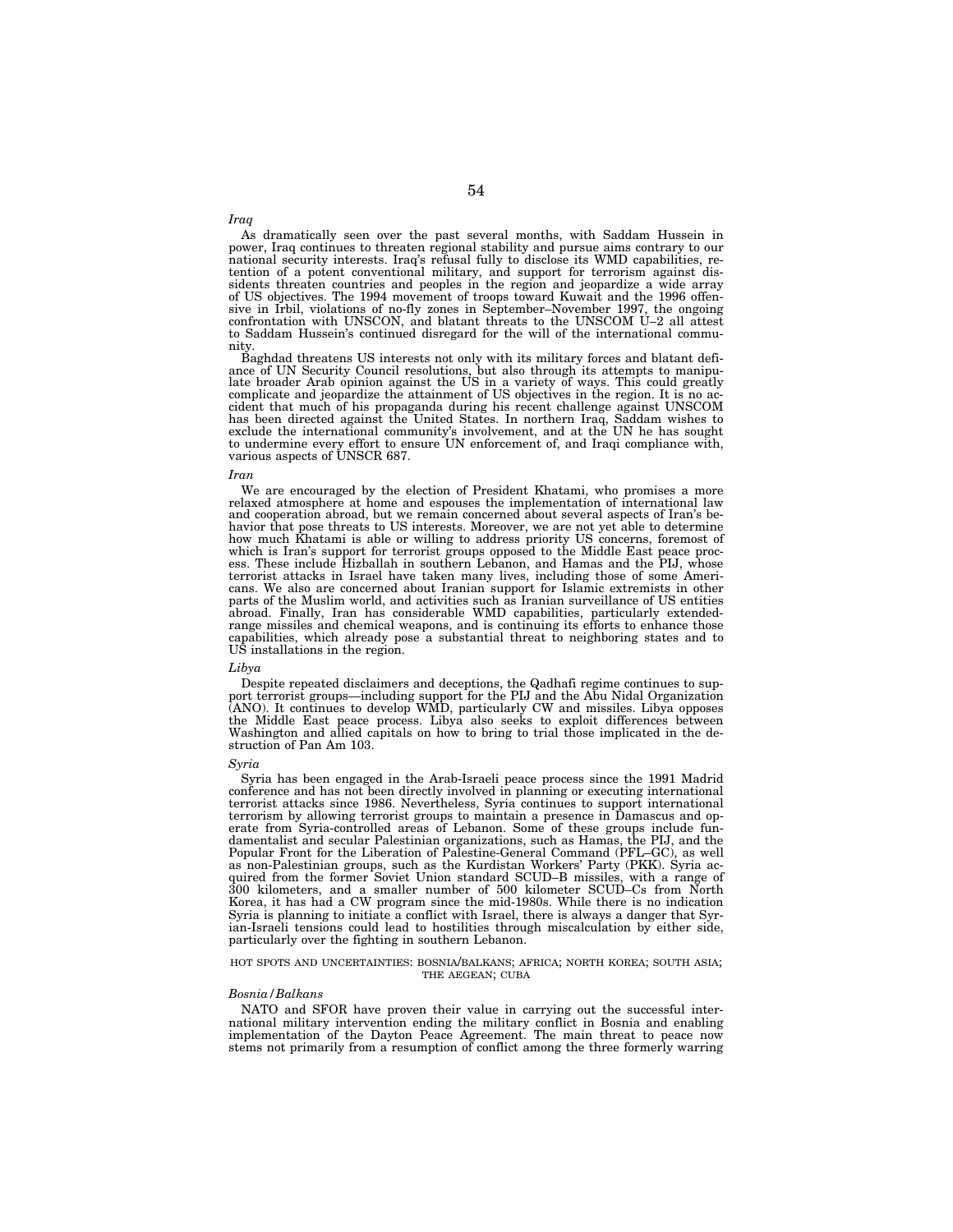armies, but from the obstruction by Bosnia's leaders of certain aspects of civilian implementation of the peace agreement, especially the return of displaced persons and refugees to minority areas, apprehension of fugitive war criminal suspects, economic rehabilitation, and establishment of fully functional, truly democratic institutions. Bringing intelligence to bear on these issues has been difficult, but novel structures and processes to ensure its proper application have been devised, and the need for it remains critical if the US and its partners are to establish a stable, enduring peace in Bosnia.

The situation in Serbia (especially in Kosovo and increasingly in Montenegro) remains volatile. The potential for conflict between ethnic Serbs and Albanians in Kosovo is considerable, oppressed Kosovars increasingly resort to violent resistance to Serbian abuses of human and civil rights. A Kosovo eruption could still ignite international conflict, spilling potential refugees into The F.Y.R.O.M. and/or Albania—which has pulled back only slightly from the edge of the precipice of economic and social disintegration. Democracy remains to be realized in Serbia, Croatia, and Bosnia, and is still in transition in Bulgaria and Romania. In the former three, political pluralism, peaceful and effective transfer of power, and more responsive political leaderships remain to be established.

### *Africa*

Patterns of behavior stemming from the regional and civil conflicts which dominated important parts of Africa in 1997 make the continent a dangerous and unpredictable arena in 1998. Cross-border interventions, touted by many Africans as legitimate defensive behavior, seemingly have superseded the OAU principle of nonintervention and increased the prospect of additional inter-state conflict.

African leaders are now both more willing and more able to project force across national borders in pursuit of national interests. A coalition of African states supported Kabila's ouster of Mobutu. Kabila's government in Congo (Kinshasa) has not yet demonstrated that it can draw together the many disparate elements of the country which borders on none others, some of which are competing for dominant influence. The stability of Nigeria, Africa's most populous state, is increasingly shaky as its military leader maneuvers to transform himself into an elected civilian president by next October. In Liberia, the election last July of Charles Taylor as president has not stilled concerns about the former warlord's inclinations toward repression at home and adventurism in neighboring states.

Tensions also are increasing in southern Africa, particularly Angola, which is finding it difficult to tie down the loose ends of a peace accord ending the long struggle with UNITA. To undercut regional support to UNITA, Luanda has intervened in Congo (Brazzaville) to return Sassou to power, and is pressing democratically elect-ed officials in shaky Zambia to cut off aid to Savimbi.

The civil war in Sudan is now in its 14th year, having taken the lives of 1.5 mil-lion people and forced 2 million more from their homes. The regime in Khartoum continues to provide haven and support to terrorists while sponsoring insurgent groups intent on destabilizing neighboring regimes.

Ethnic and civil wars have caused millions of people to flee for refuge and helped to further erode the sanctity of national borders. Interconnected insurgencies in Rwanda and Burundi and related unrest in eastern Congo (Kinshasa) define a large area in the center of Africa where regimes seem powerless to stem the bloodshed or are inclined to engage in unacceptable behavior toward certain groups. As a consequence, there is a continuing likelihood of resurgent genocide.

## *North Korea*

North Korea's military continues to be a threat to US and South Korean forces, although the steady deterioration of the North Korean economy and crumbling infrastructure, as well as another year of critical food shortages, have further undercut Pyongyang's ability to wage a sustained conflict. Despite reports of executions of some ranking officials, the political situation appears stable, with Kim Jong II fully in charge. Late last year, Kim assumed the title of general secretary of the Korean Workers' Party. Diplomatically, the situation has improved marginally. The North Koreans have entered four-party talks with South Korea, China, and the US; are moving to improve relations with Japan; and appear prepared to re-engage Seoul under the new administration of Kim Dae Jung.

### *South Asia*

South Asia is an area of multiple and growing US interests. Tension between India and Pakistan, centered on their dispute over Kashmir, contributes to concerns over regional instability. The proximity of two populous, mutually suspicious states, each seemingly convinced that nuclear weapons are an essential attribute of major power status, makes this one of the world's more troubling regions. The original mo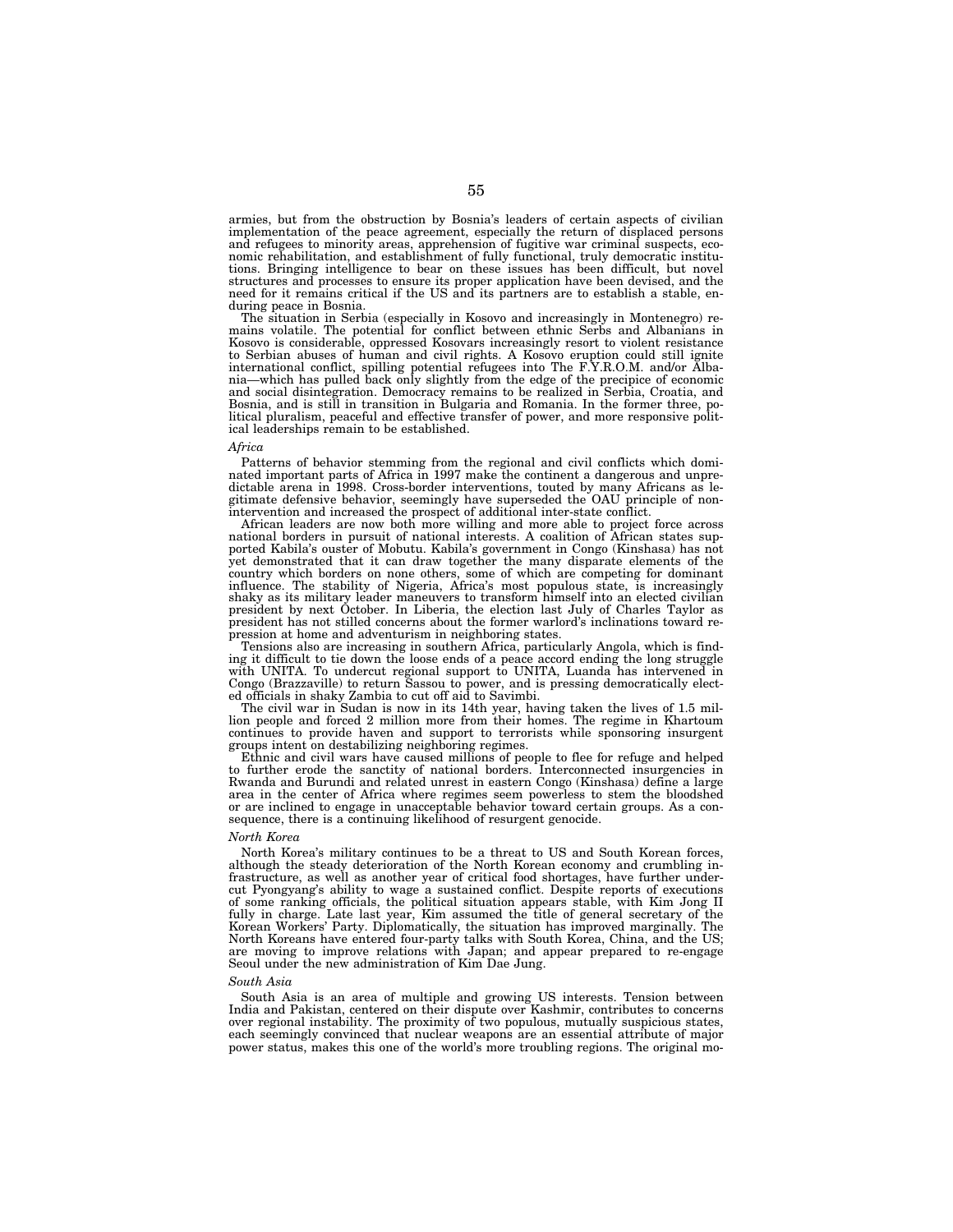tive for India's acquisition of a nuclear weapons capacity—a perceived threat from China—remains salient to Delhi. Pakistan continues its own nuclear program because of its security fears of a larger India.

India continues to charge that Pakistan supports Kashmiri Muslim secessionists, while Islamabad contends it provides only moral support. Though the Kashmir dispute remains a possible flashpoint for regional war with the potential to escalate into a nuclear exchange, tensions in the region have eased somewhat in recent years.

Fighting continues in Afghanistan, a country riven by ethnic, tribal, ideological, and regional differences. International mediation efforts have not yet resulted in a political settlement; the United States continues to support the ongoing UN-led effort to help the Afghans establish a broadly representative government. Afghanistan remains a focus for meddling by neighbor states, a narcotics trafficking center, a source for international terrorist training and equipment, and hence a major source of regional instability.

## *The Aegean*

Tensions between Greece and Turkey have almost led to open conflict in the recent past and could easily do so again, whether over the installation of air defense missiles on Cyprus by the Greek Cypriots, competing claims involving tiny islets, or accidental clashes and hair-trigger military exercises. Failure to find a real, longterm solution on Cyprus and in the Aegean could raise tensions, undermine both NATO and EU expansion (because of Turkish and Greek vetoes), and cause serious problems in the Middle East peace process and in US relations with Russia, which is becoming a major arms supplier to Cyprus.

#### *Cuba*

The threat that Cuba poses to US interests stems primarily from the potential consequences of its own political and economic rigidities rather than its past promotion of subversion or its faded attraction as a model for other states and movements. An aging—and possibly ailing—Fidel Castro refuses to make any concessions toward a more open political system, and Cuba's overall human rights record remains the worst in the hemisphere. Cuba's economy continues to founder, with a dismal performance in the vital sugar sector largely nullifying gains in tourism and nickel exports, and there is no sign of significant reform in the domestic economic structure. With no real provision for succession (beyond much of the same, only with Raul Castro at the helm), the departure of Fidel could usher in a period of serious instability under an inevitably less charismatic leader, possibly leading to further mass migration and internal violence.

# THREATS TO DEMOCRACY AND HUMAN RIGHTS

The United States seeks to increase governments' adherence to democratic practices and respect for human rights, not only because we seek to promote these values, but also because they contribute to regional stability. Bosnia is a current example of where democracy promotion, human rights protection, and prospects for re-gional stability are closely linked. While the Dayton Peace Agreement goals of a reintegrated and viable Bosnian state have yet to be realized, 1997 did see a modest decline in short-term instability and the staging of peaceful elections. Although the main instigators of the Bosnian genocide remain at large and continue to pose a long-term stability concern, their political power base has been eroded. Moreover the War Crimes Tribunal has increased the number of Balkan war criminals it has under detention and has several trials under way—a clear sign of international interest in implementing justice against those responsible for mass killings and regional instability.

#### HUMANITARIAN ASSISTANCE AND FORCED MIGRATION

Ethnic tensions, social inequity, lack of access to farmland and water, poverty, and political disfranchisement often lead to violent civil unrest, if not warfare. As cities in poor countries increase in population and poverty, social instability could intensify. US efforts to promote sustainable development are based on recognition of the link between poverty and political instability, and the responsibility of international lending and development agencies to reduce this threat.

Effective humanitarian assistance in response to complex emergencies may help to stem forced migrations within and across international boundaries—itself a destabilizing force as witnessed over the last several years in the border region of Rwanda and eastern Congo (Kinshasa). Early warning and preventive measures could minimize the deployment of peacekeeping troops, including US forces, to manage the consequences of a war-induced humanitarian crisis.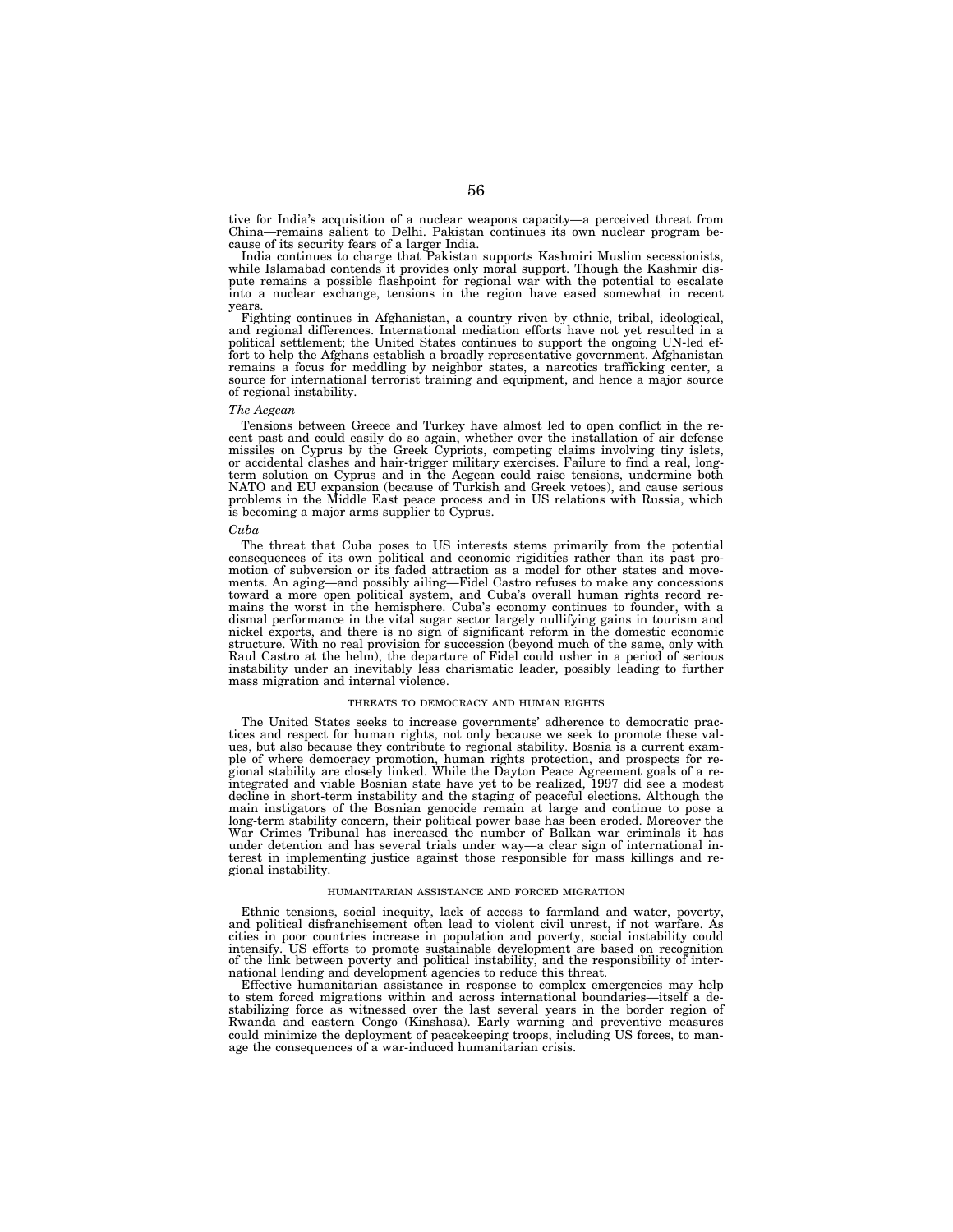### THREATS TO THE ENVIRONMENT, STABILIZED WORLD POPULATION GROWTH, HUMAN HEALTH

#### *Environment*

A key goal of US foreign policy is to protect the United States and its citizens from environmental degradation. Under the UN Framework Convention on Climate Change agreed to in December 1997 in Kyoto, Japan, developed countries committed themselves to legally binding action to lower the threat of global warming through proposed cuts in greenhouse gases, as measured against 1990 levels. In contrast, most developing countries did not commit to any targets. There is broad scientific agreement that, left unchecked, global warming over the next century would have such adverse impacts on the United States as coastal flooding from sea level rise, volatile weather fluctuations with both costly droughts and flash floods, and loss of sensitive habitats, particularly the Everglades.

#### *World population growth*

From a mid-1997 population of about 5.8 billion, the world total is expected to rise to about 8 billion by 2002—an increase of over 2 billion that takes into account already declining birth rates. Almost all of this increase will be found in developing countries, where about 85% of the world's population will live. Many of these countries currently fail to meet even minimum needs of their populations, requiring annual food donations and other international assistance merely to subsist. In addition to producing the tragedy of growing numbers without adequate health care and education and with poor job prospects, rapid population growth is likely to lead to sub-stantial increases in the number of frustrated young people able to move across boundaries. Many born in rural areas will move to cities; many living in poor countries will attempt to move to wealthier countries, including the United States. With few opportunities, many could well contribute to ethnic tensions, civil unrest, crime, and violence.

### *Reducing disease worldwide*

The plight of Hong Kongs chickens at the end of December provides a lesson in the problems of managing the ever-present threat of infectious diseases that can affect all parts of the globe. Hong Kong's "bird flu" may have been imported along with poultry from China, just as the United States imports Kong's dense population provides a congenial urban environment for disease transmission—as do most cities in the world. Finally, Hong Kong is a ''global city'' with international transportation connection—including direct connections to many US cities—that ensure rapid worldwide diffusion of any disease. Bacterial and viral diseases are both durable and mutative ensuring they will never be completely eradicated. Improved monitoring and rapid response is essential to curb this threat to the health of Americans.

STATEMENT OF LIEUTENANT GENERAL PATRICK M. HUGHES, USA, DIRECTOR, DE-FENSE INTELLIGENCE AGENCY-GLOBAL THREATS AND CHALLENGES: THE DECADES **AHEAD** 

Mr. Chairman, I am again pleased to have the opportunity to provide the Defense Intelligence Agency's perspective on the threats and challenges confronting the United States now and in the decades ahead.

The testimony I provided before the Committee last February reflected the extensive analysis done by the Defense Intelligence Community in support of the Joint Strategy Review and the Quadrennial Defense Review. The conclusions drawn from that effort were based on our understanding of the most important trends and factors shaping the international security environment over the long term. Much of what I testified to last year remains valid. The "headline" events of the past year confrontation with Uraq, developments in Bosnia, NATO expansion, unrest in Central Africa, the troubled Middle East peace process, rogue state efforts to acquire advanced weapons, and the economic crisis in Asia—reinforce the central themes from that testimony:

The turmoil and uncertainty that have characterized international affairs since the end of the Cold War will last at least another decade. During this transition period, the United States will continue to face a dynamic, complex, and uncertain security environment.

The "bi-polar" (Cold War) security framework has given way to a more generalized global set of partners, potential competitors, and adversaries, the troubling pro-liferation of ''negative'' technologies, and the advent of numerous persistent small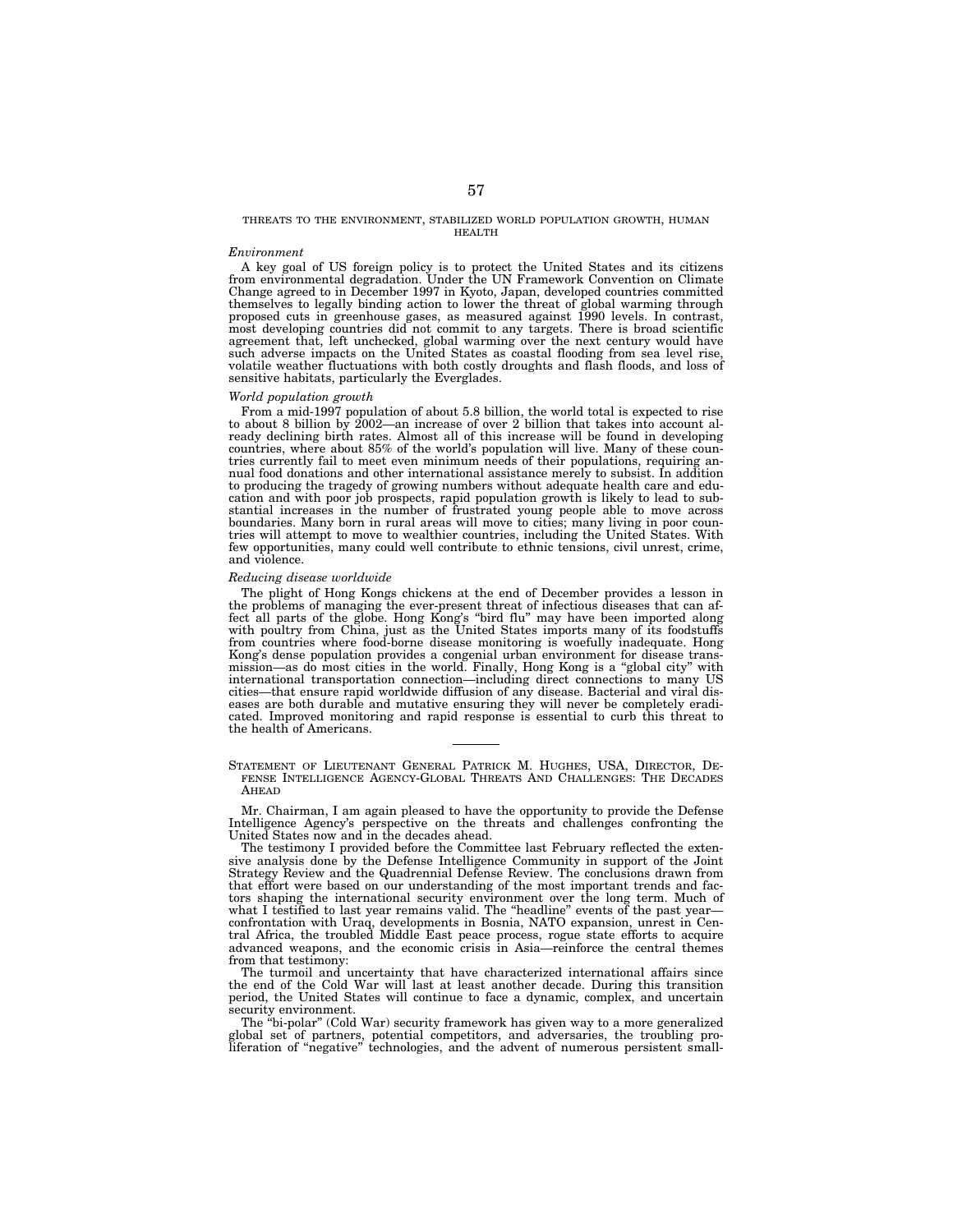conflict circumstances. US security policy planners and operators must reexamine their viewpoints and re-think the circumstances in order to understand this new and evolving global paradigm.

Despite our tremendous power and influence, threats and threatening conditions exist today. Others will emerge over time. The most important of these involve challenges posed by competing regional powers, including a host of very complex and demanding local, regional, and transnational circumstances and conditions.

The combined impact of rapidly advancing technology and human ingenuity will continue to alter the nature of warfare and the characteristics and capabilities of future threats. This change could be very positive given the right circumstances, but the potential, indeed the trend, for continued proliferation of missile technology weapons of mass destruction, and related capabilities, is negative and of growing concern.

#### CRITICAL ASSUMPTIONS

In attempting to analyze this uncertain environment, we make two basic assumptions:

The United States will remain the dominant global power—politically, economically, and militarily—and will continue its active engagement in world affairs. It either our power or our willingness to remain globally engaged diminish significantly, then the overview outlined here would change accordingly.

The future unfolds along discernible (linear) lines, as reflected in current trends and conditions. History tell us that this will not occur—at least not in all of the di-mensions addressed here. Thus, our ''best estimate'' will no doubt prove partially wrong. In order to deal with this dynamic, we in Defense Intelligence will continue -to consider and analyze alternative (nonlinear) futures.

#### *Prolonged turmoil and uncertainty*

The objective global conditions that have driven the turmoil and instability of the post-Cold War era remain largely in effect. The most important include:

Uneven economic and demographic growth-population in the developed world remains relatively stable, but the number of people in the developing world will increase some 25% over the coming two decades. Rapid urbanization continues throughout Asia, Africa, and Latin America. Meanwhile, although we expect global economic growth to continue over the long term (despite recent events in Asia) progress will be sporadic particularly throughout the so called 3rd World. These conditions will strain the leadership, resources, and infrastructure of the developing states. Many will struggle to cope. Some will undoubtedly fail.

Disparties in wealth and resource distribution—the developed (mostly northern) world accounts for some three-quarters of global wealth and consumes the lion's share of the world's resources, with less than a quarter of global population. Local or regional shortages of fresh water, arable land, food, fisheries, and energy are already causing tensions. Resource shortages will be a source of regional conflict and will retard environmental, health, and economic progress. These general conditions will not "improve significantly over the next decade or so, exacerbating north-south and inter-regional tensions and contributing to regional instability.

Ethnic, religious, cultural strife—political and cultural entities will continue to align along ethnocentric, theocratic, and linguistic lines. Tensions between and among various ethnic groups, and between them and established governments, will continue. As evidenced by the genocide in Bosnia, the Great Lakes region of Africa and the former Zaire, ethnic-based conflict is often brutal and intractable.

Broad technology advances and proliferation—the rapid pace of technological change is straining the social order in both developed and developing nations. Technological competition is an increasingly important aspect of relations between advanced states. The gap between information and technology ''haves and have-nots'' will become a key issue for future international relations. Meanwhile, the proliferation of weapons and other military technologies will alter regional arms balances and, in may cases, undermine stability.

Uncertain regional and global security structures-the dramatic and complex changes underway in many regions continue to tax ''Cold War'' security structures precepts, and organizations. Many of these are ill suited to the new era. As evidenced by the problems and tensions associated with NATO expansion, the process of adapting old and developing new structures is proving complex and sometimes confrontational

International criminal activity—terrorism, drug trafficking, and other forms for transnational crime will continue as criminal groups and individuals take advantage of advances in global communications, transportation, finance, and other favorable circumstances. The potential for such groups to have access to and to use weapons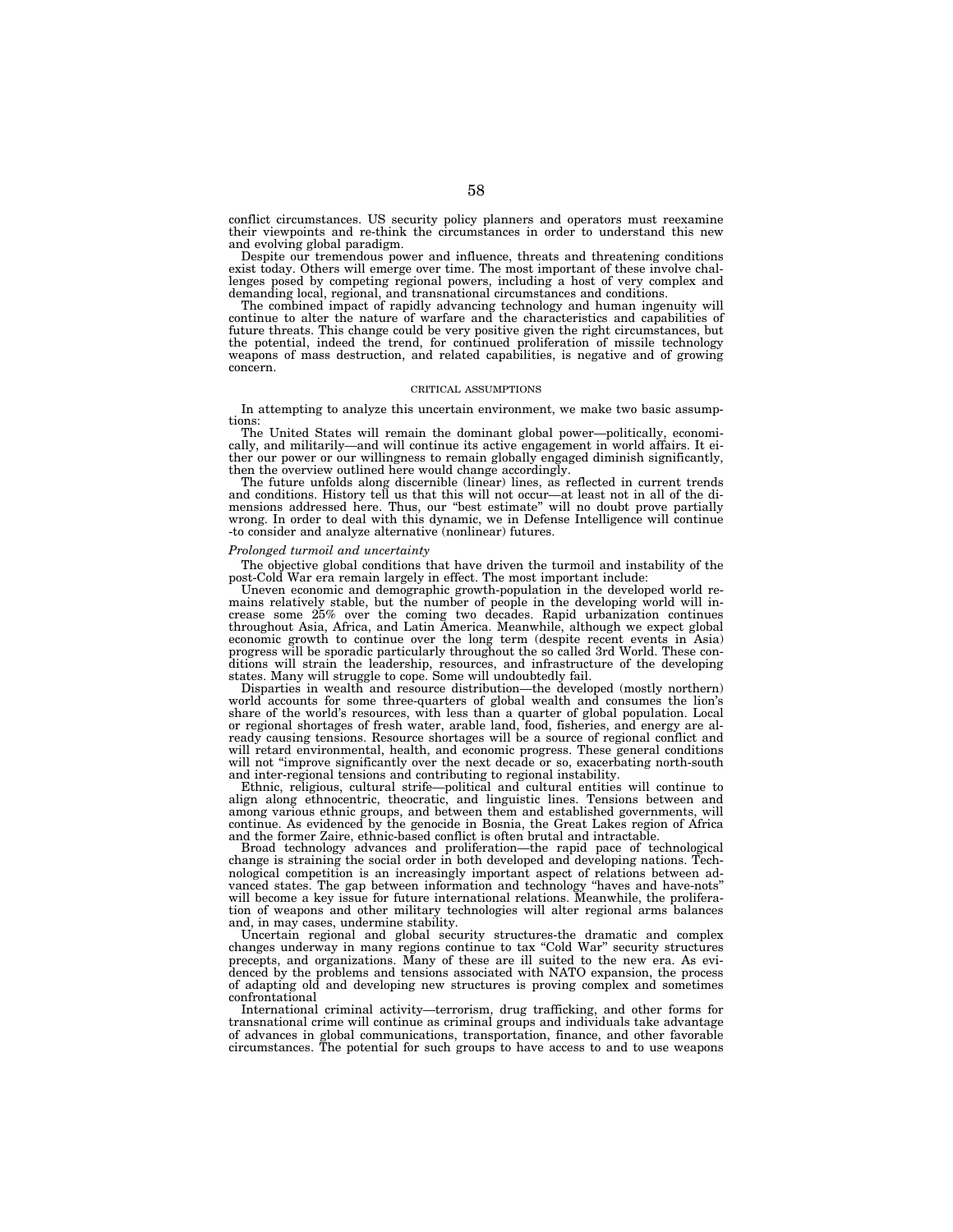that can cause large numbers of casualties will increase Countering international crime will become an increasingly important dimension of US security policy.

Rogues, renegades, and outlaws—''isolated'' individuals, sub-national groups, and states—for instance Iraq, Iran, and Libya—will continue to exist. These ''rogues'' will frequently engage in behavior outside commonly accepted international norms violent extremism, terror, and unacceptable use of military force—as they struggle to improve their position while undermining the established order.

Western cultural expansion—the global expansion and perceived dominance of "western" (and particularly American) values, ideals, culture, and institutions is very threatening to some individuals, groups, and states. Efforts to slow, halt, prevent, or undo this phenomenon, though generally futile, will give rise to ''anti-American'' behavior of all kinds. While there is not at present an ideology that is both inimical to our interests and widely appealing, one could conceivably arise under the rhetoric of providing a counterpoint to western culture.

Natural disasters and environmental issues—natural disasters of all types will continue to occur, often with little or no warning. Global awareness of the human consequences will keep pressure on governments and leaders to respond. Meanwhile, mankind's global activities particularly population growth, resource consumption pollution, urbanization, industrialization, ''desertification,'' and deforestation will increasingly impact climate and weather patterns, strain fragile ecosystems, and put more pressure on health and social support systems. All of these issues will take on increased national security import.

Other critical uncertainties—Russia and China in transition, Korea's evolution the viability of the nation-state, the outcome of the Middle East peace process, the future of Bosnia, internecine conflict in Africa, and an array of upcoming leadership changes, are but a few of the many key uncertainties which add to the general turmoil in the global condition.

No condition, circumstance, or power is likely to emerge over the next decade or two, which is capable of transcending these sources of uncertainty and instability and establishing a more stable global order. The international security environment will remain dynamic, complex, and challenging for US security policy planners and operators.

# *The new global threat paradigm*

During the Cold War, the predominance of the Soviet threat, and the bi-polar nature of superpower competition, allowed for substantial continuity in US defense planning and force development. Defending the 'western way of life' against Soviet expansion provided the basic context for US security policy decisionmaking. Meanwhile, Soviet doctrine, warfighting concepts, and equipment—combined with Warsaw Pact-NATO force ratios and mobilization potential, and the unique terrain and geographic features of Central Europe—provided the basis for our doctrine, strategy tactics and materiel development, our force sizing criteria, our equipment, operational, and organizational requirements, and our functional characteristics. Within this broad "Soviet threat" paradigm, other force requirements were generally considered lesser-included cases, on the assumption that if the US could handle the Soviets in Central Europe, we could also handle everything else.

One of the more intriguing aspects of the post Cold War era is that while the global strategic threat to US interests has diminished greatly in comparison to the Soviet era, the residual regional and transnational threats are much more complex and diverse and much harder to plan for. For instance, Iraq and North Korea, currently our most likely opponents in a major theater conflict, pose significantly different challenges in terms of their tactics, equipment, and capabilities, and the theater terrain and locale. Neither state presents a pacing technology threat, although it is likely that North Korea has a limited nuclear capability and the capability to engage in chemical warfare. Meanwhile, Russia and our European and Asian allies represent our most important military technological ''competitors,'' but we are not likely to face any of these states in a direct military conflict during the next tento-twenty years. Similarly, our most pressing current challenges terrorism, narcotics trafficking, and other criminal activity with national security implications—and the biggest emerging threats—weapons of mass destruction (WMD) and missile proliferation—have limited utility as the basis for sizing and defining future force requirements.

This complexity and diversity presents a unique challenge for Defense Intelligence: to discern from the general mix of global political, economic, military, technological, and social conditions, a specific characterization of extant, emerging, and potential threats and circumstances. Our efforts to address this challenge and estab-lish a new threat paradigm center on three general factors: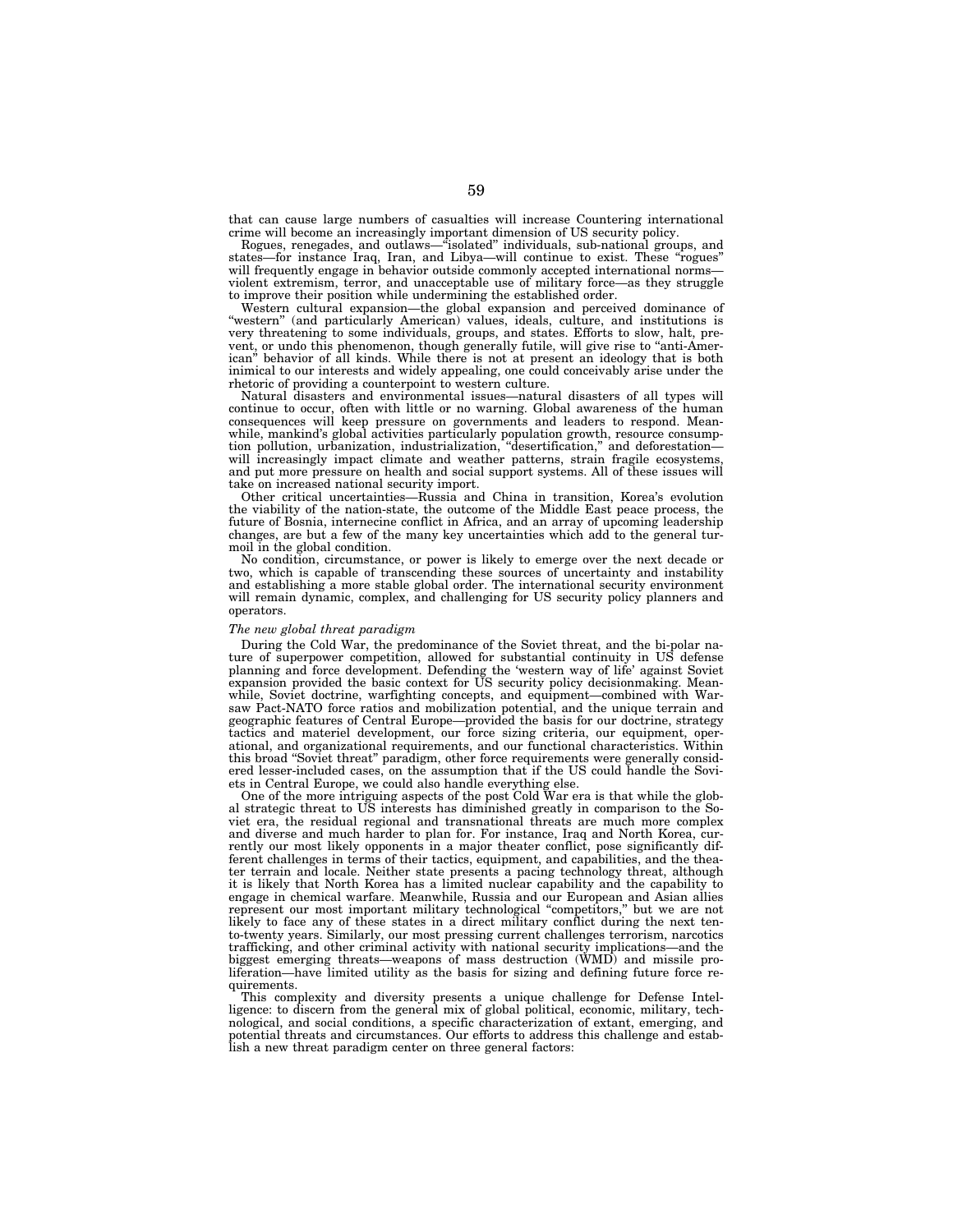A recognition of conditions that would threaten US interests—for instance, the rise of an ideology inimical to US ideals, concepts, and values, denial of access to key resources and markets; regional or local instability in areas of US vital interest; and the emergence of foreign economic, technological, or military capabilities that undermine our general economic position, or our deterrent and warfighting superiority.

An understanding of the reasons why peoples, leaders, and states engage in warfare—to include competition grounded in antiquity, internal or external pressures on leaders, governments, and states; competition over access to or control of markets and resources; and dissatisfaction with present conditions or the perceived ''likely'' future.

An understanding of the interaction between a potential enemy's capability which we are generally very good at determining; intentions—which are difficult to anticipate and understand without indwelling or invasive sources and will . . . which is a function of evolving conditions, as well as the emotions and perceptions of leaders and citizens. Will is transient, ephemeral, and nearly impossible to know with certainty.

Using this general analytic framework, and our assessment of the key factors shaping the global security environment, we can outline the three central features of the new global paradigm.

First, it is clear that the bipolar world has given way to a more generalized multipolar, global set of partners, competitors, adversaries, and conflict circumstances some of which do not conform to traditional nation-state or alliance definitions but rather transcend political boundaries and territorial limitations. We classify these entities as follows:

Cooperative partners—who generally share US values and usually can be considered allies (particularly in the military field).

Uncooperative partners—who generally share our values but may at times be inclined to frustrate our policies to further their own interests.

Competitors—who are generally neutral regarding our values and interests, will compete with us in a variety of fora, but are not military adversaries.

Benign adversaries—who generally conform to contrary values and interests, but lack the economic or military wherewithal to actively oppose us.

Renegade adversaries—who engage in unacceptable behavior frequently involving military force and violence, are current or potential enemies of the US, and against whom we must consider the active use of military force.

It is important to note that, circumstantially, a nation-state or non-state entity can be a cooperative partner, and uncooperative partner, and even a competitor, concurrently, depending on the issue and conditions extant.

And finaly—Emergency conditions—usually involving humanitarian disasters, attempts at ''deconfliction'' of warning groups, and/or the restoration of civil control which could require the commitment of our military forces, often in threatening and sometimes lethal conditions.

Second, the ''traditional conflict spectrum''—ranging from conflict short of war at the low end, through conventional (both local and regional) war, to global nuclear war at the high end—remains valid in that the US military could conceivably engage in operations along the entire spectrum. However, within the broad spectrum, some conditions and circumstances are more likely than others:

Operations at the lower end of the spectrum—military assistance various peacekeeping contingencies, operations other than war, etc.—are most likely.

Limited local or regional conflict is likely to occur.

Large-scale regional war or global nuclear war is unlikely to occur.

Chemical and biological warfare will probably occur, generally within the context of very limited use and very restricted kinds of conflict.

Terrorism will remain a transnational problem but will mainly be a factor at the lower end of the conflict spectrum.

New (or innovative modifications of old) forms of warfare, many of which transcend the entire conflict spectrum, are emerging and will likely be employed (these will be discussed in more detail in the Future Warfare Trends section).

Informabon warfare—actions taken to degrade or manipulate an adversary's information systems while defending one's own.

Cybernetic warfare—a form of information warfare involving operations to disrupt, deny, corrupt, or destroy information resident in computers and computer networks.

Transnational Infrastructure warfar—attacking a nation's key industries and utilities—telecommunications, energy and power, transportation, governmental oper-ations and services, emergency services, financial, manufacturing, etc.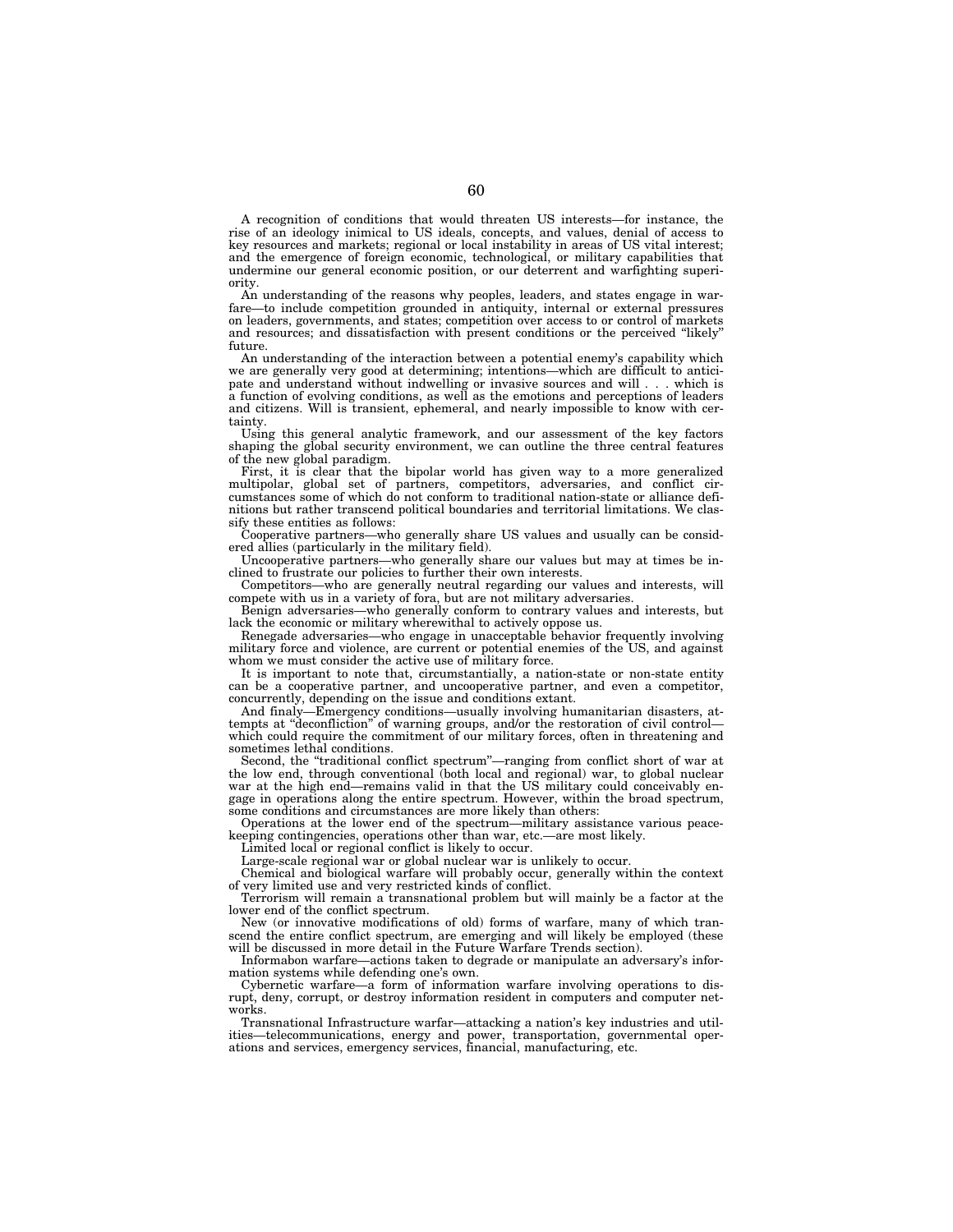Asymmetric warfare—attacking an adversary's weaknesses, avoiding his strengths, while preventing him from doing the same to you, using asymmetric means such as terrorism.

Asynchronous warfare—a pre-selected or delayed attack on an adversary taking advantage of the passage of time to develop a strategic opportunity or exploit a future vulnerability.

Third, the likelihood that several separate events or conditions will occur simultaneously, or concurrently, over time, thereby amplifying and compounding their impact. One related aspect of this phenomenon is that the daily global engagement posture of the US military will limit the forces and resources available to respond immediately to multiple crises. Anticipating a threat environment in which more than one situation will require a direct military response at the same time is critical to contingency and operational planning.

Beyond this general description of the new global threat paradigm, we are also able to identify a number of specific threats and potentially threatening conditions. The most important of these are outlined below.

## *Extant, emerging, and potential threats*

No state has the potential to match the worldwide strength and influence of the United States—in terms of combined political, economic, technological, military, and cultural power—over the next two decades. However, a select group of states—Russia, China, Japan, Europe (collectively or a coalition of key European nations), and India—will likely possess capabilities that are an echelon above other regional powers and nations. These major powers will routinely exert influence within their own regions, and in some cases or dimensions, will also exert influence on a global scale. They will retain unique capabilities to either assist or frustrate US interests and policies. Each nation will also continue to compete for regional and global influence and for access to or control of resources, markets, and technology. Relations between and among these major powers and the US—particularly the nature and extent of their competition—will be a primary factor shaping the future global security environment. In this regard, there are two potential—though unlikely—developments that would be especially troubling for the US:

The formation of an anti-US alliance involving two or more of the major powers or a similar regional alliance led by a single major power.

An expansion of major power competition from the political-economic to the military sphere.

Beyond this interaction between the major powers, there are a wide variety of conditions, circumstances, and individuals who either now do, or could in the future threaten the vital interests of the United States. We generally classify these current and potential threats as either transnational or regional.

## KEY TRANSNATIONAL THREATS AND ISSUES

## *Proliferation*

The proliferation of nuclear, chemical, and biological weapons, missiles, and other key technologies remains the greatest direct threat to US interests worldwide. More than 20 states are actively pursuing weapons of mass destruction (WMD), motivated either by regional competition or the desire to develop a deterrent or counter to the concomitant superiority of others, including the US.

Nuclear proliferation—both weapons and technology—presents a continuing significant threat. While nuclear weapons are generally difficult and expensive to obtain, and counter-proliferation efforts have been successful to date, we expect the number of nuclear states to slowly increase into the next century. We are also concerned with the threat posed by ''peaceful nuclear technology''—due to unsafe or faulty technical designs, aging facilities, inadequate safeguards and security, improper handling, etc.—which will grow as more nuclear technology is used over the coming decades.

Chemical and biological weapons—being generally easier to develop, hide and deploy than nuclear weapons—will be more widely proliferated and have a high probability of being used over the next two decades. The technology and materials to produce relatively sophisticated chemical weapons are readily available, often as dual-use commercial items. Many states see chemical weapons as a cost-effective alternative to developing large conventional capabilities. Biological agents are more difficult to weaponize, handle and store, but the information and technology to do so is available. We are particularly concerned about the increasing potential for chemical and biological weapons use by sub-national groups or individuals—that are very difficult to identify and to deter.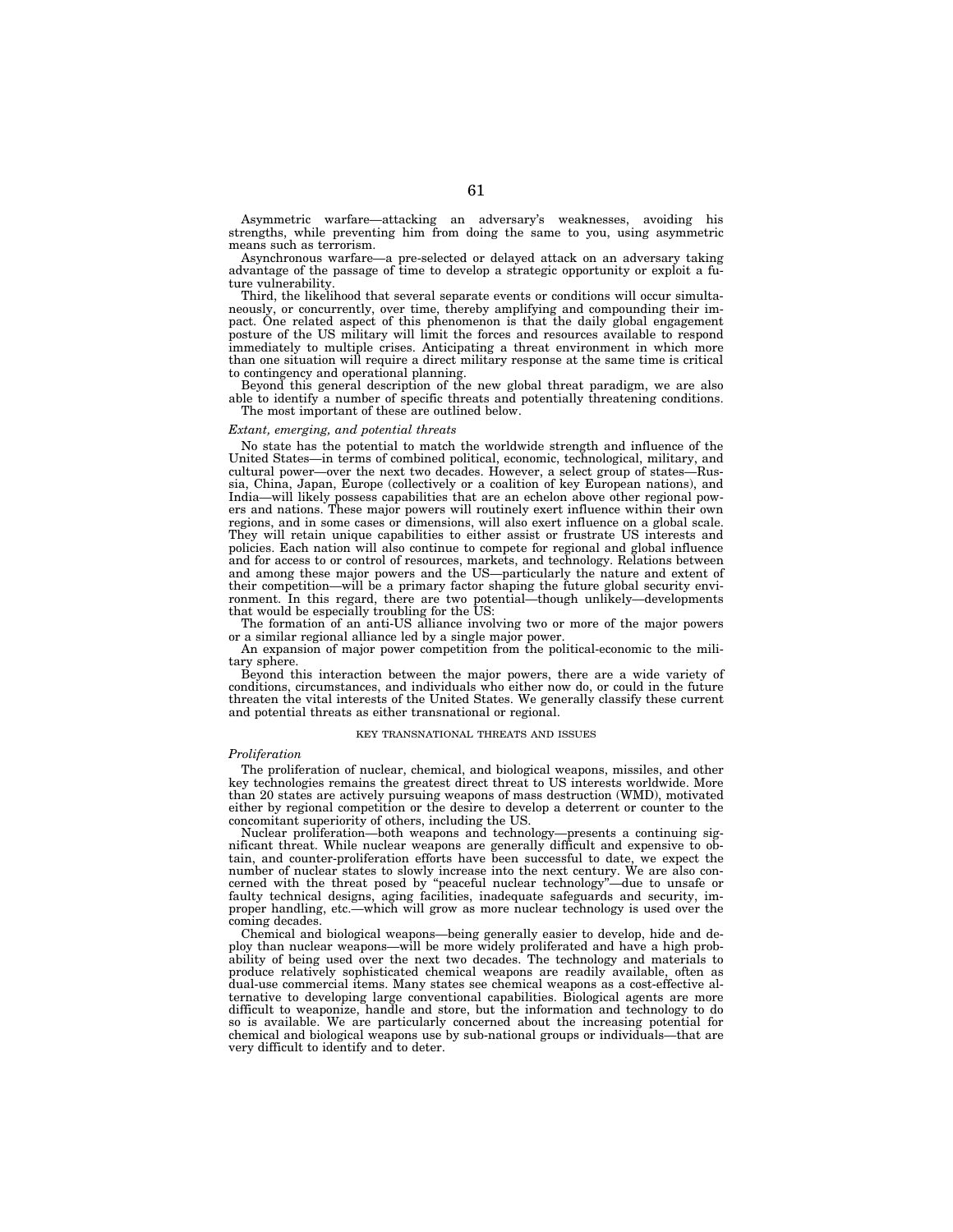Ballistic and cruise missile proliferation presents a growing challenge to deployed US forces worldwide. While the types of missiles most likely to be proliferated will be a generation or two behind the global state of the art, states that acquire them will have increased (and in some cases unprecedented) capabilities for delivering WMD or conventional payloads inter-regionally against fixed targets. We are particularly concerned about two trends:

The significant increase we expect over the next two decades in the numbers of ballistic missiles with ranges between 300 and 1,500 kilometers.

The potential for land attack cruise missiles to be more widely proliferated.

Certain key technologies, such as nanotechnology—which allows advanced func-tions to be achieved in very small and lightweight form—are important to the development and effective delivery of WMD. Information-related technology including encryption, high volume data handling, complex computational capability and offensive and defensive information warfare capabilities, are also critical proliferation concerns.

## *Terrorism*

Terrorism will continue as a global challenge so long as groups and individuals oppose established political, economic, and social processes due to perceived ethnic, religious, nationalist, political, and other forms of discrimination. In some cases, the use of extreme violence for some identifiable goal will be more criminal and less political than in the past, blurring the line between terrorism and common crime. The characteristics of the most effective ''terrorists groups''—highly compartmented operations planning, good cover and security, extreme suspicion of outsiders, and ruth-lessness—make them very challenging intelligence targets. The following emerging trends are particularly noteworthy:

The terrorist threat to the US will increase—both abroad and here at home—as groups exploit technological advances in communications and transportation, counterfeiting/forgery, cover and concealment, weapons, and explosives.

Middle East-based terrorism, which remains the primary politically-motivated terrorist threat to US interests, will increase over the next two decades, in part because of growing demographic and resource tensions.

Many state sponsors will be less active than in the past, but Iran and private entitles (such as Usama Bin Ladin) will continue to sponsor a wide range of terrorist activities.

In some cases, such as in Algeria, internal terrorism will threaten the viability of the national government and will lead to spiraling violence.

Terrorists groups are becoming increasingly multinational, more associated with criminal activity, and less responsive to external influences.

Counterterrorism successes will lead to more ''unknown and new name'' groups that are less likely to claim responsibility for their actions.

Advanced and exotic weapons (including WMD) will be increasingly available and will and intent of terrorists groups to use them will likely increase. But terrorist capabilities to use such weapons will remain limited for a number of technological, operational, and other reasons.

Chemical or biological agents would likely be the choice if WMD were employed. The Aum Shin-Rykyo chemical attacks are harbingers of future possibilities.

#### *Narcotics*

International drug cultivation, production transport, and use will remain a major source of instability, both within drug producing, transit, and target countries, and between trafficking and consumer nations. The connection between drug cartels, corruption, and antigovernment activities (terrorism and insurgency) will increase as the narcotics trade provides an important funding source for criminal and antigovernment groups. States with weak democratic traditions and poor economic performance and prospect will be particularly susceptible. Counternarcotic activities will become more complex and difficult to discern as new areas of cultivation and transit emerge and traffickers exploit advances in technology, communications, transportation and finance. Illicit synthetic drug production in urban areas is a significant and growing threat.

## OTHER INTERNATIONAL CRIME

International organized crime will pose an increasing threat to US interests. Criminal cartels are becoming more sophisticated at exploiting technology, developing or taking control of ''legitimate'' commercial activities, and seeking to directly influence—through infiltration, manipulation, and bribery—local, state, and national governments, legitimate transnational organizations, and business. Increased cooperation between independent criminal groups, including terrorist organizations,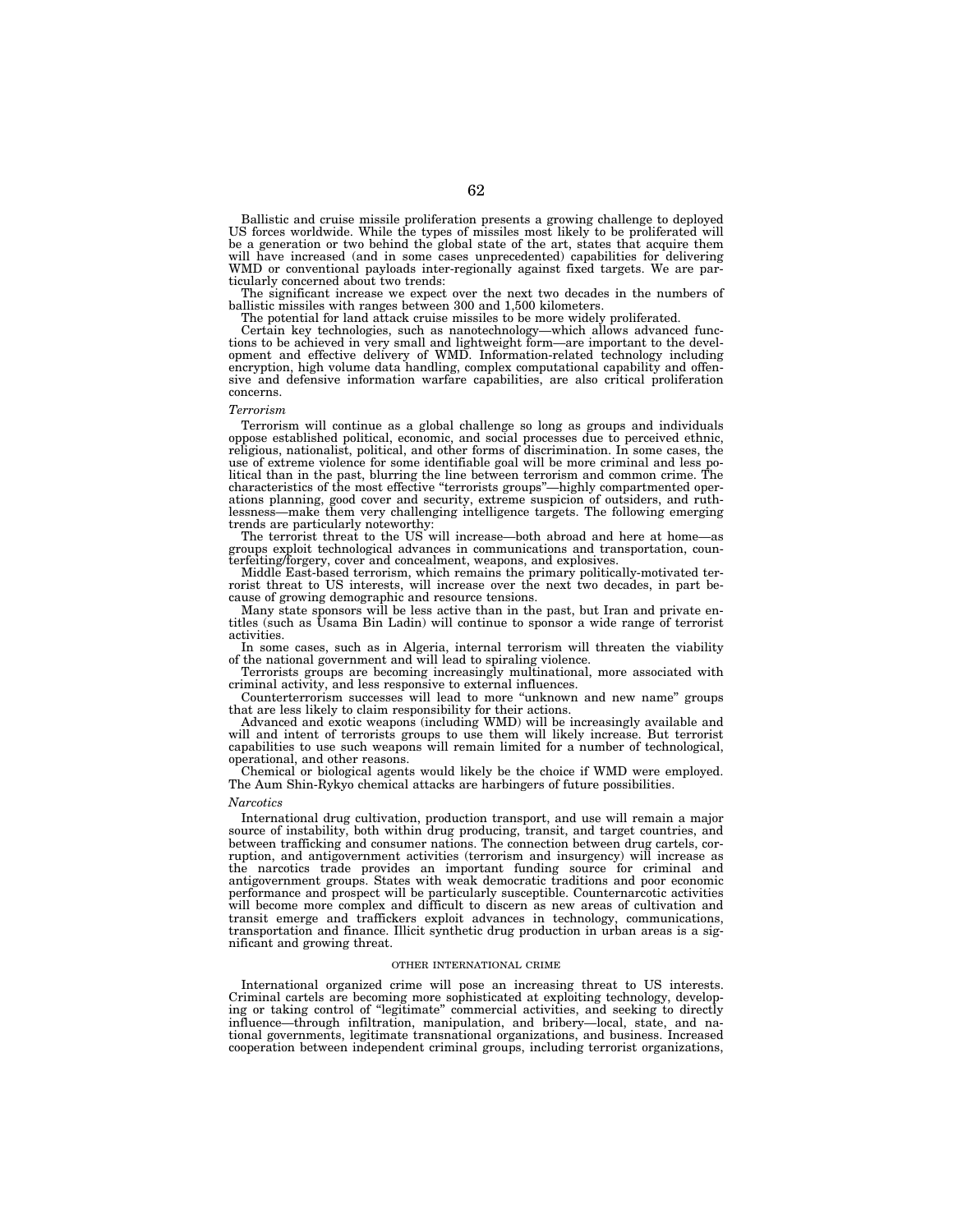is likely. We expect that greater interaction between the US military and federal agencies will be required to counter this growing threat.

## KEY REGIONAL THREATS AND ISSUES

# *North Korea—a failing state*

North Korea remains in crisis. As the pressure builds on the economy, society, and military, the potential for internal collapse, instability, and leadership change is rising. Some form of significant—perhaps violent—change is likely in the next five years. There are four basic alternatives: leadership change, government collapse, negotiated accommodation with the South, or major economic reform. Any of these scenarios will have significant security challenges for the US.

In the meantime, North Korea's overall military readiness continues to erode in line with its worsening economic situation. However, because the North retains significant, forward-deployed strike systems—artillery, missiles, rocket launchers, and aircraft—it will maintain its capability to inflict enormous damage on heavily populated northern areas of South Korea with little or no warning. In fact, over the next several years Pyongyang's WMlD, missile, artillery, and special operations force capabilities will likely improve, despite the dire economic situation. Continued vigilance and readiness, for both ''implosion and explosion'' scenarios, is required.

## *China—another transition/transformation*

China's top priorities will continue to be economic development, modernization, and domestic political stability. The Chinese regime is likely to become more responsive to the desires and needs of its people, but not significantly more democratic or pro-Western. Beijing's foreign policy will seek to avoid conflict and sustain the trade, investment, and access to technology that are essential to economic development. Within this cooperative framework, however, several points of friction will persist:

The Taiwan issues remains the major potential flashpoint. US policy supports peaceful evolution in cross-straits relations, but Beijing believes US policy encourages the independence movement of Taiwan, deliberately or inadvertently.

Beijing believes the US is bent on containing, dividing, and westernizing China and will continue to pursue policies designed to counter perceived US efforts toward that end.

China perceives Japan as its principal Asian regional rival, and views US-Japanese defense cooperation as helpful only if it limits the emergence of a long-term Japanese military threat.

Other regional territorial disputes may flare into period crisis.

China's ethnic separatist movements are another potential point of conflict, especially in Tibet and northwest China.

China's military strategy will continue to emphasize the development of a survivable nuclear retaliatory capability as a deterrent against the use of nuclear weapons by the United States, Russia, or India. There is no indication that China will field the much larger number of missiles necessary to shift from a minimalist, retaliation strategy to a first-strike strategy.

China's conventional force modernization will continue at a measured pace, with emphasis on developing a more credible military threat against Taiwan (though not the large amphibious capability necessary for invasion), and protecting claims in the South China Sea against Southeast Asia rivals. China is not likely to build the capability to project large conventional forces beyond its immediate borders or nearby seas.

The Chinese military will decrease in size during the next two decades to conserve funds for military modernization. Absent a major resurgence of Russian military power, the air and naval threat from the east is seen as much greater than the ground threat from the north. China's top military priority will therefore remain modernizing its air, air defense, and naval forces. With the exception of several select units, the ground forces will continue to receive relatively low priority.

Beijing emphasis on defense requires the PLA Navy in particular to expand its operating area further out from the mainland. The Navy's emphasis is on offensive strike capability against surface ships, including more modern fighters, aerial refueling, and anti-ship cruise missiles launched from surface, sub-surface, and aerial platforms.

China will continue to actively seek advanced technology, including a much-improved knowledge base from ''overseas'' students, and from cooperative nations and commercial partners, and will proliferate some technical capabilities as it sells selected weapons systems to other countries.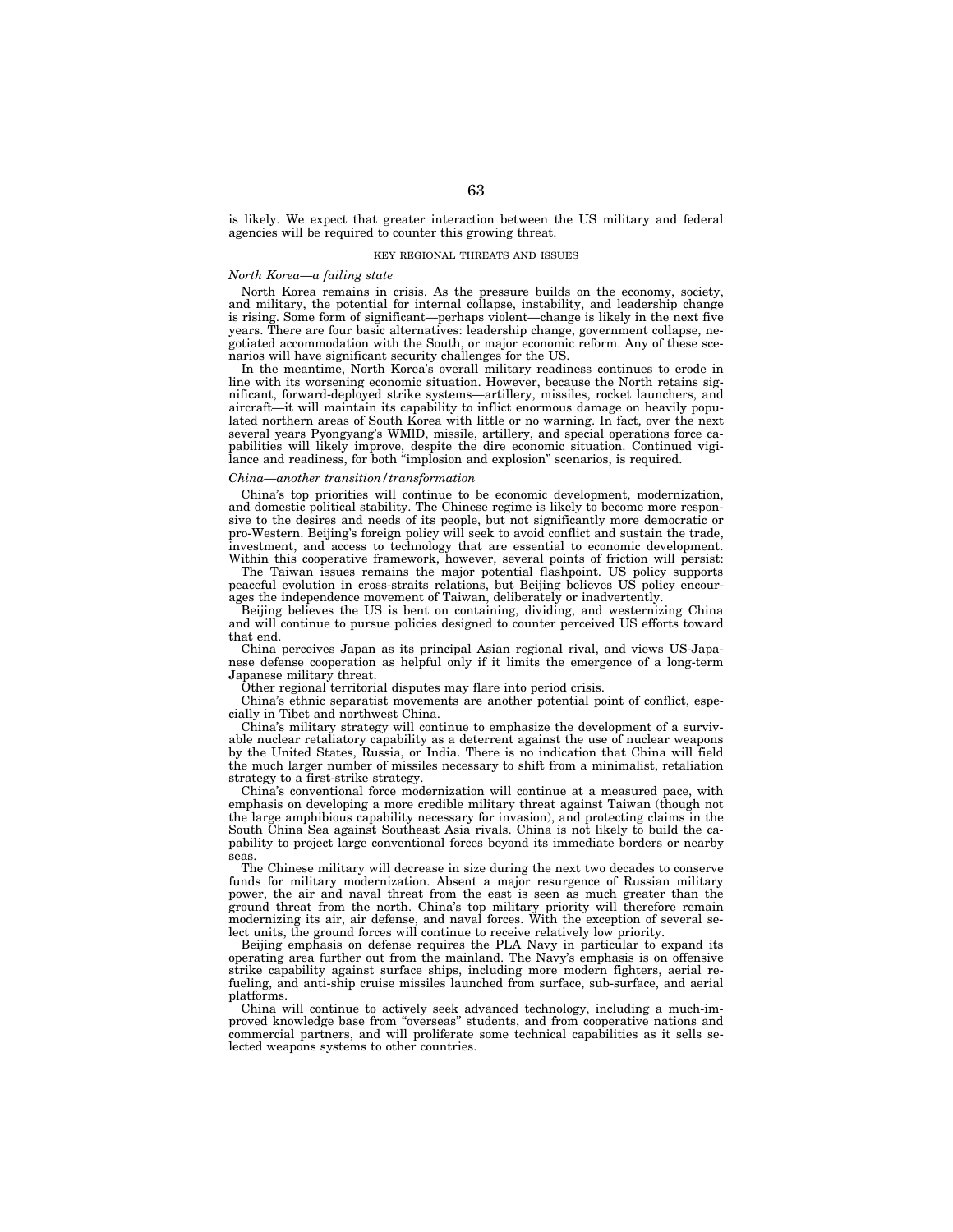## *Russia—perplexing evolution*

Russia will remain focused on internal political, economic, and social imperatives for at least the next decade. The periodic turmoil that has plagued Moscow since the late 1980s will continue. Immature political institutions, economic weakness, organized crime, and corruption will heighten the potential for political instability, particularly during periods of leadership transition.

As with the other components of Russia's social order, economic progress is the key to the future of Russia's military. Over the next several years, Moscow will be hard pressed to maintain the modicum of conventional military capability it now has. Barring a significant increase in Russia's external threat perception, non-military issues will continue to receive priority in terms of national leadership attention, resources, and popular concern. Moreover, other para-military and internal security forces will continue to compete with the Ministry of Defense for scarce security resources.

There is little chance that Russia will reemerge as a global military peer competitor to the US over the next two decades. During this period, Russia's strategic nuclear forces will remain the backbone of Moscow's military might, preserving Russia's perception of great power status and protecting its vital security interests.

The size, characteristics, and capabilities of Russia's conventional forces could vary widely over the next 20 years, depending on the outcome of numerous unsettled issues. Among the most important of these are: the timing, pace, and extent of Russia's economic recovery; the ''urgency'' embodied in Russian external threat perceptions; the ability to achieve political and cultural stability; the size of Russia's defense investments; whether or not the national leadership achieves consensus on a blueprint for Military Reform (including restructuring and ''recapitalizing'' the defense industry); and Moscow's success at restoring the ''intangible'' components of military operational effectiveness (effective leadership, readiness, morale, sustainment, etc.). There are two basic alternatives:

Military reform fails—due to continued underfunding, indecision, and leadership indifference—and Russia's future conventional forces present about the same (or even a reduced) level of threat to US interests as does the Russian military today. This alternative becomes more likely the longer Russia's economic problems persist, defense budgets decline or remain relatively stagnant, there is no consensus on the direction for defense reform, and the national leadership continues to neglect the needs of the military.

Military reform succeeds and the Russian armed forces emerge smaller, but more modern and capable. The keys to this future are that the Russian economy achieves sustained, steady growth, Russia's defense burden stabilizes, a national consensus on military reform emerges, and the General Staff is ''put back in charge'' of the reform process. These developments would allow the military to sustain adequate levels of research and development, improve training, and complete the restructuring of forces over the near term, to begin moderate rates of series production of a new generation of combat systems around 2005, and reemerge beyond then with greatly improved capabilities for regional military operations.

## *Bosnia—progress with permanance*

International Peacekeeping forces in Bosnia continue to operate in a complex inter-ethnic environment that poses significant challenges to the establishment of a stable and enduring peace. We believe the Bosnian factions will continue to generally comply with the military aspects of the Dayton Accords and Stabilization Force directives, and will not engage in widespread fighting between themselves, so long as Peacekeeping forces remain credible. However, if civil implementation of Dayton lags, the prospects for renewed fighting would increase significantly following the withdrawal of stabilizing forces, due to the unrealized aims of the Bosnian factions. The threat to US and allied forces from, organized indigenous military and police forces will remain low. Nonetheless, the Stabilization Force continues to face a threat from mines and various forms of low-level, sporadic and random violence, which could include high profile attacks by rogue elements or terrorists. Pervasive international engagement—both political and economic—will be necessary to prevent de facto or even permanent division of Bosnia along ethnic lines.

## *Iraq—continued belligerence*

Iraq will remain capable of limited incursions against its neighbors but incapable of holding against a determined ''western'' counterattack. Saddam retains the goal of dominating Kuwait, but his options to destabilize the Gulf region and the  $\rm{GCC}$ will remain limited so long as UN sanctions are in place and effective.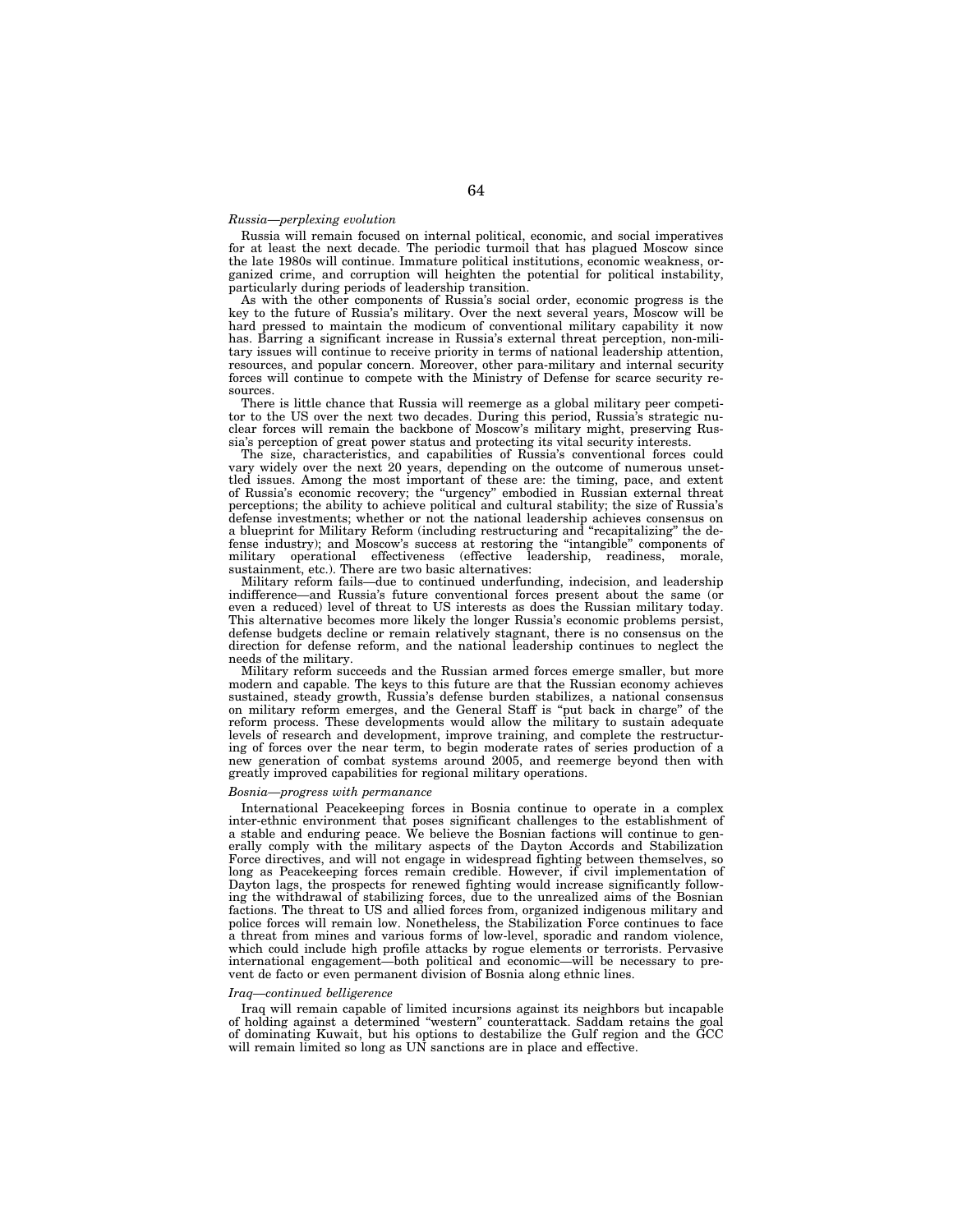Iraq's military capability continues to erode. Saddam's forces have significant weaknesses—in leadership, morale, readiness, logistics, and training—that would limit their effectiveness in combat.

Iraq continues limited efforts to preserve and expand its missile and WMD capabilities and to hide that activity from the international community. If sanctions are removed these efforts will receive increased emphasis, along with efforts to improve Baghdad's air defense and ground forces capabilities.

Iraq will remain a threat to US regional policies and interests and to the safety and security of Iraqi opposition groups, so long as Saddam remains in power. His presence demands the continued enforcement of UN sanctions to limit Iraq's military expansion, and the continued commitment of US power to deter Iraqi aggression.

While predicting the nature of a post-Saddam government is highly speculative, Iraq is likely to maintain its regional ambitions, and will continue to place a high premium on military power, well into the future. The perceived threat from neighboring nations will also motivate any future Iraqi government to sustain and enhance Baghdad's military capability.

## *Iran—a chance for change*

Iran is deliberately building up its military and developing new capabilities, motivated by its desire to provide a means to intimidate its Gulf Arab neighbors, to limit the regional influence of the west—particularly the United States—and to deter a resurgent Iraq or any other potential aggressor. Tehran will gradually overcome its near term economic difficulties, although progress will be slowed by the dual challenges of a rapidly growing population and uncertainties over the pace and extent of internal reform. Over the longer term, Iran will probably eschew some of its more visible unacceptable practices abroad and seek better relations with the US—although its early moves in this direction are likely to be tactical expedients. However, Tehran will not abandon its drive for regional hegemony and circumstantial domination or for increased WMD capabilities.

Iran recognizes that it cannot hope to match US military power directly and therefore seeks asymmetric and asynchronous means to challenge the US indirectly; through subversion and terrorism directed against US and western interests; the development of air, air defense, missile, mine warfare, and naval capabilities to interdict maritime access in the Gulf and through the Strait of Hormuz; and the pursuit of WMD designed to deter the US and intimidate Tehran's neighbors. These efforts reflect a clear intent to build an offensive capability well beyond Iran's defensive needs. Iran will continue to seek more effective ways to use its single best defense asset—the geography and terrain of the country.

Given its internal difficulties, Iran's rearmament will proceed gradually. Over the next decade, Tehran will likely develop and deploy additional WMD and missile capabilities, make moderate progress in its ability to interdict shipping in and around the Strait of Hormuz and the Gulf, and limited progress in its air defense programs. Thereafter depending on the pace of Iraq's military modernization, Iran will likely devote ad1itional resources to develop its ground forces, which are its principal means of deterring and defending against Baghdad, as well as a significant internal and regional control mechanism for Tehran to use in its version of the future.

Despite these gradual force improvements, the Iranian military will retain many of its current conventional force shortcomings-particularly command and control maintenance, training, and equipment-which will limit its effectiveness against Iraq and the west.

## *lndia—Pakistan—dangerous circumstances*

The tense rivalry between India and Pakistan remains an important security concern. India's economic growth is likely to continue at a brisk pace, while Pakistan's prolbems—including weak infrastructure, high illiteracy, weak political institutions, and the slow pace of reforem—will temper economic growth. As a result, India's considerable military advantage is likely to increase, leaving Pakistan felling more vulnerable, and more dependent on international moderating influences and its WMD, especially nuclear, deterrent. Both countries will remain beset by numerous internal challenges to national unity. While India will continue to pursue improved ties to other Asian states and the west, proliferation concerns will remain a source of friction.

In the military sphere, India and Pakistan both continue to view their security relationship in zero-sum terms, possess sufficient material to assemble a limited number of nuclear weapons, have short range ballistic missiles, and maintain large standing forces in close proximity across a tense line of control. In short, although the prospect for major war between India and Pakistan is low at present, we remain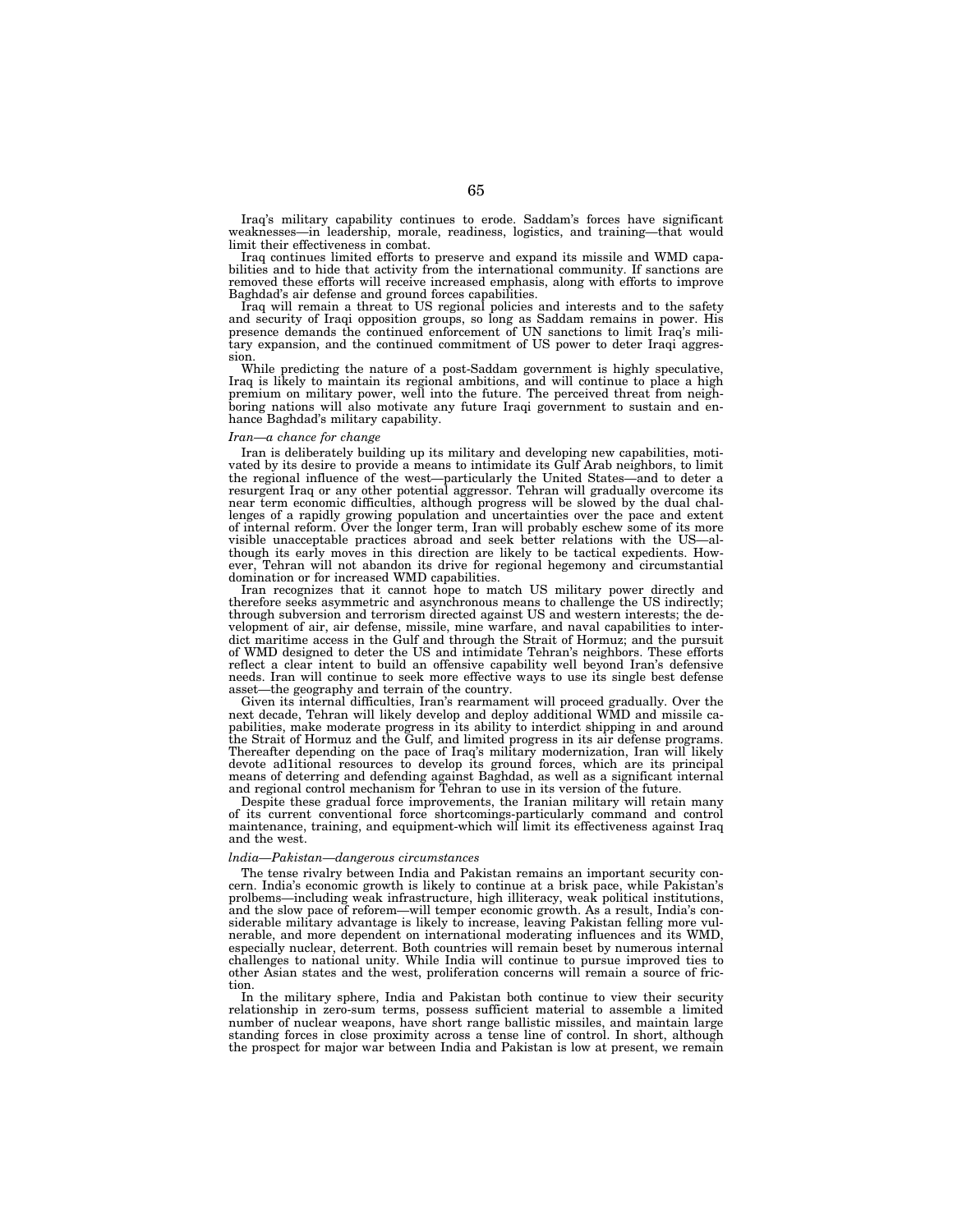concern about the potential, particularly over the near term, for one of their occasional military clashes to escalate into a wider conflict. Over the longer term, however, the threat of large-scale war should diminish.

# *Latin America—hopeful progress*

The outlook for democracy in Latin America is good. The acceptance of military subordination to civil control will expand and should be commonplace over the next two decades. Nevertheless, there will be a continuing susceptibility to setbacks and stresses rooted in the persistent political, social, and economic problems of many countries. The scourage of narco-trafficking, related money laundering, weapons and contraband smuggling, illegal migration, and insurgency will remain the principal obstacles to stability and democratic progress.

The prospect for interstate warfare in Latin America will remain low. Historic, unresolved border issues—such as the dispute between Peru and Ecuador—have the potential to erupt abruptly into armed conflict, but these conflicts will generally be limited in scope and duration.

With some notable exceptions, relations between Latin America states and the US will remain positive and friendly. There is virtually no threat of armed conflict with the US. However, the US military is likely to deploy to Latin America for operations at the lower end of conflict spectrum—natural disaster requiring humanitarian assistance, counterdrug operations, military assistance, etc. Evolving conditions in Cuba, Haiti, and several drug producing and transit countries may lead to some greater concern.

### *Greece-Turkey—flashpoint*

The situation in the Aegean will continue to be fragile. Though diplomacy has helped contain tensions, the potential for conflict remains. Ongoing disputes over territorial claims and Cyprus, advanced weapons proliferation into the region, and contentious economic issues have furthered tensions between the two NATO members.

Ankara's failure to obtain European Union membership has raised the sense of isolation form Turks, while others have been "vindicated" in their anti-western rhetoric. Security assistance and economic cooperation with the US will help alleviate Turkish concerns, but any withdrawal of US interests in the next few years will exacerbate Turkish fears and frustration. These conditions could foster more extreme nationalism, and could undermine the government's efforts to sustain secular stability.

# *Sub-Saharan Africa—tribal and cultural confrontation*

Perhaps the greatest challenge for the future of Africa is the need for good governance, the rule of law, and respect for human rights. Protracted tribal competition and conflict will continue to destabilize the Sub-Saharan region, exacerbated by population growth, poverty, and poor humanitarian conditions.

Despite these festering problems, there are productive efforts by many Sup-Saharan countries to more toward more representative government and the pursuit of political pluralism. Some are addressing security concerns through greater regional cooperation and collective participation. Other African states have pursued security arrangements through private firms in lieu of state-to-state assistance.

Black and gray arms markets will continue to be the primary venue for military forces to acquire new equipment. Small arms and light weapons—which are cheaper, easier to transfer, and require minimal maintenance—will be emphasized.

Relations between Sub-Saharan countries and the US will generally be friendly and positive as these nations seek increased US trade and economic investment.

### *Central Asia and the Caucasus—future challenge*

The Caspian Macro region will be attractive as a relatively new global market for energy resources and infrastructure projects. International interest and investment in the oil and gas fields of this region will continue to grow in concert with the global demand for energy. Russia will like]y acquiesce to both western and Asian investments as long as Russian entrepreneurs and included in the concessions. Turkey, Iran, and China will pursue greater economic and political involvement.

The region will continue to experience ethnic, tribal, and other forms of internecine conflict and it is probable that Central Asian problems and Central Asian involvement in ethnic issues will ''spillover'' into both China and Russia. Relations between the US and the various states of the region should remain ''fair-to-good'' as many explore economic ties to the west.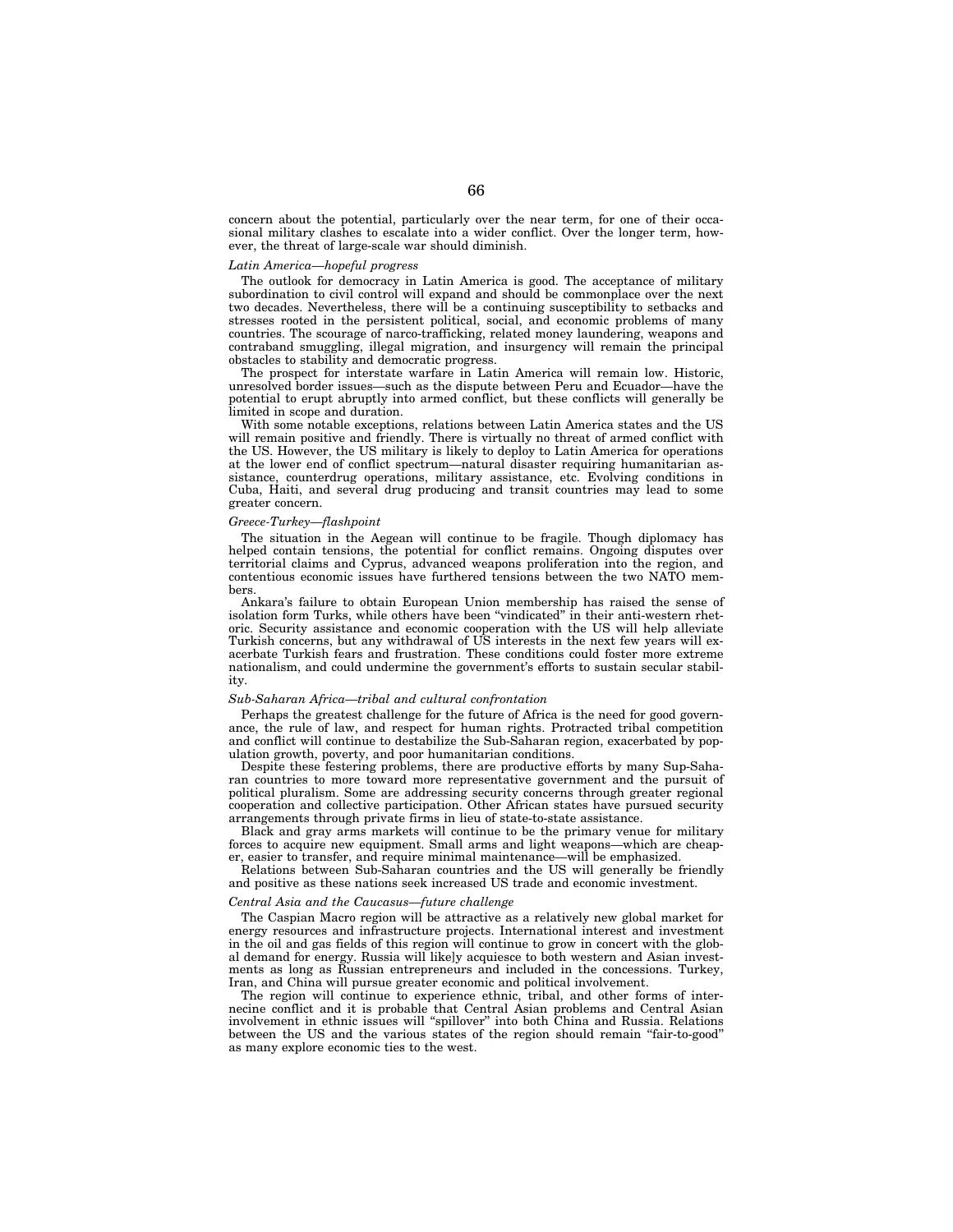#### THE IMPACT OF TECHNOLOGY—TECHNOWAR

The rapid pace of military technology advancement-particularly in the areas of precision weapons, information and communications will continue. Major technological breakthroughs are likely in the next two decades. Some aspects of our technological dominance—especially those with commercial and industrial applications will be difficult to maintain because the transfer of these capabilities will initially appear as purely civilian events. Perhaps our greatest challenge is that a rogue nation or sub-national group might acquire key technologies, which would lead to some form of strategic technical surprise.

Overall, the impact of applied automation and computers, electromagnetic war-fare, brilliant sensors, and the other technologies listed below will lead to the rise of a military-techno culture in which time, space, speed, and other fundamental con-ditions are radically changed. These developments have the potential to dramatically alter the nature of warfare and the characteristics of future threats. Nuclearization and the proliferation of WMD capabilities;

precision munitions;

electrodynamic weapons;

"conventional" weapons of mass destruction;

non-lethal weapons;

information technology and cybernetic warfare;

camouflage, cover, concealment, denial, and deception (C3D2);

techno-terrorism;

nanotechnology; and

applied biotechnologies. To date the development and integrated application of the most important military technologies and concepts has been limited to the advanced western mili-taries—particularly the United States. One key reason is economic. In general, these technologies are very expensive to develop and maintain and most nations have emphasized other priorities since the end of the Cold War. In fact, non-US global defense spending has dropped some 40 percent since the late 1980s, and the<br>"military modernization accounts"—research and development, and procurement—<br>have been hit even harder. Moreover, during the same period, th nology military endeavors. Over the next decade, however, as post Cold War defense reorganizations are completed, defense industries stabilize, and funding (potentially) increases, these areas could see additional, albeit still limited, emphasis.

#### NEW (MODIFIED) FORMS OF WARFARE

Technology, combined with the creative genius of military thinkers around the world, is leading to the development and application of new forms of warfare, and the innovative modification of traditional military practices. While the US and its allies are the source of much of this innovation, others are motivated by the dominant military position of the US, and our demonstrated commitment to maintaining our military lead. This basic reality is forcing many of our adversaries (current and potential) to seek other means to attack our interests. Some of the more important are listed below:

Information Warfare (IW) involves actions taken to degrade or manipulate an adversary's information systems while actively defending one's own. Over the next two decades, the threat to US information systems will increase as a number of foreign states and sub-national entities emphasize offensive and defensive information warfare strategies, doctrine, and capabilities. Current information on our vulnerabilities, and foreign intelligence initiatives in general, point to the following threats:

Trusted insiders who use their direct access to destroy or manipulate the information or communications system from within.

Modification of equipment during transport or storage.

Physical attack of key systems or nodes, including the insertion of modified or altered hardware.

Network penetration to include hacking, exploitation, data manipulation, or the insertion of various forms of malicious code.

Electronic attack of various interconnecting links, sensors that provide data to the system. or other system components.

Empowered agents including ''sponsored'' or individual hackers, cyber-terrorists criminals, or other individuals who degrade, destroy, or otherwise corrupt the system. In the most advanced case, empowered robotic agents, embedded in the system,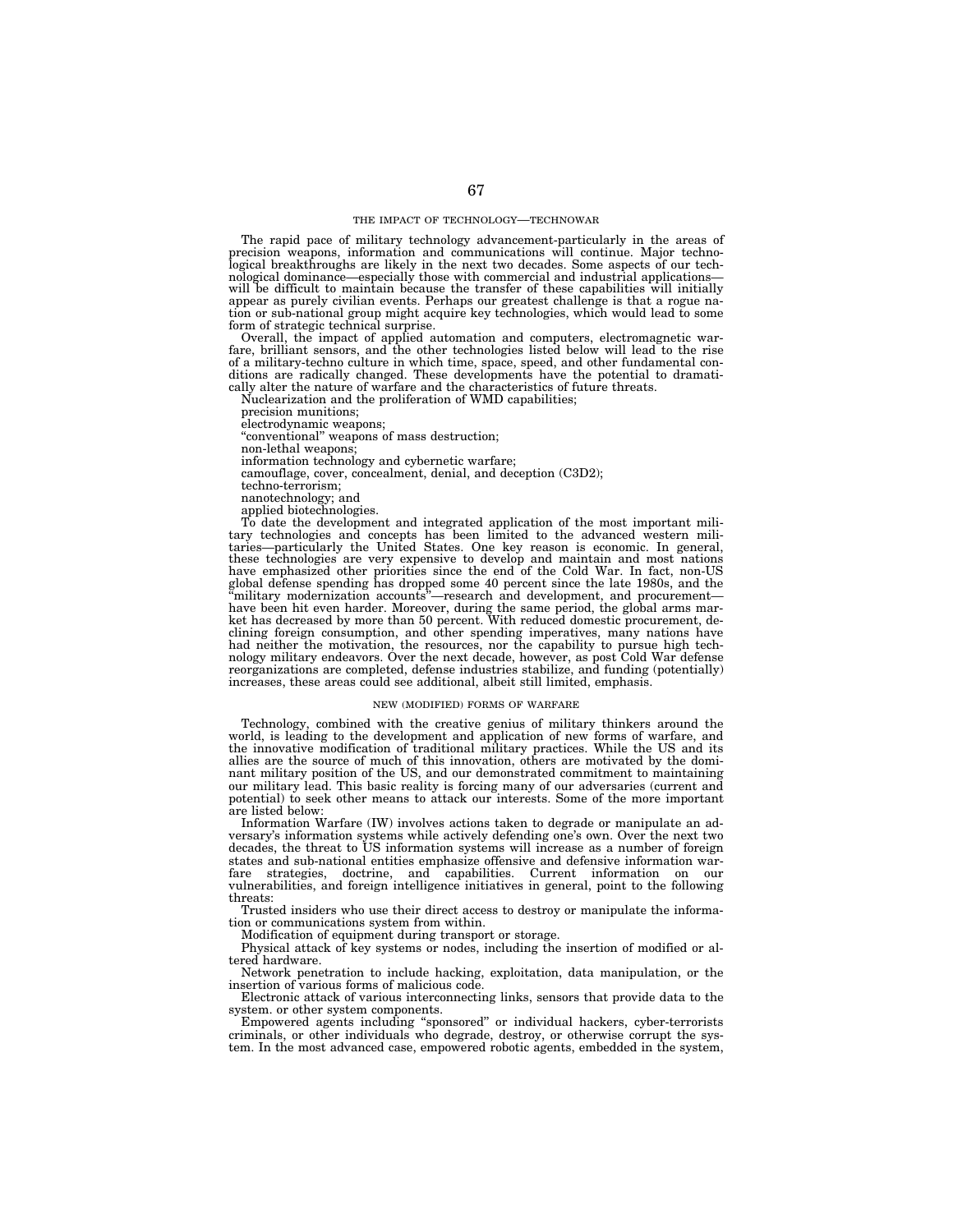could be used to take autonomous (timed) actions against the host or remote systems or networks (cyber war).

Cybernetic warfare (CYW) is a distinct form of information warfare involving operations to disrupt, deny, corrupt, or destroy information resident in computers and computer networks. One particularly troubling form of ''war in cyberspace'' is the covert modification of an adversary's data and information systems. This form of warfare will grow in importance as technology makes new methods of attack possible. Cybernetic warfare defies traditional rules of time and distance, speed and tempo, and the conventional or traditional military capabilities of the opposing elements.

Transnational Infrastructure Warfare (TIW) involves attacking a nation's or subnational entity's key industries and utilities—to include telecommunications, banking and finance, transportation, water, government operations, emergency services, energy and power, and manufacturing. These industries normally have key linkages and interdependencies, which could significantly increase the impact of an attack on a single component. Threats to critical infrastructure include those from nationstates, state-sponsored sub-national groups, international and domestic terrorists, criminal elements, computer hackers, and insiders.

Asymmetric warfare—attacking an adversary's weaknesses with unexpected or innovative means while avoiding his strengths—is as old as warfare itself. In the modern era, many forms of asymmetric attack are possible—to include the forms of warfare outlined above, terrorism, guerilla operations, and the use of WMD. Because of our dominant military position, we are very likely to be the focus of numerous asymmetric strategies as weaker adversaries attempt to advance their interests while avoiding a direct engagement with the US military on our terms. If forced into a direct conflict with the US, those same adversaries are likely to seek ways of "leveling the playing field.''

Asynchronous warfare involves a preselected, or delayed (timed) attack on an adversary, taking advantage of the passage of time to develop a strategic opportunity or to exploit a future vulnerability. In a preselected attack, the operation has a latent effect on the adversary. Human or technical assets are strategically placed well before—sometimes years before—the actual confrontation. In a delayed attack often carried out as an act of reprisal months or even years later—the operation is conducted after an opponent has lowered his guard.

#### OTHER WARFARE TRENDS

# *Ground Forces*

Many ground forces throughout the world are being reduced due to diminished threat perceptions and other, mostly economic, imperatives. Many developing nations—who still see ground forces as the essential force component—are saddled with outdated equipment that is either non-operational or in serious disrepair. These states hope to ''modernize''—within economic limits—with surplus Cold War stocks. For many, however, overall combat effectiveness will remain limited due to persistent shortfalls in training, maintenance, leadership, operational concepts, and morale.

The developed states are in various stages of modernization, but ground forces are a low priority for many of these countries. In terms of doctrine, few states have either the inclination or the capability for anything other than old western or Sovietera equipment and practices. Training and logistics are generally in tandem with modernization and doctrinal advancement. Most nations do little beyond battalion level training and few have any proficiency at joint or combined arms operations.

To balance the demands of responding rapidly to local or regional contingencies, while maintaining the capacity to mobilize for large scale war, many states are adopting a two-tiered readiness structure consisting of a few "ready" units (smaller, more mobile, better-equipped, trained, and manned), and a larger component of ''not-ready'' units (usually large units, with older equipment, manned at pre-mobilization or cadre status).

Those nations with the motivation and resources to upgrade their armies will generally be able to acquire improved tanks and fighting vehicles (primarily with western fire controls, night-vision devices, add-on passive or reactive armor, threat warning and obscurant systems, and, in the more distant future, active protective systems).

## *Naval Forces*

The foreign naval threat in the next 20 years will consist of both larger numbers of older weapons systems and a smaller yet more diverse set of modern systems.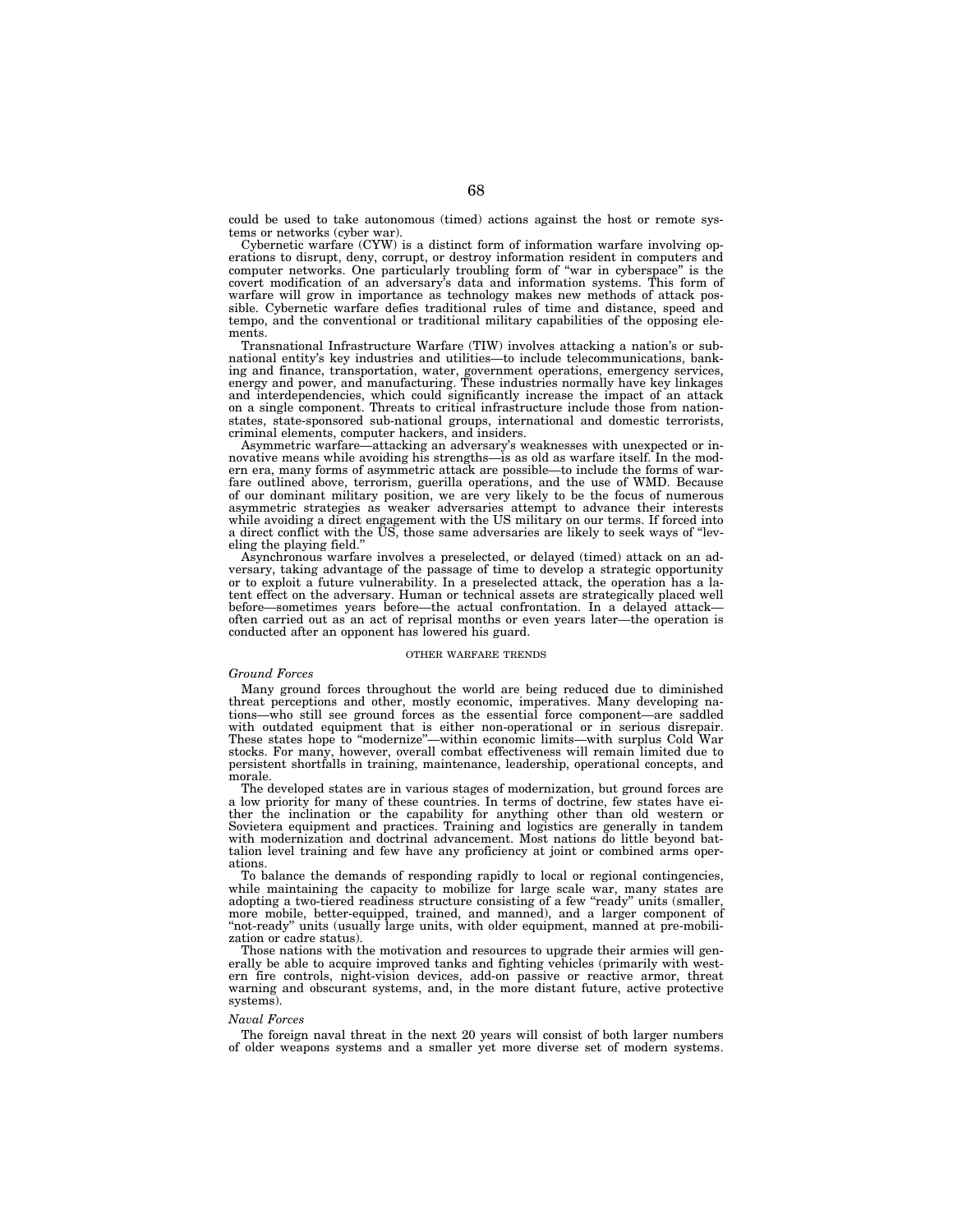Naval warfare will become more complex, with a wide variety of potential adversaries, situations, and forces capable of confronting the US during the execution of overseas presence and warfighting missions. This is especially true in littoral regions.

The majority of the world's fleets will consist of ships not larger than destroyers and frigates, although a select few will retain or build aircraft carriers. New ship designs will emphasize improved multi-mission capability, endurance, reduced signatures, and increased system automation and firepower.

The submarine threat will remain significant especially in coastal or contiguous waters where many smaller navies are confined in operate. Russian submarines, sensors, and weapons will continue to pose the pacing undersea technology challenge for the US.

Mine warfare threats will increase as maritime nations continue to see mines as cheap and effective weapons against ships and submarines, and more sophisticated mine systems become widely available.

Anti-ship cruise missiles will be more widely proliferated, posing an increasing threat to naval and civilian maritime traffic.

## *Air and Air Defense Forces*

Global combat aircraft inventories will decline over the next two decades, but residual aircraft will be more technologically capable and lethal (extended ranges, multirole mission capability and multiple engagement capability). The proliferation of advanced air-to-air missiles precision-guided munitions, land attack cruise missiles, and ''smart weapons'' will increase the defensive and strike capabilities of air forces globally. Most countries will focus on modified and upgraded versions of proven airframes.

Overall, however, resource shortfalls, qualitative training deficiencies, and limited C3I, electronic warfare, logistics, and maintenance capabilities will limit the combat effectiveness of most air forces.

Cognizant of the advantages afforded those nations possessing superior air warfare capabilities, and unwilling or unable to bear the high cost of advanced air superiority aircraft, many nations will place a high premium on improving their groundbased air defenses. Across-the-board upgrades in missiles and sensor capabilities—improved seekers, propulsion, guidance, and control—will occur. However, most states will lack the resources and technological sophistication necessary to acquire and field integrated air defense networks and systems. As a result, the operational effectiveness of these advanced weapons systems will remain limited, albeit challenging.

## *Space Warfare*

While the US will remain the world's dominant space power, over the next two decades, increased foreign military and civilian space capabilities will erode the relative US advantage in satellite reconnaissance, communications, mapping, and navigation. The space systems of 2018 will be much more capable and more widely used than those of today. By that time, nearly 40 countries will have their own satellites (compared with about two dozen today), and more than a dozen commercial consortia will provide satellite services (imagery, geo-spatial data, communications) to the rest of the world. As part of this general commercialization of space, the number of countries capable of using space-based platforms or capabilities for military purposes will increase. We must also consider the increased potential for future adversaries to employ a wide variety of means to disrupt, degrade, or defeat portions of the US space support system.

#### **CONCLUSION**

As the protracted transition from the Cold War order to an uncertain future continues the United States will remain the world's dominant power. Beyond the enduring challenge posed by the strategic nuclear forces of Russia and China, the global threats facing the United States are diminished in magnitude when compared to the Cold War ear. This relative ''strategic hiatus provides the opportunity for a breathing space in which the US gains time at reduced risk.

However, the world remains a very dangerous and complex place and there is no relief from the high tempo of operational activity short of war at US forces respond to a broad spectrum of challenges resulting from the general global turmoil. A wide variety of operations—peacekeeping, peace enforcement, counternarcotics, humanitarian emergencies, non-combatant evacuations, military assistance, and limited conflict when necessary—will continue to place our military personnel at risk. Operational environments in these contingencies range from relatively benign, to nonpermissive, to hostile.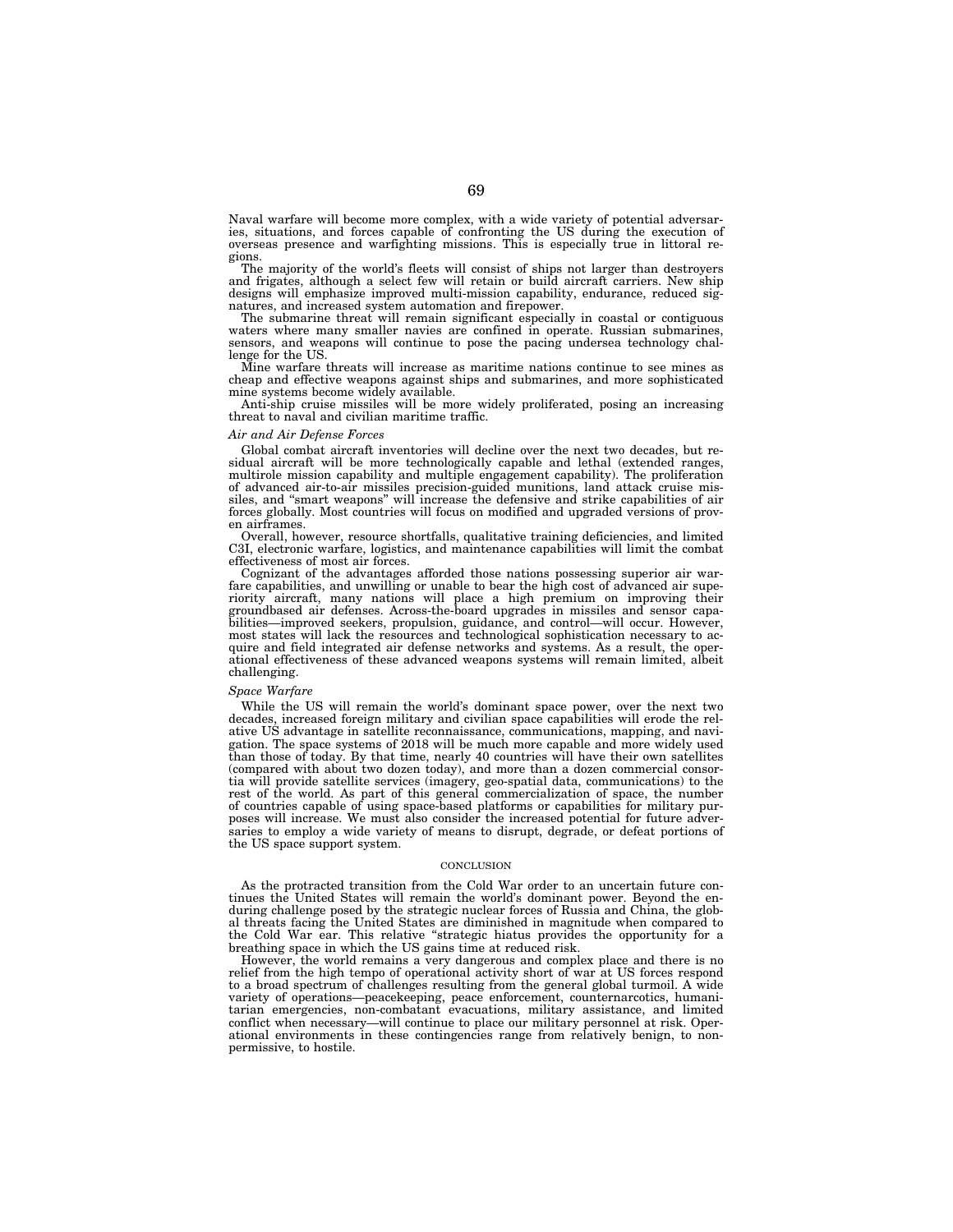A number of nations, especially rogue states like North Korea and Iraq, retain capabilities to directly threaten US interests. This condition demands constant US vigilance and the retention of demonstrable warfighting capabilities.

Various transnational threats—weapons smuggling, terrorism, drug trafficking and other forms of criminal activity—continue to plague the international environment and pose the most direct daily threat to US citizens, forces, property, and interests. Some aspects of these threats have national security implications and will continue to involve US military forces and capabilities in the future.

The changing nature of future warfare—including the application of new technologies and innovative doctrinal concepts, and the development of new forms of warfare—presents a constant challenge for US strategy, doctrine, force structure, and materiel development.

The continuing proliferation of weapons of mass destruction, missiles, and related technologies, will result in a broadly increasing threat to stability and a specific direct threat to US military forces.

The global presence of the United States—our tremendous power, influence, and willingness to remain engaged—is the key factor affecting the future shape of the international security environment. We in the Defense Intelligence Community re main committed to providing the best possible military intelligence support to US and allied leaders engaged in planning for and acting in any contingency or crisis.

A final thought—we are trying to maintain military superiority and to use military capability in positive and constructive ways in an environment in which espionage and the selective public disclosure of US classified information is commonplace. Unless we make progress in preventing espionage and stopping the unauthorized public disclosure of classified information, we should anticipate a steady erosion of confidence in our abilities and the real loss of advantage to our adversaries.

Chairman SHELBY. Our next witness is Lieutenant General Patrick Hughes, Director of the Defense Intelligence Agency.

General Hughes.

# **STATEMENT OF LIEUTENANT GENERAL PATRICK HUGHES, DIRECTOR, DEFENSE INTELLIGENCE AGENCY**

General HUGHES. Thank you very much for the opportunity to address you this morning, Mr. Chairman and Members of the Committee.

I remain convinced that the turmoil and uncertainty that have characterized the post-Cold War world will last at least another decade. I say this because most of the underlying factors remain in place: uneven economic and demographic development; disparities in wealth and resource distribution; continued ethnic, religious and cultural strife; broad, rapid technology advances and attendant proliferation of advanced weapons; certain regional and global security structures, international criminal activity with national security overtones; the continued existence of rogue, renegade and outlaw states, resistance to the rapid expansion of Western ideas and culture; natural disasters and environmental issues; and numerous other critical uncertainties. These factors all bring great stress to the international order. No condition, circumstance or power is likely to emerge over the next 10 to 20 years which will somehow transcend them and lead to a more stable global order.

In fact, one of the more intriguing aspects of the post-Cold War period is that while the global strategic threat to US interests has greatly diminished in comparison to the Soviet era, the residual transnational and the regional threats are in many ways more complex and diverse, and much more difficult to plan for.

This brings me to my next theme—a new security paradigm is evolving, one in which the United States faces a generalized global set of competitors and potential adversaries, the troubling pro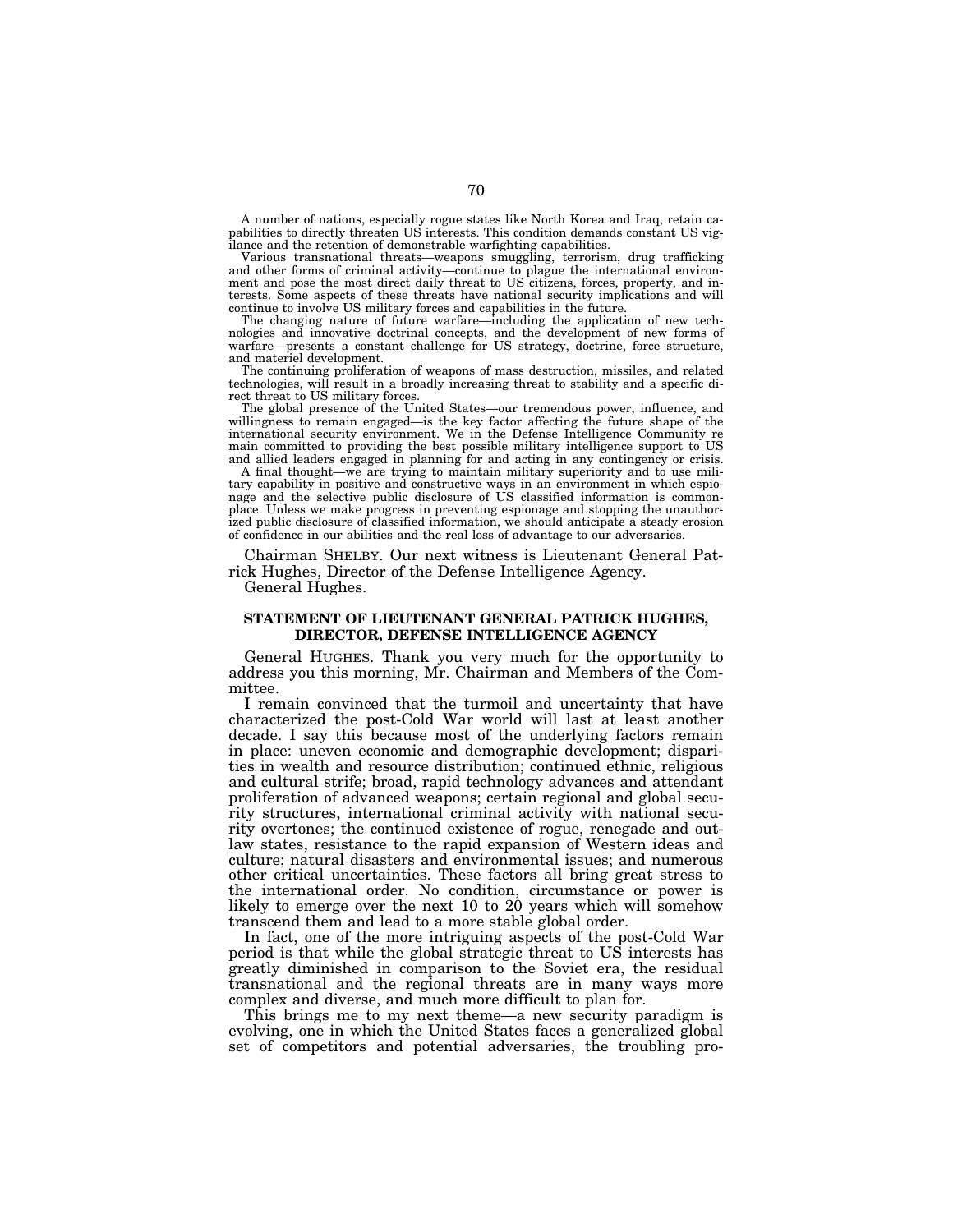liferation of negative technologies and the existence and emergence of numerous persistent small conflict situations and conditions.

US security policy planners and operators must carefully study these emerging circumstances in order to understand this evolving paradigm. The new global condition affects every aspect of the US military, including the planning and execution of current operations, and the development of the strategy, organization and equipment that will shape and define our future forces.

The most important challenge facing defense intelligence is to discern from the general mix of global conditions, more specific and useful characterizations of extant, emerging and potential threats and circumstances. We are doing this now.

That sort of threat identification forms the basis for my next theme. The United States is likely to remain the world's only superpower in terms of combined political, economic, technological, military and cultural strength for the next two decades. Despite our tremendous power and influence, however, threats and threatening conditions exist today, and others will emerge over time.

We generally group these extant potential and emerging threats into either trans-national or regional categories.

Regarding trans-national threats, I am most concerned with the proliferation of nuclear, chemical and biological weapons, missiles and other key technologies which can be applied in decidedly negative ways. Two aspects of this trend are particularly troubling. Activities that would provide our adversaries with increased or enhanced capabilities for delivering weapons of mass destruction or conventional payloads interregionally. And those that will allow a rouge nation, or sub-national group to surprise us with a covertly acquired or innovatively applied new technology.

Terrorism, narcotics traffcking, illicit weapons transfers and other international criminal activity, with national security overtones, pose direct daily threats to US citizens, property, resources and interests worldwide. The terrorist threat to the US will probably increase both abroad and here at home as various groups exploit technological advances in communications and transportation, forgery and counterfeiting, cover and concealment, and weapons and explosives.

International drug cultivation, production, transport and use will remain a major source of instability and tension within producing, transit and target countries, and between traffcking and consumer nations. Of particular concern is the connection between drug trafficking and insurgency.

Regarding the most pressing regional threats, North Korea, Iraq and Iran remain generally hostile. Each retains the capability to directly attack US and allied interests with relatively little advance warning. These conditions require continued vigilance and the retention of demonstrable warfighting and deterrent capabilities.

Russia and China, two major powers undergoing lengthy and generally positive but challenging transitions, will continue to demand our attention. While neither state is likely to pose a dramatically increased military threat over the next decade, both have significant military capabilities and the potential to threaten our vital interests.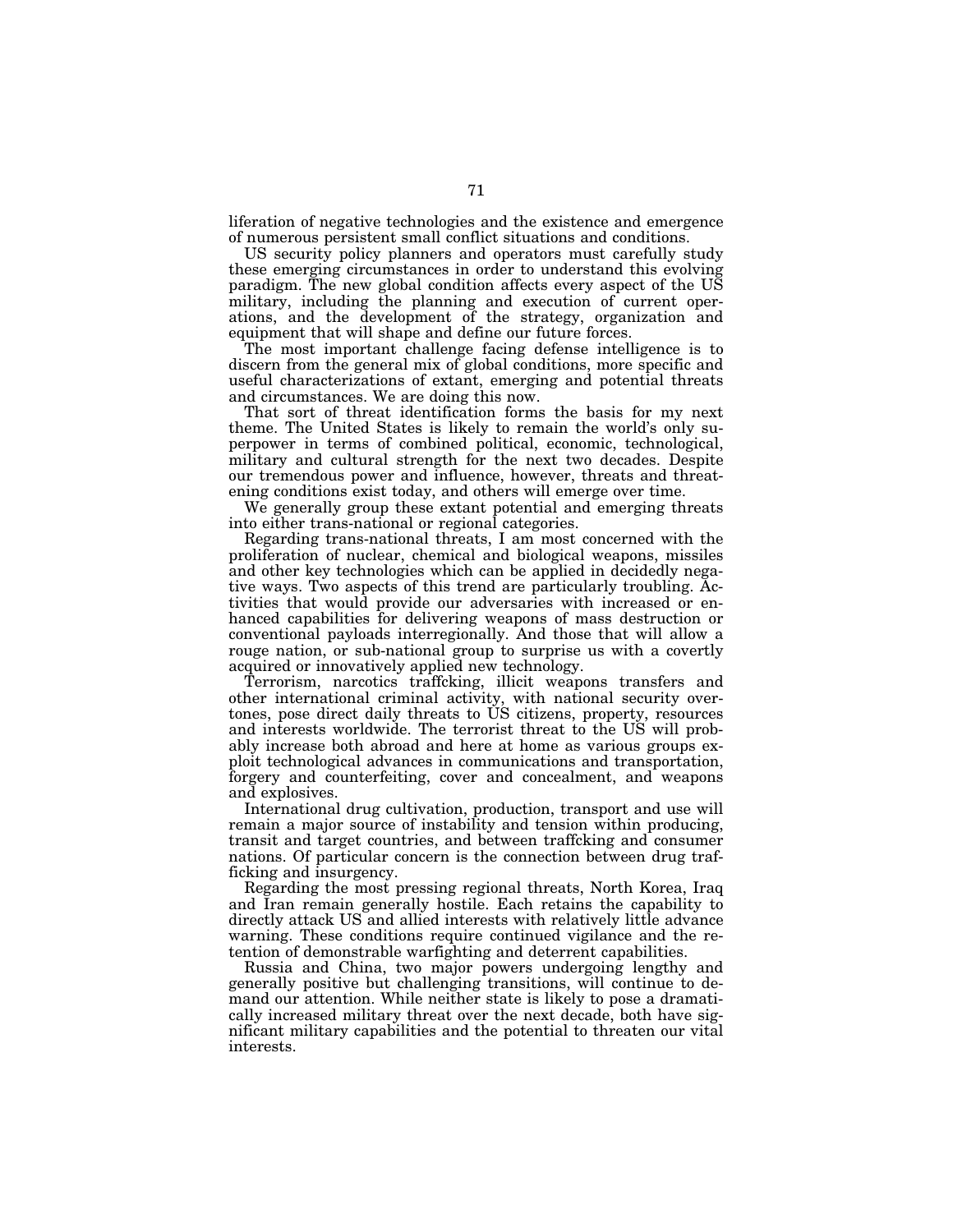Other regional issues and hot spots, to include the uncertain situation in Bosnia; tensions in the Aegean; ethnic, tribal and religious conflict throughout many parts of Africa; continued hostility between India and Pakistan; ongoing border disputes between several nations; and ethnic and political conflict in resource rich Central Asia, all have the potential to erupt abruptly into larger conflicts that could result in the requirements for US military involvement.

Finally, it is important to note that the rapid pace of military technology advancement, particularly in the areas of information and communications, will continue. Major technological breakthroughs in military capability are likely in the next two decades. Some aspects of our technological dominance, especially those with commercial and industrial applications, will be difficult to maintain. We can expect our adversaries to develop and apply new or innovative forms of asymmetric and asynchronous warfare as they seek to advance their interests while avoiding direct military engagement with the United States on our terms.

A final thought. We are trying to maintain military superiority and to use military capacity in positive and constructive ways in an environment in which espionage and the selective public disclosure of US classified information is commonplace. Unless we make progress in preventing espionage and stopping the unauthorized public disclosure of classified information, we should anticipate a steady erosion of confidence in our abilities and the real loss of advantage to our adversaries.

Thank you very much, Mr. Chairman.

Chairman SHELBY. Thank you, General Hughes.

Director Tenet, Saddam Hussein continues to defy the United Nations Security Council's resolutions requiring the dismantlement of his capability to produce weapons of mass destruction. Once again, we find ourselves in a confrontation with serious implications for the security and the stability of the vital Persian Gulf region.

First, would you please describe for the Committee today the current status of Iraq's missile, chemical, biological and nuclear programs. And even if full inspections were resumed today, how confident could we be that we could find and we could eradicate all of Saddam Hussein's weapons programs, especially his chemical weapons and biological weapons programs?

Director TENET. Well, Mr. Chairman, I think it's fair to say that the UN inspection regime has been absolutely critical in keeping those programs in a box. We have destroyed a lot of his Scud capability. We have destroyed much of his chemical weapons capability. We are, quite frankly, still worried about his biological weapons capability, because as you know, much of that information came to us through the defection of his son-in-law in 1995.

Chairman SHELBY. We're also getting very close to sensitive, probably critical areas, and hence the defiance, right?

Director TENET. Yes, sir. But the fact is—the fact is, is that he understands very well that unfettered access is what is required of hi;n. We understand that someone with his track record of aggression—he's used aggression against his Arab brothers, he's used aggression against his own people, he's launched Scuds against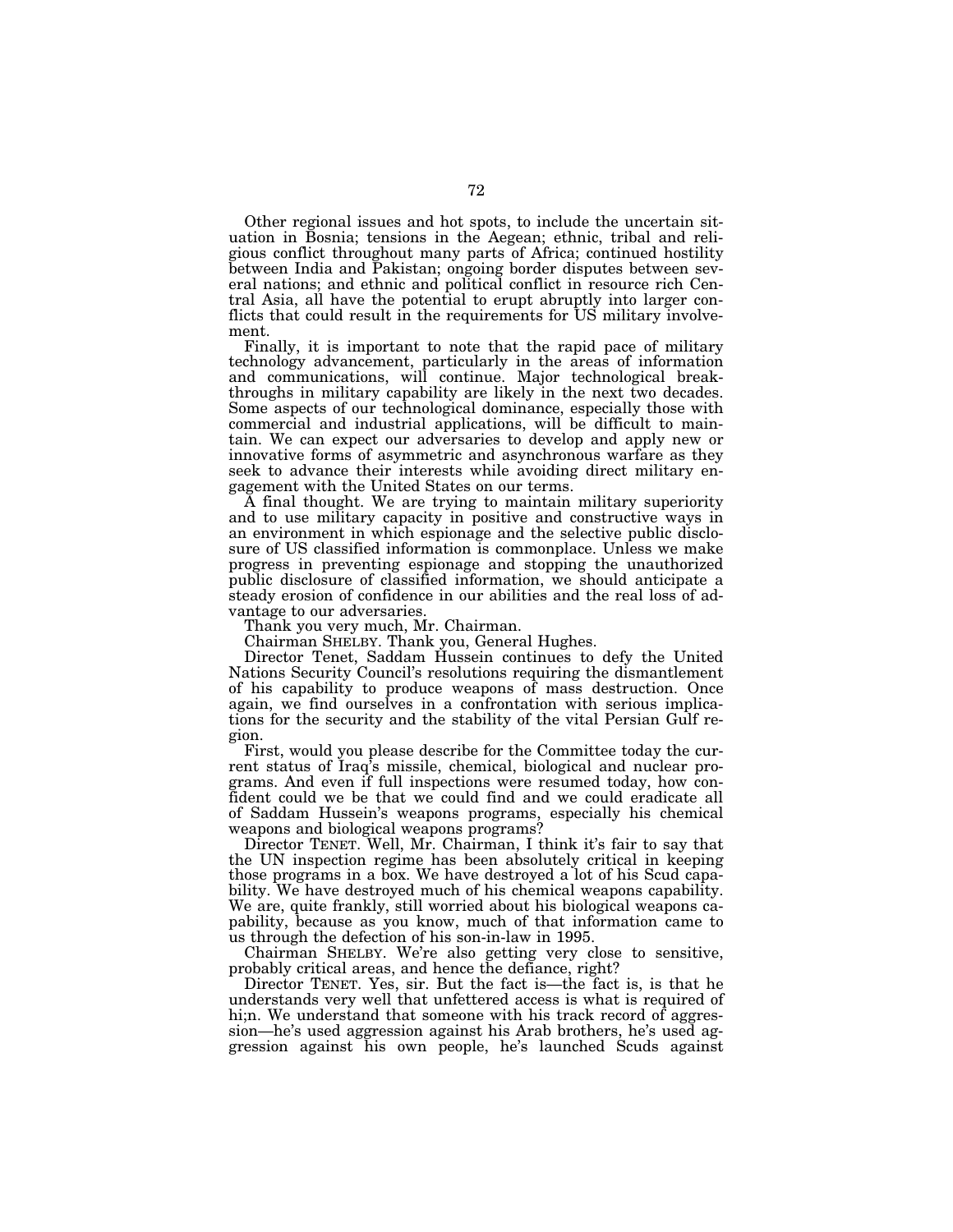Israel, he's used chemical weapons against the Kurds: He has a track record.

We understand what he's about and what he would do if he were unfettered from UN sanctions and relevant resolutions. He understands he has to comply.

Now, we are at an enormously sensitive stage in thinking through all this. Diplomacy is being used. We've moved forces into the region. We are taking this very seriously. And at any moment in time—and I'm always interested in newspaper stories about whether he's better off or worse off—at any moment in time, it should come as no surprise to anybody, that he is trying to exploit the current diplomatic situation for his benefit.

At the end of the day, he's a desperate man, in terrible shape. I wouldn't want to play his deck of cards in a card game when he's dealing with the international community that I believe the United States has kept united throughout this period.

Chairman SHELBY. Director Tenet, how quickly could these programs be expanded, the programs that he has—chemical weapons, biological weapons and so forth—or revived if sanctions were removed?

Director TENET. Well, I don't think sanctions are going be removed anytime soon, Mr. Chairman. But I will make the distinctions and ask my colleagues to comment on this as well.

Look at this in a continuum. Biological weapons, biological capability I think could be reconstituted very, very quickly in a matter of weeks. Chemicals in the continuum take some time of a—some kind of a longer time period, but I believe six months is not unreasonable. Ballistic missile capability is something that takes much, much longer to reconstitute.

Chairman SHELBY. Director Tenet, in recent months, as we all know, Saddam Hussein has successfully, up to now, defied the United Nations, widened the split within the UN Security Council, and dealt his old benefactor, Russia, back into the Middle East as a major player. Seven years after the Gulf War, he retains significant portions of his weapons programs and a significant capability to threaten the Persian Gulf region, if not immediately, then on relatively short notice.

Do you agree that Saddam Hussein is better off today than he was before the showdown began?

Director TENET. No I do not, Senator, I think he's got less options.

Chairman SHELBY. Do You think he's more desperate today?

Director TENET. Senator, there's substantial force in the region. Operation Northern Watch. Operation Southern Watch. No-fly zones. No-drive zones. We have this man in a box. And he's going to stay in a box. And at this moment in time, that's exactly what we should be saying to him. No other statement would be fair to our men and women who may have to go do something about this guy.

Chairman SHELBY. What are the key factors, Director Tenet, that you believe have encouraged Saddam Hussein to pursue his path of confrontation and defiance? Is it desperation? Or is it a hopeful split of the UN Security Council?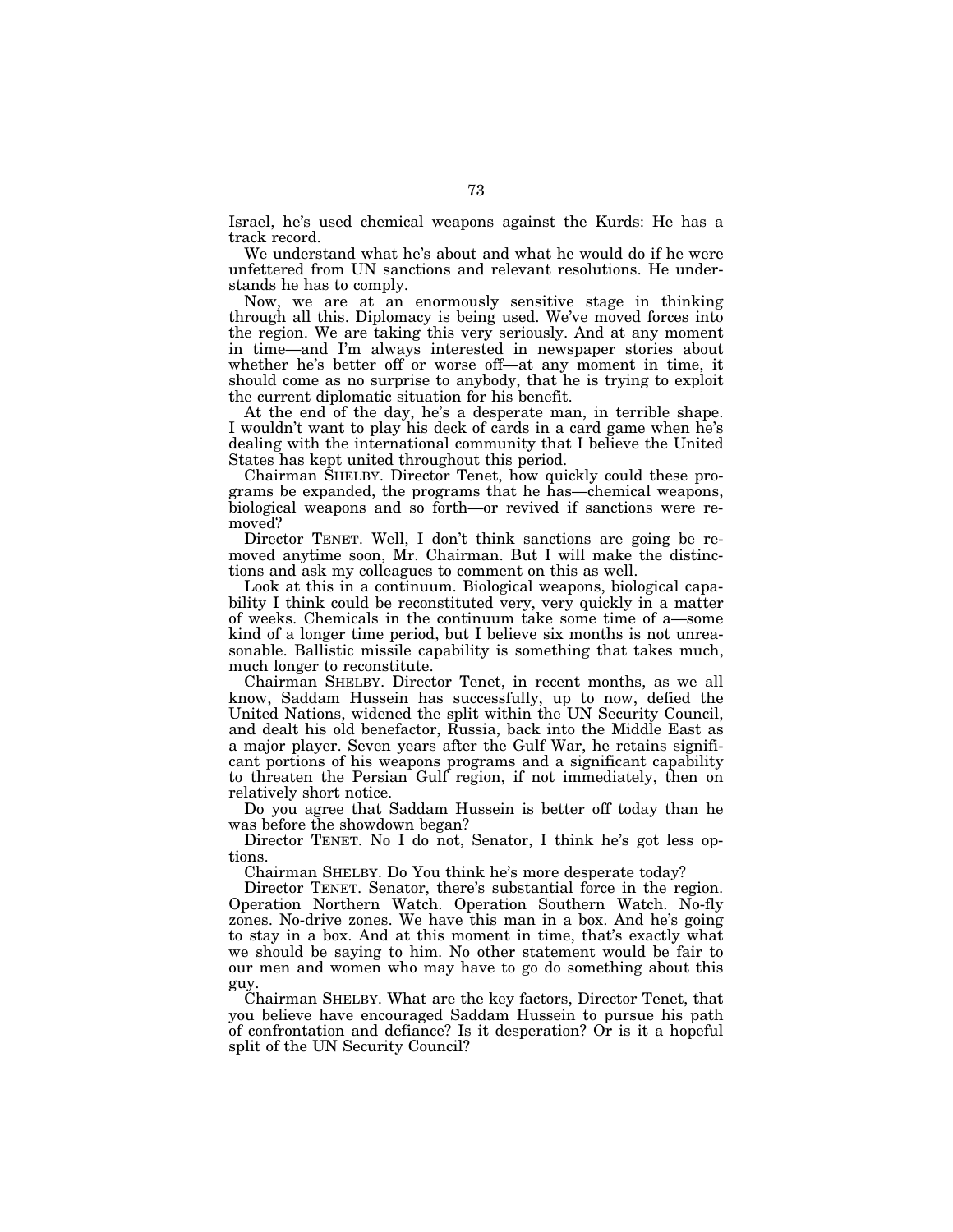Director TENET. Well, Senator, I don't know him, never met him, haven't talked to him, and don't know what's in his mind. But I think he's someone who's—people often say he makes mistakes. I think he's also very adroit and clever at seeking the split the international coalition, taking advantage of different partners at various points in time. And he will continue to do that.

But the fact is that we have maintained the integrity of the Security Council and the UNSCOM process, and unfettered access remains the goal of the UN Security Council today. I think as long as that position is maintained and is firm, I don't think he'll be able to exploit our position.

And I'd welcome Mrs. Oakley's and General Hughes' comments. Chairman SHELBY. Secretary Oakley.

Mrs. OAKLEY. Well, I would certainly agree with this. I think it's important to understand that in all the years of the UNSCOM inspections that have gone on, Iraq has never really come clean. And they have never really given us the complete information on the baseline for their activities on biological, chemical, nuclear and ballistic missiles.

So that there are a lot of things we don't know. We had to surmise various things, and therefore it's very diffcult to say how long it would take to restart all these things. And it's not just that we want to prevent any future development, which we would agree he will try immediately if sanctions are lifted. But we need to really understand where he was starting from, how long it will take, what are the key factors in his projects.

And I think that is very important to understand—that not only do we need to keep him from moving ahead, but we really do need to find out what he was doing.

Chairman SHELBY. What some people have talked about—a lot of the pundits, a lot of people that make policy in this country said, basically, this Administration has only a reactive policy to Saddam Hussein. Do you agree with that?

Mrs. OAKLEY. No, I don't.

Chairman SHELBY. Well, tell me why you don't.

Mrs. OAKLEY. Well, I don't agree with it because I think the thrust of everything that we have been doing is to keep the pressure on Saddam Hussein and to keep him in the box that George Tenet has talked about.

It is Saddam Hussein who keeps pushing the envelope to see what he can get away with.

Chairman SHELBY. But then we react to that, do we not?

Mrs. OAKLEY. Well, of course we do.

Chairman SHELBY. Isn t that a reactive policy?

Mrs. OAKLEY. Well, it is reactive if you look at it one way. We can also say it is a warning to him not to go any further.

Chairman SHELBY. For how long can we continue to warn him if he continues to defy us? And we hear it over and over. Shouldn't we have a definite policy to decide where we're going to go at the end of the day? And I'm not sure we have that policy today—at least, it's certainly debatable.

Mrs. OAKLEY. Well, let me just say we're getting into policy issues that certainly the Department of State's INR branch is very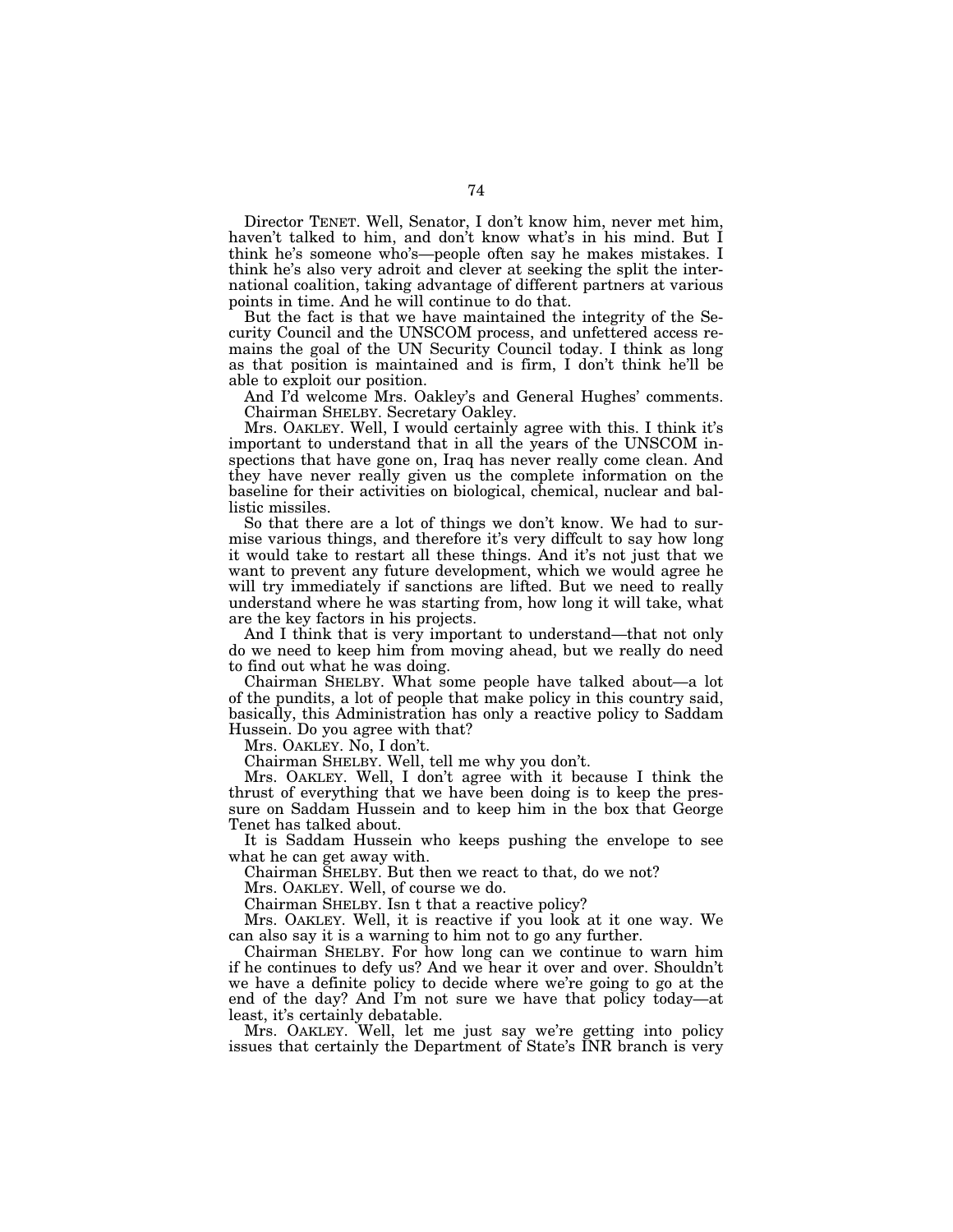close to. But I think some of those policy questions are more properly directed at other places.

What we have done is to present the facts. These are the gaps in our knowledge. This is what we think he's trying to do. And with the evaluation that we think he will—that there's no way to stop him without pressure on him to stop trying to push the envelope.

Chairman SHELBY. But when you're dealing with what a lot of people would term an international scoundrel—you know, someone you have no reason to really believe the integrity of his—his regime has not been known anywhere for truth and veracity. We have got to be very careful and very cynical in dealing with him, or we should say very realistic.

Mrs. OAKLEY. I would say that we are very realistic in dealing with Saddam Hussein. I think that none of the people with whom I work have any illusions that he is going to have a conversion or will not pursue these issues.

The question of what we do about it and how we approach is, I think, in the policy realm. But let me just reiterate that there are no differences in the Intelligence Community on the dangers from Saddam Hussein.

Chairman SHELBY. I know I'm running out of time, but I will be generous with anyone else's including your's, Senator Kerrey.

But Director Tenet, is your current statement about Saddam Hussein's position consistent with current intelligence, or is it a policy wish? Is there new intelligence which is reflected in your statement that maybe perhaps I didn't pick up? And if yes, can we discuss it or should we discuss it in a closed session?

Director TENET. Well, I think a more fulsome discussion can occur this afternoon. But I'm not expressing any policy wishes. You know, at any moment in time, anybody can make a judgment about whether somebody is better off or worse off if you—on the left hand side of the column, if you rack it all up—look at his military, look at his economy, look at his people, look at how he terrorizes them these are not the actions of a man who is in control of his own destiny in the way that I understand it, in any event. And while at any moment in time the diplomacy gets rough and your partners may move in different directions, that has nothing to do with his strength or weakness. That has everything to do about how we lead this coalition and bring them to the right conclusion.

And there are sensitive deliberations going on, and I think the Congress and your leadership at some point will bring into everything that's being thought about. But the fact is, I think there is a course, and the course is to use diplomacy and to use force and to bring the carrot and stick together to try and resolve this outcome in a way that satisfies US national interests.

Chairman SHELBY. Do you believe that he has, in fact, made certain accommodations with his neighbors? I wouldn't say friends, but neighbors. And a lot of neighbors believe that he is going to be there perhaps after we're gone and are evaluating it from a longterm perspective.

Director TENET. I've seen no evidence that the's made any accommodation with any of his neighbors, Senator.

Chairman SHELBY. Well, have they made some with him out of fear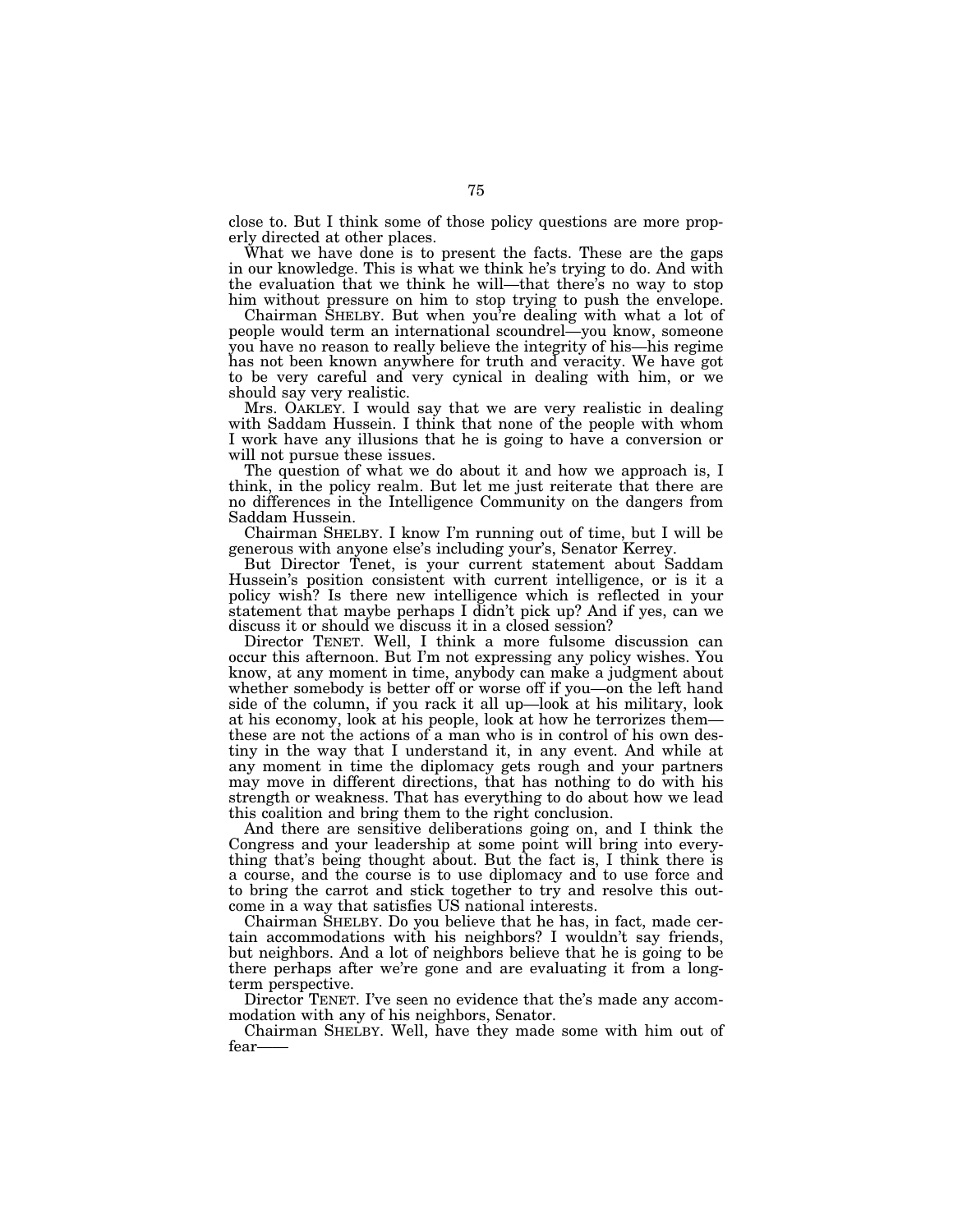Director TENET. I've seen none, I see no-

Chairman SHELBY [continuing]. Not respect?

Director TENET. I see no evidence of that.

Chairman SHELBY. Secretary Oakley, you want to comment?

Mrs. OAKLEY. I would like to comment on that, because I think that there has been a certain amount of attention to that in the press. Back to the comments that you made earlier that certain people have said that he has scored successes and that he has done various things.

I think that in regard to Iran, we can say that his relationship there is marginally better, that certain arrangements have been made-

Chairman SHELBY. Define marginally.

Mrs. OAKLEY. Well, there have been a visit during the OIC conference. They have been able to work out some arrangements for pilgrims coming to shrines and things like that. But I don't think our analysis would lead us to think in any way that that's a great improvement in relations. As I say, I think those issues are on the margins. They've eased it.

There's no doubt that Saddam Hussein has made a great play for better relations in the area. And I would agree that he is very skillful and he does this. He has certainly played on the issue of the suffering of the Iraqi people, and there is no doubt that the neighborhood is tense. It is tense over what he is trying to do from the instability that his continuing defiance of the United Nations Security Council resolutions has produced.

But I would agree that when you look at the hard facts, away from what people say, that he is not better off, and if you will, is in a desperate situation where he has faced strong US resolve. That doesn't make him less dangerous, because I think we all know, as has been said, that he's capable of making mistakes. But I think you really have to look at that almost country-by-country and issue-by-issue.

Chairman SHELBY. But we have to agree, and assuming that he's still there—I think he is; I hadn't heard anything—so that's a problem.

Is it, Director Tenet, the Intelligence Community's view that the only way Iraq will destroy its weapons of mass destruction and rejoin the world community is under a leader other than Saddam Hussein? And what would an Iraqi leader other than Saddam Hussein look like in your opinion, not that we think it's imminent, but is it always a possibility?

Director TENET. Let's talk about that in closed session.

Chairman SHELBY. Closed session.

Senator Kerrey, you've been very patient.

Vice Chairman KERREY. Thank you, Mr. Chairman. I just look like I've been patient.

Chairman SHELBY. Well, I was charitable, you know. [General laughter.]

Vice Chairman KERREY. I appreciate that, too.

Well, Mr. Tenet, your answer qualifies you to be Secretary of Defense.

Director TENET. I don't want to be Secretary of Defense.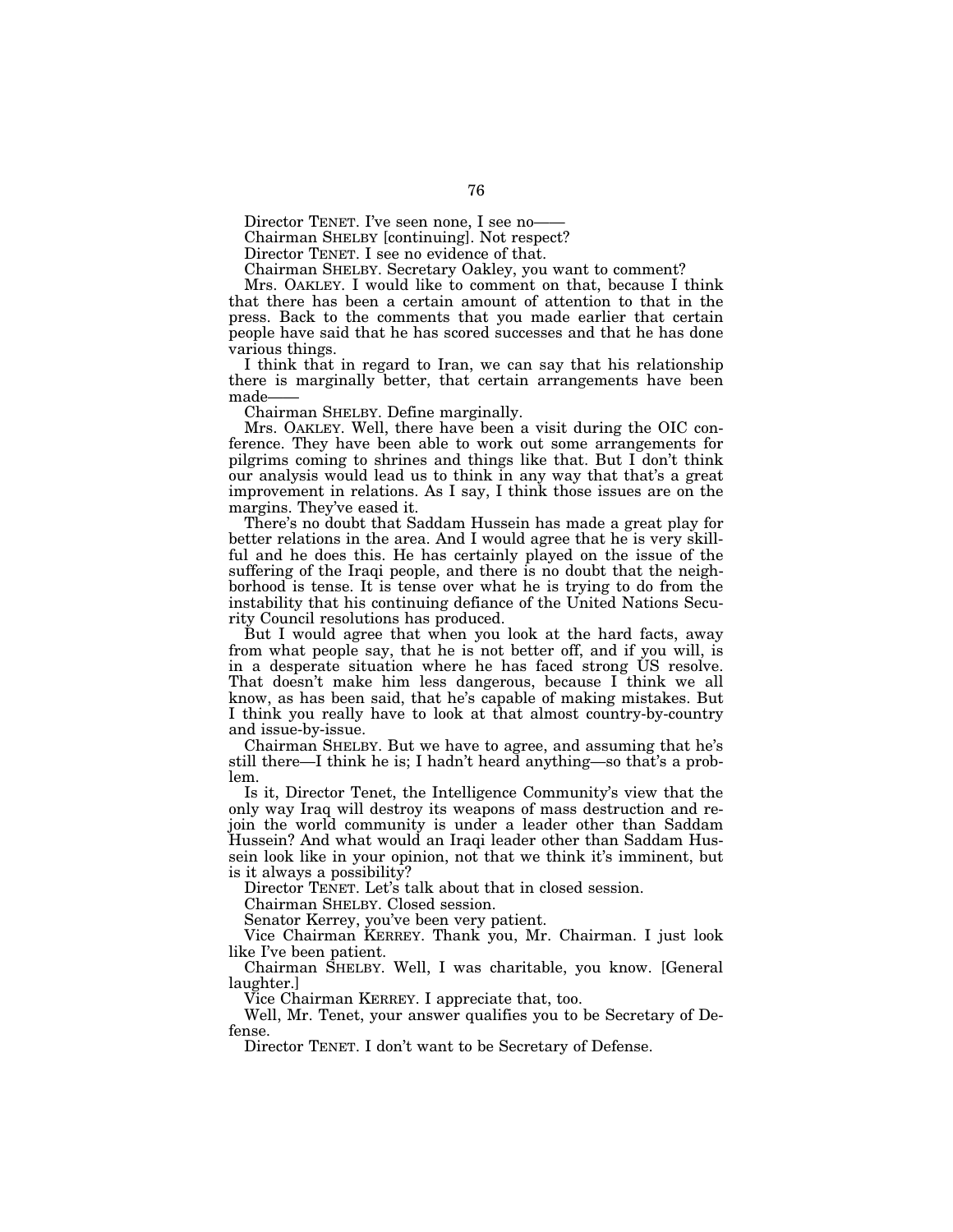Vice Chairman KERREY. I want to ask you about the secrecy legislation, but I would feel compelled to comment on Iraq. I do think that the—it must be said that our current policy is a dual-containment policy. Contain Iraq, contain Iran. Prior to that, our policy was to support Iraq. And one of the problems we have got with Iraq right now is we didn't voice much opposition to their use of chemical weapons when they were using it against the Iranians. And so our previous policy was not containment. Our previous policy was support.

And I think one of the difficulties that we are having is I think as long as we have a policy of containment of a dictatorship in Iraq we're going to struggle. And I hope at some point, we can begin to discuss a change of that policy to replace the dictatorship with democracy, because I think it's possible and clearly desirable.

I said earlier that the best war we fight is the one we avoid, and the ones that we have avoided are the ones where there has been a transition from dictatorship to democracy. That's why the trend lines are good in Russia today. I mean, that's why I am encouraged even in the face of doom and gloom coming out of Asia, we have a liberal constitution now in Thailand. There was a military coup in the early 1990s. I mean this—democracy brings stability. Democracy decreases the threat.

And I know that we have fear, well, it can't be done; the risk is high and so forth. But remember all the fears that we had going into Bosnia or the fears that a lot of us had going into Desert Storm. I mean, we typically underestimate our ability to do good and wonderful things. We have great power. We have diplomatic skills. We have, I think, the intelligence and the force to accomplish this miracle. And we ought to put that as the goal, not containment. I say it with great respect. I know it's difficult. I know it's not an easy change to make. I have great respect for you and your answers that you have given. But I do see the opening of the border with Syria, the problems that Jordan is having. I mean there's been some—the Pope has made a statement during the recess in opposition to the impact of the sanctions, that we can see in the Security Council the deterioration of support of a policy of containment.

And it seems to me that we need to change direction. We are not the Foreign Relations Committee. We are not the Armed Services Committee. We're the Intelligence Committee. But I felt compelled to make once again a comment on that particular situation.

Could you comment, Mr. Tenet, on S. 712? We have had some discussion about that. I know you're concerned about the—this is the bill that Senator Helms and Senator Moynihan have introduced. And I would appreciate very much if you would include in your answer, if you could, some of the concerns very eloquently raised by General Hughes at the end of his testimony having to do with the giving up of secrets that put us at risk. Could you talk a little bit about this secrecy legislation?

Director TENET. Senator, you know that—you and I've talked about this, and we're trying to work our way through. I want to sit down with Senator Moynihan. We're working through the Administration in terms of a final position.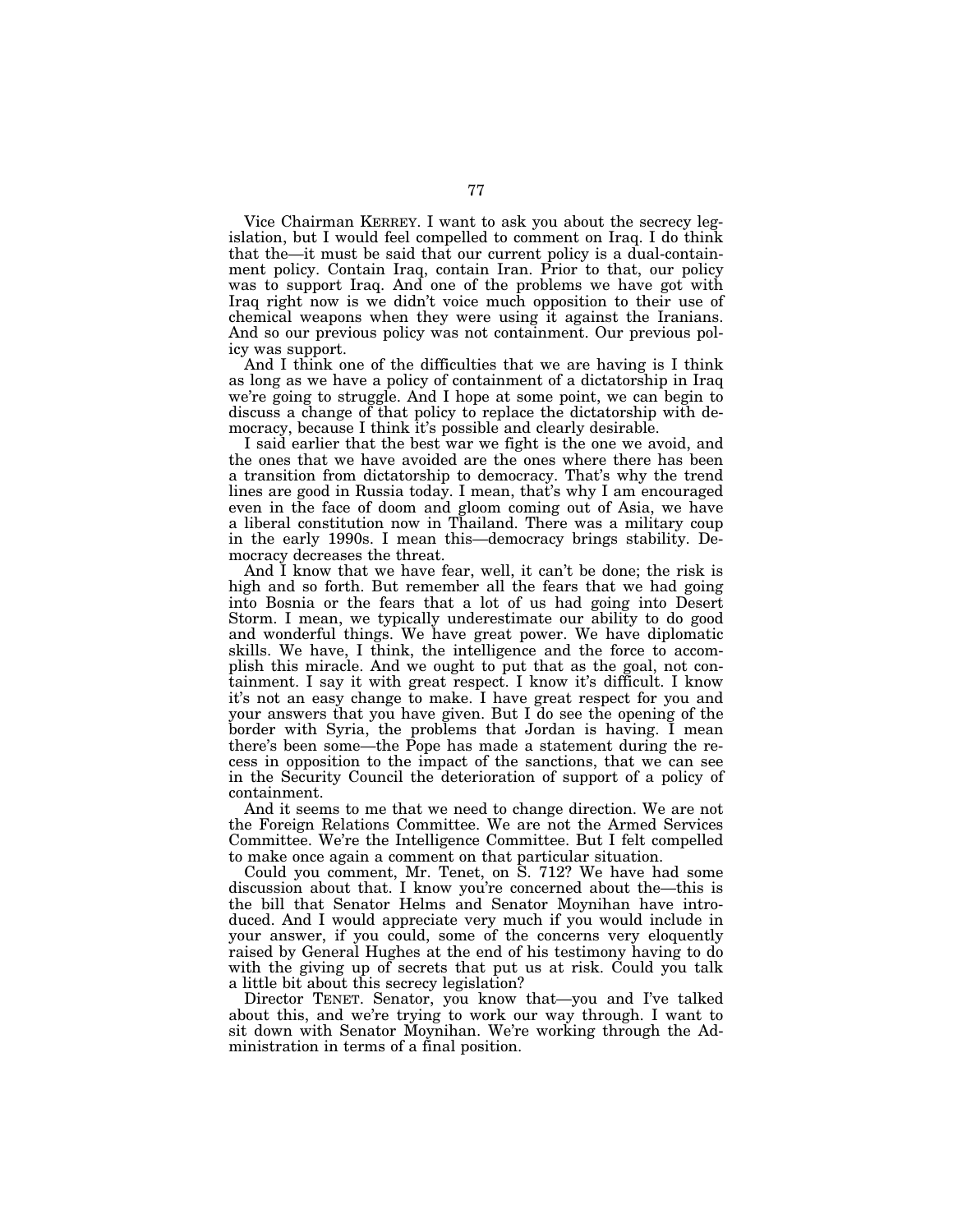What matters to me the most is that we are more open, we do more on the openness front, but I have the ability to control and protect sources and methods.

Vice Chairman KERREY. Can you talk—Mr. Tenet, one of the values of an open session, it gives us a chance to have a conversation with the American people about this. Can you—and General Hughes at the end expressed with great passion the concern that he's got with the deterioration of our ability to acquire things that enable us to keep our soldiers, sailors, airmen and Marines, as well as the people that are doing operations that are out there trying to keep the American people safe.

Director TENET. Yes, sir.

Vice Chairman KERREY. The giving up of a secret is a crime, and it's a crime because it puts our people at risk, it risks lives. You know, the loose lips sinks ships line has real practical application even today.

And I just want you to talk a little it about the importance of secrecy, why do we have it, what's the purpose, what do we accomplish as a consequence, and why do you think it's important for you to retain primacy of classification.

Director TENET. Well, Senator, the fact is, is that if you look at the leaking that's gone on in the last couple of years, it is unprecedented in our history, from my perspective. And it may make interesting reading for people, and there are people in this government who think it's in their interest to provide secrets that compromise sources and methods. We know what we know about what goes on in the world because of our ability to collect information. And embedded——

Vice Chairman KERREY. Mr. Tenet, can I just get you to—with great respect, and I apologize for interrupting; I know It's not polite to do so—but when you use the phrase, sources and methods, I mean, in closed session we all understand that. But in an open session, put it in human terms. I mean, when you say source and method, aren't we talking about men and women who are out there doing things to help us keep this country safe? And aren't you talking about the possibility that they could die as a consequence of being compromised as well as not being willing to cooperate with us and provide the intelligence necessary to keep America safe?

Director TENET. I think we should switch places. You're doing a better job of this than I am.

Chairman SHELBY. Senator Kerrey is right, Director Tenet, on this. When we talk about sources and methods, we know what we're talking about basically. But do the American people understand? And I think it's very important that they understand where we're going.

Director TENET. Well, they need to understand that when I talk about terrorism, and weapons of mass destruction, and Iranians and Iraqis, that we have men and women all over the world who are putting their lives at risk every night to try and collect information to provide to the President that makes a difference to our security. They need to understand that technologically we have the means to collect intelligence that make a difference as to whether the men and women in uniform prevail when they go into conflict. All of those capabilities are put at risk when people freely and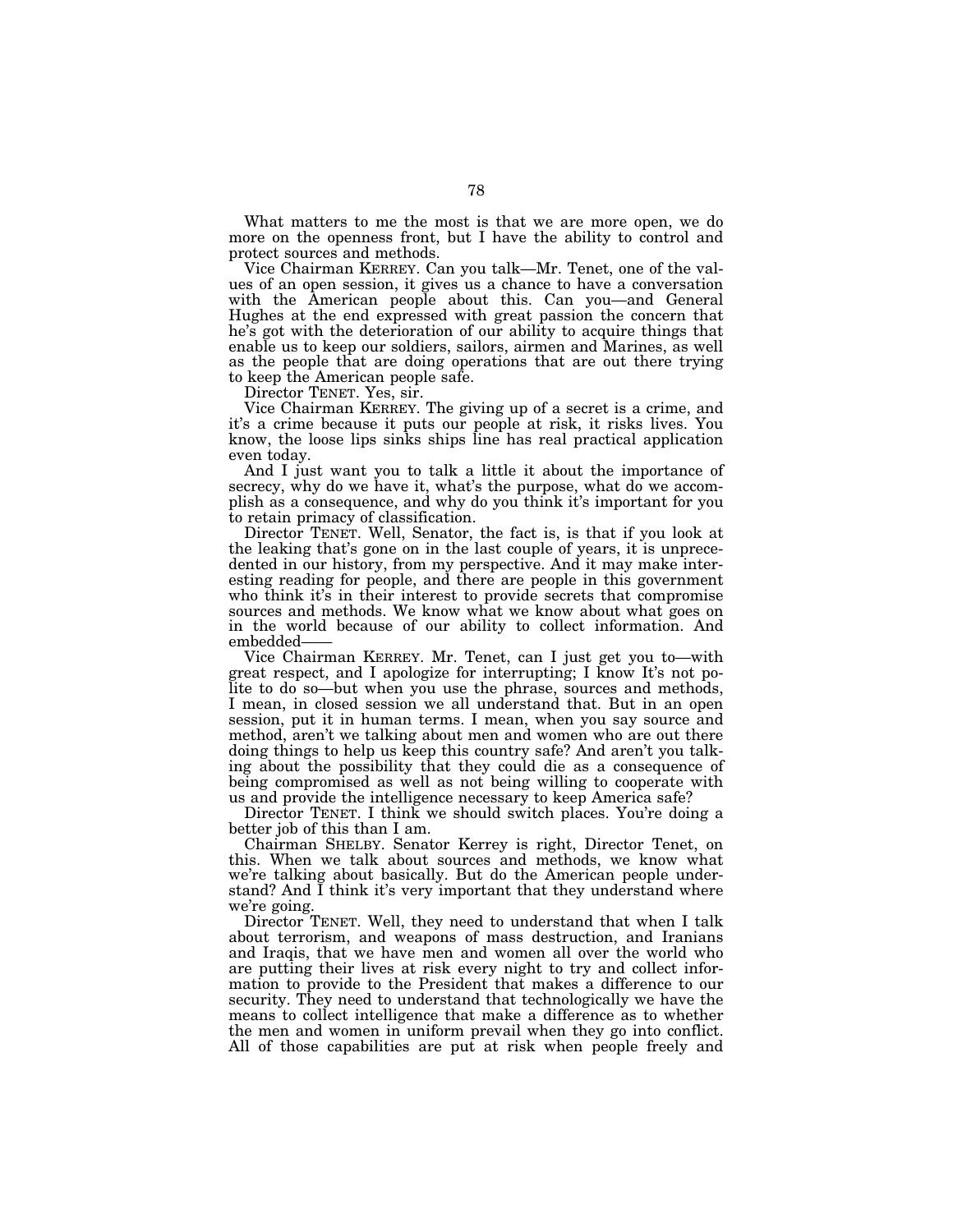without regards for the consequences throw real secrets out into the public domain and jeopardize our nation's interests. They shut down our ability to do our job. They make it impossible for us to protect Americans. And I think they undermine the national security of the United States. And it's become a free good in this country. Everybody believes they have a right to a secret, and it's got to stop. And we're doing the best we can with the FBI to find people who are doing this. And when we do, we will fire them. I don't necessarily have to prosecute them. But firing them and making a public example——

Chairman SHELBY. Why not fire them?

Director TENET. Well, I'll settle for firing them, Senator, and humiliating them for what they've done to the country. Prosecution at times is a diffcult standard.

Chairman SHELBY. But is that enough, though?

Director TENET. No, it's not enough, It's not enough.

Chairman SHELBY. That's not enough. So why give them a tap on the wrist when they put people in harm's way, and perhaps cause people to lose their lives?

Director TENET. Senator, we're not going to tap anybody on the wrist.

Chairman SHELBY. Okay.

Vice Chairman KERREY. Will you give—just in a minute response, and I'll let the other Members ask questions.

Director TENET. Yes, sir.

Vice Chairman KERREY. In the legislation there is a national declassification center. And you've at least privately expressed some concerns about that. And again, I don't think you're going to be undercutting your authority or your capacity to work with either Senator Helms or Moynihan to talk openly about this. But you have some concern about what the center would cost and the way that it could undercut your capacity to do your job, do you not?

Director TENET. I have the ability to ultimately—since I originate—we originate, under my authority, so much classified information, I have to have the ability to be in the debate about something that is or isn't classified, and meets the public interest tests or doesn't meet the public interest test. We need more checks and balances into this system to ensure that I can have the confidence that I need to protect sources and methods.

Now, I have a whole declassification factor that we've built out at CIA to start churning more and more material out about our historical record. We have a commitment to do that. But we need to do it with the proper checks and balances. We have an obligation to the America people to talk to them about our history and things that have gone in our history that where intelligence has played a vital role. But at the same time, we have a responsibility to protect real secrets. And I think Senator Moynihan's heart's in this place. He wants to protect real secrets. He wants-

Vice Chairman KERREY. And Senator Helms.

Director TENET. And Senator Helms.

He wants to remove impediments that lumps everything into that real secret category, and I want to sit down with him and look at the cost, because it costs a lot of money, it's labor-intensive. A lot of people are involved. We have 25 percent fewer people than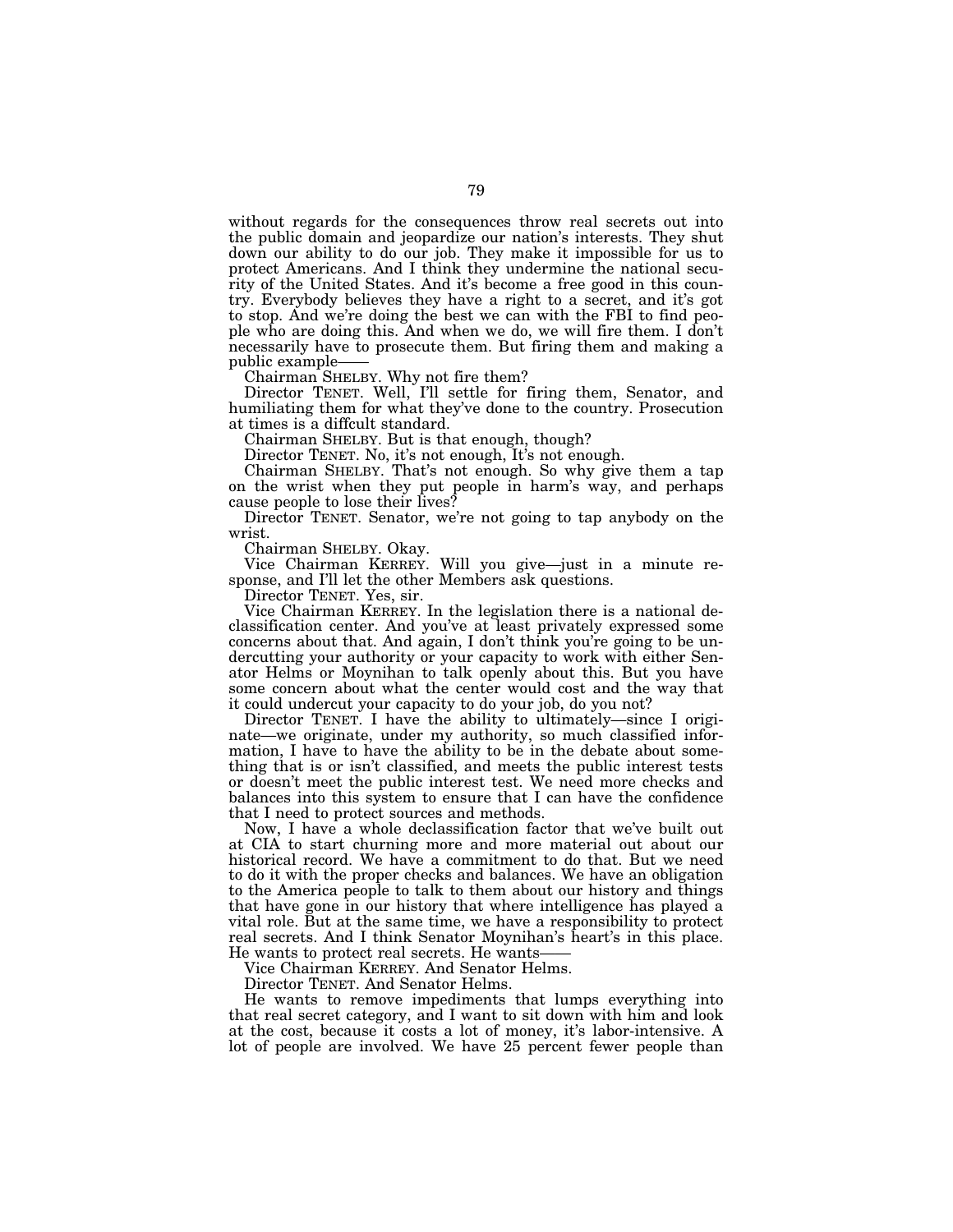we've had. We're being asked to do many, many difficult things that requires the time and energy of people. Technology may or may not help. But I think there's a balance that we can meet here with Senator Moynihan and with Senator Helms and with this Committee in moving a piece of legislation that satisfies what I believe are competing and legitimate requirements. And I've heard nothing from the Secrecy Commission or Senator Moynihan that would indicate he's opposed to any of that. And I want to sit down and work with him.

Vice Chairman KERREY. Well, they are competing and they are legitimate in both cases. And I think it's terribly important, both from the standpoint of being able to maintain our ability to keep secrets, to keep the American people safe, and also from a standpoint of keeping their confidence that we aren't unnecessarily classifying just to protect ourselves.

So I appreciate not only your testimony but General Hughes' comments earlier, because I think they're very constructive and it will make it more likely that we'll change the law and be able to resolve those two conflicts.

Thank you, Mr. Chairman.

Chairman SHELBY. Secretary Oakley, did you have a comment? Mrs. OAKLEY. Let me just add a footnote on that. I cannot underline enough the importance of confidentiality in diplomatic exchanges. It's not quite the same thing as information to DIA or CIA. But without that, diplomats cannot do their job. And I would simply say that you've got to remember that. And if we do think of diplomacy as our first line of defense, not secrecy, but confidentiality has to be kept in mind.

Chairman SHELBY. Senator Glenn.

Director TENET. Senator-

Senator GLENN. Thank you, Mr. Chairman.

Director TENET. Senator Glenn. Mr. Bryant's getting lonely here. He'd like some questions.

Senator GLENN. I'll do my best.

Chairman SHELBY. He's going to get some.

Senator GLENN. I'll do my best. Let me just comment on about the security breaches here. You know, we crawl all over you, George, out there at CIA every time there's a problem that comes up and somebody leaks something or purportedly has leaked something. But I think one of the biggest problems is right here on the Hill. More leaks come out of here for political reasons and I know you—I'm not asking you to comment on this, but you were up here long enough to know that we need action right here, too, and we ought to tighten up our own operation here on the Hill. That's just a comment.

Director TENET. Senator, can I comment on that for a minute? Senator GLENN. At your own peril, yes. Go ahead.

Director TENET. I must tell you that this is—I'm not trying to ingratiate myself to you, but the Executive branch leaks like a sieve. I'm here to tell you that right now. And there's no doubt about that. And you look at it carefully, and there's guilt everywhere here. But the Executive branch and everybody sitting behind me knows it all too well, and it's a major frustration. And there are people all over this Executive branch who are violating a trust. So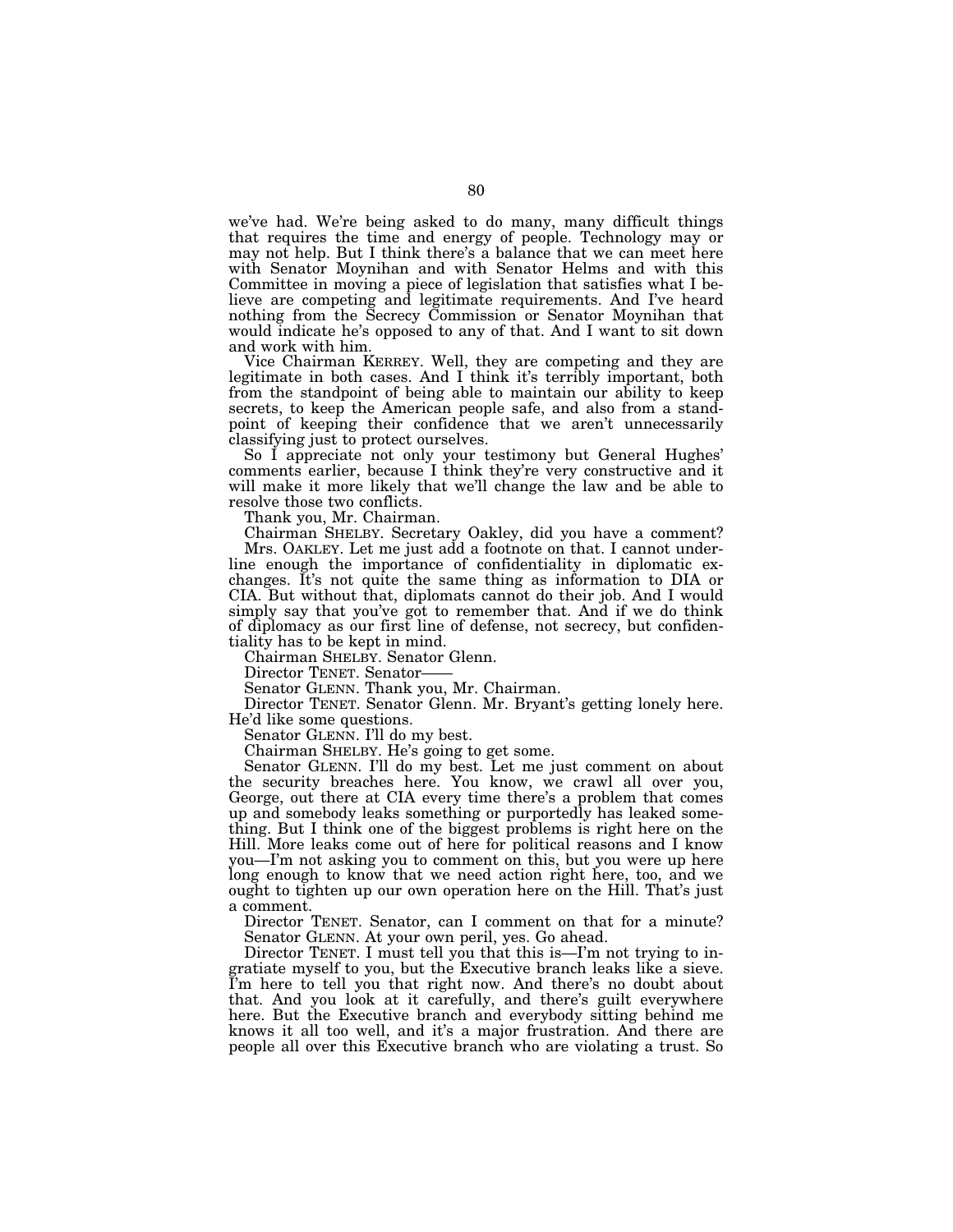it's not one side or the other. There's plenty of blame to go on our side.

Senator GLENN. I just didn't want anybody to think that all the leaks were in the Executive branch, at CIA, that's all.

Chairman SHELBY. Senator Glenn, if you would just yield for 10 seconds.

Senator Kerrey, the Vice Chairman, and I, as you know, Director Tenet, Mr. Bryant knows, Judge Freeh knows, we have asked the FBI on several occasions to do an extensive investigation regarding leaks. Everywhere, everybody, every source, because we want them to stop. I share Senator Glenn's concerns. I think it's widespread. I appreciate your acknowledgement because I know it to be true.

Thank you. Sorry, Senator.

Senator GLENN. No, thank you. That's all right. I probably should have used my opening—when everybody was making opening statements, I should have availed myself of that five minutes.

But I want to make sort of a general statement here and then get your response to it. We may be able to go into it in more detail this afternoon when we are in classified session.

I think we have new dimensions to our intelligence gathering and new dimensions to our security problem. These hearings are always titled National Security Threat, and I think that threat is changing, and changing rather dramatically. And I'm not at all sure that we're keeping up with it.

We're accustomed to going through these things nation by nation—who's developing weapons, who's doing what. And we go nation by nation—China and all the rest of them. And in the past that's okay, but I think what's happening is over the past few years we've seen the availability of technology go to nations that are tiny little nations in the big scheme of things, or to terrorist groups or small groups, where these groups can have a firepower available to them or a mass destruction capability available to them that was only available to major nations in times past, 15 or 20 years ago, just that recently. In other words, they carry a big stick now. And this is tough to keep up with.

Now, it's in two areas. In the WMD area. I—this sounds a little crazy maybe, but I'm not that much concerned about the nuclear matter now as much as I am about the BW and CW, but BW in particular, because we can keep up with satellites and everything else, we keep up with what's going on with regards to the huge industrial complex necessary for nuclear weapons. We can't keep up with stuff like—I asked Judge Webster once when he was here, when he was out at the CIA, I asked him in another hearing over in Governmental Affairs one day, what size room would be necessary for a valid chemical or biological weapons plant? He turned around and consulted one of the people on the first row and said, an area about the size of this hearing room.

Now you folks can't—that's difficult to keep up with all over the world on every group that might have a BW plant that any graduate chemist can set up. And that's the tough part. And so this is now spreading to where it's—you know, we can—we say, well, but they can bring in nuclear weapons in suitcase size. But it still takes a very, very high degree of sophistication of nuclear knowledge and development capability to make the smaller weapons.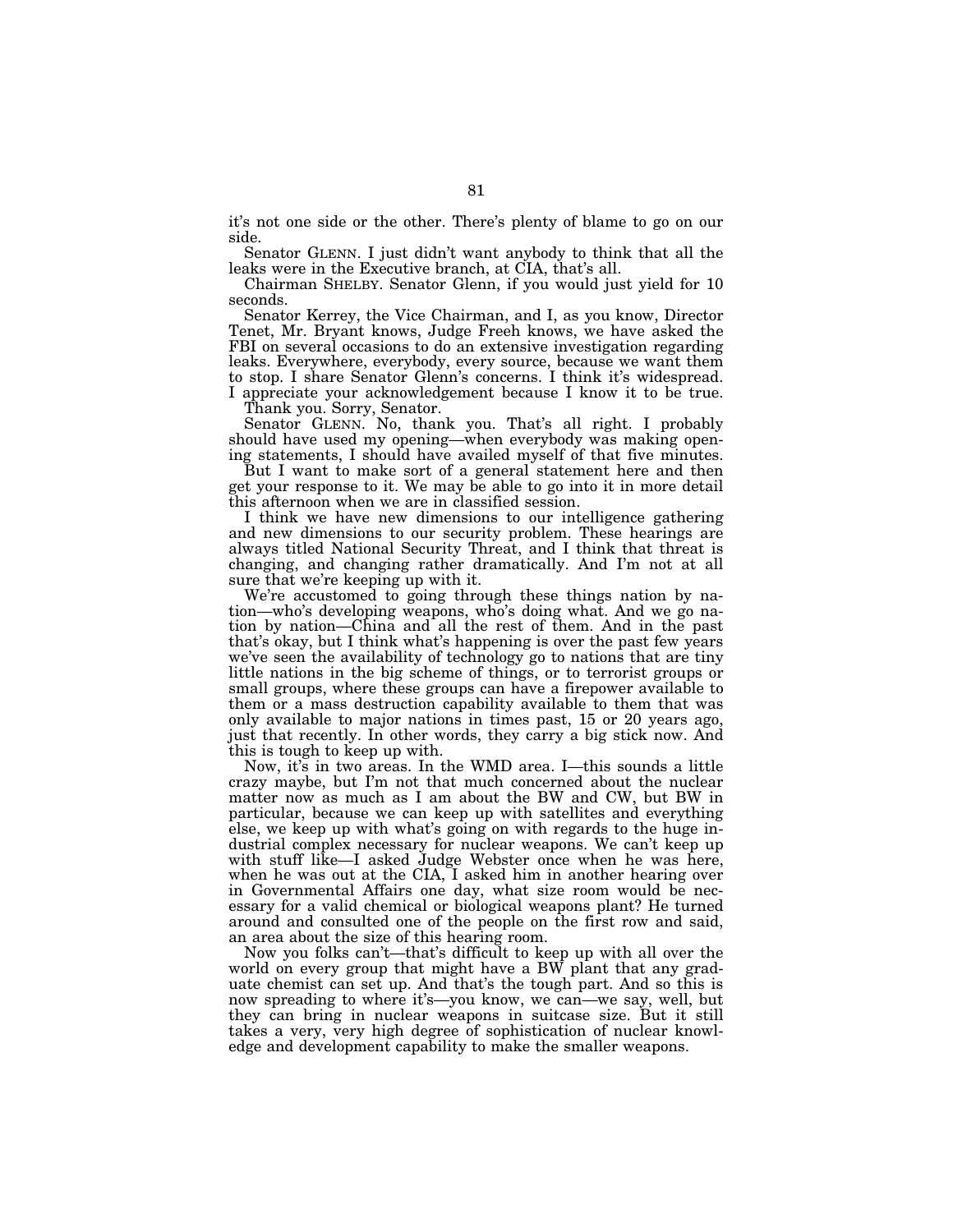And we have these 70- to 80-pound chest pack-types that are available in the military, and we're aware of those. But it still takes a very high degree of sophistication to make these things. So—but the BW, you think a BW brought in a suitcase, not monitorable, going through airports, things like that, brought in and then sprayed out of the back of a cab driving around Wall Street in New York and people start dropping dead, and you've done the same damage as far as casualties go over a period of five days or six days. You probably have the same number of people die as if you'd nuked the place. And that's not an exaggeration. It's true. That's the kind of threat that I think we have to think a lot more about.

And we still tend to think of the—you know, we tend to think in terms of big nuclear weapons and all this, and I'm concerned about those. But I think we have a new dimension to the threat that we really haven't dealt with yet.

Now, that's one area. The second area—and you've alluded to this several times through this morning already—we have an international, a worldwide dependence on computers now that is unbelievable. The President mentioned last night in his speech the cyberspace thing that we're into here, that just in a few years things that used to be available only to the most skilled scientists in the computer area are now available to everybody.

And what does this mean? Well, it means, for instance, a hearing I conducted over there also some years ago was on the six electrical nodes, control centers, that we have in the Northeast United States, controls the whole electrical grid for that area. And they're computer-controlled now. And you have hackers getting into that thing. You just dump the whole electrical grid for the Northeast if somebody wants to get in there and do it. And you have Defense hackers trying to get in the Pentagon. We've had hearings on that. We have economic hackers. We had one Russian a couple of years ago that we're all aware of that dumped some of the accounts out of New York into his accounts in LA and another account in Zurich. And this is what's going on right now with the—we are becoming more computer-dependent around the world and yet more computer-vulnerable than I think most of us realize.

The purpose of war is to bring the enemy to its economic knees. We've usually done that by bombing and knocking the devil out them until we could march in and take over. We can bring a nation to its economic knees right now if you had the right trained computer hackers to get into the Defense Department. But not only that, but you get into Wall Street. You transfer some funds out of the Fed to George Tenet, George Tenet to me, and I get rich. And it's all over the place. You've got things all criss-crossed. And a few hundred hackers trained to do this could just wreak havoc. It could be—the results could be like war without the bombs. And I think it's that serious that we have to plan for.

Now I don't know how we keep up with all this. It's the international flow of money. It's the transfer of accounts. It's economic hackers. It's—I've gone out to NSA and been briefed several times on this. They're very concerned about all this, as we—all you are very much aware also.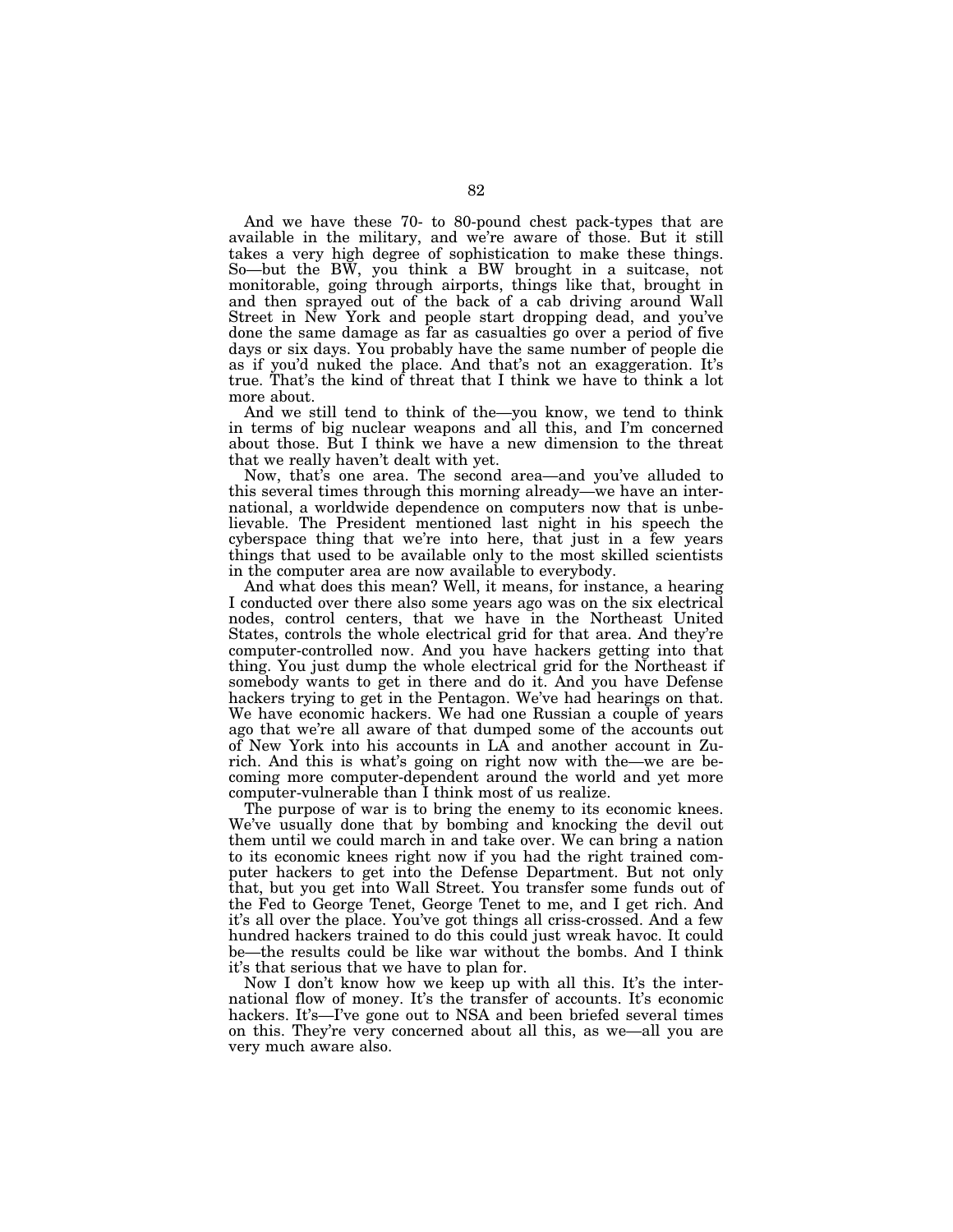So my question or comment that maybe we'll get into more this afternoon—but how do we keep up with this thing? Do we need double our HUMINT people that are out dealing with these things? Do we need a whole new emphasis on HUMINT or SIGINT or a combination thereof? What resources do you need? How do we keep up with what these threats are? Are we cooperating with other nation's intelligence, because other nations are concerned about this, too? It can hit them as hard as it hits us.

You can imagine in this recent economic crisis in the Far East if we had suddenly dumped some computer hacker problems into Hong Kong and screwed things up there royally, that would have reverberated around the world immediately. So it's not a small item.

What I'd ask you all is, what's our status now? What do you see? What—where—are we able to keep up with what the secret groups are or what nations might be developing this kind of a capability? You folks have a very tough job. It's—intelligence is always vital, first as a warning, and second as a force multiplier. But now we have all these new problems, and it's a very tough one. And we expect you to be clairvoyant and all-knowing when you're not in areas like this. But how are we set up to handle these things of technology advances that give WMD capability to almost anybody that really wants it and gives it—and computer vulnerability that I don't think we're even beginning to learn how to deal with yet?

That's a very long question, but if you could comment briefly on that, and maybe we can get into more of it this afternoon.

Mr. Bryant, I will call on you.

Thank you.

Mr. BRYANT. Thank you.

I just want to comment first on the key to the best defense to these two issues—WMD and the computer intrusions issues—is number one, cooperation. The people that are sitting at this table in the law enforcement community have to have a strong partnership of exchange of candid information about what's going on, not only information from the international scene, from the Agency and DIA and other sources of information, but that information has to come in and we have to deal with it.

From a law enforcement and a counterintelligence and terrorism perspective, the FBI set up in 1992 a computer intrusion squad in the Washington field office. Currently, we have a group of individuals where we're proposing basically to have a partnership with the Intelligence Community—DOD, the Agency, et al., and state and local law enforcement where this information would come in. And one, there would be an analytical look at what the issue is, what's coming in, what the threat is. And two, there would be an investigations branch, where we're running right now about 500 computer intrusion cases in the FBI. Those are coordinated with various entities in the Intelligence Community or working with state and local law enforcement.

This is a start. But this issue is going to do nothing but get much bigger, and it's got to be a partnership. There's just responsibilities in a lot of different places. But we're trying to put together an Infrastructure Protection Center that would basically would answer some of your questions.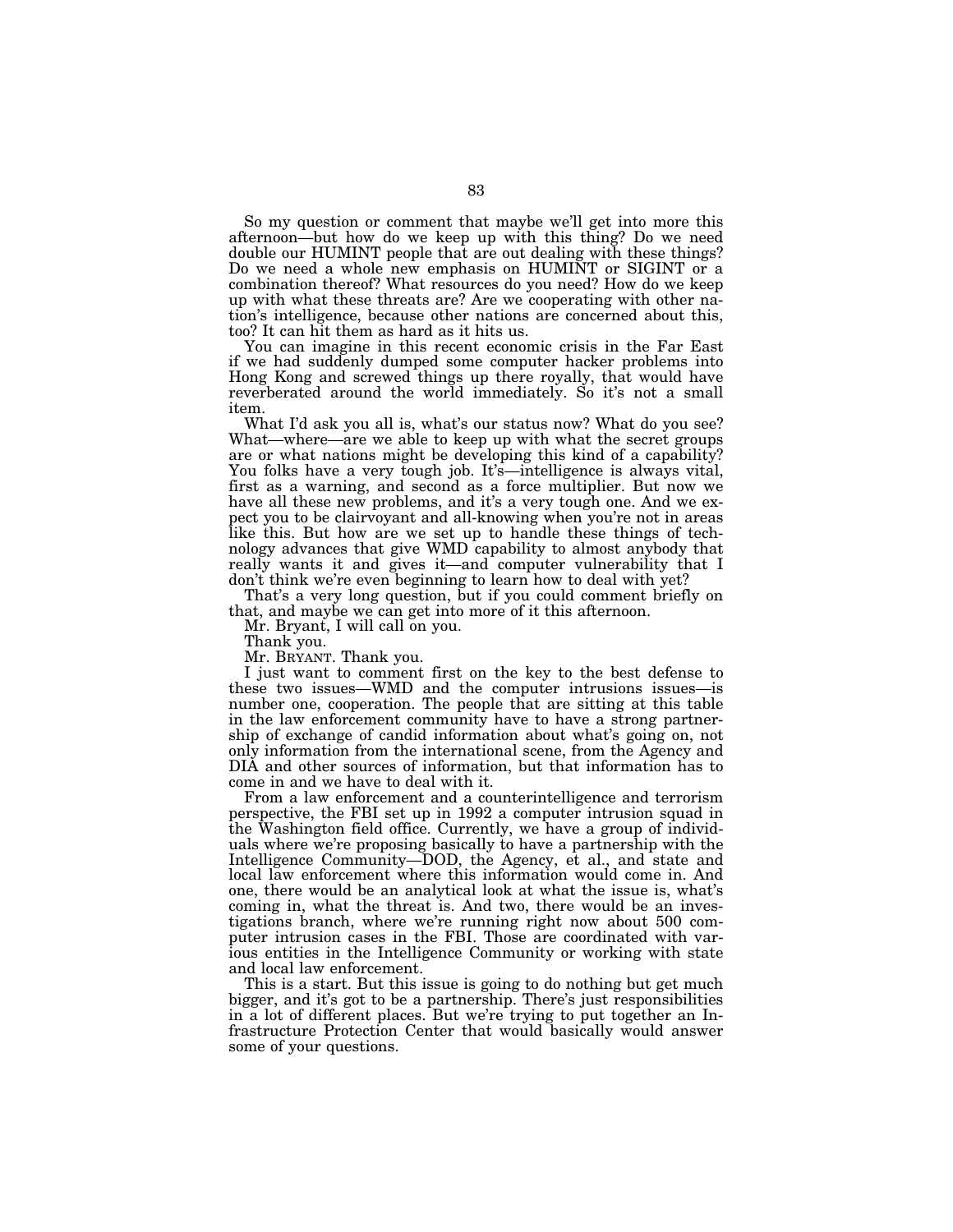As I said, the current state of the threat is increasing daily. And as far as the Weapons of Mass Destruction, with help of the Nunn-Lugar money for Defense and FEMA and the FBI and a lot of agencies, there's a lot of training going on, first-responder training. But once again, it comes back to prevention, which is our core issue here. It goes to your Intelligence Community, our ability to stop these issues before they occur.

Senator GLENN. Do you need more resources? The FBI?

Mr. BRYANT. Oh, I think yes.

Senator GLENN. Okay. Good answer. [General laughter.]

Who else wants to address this?

General HUGHES. Well, from a defense standpoint, sir, I'll mention that I think we understand these new threat conditions that you outlined quite will. We have been working on them for some time. We do know with regard to intelligence gathering that they pose new challenges in collection of information. And it's technical as well as human.

I think you hit on the issues of human intelligence being a critical factor here, but the technical intelligence gathering to give us information about these new circumstances is very important.

Senator GLENN. Let me ask, is HUMINT, is that the most important factor, or is HUMINT minimal compared to SIGINT, or do these groups all have contact with each other so you can intercept what they're doing or both?

General HUGHES. I'd prefer to address the details of that in closed session, sir.

Senator GLENN. Okay.

General HUGHES. I should also mention that new defensive mechanism are called for. The protection of our civil infrastructure and our attendant military infrastructure against the kind of threats that you mentioned, such as organized or nation-state or subgroup-sponsored intrusion is very important. We have to work on that in the future.

I'd also like to say with regard to weapons of mass destruction that new sensor technology is vital. We have to be able to sense the presence of these kind of weapons in proximity to not only our military forces, but our civilian infrastructure—ports, airfields, and cities. And that kind of sensor technology is being developed, but there are some technical hurdles to it right now, and we need to proceed with that on—in my view, on a national basis.

Senator GLENN. Who else? Mrs. Oakley, do you have any comment?

Mrs. OAKLEY. I think the State Department is also very concerned about this issue, particularly as it affects our relations with other countries. And I think that we have begun to focus on certain countries who may be developing an information warfare capability. I'd be glad to discuss this with you this afternoon in closed session. It's how you put that developing capability in the context of other concerns about terrorism, weapons of mass destruction, how we mount an effective diplomatic and law enforcement campaign to deal with that.

I would say that I think it's something that we're going to have to give a great deal more attention to, and I would certainly agree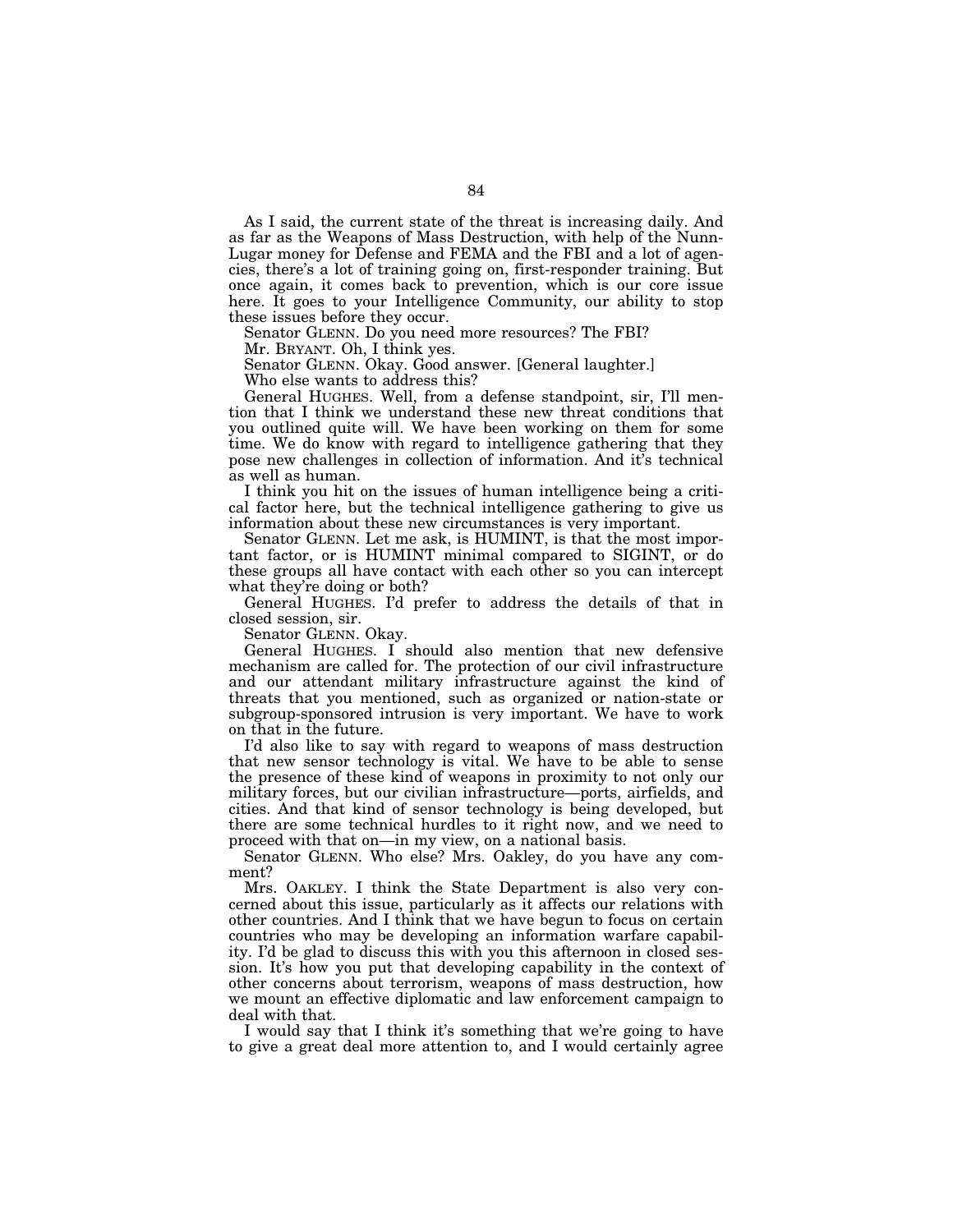that we've got to work together with all these agencies if we're going to get our hands around the problem.

Senator GLENN. Mr. Tenet, do you have adequate resources? Do you think it's HUMINT, SIGINT? Do you need to double the size of any of those or what do you need to really keep up in this area?

Director TENET. I don't have an answer on the resource front for you. My intuitive answer is it is probably yes, given all the other things we're trying to manage in the technology arena. But this is something we should work through together in our budget cycle, because there's a lot of room here for growth, but we need a strategy that's sound first before we start asking for money and people.

Senator GLENN. Yes. Well, my time is up, Mr. Chairman. But I think we need to spend a lot of time on this, because I think it's a real danger and a real hazard, and I want to set up to manage this as best we can. This is a very tough one. And when everybody has this kind of information available to them, some people are going to misuse it. And people that are willing to sacrifice their lives for whatever their misguided purpose may be, with this kind of technology are a real danger to us. It's a new way of making warfare.

Thank you.

Chairman SHELBY. Thank you, Senator Glenn.

Senator Allard.

Senator ALLARD. Thank you Mr. Chairman.

I want to bring up an area that I don't think anybody has talked too much about, but it's been in the news lately, and that's Cuba, with the Pope's visit down to Cuba. I'm curious to know just your interpretation of the current status as far as Cuba is concerned.

Do you think that there is some possibility that we can get a transition to democracy if—maybe the change of philosophy within the current administration there or perhaps maybe a successor that may follow up from behind Fidel Castro?

Director TENET. I don't have any raw facts to throw at you, Senator, that informs my judgment in that regard. I mean, we all hope that there is a transition. Certainly, the Pope's visit we would hope ends up strengthening the institution of the church and that that institution becomes more vibrant in the pursuing of themes that really lead to a transition on the island. But I have nothing that I could say that says I've got an estimate in place that say, he will be gone, or there will be an automatic transition there. We would all be hopeful of that fact, certainly.

But I don't—you know, there is—this is a place that's economically hasn't, you know, is not doing very, very well, and there are a lot of problems, But I have no—there is no opposition that I can point to. There is no ferment that I can point to at this point that leads me to tell you that—everything in my gut tells me that there will be a transition at some point. All the factors are in place. How, when, the pace, who is involved—I don't have answers.

Senator ALLARD. Now, strategically, they're certainly—would you agree that they're not as big a threat as they were a decade ago?

Director TENET. Yes, sir, I would agree with that.

Senator ALLARD. What is happening as far as drugs, you know. As I mentioned in my comments, I have a real interest in drugs and how they are coming into this country. And I know that there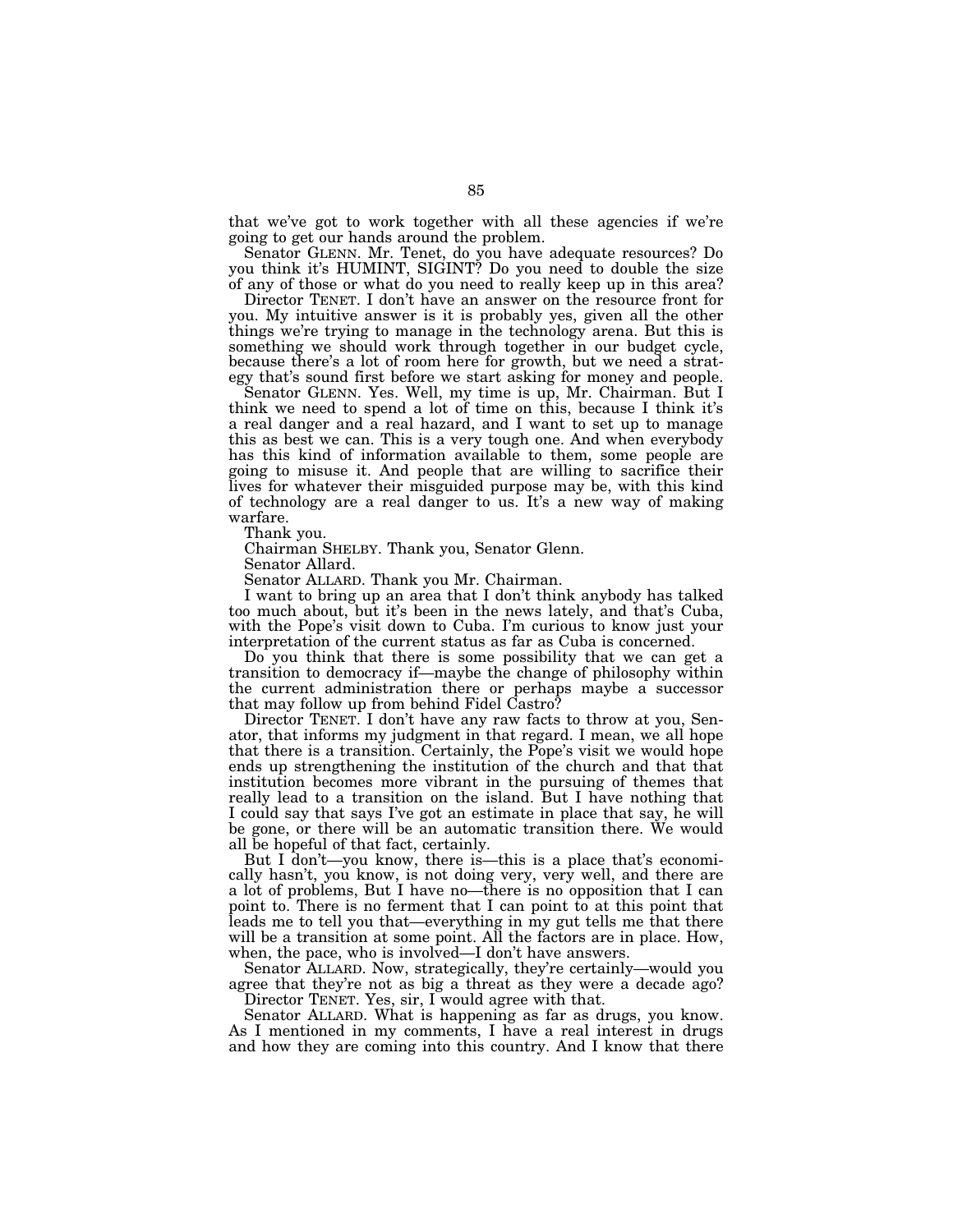has been a shift in some of the way that they have been coming back. And certainly, the Caribbean countries are part of that and sitting right in among those islands is Cuba. And do we have some overflight issues with Cuba in some of these ways that might be coming into Florida?

Director TENET. Senator, I have to——

Senator ALLARD. Or any other part of the continental United States?

Director TENET [continuing]. Take that one for the record. I'm not certain that I can take you and a drug connection to the Cuban mainland at this point. The transition to the Caribbean has been quite palpable. But I'd have to go get you a solid answer on that question.

Mrs. OAKLEY. I-

Senator ALLARD. Go ahead.

Mrs. OAKLEY. May I just put in something about that? I think that ail through the Caribbean, in the State Department we view that all airspace at some time or another has been used by drug traffickers and has evaded law enforcement activity. But in our view, the available information does not suggest that Cuba has been a major route for drugs en route to the United States. I think that their military capabilities have kept that to a minor degree. It is, or course, always a concern, and there are always possibilities for corruption of officials, particularly in a weakening economy.

Senator ALLARD. Let me ask the question just more directly. Are there narcotraffickers overflying Cuban airspace to bring drugs into the United States? And if they are, to what extent?

Mrs. OAKLEY. I think—I would agree that we'd have to take that question. I think my general statement that I can give you here in the unclassified session stands. But I would have to get back to you in a classified manner on specific instances.

Senator ALLARD. I would respect that.

General HUGHES. I'll just give you a short answer here, sir.

The monitoring of airspace over Cuba and in the surrounding area is a military issue. And it is inappropriate for us to discuss that in this setting. We can give you an answer later today.

Senator ALLARD. Okay, very good. I appreciate that.

Thank you.

Again, I'd like to follow up a little bit on what Senator Glenn was talking about in regards to the infrastructure. Are we prepared to deal with a sort of a major disinformation effort by some adversary as far as our computer systems in this country are concerned. I mean, there is that possibility with all the development on the Internet and what not. And there is a lot of information that comes out on the Internet. Some of it is bad and some of it is not so good. And obviously, there are enough people that are beginning to tune in and be conscious of what's happening on the Internet, including the media, is there a plan in action to deal with any kind of disinformation effort over the Internet?

Mr. BRYANT. Any type of disinformation campaign, wherever it is, once we know about it—and there's a lot of issues there as far as guidelines and what we can do and look at under our legal authorities—but if we're aware of a disinformation campaign from a counterintelligence view, or a criminal view, we're going to respond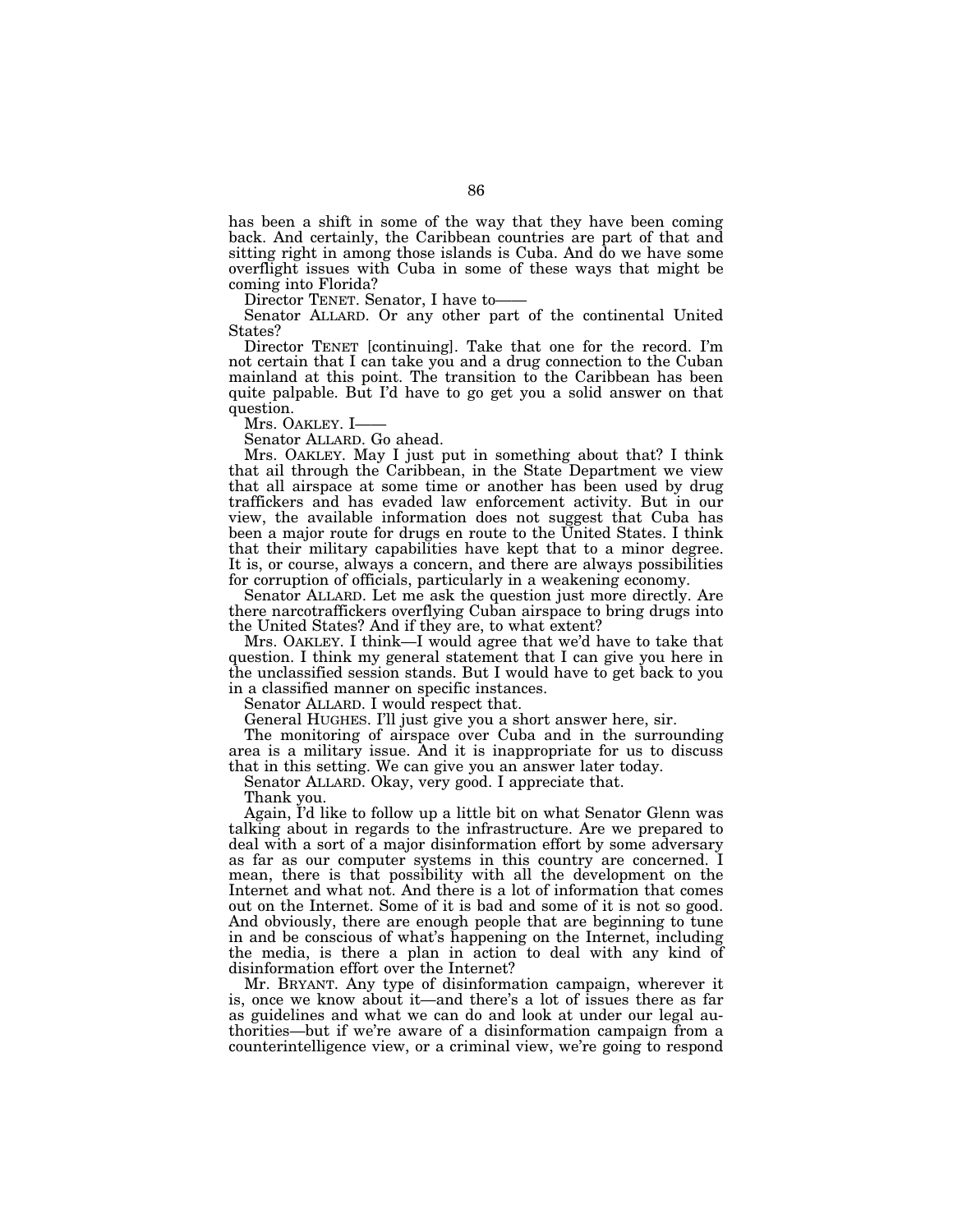to it with whatever resources in the government are necessary to prevent it from becoming a major damage to our national security.

And we do see—we have seen disinformation campaigns and we have frankly, stopped their effectiveness by basically notification and curtailing the damage.

Senator ALLARD. Is there an attempt to monitor what's coming on the—I don't understand why there would be legal restrictions on-

Mr. BRYANT. According to the Attorney General-

Senator ALLARD [continuing]. Just checking into the Internet and following it?

Mr. BRYANT. No. We cannot, as an investigative law enforcement agency, or counterintelligence, counterterrorism agency, under our guidelines, monitor the Internet. If we have a specific reason, certainly, we go look at it.

Senator ALLARD. Even though—this is a mixed audience. I mean, it's an international audience. It's not only Americans, but it's people in Europe, South America——

Mr. BRYANT. Right.

Senator ALLARD [continuing]. Africa, all the continents.

Mr. BRYANT. Right. But we have to have some specific cause or reason under an investigative authority to look at it. I mean, we just can't sit there and wholesalely, wholesale monitor that medium.

Senator ALLARD. Is that true with all the enforcement agencies? Mr. BRYANT. Well, it's true of the law enforcement agencies affected by the Attorney General guidelines-

Senator ALLARD. I see.

Mr. BRYANT [continuing]. Which is what we operate under.

Senator ALLARD. So this basically is a policy that was set up by the Attorney General?

Mr. BRYANT. Right. It's a guideline.

Senator ALLARD. And there wasn't any legislation that put that policy in place? She did that by herself?

Mr. BRYANT. Well, it's been in effect for many years.

Senator ALLARD. I see.

Mr. BRYANT. And it's come out of other issues where they thought that the FBI in particular was using techniques that were possibly intrusive. And so, as a matter of policy, we don't.

Senator ALLARD. But it's—I'm having a hard time understanding this concept because to sit down and read a paper is not intrusive. You can print off a paper on the Internet. What is the difference?

Mr. BRYANT. I, as an individual private citizen, can go to my home computer and do whatever I want to, but as an investigative agency, I cannot direct investigative resources to wholesalely go on a public medium and monitor it for criminal or counterintelligence or counterterrorism.

Senator ALLARD. So you can't even assign anybody according to the Attorney General's guidelines to read a paper on a regular basis, searching for some clue that might indicate that there's drugs being distributed in this country, for example?

Mr. BRYANT. I think if we have an indication of criminality or some area where we have jurisdiction, certainly we can monitor it. But as far as a wholesale review of the Internet, we don't do it.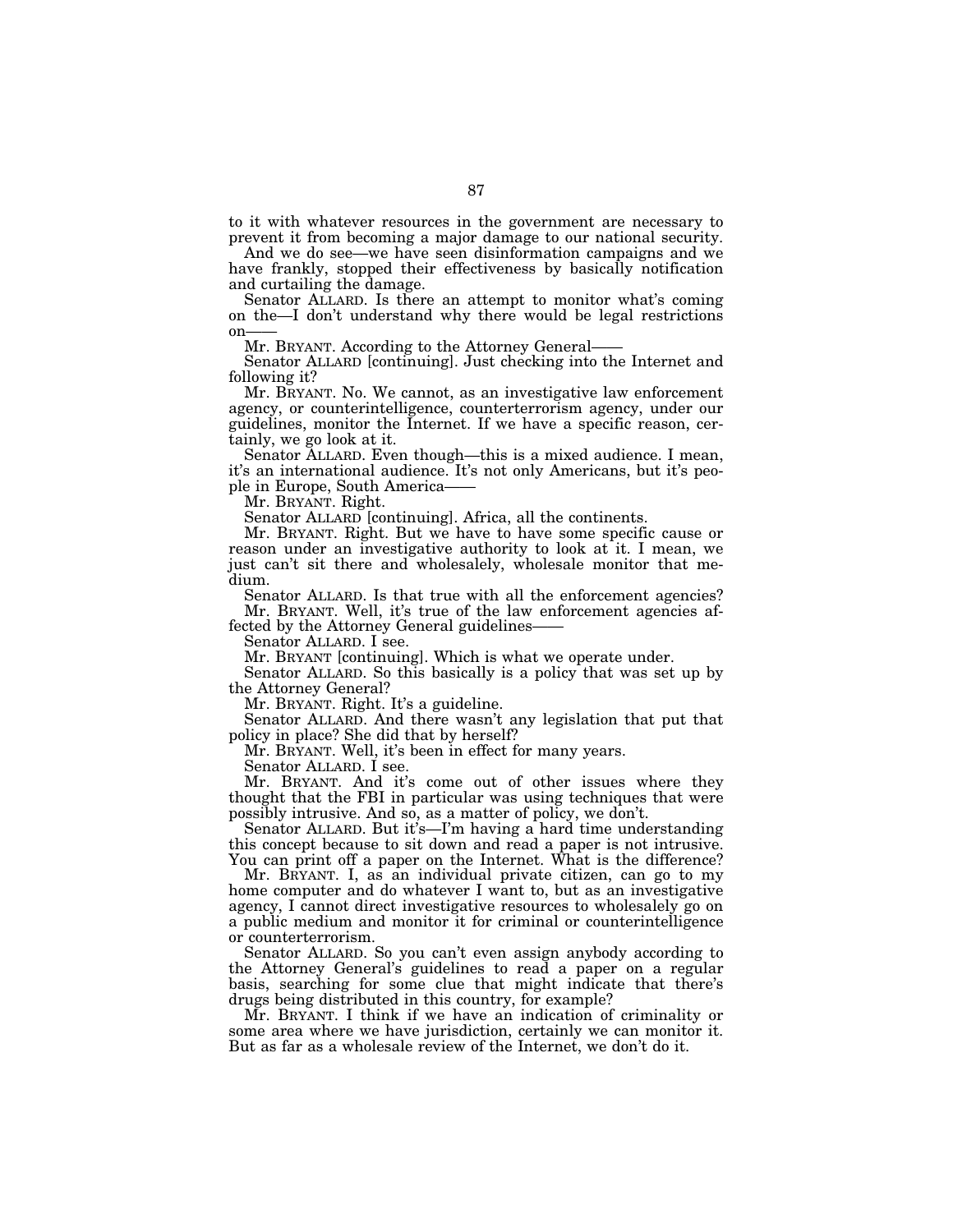Senator ALLARD. That's kind of an interesting area. Maybe we ought to check into that a little bit. I didn't realize we had that kind of constraints on something as public as the Internet.

Chairman SHELBY. Senator Allard, if you'd yield just for an observation. Mr. Bryant, you're not saying, are you, as I understand it, that the FBI, if they had reason to believe that the Internet was used directly and indirectly for heavy drug trafficking you wouldn't investigate that?

Mr. BRYANT. No, that's not what I'm saying.

Chairman SHELBY. What——

Mr. BRYANT. What I'm trying to make clear here-

Chairman SHELBY [continuing]. Are you saying?

Mr. BRYANT [continuing]. We as a practice do not have analysts sitting down in front of the Internet reviewing all material. If we have reasonable belief-

Chairman SHELBY. OK.

Mr. BRYANT [continuing]. That there's some criminal or counterintelligence or counterterrorism activity that we can go to that medium and certainly use it. But we have to have basically an investigative interest to go to this medium.

As I said, I as a private citizen can do whatever I want to do. But we have to have an investigative interest, namely a case.

Senator ALLARD. Well, have you ever considered the possibility of maybe checking out the Internet from time to time for clues as to whether you have a problem or not?

Mr. BRYANT. Certainly, if we have an investigation. We do it.

Senator ALLARD. OK.

Mr. BRYANT. But we have to have the investigation.

Senator ALLARD. Thank you.

Chairman SHELBY. Mr. Bryant, are the guidelines required by the Executive Order, a certain Executive Order, is that correct?

Mr. BRYANT. Yes.

Chairman SHELBY. OK. Do you know who first brought out that Executive Order? Was this this Administration or was it a prior Administration?

Mr. BRYANT. No, I think it was a prior—Senator, I think it came out of some issues regarding issues many years ago regarding, I think, the CISPES investigation.

Chairman SHELBY. OK.

Senator DeWine.

Senator DEWINE. Thank you, Mr. Chairman.

George, let me turn, again, to Iraq. And I'm sure we'll get into this in more detail in the closed hearing this afternoon. But it's been pointed out these open public hearings do have a real purpose. And I think that is to help not only educate us but to educate the American people. But you talked about and some of the other members of the panel talked about the sanctions and what that has been able to do and what would happen if the sanctions were removed, and how quickly they would be able to get some of these production capabilities up.

The other variable, though, is inspection. And that's what the American people keep reading about in the paper is the inspection problem. Describe for us what the problem is. Describe for us what the UN should be able to do. And compare where we are today ver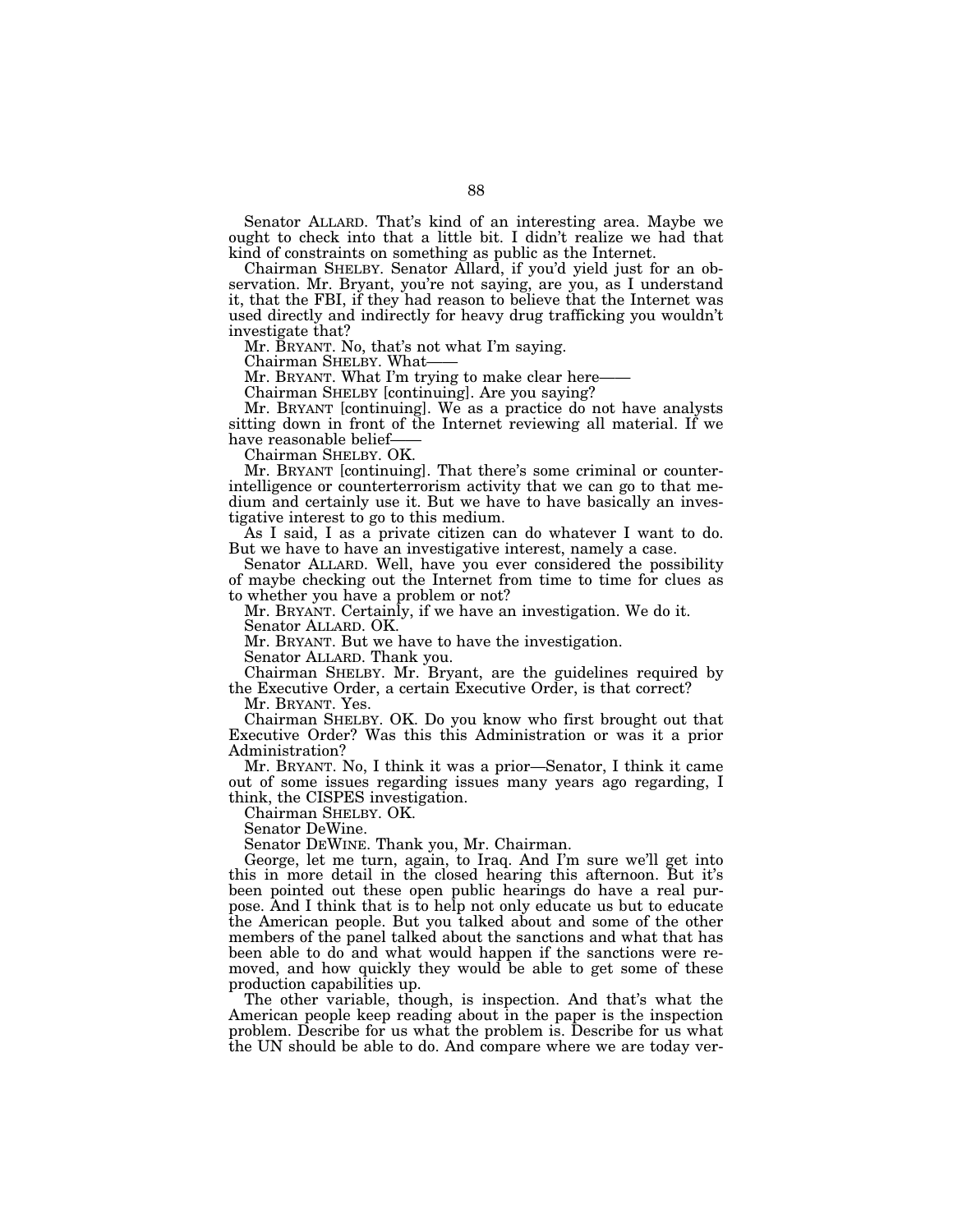sus where we were a year ago or two years ago. I mean, Saddam has not exactly been cooperative during the entire post-Gulf War era. He's never been, you know, totally cooperative. So what's the difference today? What's going on today that was—anybody? Ms. Oakley?

Mrs. OAKLEY. Let me just say that—

Senator DEWINE. Let me just say, just, you know, put this into terms that the average American can understand. What's the problem? What's different today?

Mrs. OAKLEY. I think what we're seeing—and again, I go back to what I said earlier—there are two basic problems in Iraq that we don't know what they were doing before, and we're not confident that we know where they are—what has been destroyed, what it would take to get back to their production and development of all of these weapons of mass destruction.

What the inspections have enabled people to do is to find out a lot of information, but we also know that that information is incomplete, and so the inspections that continue help us fill in those gaps of our knowledge. The inspections also prevent further development from going forward. People in the inspections have gone in and they put seals and tapes on various machines and various facilities. And so they know when they go back to inspect that people have not been in those places because the seals have not been broken. And I'll be able to get into more detail about what we do know.

What has happened now is that Saddam Hussein has said, all right, some of these sites that you've been visiting, you can no longer see. So we don't know what they've moved in those sites of their past activity, and we don't know what they're doing now for the future in those sites.

Senator DEWINE. So, excuse me.

Some sites that we did have access—the UN did have access to, now no longer have access. That's one change.

Mrs. OAKLEY. Well, that is one change. And there has been some discussion about the number of sites that would now be off-limits to UNSCOM inspectors. That number has been whittled down. But the physical dimensions of those sites are large enough that we don't know what they've moved into those sites and, if we can't get at them, we won't know what they're doing with them now. That's the major problem.

Senator DEWINE. And how do you know—speaking to the whole universe, how do you know what the universe is? I mean, how do you know that you've already in previous times identified all the sites?

Mrs. OAKLEY. Well, you're-

Senator DEWINE. How do you know you know the universe to begin with, let alone-

Mrs. OAKLEY. That's what we know we don't know. We don't know what the universe was. Saddam Hussein's government and officials and technicians, in our view, have never come clean on the extent of what they were doing before. It would certainly make it easier for future inspections if we knew what they had had before.

But when we talk about information that you can put it on a disk, you put formulas, you can put production techniques, things like that, it makes it very difficult. The people who've gone in—and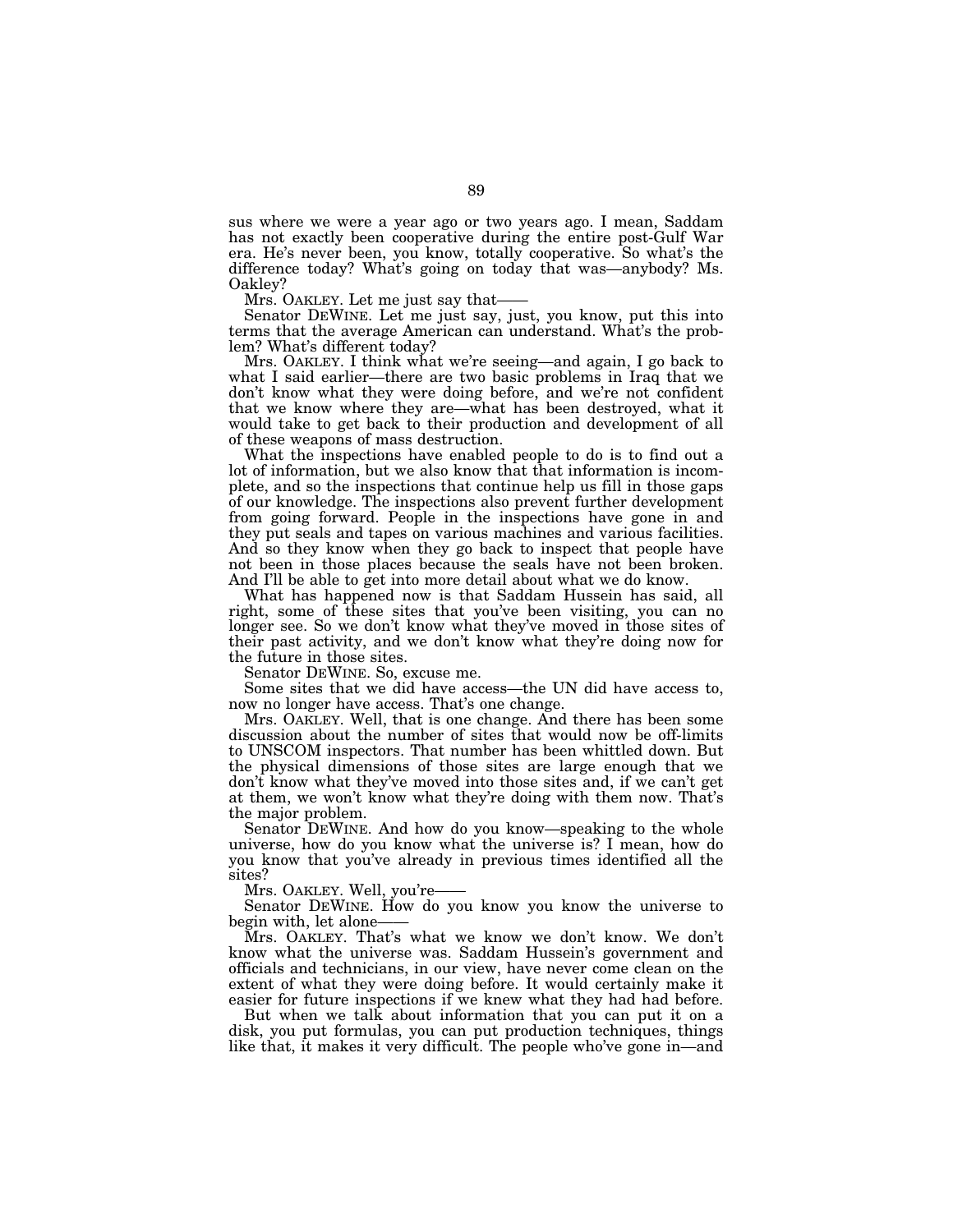I would like to reiterate, what we have learned from the UNSCOM inspections is an incredible amount. But there are enormous gaps in what we know about where they were on the development of these weapons of mass destruction.

Senator DEWINE. Anybody else?

General?

General HUGHES. If I could just make a comment to try to put this into the context that you asked for. Much of what Saddam Hussein has done in the past and perhaps in part what he's doing now is done to create perceptions that will be favorable to his goals. And as you know, he's brought us to the brink on two or three occasions in the past since the Gulf War, probably to generate some support inside his own country and to create a favorable climate in the surrounding nations and in the Arab world.

This time, it's a little different because the adversarial nature of his belligerence is so difficult for us to accept and understand. We do have essential control of Iraq's external capabilities. They are not able to attack anyone or to project a military force or to undertake aggressive conflict against a neighboring nation. Even a small event would be met with immediate retaliation and resistance by not only us, but our allies.

What we lack is the control of the internal circumstances inside Iraq so that we can prevent this kind of generation of crisis and this belligerent attitude that is resistant to the inspection regime and the sanctions regime.

My personal view—and I hope it's somewhat reflected in intelligence—is that we probably are faced with some kind of a decision point here in the next few weeks and months, where we have to decide what it is we want to do with Iraq in the future. I agree that the circumstances that have developed over time have got us to a point where continuing everything that's happened in the past is very difficult. This is once again a policy issue that someone else will have to decide.

From a military and from a intelligence standpoint, this is the context we're now in. Saddam Hussein has the capability to generate a crisis, and there's not much we can do about that right now except respond to the crisis.

Senator DEWINE. With the chair's indulgence, I just want to make sure again, in very simplistic terms, making it clear what you're saying, or I understand what you're saying. We have the ability to stop them from projecting, is what you said, external.

General HUGHES. That is correct.

Senator DEWINE. We do not have the ability to stop them doing this internally?

General HUGHES. Essentially, that is correct.

Senator DEWINE. A simplistic question would be then, what is define then the danger to the neighboring countries and the danger to the United States.

General HUGHES. Well, in——

Senator DEWINE. What's the danger?

General HUGHES [continuing]. A narrow band of danger—there may be other dangerous conditions that could result—but the unfettered or continued development of weapons of mass destruction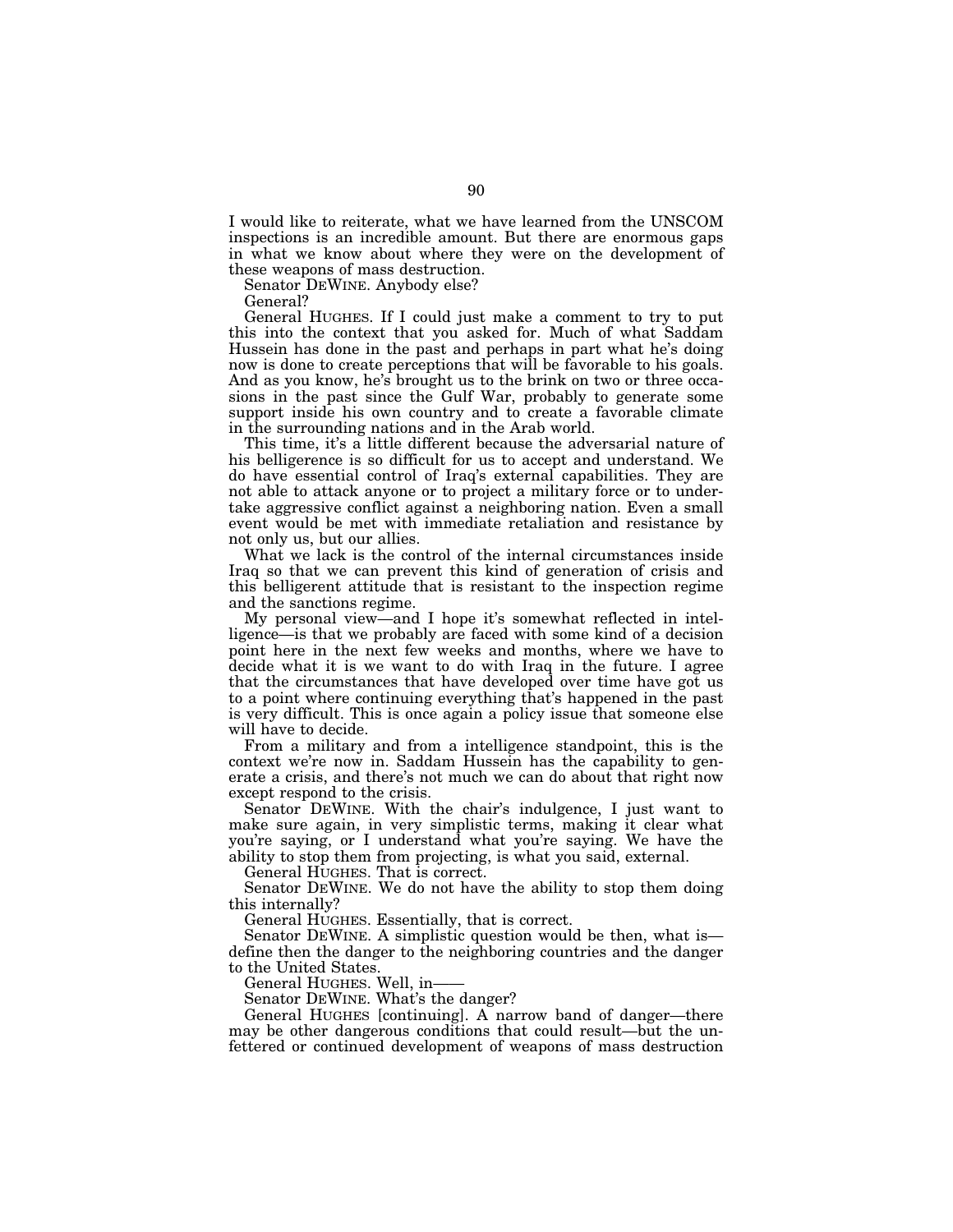is a critical issue for all of us, and certainly for the surrounding nations.

Now we—my personal belief is that he has somehow protected the essential knowledge and some few capabilities that he still has at his command to continue with weapons of mass destruction capabilities at some later time. And that's why he's being so difficult with us now—to protect that core capability he's managed to conceal from us.

But much of what he had has been taken or destroyed by us, and that's very appropriate. And the countries that surround Iraq know that, and I believe appreciate it, on a national level.

Senator DEWINE. Thank you.

Thank you, Mr. Chairman.

Chairman SHELBY. Senator Roberts.

Senator ROBERTS. Thank you, Mr. Chairman. And I thank the panel for your patience. I note with interest that our five-minute question and answer timeframe is very comparable to the President's 20 minute State of the Union speech last night.

I have several observations, and then a question. Senator DeWine and myself, along with the majority leader, Senator Lott, went to five countries in six days in Central America. And then later on I went with CODEL Stevens to Australia and New Zealand. And I want to acknowledge the comments by Director Tenet and General Hughes and others in relation to the drug interdiction programs. The briefings we received in the field are certainly commensurate with your observations. The same is true in regards to the briefing we received from Admiral Prueher in regards to the Asian flu, what the temperature is, what we can do as an antidote, more especially with Indonesia.

And I would feel remiss if I did not make a personal comment, being a former Marine and always interested in the esprit de corps business, I think without question our intelligence agencies, more particularly the CIA, have been on a moral roller coaster for the past several years. It was my experience, I think Senator DeWine would back me up, I know the Chairman would, that in terms of renewed commitment and purpose and morale, thank you George for the job you're doing. We can, in the Committee, feel very strongly—I know the Chairman does, I know the Vice Chairman does—that we want to be of all possible help in regards to the regular work that has to be done. They're doing it and I certainly applaud your efforts

I have a little bit different view in regards to the situation in Iraq. I wonder who has whom in the box? The Chairman asked whether or not we were proactive or reactionary. I was in Paris as part of the Trans-Atlantic partnership meeting and had to give a response to M. Hubert Vedrine who is the Paris, pardon me, the French Foreign Minister, who had more sharp elbows to say about the United States than an NBA forward.

It seems to me that obviously Russia wants their Iraq arrearages paid, China wants the oil and certainly, France wants to sell it. And so, we have a—just a remarkable change, a significant change in the Security Council in that part of the world. All three countries are saying no to economic sanctions. All three countries are saying not to any kind of military contingencies although we are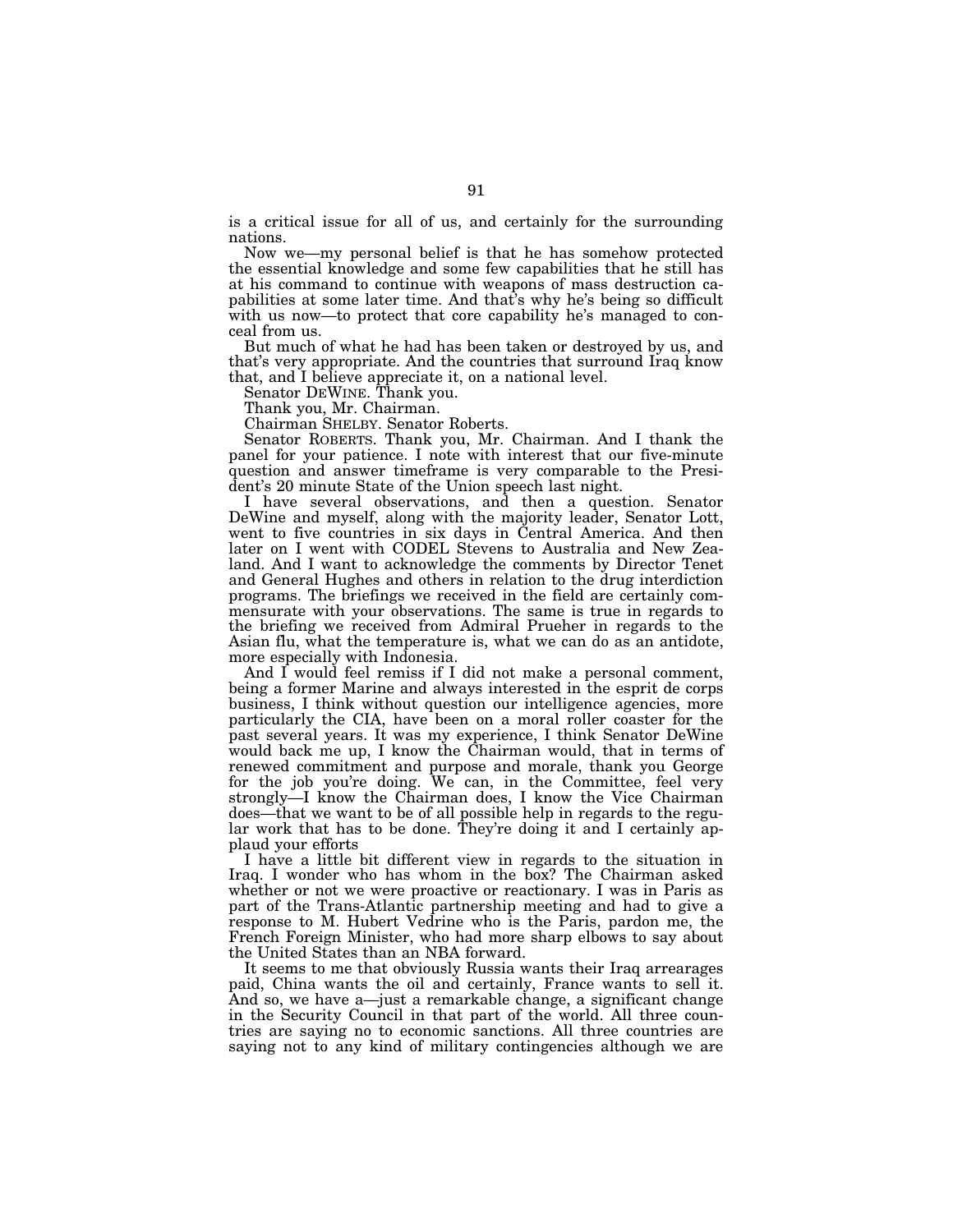working on that. The Arab-Israeli situation is changed vastly because of the leadership changes since Desert Storm. The Arab states are sort of like, you know, asking them in fact to say, will you give testimony against the Mafia without a witness protection program, and they're not going to do that.

So, I think it is markedly different. And I think Senator DeWine's questions are right on the money. And in terms of practical effect, it affects our Security Council, it affects the whole balance of power in the Mideast. I don't know who has who in the box in this regards, and I'm not going to go into it. But I think the Chairman was right on the money in his remarks.

NATO expansion. Do we have—I'm going to quote General Hughes. "During this period, Russia's strategic nuclear forces will remain the backbone of Moscow's military might, preserving Russia's perception of great power status and protecting its vital national security interests.''

And George, you've indicated, ''Finally, while Russia continues to seek close cooperation with the United States on matters of mutual concern, it is increasingly strident in opposing what it seems as US efforts to create an unipolar world.''

I understand in regards to NATO expansion that we planted the flag. I understand it's probably going to happen. I understand we want the historical rewrite of Europe. I understand in terms of Hungary and Poland and the Czech Republic, that they want their self determination and they want entree to the European Common Market. I understand the President wants to make a speech on the 50 year anniversary of NATO. And I understand that we want to cage and tame the Russian bear. But the Russians don't see it that way.

And in all of my discussions with the members of the Russian Duma, staff members, others, Mr. Primakov is off the reservation they're going to play the nuclear card to keep on the world stage. I don't think we have any chance for START II. I think it is fodder for the hard liners. And I think it's in our vital national security interests to take a hard look at this. What's the trade off?

I notice that we had some paragraphs or some short sentences in regards to that. Could you respond, from an intelligence standpoint, about the trade off on what I consider to be vital national interests, START II and control of the nuclear capability of Russia vis-a-vis in regards to NATO expansion.

Director TENET. Well, Senator, you've asked a lot of questions. The point I was making in the testimony is that it's clear to me that the Russians have a sense of their own national interest and they're going to pursue it. And it's going to conflict with our's in some way, shape or form, and we have to be enormously mindful of it.

This whole crisis in the Middle East is illustrative of it. They have economic interests. They have regional interests. They have an ability to maintain their own sense of who they are as a great power and they're about doing that. My only suggestion is, is we have to open our eyes and understand that that's what they're about.

We went through a number of different periods in our relations with the Russians immediately after the Wall fell. I think they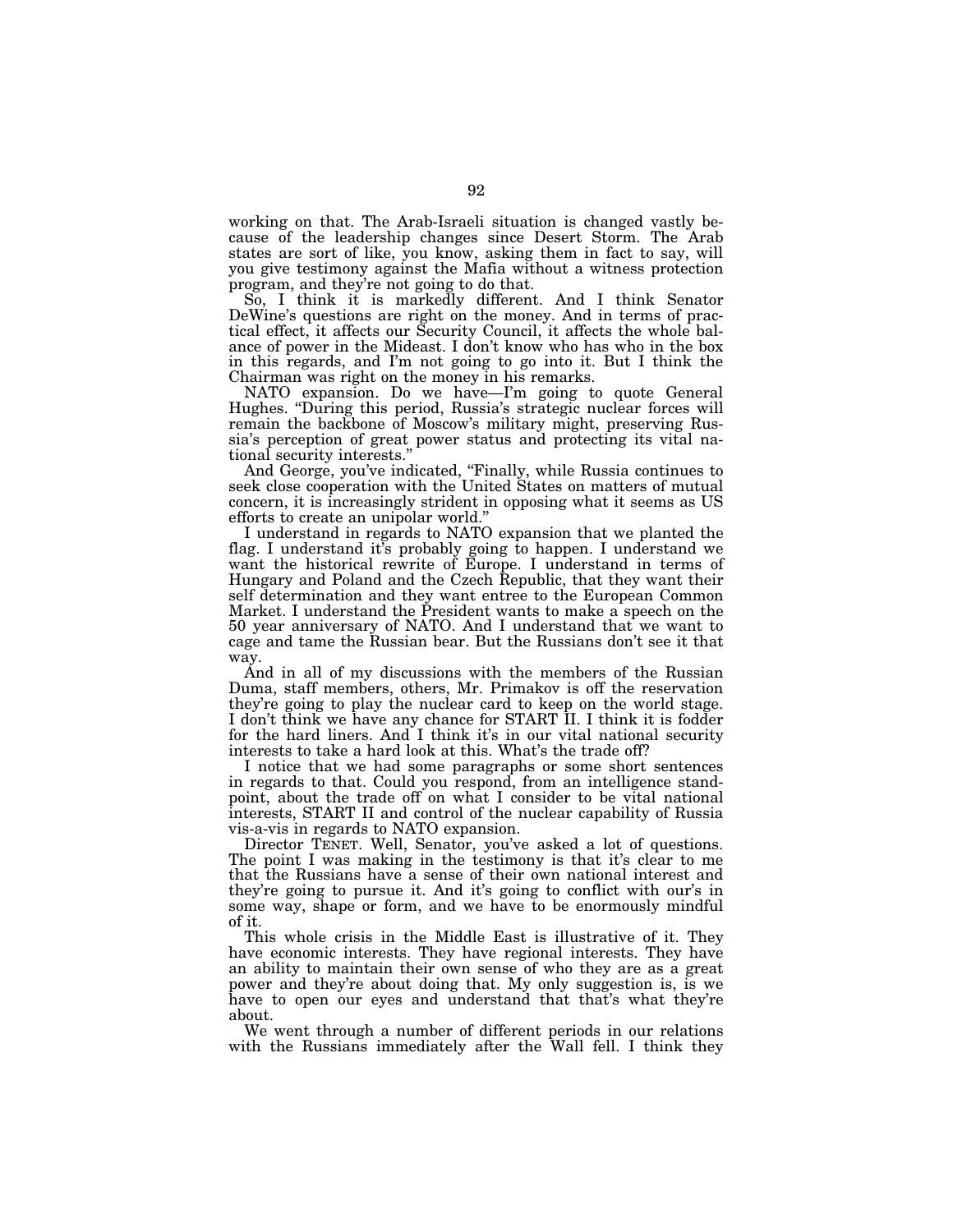were falling all over themselves to do whatever we asked them to do. We're now at a period where this pragmatic nationalism has set in. They have national interests that they are going to pursue because they think they still remain a great power, and they're going to do things that benefit their own national interests and we have to just have our eyes wide open and understand what that's all about. Because, it will be a relationship that's both collaborative and competitive, and they will do things that we don't like and we're going to do things that they don't like, and we just have to accept that fact. And that's simply where we are with the Russians at this point in time.

But we are—we have our interests and we are pursuing them and I don't think anybody is backing down from doing that. But we have a Russian entity that is evolving, that is working itself through who they think they are and what their interests are, and what they stand for. And managing that relationship will become more difficult than it has been in the past.

Senator ROBERTS. And in terms of the contingency involvements that may take place, you are advising the President and others in regards to NATO expansion in regards to some of these hurdles and the law of unintended effects?

Director TENET. Yes, sir.

Senator ROBERTS. Anybody else have any comment?

One final question. If we lifted the economic sanctions is that going to hasten the transition in Cuba in regards to Fidel Castro? From an intelligence standpoint?

Director TENET. I don't know the answer to that question, Senator. I'll take that for the record. I don't know the answer to that.

Senator ROBERTS. Now the Library of Congress can show you in terms of economic sanctions, they're very usually counter-productive unless it's in our national security interests. When Senator DeWine and I were in Central America, the Southern Command indicated 31 out of 32 countries now, they are experiencing some form of democracy except one, and that's Cuba. And they are not exporting revolution now.

It seems to me we would put Mr. Castro in a real pickle if we simply lifted the economic sanctions. I say that obviously without Senator Helms being here.

Director TENET. Well, we may, Senator. That may also be true. I'm no great lover of Fidel Castro and I would never want to do anything that he could take advantage of to extend his power as well. So, I understand all the academic discussions here, and maybe someone should look at this. But we'll get you a thoughtful answer from our community.

Senator ROBERTS. Thank you.

Chairman SHELBY. Senator Robb, Senator Kerrey is going to have to leave to go to a luncheon. He's got one quick question, I believe. Is that correct, Senator?

Vice Chairman KERREY. Mr. Bryant was starting to yawn and nod off there, so I want to bring him back into this conversation.

Chairman SHELBY. Oh, the FBI never nods off. [General laughter.]

Mr. BRYANT. We're always alert.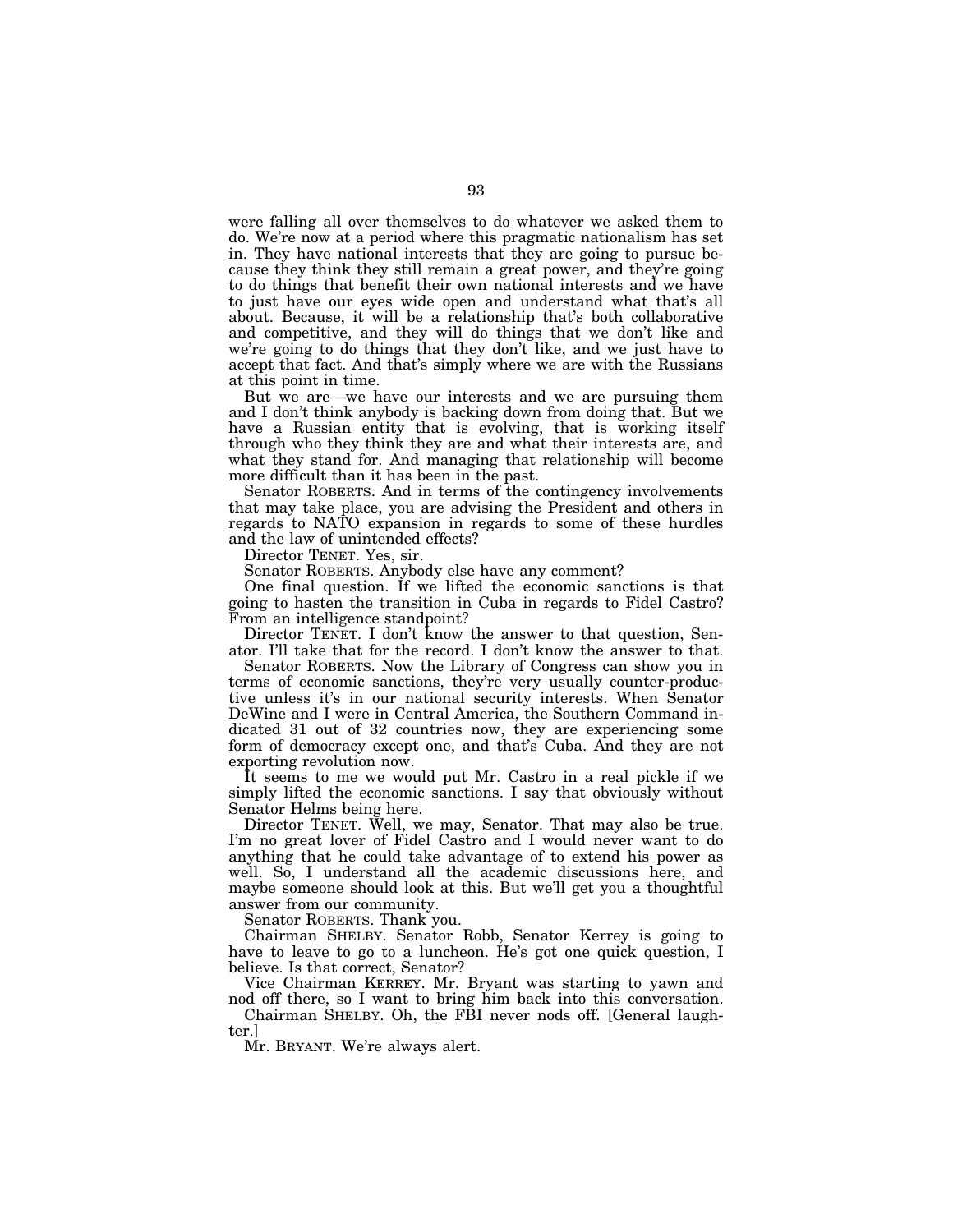Vice Chairman KERREY. Mr. Bryant, how do Director Freeh and you and Mr. Tenet—I mean, how do you plan to break this logjam that we've got right now on encryption legislation? We know—I mean, industry and you believe the status quo is unacceptable. The current law doesn't work. How do we bridge the differences? I mean that's what we have to do. We have to bridge the differences between where you are and where industry is and where privacy people are. I mean, we're not going to get—we're never going to get extremes on all sides.

But this legislation—this law needs to be changed, both for the development of the market and for the development of our capacity to keep the American people safe and secure. If you could tell me what you think—what is the intent of the Administration to organize this effort in 1998?

Mr. BRYANT. Just a couple of statements. Just-

Vice Chairman KERREY. You have to answer, don't you, Bob?

Mr. BRYANT. Just to restate a couple of issues here.

The law enforcement community, in particular, believes that the market-based solutions probably won't work, and we are pretty concerned that we have to have—I don't want to tell some—some father that we've lost a child because we couldn't break the telephone conversation or we couldn't get to a storage on a disk or something like that. And that's all we're saying. We have to have all we want are the authorities that we have now. In other words, we want to be able to get a court order to do electronic surveillance or to do a search and be able to get into encrypted areas such as telephone conversations or computers and do what we do now.

To break this deadline, we see the national—we're concerned about it because the way this is going is we're all aware that there's going to be a time and period that we're basically not going to be able to use investigative tools that are critical to national security and to law enforcement. And——

Vice Chairman KERREY. But you also know that—I mean, I can write out a code on a piece of paper and haul it out of the country. This is not a difficult thing to prevent me from exporting, and we know this thing is slipping away from us. So, from your standpoint, the current law is not acceptable. From a market standpoint, it's not acceptable. So what are we going to do to break—what does the administration intend to do to break this?

Mr. BRYANT. Well, I will speak for the FBI.

Vice Chairman KERREY. Okay, good.

Mr. BRYANT. The thing I see is that we have to have some ability to have—to have a key recovery so that we can have access to plain text information so we can use it for law enforcement purposes and national security purposes. And I think there are several bills floating around. I think you—I think you sponsored one, and I think there's one that's come out of HPSCI, and I think some of those bills that we're just going to have to look at very carefully because I think it's a critical national interest. And I think it's a very thoughtful discussion because there's a lot of market forces here. But we would like to see on U.S. manufactured devices and encryption, that there be some kind of key recovery system or anything exported in.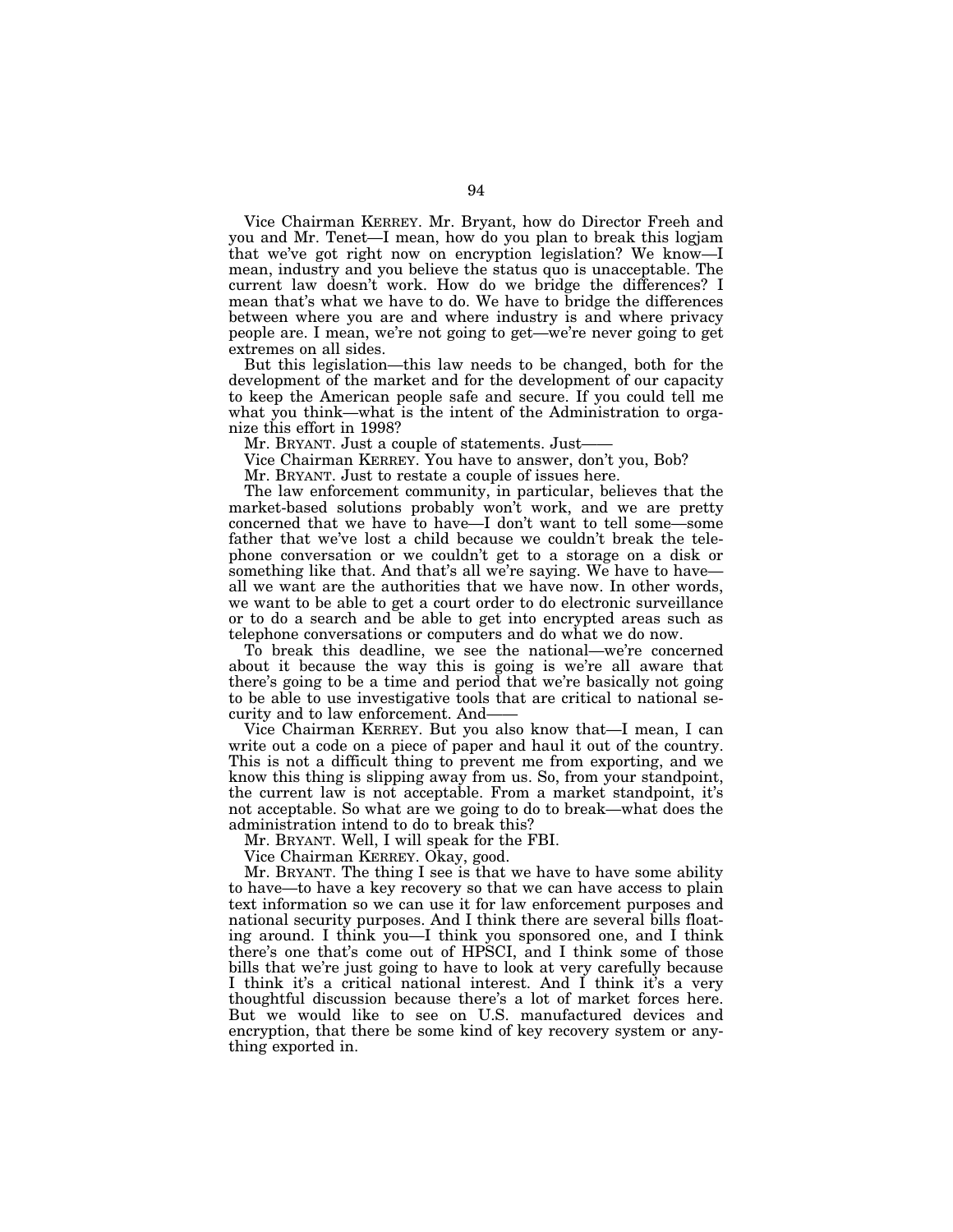Vice Chairman KERREY. Yes, and let me just say to suggest some language changes and ways to bridge the gap. I mean, I think we can use the market to solve this problem. I don't think the market all by itself is going to. We're going to have to have law to intervene in the market in order to be able to keep people safe. But I think we can use market solutions. I mean, that's basically what we're doing. We're trying to set up a mechanism where a market can develop for key recovery. I mean, that's because key recovery is only being used by the marketplace. If it wasn't being used by the marketplace, it would be a much more difficult transaction to accomplish. I mean, the language on both sides of this argument is so provocative, it seems to me that what we need to do is get a list of differences and try to resolve the ones we can.

Chairman SHELBY. Senator Kerrey, can I——

Vice Chairman KERREY. Just go down the list. I mean, I've met with industry. I've met with the privacy groups. I've met with you and NSA on a number of occasions. And it seems to me that the differences are nowhere near as great as the rhetoric would lead one to believe.

Chairman SHELBY. Are you saying, Senator Kerrey, or are you not saying that the marketplace will do it all? I doubt very seriously that the marketplace will do it all. I have some of the concerns that the FBI has.

Vice Chairman KERREY. No, I am not saying that at all. I'm not saying that at all. What we're trying to do is write legislation that would enable the market to develop the solution. We're going to use the power of market-based solutions. I mean, you've basically got private sector people out there, whether it's a banking institution or a power company or a small business of any kind, saying I'm communicating. I'm going to talk. You give me an individual.

I mean the goal of the McCain legislation is to develop a secure public network for the purpose of developing commerce, and for the purpose of enabling us to continue in national security and law enforcement to do the business the American people want us to do. So what I'm saying is that I think we can bridge the rhetorical gap. What's needed is to make a list of where there's differences and try, where possible, to bridge them. But the current status quo leads me to have a very low level of confidence that the current law's going to be changed. That's bad for the American people from the standpoint of domestic and international security. It's also bad from the marketplace. Everybody loses if the current law's not changed.

Chairman SHELBY. Senator Kerrey, I have one quick observation just for the record here.

As part of the marketplace, as I understand it and have witnessed it all my life, you're going to have a lot of illegal activity in any marketplace that I believe that the law enforcement people should have an opportunity to put a handle on in some way.

Vice Chairman KERREY. Well, in fact, one of the things that very often is not discussed—I mean, there's an article on the 12th of January 1998 and Jack Nelson from the Los Angeles Times talking about U.S. firms estimating \$300 billion of losses in 1997 coming as a consequence of espionage against them. So I mean, there's an interest in the marketplace to develop security that I think is con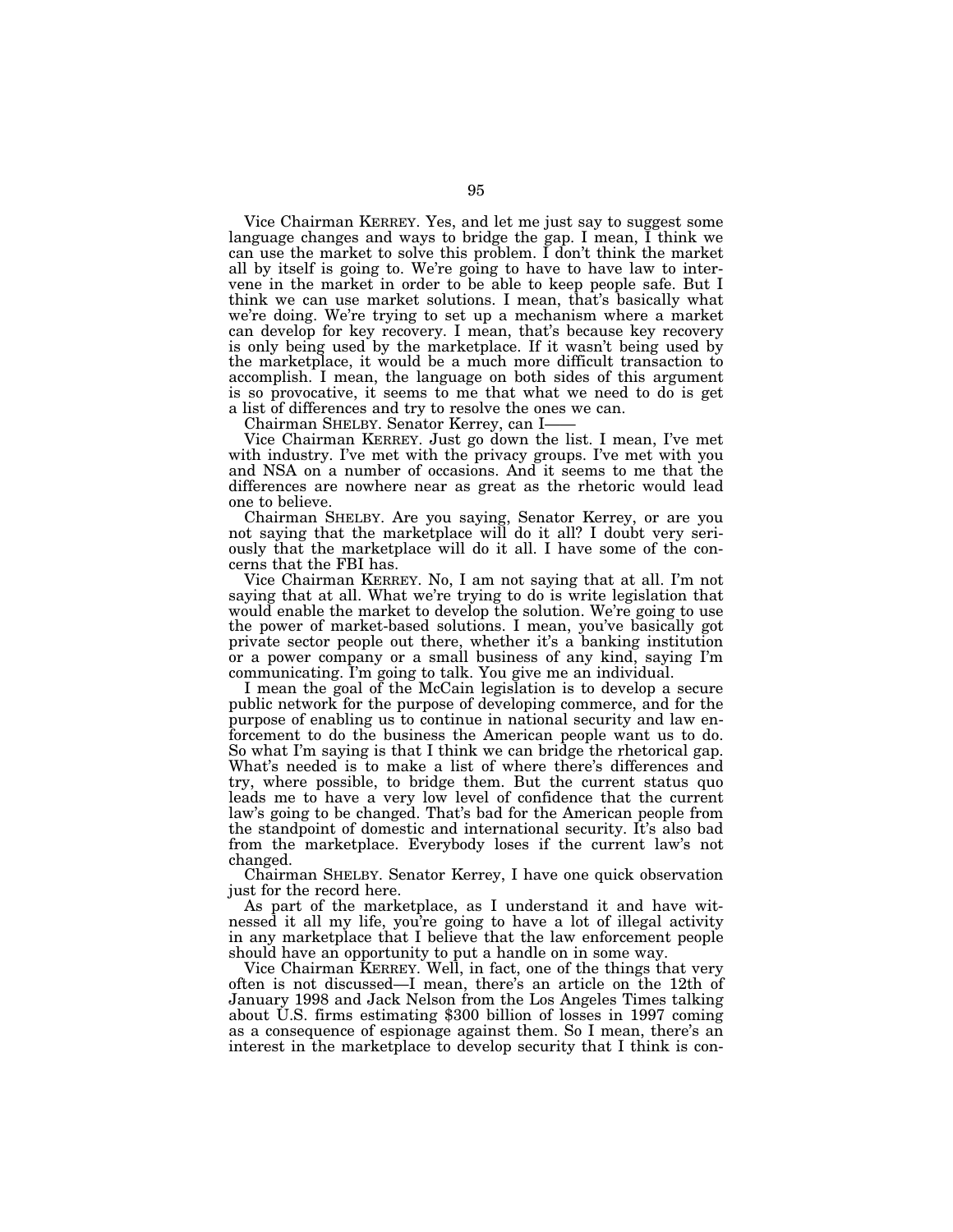sistent with your own goals and objectives. I mean, what you're trying to do is help them accomplish this job. You want to help them become more secure. I think there are parallel interests here that don't seem obvious because the rhetoric sounds so different. You listen to one side describe it and you would think it was completely different and there's no possibility of compromise because they're very often presuming. I mean, the bill that came out of Senator McCain's Committee contains some concessions in there to the business community that I've talked to people on the business side, they're completely unaware of it. They're unaware of some of the things that were done, and I just—I'm very fearful, sitting here in the early part of the session, that we're going to end up in the last part of the session having done nothing because we're presuming the differences are enormous. And I think we need a process. And personally, I think it's going to have to be led by the President in some fashion, saying, okay, it's time to resolve the conflicts. It's time to make a list of the differences and resolve as many as we can, and if you can't resolve them, get it to the Floor and get the law changed.

You know, we never get 100 percent of what we want. But we know that the current law is not acceptable. We're experiencing losses on the commercial side. We're experiencing loss of our ability to be able to protect the American people. I mean, if we drift on this one, I think that we're going to have very, very unhappy outcomes.

Chairman SHELBY. Senator Robb.

Thanks for your patience.

Senator ROBB. Thank you, Mr. Chairman.

I apologize that I could not be here for the earlier part of the hearing. We're having a full Armed Services Committee hearing at this time, and several Members serve on both Committees, so we're moving between them. And so as not to repeat any of the areas that have already been covered with this panel, I asked Mr. Grant, a member of the professional staff, ''What hasn't been covered so far?'' He said, ''Well, encryption hasn't been covered.'' I said, ''Well, I'll just, I'll take that one up very quickly.'' It's one that I have an interest in, and my views are not necessarily entirely in sync with the Vice Chairman's. And when he asked his question, I thought, well, what else hasn't been covered? And Mr. Grant said, ''Well, economic issues haven't been covered in any detail.'' So let me take a quick shot at those. If they have been covered, somebody was out of the room when they did. I'm sure they have at least been alluded to.

And I might say, first of all, I was walking here with the Chairman of the Australian Foreign Relations Committee and visiting with him. He was observing some parallels between some of the things they do and the way we do business here.

I might add—not for the benefit of any of the Committee Members who are, at the moment, not here—that I hope that the number of open hearings this Committee holds is very limited. I think this threat assessment hearing and the confirmation of DCIs are about the limit of what we ought to discuss in an open hearing. There are other Committees for policy questions, and both the Armed Services Committee and the Foreign Relations Committee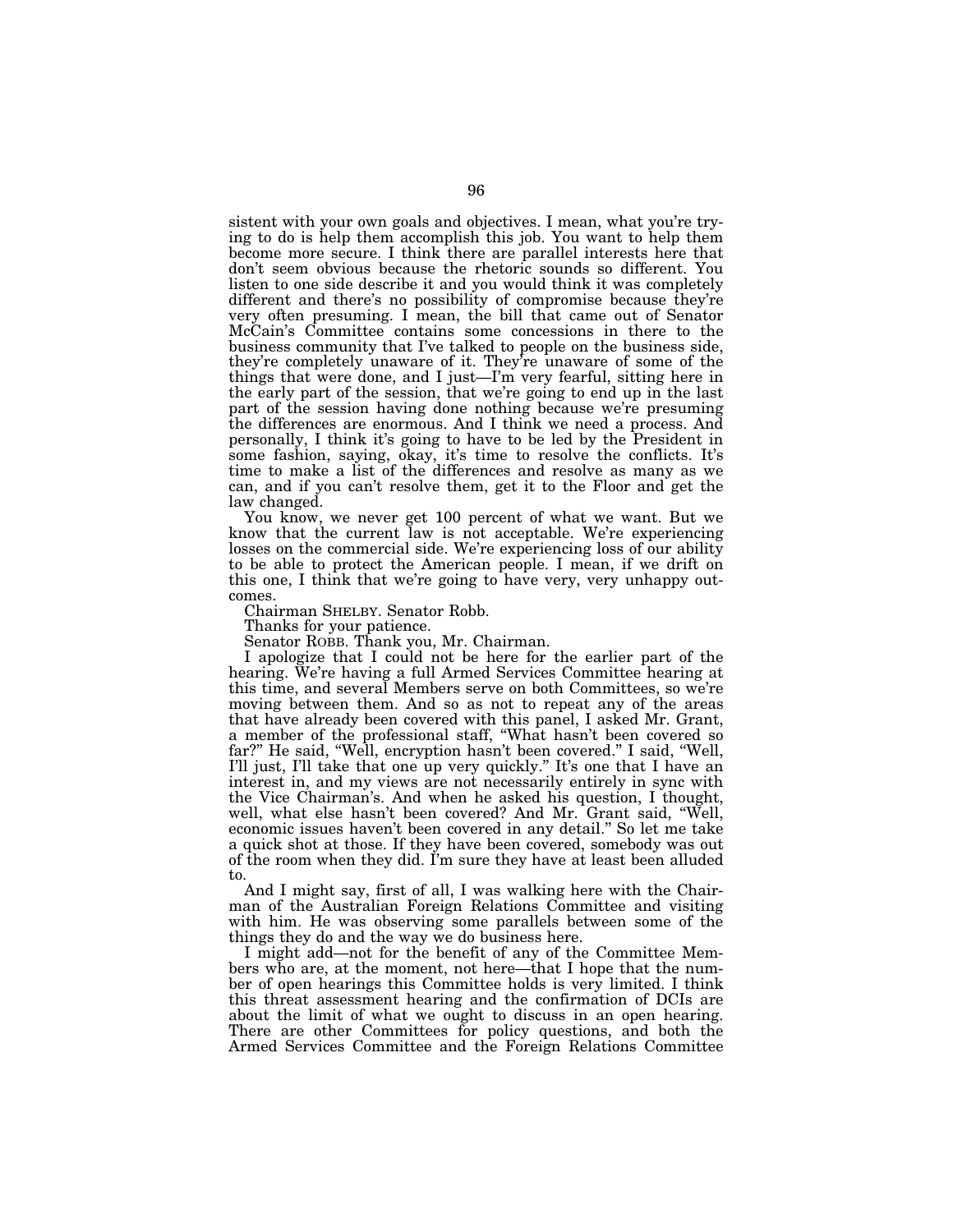the appropriate venue for many of the matters to be discussed. We've been having some internal discussions here on that particular point.

But I think this hearing is important, and I only raise the subject because when talking about key recovery in the encryption area, we quickly get into areas that we would not be able to discuss in public. I think economic analysis, however, is one of the few subjects that lends itself relatively easily and appropriately to public discussion.

There have been very severe problems recently in East Asia, affecting most of the financial markets in Asia, around the world, and in this country, many of the real experts are very much concerned about what is happening. I had occasion to have dinner with Hank Greenberg of AIG a few nights ago. It was an off-therecord dinner, so I won't quote anything he said. He gave a very succinct and important insight as a major financial player in that area of discussion.

But I wonder what Mr. Tenet and others could tell us at this point about your view of where things stand and what actions well, I won't get into the issue of our policy response. Provide us an analysis of where things stand at this point with respect to Indonesia and Korea and the possible impact on Japan and China regarding the whole question of economic security and financial markets.

Director TENET. Well, Senator, in my opening statement, I went through some of the factors that affect this crisis. I'm going to say just a very few things, because I want to be careful about what we say about this financial crisis. And the less we say as an Intelligence Community, I think the better in some respects in open session. I think one of the things that we worry about

Senator ROBB. I was searching for something that I could in good conscience discuss in open session, and I thought this was appropriate for open discussion. And I will accept your admonition  $\bar{\text{t}}$ hat-

Director TENET. No. The concern I have——

Senator ROBB [continuing]. Comments on this area

Director TENET. The concern I have is people speak about these crises, and then 20 minutes later the stock market plunges by 50 points, and we're not economists, and I'm certainly not an economist. But from the political stability-

Senator ROBB. Don't clear your throat, whatever you do.

Director TENET [continuing]. Perspective, these countries are now being asked to do rather dramatic things internally that will have political consequences and consequences for their stability.

All of that matters a great deal to us. We have been deeply engaged here. We see them as strategic partners. They have been part of an emerging market boom. They believe that they've been playing by the rules, and all of this capital has been infused into their countries and they've been great consumers. And now they see a way of life start to erode on them. And the political turbulence it creates as they implement austerity measures, as they're asked to clamp down, have consequences for how they view us, what the long-term engagement of the United States is in the region, and quite candidly, what the long-term influence of the Chi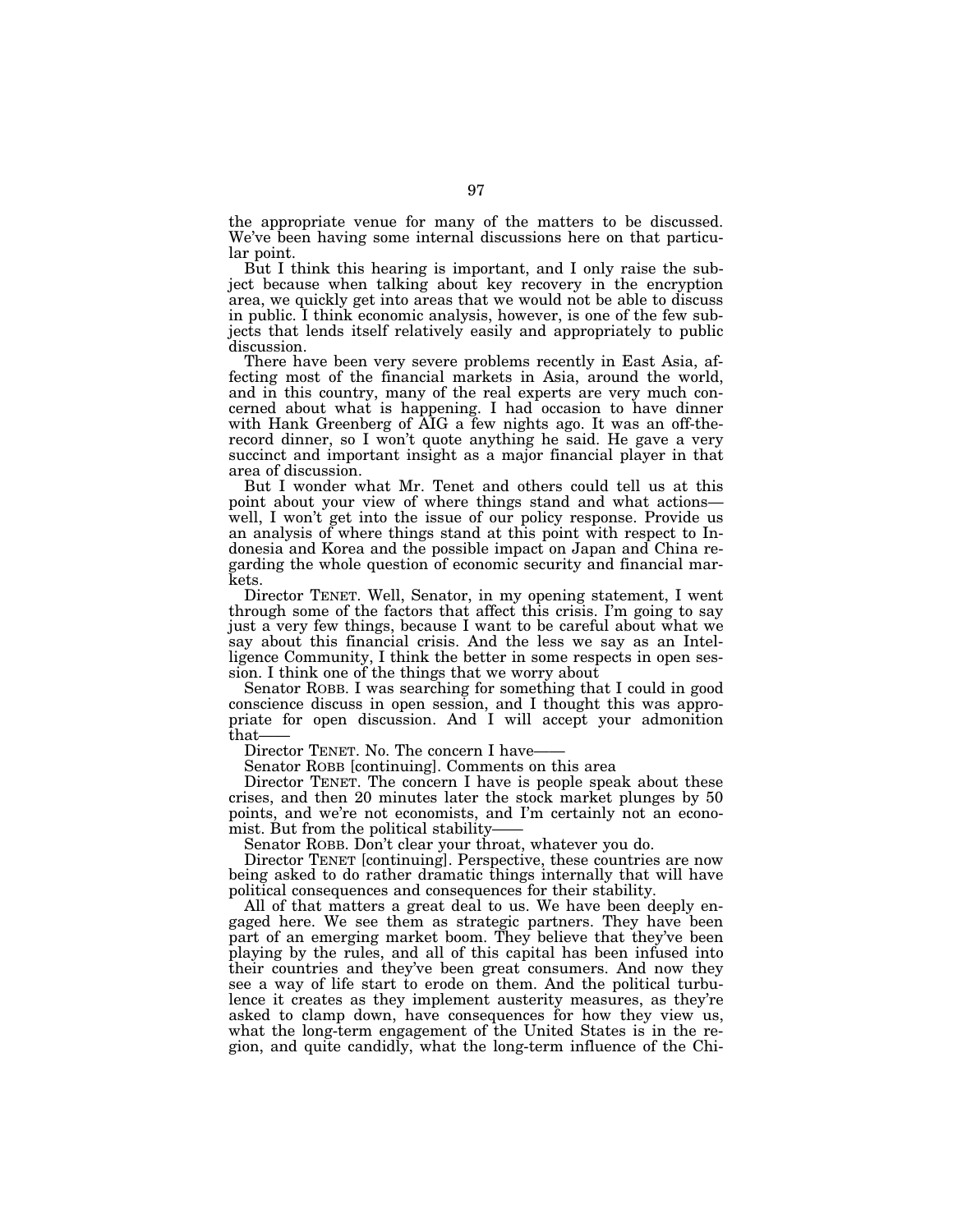nese may be in taking advantage of this crisis. Big, stable power with lots of hard currency reserves.

So those are the things we have to watch. I don't want to opine on how it all turns out. But I think engagement on the part of the United States in this region is absolutely critical for our long-term security interests. So while people are focusing on Wall Street's reactions and interest rates and bond trading, we have, from a geopolitical perspective, invested a lot here, and we have to help these countries work through this. Because it has serious consequences for us.

I don't know if General Hughes wants to say anything or not.

General HUGHES. No. I don't wish to make any comment on this topic in open session, sir.

Senator ROBB. All right. Let me just ask one other question that may be answerable in open session. I'll begin with an observation that last night the President, in his State of the Union message, covered a number of topics. One of the few that seemed to have a relatively clear-cut delineation in terms of response from the two sides of the aisle had to do with a potential IMF bail-out.

Again, I won't ask you to go into the specific implications there. But I would like you to discuss the relationship among economic security and related conditions, political security and related conditions, and military security and related conditions as you see them, to the extent you think you can do so in open session.

General HUGHES. Well, I think it's very clear that there are connections between the societal conditions brought about by economic change and the security conditions attendant to the society. That's probably obvious to everyone.

The nature of those conditions and how they evolve over time is something that we need to keep our eye on and clearly understand. Our involvement in those conditions is an entire another matter. It requires very careful policy decisionmaking and very careful activity.

What we can or cannot do in the military sphere to help stabilize conditions or to help control circumstances is a topic for discussion at another time.

But there are issues that we should examine from the standpoint of our assistance to other nations, our work with allies, and our approach to understanding their internal security requirements and assisting them where we can. And the U.S. military is well aware of that.

Senator ROBB. All right, this one last question, Mr. Chairman, if I may, to just follow up in this area.

Is it your sense at this point that our intelligence institutions are capable of gathering most, if not all, of the relevant information for economic analysis from open sources—economic only.

Director TENET. Well, let me turn the question around a little bit. I mean, certainly from open sources, we can collect everything that's out there. There's a more fundamental question about whether we're positioned over the long haul to do this kind of work in terms of people, capability and collection profile. And I would—I would say to you that I think the record is mixed in that regard, and this is something that I'm paying a lot of attention to right now.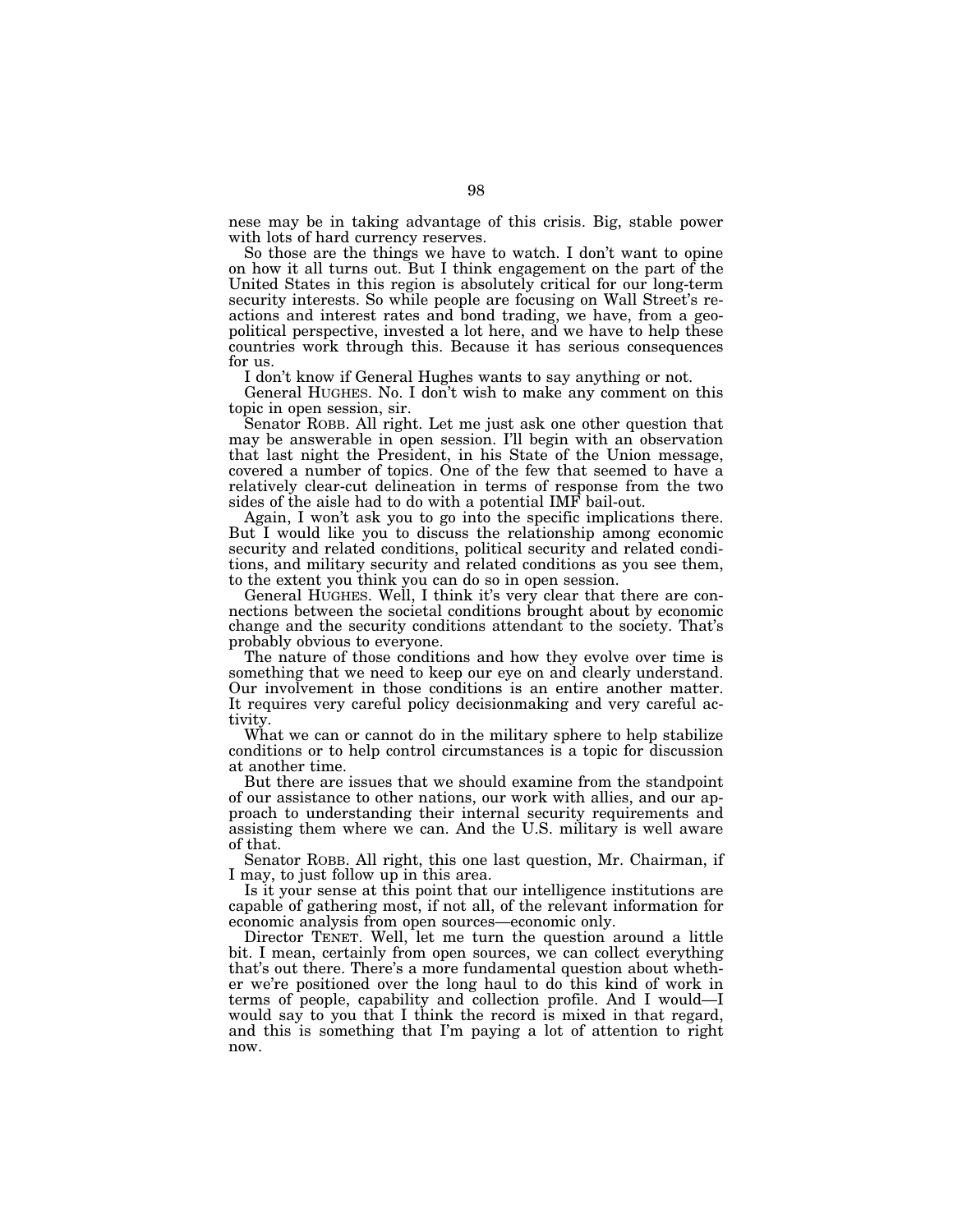Senator ROBB. Senator Moynihan had some pretty specific views at one point in terms of past efforts in that area. But——

Director TENET. Well, the question, Senator—this is an important question. We don't want to do economic espionage. We have no interest in any of that. The question is where-

Senator ROBB. Well, let me just interrupt then. What if we've been targeted for economic espionage, do you feel that we have adequate resources in place to effectively counter targeting our efforts?

Director TENET. Let me—I'll turn that over to Mr. Bryant, who can talk about how we counter those efforts. The point I was making is how our community covers economic issues has to be thought through more carefully than we have. We have to identify the areas where we could really add value. There's very little I can tell Secretary Rubin about what the markets are doing today. I shouldn't try and recreate that capability. But there are discrete issues where we may, on a macroeconomic basis and a warning function, provide real insights to our policymakers. And we need to carve that turf up and build it over the course of the next 20 or 30 years, and be very, very attentive to this area. That's what I would say.

Now on the economic espionage side, I'd ask Mr. Bryant in terms of how you counter it. But on—in terms I'll categorically state, we don't do it offensively, we won't do it. It's not in our interest to do so. It makes no sense.

It's been one of the red herrings hanging around our neck for years. It's not the kind of thing an Intelligence Community should do for our private sector.

Senator ROBB. Thank you.

Would you like to comment just briefly on our capability of countering anything that might be targeted against us? Without going into

Mr. BRYANT. Yes, just very briefly.

The passage of the economic espionage statute in 1996 was a major step forward. And basically what that does is says—it tells the world that we're going to protect our economic and technological research and development. That's been a major step forward.

There's a lot of other issues which I'll go into this afternoon that I can talk then.

Senator ROBB. Thank you.

Please.

Mrs. OAKLEY. Let me just make one comment on this. I think that your remarks and what we've heard from my other colleagues underlines one of the basic facts of the modern world—that so much information is out there through open sources on markets, the psychology of the market. What we really haven't talked about is the handmaiden of intelligence, which is analysis. And I think what all this has brought forward is the need to make sense of all this information and to understand it and to provide just not the raw data, but the analysis of what is happening, why it happened, and what's going to happen in the future. And this is an area where I think the Intelligence Community, perhaps, needs to sharpen its tools to look to this other side of analysis.

Senator ROBB. Amen.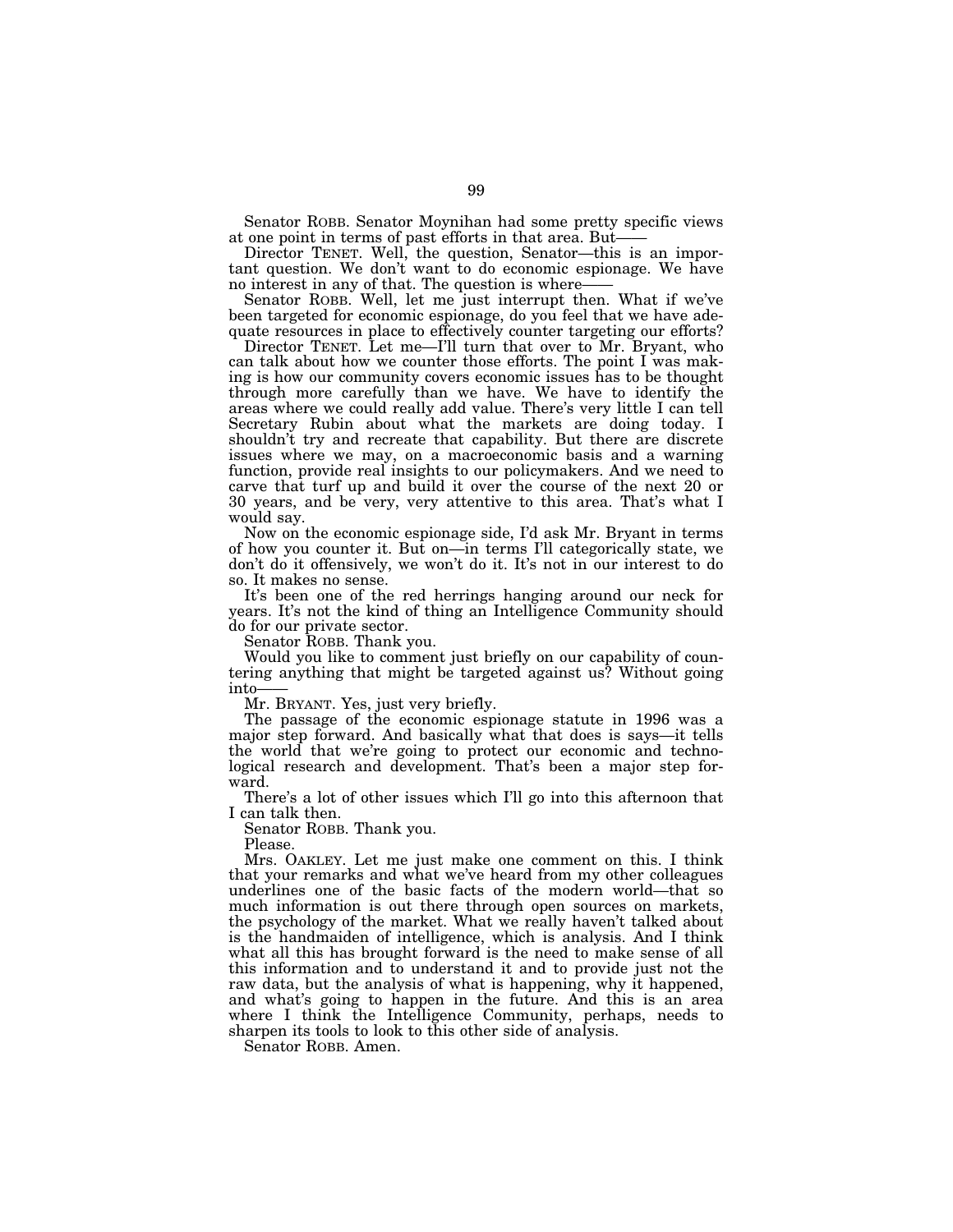With that, I think that's a good place to leave it.

Thank you, Mr. Chairman. I appreciate your patience.

Chairman SHELBY. I know it's lunch time for a lot of people. But I've got a couple of more areas I'd like to get into and I'll try to be brief.

Director Bryant, for some time now, the FBI has been investigating reports that the Chinese government attempted to influence the American political process by illegally funneling campaign contributions into our electoral process. If these reports are true, they go to the very heart of our system of government. So far, the American people have had to read about this investigation through leaks in the newspapers, television, and so forth. I'm well aware of the sensitivity of the intelligence in question and the fact that a number of counter-intelligence and criminal investigations are ongoing.

But is there anything this afternoon that you can share with the American people at this time? If not, when do you expect to announce the results of these investigations?

Mr. BRYANT. On that question, I do not feel free to comment in this forum at this time. All I can——

Chairman SHELBY. But you do acknowledge there is an ongoing investigation that we all know.

Mr. BRYANT. There is an ongoing criminal investigation.

Chairman SHELBY. And there will be closure on that, hopefully. Mr. BRYANT. There is an ongoing criminal investigation, which I'm not free to comment on.

Chairman SHELBY. We understand that.

Mr. BRYANT. And the counterintelligence aspects, there's been briefings made periodically to the Oversight Committees as to the progress and what's going on as far as the counterintelligence side.

Chairman SHELBY. But there's nothing you can add to tell the American people today at this point in time?

Mr. BRYANT. No, there's not. There's nothing I can add at this time.

Chairman SHELBY. Director Tenet, I know that as head of the CIA you're not charged with conducting a criminal investigation. Is there anything that you could add today, from a purely intelligence or counterintelligence view point to the American people or will you await the outcome of the complete investigation?

Director TENET. Yes, sir, there is not anything I can add.

Chairman SHELBY. Members of this Committee are very aware of China's record of reckless proliferation of the most dangerous and threatening weapons and technologies, which reportedly includes helping Pakistan develop a nuclear weapons capability, providing Pakistan with M–11 missiles and a factory to build more such missiles. Selling Iran anti-ship cruise missiles that threaten US naval ships and personnel in the Persian Gulf, as well as the flow of oil from the region. Selling Iran chemical and biological weapon related and missile related materials and equipment. Assisting Iran's nuclear program and other destabilizing actions.

In your discussion of China, I'm surprised that you do not mention any of these matters, which are hard facts, things that have happened and that have damaged and continue to damage US interests in your testimony. Instead, you go into considerable depth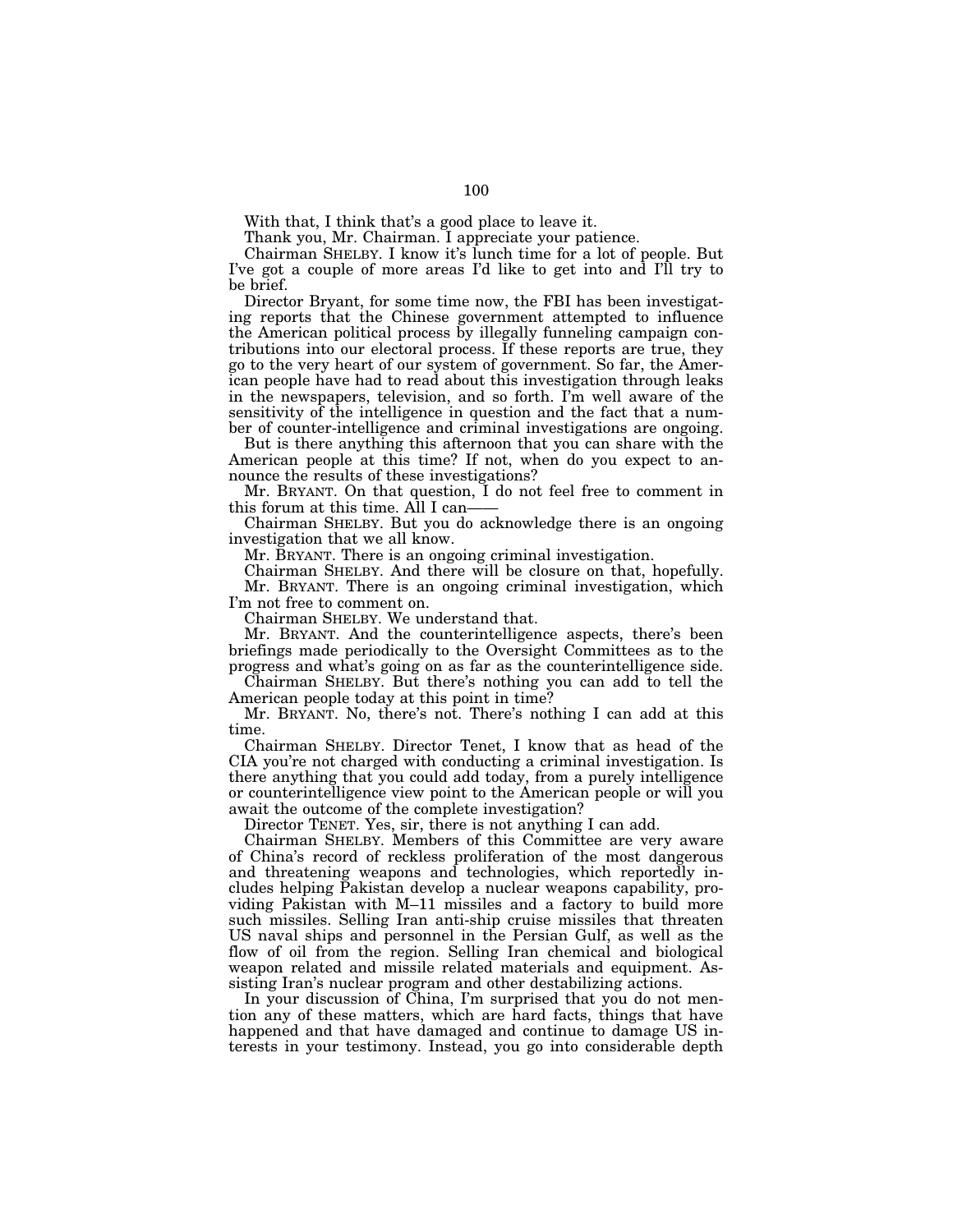on all of the things that the Chinese are reportedly ready to do or about to do to respond to our concerns about past behavior.

I'd like to turn to the issue of China's proliferation activities. Both Secretary Oakley and General Hughes identify the weapons of mass destruction as most critical threats to US national security.

Secretary Oakley, I won't summarize all the points that's been here. But I think it's fair to say that this litany consists primarily of things that have not happened yet. And is generally phrased in terms of what China has, as I have alluded, agreed to do, or committed to do. Of course, China has committed to do, or not to do a lot of things in the past with respect to the proliferation of weapons. And our experience with these commitments has not been a positive one yet.

Many of the transfers that I have described have violated international treaties and agreements. Many of these actions appear to have triggered the requirements for sanctions under US law.

Secretary Oakley, you concede that even though China appears to be—that's your phrase—living up to it's May, 1996 pledge not to provide assistance to unsafeguarded nuclear facilities, it, quote, "has not made equivalent progress in other areas." While in another area, your words, ''key loopholes remain.''

You also note correctly that while China has apparently taken itself out of the business of exporting ballistic missiles, that this is not enough. The reason, I understand, that it's not enough is that China has reportedly sold an entire missile plant to Pakistan and so forth.

In short, I believe that your statement is long on hope, with all due respect, but ignores a bitter experience, a long experience. This seems to be, to me and other Members of the Intelligence Committee, the Administration's position with most of the issues relating to China.

It's especially problematic today when the Congress has been asked to assent to the implementation of the 1985 US-China Nuclear Cooperation Agreement, which is based on the Administration's conclusion that China has now—has now, Secretary Oakley decided to be a responsible world power and cease nuclear weapons-related assistance to any state other than the five declared nuclear states. This conclusion is in turn based largely on the Chinese commitments made at the recent summit and its record of apparent but not unambiguous compliance with the May '96 pledge.

I hope, I certainly hope, that China has changed its views on the desirability of proliferation of weapons of mass destruction. And I know you do. I have not yet had the opportunity to read all of the agreements and the materials in support of the Administrations decision that I understand have been submitted to Congress for its review.

But I do know myself that the record to date, and therefore I tend to agree with Director Tenet's statement, quote, ''that the jury is still out on whether the changes in Chinese proliferation behavior are broad enough in scope and whether they will hold over the long term.''

Secretary Oakley, you're a very important member of that jury, so I'd like to ask you this. Given the long history that you're familiar with of Chinese proliferation activity, China's poor record in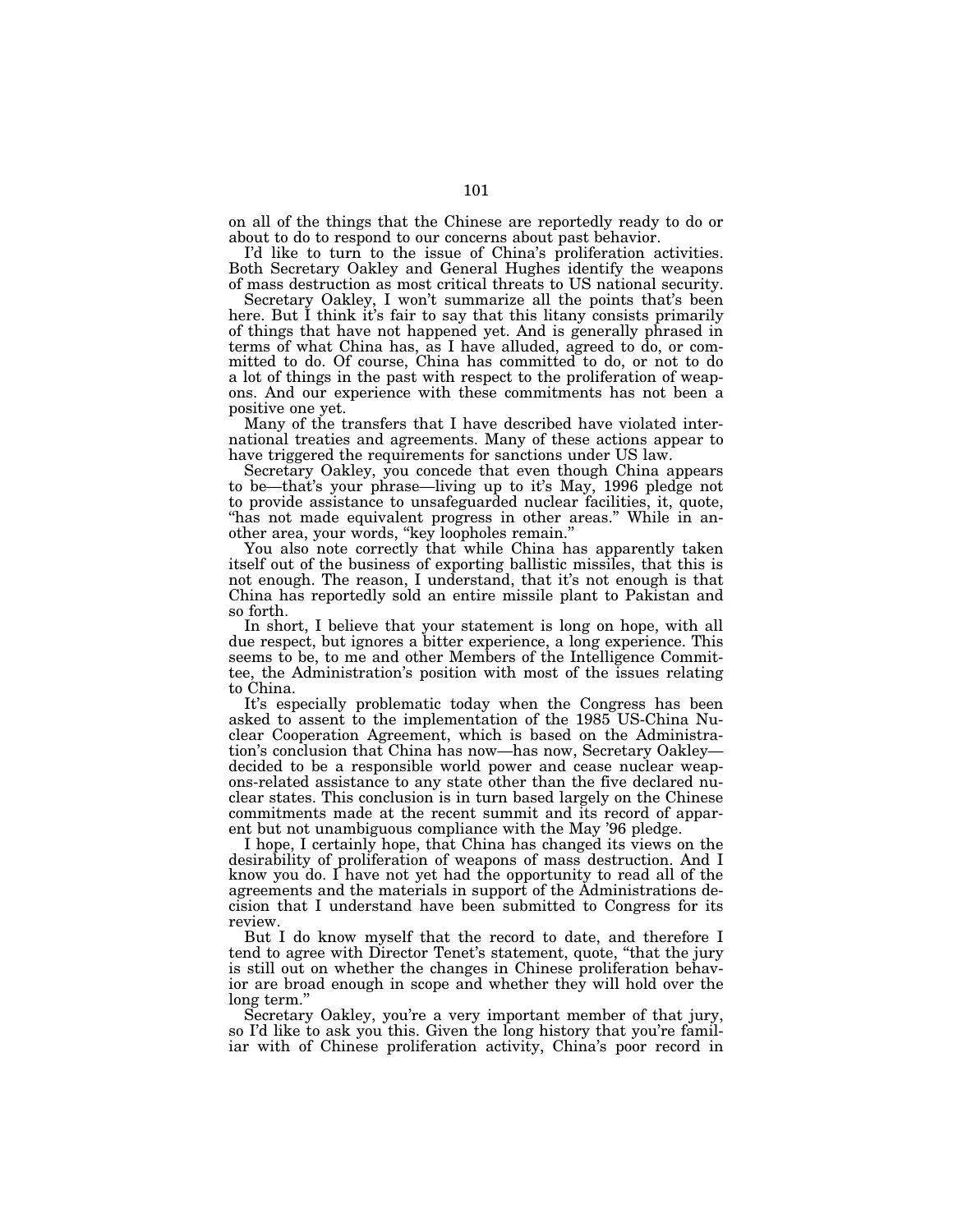keeping previous commitments, the grudging, last-minute nature of China's most recent promises, and a lack of a meaningful track record on most of these recent pledges, do you feel that the record supports a finding that China has changed its policies sufficiently to support implementation of the '85 agreement? And if so, why?

Mrs. OAKLEY. I think you've raised-

Chairman SHELBY. I know that's a long——

Mrs. OAKLEY. Yes, it is. And it's a very important question. We have submitted various views in my written statement. I think that one has to understand the role of INR in a question like this. We worked very closely with the rest of the Intelligence Community to prepare what we call a statement of facts or to present the facts on a situation.

I think you've put your finger on it, that often these are not as clear-cut as we would like, that there is ambiguity. Certainly the direction that China has taken-

Chairman SHELBY. Ambiguity plus a history, has it not?

Mrs. OAKLEY. Ambiguity and a history and what they've said and various things like that. All those factors, in the end, have to be weighed by the people who make the decisions on whether they have abided by these agreements.

If I may, I would like to discuss some of this very——

Chairman SHELBY. In closed session?

Mrs. OAKLEY [continuing]. Very important question in closed session this afternoon.

Chairman SHELBY. That would be fine.

Director Tenet, when you say in your words, quote, ''the jury is still out,'' what do you mean? What specific Chinese activities do you have in mind? What would you like to see before the jury? Would you like to discuss that later?

Director TENET. Yes, well, Senator, I've submitted the classified testimony which I think goes through all of the facts in greater detail.

But I think the point I make—the lead sentence is the Chinese have enjoyed very deep relations with proliferant countries for a long time.

Chairman SHELBY. Like Pakistan.

Director TENET. And that's something you have to weigh. So these relationships have to be watched very, very carefully. And as you'll see from the classified statement of facts, there is a mixed record. There are some positive things and there are some negative things. And we can go through that this afternoon, and I think——

Chairman SHELBY. But when any nation signs an agreement, agrees to something——

Director TENET. It doesn't mean anything until they act, Senator. Chairman SHELBY. Absolutely. But it should mean something, shouldn't it?

Director TENET.When you sign an agreement, you must abide by the agreement. And our job is then to prove to you that either one or the other is happening.

Chairman SHELBY. Absolutely.

Getting into my last area of inquiry here and concern, ballistic missile threat, the most critical threat that I understand faces the US today is the threat of attack by ballistic missiles bearing nu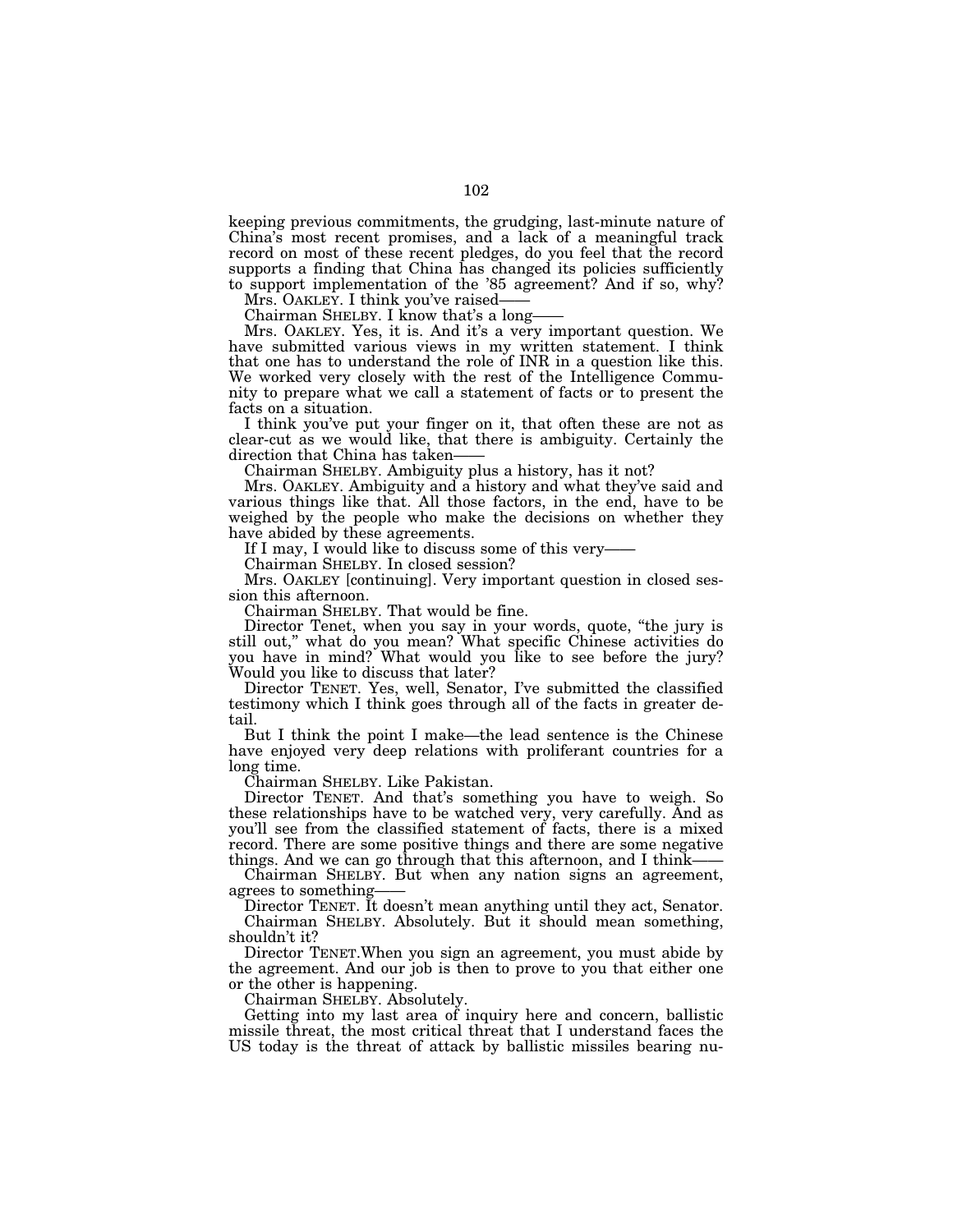clear, biological or chemical weapons. The Intelligence Community has no more serious responsibility than to monitor this threat. Today, with more and more nations—many hostile to the US that are seeking to develop ballistic missiles to deliver weapons of mass destruction, I believe it's very important that the community faces this to identify and to monitor these new threats and to alert and support policymakers in their efforts to eliminate or counter those threats.

The Intelligence Community is in the process of completing an update to the '95 National Intelligence Estimate of Emergine Missile Threats to North America during the next 15 years. As we all know, the previous National Intelligence Estimate was the subject of a number of criticisms, many of which were, in my view, justified.

Some of the most important deficiencies of that—especially critical when the consequences of mistaken analysis are potentially so enormous—were a failure to explore possible alternative futures, a failure to identify key assumptions, and a failure to quantify the level of certainty of the judgments reached, and a failure to fully address all of the strategic, political and psychological aspects of this complicated problem—for example, by excluding Alaska and Hawaii from certain key judgments or by simplistic assumption as to the motives and likely courses of actions of hostile actors.

We have talked about this in open session before, and closed. We've talked about it in the Appropriations Committee, Subcommittee on Defense, on which I serve, which Senator Stevens chairs and which Senator Inouye—formerly the Chairman—is the ranking Democrat. They voiced their concerns before.

Director Tenet, would you describe for the Committee today how the Intelligence Community has addressed these and other deficiencies in preparing the current National Intelligence Estimate?

Director TENET. What I'd like to say to you, Senator, is—one, I've seen a draft. It has incorporated many of the challenges that you and Bob Gates laid down to us in reviewing our last draft. I believe it meets all those challenges. We're still working on it. We'll be here early with it. It won't take until March to finish it and I think you will see a document that reflects all of the concerns that were raised with it, and it's very, very thorough, and very, very deep in terms of this subject.

I think the thing that will jump out at you is, if there's a headline out of it for me was the growing concern about the introduction and proliferation of medium-range ballistic missiles. Everybody focuses on longer-range missiles, but the proliferation of mediumrange ballistic missiles and their impact on US security, I think, is something that is heightened and you will get a keen sense of that in this estimate. And I think it's something that you—when you see the product, I think you will agree that it's been very well done.

Chairman SHELBY. The history of ballistic missiles is largely, as everybody on this panel knows, is a history of unpleasant surprises. For example, Soviet missiles in Cuba, the Soviet ICBM buildup; Iraq's use of extended-range SCUDs during the Iran-Iraq war; and the acceleration of Iran's missile program with extensive, obvious Russian assistance.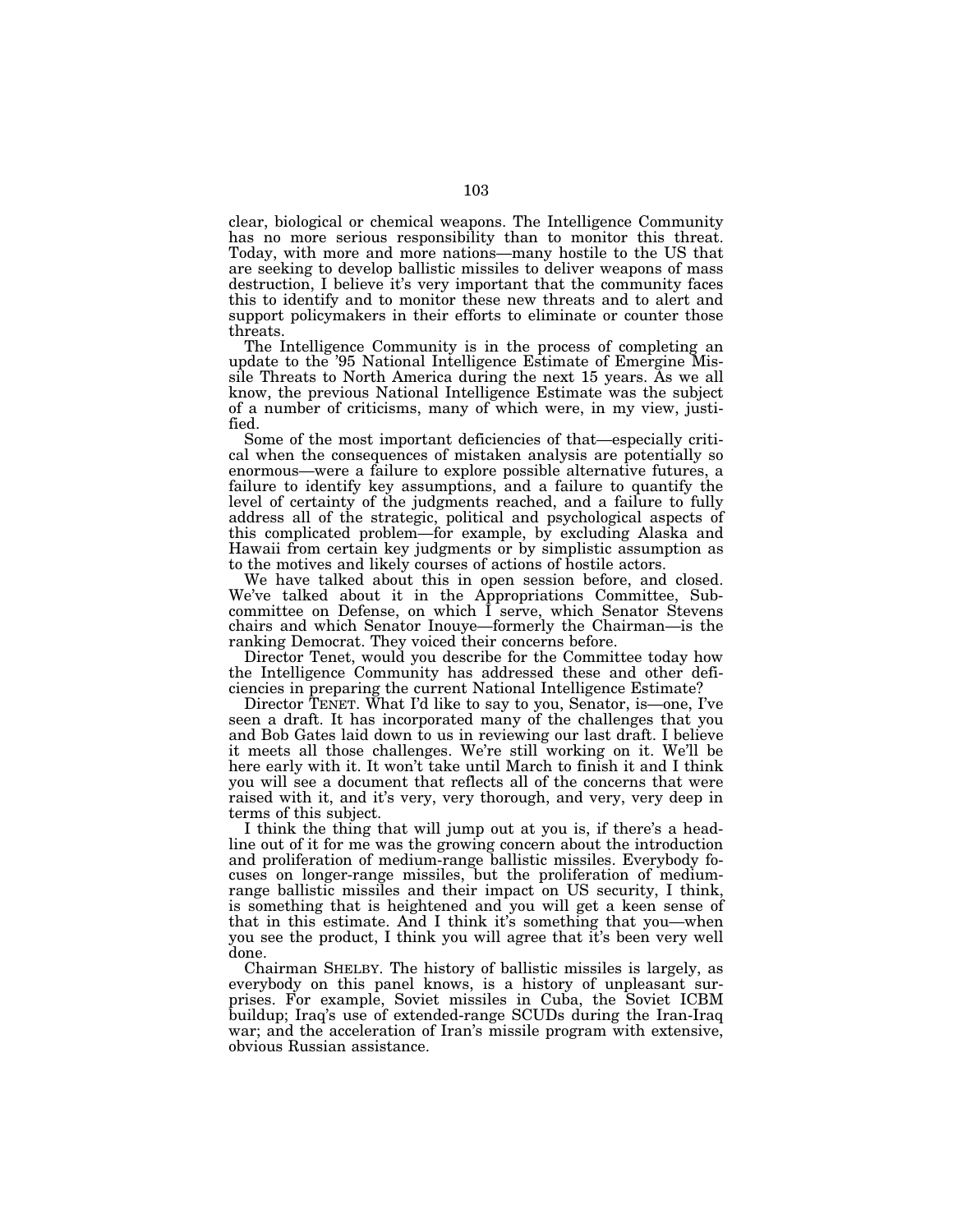Have your analysts addressed the uncertainties and potential alternative futures inherent in analyzing this difficult intelligence target?

For example, by the use of red teams, how have they addressed potential variations, such as the transfer of missile know-how and equipment from third countries? The substitution of lighter biological warheads for heavy first-generation nuclear devices? The effects of improvisation, corner cutting and alternate technical paths? And the willingness of some leaders to do what we call the unexpected, including things that analysts with an American cultural background may find very illogical or even crazy? Or to marshal a nation's resources for high priority military goals?

General Hughes, I first want you to comment on that, if you would.

General HUGHES. Well, I can look you in the eye and tell you that we have taken virtually all of the issues that you've mentioned into account. I do think that-

Chairman SHELBY. And these are issues that should be taken into account.

General HUGHES. They should be taken into account.

However, there are gaps in our knowledge base that we have to continue to work on. That is particularly true in what I would call the key technology referred to generally as nanotechnology the ability to put very complex objects in very small form and very reduced weight in operational capabilities like missiles. And that challenge that technical challenge, that is coming to us is something we don't fully understand or have control over right now. We have a lot of work to do in the future and we need to maintain constant vigilance.

The last issue is I'd like to characterize the three components of threat that we work with—capability, intent and will. I think we have a good understanding of the capability now and in the future that most countries who seek medium and long-range ballistic missiles have. What we do need a better understanding of is their intent to use them and their will to use them in a given context.

That's where most of the surprise actually has come from. We were not technically surprised about the capability in the past. We were surprised about the way in which or the circumstances in which this capability was put to use. We need to focus on that.

And speaking for the military side of the Intelligence Community—and if Director Tenet will allow me, because I know my colleagues in the CIA on this issue very well; we work closely together—we are well aware of the need to understand intent and will.

Chairman SHELBY. Secretary Oakley, do you have any comments?

Mrs. OAKLEY. I don't have any further comments. We, of course, will be cooperating with this estimate as we do with others. We are not equipped to really assess the capability. We feel that our contribution is much stronger on the intent and will chapters and we'll be working with them.

Chairman SHELBY. Director Tenet, how—how important is it that this estimate be well done? In other words be as comprehensive as analysts can make it?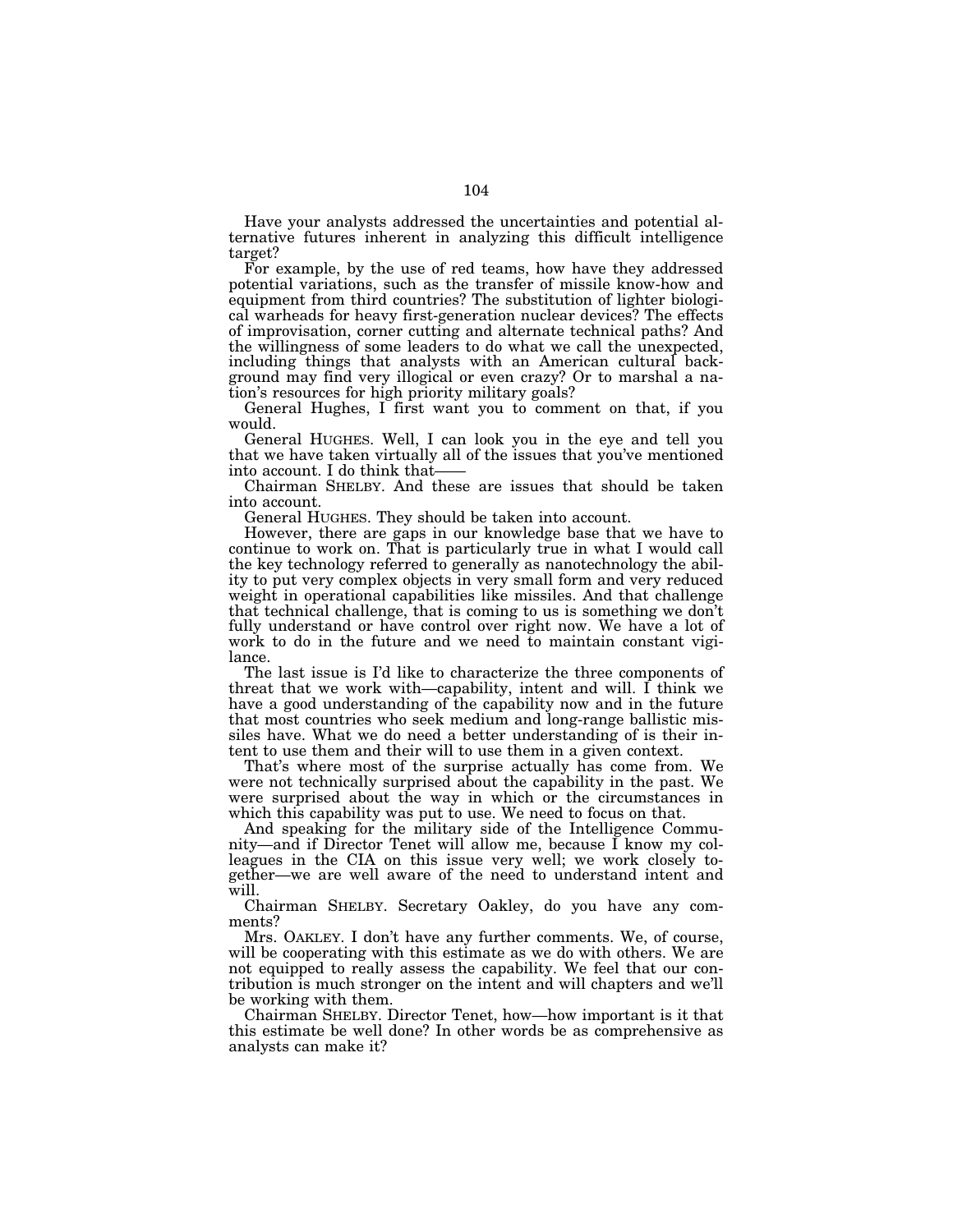Director TENET. It's extremely important to me, sir, as it is to you.

Chairman SHELBY. We thank the panel for being here. We look forward to the closed hearing this afternoon.

The Committee is adjourned.

[Thereupon, at 12:35 o'clock p.m., the Committee was adjourned.]

U.S. SENATE,

SELECT COMMITTEE ON INTELLIGENCE, *Washington, DC, March 12, 1998.*

## Hon. GEORGE J. TENET,

*Director of Central Intelligence,*

*Central Intelligence Agency, Washington, DC.*

DEAR DIRECTOR TENET: We appreciate your participation in our January 28 hearing on the current and projected national security threats to the United States. Your willingness to address this important issue in open session was appreciated and made an important contribution, not only to the work of our Committee, but to the American public's awareness of  $\overline{U}$ .S. national security interests.

We are submitting the attached questions for the record to you. The unclassified responses to these questions will be an important part of our hearing transcript which we hope to release as expeditiously as possible. Accordingly, we would appreciate it if you would respond in writing to these questions no later than June 1, 1998.

If there are any questions, please have your staff contact Don Mitchell of our Committee. We appreciate your cooperation in this matter.

Sincerely,

RICHARD C. SHELBY, *Chairman.* J. ROBERT KERREY, *Vice Chairman.*

Enclosure.

## QUESTIONS FOR THE RECORD

## RUSSIA'S BALLISTIC MISSILE DEFENSE PROGRAM

(1) Please describe the nature and extent of Russia's ballistic missile defense effort. Where do you see Russia's ballistic missile defense program heading over the course of the next 15 years?

#### RUSSIA'S SAFEGUARDING OF NUCLEAR MATERIALS

(2) What is the Intelligence Community's assessment of the adequacy of Russia's safeguard of nuclear weapons and missile material?

(a) What about missile systems, components and technology? What is the status of Russian nuclear command and control systems?

(b) Has there been any change in the last year regarding Russian capabilities and programs in chemical or biological weapons? Does Russia persist in unacknowledged CW programs and illegal BW programs?

### TRANSFER OF TECHNOLOGY FROM THE FORMER SOVIET UNION

(3) What general trends has the Intelligence Community detected in the flow of scientists, technology, and conventional and unconventional military equipment to other nations? What evidence have you detected that Soviet nuclear materials, BW, CW, or ballistic missile-related materials or technology, have found their way to the international black market?

## CHINESE PROLIFERATION

(4) Please describe all significant transfers over the past 5 years of WMD-related technology or information from China to Iran, Pakistan or other countries, to include advanced conventional weapons and technology. Do you believe that this assistance could raise compliance concerns with China's commitments to the Nonproliferation Treaty (NPT) and the Missile Technology Control Regime (MTCR)? How likely is it that China will comply with the Chemical Weapons Convention (CWC)?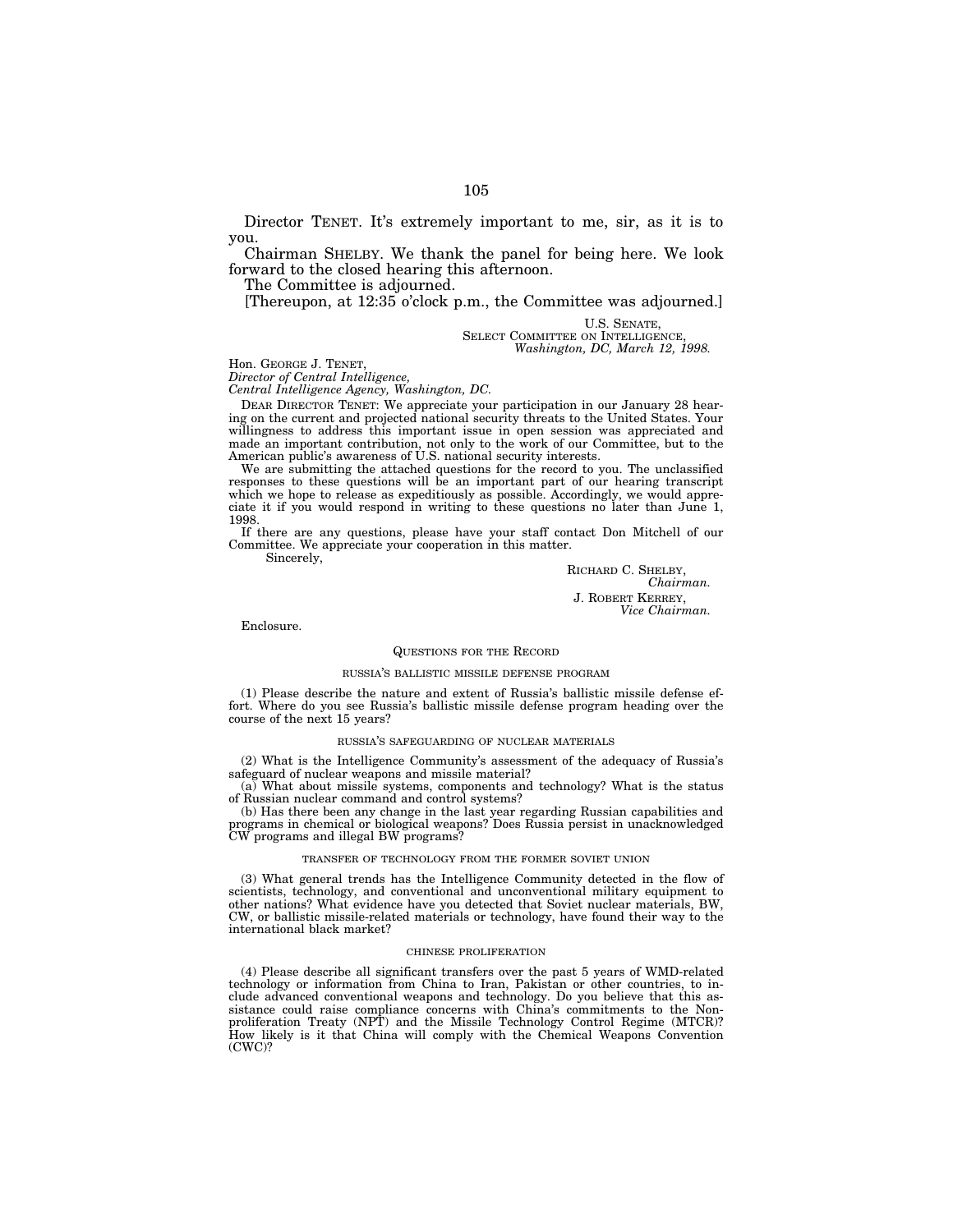#### NORTH KOREA AS A CONTINUING THREAT

 $(5)(a)$  In this prepared testimony, General Hughes stated that "[s]ome significant—perhaps violent—change is likely in the next five years. There are four basic alternatives: leadership change, government collapse, negotiated accommodation with the South, or major economic reform." In your opinion, what is the likeliest scenario? Why?

(b) How widely is this view shared in the Intelligence Community? What do you view as the most likely scenario?

## CHANGES IN SOUTH KOREA

(6) Talks on peace on the Korean peninsula involving North and South Korea, China and the U.S., began in Geneva last December. Long-time opposition leader Kim Dae Jung won last December's presidential election in South Korea. What do these developments bode for change in South Korea as well as prospects for normalized relations between or reunification of North and South Korea?

#### SADDAM'S HOLD ON POWER

(7)(a) Do you believe that Saddam's hold on power is stronger today than it was one year ago? What is the likelihood that Saddam will be in power one year from now? What would be the characteristics and policies of likely successors to Saddam? What are the chances that a successor regime to Saddam will be worse?

(b) Will Saddam's fall lead necessarily to Iraq's disintegration? If not, why?

(c) Has Saddam effectively regained control of northern Iraq?

# SUPPORT FOR IRAQ IN THE MIDDLE EAST

(8) Currently, how much support exists for Saddam in the region? If military action were taken against Iraq, what would be the likely reaction of other nations in the region? What, if any, governments in the Middle East would be publicly supportive of military action against Iraq?

#### THE IMPACT OF SANCTIONS ON IRAQ

(9) Iraq has argued that the continued ban on oil exports are causing mass suffering in Iraq, including unaffordable prices for food and unavailability of medicine. What is your assessment of the nature and extent of the suffering to the Iraqi people as a result of economic sanctions?

# IRAQ'S WEAPONS OF MASS DESTRUCTION

(10) What is the current status of Iraq's BW, CW, nuclear weapon and missile programs? How much activity has there been in each of these areas since the conclusion of the Persian Gulf War? Do we have any evidence that the Iraqi regime has tested CW or BW agents on humans since the Persian Gulf War?

# THE NEW REGIME IN IRAN

(11) Do you see President Khatami's election and reform agenda as a watershed that could change the nature of the Iranian regime? What is the possibility that Khatami's conservative critics will sidetrack him? What is the likelihood that the Khatami government will still be in power 3 years from now? Does his election signify a change in Iran's support for terrorism and its acquisition of weapons of mass destruction? Is there any evidence of such a change?

## THE IMPACT OF SANCTIONS ON IRAN

(12) Are sanctions likely to influence Iran's behavior over the next 3 years? Why or why not? Late last September, Iran and France confirmed the award of a \$2 billion deal to develop Iran's South Pars gas field to Total SA, and its minority partners Gazprom (Russia) and Petronas (Malaysia). What does this deal say about the effectiveness of the U.S. economic sanctions against Iran?

#### IRANIAN FORCES IN BOSNIA

(13) How large an Iranian presence currently exists in Bosnia? Is this presence growing or diminishing? What is the extent of Iranian influence on or penetration of the Bosnian government?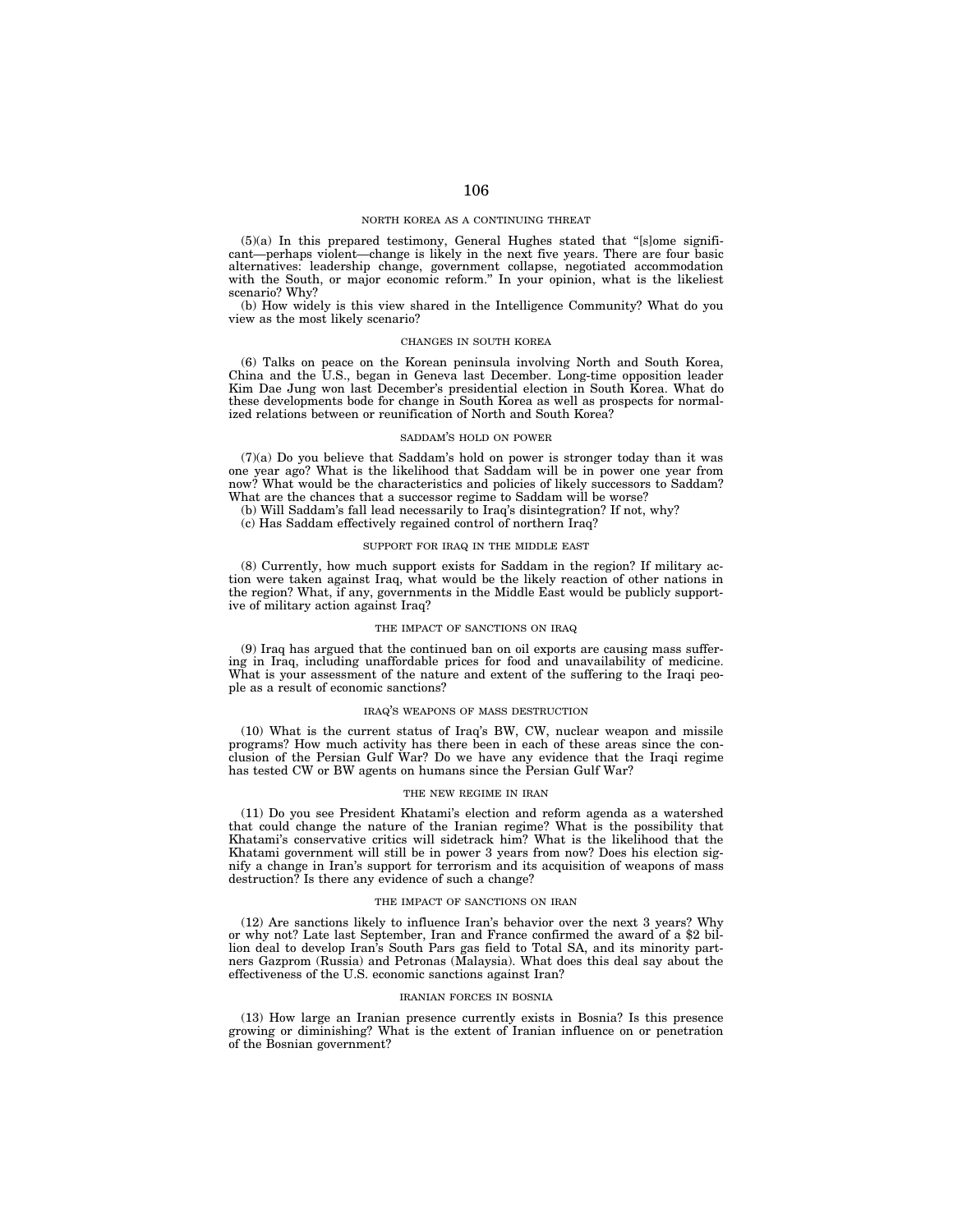# THE PALESTINIAN AUTHORITY

(14)(a) Please assess both the willingness and the ability of the Palestinian Authority to control terrorist violence in Gaza and the areas of the West Bank under its control.

(b) To what extent is Hamas receiving outside support, and from whom is that support coming

(c) Please assess Chairman Arafat's health, comment on his likely successor and describe the impact his departure would have on the peace process.

## THE STABILITY OF THE ISRAELI GOVERNMENT

(15)(a) Please give us your assessment of Prime Minister Netanyahu's commitment to abiding by the Oslo Accords. Is he committed to a land-for-peace formula, or does he want to kill the peace process as currently formulated?

(b) How do you assess the longevity of the current Likud government? How do you assess Labor's ability to win an election at this point?

(c) Please assess Israeli Defense Minister Mordechai's recent statements in support of United Nation's Resolution 425, which calls for Israel's unilateral withdrawal from southern Lebanon. Does this represent a significant change in Israeli policy? What has been the response of the Lebanese and Syrians to Mordechai's statement?

## THE ISRAELI PRESENCE IN LEBANON

(16) Please comment on the losses the Israelis have suffered in Lebanon in the past year and the impact of those losses on Israeli public opinion and the likelihood that Israel will initiate a unilateral withdrawal from the Southern Lebanon. Do those losses indicate that the Hizballah is becoming a more effective force? Please comment on the military effectiveness of Israel's allies, the Southern Lebanese Army (SLA) and describe the current military cooperation between the Israeli Defense Force and the SLA.

# EGYPT

(17)(a) What impact would a reduction in U.S. military aid to Egypt have on U.S. Egypt relations, particularly if such a reduction is not matched by a comparable reduction of U.S. military aid to Israel?

(b) Please assess the current strength of the Mubarak government and its ability to prevail over terrorist internal opposition. To what degree is that internal opposition receiving outside support, and from whom?

# POLITICAL KILLINGS IN HAITI

(18) What is the status of investigations into the various high profile political murder cases that have occurred in Haiti during the last several years? Has any evidence of government complicity in those murders been uncovered? In this regard, please provide an assessment of the performance of the Haitian National Police's Investigative Unit and Haitian Judiciary in solving these crimes.

#### MEXICO

(19) President Clinton's February 1997 certification of Mexico as fully cooperative in drug control efforts prompted considerable criticism in Congress. What is your current assessment of the nature and extent of Mexico's drug control efforts? To what extent does Mexican government corruption hamper these efforts?

## MONITORING COMPLIANCE WITH A COMPREHENSIVE NUCLEAR TEST BAN

(20) How high is the Intelligence Community's confidence that it can effectively monitor the Comprehensive Test Bank Treaty? What are the notable shortcomings? Is U.S. intelligence doing everything possible to improve U.S. monitoring capabilities in this area? If not, why not?

#### NUCLEAR TEST AT NOVAYA ZEMLYA?

(21) There was concern that Russia may have conducted a low-yield nuclear test on August 16, 1997 at Novaya Zemlya. Is there any reason to believe that the August 16 event was a nuclear explosion? Is this a view that is commonly held through the Intelligence Community?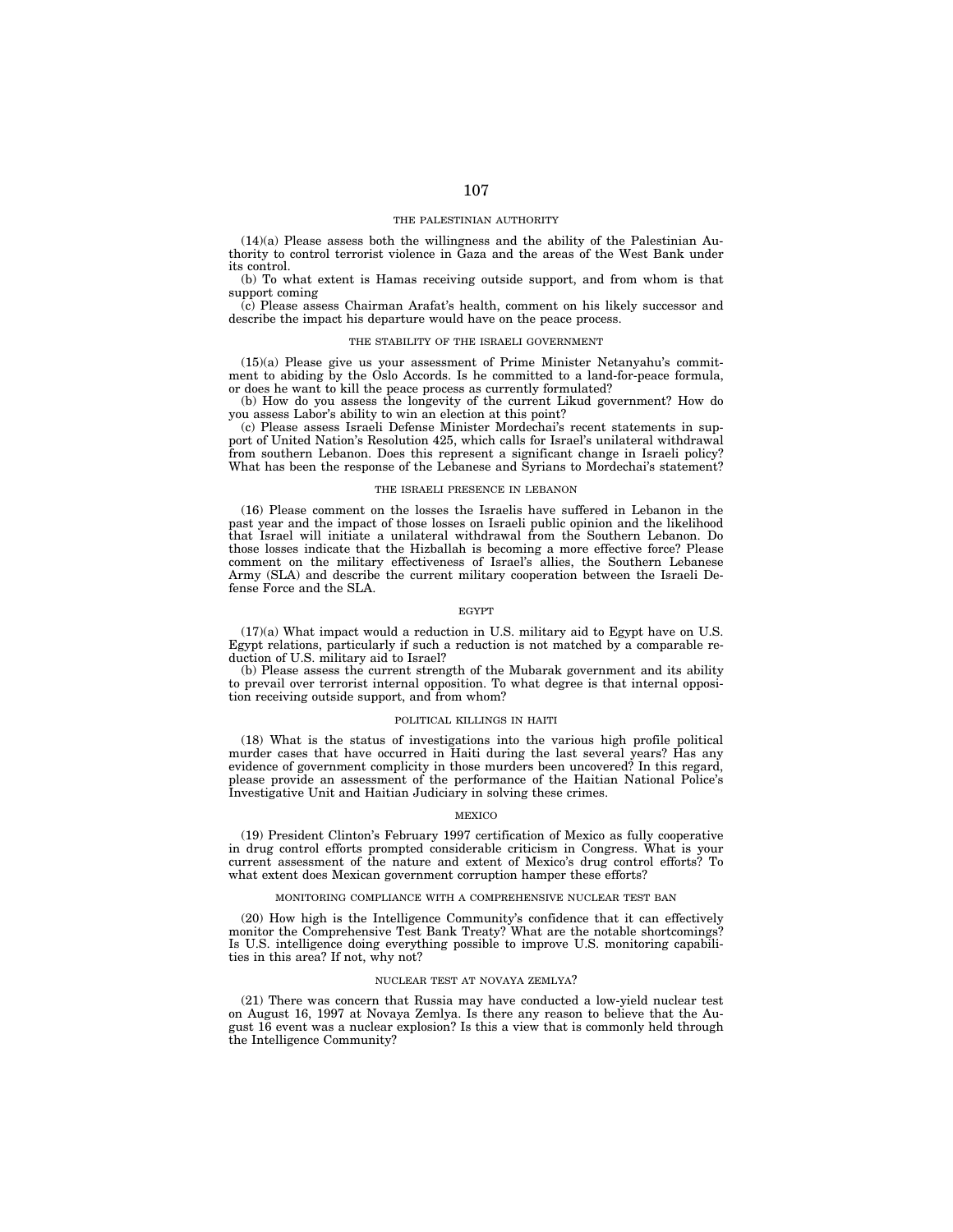#### THE CHEMICAL WEAPONS CONVENTION

(22)(a) Over one hundred of the 168 signatories have ratified the Chemical Weapons Convention (CWC). (Last November, both Iran and Russia completed their CWC ratification.) Do you have any intelligence that any of the signatories of the CWC have engaged in activities that raise compliance concerns?

(b) The Intelligence Community has conceded that its ability to monitor compliance with the CWC is limited. Has that capability improved since U.S. ratification of the CWC?

#### NORTH KOREA'S TAEPO DONG MISSILES

(23) North Korean Taepo Dong II missile (which is under development) will have an estimated range of 4,000 to 6,000 kilometers, and therefore qualifies as an intercontinental ballistic missile (ICBM). How confident are you in these range estimates? What U.S. states or territories could the Taepo Dong hit? How soon could the Taepo Dong I and Taepo Dong II become operational, and how firm is that estimate? How has this assessment changed in the last year?

## MISSILE THREATS TO THE U.S.

(24) The proliferation of missile-delivered weapons is an issue directly confronting the strategic interest of the United States and its traditional allies. When will the updated National Intelligence Estimate (NIE) on this subject be completed? What are the current strategic missile threats to the United States and theater missile threats to deployed U.S. forces? How have these threats changed in the last year? What are the projected threats for the next decade? Is this assessment shared by all components of the Intelligence Community? In the wake of the criticism of the previous NIE on this subject, what improvements have been made in the NIE process?

## TRENDS IN ECONOMIC ESPIONAGE

(25) A recent survey by the American Society for Industrial Security estimates that intellectual property losses from foreign and domestic espionage may have reached \$300 billion in 1997 alone. Does this estimate seem plausible to you? A January 12 Los Angeles Times article dealing with this issue states that currently pending before the FBI ''are more than 700 foreign counterintelligence investigations involving economic espionage.'' Is that an accurate number? Please comment on trends in economic espionage directed against the U.S. How effectively are you able to measure the level of economic espionage against the U.S.? Has U.S. business reporting of economic espionage improved over the last year? What other measures would help to stop industrial espionage?

#### ECONOMIC ESPIONAGE LAW

(26) In last year's response to this Committee's question regarding the effectiveness of the Economic Espionage Act of 1996, the CIA stated that the law clearly has attracted the attention of many of our key economic competitors, but that it is ''perhaps too early to assess whether the law has had an appreciable effect on the level of economic espionage directed against the United States.'' Over the past year, have you seen any results from the Economic Espionage Act? Do you have information that the law has deterred economic espionage activity by foreign governments of foreign corporations?

### ESPIONAGE BY FOREIGN CORPORATIONS

(27) Last year, in response to a question by this Committee, the definition of economic espionage was given as ''government-directed or orchestrated clandestine effort to collect U.S. economic secrets or proprietary information.'' To what extent are U.S. corporations threatened by the theft of trade secrets by foreign entities that are not ''government directed or orchestrated''? How do you distinguish whether espionage government directed or not, especially if the foreign corporation involved receives extensive government subsidies?

## ECONOMIC ANALYSIS

(28) Over the past several years, the CIA has emphasized an increasing interaction with academic experts and an increasing use of open source information in its economic analysis products. As the CIA increasingly reports information based on open and public sources, does this lessen the significance of the classified infor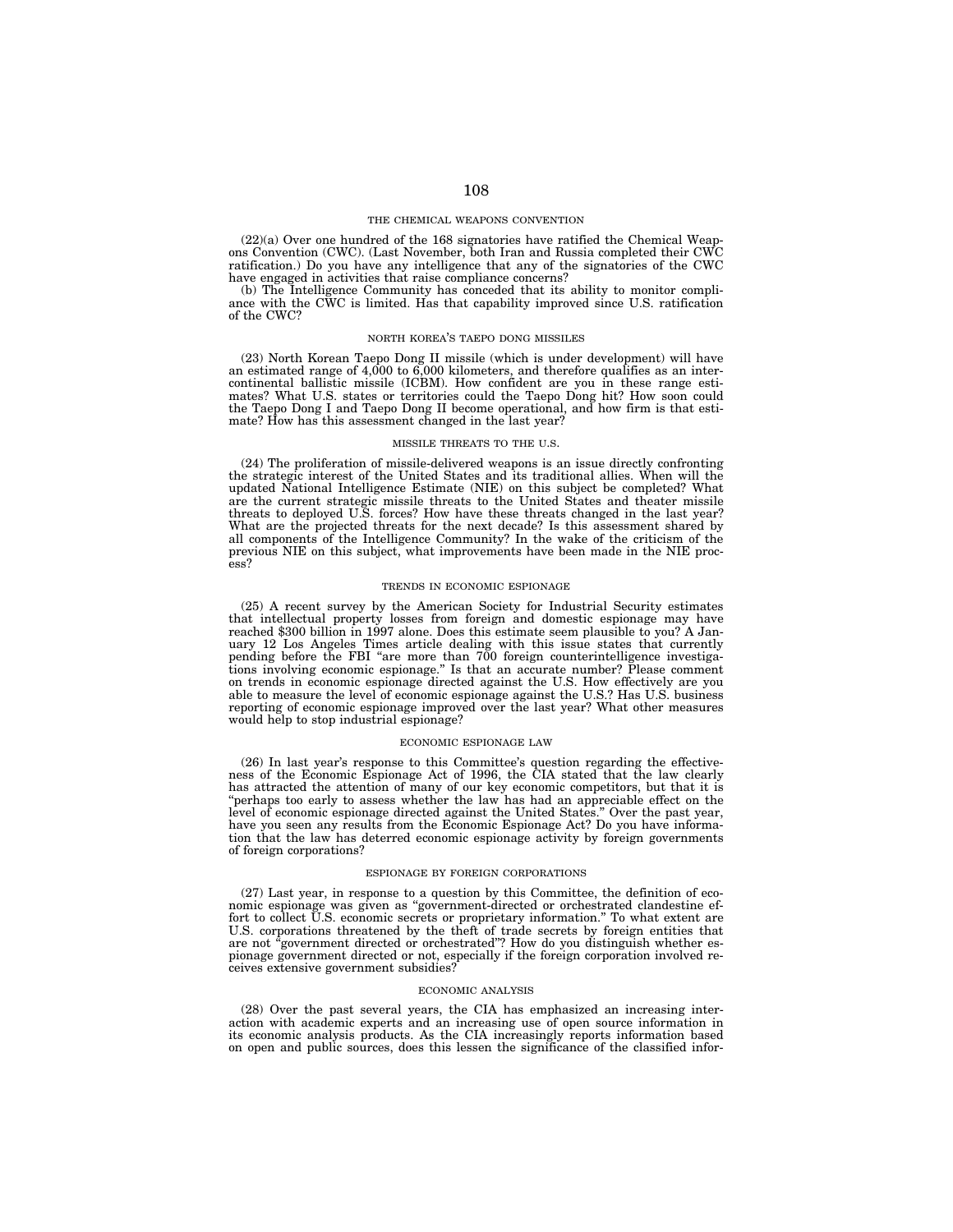mation in CIA economic reporting? Does the CIA create analysis products that are based entirely on open source or public information?

## SOUTH KOREA ECONOMIC CRISIS

(29) How well can the political institutions in South Korea manage the socioeconomic repercussions of the economic crisis? What is the likelihood of civil disorder—in South Korea as a result of layoffs, high inflation, and other consequences of the economy's downturn? How will the economic turmoil in South Korea affect their relationship with North Korea? Do you believe that South Korean's economic problems make conflict with North Korea more or less likely?

## POTENTIAL IMPACT OF ASIAN ECONOMIC CRISIS ON CHINA

(30) How will China react to the growing economic instability in the region. Will the Chinese leadership view the crisis as an opportunity to gain influence with other Asian nations? How do you judge the likelihood that China will ''competitively devalue'' its currency, the yuan, in order to ensure that its companies maintain export market share? Will the "Asian contagion" spread to mainland China? If so, how will economic problems affect the policies of China's President Jiang Zhemin and his government? With unemployment already rising in China's state-owned industrial sectors, will slower or negative economic growth lead to civil strife in China?

#### THE PHILIPPINES' ECONOMIC SITUATION

(31) How will the economic crisis affect the upcoming Philippine elections? Are that nation's democratic institutions strong enough to withstand economic and financial turmoil? How likely is a return to martial law in the Philippines?

# POTENTIAL BW/CW ATTACKS ON THE U.S.

(32) What is the likelihood that the U.S. will be subjected to a biological or chemical attack within the next 2–5 years? 5–10 years? How is this attack likely to be carried out? Do you consider a BW/CW attack against the U.S. as more likely than a ballistic missile attack against the U.S.? How difficult is it for a group to construct and deliver an effective chemical weapon? A biological or radiological weapon? A nuclear device? What existing groups now have or are seeking such a capability?

## THREAT OF INFORMATION WARFARE BY TERRORISTS

(33) Our traditional definition of terrorism does not include such things as computer attack intended to damage our telecommunications or transportation infrastructure. Are we prepared to deal with ''virtual terrorism?'' What steps do we need to take to focus Intelligence Community counterterrorism efforts on this new threat?

#### THREAT TO U.S. DEPLOYED FORCES IN BOSNIA

(34)(a) What are the shortfalls in Intelligence Community support to the Bosnia operation and what is being done to rectify these problem areas?

(b) In recent months, SFOR troops (including U.S. soldiers) have acted in support of Republika Srpska President Biljana Plavsic by seizing radio and television transmitters, police stations and other government installations controlled by her hardline opponents. Does the participation of U.S. troops in such operations expose them to increase risk of attach from hard-line supporters? Would hard-line response be limited to stone-throwing civilian mobs, or could it escalate into sniper attacks and other forms of armed conflict?

(c) What is the prospect and key action required for establishing long-term stability in Bosnia?

(d) How many foreign Islamic fundamentalist fights still reside in Bosnia? What countries do they come from? Who supports them? Do they pose a threat to U.S. troops?

(e) Would more active participation by SFOR in civil implementation tasks such as refugee resettlement increase the risk to U.S. Forces?

(f) What is the possibility that current low-level violence in Kosovo in Serbia could escalate into major conflict, spreading into Macedonia and endangering the security of U.S. troops there?

(g) Are you satisfied that the U.S. has sufficient HUMINT assets in Bosnia to provide early warning of possible threat to U.S. forces?

(h) How do you deconflict your HUMINT collection assets for force protection with those already deployed by DOD to prevent duplication?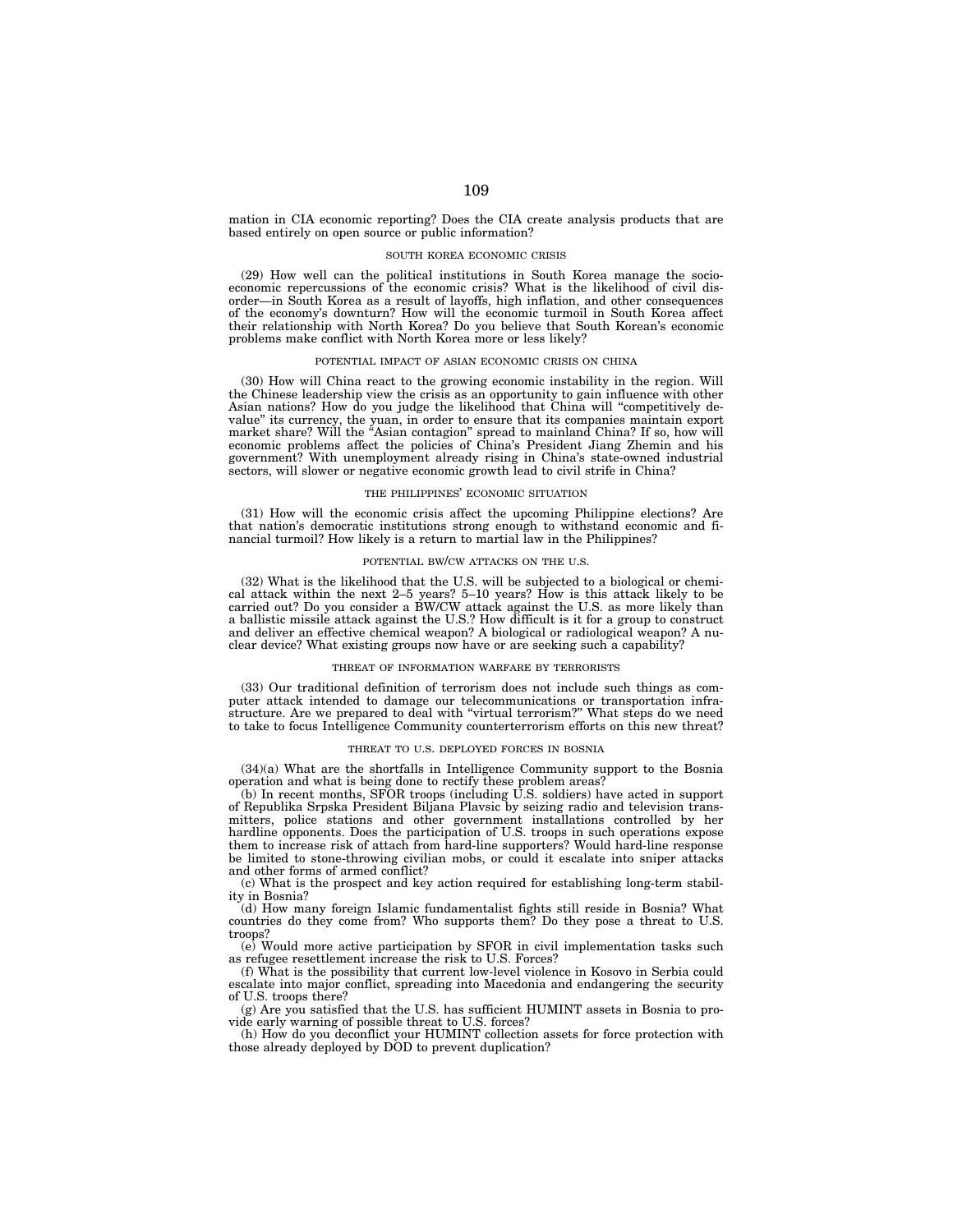## COUNTERINTELLIGENCE THREAT TO NATIONAL LABORATORIES

(35) A September 1997 GAO report regarding DOE's security controls over foreign visitors to the National Laboratories noted that ''DOE's procedures for obtaining background checks and controlling the dissemination of sensitive information are not fully effective'' and that as a result, ''sensitive subjects may have been discussed with foreign nationals without DOE's knowledge and approval.'' In your opinion, how significant is the counterintelligence threat to DOE in general and the National Laboratories in particular? What is being done to rectify this problem?

#### INTERNATIONAL CRIME

(36) How critical do you assess the current and future threat to U.S. interests from international crime activities and networks? Is there room for improvement in the FBI–CIA relationship in dealing with international crime?

## NATO EXPANSION

(37) What are the risks, if any, to U.S. intelligence personnel and the Intelligence Community in general, in allowing Poland, the Czech Republic and Hungary to join NATO?

## INFORMATION OPERATIONS

(38) The Defense Science Board and the President's Commission on Critical Infrastructure Protection both issued reports during 1997 which identified our nation's vulnerability to both physical and computer attacks on our nation's information infrastructure. These reports noted that such an attack could come from a foreign government, a non-state actor, a criminal organization, or an individual hacker. How significant is the threat to our critical information infrastructure in the short-run? In the long-run? How do you judge the Intelligence Community's ability to collect intelligence on this threat?

### THE THREAT POSED BY HIV

(39) To what extent has HIV had an impact on the health and economies of foreign countries? How has HIV impacted foreign militaries?

### ACTIONABLE INTELLIGENCE

(40) Some analysts say that the increased emphasis on action-oriented intelligence has come at the expense of other important—but more mundane—work, like maintaining data bases and conducting in-depth analyses on foreign militaries and political groups. Do you share this concern? If so, how do you intend to deal with these competing needs?

# INTELLIGENCE COMMUNITY'S ROLE IN THE POW/MIA ISSUE

(41)(a) National Security Advisor Sandy Berger wrote to the Senate Majority Leader last year and indicated that he had directed the Intelligence Community to produce a Special National Intelligence Estimate (SNIE) regarding POW/MIA issues with Vietnam. After consulting with this Committee, the terms of reference were settled. When do you expect to have this Estimate completed? Mr. Berger also indicated that he would ask for an updated Intelligence Community assessment on the so-call ''735'' and ''1205'' documents found in the Russian archives. What efforts has the Intelligence Community made to acquire additional information about these documents either in Russia or in Vietnam? As per the Committee's request, have the 574 classified CIA documents on the POW/MIA subject matter been reviewed and summarized? Do they shed any light on the SNIE?

(b) In his letter, Mr. Berger offers assurances that ''collection requirements pertaining to the POW/MIA issue [will] remain as a high priority'' after administrative officials conceded that it had mistakenly left off the POW/MIA issues from PDD– 35—the document that sets our intelligence collection priorities. Has this oversight been corrected?

(c) In July 1993, the Secretary of Defense consolidated four DoD offices charged with different functions of the POW/MIA issue. The Intelligence Community's only POW/MIA analytical element, the Defense Intelligence Agency's Office of POW/MIAs Affairs, was then transferred out from the oversight of both the DCI and the responsible Congressional committees. Do you now have oversight of the Defense Prisoner of War/Missing persons Office (DPMO) analytical section? If not, who is responsible for oversight of this capability? Why is this intelligence capability not reflected in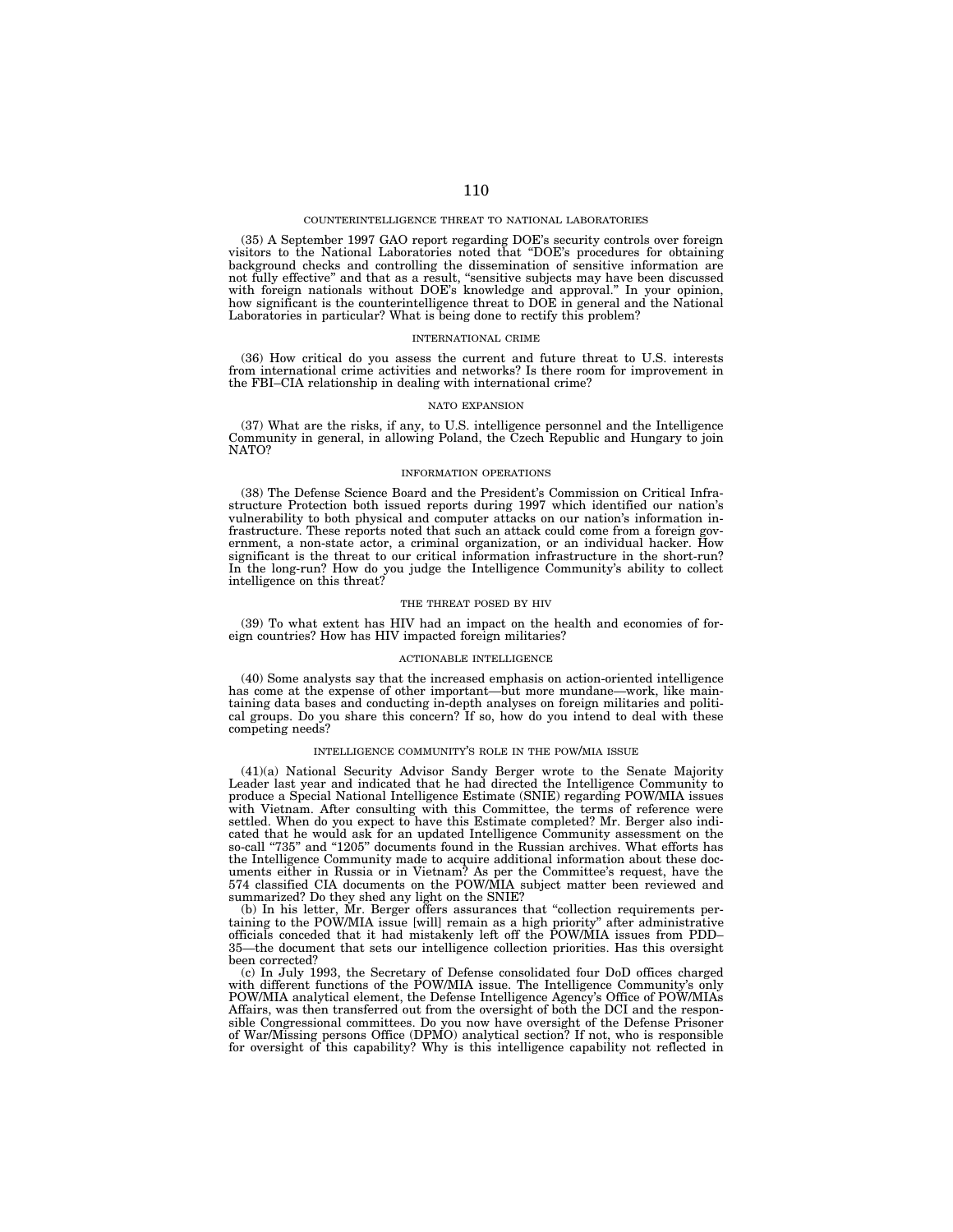the Congressional Justification Books (National Foreign, Joint Military and Tactical intelligence accounts) provided to the congressional oversight committees?

# A DECLINING MILITARY THREAT

(42) In your testimony before the committee, you indicated that the military threat to the U.S. was declining, and General Hughes concurred with this assessment. Please elaborate on this critical issue and discuss the impact it will have on the Intelligence Community.

### U.S. SENATE, SELECT COMMITTEE ON INTELLIGENCE, *Washington, DC, March 12, 1998.*

Hon. LOUIS J. FREEH,

*Director, Federal Bureau of Investigation, J. Edgar Hoover Building, Washington, DC.*

DEAR DIRECTOR FREEH: We appreciate the participation of Deputy Director Robert Bryant in our January 28 hearing on the current and projected national security threats to the United States. His willingness to address this important issue in open session was appreciated and made an important contribution, not only to the work of our Committee, but to the American public's awareness of U.S. national security interests.

We are submitting the attached questions for the record to you. The unclassified responses to these questions will be an important part of our hearing transcript which we hope to release as expeditiously as possible. Accordingly, we would appreciate it if you would respond in writing to these questions no later than June 1, 1998.

If there are any questions, please have your staff contact Don Mitchell of our Committee. We appreciate your cooperation in this matter.

Sincerely,

RICHARD C. SHELBY, *Chairman.* J. ROBERT KERREY, *Vice Chairman.*

Enclosure.

# QUESTIONS FOR THE RECORD

#### RUSSIAN ORGANIZED CRIME

(1) What general trends do we see in Russian organized crime? How is organized crime impacting the Russian economy and the Russian political system? To what extent is Russian organized crime involved in the trafficking of weapons of mass destruction? What is your prognosis for Russian efforts to combat this problem? How active is Russian organized crime in the U.S.?

#### TRENDS IN ECONOMIC ESPIONAGE

(2) A recent survey of the American Society for Industrial Security estimates that intellectual property losses from foreign and domestic espionage may have exceeded \$30 billion in 1997 alone. Does this estimate seem plausible to you? A January 12 Los Angeles Times article dealing with this issue states that currently pending before the FBI "are more than 700 foreign counterintelligence investigations involving economic espionage.'' Is that an accurate number? Please comment on trends in economic espionage directed against the U.S. How effectively are you able to measure the level of economic espionage against the U.S.? Has U.S. business reporting of economic espionage improved over the last year? What other measures would help to stop industrial espionage?

## ECONOMIC ESPIONAGE LAW

(3) In last year's response to this Committee's question regarding the effectiveness of the Economic Espionage Act of 1996, the CIA stated that the law clearly has attracted the attention of many of our key economic competitors, but that it is "perhaps too early to assess whether the law has had an appreciable effect on the level of economic espionage directed against the United States.''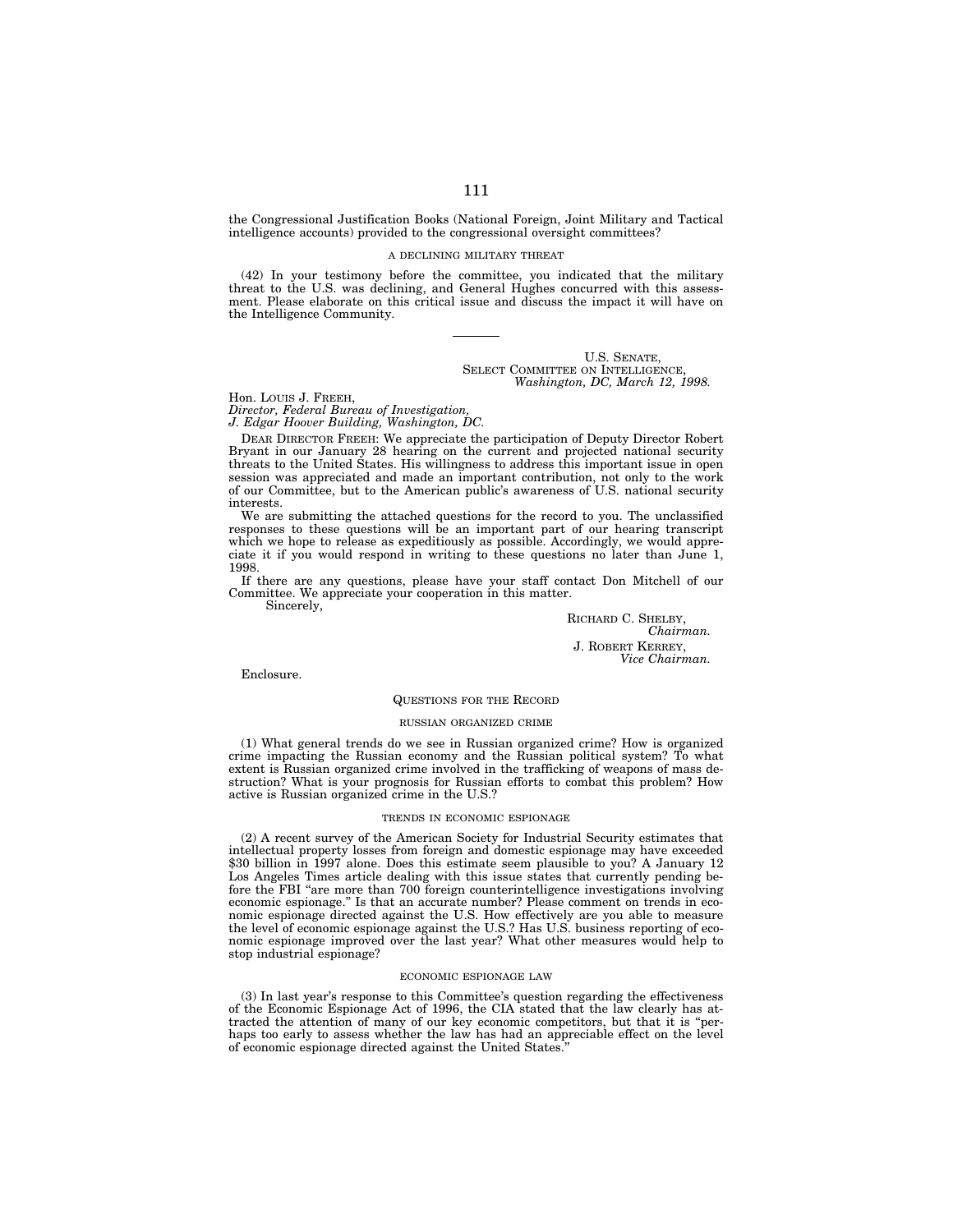(a) Over the past year, have you seen any results from the Economic Espionage Act? Do you have information that the law has deterred economic espionage activity by foreign governments or foreign corporations?

(b) To what extent have you been able to use the Economic Espionage Act of 1996 as a tool against foreign economic spying?

#### ESPIONAGE BY FOREIGN CORPORATION

(4) Last year, in response to a question by this Committee, the definition of economic espionage was given as ''government-directed or orchestrated clandestine effort to collect U.S. economic secrets or proprietary information.''

(a) To what extent are U.S. corporations threatened by the theft of trade secrets by foreign entities that are not "government directed or orchestrated"? How do you distinguish whether espionage is government directed or not, especially if the foreign corporation involved receives extensive government subsidies?

(b) What steps are you taking to prevent corporate espionage that is not directed by a foreign government?

## WORKING WITH U.S. CORPORATIONS

(5) If you find evidence that a U.S. company is being targeted for economic espionage or is the subject of unfair competition with a foreign firm, what mechanisms are in place to remedy the situation? How often does this situation occur?

## ECONOMIC ESPIONAGE AGAINST THE U.S.

(6) How do you distinguish between economic espionage and aggressive but legitimate information gathering by a foreign government or foreign corporation? Please describe the type of economic espionage you see as the greatest threat to U.S. economic competitiveness. To what extent is economic espionage against the U.S. supported and coordinated by foreign governments?

# POTENTIAL BW/CW ATTACKS ON THE U.S.

(7) What is the likelihood that the U.S. will be subjected to biological or chemical attack within the next 2–7 years? 5–10 years? How is this attack likely to be carried out? Do you consider BW/CW attack against the U.S. as more likely than a ballistic missile attack against the U.S.? How difficult is it for a group to construct and deliver an effective chemical weapon? A biological or radiological weapon? A nuclear device? What existing groups now have or are seeking such capability?

# POSSIBLE RETALIATION FOR KASI SENTENCING?

(8) Mir Aimal Kasi has recently has been sentenced to death for the killing of CIA employees outside CIA Headquarters. What is the likelihood that there will be acts of terrorism against the U.S. as a result of this?

# ECONOMIC TERRORISM

(9) Do you have any evidence that foreign governments, corporations or individuals are targeting U.S. economic interests using technology (such as a virus, computer hacking, etc.)? Do you see this as a near-term threat, or more long-term?

## TERRORISTS' USE OF ADVANCED INFRASTRUCTURE

(10) Terrorists are making more use of advanced computing and telecommunications technology, their own communications and intelligence gathering, and establishing a worldwide network of contacts and support. Does this easy access to information, communication and transportation make the job of intelligence gathering more difficult or does it provide opportunities which you can exploit? Are there steps that we can take to deny terrorists the ease of movement and communication they now enjoy?

## THREAT OF INFORMATION WARFARE BY TERRORISTS

(11) Our traditional definition of terrorism does not include such things as computer attack intended to damage our telecommunications or transportation infrastructure. Are we prepared to deal with "virtual terrorism?" What steps do we need to take to focus Intelligence Community counterterrorism efforts on this new threat?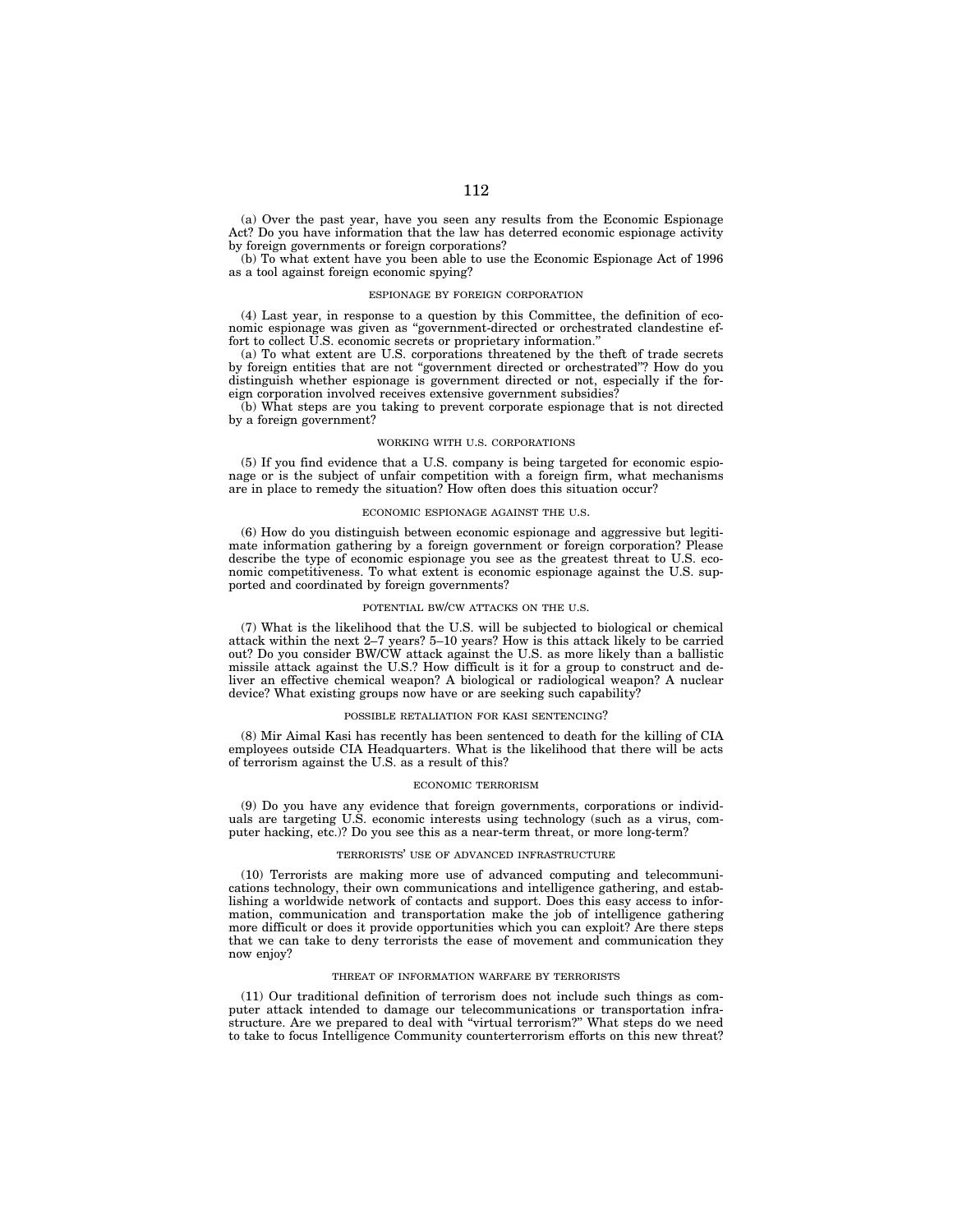#### EXECUTIVE BRANCH ORGANIZATION ON THE COUNTERTERRORISM ISSUE

(12) How well is the Executive Branch organized to deal with counterterrorism? Is there room for improvement in the CIA–FBI relationship on counterterrorism matters? Should the FBI be given primacy over both domestic and foreign counterterrorism intelligence gathering?

## COUNTERINTELLIGENCE THREAT TO NATIONAL LABORATORIES

(13) A September 1997 GAO report regarding DOE's security controls over foreign visitors to the National Laboratories noted that ''DOE's procedures for obtaining background checks and controlling the dissemination of sensitive information are not fully effective'' and that as a result, ''sensitive subject may have been discussed with foreign nationals without DOE's knowledge and approval.'' In your opinion, how significant is the counterintelligence threat to DOE in general and the National Laboratories in particular? What is being done to rectify this problem?

#### INTERNATIONAL CRIME

(14) How critical do you assess the current and future threat to U.S. interests from international crime activities and networks? Is there room for improvement in the FBI–CIA relationship in dealing with international crime?

### ENCRYPTION ISSUES

(15) For a number of year, the United States Government and the computer industry have wrestled over our nation's policy towards encryption technology. While domestically there are no restrictions on the use, sale or importation of encryption products, the U.S. still maintains export restrictions on the sale of stronger encryption products overseas. The computer industry argues that export restrictions unnecessarily hinder the sale of American encryption products abroad, which in turn adversely affects the global competitiveness of the U.S. computer industry. However, the Administration has argued that export restrictions are necessary to protect law enforcement and intelligence equities. Otherwise, the widespread use of unbreakable encryption products would enhance the ability of narcotics traffickers, terrorists, international criminals, and purveyors of child pornography to escape detection by the agencies to which we entrust our national and domestic security. How has the commercial availability of strong encryption products here and abroad hindered the FBI's ability to perform its counterintelligence and counterterrorist duties? What changes would you like to see in the United States government's policy on encryption? Why do you believe these changes are necessary?

# INFORMATION OPERATIONS

(16) The Defense Science Board and the President's Commission on Critical Infrastructure Protection both issued reports during 1997 which identified our nation's vulnerability to both physical and computer attacks on our nation's information infrastructure. These reports noted that such an attack could come from a foreign government, a non-state actor, a criminal organization, or an individual hacker. How significant is the threat to our critical information infrastructure in the short-run? In the long-run? How do you judge the Intelligence Community's ability to collect intelligence on this threat?

> U.S. SENATE, SELECT COMMITTEE ON INTELLIGENCE, *Washington, DC, March 12, 1998.*

Lt. Gen. PATRICK M. HUGHES, *Director, Defense Intelligence Agency, The Pentagon, Washington, DC.*

DEAR GENERAL HUGHES: We appreciate your participation in our January 28 hearing on the current and projected national security threats to the United States. Your willingness to address this important issue in open session was appreciated and made an important contribution, not only to the work of our Committee, but to the American public's awareness of U.S. national security interests.

We are submitting the attached questions for the record to you. The unclassified responses to these questions will be an important part of our hearing transcript which we hope to release as expeditiously as possible. Accordingly, we would appreciate it if you would respond in writing to these questions no later than June 1, 1998.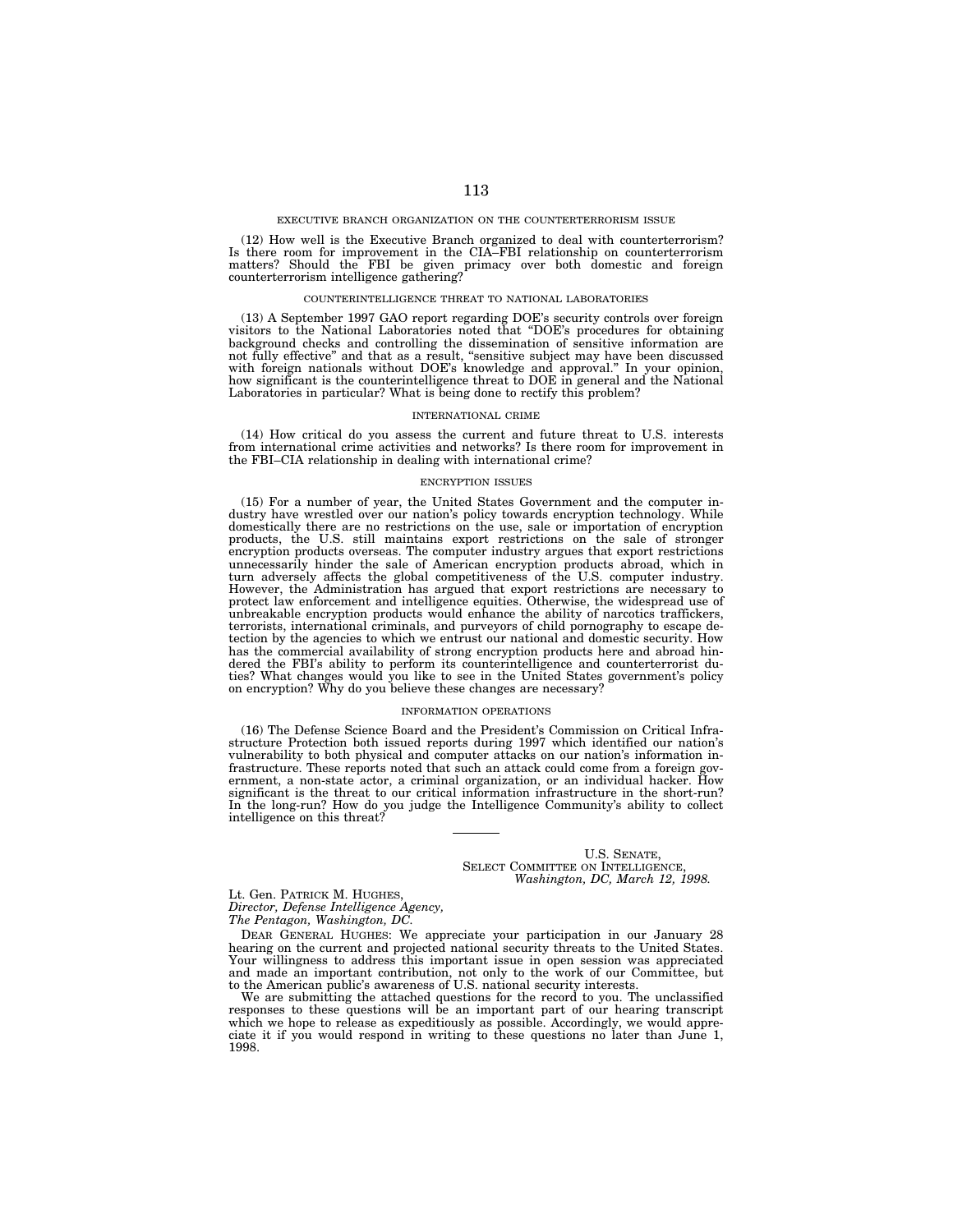If there are any questions, please have your staff contact Don Mitchell of our Committee. We appreciate your cooperation in this matter. Sincerely,

RICHARD C. SHELBY, *Chairman.* J. ROBERT KERREY, *Vice Chairman.*

### Enclosure.

## QUESTIONS FOR THE RECORD

### RUSSIAN MILITARY CAPABILITIES

(1) In your prepared testimony, you state that ''[t]here is little chance that Russia will reemerge as a global military peer competitor to the U.S. over the next two decades. During this period, Russia's strategic nuclear forces will remain the backbone of Moscow's military might, preserving Russia's perception of great power status and protecting its vital security interests.

(a) Does the fact that Russia's strategic nuclear forces ''will remain the backbone of Moscow's military might'' for the next 20 years raises the likelihood that Russia might be more inclined to use nuclear weapons if it feels that its interests are being threatened?

(b) What vital interests would Moscow perceive beyond its periphery that would warrant its commitment of military force, including the threat or use of nuclear weapons?

(c) If present trends continue, what will be the Russian military's capability to conduct operations 5 years from now? Do these trends indicate the possibility that Russia may soon have insufficient military force to retain order within Russia?

(d) What is your assessment of the likelihood that military reform will succeed in Russia?

## RUSSIA'S BALLISTIC MISSILE DEFENSE PROGRAM

(2) Please describe the nature and extent of Russia's ballistic missile defense effort. Where do you see Russia's ballistic missile defense program heading over the course of the next 15 years?

## RUSSIA'S SAFEGUARDING OF NUCLEAR MATERIALS

(3) What is the Intelligence Community's assessment of the adequacy of Russia's safeguard of nuclear weapons and fissile material?

(a) What about missile systems, components and technology? What is the status of nuclear weapons and fissile material?

(b) Has there been any age in the last year regarding Russian capabilities and programs in chemical or biological weapons? Does Russia persist in unacknowledged CW programs and illegal BW programs?

# TRANSFER OF TECHNOLOGY FROM THE FORMER SOVIET UNION

(4) What general trends has the Intelligence Community detected in the flow of scientists, technology, and conventional and unconventional military equipment to other nations? What evidence have you detected that Soviet nuclear materials, BW, CW, or ballistic missile-related materials or technology, have found their way to the international black market?

### CHINA'S MILITARY STRATEGY

(5)(a) In your prepared testimony, you state that ''China's military strategy will continue to emphasize the development of a survivable nuclear retaliatory capability as a deterrent against the use of nuclear weapons by the United States, Russia or India. There is no indication that China will field the much larger number of missiles necessary to shift from a minimalist, retaliation strategy to a first-strike strategy.'' How confident are you of this assessment? What trends do you perceive in the quantity and quality of Chinese ballistic missiles capable of reaching the U.S.? Are these views shared by the remainder of the Intelligence Community?

(b) Do you believe that China views its nuclear forces as a deterrent to other nonnuclear, military or political actions by the U.S. or other countries?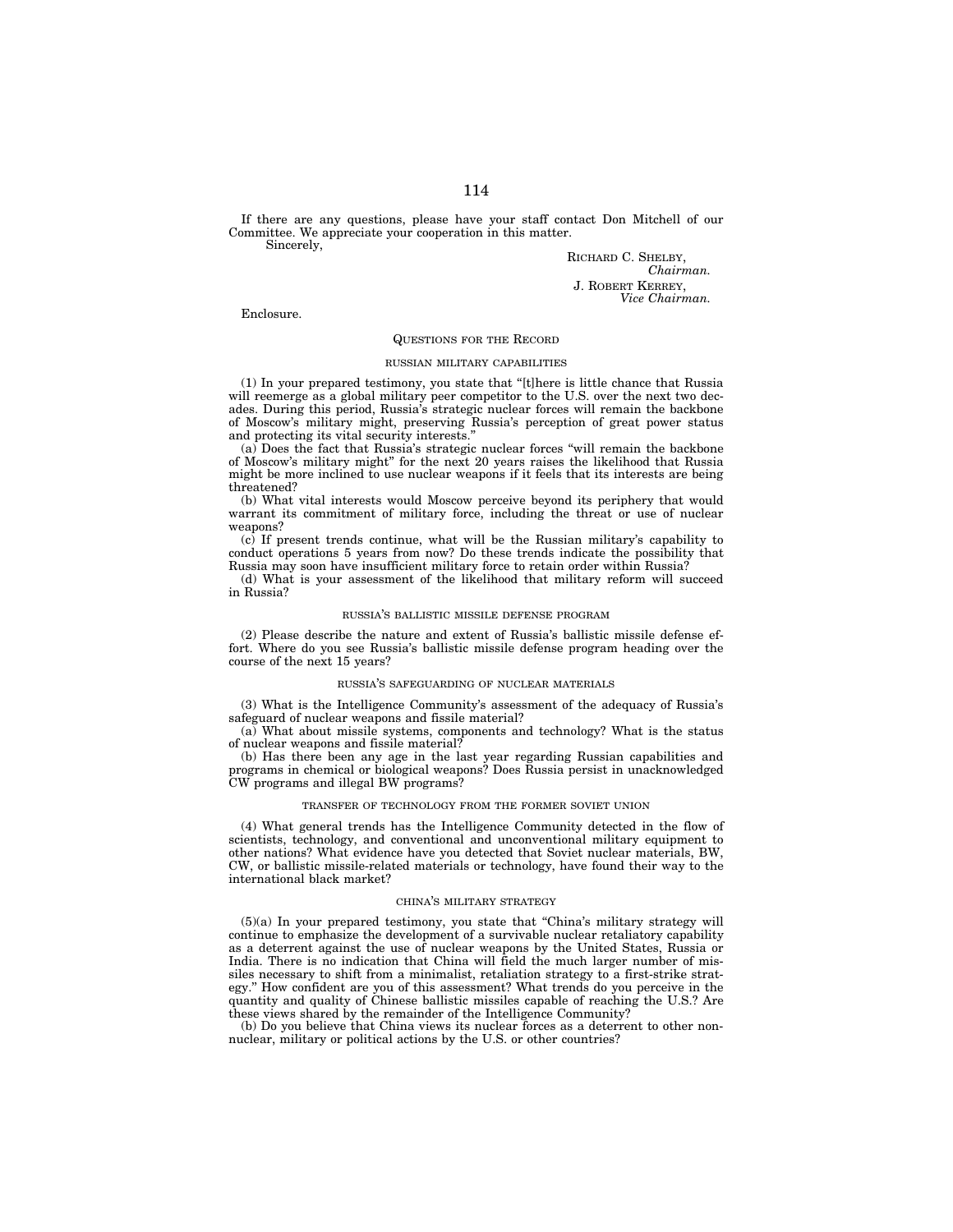#### CHINA AND TAIWAN

(6) In your prepared testimony, you state that ''[t]he Taiwan issue remains the major potential flashpoint. Beijing believes U.S. policy encourages the independence movement of Taiwan, deliberately or inadvertently.'' Please elaborate. What is the potential for armed conflict between China and Taiwan? What would be the likely outcome of such a conflict? Has the threat of a confrontation between the PRC and Taiwan replaced North Korea as the number one security issue in Asia?

#### INDIA AND PAKISTAN

(7) In your prepared testimony, you state that ''India and Pakistan both continue to view their security relationship in zero-sum terms, possess sufficient material to assemble a limited number of nuclear weapons, have short range ballistic missiles, and maintain large standing forces in close proximity across a tense line of control. In short, although the prospect for major war between India and Pakistan is low at present, we remain concerned about the potential, particularly over the near term, for one of their occasional military clashes to escalate into a wider conflict. Over the longer term, however, the threat of large-scale war should diminish.'' Why do you consider a large scale conflict between India and Pakistan likelier in the short term than in the long term? Is this assessment shared by other components of the Intelligence Community?

## NORTH KOREA AS A CONTINUING THREAT

(8)(a) In your prepared testimony, you state that ''[s]ome significant—perhaps violent—change is likely in the next five years. There are four basic alternatives; leadership change, government collapse, negotiated accommodation with the South, or major economic reform.'' In your opinion, what is the likeliest scenario? Why?

(b) You also stated in your testimony that ''[o]ver the next several years Pyongyang's WMD, missile, artillery, and special operations force capabilities will likely improve, despite the dire economic situation.'' How do you account for this?

## CHANGES IN SOUTH KOREA

(9) Talks on peace on the Korean peninsula involving North and South Korea, China and the U.S., began in Geneva last December. Long time opposition leader Kin Dae Jung won last December's presidential election in South Korea. What do these developments bode for change in South Korea as well as prospects for normalized relations between or reunification of North and South Korea?

## SUPPORT FOR IRAQ IN THE MIDDLE EAST

(10) Currently, how much support exists for Saddam in the region? If military action were taken against Iraq, what would be the likely reaction of other nations in the region? What, if any, governments in the Middle East would be publicly supportive of military action against Iraq?

## IRAQ'S WEAPONS OF MASS DESTRUCTION

(11) What is the current status of Iraq's BW, CW, nuclear weapon and missile programs? How much activity has there been in each of these areas since the conclusion of the Persian Gulf War? Do we have any evidence that the Iraqi regime has tested CW and BW agents on humans since the Persian Gulf War?

#### IRANIAN FORCES IN BOSNIA

(12) How large an Iranian presence currently exists in Bosnia? Is this presence growing or diminishing? What is the extent of Iranian influence on or penetration of the Bosnian government?

## THE ISRAELI PRESENCE IN LEBANON

(13) Please comment on the losses the Israelis have suffered in Lebanon in the past year and the impact of those losses on Israeli public opinion and the likelihood that Israel will initiate a unilateral withdrawal from the Southern Lebanon. Do those losses indicate that the Hizballah is becoming a more effective force? Please comment on the military effectiveness of Israel's allies, the Southern Lebanese Army (SLA) and describe the current military cooperation between the Israeli Defense Force and the SLA.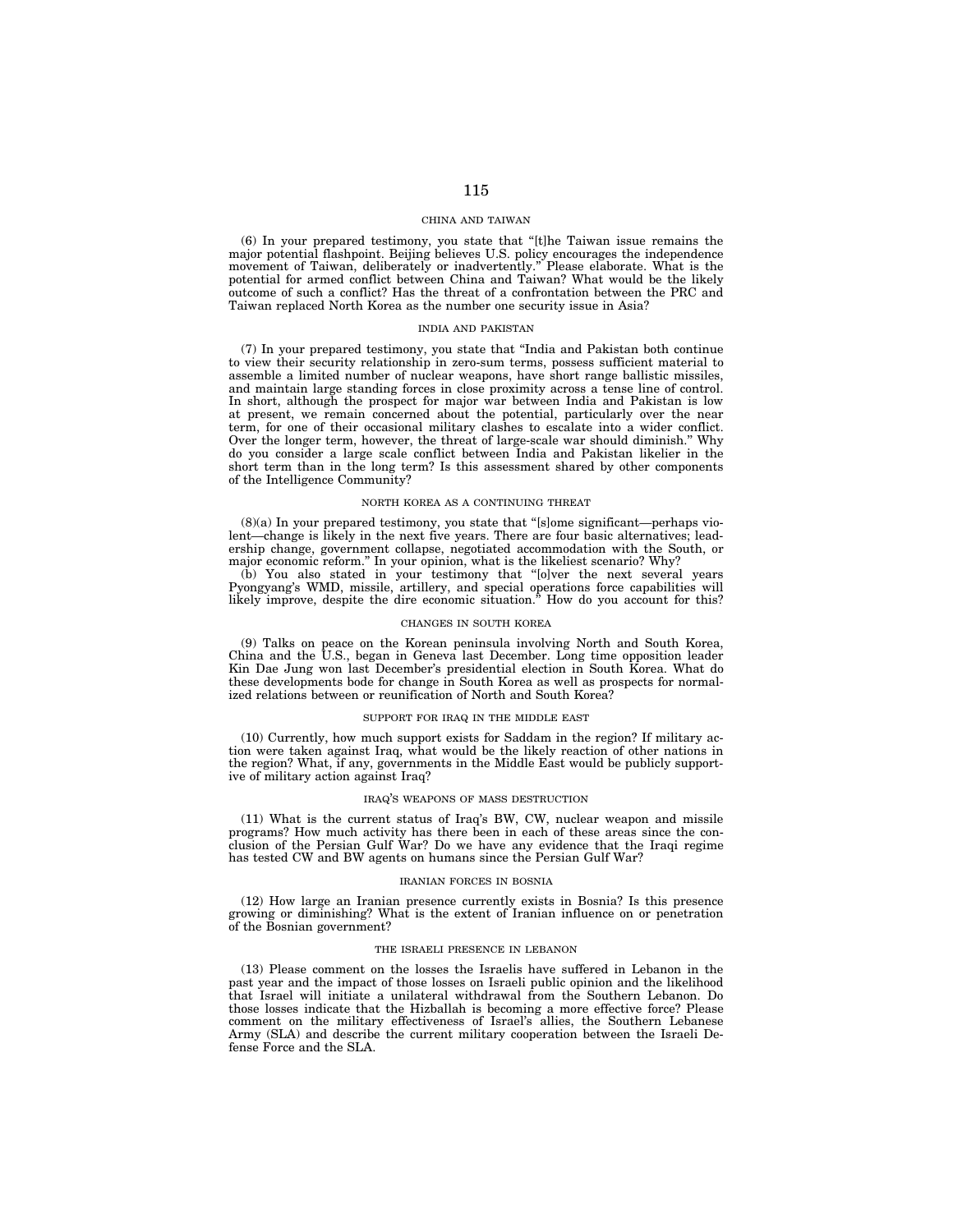#### **SYRIA**

(14) Please assess the current military strategic threat Syria poses for Israel and Syrian military capabilities in general. What is the possibility Syria will exercise the military option to regain the Golan? How do you interpret the Syrian military movement toward the Golan within the last year?

## LIBYA'S CHEMICAL WEAPONS PROGRAM

(15) What is the status of Libya's CW activities? What is the status of their overall CW program? Is Libya making progress toward obtaining any other weapons of mass destruction for their delivery systems?

#### CUBAN MILITARY CAPABILITIES

(16)(a) Does Cuba, in any way, pose a strategic threat to the United States at this time? Will Cuba pose a strategic threat to the U.S. at any time in the next two to five years? What, if anything, might change that assessment?

(b) Is Cuba currently attempting to undermine democratically-elected govern-ments in the Western Hemisphere? What support, if any, is it providing opposition movements in Colombia and Peru?

# CUBA AND NARCOTICS TRAFFICKING

(17) Are Cuban government officials implicated in narcotics trafficking? To what extent are narcotraffickers overflying Cuban airspace to bring drugs into the U.S.? Do these overflights require Cuban government complicity of any kind?

### TRENDS IN ILLEGAL NARCOTICS

 $(18)$  In your prepared testimony, you state that "[i]llicit synthetic drug production<br>in urban areas is a significant and growing threat." Please elaborate. Have we de-<br>tected any change in the world-wide supply or deman

# MONITORING COMPLIANCE WITH A COMPREHENSIVE NUCLEAR TEST BAN

(19) How high is the Intelligence Community's confidence that it can effectively monitor the Comprehensive Test Ban Treaty? What are the notable shortcomings? Is U.S. intelligence doing everything possible to improve U.S. monitoring capabilities in this area? If not, why not?

### NUCLEAR TEST AT NOVAYA ZEMLYA?

(20) There was concern that Russia may have conducted a low-yield nuclear test on August 16, 1997 at Novaya Zemlya. Is there any reason to believe that the Au-gust 16 event was nuclear explosion? Is this a view that is commonly held throughout the Intelligence Community?

#### THE CHEMICAL WEAPONS CONVENTION

(21)(a) Over one hundred of the 168 signatories have ratified the Chemical Weap-ons Convention (CWC). (Last November, both Iran and Russia completed their CWC ratification.) Do you have any intelligence that any of the signatories of the CWC have engaged in activities that raise compliance concerns?

(b) The Intelligence Community has conceded that its ability to monitor compliance with the CWC is limited. Has that capability improved since U.S. ratification of the CWC?

#### NORTH KOREA'S TAEPO DONG MISSILES

(22) North Korean Taepo Dong II missile (which is under development) will have an estimated range of 4,000 to 6,000 kilometers, and therefore qualifies as an intercontinental ballistic missile (ICBM). How confident are you in these range estimates? What U.S. states or territories could the Taepo Dong hit? How soon could the Taepo Dong I and Taepo Dong II become operational, and how firm is that estimate? How has this assessment changed in the last year?

## THE PROLIFERATION OF BALLISTIC MISSILES

(23) In your prepared testimony, you state that ''[w]e are particularly concerned about two trends: the significant increase we expect over the next two decades in the numbers of ballistic missiles with ranges between 300 and 1,500 kilometers; the potential for land attack cruise missiles to be more widely proliferated.'' Please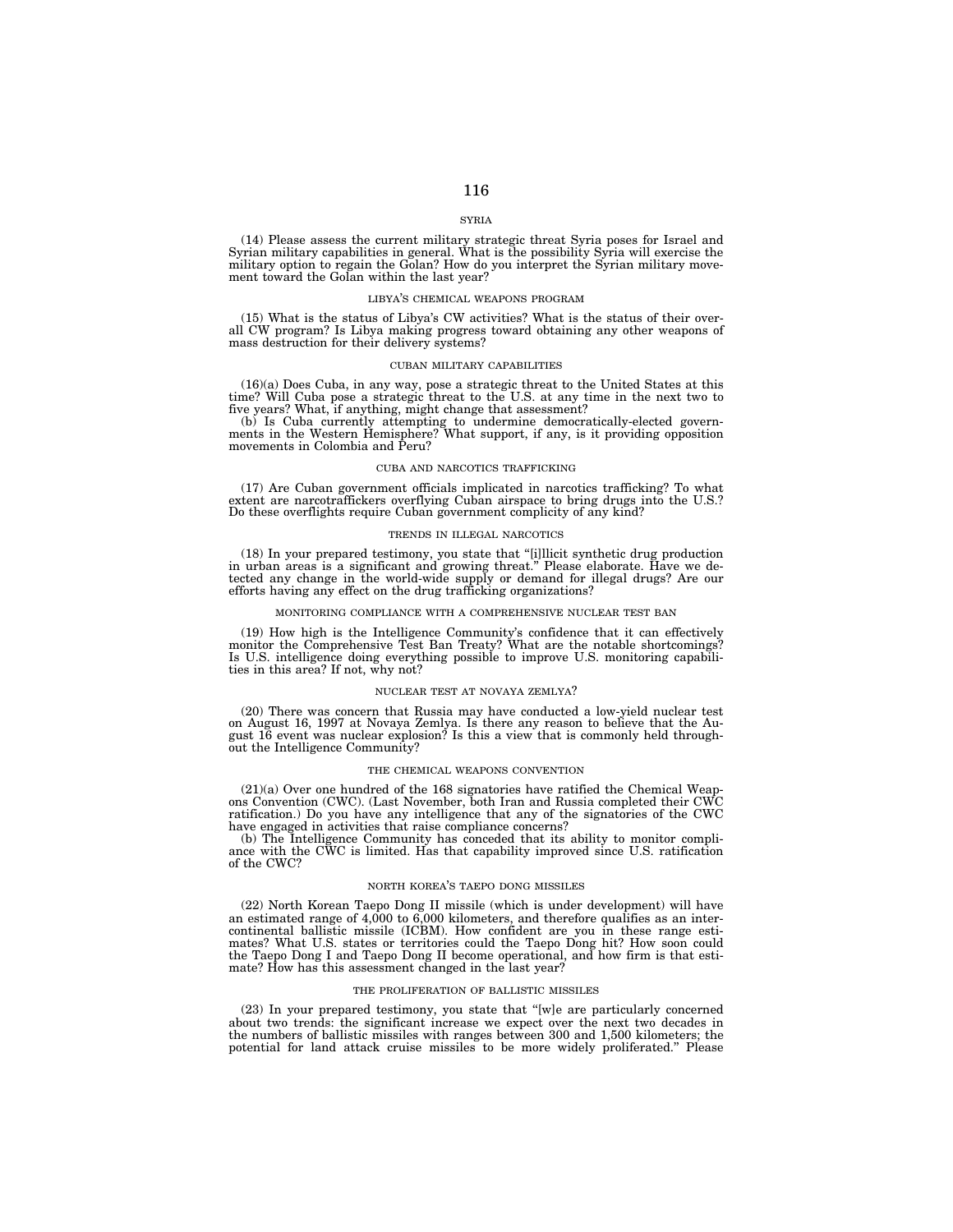elaborate. What countries' ballistic missile and cruise missile programs are you most concerned about?

# THREAT TO U.S. DEPLOYED FORCES IN BOSNIA

(24(a) What are the prospects and key actions required for establishing long-term stability in Bosnia? While the goal of the international military presence is to make it possible for the three factions is to coexist peacefully, a threat against foreign forces remains. What is the threat facing U.S. forces deployed in Bosnia?

(b) What are the shortfalls in Intelligence Community support to the Bosnia operation and what is being done to rectify these problem areas?

(c) In recent months, SFOR troops (including U.S. soldiers) have acted in support of Republika Srpska President Biljana Plavsic by seizing radio and television transmitters, police stations and other government installations controlled by her hardline opponents. Does the participation of U.S. troops in such operations expose them to increase risk of attack from hard-line supporters? Would hard-line response be limited to stone-throwing civilian mobs, or could it escalate into sniper attacks and other forms of armed conflict?

(f) Would more active participation by SFOR in civil implementation tasks such as refugee resettlement increase the risk to U.S. forces?

(g) What is the current status of efforts to remove land mines in Bosnia? Do land mines still pose a significant threat to U.S. troops in Bosnia?

(i) Are you satisfied that the U.S. has sufficient HUMINT assets in Bosnia to provide early warning of possible threats to U.S. forces?

(j) How do you determine the extent of personnel required for HUMINT collection operations for force protection?

#### NATO EXPANSION

(25) What are the risks, if any, to U.S. intelligence personnel and the Intelligence Community in general, in allowing Poland, the Czech Republic and Hungary to join NATO?

#### THE THREAT POSED BY DISEASE

(26) To what extent has HIV had an impact on the health and economies of foreign countries? How has HIV impacted foreign militaries?

#### THE ROLE OF DOD INTELLIGENCE ANALYSIS

(27) As senior military intelligence advisor to the Secretary of Defense and the Chairman of the Joint Chiefs of Staff, your production units and activities around the world have been the producer of action-oriented intelligence—the moment-tomoment reporting that enables policy makers and military commanders to make tactical decisions with timely information. How do you evaluate the Defense Intelligence Community's performance in the production of threat assessments. What contributions have been provided by the Reserve component?

# ACTIONABLE INTELLIGENCE

(28) Some analysts say that the increased emphasis on action-oriented intelligence has come at the expense of other important—but more mundane—work, like maintaining data bases and conducting in-depth analyses on foreign militaries and political groups. Do you share this concern? If so, how do you intend to deal with these competing needs?

#### INTELLIGENCE COMMUNITY'S ROLE IN THE POW/MIA ISSUE

(29)(a) In July 1993, the Secretary of Defense consolidated four DOD offices charged with different functions of the POW/MIA issue. The Intelligence Community's only POW/MIA analytical element, the Defense Intelligence Agency's Office of POW/MIAs Affairs, was then transferred out from the oversight of both the DCI and the responsible Congressional committees. Do you now have oversight of the Defense Prisoner of War/Missing Persons Office (DPMO) analytical section? If not, who is responsible for oversight of this capability? Why is this intelligence capability not reflected in the Congressional Justification Books (National Foreign, Joint Military and Tactical intelligence accounts) provided to the congressional oversight committees?

(b) This Committee is looking into intelligence information on the January 1991 loss of a Persian Gulf F–18 aircraft and its pilot, Lieutenant Commander Michael Scott Speicher. It has requested a report that documents the chronology of the intel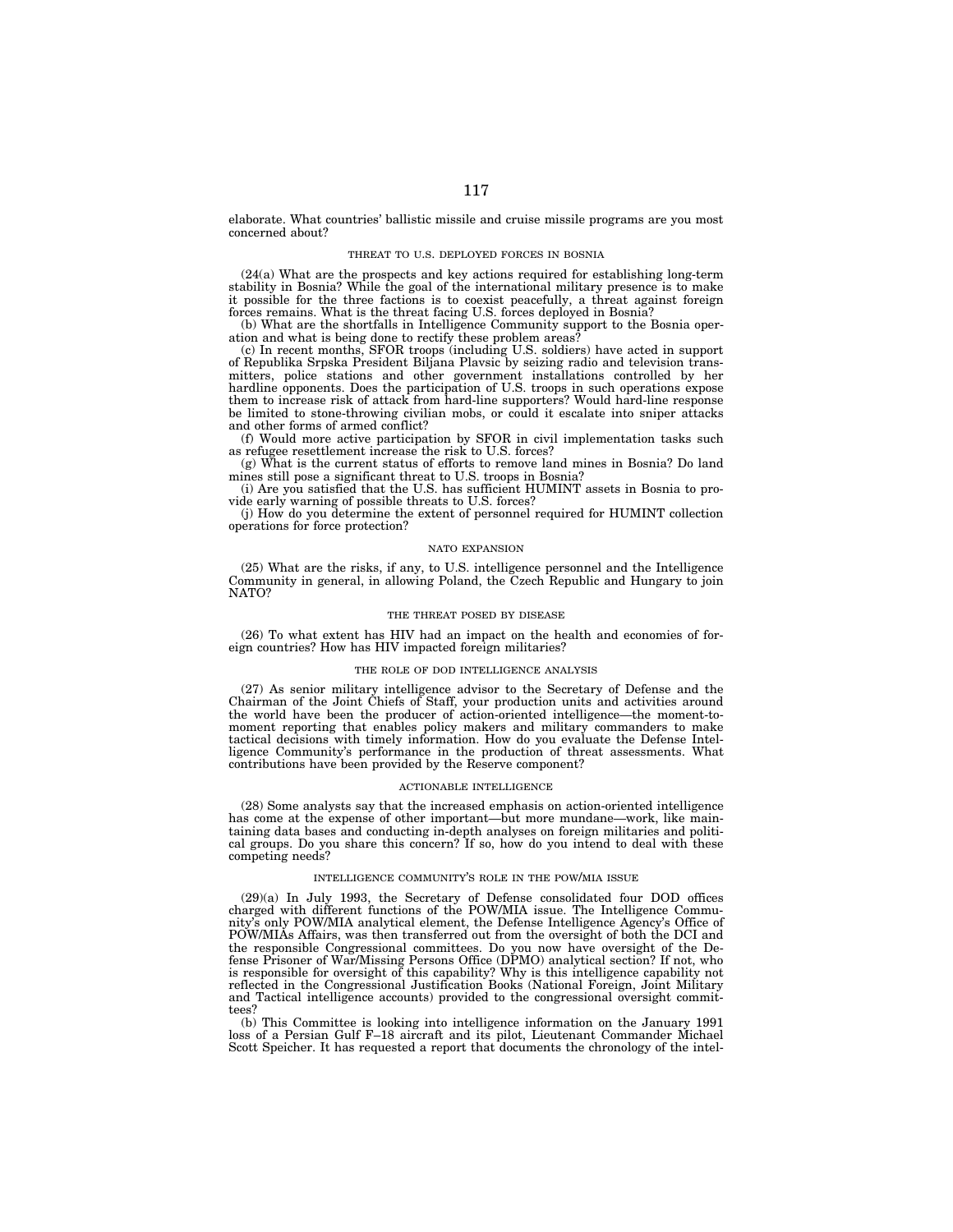ligence community's activities. Will you share with us, what evidence exists that Speicher was killed in action? What evidence exists to support the classification ''missing in action?'' What specific collection actions, by discipline, are underway by the Intelligence Community and by whom? If not, why not? What office has the responsibility to keep intelligence collection requirements on the books? At what point did the Intelligence Community reduce its collection effort? Why? Who is responsible for dedicated all-source analysis on the MIA topic in the Intelligence Community? How is the current structure working?

# U.S. SENATE, SELECT COMMITTEE ON INTELLIGENCE, *Washington, DC, March 12, 1998.*

Hon. PHYLLIS E. OAKLEY,

*Assistant Secretary of State for Intelligence and Research, Department of State, Washington, DC.*

DEAR MS. OAKLEY: We appreciate your participation in our January 28 hearing on the current and projected national security threats to the United States. Your willingness to address this important issue in open session was appreciated and made an important contribution, not only to the work of our Committee, but to the American public's awareness of U.S. national security interests.

We are submitting the attached questions for the record to you. The unclassified responses to these questions will be an important part of our hearing transcript which we hope to release as expeditiously as possible. Accordingly, we would appreciate it if you would respond in writing to these questions no later than June 1, 1998.

If there are questions, please have your staff contact Don Mitchell of our Committee. We appreciate your cooperation in this matter.

Sincerely,

RICHARD C. SHELBY, *Chairman.* J. ROBERT KERREY, *Vice Chairman.*

Enclosure.

# QUESTIONS FOR THE RECORD

## RUSSIAN MILITARY CAPABILITIES

(1) What is your assessment of the likelihood that military reform will succeed in Russia?

#### RUSSIA-IRAN MISSILE RELATIONSHIP

(2) In your prepared testimony, you state that ''[e]vents over the past year have demonstrated the ability of world-be proliferators, notably Iran, to exploit Russia's missile development infrastructure. If allowed to continue, access to Russian technology and expertise will enable the Iranians to develop and field intermediate range ballistic missiles faster than if they were left to their own devices?'' How has Russian assistance enhanced the capabilities of Iranian ballistic missiles? What are current projections about the range capabilities of Iranian missiles over the next 15 years? What are the implications for U.S. national security?

## CHINESE PROLIFERATION

(3) Please describe all significant transfers over the past 5 years of WMD-related technology or information from China to Iran, Pakistan or other countries, to include advanced conventional weapons and technology. Do you believe that this assistance could raise compliance concerns with China's commitments to the Nonproliferation Treaty (NPT) and the Missile Technology Control Regime (MTCR)? How likely is it that China will comply with the Chemical Weapons Convention (CWC)?

# THE FUTURE OF HONG KONG

(4) On July 1 of last year, Hong Kong reverted from British to Chinese sovereignty. What is your long-term assessment of the likelihood that Hong Kong will continue to have strong economic growth, foster a friendly and supportive business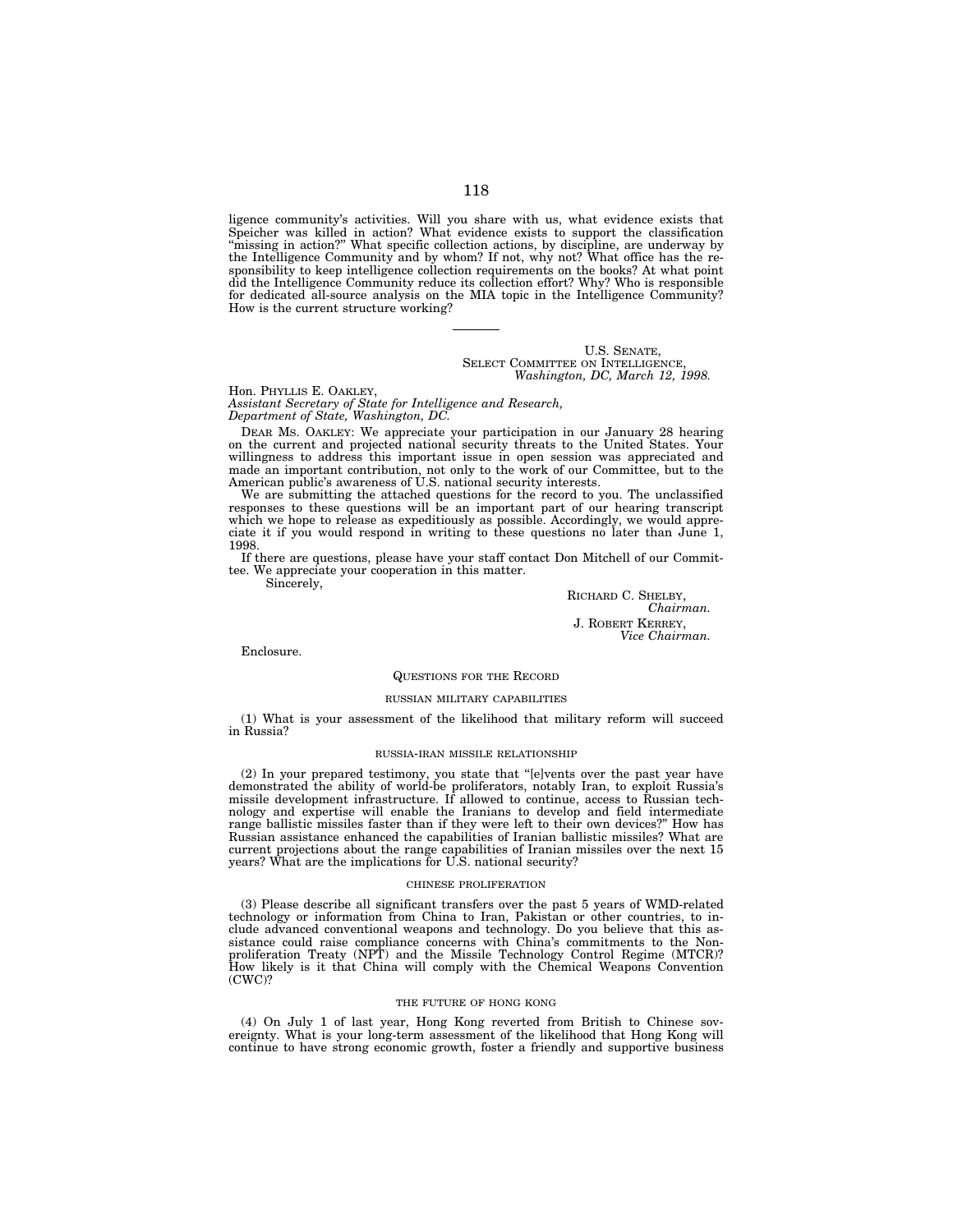environment and provide an atmosphere allowing significant scope for individual freedom? What are the economic implications of this for the U.S.?

#### NORTH KOREA AS A CONTINUING THREAT

(5) In his prepared testimony, General Hughes stated that ''[s]ome significant perhaps violent—change is likely in the next five years. There are four basic alternatives: leadership change, government collapse, negotiated accommodation with the South, or major economic reform.'' In your opinion, what is the likeliest scenario? Why? How widely is this view shared in the Intelligence Community? What do you view as the most likely scenario?

## MONITORING THE NORTH KOREAN FRAMEWORK AGREEMENT

(6) In 1994, North Korea signed the nuclear framework agreement and promised to forgo further development of nuclear weapons in return for assistance from the U.S. and others. Has North Korea been living up to its commitments under the framework agreement? Do we expect continued compliance? Does the economic situation in North Korea make compliance more or less likely? How high is your confidence that the U.S. Intelligence Community can adequately monitor North Korea's compliance with the U.S.-North Korean Framework Agreement?

### CHANGES IN SOUTH KOREA

(7) Talks on peace on the Korean peninsula involving North and South Korea, China and the U.S., began in Geneva last December. Long time opposition leader Kim Dae Jung won last December's presidential election in South Korea. What do these developments bode for change in South Korea as well as prospects for normalized relations between or reunification of North and South Korea?

#### IRAQ AND U.N. INSPECTIONS

(8) Iraq has recently barred a U.S.-led team from conducting inspections in Iraq, claiming that the team composition was ''unbalanced'' and the U.S. team chief was a spy. Saddam Hussein has vowed to suspend cooperation with U.N. weapons inspectors if they do not finish their work by May  $20$ . What is your assessment of the likelihood that Saddam is serious about his threat to suspend cooperation with the inspectors? What is the likelihood that military action against Iraq will alter Saddam's behavior?

## THE IMPACT OF SANCTIONS ON IRAQ

(9) Iraq has argued that the continued ban on oil exports are causing mass suffering in Iraq, including unaffordable prices for food and unavailability of medicine. What is your assessment of the nature and extent of the suffering to the Iraqi people as a result of economic sanctions?

# THE NEW REGIME IN IRAN

(10) Do you see President Khatami's election and reform agenda as a watershed that could change the nature of the Iranian regime? What is the possibility that Khatami's conservative critics will sidetrack him? What is the likelihood that the Khatami government will still be in power 3 years from now? Does his election signify a change in Iran's support for terrorism and its acquisition of weapons of mass destruction? Is there any evidence of such a change?

## THE IMPACT OF SANCTIONS ON IRAN

(11) Are sanctions likely to influence Iran's behavior over the next 3 years? Why or why not? Late last September, Iran and France confirmed the award of a \$2 billion deal to develop Iran's South Pars gas field to Total SA, and its minority partners Gazprom (Russia) and Petronas (Malaysia). Will the U.S. impose sanctions on these countries? What does this deal say about the effectiveness of the U.S. economic sanctions against Iran?

## THE PALESTINIAN AUTHORITY

(12)(a) Please assess both the willingness and the ability of the Palestinian Authority to control terrorist violence in Gaza and the areas of the West Bank under its control.

(b) To what extent is Hamas receiving outside support, and from whom is that support coming?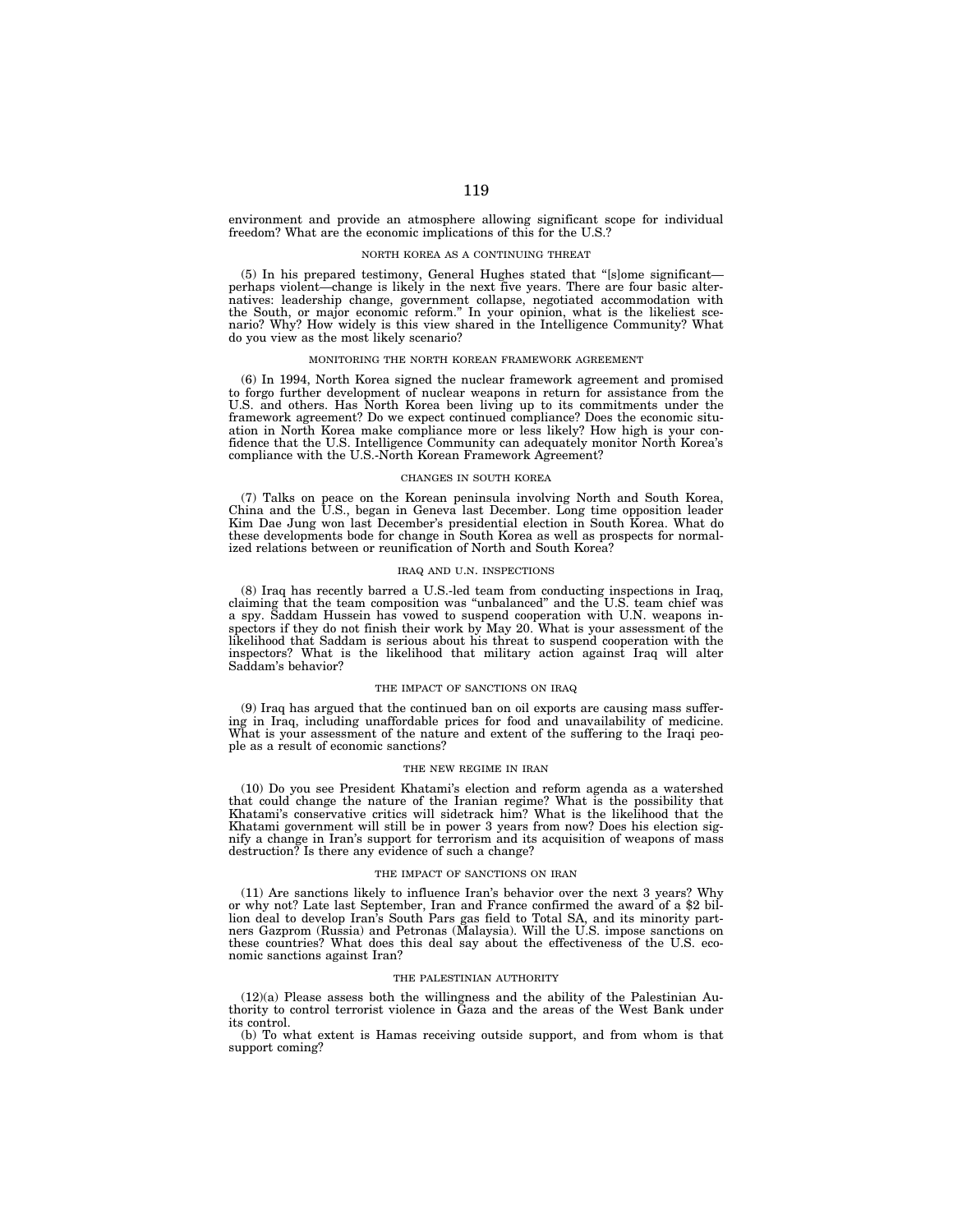(c) Please assess Chairman Arafat's health, comment on his likely successor and describe the impact his departure would have on the peace process.

# THE STABILITY OF THE ISRAELI GOVERNMENT

(13)(a) Please give us your assessment of Prime Minister Netanyahu's commitment to abiding by the Oslo Accords. Is he committed to a land-for-peace formula, or does he want to kill the peace process as currently formulated?

(b) How do you assess the longevity of the current Likud government? How do you assess Labor's ability to win an election at this point?

(c) Please assess Israeli Defense Minister Mordechai's recent statements in support of United Nation's Resolution 425, which calls for Israel's unilateral withdrawal from southern Lebanon. Does this represent a significant change in Israeli policy? What has been the response of the Lebanese and Syrians to Mordechai's statement?

# THE ISRAELI PRESENCE IN LEBANON

(14) Please comment on the losses the Israelis have suffered in Lebanon in the past year and the impact of those losses on Israeli public opinion and the likelihood that Israel will initiate a unilateral withdrawal from the Southern Lebanon. Do those losses indicate that the Hizballah is becoming a more effective force? Please comment on the military effectiveness of Israel's allies, the Southern Lebanese Army (SLA) and describe the current military cooperation between the Israeli Defense Force and the SLA.

# SYRIA

(15) Under what conditions will Syria withdraw from Lebanon? Do you see those conditions being met in the near future?

## THE SECURITY ENVIRONMENT IN LEBANON

(16) Please comment on the general security environment in Lebanon and the safety of Americans who travel there, now that the U.S. travel ban has been partially lifted. If the Israelis should withdraw their forces from southern Lebanon, are the Lebanese Armed Forces capable of controlling southern Lebanon and preventing Hizballah attacks against Israel?

### EGYPT

(17)(a) What impact would a reduction in U.S. military aid to Egypt have on U.S.- Egypt relations, particularly if such a reduction is not matched by a comparable reduction of U.S. military aid to Israel?

(b) Please assess the current strength of the Mubarak government and its ability to prevail over terrorist internal opposition. To what degree is that internal opposition receiving outside support, and from whom?

# THE TALIBAN MILITIA IN AFGHANISTAN

(18) The Taliban militia has overtaken significant portions of Afghanistan. What is the likelihood that the Taliban will come to dominate Afghanistan over the longterm? If the Taliban sustain their dominance over Afghanistan, what are the likely implications for Iran-Afghanistan relations?

# CASTRO'S HOLD ON POWER AND SUCCESSION

(19)(a) What is the state of Fidel Castro's health and the prospects for a peaceful transition of democracy in Cuba within the next two to five years? Who is a likely successor?

(b) Please comment on the short, medium and long-term impact of Pope John Paul's recent visit to Cuba. Will the Catholic Church in Cuba begin to play a more aggressive oppositionist role in Cuba as a result of the visit?

 $\tilde{c}$ ) Please characterize the strength of the current opposition to the Castro government. Does the opposition pose a serious challenge to the regime? If not, do you anticipate that it will within the next 2–5 years?

#### CUBA'S ECONOMY

(20) How would you characterize Cuba's current economic health? What impact has the Helms Burton legislation had on foreign investment in Cuba?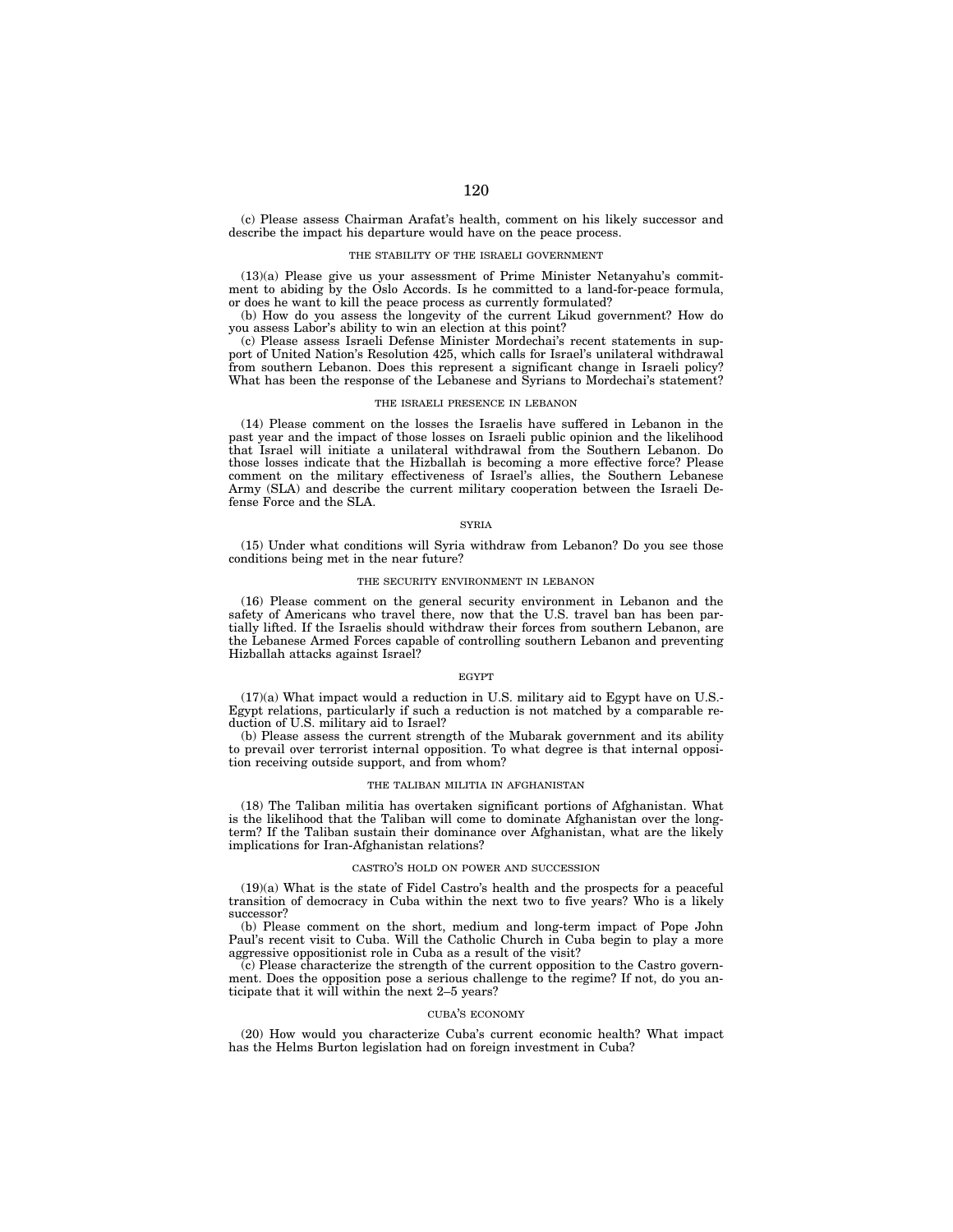## POLITICAL KILLINGS IN HAITI

(21) What is the status of investigations into the various high profile political murder cases that have occurred in Haiti during the last several years? Has any evidence of government complicity in those murders been uncovered? In this regard, please provide an assessment of the performance of the Haitian National Police's Investigative Unit and Haitian Judiciary in solving these crimes.

#### COLOMBIA

(22) Please assess the strength of the Colombian guerrilla movement and its chances for military success against the government of Colombia. To what extent have the various guerrilla movements in Colombia become involved in narcotrafficking? What role do they play in drug trafficking and have they in effect become one with the country's narcotraffickers? Please assess the current human rights situation and the relative involvement of both government and guerrilla forces in committing such abuses.

## MEXICO

(23) President Clinton's February 1997 certification of Mexico as fully cooperative in drug control efforts prompted considerable criticism in Congress. What is your current assessment of the nature and extent of Mexico's drug control efforts? To what extent does Mexican government corruption hamper these efforts?

# MONITORING COMPLIANCE WITH A COMPREHENSIVE NUCLEAR TEST BAN

(24) How high is the Intelligence Community's confidence that it can effectively monitor the Comprehensive Test Ban Treaty? What are the notable shortcomings? Is U.S. intelligence doing everything possible to improve U.S. monitoring capabilities in this area? If not, why not?

#### THE CHEMICAL WEAPONS CONVENTION

(25)(a) Over one hundred of the 168 signatories have ratified the Chemical Weapons Convention (CWC). (Last November, both Iran and Russia completed their CWC ratification.) Do you have any intelligence that any of the signatories of the CWC have engaged in activities that raise compliance concerns?

(b) The Intelligence Community has conceded that its ability to monitor compliance with the CWC is limited. Has that capability improved since U.S. ratification of the CWC?

## THE SITUATION IN INDONESIA

(26) How will Indonesia's economic problems affect the security situation in that nation? How do you assess President Suharto's ability to prevent civil strife that may arise as a result of slower if not negative economic growth, and likely higher unemployment and inflation? If Suharto is not re-elected or not able to fulfill his seventh term as president, is there a credible successor available that could lead Indonesia through this economic downturn in the coming years? How likely is the Indonesian military to intercede in the political process?

### THREAT TO U.S. DEPLOYED FORCES IN BOSNIA

(27) What are the shortfalls in Intelligence Community support to the Bosnia operation and what is being done to rectify these problem areas?

## INTELLIGENCE SUPPORT TO THE WAR CRIMES TRIBUNAL

(28) How is the U.S. Intelligence Community supporting the War Crimes Tribunal?

## NATO EXPANSION

(29) What are the risks, if any, to U.S. intelligence personnel and the Intelligence Community in general, in allowing Poland, the Czech Republic and Hungary to join NATO?

## THE THREAT POSED BY DISEASE

(30) In your prepared testimony in which you discuss the implications of Hong Kong's ''bird flu,'' you note that ''[b]acterial and viral diseases are both durable and mutative, ensuring they will never be completely eradicated. Improved monitoring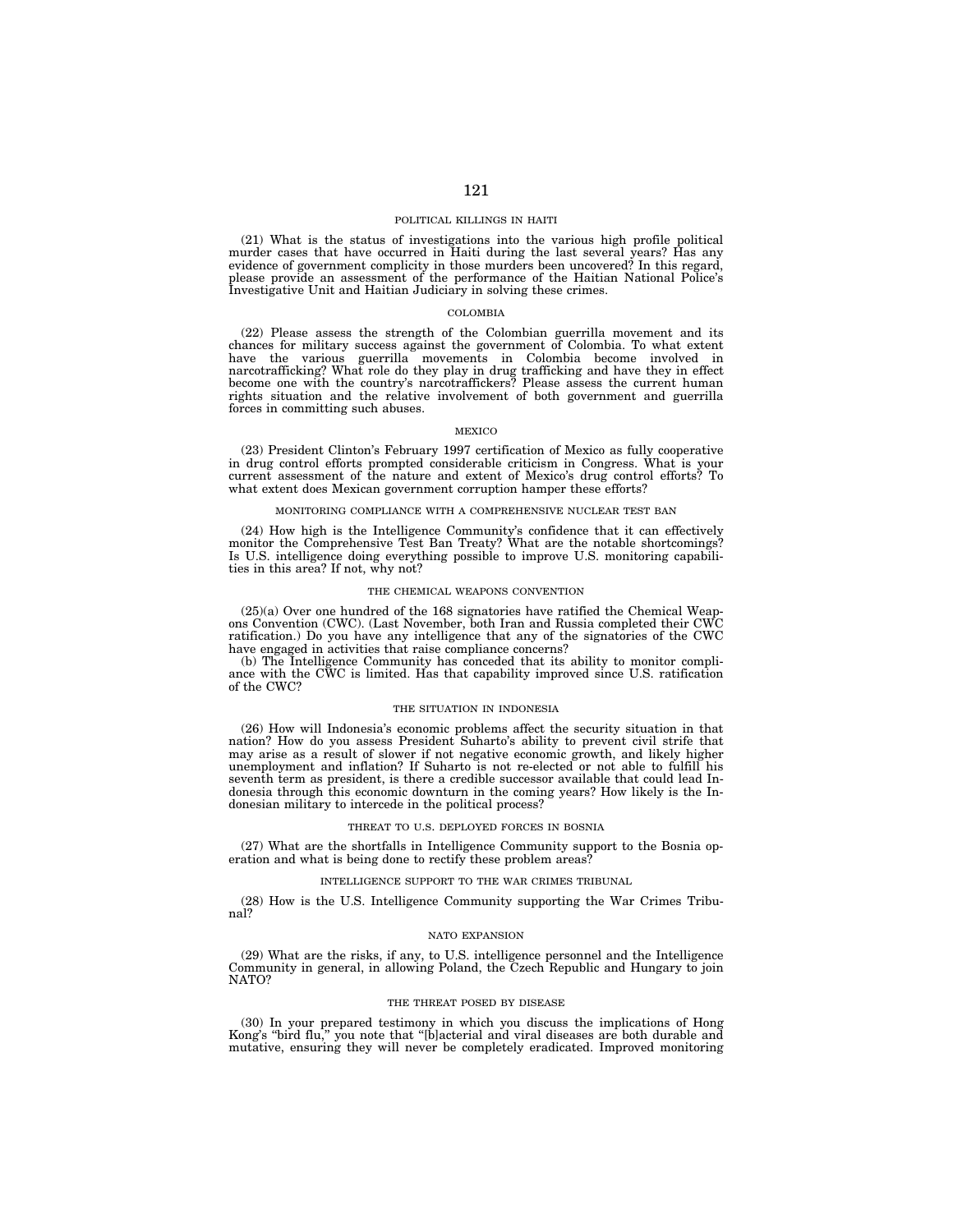and rapid response is essential to curb this threat to the health of Americans.'' What diseases pose the greatest threat to the U.S.?

> U.S. DEPARTMENT OF STATE, *Washington, DC, June 15, 1998.*

Hon. RICHARD C. SHELBY,

*Chairman, Select Committee on Intelligence, U.S. Senate.*

DEAR MR. CHAIRMAN: Enclosed are responses to the questions posed in your March 12, 1998 letter to Assistant Secretary Oakley. Please let us know if we can be of further assistance.

Sincerely,

BARBARA LARKIN, *Assistant Secretary, Legislative Affairs.*

Enclosures: As stated.

### 1. RUSSIAN MILITARY CAPABILITIES

*Question 1.* What is your assessment of the likelihood that military reform will succeed in Russia?

Answer: The Russian military continues to be short of funds and afflicted with a series of problems that have sharply lowered morale. Efforts at reform, begun in earnest last year by the new minister of defense, have led to the consolidation of some commands and now await approval of a comprehensive program to revamp the services. Yeltsin has stated that he wants to reduce the military to no more than 1.2 million men by the end of the decade. The main problems of money and willpower remain, however, and, as in the case of the economy, entrenched interests are proving difficult to dislodge.

### 2. THE RUSSIA-IRAN MISSILE RELATIONSHIP

Question 2. In your prepared testimony, you state that "[e]vents over the past<br>year have demonstrated the ability of would-be proliferators, notably Iran, to exploit<br>Russia's missile development infrastructure. If allowed sian technology and expertise will enable the Iranians to develop and field intermediate range ballistic missiles faster than if they were left to their own devices.'' How has Russian assistance enhanced the capabilities of Iranian ballistic missiles? What are current projections about the range capabilities of Iranian missiles over the next 15 years? What are the implications for U.S. National security?

Answer. The Administration wants to prevent Russian assistance to Iran's longrange missile program. This is why the President appointed a special envoy for the issue in 1997 and why the U.S. continues to urge Russia to take steps to ensure that Iran does not obtain equipment, technology, training, or materials from the Russian aerospace industry.

Assistance from Russian experts has saved Iran time and improved the quality of the missile program, but we do not know exactly how much time Russian assistance has saved Iran.

Iran's missile program was not starting from scratch when it began recruiting Russian experts. Iran has an active Scud program and has been looking at developing medium-range missiles for some time, at least since the early 1990s when it negotiated to purchase North Korea's No Dong system.

## 3. CHINESE PROLIFERATION

*Question 3.* Please describe all significant transfers over the past 5 years of WMDrelated technology or information from China to Iran, Pakistan or other countries, to include advanced conventional weapons and technology. Do you believe that this assistance could raise compliance concerns with China's commitments to the Nonproliferation Treaty (NPT) and the Missile Technology Control Regime (MTCR)? How likely is it that China will comply with the Chemical Weapons Convention (CWC)?

Answer. (NPT/Iran) In late 1997 China announced it would phase out existing, and not engage in any new, nuclear cooperation with Iran. In the past, Chinese sales of nuclear facilities to Iran have been made pursuant to IAEA safeguards. We do not believe China would knowingly assist Iran to acquire nuclear weapons.

(NPT/Pakistan) China is providing assistance to Pakistan's civilian nuclear program through construction of a nuclear power reactor that will be subject to IAEA safeguards. But China also has cooperated with Pakistan's unsafeguarded nuclear program in areas that raise concerns. Prior to China's NPT accession in March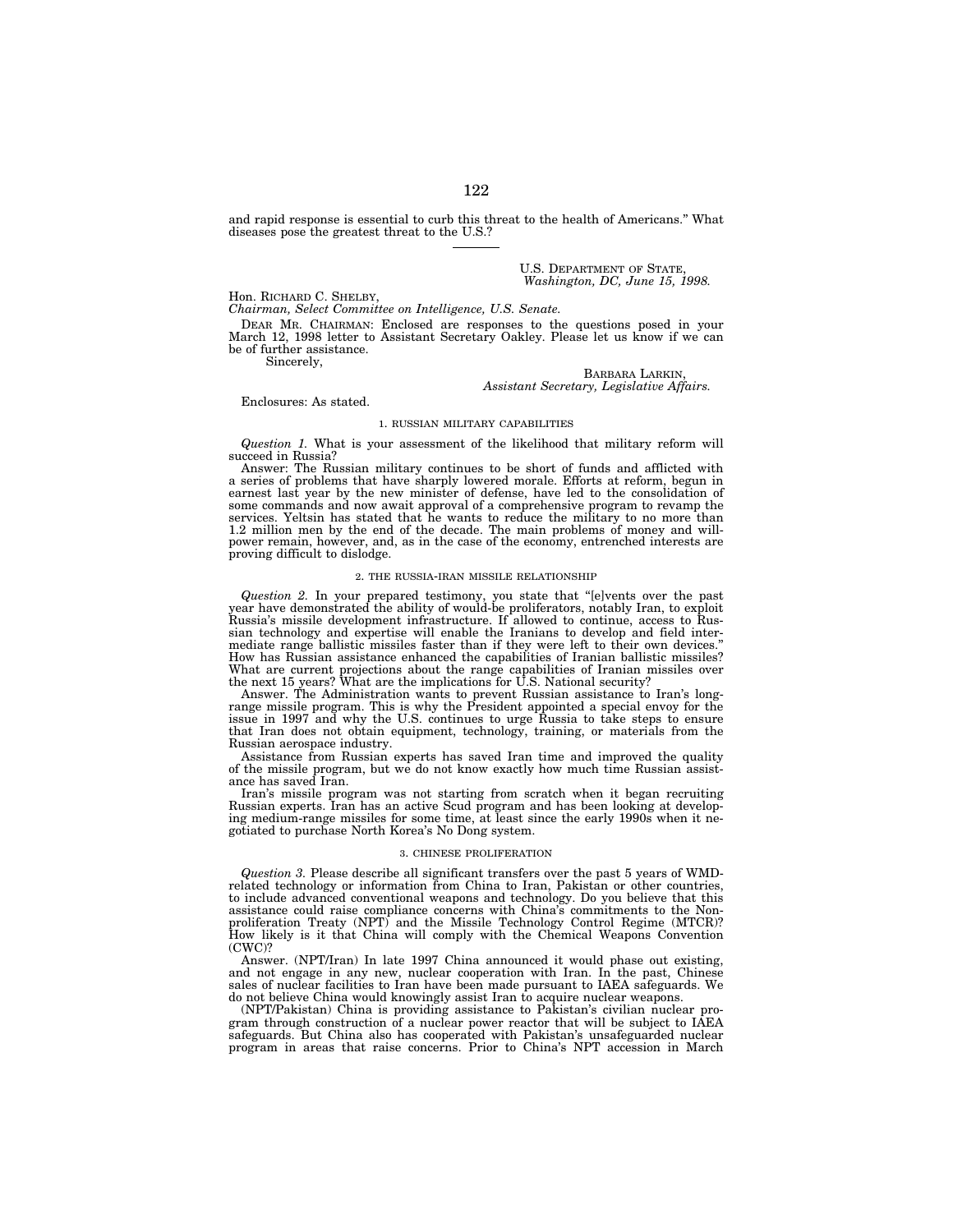1992, the U.S. had concluded that China had assisted Pakistan in developing nuclear explosives. In May 1996, China stated publicly that it will not provide assistance to unsafeguarded nuclear facilities. Our current information does not provide a basis for concluding that China has acted inconsistently with that statement.

(Missiles) The Department continues to be concerned about reports of Chinesesupplied M–11's in Pakistan, and about reports of missile-related assistance to coun-tries such as Iran and Pakistan. In October 1994, China reaffirmed its 1992 commitment to abide by the original guidelines and parameters of the MTCR. Beijing also committed to ban all exports of MTCR-class ground-to-ground missiles. We have no reason to believe China has done anything inconsistent with that commitment. (Chemical Weapons Convention) The U.S. for some time has been concerned that

various Chinese companies have been transferring chemical weapon-related dualuse chemicals, production equipment, and technology to Iran, which we believe Iran is using in its chemical weapons program. In May 1997, the U.S. government im-posed trade sanctions on five Chinese individuals, two Chinese companies, and one Hong Kong company for knowingly and materially contributing to Iran's CW program. We have no evidence that the Chinese or Hong Kong governments were involved in the specific transfers that provoked these sanctions. Beijing has said on many occasions that it is committed to and is abiding by the CWC, and that it is opposed to the development of chemical weapons by any nation.

#### 4. THE FUTURE OF HONG KONG

*Question 4.* On July 1 of last year, Hong Kong reverted from British to Chinese sovereignty. What is your long-term assessment of the likelihood that Hong Kong will continue to have strong economic growth, foster a friendly and supportive business environment and provide an atmosphere allowing significant scope for individual freedom? What are the economic implications of this for the U.S.?

Answer. Less than a year after reversion, Hong Kong continues to play an important role as a regional finance center, actively participating in efforts to address the Asian financial crisis. As a member of the World Trade Organization and the Asia Pacific Economic Cooperation Forum, Hong Kong has pressed for further trade and investment liberalization.

Beijing continues to take pains not to be seen as interfering in Hong Kong's affairs. Mainland Chinese companies in Hong Kong are subject to Hong Kong laws and supervision. The rule of law and the independent judiciary remain in place.

China also has shown restraint and offered support in dealing with Hong Kong during the Asian financial crisis. Last fall, while the Hong Kong dollar was under enormous pressure, Beijing did not second guess the SAR's decision to hold fast to the peg—and it noted that it too had considerable reserves that could be made available for the defense of the exchange rate.

The defense of the peg has required Hong Kong to deflate its economy. As a speculative pressure on the exchange rate has diminished, interest rates have retreated to close to where they were before the crisis began. The banks appear to have withstood well the fall off in property prices and other assets. Growth forecasts for this year range from about 2 percent to 3.5 percent, significantly lower than in recent years, and unemployment likely will rise slightly as demand for services eases. The export services sector remains more buoyant than anticipated because China's trade has not yet encountered sharply increased competition from southeast Asian countries where exchange rates tumbled.

The Hong Kong press remains free and continues to comment critically on the PRC and its leaders, though some self-censorship has been reported. Demonstrations—often critical of the PRC—continue to be held. Western journalists and media focus on legislative elections scheduled for May and adoption of laws on sedition, subversion, and secession that might undermine fundamental human rights.

Reversion has not dimmed Hong Kong's attractions as an operational base for U.S. companies because of its unduplicated regional strengths in finance, shipping services, and communications. Hong Kong's longer-term economic prospects are too bound up with China's to separate, but as long as China's economy can sustain robust growth, Hong Kong's economy will remain vibrant.

# 5. NORTH KOREA AS A CONTINUING THREAT

*Question 5.* In his prepared testimony, General Hughes stated that ''[s]ome significant—perhaps violent—change is likely in the next five years. There are four basic alternatives: leadership change, government collapse, negotiated accommodation with the South, or major economic reform." In your opinion, what is the likeliest scenario? Why? How widely is this view shared in the intelligence community? What do you view as the most likely scenario?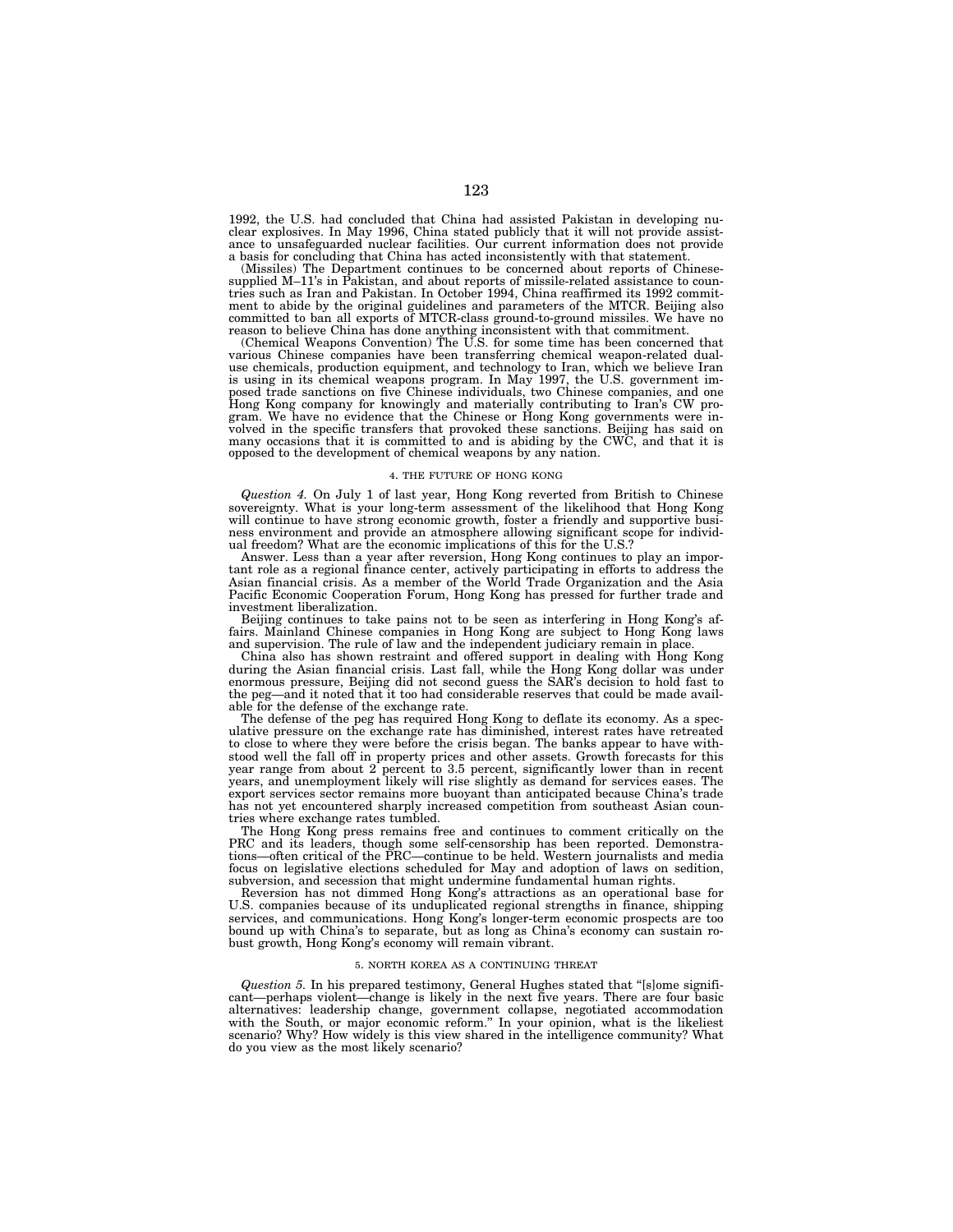Answer. INR believes that there is a good chance that the North will make enough economic adjustments and receive sufficient external assistance to sustain a strategy of engagement and economic regeneration over the next five years. We think the DPRK is most likely to continue on its present path of:

Implementing the agreed framework and seeking broader engagement with the United States.

Seeking foreign aid, trade, and investment to foster economic growth without undermining political control.

Relying on and rewarding the military to ensure Kim Jong II's position.

Reinforcing internal control and deterring challenges to the regime.

As long as the DPRK stays on this course, the probability of war or military conflict short of war on the peninsula should remain relatively low.

#### 6. MONITORING THE NORTH KOREAN FRAMEWORK AGREEMENT

*Question 6.* In 1994, North Korea signed the Nuclear Framework Agreement and promised to forgo further development of nuclear weapons in return for assistance from the U.S. and others. Has North Korea been living up to its commitments under the Framework Agreement? Do we expect continued compliance? Does the economic situation in North Korea make compliance more or less likely? How high is your confidence that the U.S. intelligence community can adequately monitor North Korea's compliance with the U.S.-North Korean Framework Agreement?

Answer. At this stage of the Agreed Framework's implementation, the specific nuclear-related commitments which the North has undertaken are the freezing of the nuclear production facilities at Yongbyon, a halt to construction on two uncompleted graphite-moderated nuclear reactors, and the canning of the approximately 8,000 spent fuel rods that were unloaded in 1994. We are satisfied that the North is living up to each of these commitments. The facilities are frozen, construction has stopped, and canning has been completed.

In another area we are not yet so satisfied. Although the North is not obligated to come into full compliance with its safeguards agreement with the IAEA until a ''significant portion'' of the LWR project is completed, the IAEA feels it needs to take preliminary steps to be able to deal with the question of verifying the accuracy and completeness of the DPRK's initial inventory expeditiously when the time comes. At the moment, there are differences between the North and the IAEA on how to proceed on this question. We believe that, in the spirit of the Agreed Framework, the North Koreans can and should be more cooperative with IAEA requests.

We expect continued compliance from the North in areas where they have already fulfilled their commitments, and we are constantly focusing their attention on the need to be as cooperative as possible with the IAEA, now and in the future. The Agreed Framework is constructed to let us take one step at a time, and that is how we will deal with future North Korean obligations.

One could image scenarios under which the North's desperate economic situation might lead to circumstances where it would decide to break the Agreed Framework. However, our view is that it is much more likely that the North's economic situation will keep it focused on efforts to improve relations with the United States, and that it fully realizes that this goal would be unattainable if it were to stop complying with its Agreed Framework obligations.

We have high confidence that the U.S. intelligence community can adequately monitor the North's compliance with its specific commitments under the Agreed Framework, freezing production of nuclear materials at—as well as halting construction and eventually dismantling—the designated facilities.

#### 7. CHANGES IN SOUTH KOREA

*Question 7.* Talks on peace on the Korean peninsula involving North and South Korea, China and the U.S., began in Geneva last December. Long time opposition leader Kim Dae Jung won last December's presidential election in South Korea. What do these developments bode for change in South Korea as well as prospects for normalized relations between or reunification of North and South Korea?

Answer. President Kim Dae Jung has said that he wants to make a number of reforms. He aims to make the current financial situation and IMF program an opportunity for Korea to achieve a more balanced economic development.

He also has said that he is open to a North-South Korean summit, and he believes in increased economic intercourse between the North and South. The North Koreans have recently proposed resumption of government-to-government talks at the viceministerial level, possibly a first step in a broader reengagement with the south. Public North Korean comment on the new South Korean administration has avoided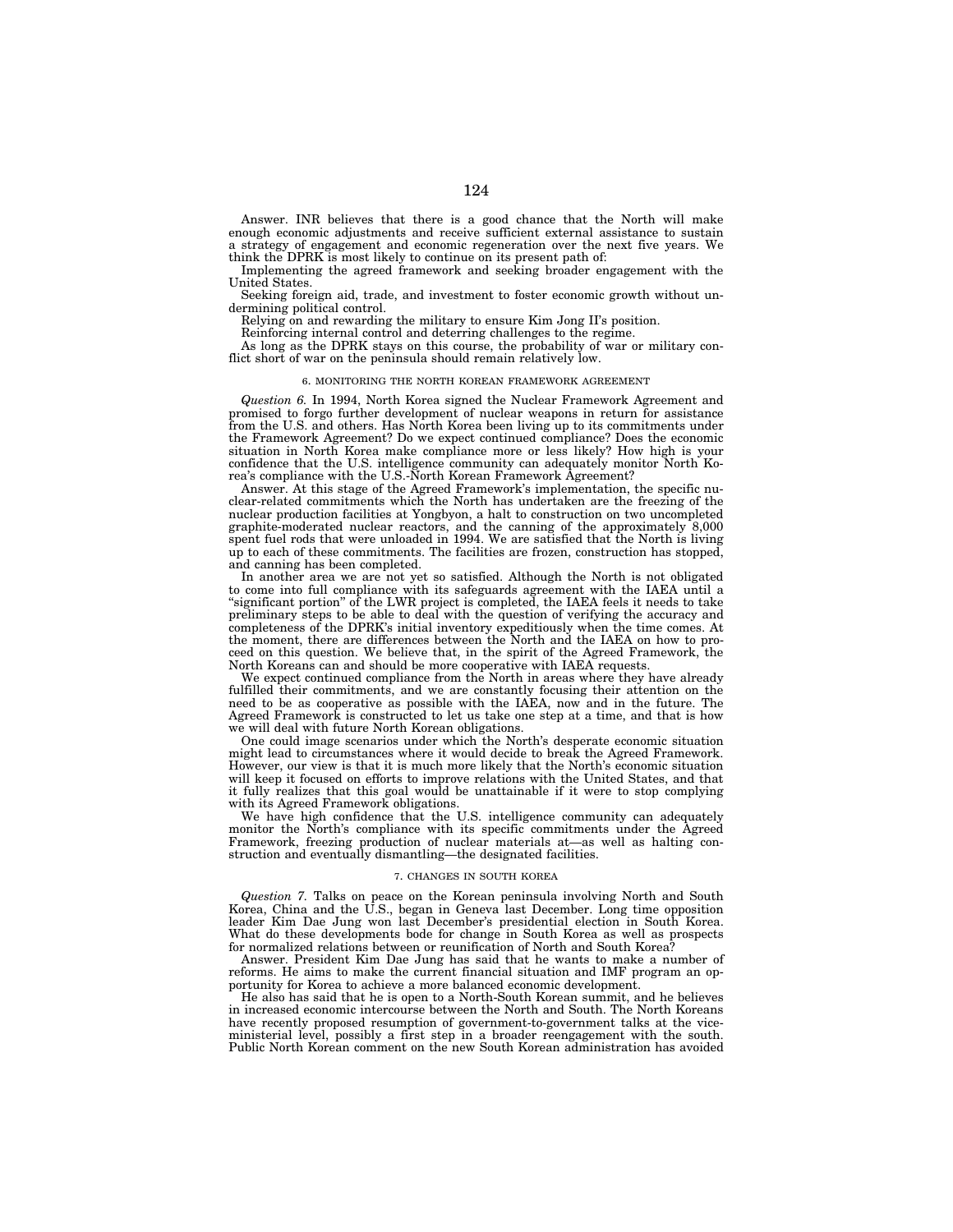harsh criticism, leaving the door open to exploring progress in inter-Korean relations.

# 8. IRAQ AND U.N. INSPECTIONS

*Question 8.* Iraq has meetly barred a U.S.-led team from conducting inspections in Iraq, claiming that the team composition was ''unbalanced'' and the U.S. team chief was a spy. Saddam Hussein has vowed to suspend cooperation with U.N. weapons inspectors if they do not finish their work by May 20. What is your assessment of the likelihood that Saddam is serious about his threat to suspend cooperation with the inspectors? What is the likelihood that military action against Iraq will alter Saddam's behavior?

Answer. The crisis has been resolved for now and UNSCOM inspectors, including Americans, have inspected facilities previously off limits. Nevertheless, significant gaps remain regarding Iraq's WMD programs, especially in the biological weapons area. Additionally, Saddam's track record suggests strongly that we need to remain vigilant and prepare for additional challenges from his regime. This latest crisis was resolved peacefully in large part because Saddam faced a credible military threat.

# 9. THE IMPACT OF SANCTIONS ON IRAQ

*Question 9.* Iraq has argued that the continued ban on oil exports is causing mass suffering in Iraq, including unaffordable prices for food and unavailability of medicine. What is your assessment of the nature and extent of the suffering to the Iraqi people as a result of economic sanctions?

Answer. The U.N. oil-for-food program initiated in 1996 has done much to alleviate the suffering of the Iraqi people, and we are prepared to look favorably on expanding the program. The Baghdad regime finally accepted terms of the oil-for-food arrangement, which had been available to Baghdad in one form or another since 1991. The arrangement has noticeably improved Iraqi nutrition and medical care though the overall economy remains hamstrung by shortages of imported raw materials and spare parts, by inferior public services, and by a dilapidated infrastructure. The Baghdad regime bears the onus for the humanitarian costs of economic sanctions. The Iraqi government's repeated flouting of U.N. Security Council resolutions precludes easing of the sanctions regime. Moreover, the U.N. oil-for-food arrangement, which was developed specifically to address the humanitarian issue, lay dormant for six years because of Baghdad's unwillingness to allow the U.N. to ensure equitable distribution of food and medicine.

### 10. THE NEW REGIME IN IRAN

*Question 10.* Do you see President Khatami's election and reform agenda as a watershed that could change the nature of the Iranian regime? What is the possibility that Khatami's conservative critics will sidetrack him? What is the likelihood that the Khatami government will still be in power 3 years from now? Does his election signify a change in Iran's support for terrorism and its acquisition of weapons of mass destruction? Is there any evidence of such a change?

Answer. Under Khatami, a number of changes are increasing prospects for a more democratic and less ideological Iran. For example, many press restrictions have been lifted and numerous new publications have been started. Some fundamental ideological taboos have been broken, most notably when Khatami praised American civilization and culture.

Khatami's conservative opponents have been able to slow the pace of some of his reforms, but so far they have not stopped him. In April, for example, he overcame an indirect conservative attack on him when he won the release from prison of his ally, the mayor of Tehran, whose arrest was ordered by the conservative-dominated judiciary.

Khatami appears to have worked out a modus vivendi with other key leaders we expect him to complete his four-year term.

We do not know what Khatami's policies on terrorism and WMD are. He has brought in a new intelligence minister, but so far we lack sufficient evidence that would demonstrate reforms on terrorism.

### 11. THE IMPACT OF SANCTIONS ON IRAN

*Question 11.* Are sanctions likely to influence Iran's behavior over the next 3 years? Why or why not? Late last September, Iran and France confirmed the award of a \$2 billion deal to develop Iran's South Pars gas field to Total SA, and its minority partners Gazprom (Russia) and Petronas (Malaysia). will the U.S. impose sanc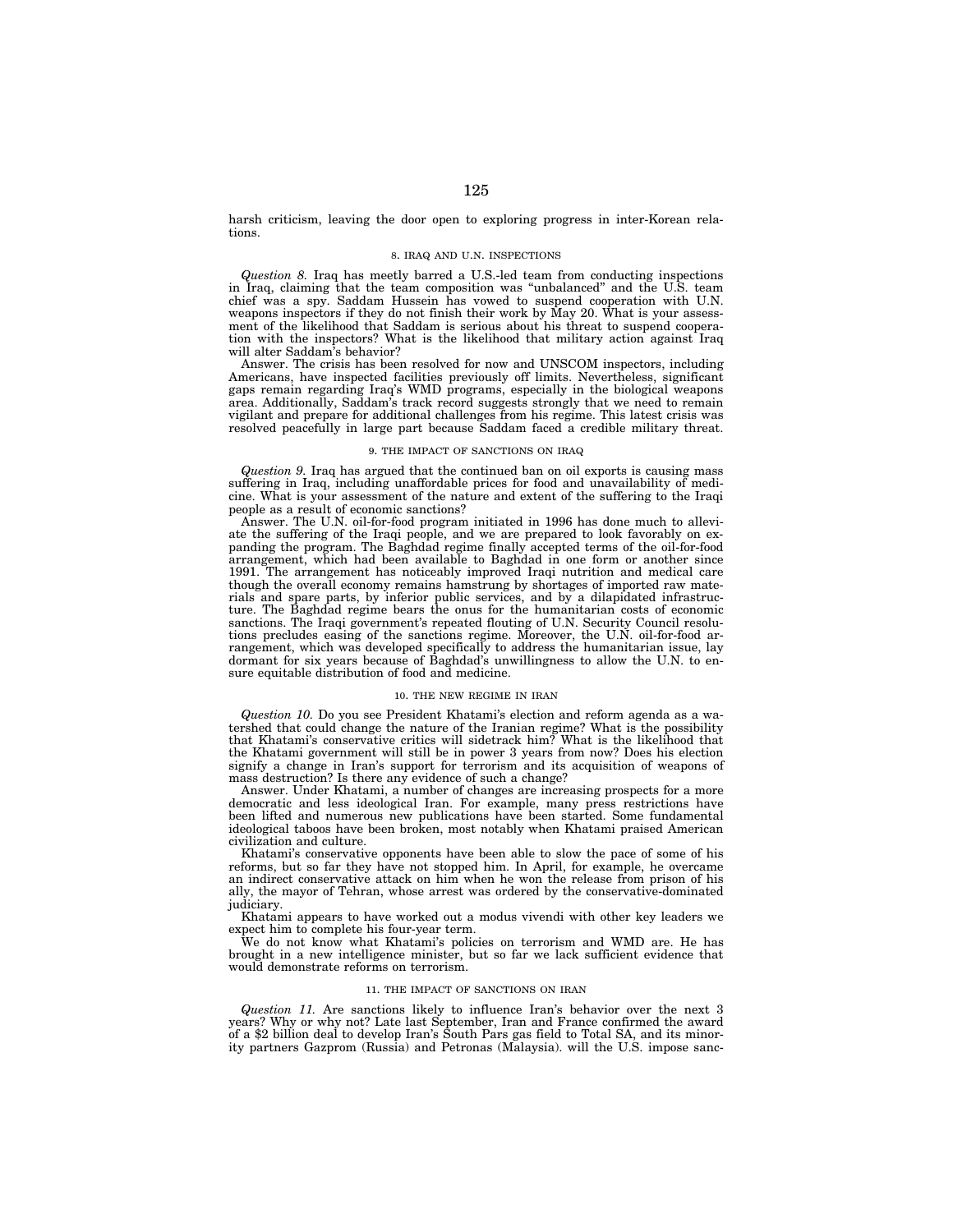tions on these countries? What does this deal say about the effectiveness of the U.S. economic sanctions against Iran?

Answer. We lack hard evidence that unilateral US sanctions have had significant positive effects in changing objectionable Iranian behavior. Tehran says the sanctions policy proves Washington's hostility and its insincerity in calling for a reduction in tensions with Iran. Even where the sanctions have had some effect, as in increasing Tehran's costs in securing international financing, we lack evidence that such costs affect Iranian policy on terrorism and weapons of mass destruction. Multilateral controls to deny Iran sensitive military and dual-use technology, however, have hampered Tehran's efforts to develop its WMD program.

After extensive review, the Secretary on May 18 determined that the Total-Gazprom-Petronas investment in the South Pars gas field was sanctionable activity under the Iran and Libya Sanctions Act (the Act). At the same time, the Secretary under authority of Section 9(c) of the Act, determined it is important to the national interest to waive sanctions against Total, Gazprom, and Petronas. The Administration does not support the Total-Gazprom-Petronas investment and undertook vigorous efforts to stop it, including representations to the highest levels of the governments involved. All three companies, for varying reasons, are insulated from any practical negative impact of the imposition of sanctions, and were prepared to proceed with their investment projects in Iran even in the wave of U.S. sanctions. The administration concluded the Act's sanctions would not stop the South Pars deal.

In reaching a decision, the Secretary took into account the Act's objective of building an effective multilateral regime to deny Iran the ability to acquire weapons of mass destruction (WMD) and their delivery systems and to support acts of international terrorism. In the areas of WMD and terrorism, the Administration has achieved significant enhanced cooperation with the European Union, with whom cooperation was already at a high level, and with Russia, which has undertaken some important commitments and initiatives on non-proliferation, whose implementation we will monitor for effectiveness. Malaysia has not been actively engaged with us on nonproliferation issues, nor has it been a source of proliferation concern, and it has acted as a force of moderation in Islamic circles. The Administration fully recognizes the dangers to Israel posed by the potential threat of development of WMD by its adversaries in the region and we will continue to engage with Israel to assure our cooperation supports Israel's ability to resist such threats.

In reaching a decision, the Secretary also took into consideration additional factors relating to our national interest. The waivers will enhance our ability to work with the European Union, Russia, and Malaysia on a host of bilateral and multilateral issues. Inter alia, these include:

Russia's ratification of START II, further cooperation on nonproliferation, and progress on internal economic reform;

Resolution of differences over Helms-Burton, including a new discipline to deter investment in illegally expropriated property worldwide, including in Cuba, and further EU support for democratic change and human rights in Cuba, and creation of a new US–EU initiative to further liberalize world trade;

Multilateral cooperation on Iraq to maintain the isolation of Saddam Hussein and to bring about Iraqi compliance with UN Security Council resolution, including cooperation with the UNSCOM/IAEA inspections;

Progress on peaceful solutions to the issues of Kosovo and Bosnia where the cooperation of our NATO allies is essential, and on other European security issues; Cooperation with European and Asian governments, including Malaysia, in addressing the Asian financial crisis and the rapidly unfolding events in Indonesia.

## 12. THE PALESTINIAN AUTHORITY

*Question 12.* (A) Please assess both the willingness and the ability of the Palestinian Authority to control terrorist violence in Gaza and the areas of the West Bank under its control.

(B) To what extent is Hamas receiving outside support, and from whom is that support coming.

(C) Please assess Chairman Arafat's health, comment on his likely successor and describe the impact his departure would have on the peace process.

Answer. (A) (Control Over Terrorism) The Palestinian Authority (PA) recognizes that it must fight terrorism and has taken steps to prevent terrorist attacks. We believe that the PA must make a total effort to fight terrorist groups. The President the Secretary, and other USG officials have publicly and privately made this point to the PA. We will continue to monitor the PA's efforts in this regard.

(B) (Outside Support of Hamas) Hamas receives a substantial portion of its fi-nancing from private Palestinian and Islamist supporters around the globe, espe-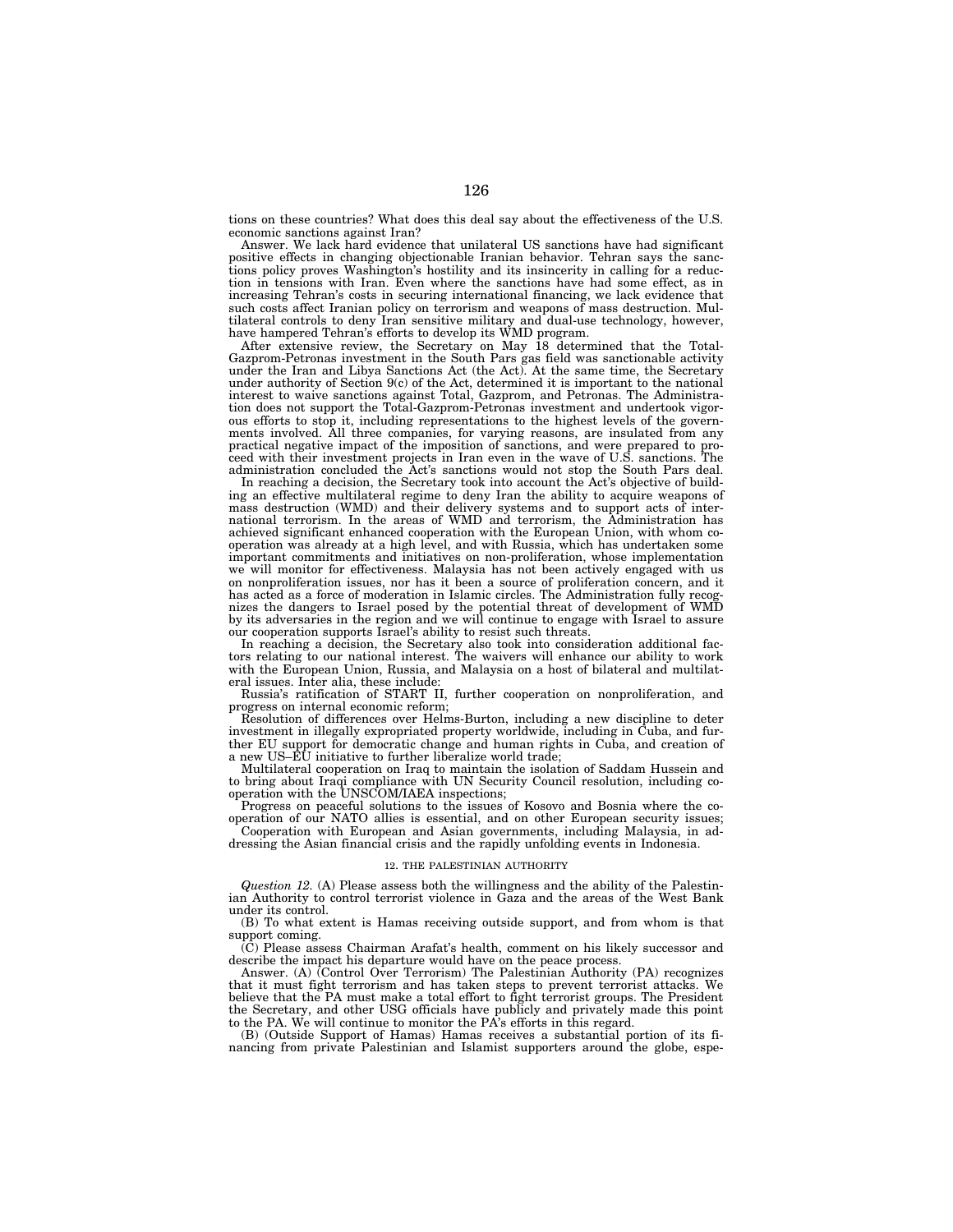cially in the Gulf states but also in the U.S. and Europe. Most of this money is intended and used for Hamas charitable activities, though some is siphoned off to Hamas' military wing. The group also receives financial and training assistance from Iran and at least some terrorist training from other terrorist groups in the region, especially in Lebanon.

(C) (Arafat's Health and Successor) We have heard reports that Chairman Ara-fat's health is deteriorating, however, U.S. officials who meet with him often report

that he seems vigorous and fully engaged.<br>Yasser Arafat holds two positions: "ra'es" (chairman or president) of the Palestinian<br>Lian Executive Authority (elected in 1996), and Chairman of the Palestinian Libera-<br>tion Organ PLO. In the event he vacates his posts due to death, resignation, or loss of legal capacity, the Speaker of the Palestinian Legislative Council, currently Ahmed Quray (Abu Alaa), takes over as head of the Palestinian Authority for no more than 60 days, within which time elections must be held to elect a new ''ra'es.''

There is no clear line of succession for Arafat in his capacity as Chairman of the PLO Executive Committee, although its Secretary General Mahmoud Abbas (Abu Mazen) is considered a likely candidate to assume this position. A successor would<br>likely be from Fatah, the PLO's dominant faction, a meeting of the Palestine Na-<br>tional Committee (PNC) might be called to confirm the new self remains, for most Palestinians, the symbol of their cause. It is likely that after a period of consolidation, Arafat's successor would continue to negotiate the outstanding issues on the Palestinian-Israeli peace track.

# 13. THE STABILITY OF THE ISRAELI GOVERNMENT

*Question 13.* (A) Please give us your assessment of Prime Minister Netanyahu's commitment to abiding by the Oslo accords. Is he committed to a land-for-peace formula, or does he want to kill the peace process as currently formulated?

(B) How do you assess the longevity of the current Likud government? How do you assess labor's ability to win an election at this point?

(C) Please assess Israeli Defense Minister Mordechai's recent statements in support of United Nation's Resolution 425, which calls for Israel's unilateral withdrawal from southern Lebanon. Does this represent a significant change in Israeli policy? What has been the response of the Lebanese and Syrians to Mordechai's statement?

Answer. (A) (Netanyahu and the Oslo Accords) Prime Minister Netanyahu has stated publicly he is committed to the Oslo accords, and concluded an agreement with PA chairman Arafat in January 1997, which led to the Israeli army's redeployment from Hebron.

(B) (Longevity of Likud Government) The government was elected to serve a fouryear term in accordance with Israel's electoral law.

(C) (Mordechai's Statement on Lebanon Withdrawal) Mordechai's statement earlier this year led the Israeli cabinet, in a major policy shift, on April 2 to endorse UNSC Resolution 425. Syrian and Lebanese leaders have reacted negatively in public, calling the statement a maneuver designed to reach a separate peace with Lebanon and an Israeli tactic aimed at avoiding giving back the Golan Heights as part of a peace settlement with Syria.

#### 14. THE ISRAELI PRESENCE IN LEBANON

*Question 14.* Please comment on the losses the Israelis have suffered in Lebanon in the past year and the impact of those losses on Israeli public opinion and the likelihood that Israel will initiate a unilateral withdrawal from southern Lebanon. Do those losses indicate that the Hizballah is becoming a more effective force? Please comment on the military effectiveness of Israel's allies, the Southern Lebanese Army (SLA) and describe the current military cooperation between the Israeli Defense Force and the SLA.

Answer. Israel's losses in south Lebanon have generated increasing public calls for a troop withdrawal. Some Israelis support a unilateral pullout; others, a pullout conditioned on security arrangements worked out with Lebanon and Syria prior to Israeli withdrawal.

The government has stated that UNSC Resolution 425 provides for negotiating security arrangements prior to an Israeli pullout.

Though most of the Israeli casualties last year were due to accidents, Hizballah's military tactics have grown steadily more sophisticated. Hizballah now regularly mounts coordinated operations involving multiple units.

Israeli troops fight alongside the SLA, and Israel trains, equips, and pays the SLA. There are indications of poor morale within the SLA due to repeated Hizballah attacks and uncertainty about the militia's future. The Lebanese government has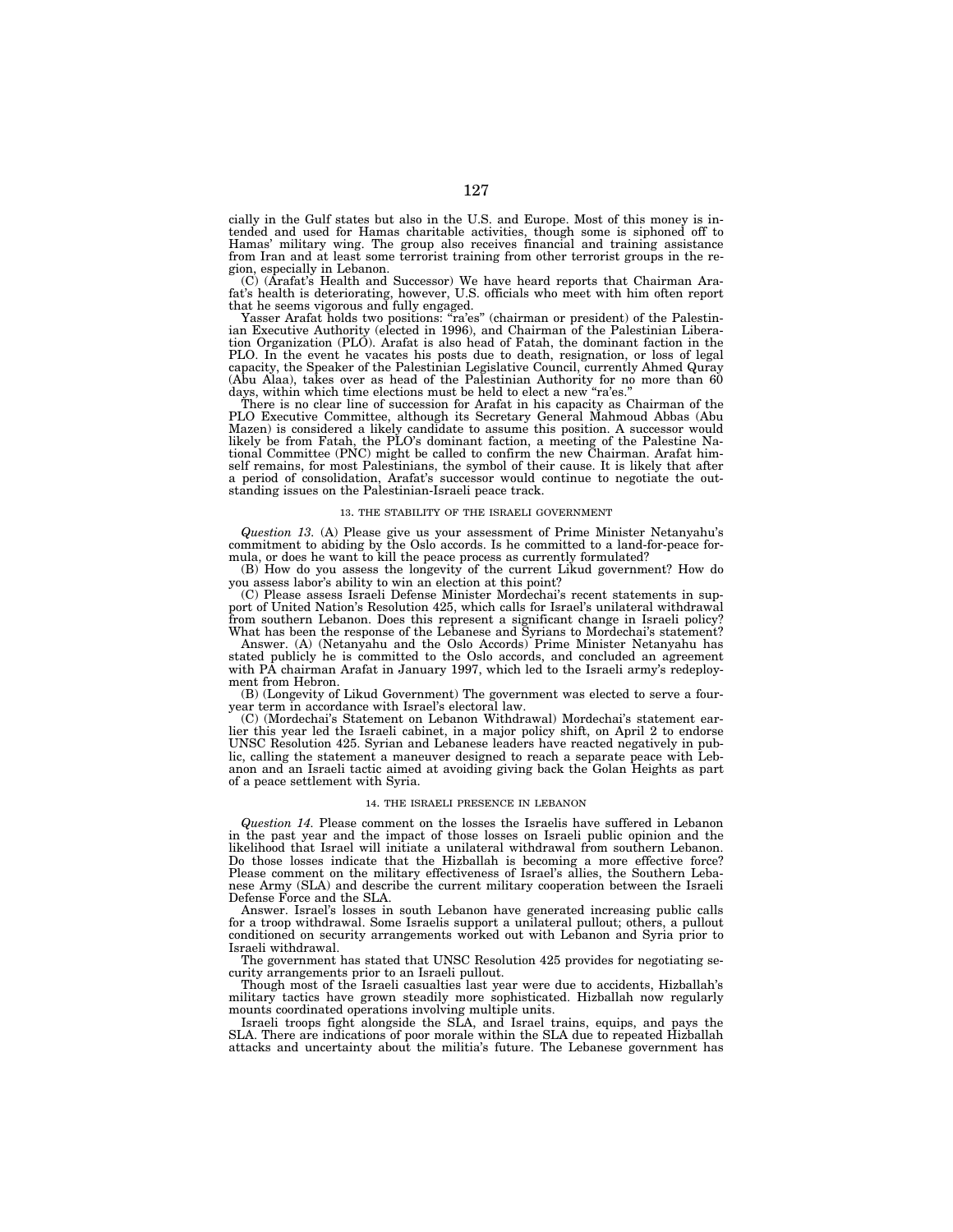indicted several SLA commanders on charges of treason. The prospect of an Israeli withdrawal from Lebanon could only have a negative effect on SLA morale.

### 15. SYRIA

*Question 15.* Under what conditions will Syria withdraw from Lebanon? Do you see those conditions being met in the near future?

Answer. Syria relies on its forces in Lebanon to prevent inter-factional strife and to ensure that the Lebanese government does not act contrary to Syrian security and foreign policy interests. The Syrian troop presence also provides a first line of defense against an Israeli military move toward Damascus via the Bekaa valley. Lastly, it facilitates Syrian support for Hizballah's guerrilla resistance activities against the Israeli military presence in Lebanon.

The Taif Accord, which ended the Lebanese civil war, calls on Syria to redeploy its troops to the Bekaa valley, but it does not call for a Syrian withdrawal from Lebanon. Syria has refused to redeploy, claiming provisions of the Accord calling for curbing sectarianism and Israeli withdrawal from southern Lebanon have not been implemented.

A comprehensive Arab-Israeli peace settlement could result in conditions more conducive to a Syrian withdrawal.

## 16. THE SECURITY ENVIRONMENT IN LEBANON

*Question 16.* Please comment on the general security environment in Lebanon and the safety of Americans who travel there, now that the U.S. travel ban has been partially lifted. If the Israelis should withdraw their forces from southern Lebanon, are the Lebanese armed forces capable of controlling southern Lebanon and preventing Hizballah attacks against Israel?

Answer. Though the security situation in Lebanon has improved in recent years the intelligence community continues to rate the terrorist threat to U.S. interests especially the official U.S. presence—in Lebanon as high. The State Department strongly advises U.S. citizens not to travel to Lebanon, but recognizes that some Americans may have compelling reasons to accept the risks.

We believe the LAF has the potential to maintain security in all parts of Lebanon, though it is not clear that it would be able to prevent Hizballah or other groups from attacking Israel.

#### 17. EGYPT

*Question 17.* (A) What impact would a reduction in U.S. military aid to Egypt have on U.S.-Egypt relations, particularly if such a reduction is not matched by a comparable reduction of U.S. military aid to Israel?

(B) Please assess the current strength of the Mubarak government and its ability to prevail over terrorist internal opposition. To what degree is that internal opposition receiving outside support, and from whom?

Answer. (A) (Reduction of Military Aid) Reducing U.S. military aid to Egypt without a concomitant reduction of U.S. military aid to Israel would be badly received in Egypt and could make the Egyptians less cooperative on a host of strategic issues, including the Gulf, Africa, peace-keeping activities and the Middle East peace process. Egypt has long bristled at the fact that the U.S. has worked to ensure that Israel maintains a qualitative military edge over all its neighbors. A unilateral cut in U.S. military aid would make the Egyptians feel even less secure about their regional military standing (despite their many years of peace with Israel) and apprehensive that they were losing U.S. political support.

(B) (Strength of Mubarak Government) Though Egyptian Islamist extremists, including the Egyptian al-Gama'at al-Islamiyya and the Egyptian al-Jihad, pose no immediate threat to the stability of the Egyptian government, both groups have a proven ability to attack government and civilian targets in Egypt. Following the November 17, 1997 Luxor massacre, which killed 58 foreign tourists, Egyptian officials charged Iran and terrorist financier Usama bin Ladin with supporting Egyptian Islamist extremists. Egypt also accused a number of western governments, including the UK, the Netherlands and Switzerland. with providing haven to Egyptian terrorists.

# 18. THE TALIBAN MILITIA IN AFGHANISTAN

*Question 18.* The Taliban militia has overtaken significant portions of Afghanistan. What is the likelihood that the Taliban will come to dominate Afghanistan over the long-term? If the Taliban sustain their dominance over Afghanistan, what are the likely implications for Iran-Afghanistan relations?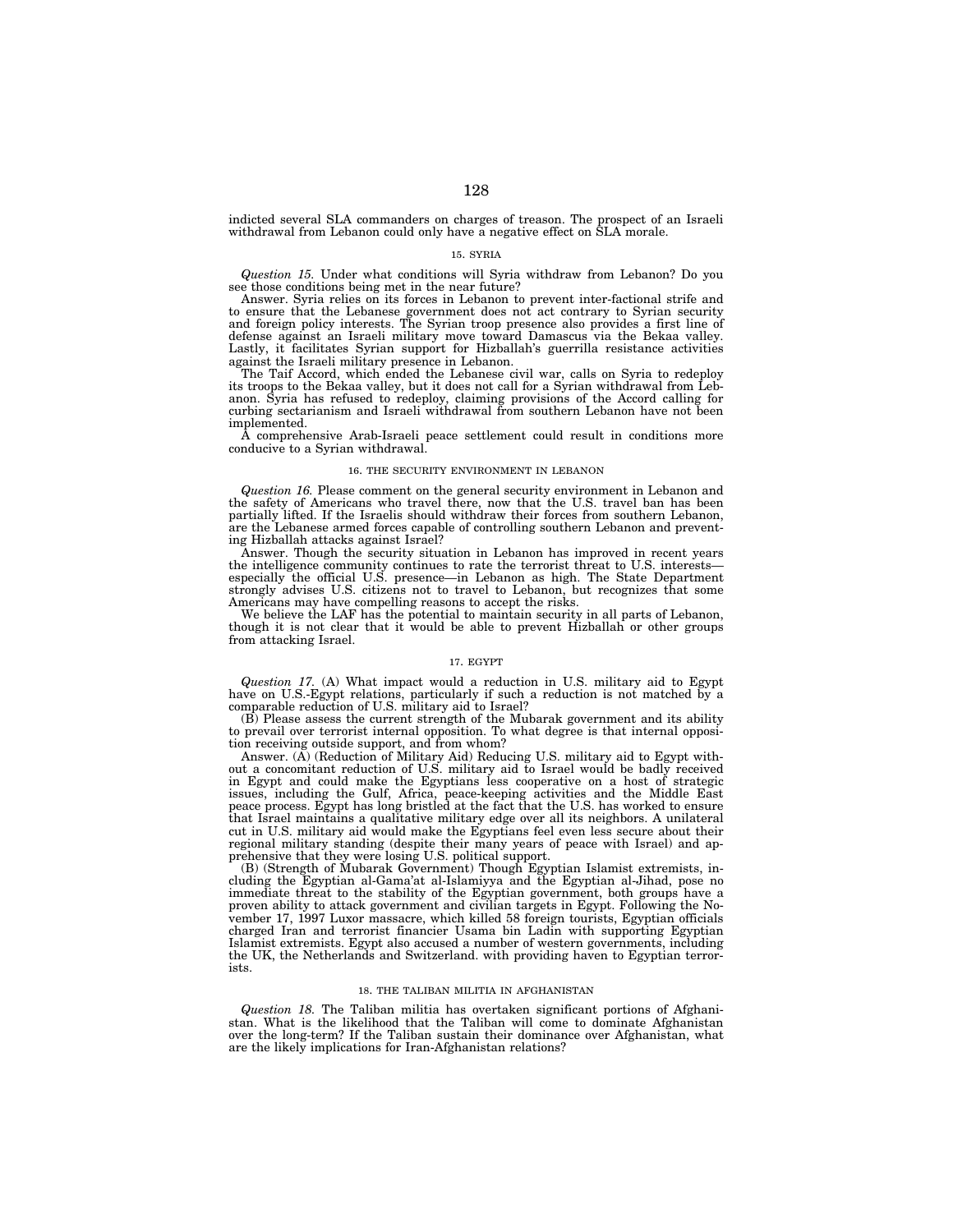Answer. The Taliban are unlikely to dominate Afghanistan permanently by military means. The two sides have reached approximate parity in military strength, neither capable of making major permanent gains against or defeating the other.<br>Both seem to be growing weary of the fight. While the northern opposition has al-<br>ways been fractious, the Taliban has also experienced rising The southern populace is increasingly concerned about Taliban failure to govern fairly or effectively.

If the Taliban does succeed in dominating the country, relations between Afghani-stan and Iran would be tense. The Taliban have accused Iran of being the chief supplier of war material to anti-Taliban opposition forces and have threatened to reciprocate by supporting Iranian opposition groups.

#### 19. CASTRO'S HOLD ON POWER AND SUCCESSION

*Question 19.* (A) What is the state of Fidel Castro's health and the prospects for a peaceful transition to democracy in Cuba within the next two to five years? Who is a likely successor?

(B) Please comment on the short, medium and long-term impact of Pope John Paul's recent visit to Cuba. Will the catholic church in Cuba begin to play a more aggressive oppositionist role in Cuba as a result of the visit?

(C) Please characterize the strength of the current opposition to the Castro government. Does the opposition pose a serious challenge to the regime? If not, do you anticipate that it will within the next 2–5 years?

Answer. (A) (Health and Succession) A number of foreign observers over the last few months have reported that Castro has lost considerable weight and appears to be in very poor health. Other observers, his recent delivery of a seven-hour speech, and his appearance during the just concluded papal visit do not support the conclusion that he is in failing health.

Should Castro die or become disabled due to natural causes—the most likely scenario for his departure from power—the Communist Party, bureaucracy and military would likely continue running the country in the short run, probably with Castro's brother and armed forces chief Raul at least nominally at the helm. Over time Fidel Castro's departure would open the door for reform, but instability and a migration crisis could occur.

(B) (Papal Visit) The Cuban government, in preparation for the papal visit, gave the church more space, but may withdraw some of it—such as permission for outdoor religious events—and has shown no inclination to undertake systemic change. The Pope's challenge to the Cuban government to allow freedom of religion and to respect fundamental freedoms and human rights will be difficult for Castro to ignore. Castro's response—so far limited to small concessions to the Church and the release of some prisoners—is likely to fall short of the expectations raised by the Pope's visit. Whether the people of Cuba, long accustomed to bending to the government's will and fearful of its repressive security apparatus, will press for change is more difficult to judge. The Cuban Catholic Church will likely continue to focus its efforts in increasing space for its evangelical activities. It now has the Pope's very public endorsement, making renewed obstructionism by the Cuban government more difficult.

(C) (Opposition) The internal opposition remains small in number, factionalized, isolated, and infiltrated by government security operatives. Dissidents are subject to harassment and arbitrary arrest on a variety of pretexts at virtually any time, and regime tactics have prevented the formation of an effective opposition organization. At present, the opposition does not pose a serious challenge to the regime, and there is little indication that it is growing in strength. Barring unforeseeable events that would change the basic political environment in Cuba, it is difficult to envision the internal opposition emerging into a force capable of mounting a serious challenge to the regime within the next few years.

#### 20. CUBA'S ECONOMY

*Question 20.* How would you characterize Cuba's current economic health? What impact has the Helms-Burton legislation had on foreign investment in Cuba?

Answer. After rising 7.8 percent in 1996, Cuba's economic growth has slowed considerably, though the likelihood for economic collapse such as occurred after the end of Soviet aid remains low. The Cuban government reports GDP grew 2.5 percent in 1997 and predicts 1998 GDP growth of between 2.5 and 3.0 percent. We have found Cuban economic statistics unreliable and there is the possibility that real economic growth will be lower

Cuba's current prospects have been hindered by a sharp drop in nickel prices linked to the Asia crisis and the slowdown in the world economic growth. At the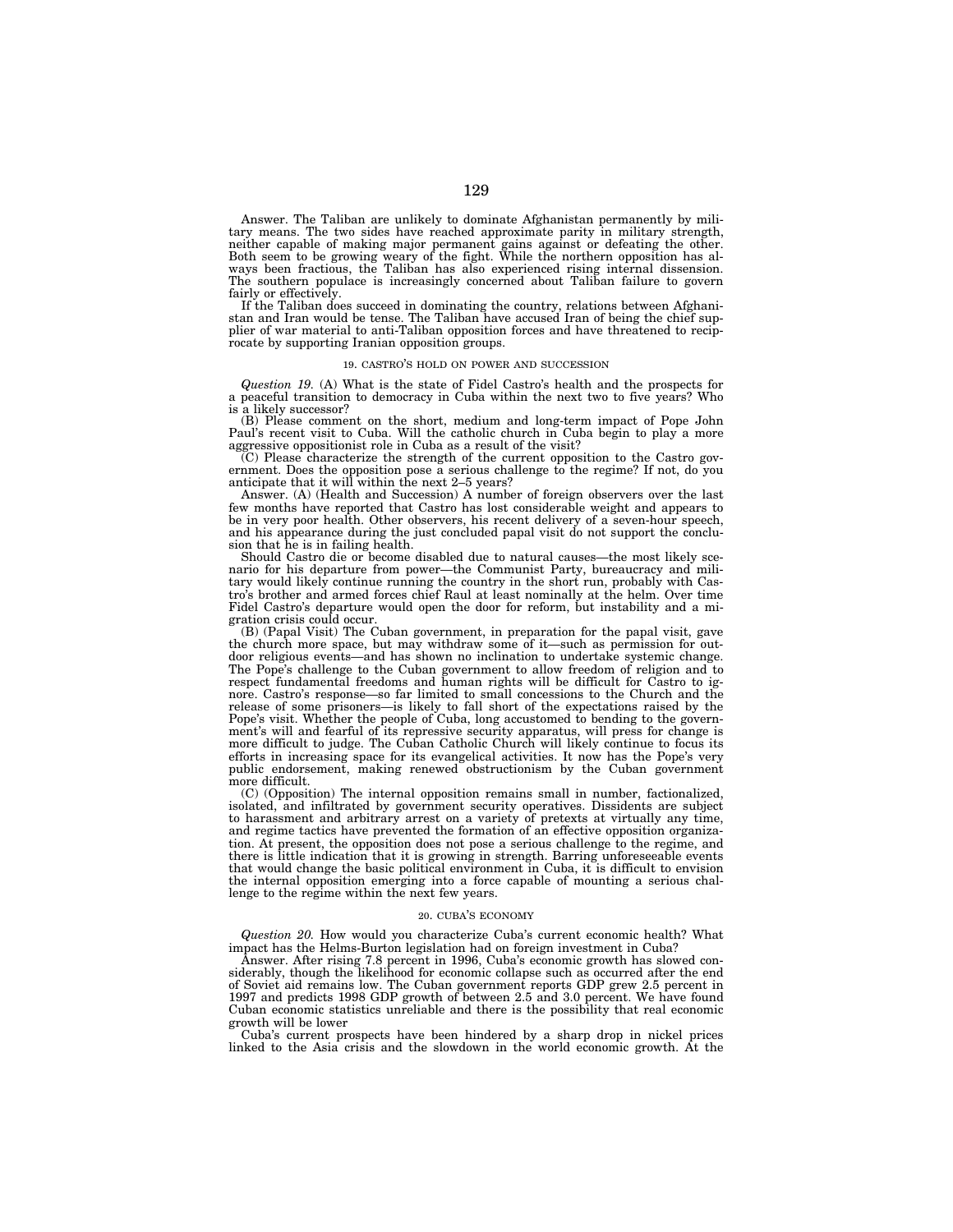same time, the crisis has cut Cuba's import bill by lowering oil prices. Sugar prices have also dropped recently, compounding Havana's continued problems in falling sugar harvests.

Helms-Burton has deterred some potential investment and has caused the with-drawal of limited amounts of existing investment. The legislation has also sharpened Cuba's financing difficulties, delaying purchases of inputs to the crucial sugar sector and raising already high lending rates to around 20 percent.

## 21. POLITICAL KILLINGS IN HAITI

*Question 21.* What is the status of investigations into the various high profile political murder cases that have occurred in Haiti during the last several years? Has any evidence of government complicity in those murders been uncovered? In this regard, please provide an assessment of the performance of the Haitian national po-lice's investigative unit and Haitian judiciary in solving these crimes.

Answer. The special investigative unit (SIU) continues to actively pursue inves-tigations, but has not resolved any of the 80-plus cases assigned to it. Major obstructions to resolution include insufficient expertise of members of the SIU, reluctance of potential witnesses to talk to the police, organizational rivalries between the SIU and other security elements, and the ineffectiveness of the Haitian judiciary.

The SIU has not yet sought indictments in any of the cases it is investigating. We do not know whether it has uncovered evidence that is credible to support a charge of complicity against any past or present government official.

### 22. COLOMBIA

*Question 22.* Please assess the strength of the Colombian guerrilla movement and its chances for military success against the government of Colombia. To what extent have the various guerrilla movements in Colombia become involved in narcotrafficking? What role do they play in drug trafficking and have they in effect become one with the country's narcotraffickers? Please assess the current human rights situation and the relative involvement of both government and guerrilla forces in committing such abuses.

Answer (A) (Strength of Guerrilla Movement) Both the Colombian Armed Revolutionary Force (FARC) and the National Liberation Army (ELN) are robust guerrilla movements having grown in strength since 1990, and presently numbering approximately 10–15,000 combatants. Both groups also have expanded their areas of operation. Guerrillas are estimated to control some 13 percent of Colombian territory, and have a presence in about 67 percent of the country. FARC operates primarily in southern and eastern Colombia though its presence extends beyond these areas. The FARC is capable of denying the government a civil or military presence in large areas of the countryside. The ELN, which operates throughout the northern half of the country, is able to attack the canolimon oil pipeline (owned by a consortium of U.S. firms and the Colombian government) with relative impunity.

The guerrillas are not likely to overthrow the Colombian government in the near future. Neither the FARC nor the ELN has made significant operational inroads into Colombia's major cities, although increased guerrilla attacks in urban areas remain a possibility. The guerrillas can, however, deny government presence in large areas of the countryside and carry out various attacks with relative impunity.

The government has been able to protect the cities—where 75 percent of the population lives—and vital economic areas like oil and coal fields. While security forces will likely retain the overall advantage in urban areas, their commitment there could result in additional ground lost to the guerrillas in rural areas. The oil pipeline bombings, while costly and annoying, are impossible to completely prevent, and have not generally stopped production. The pipeline attacks last summer, however, were exceptional because they did, for the first time, successfully halt production.

The guerrillas have increased the boldness and sophistication of their attacks and can coordinate successful operations involving hundreds of widely scattered fighters. Moreover, the army lacks the necessary training, resources and strategy to effectively combat the guerrillas in the countryside.

(B) (Narcotrafficking) Over the past several years, the FARC, ELN, and EPL guerrillas appear to have become increasingly involved in coca cultivation, performing a security role for coca growers. In addition to providing physical protection to coca crops, the guerrillas also ''tax'' coca growers, requiring a percentage of the revenue from narcotics produced in a given area in exchange for permitting the activity to occur. Guerrillas also require pay-offs for some narcotics logistics operations, including the use of airstrips and the movement of precursor chemicals. In some cases, the guerrillas have operated their own cocaine production laboratories. The guerrillas, however, do not constitute a new cartel, and we have not picked up any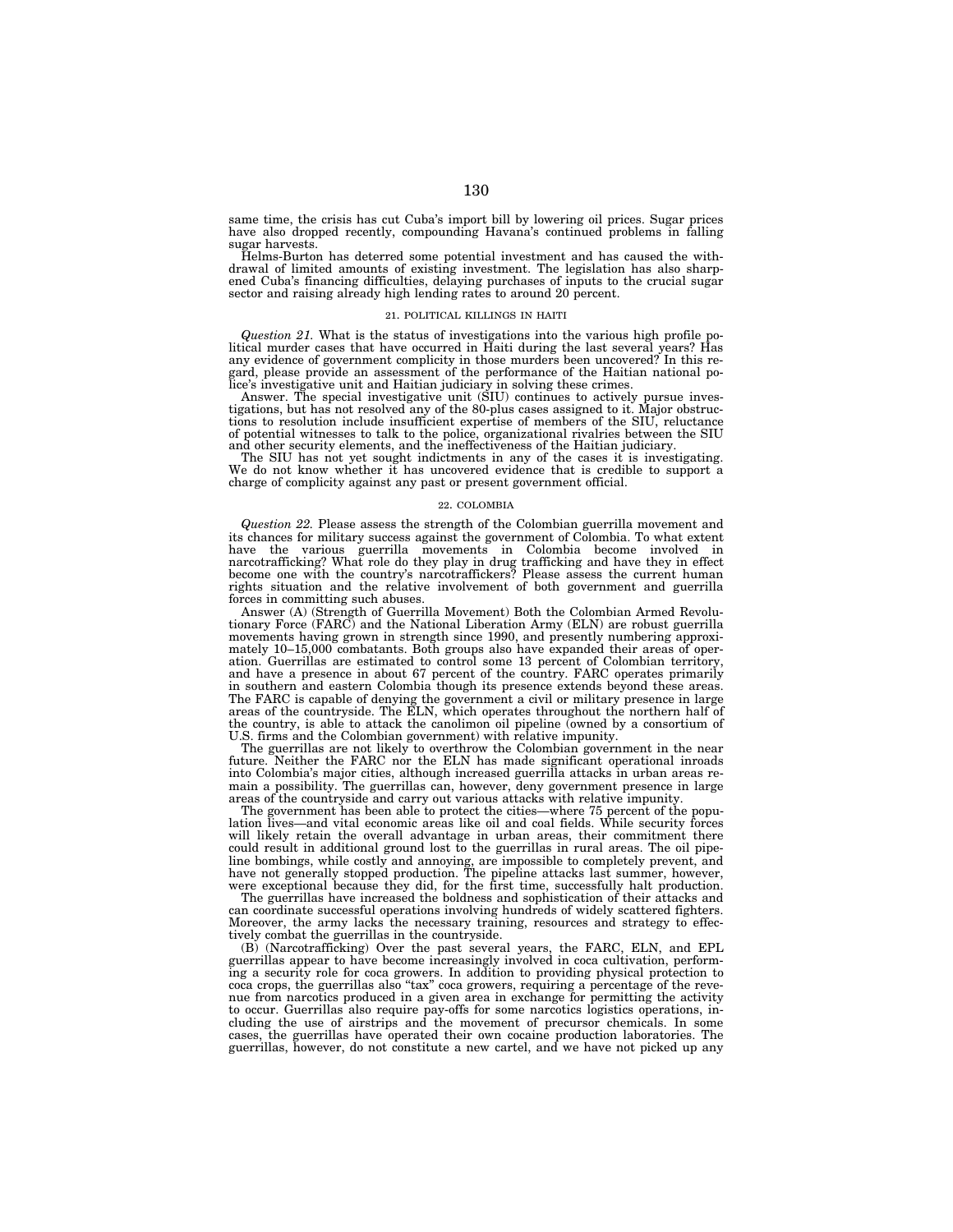signs of significant guerrillas trafficking, export or distribution of cocaine. Still, the narcotics industry—along with kidnapping and extortion—is a major source of guerrilla financing.

We believe guerrilla involvement in the narcotics industry has increased because coca cultivation itself has increased in areas traditionally under guerrilla influence.

(C) (Human Rights) Colombia's human rights situation continues to deteriorate due to the long-simmering guerrilla war, uncontrolled actions by numerous paramilitary groups, and an inefficient and easily corrupted judiciary.

While the number of politically motivated extra judicial killings went up in 1997, the percentage attributed to government security forces continued to decline, from 54 percent in 1993 to 7.5 percent in 1997. Paramilitary groups committed 69 percent of 1997 killings, continuing an upward trend, while guerrillas committed 23.5 percent.

Although the government and the military officially treat paramilitaries as criminals, they have done little to disband them and prosecute human rights violators. Some military officers turn a blind eye to paramilitary actions or even actively collaborate with them.

Colombia has the world's highest kidnapping rate, over 50 percent committed by the guerrillas. Other problems include disappearances, torture, arbitrary arrest, prolonged Pretrial detention, and internal displacement.

## 23. MEXICO

*Question 23.* President Clinton's February 1997 certification of Mexico as fully cooperative in drug control efforts prompted considered criticism in Congress. What is your current assessment of the nature and extent of Mexico's drug control efforts? To what extend does Mexican government corruption hamper these efforts?

Answer: In general Mexico has stepped up its counternarcotics performance. Cocaine seizures are at the highest level since 1993. President Zedillo appears committed to forging a closer drug control relationship with the United States.

President Zedillo has achieved mixed results in his ongoing campaign to root out officials engaged in graft or drug-related corruption. The arrest of former drug czar General Gutierrez and the establishment of a new counternarcotics unit with personnel who are more carefully selected are positive steps.

However, traffickers continue to suborn security officials to facilitate the movement of large cocaine loads to the United States. More disturbing, press reports of traffickers' in-roads to the military hierarchy suggest corruption is probably more extensive than President Zedillo initially believed.

# 24. MONITORING COMPLIANCE WITH A COMPREHENSIVE NUCLEAR TEST BAN

*Question 24.* How high is the intelligence community's confidence that it can effectively monitor the Comprehensive Test Ban Treaty? What are the notable shortcomings? Is U.S. intelligence doing everything possible to improve U.S. monitoring capabilities in this area? If not, why not?

Answer. The intelligence community will use a combination of dedicated technical systems and national intelligence means to monitor the treaty.

The U.S. intelligence community established specific yield thresholds in various testing environments (underground, underwater, atmosphere and space). Last year's national intelligence estimate reviewed our technical monitoring capabilities and concluded that our technical systems will generally monitor evasively tested explosions down to required levels in areas of high interest with high confidence. With lesser but still significant confidence, we can detect and identify explosions at even lower levels.

The CTBT enhancement program, to be in place by 2005, is aimed at improving our monitoring capabilities. Elements of this program include: additional or upgraded seismic, hydro-acoustic, radionuclide, and infrasound monitoring stations; establishment of a national data center, replacement of existing satellite sensors; research into a replacement airborne sampler; and research to optimize the use of monitoring data from the above U.S. monitoring enhancements.

Enhancements to the U.S. Atomic Energy Detection System (USAEDS) and contributions from the CTBT's International Monitoring System (IMS) will increase the amount of data, thus improving the U.S. monitoring capability ten-fold.

The CTBT provides the U.S. with access to additional monitoring stations that it would not otherwise have. With the planned improvements in U.S. national technical capabilities and the addition of the international sensors mandated by the treaty, the U.S. will have more resources with which to monitor nuclear testing.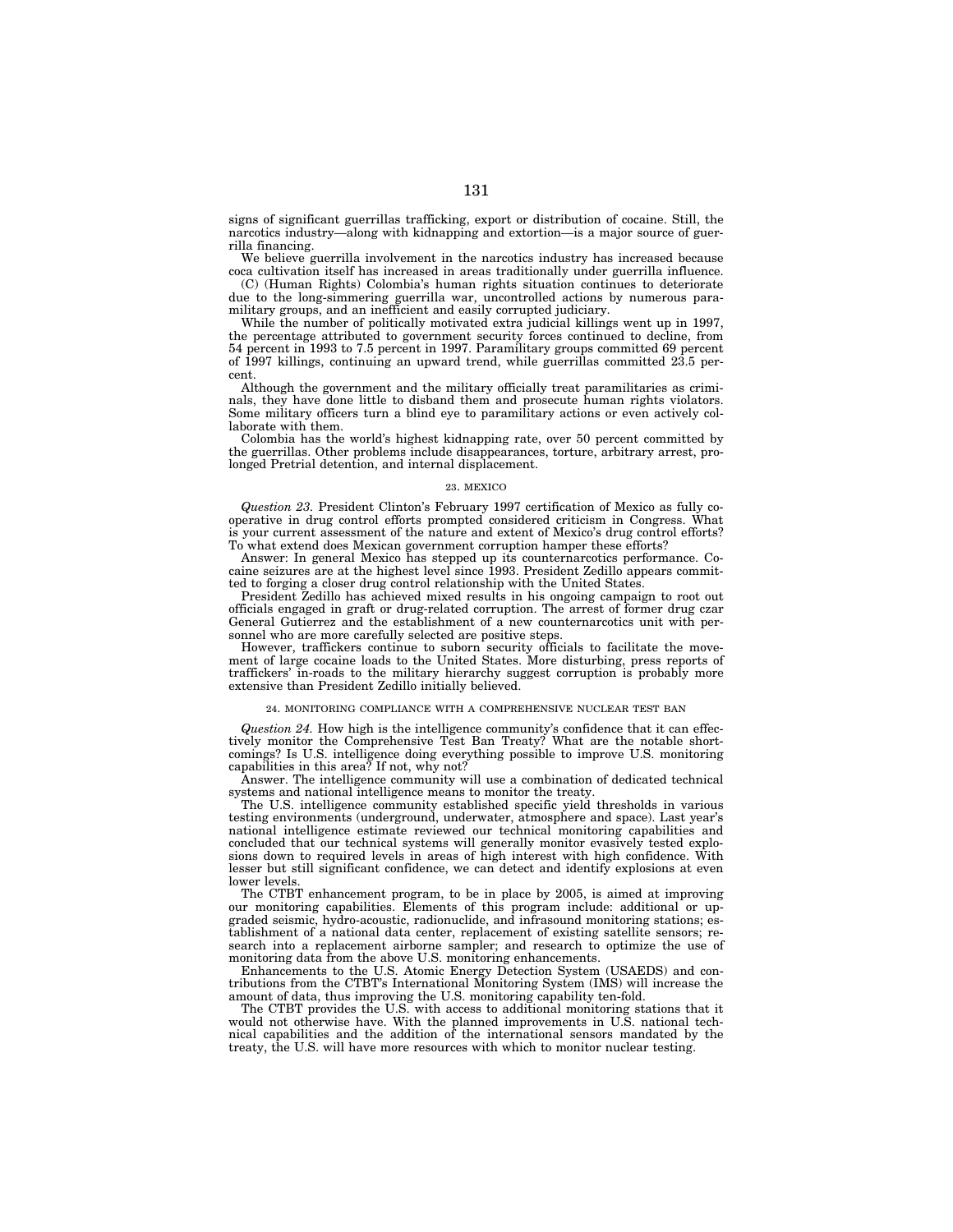#### 25. THE CHEMICAL WEAPONS CONVENTION

*Question 25.* (A) Over one hundred of the 168 signatories have ratified the Chemical Weapons Convention (CWC). (Last November, both Iran and Russia completed their CWC ratification.) Do you have any intelligence that any of the signatories of the CWC have engaged in activities that raise compliance concerns?

(B) The intelligence community has conceded that its ability to monitor compliance with the CWC is limited. Has that capability improved since U.S. ratification of the CWC?

Answer. (A) (Concerns) In many cases, we are still in the process of analyzing declarations, so any compliance judgment would be premature. In some cases, members' failure to provide the necessary declaration information has complicated analysis of treaty compliance.

(B) (Monitoring Capability) CW production capabilities are inherently dual-use, which further complicates the process of assessing whether a country is in compliance with the convention.

We expect to gain additional insights into global CW programs as implementation of the CWC matures, although some countries of concern are not party to the treaty. The implementation of the CWC has already revealed some new information on CW programs. We continue to monitor activities of potential concern

# 26. THE SITUATION IN INDONESIA

*Question 26.* How will Indonesia's economic problems affect the security situation in that nation? How do you assess President Suharto's ability to prevent civil strife that may arise as a result of slower if not negative economic growth, and the likely higher unemployment and inflation? If Suharto is not re-elected or not able to fulfill his seventh term as President, is there a credible successor available that could lead Indonesia through this economic downturn in the coming years? How likely is the Indonesian military to intercede in the political process?

Answer. As you are aware, Suharto resigned as President on May 21 and immediately had Vice President Habibie installed as his successor. Habibie, who initially believed he would serve out a term that lasted until 2003, quickly became aware that political and economic reform would have to be at the top of his agenda if he is to survive in office even as a transitional figure. Some formula for change must be found to satisfy the demands of the students, who are now protesting Habibie's presidency, for example through the calling of new elections or a special session of the People's Consultative Assembly to change election and party laws.

The military plays a major role in Indonesia and has a strong commitment to and tradition of providing stability and security. There is no history of military coupe, but the military is fully understood to be a key political player, and will continue to play a significant background role as the situation develops.

#### 27. THREAT TO U.S. DEPLOYED FORCES IN BOSNIA

*Question 27.* What are the shortfalls in intelligence community support to the Bosnia operation and what is being done to rectify these problem areas?

Answer. The intelligence community has done a very good job in both force protection and Dayton implementation coverage. Intelligence on military developments and strengths among the former warring parties remains excellent, as does coverage of internal political developments in Bosnia and the Republika Srpska.

## 28. INTELLIGENCE SUPPORT TO THE WAR CRIMES TRIBUNAL

*Question 28.* How is the U.S. Intelligence community supporting the war crimes tribunal?

Answer. The U.S. Government provides information support to the International Criminal Tribunal for the Former Yugoslavia (ICTY) Office of the Prosecutor (OTP), primarily for lead purposes in war crimes investigations.

Thousands of USG documents have been made available to the ICTY prosecutor, including graphics, imagery and mapping materials, pursuant to an arrangement with the OTP which protects confidential information. Sensitive documents are stored in a secure area at the American Embassy in the Hague

The war crimes unit, located within the Department of State's Bureau of Intelligence and Research, serves as the interagency executive agent for the provision of USG-supplied information to the OTP.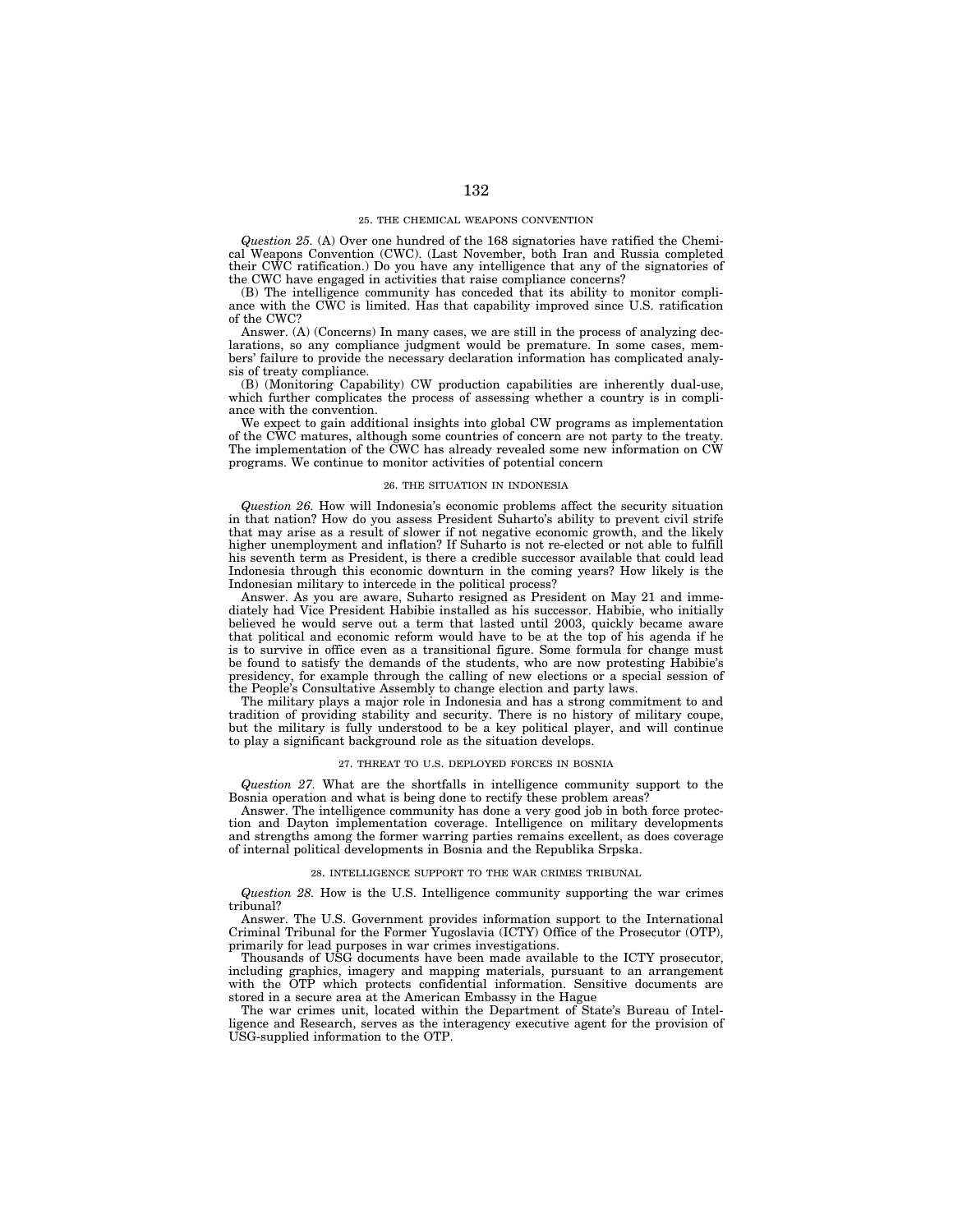#### 29. NATO EXPANSION

*Question 29.* What are the risks if any, to U.S. intelligence personnel and the intelligence community in general, in allowing Poland, the Czech Republic and Hungary to join NATO?

Answer. This subject is discussed in the intelligence community assessment produced in March 1998 and referred to in the March 9, 1998 letter of Assistant Sec-retary of State for Legislative Affairs Larkin to the Chairman and Vice-Chairman. INR and the State Department hold no views at variance with the community judgments rendered in the report.

### 30. THE THREAT POSED BY DISEASE

*Question 30*. In your prepared testimony in which you discuss the implications of Hong Kong's "bird flu," you note that "[b]acterial and viral diseases are both durable and mutative, ensuring they will never be completely eradicated. Improved monitoring and rapid response is essential to curb this threat to the health of Americans.'' What diseases pose the greatest threat to the U.S.?

Answer. While this is a question more appropriately directed to the Centers for Disease Control and Prevention than to the Bureau of Intelligence and Research recent international public health research indicate a general resurgence of infectious diseases any one of which could adversely affect the health of Americans, either living overseas or in the United States. A recent report by the National Science and Technology Council's Committee on International Science, Engineering, and Technology Working Group on Emerging and Re-emerging Infectious Diseases, entitled Global Microbial Threats in the l990s, lists a number of disease threats from well known ones like AIDS and TB to those that were once thought to be on the decline such as cholera, malaria, and yellow fever. The study also notes the widespread problem of stubborn bacterial resistance to antibiotics and the persistent global threats from mutating strains of influenza.

While we cannot confidently predict when or even where the next infectious disease outbreak will occur that will most affect Americans, we now understand better the factors behind resurgence, which include: population growth, particularly in al-ready congested urban areas, worldwide transportation linkages that facilitate increases in food trade and international migration, inadequate public health pro-grams in poor countries; and misuse of antibiotics. Our realization of how difficult it is to eliminate infectious diseases and our appreciation for how fast these diseases can now spread across international borders are behind our strong recommendation that we work with other governments and international health agencies to establish a much more vigorous and comprehensive monitoring and response network focused on infectious disease vectors.

> CENTRAL INTELLIGENCE AGENCY, *Washington, DC, July 24. 1998.*

Hon. RICHARD C. SHELBY, *Chairman, Select Committee on Intelligence,*

*U.S. Senate, Washington, DC.*

DEAR MR. CHAIRMAN: Per your 12 March 1998 request, enclosed is our set of unclassified answers to the Committee's questions arising out of your 28 January 1998 hearing. Note that these answers are current and complete as of 15 June 1998. An original of this letter is also being provided to Vice Chairman Kerrey.

Sincerely,

JOHN H. MOSEMAN, *Director of Congressional Affairs.*

#### Enclosure.

## RUSSIA'S BALLISTIC MISSILE DEFENSE PROGRAM

(1) Please describe the nature and extent of Russia's ballistic missile defense effort. Where do you see Russia's ballistic missile defense program heading over the course of the next 15 years?

Russia's ballistic missile defense (BMD) effort consists of both strategic and tactical (theater) systems. Its strategic anti-ballistic missile (ABM) complexes are located around Moscow and consist of both endo- and exoatmospheric interceptors as well as a large multifunction radar collocated at the ABM complex near Pushkino. These sites are fully operational and are in compliance with the 1972 ABM Treaty, which permits one ABM deployment location and a maximum of 100 total interceptors.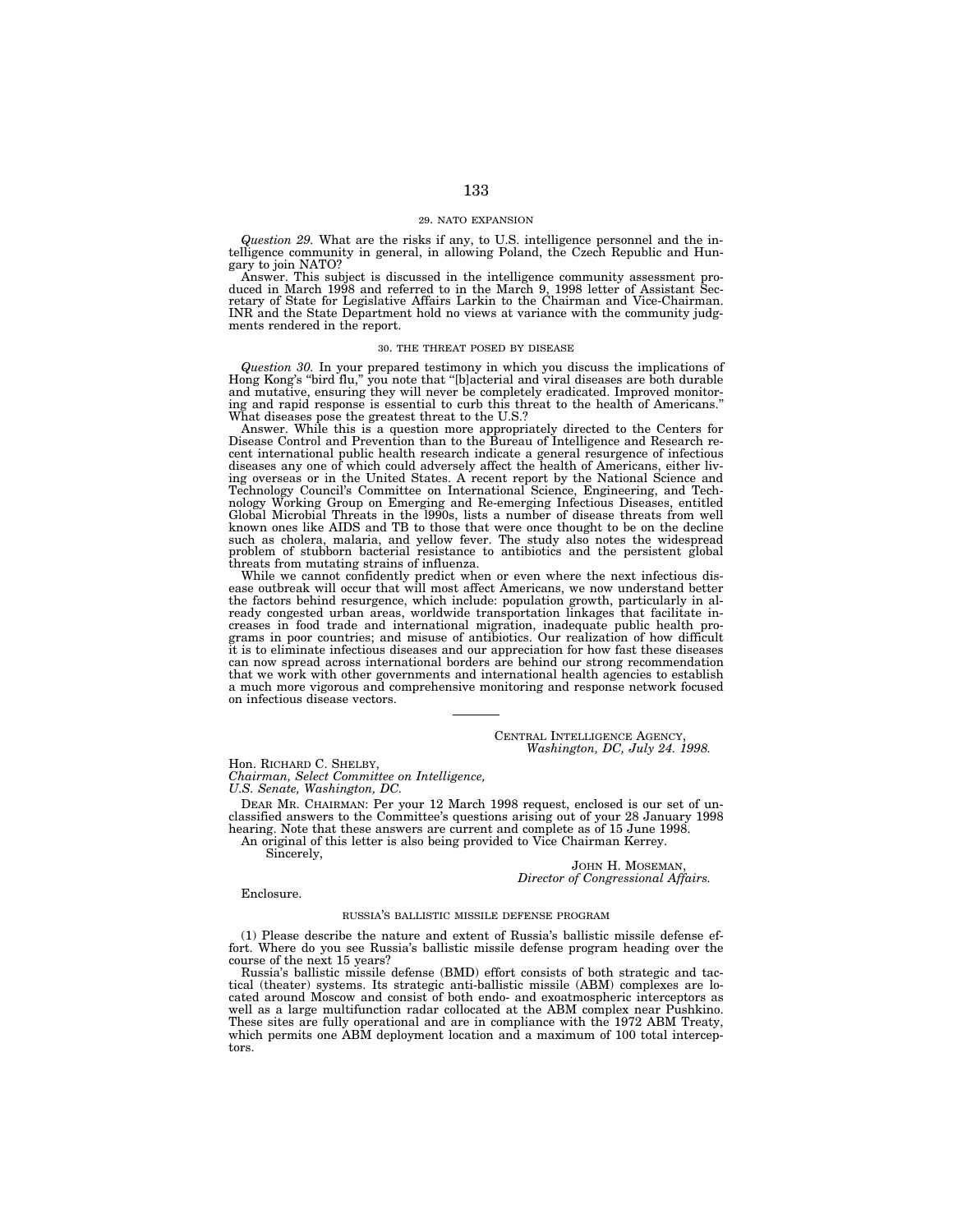Russia's strategic ABM system is provided early warning data by a network of radars located along the periphery of the Former Soviet Union. As conceived, the network would have provided highly redundant coverage of the main US ICBM attack corridors. The break-up of the Soviet Union, however, has left this network incomplete and reliant on older-technology radars, while work on the newer radars most located in non-Russian states—has slowed or halted altogether.

Russia's theater missile defense (TMD) consists of two surface-to-air missile systems, the SA–12 and SA–10, both of which are being heavily marketed in direct competition with the US Patriot system. The SA–12 (Russian designator S–300V) Russia's foremost anti-tactical ballistic missile (ATBM) system, was deployed in the mid-80's to counter US Pershing deployments in Europe. The SA–12 is a highly mobile tactical system—deployed with the Russian ground forces—and consists of several surveillance and long-range acquisition radars in addition to the battery level engagement radar and suite of six launchers. The SA–12 system employs two missile types, one for more traditional air defense targets, the other reserved for tactical ballistic missile targets having speeds up to 3000 meters per second. In early 1997 Russia debuted a new version of the SA–12, called Antey–2500. The system reportedly offers improved capabilities in both conventional air defense as well as tactical ballistic missile defense. It is not clear, however, if Moscow intends to upgrade domestic SA–12 deployment with the new version.

The SA–10 system is Russia's premier air defense system that boasts some inherent ATBM capability. The system consists of a long-range surveillance radar, and a dedicated low-altitude surveillance radar (primarily to look for low-altitude aircraft and cruise missile targets). At the fire unit level is a phased-array fire-control radar and as many as 12 launchers (8 is typical—each containing four missiles. Following Desert Storm the SA–10 was marketed as having "capabilities equal to the US Patriot'' including the ability to engage Scud-class tactical ballistic missiles. A newer version of this system was debuted at the Moscow Airshow in 1997. Called S–300PMU2 or 'FAVORIT', the improvements to this SA–10 variant were described by Russian designers as intended to improve its ATBM role.

Restrictions in Russia's military R&D, including a marked slowdown of system testing programs, have resulted from severe funding problems across all forces. Russian planners appear to be prioritizing weapon development programs and keeping key developments alive with low-levels of funding at the sacrifice of procurement of many lower-priority systems that may be further along. Despite these efforts, however, the net result almost certainly will be significantly slower pace of improving existing systems and introducing new systems than was noted during the Soviet era, requiring concerted Russian efforts to extend the operational lifetime of existing hardware well beyond the originally planned period of use.

# RUSSIA'S SAFEGUARDING OF NUCLEAR MATERIAL

(2) What is the intelligence Community's assessment of the adequacy of Russia's safeguard of nuclear weapons and fissile material?

Russian nuclear weapons-usable fissile material—plutonium and highly enriched uranium (HEU)—stocks are more vulnerable to theft than nuclear weapons or warheads. Since the breakup of the Soviet Union, we assess that all of the seizures in Russia and Europe of stolen nuclear weapons-usable fissile materials were from research and fuel fabrication facilities rather than from nuclear weapons manufacture or disassembly facilities. For several years the US Department of Energy has been carrying out cooperative programs at 39 sites in Russia and 10 sites in the Newly Independent States and the Baltics that are known to have nuclear weapons-usable fissile materials. The programs include assessing and improving nuclear material protection, control, and accounting (MPC&A), installing equipment and training operators, and providing instruction in safeguards and security. This effort has improved security and accountability by preventing misuses or diversions of materials at these sites. Nonetheless, these programs still have at least several years to go and DOE has not yet been given access to all of the facilities with nuclear weaponsusable fissile material to fully assess the need for—and to develop plans for— MPC&A upgrades.

Nuclear warheads in storage are relatively secure, but declining morale and discipline in the military, as well as economic conditions, raise our concerns about the potential for warhead theft:

Igor Valynkin, Chief, of the Defense Ministry's 12th Military Directorate responsible for nuclear security, stated last year that there have been no incidents of attempted theft, seizure. or unauthorized actions involving nuclear weapons.

(a) What about missile systems, components, and technology? What is the status of Russian nuclear command and control systems?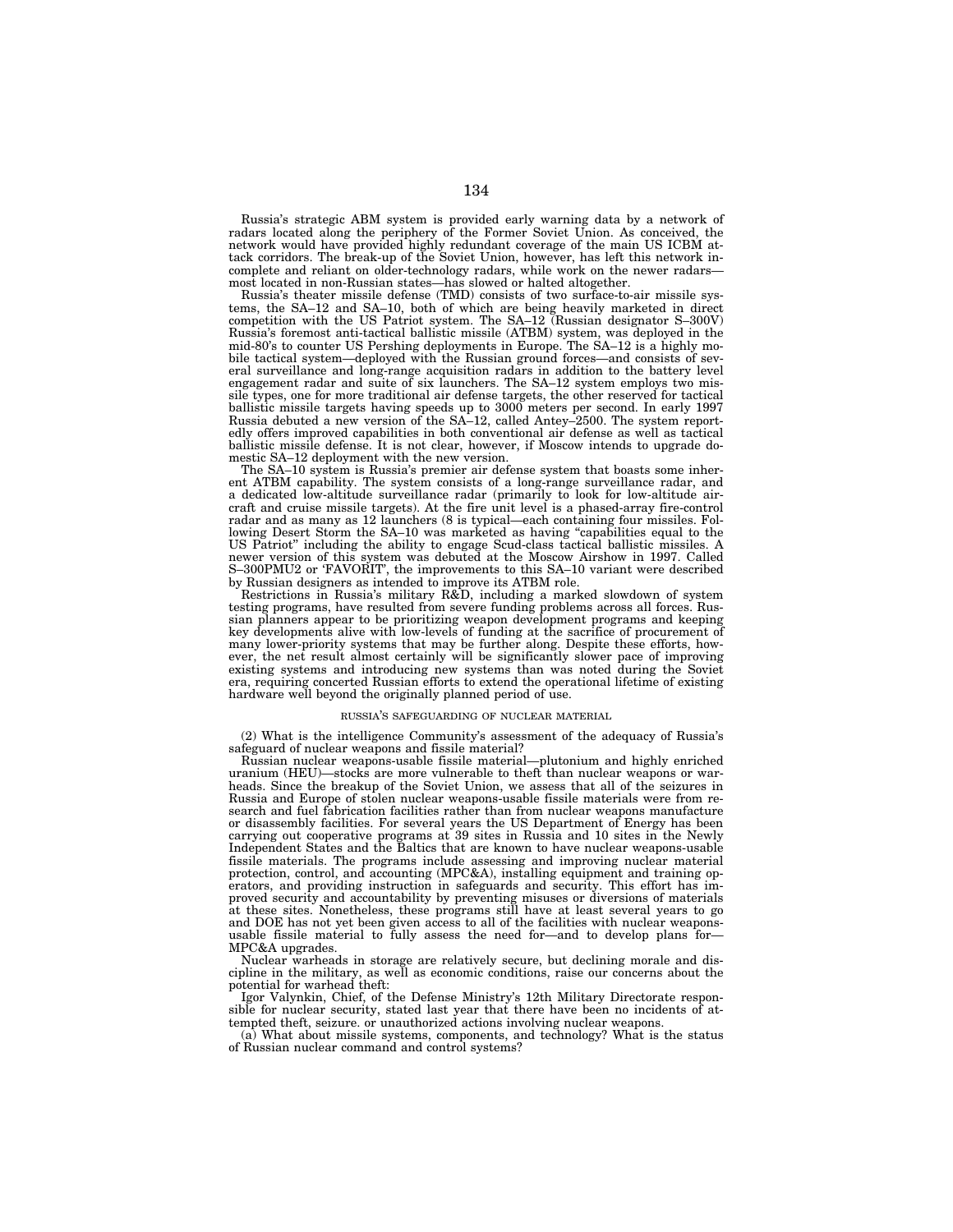We regard the possibility of an unauthorized launch of strategic nuclear weapons as very low due to the many safeguards built into the system. An extreme political crisis, however, would raise our concerns about the possible circumvention of the system.

(b) Has there been any change in the last year regarding Russian capabilities and programs in chemical or biological weapons? Does Russia persist in unacknowledged CW programs and illegal BW programs?

The US continues to have questions on certain aspects of the Russian CW program. Russian scientists formerly involved in the research and development of CW have alleged that Moscow is hiding a program designed to ensure a continuing offensive CW capability despite arms control commitments. The ″Whistleblowers″ have also described an offensive program that is much more extensive than that describe in official declarations. These allegations when combined with other information give rise to concerns that at least some factions within the Russian government desire to circumvent the CWC.

In September and October 1992, Russian chemical weapons scientist Vil Mirzayanov stated in the Moscow press that the Russians were developing a new generation of binary chemical agents. This new chemical agent is reportedly 5–10 times more effective than VX, the most lethal agent in the US CW inventory. The managers of the development program, including retired General Anatoly Kuntsevich, were awarded the Lenin Prize in the spring of 1991 for their efforts by then-President Gorbachev.

Development of the new class of agents, known as Novichok—or Newcomer—continued into early 1992 at a test site known as Nukus in Uzbekistan—a site since closed down. Dr. Mirzayanov was employed at the State Scientific Research Institute for Organic Chemistry and Technology, the Moscow institute which pioneered the research on binary chemical agents in the 1970s.

With regard to the former Soviet offensive BW program, since 1992, there have been several decrees and pronouncements by President Yeltsin declaring offensive BW-related activities illegal.

In recent years, some research and development facilities have been deactivated and many have taken personnel and funding cuts.

Other facilities, however, may retain the ability to produce BW agents.

We cannot establish that Russia has given up this capability and remain concerned that some of the individuals involved in the old Soviet program may be trying to protect elements of it.

## TRANSFER OF TECHNOLOGY FROM THE FORMER SOVIET UNION

(3) What general trends has the Intelligence Community detected in the flow of scientists, technology, and conventional and unconventional military equipment to other nations? What evidence have you detected that Soviet nuclear materials, BW, CW, or ballistic missile-related materials or technology, have found their way to the international black market?

The financial position of defense industries in the countries of the former Soviet Union continues to be shaky, prompting many entities to seek foreign contracts to keep operating. Government oversight of the activity of these firms appears to be spotty, allowing them considerable opportunities to transfer proscribed technology and equipment. The financial condition of defense-related firms in these countries is likely to remain difficult for several years, and many firms are likely to continue to look abroad for business opportunities.

Increasingly scientists from the former Soviet Union appear to be providing their expertise and know-how to solving weapons development problems for foreign countries. Almost all of these scientists are working in the countries of the former Soviet Union and are not emigrating.

Companies in the former Soviet Union have remained a major source of assistance for foreign military and WMD-related programs.

Export laws exist and, on paper, appear to provide an adequate basis to stop most proliferation-related transfers, but enforcement remains a major problem, given high levels of corruption, limited expertise, and resource shortages.

Economic conditions at laboratories, institutes, and factories are contributing to an increase of such sales. From 1992 through 1995, there were several seizures of stolen nuclear weapons-usable fissile material in Russia and Europe. The most notable seizure was 3 kilograms of weapons-grade highly enriched uranium (HEU) in St. Petersburg in June 1994. And, 2.7 kilograms of HEU were seized in Prague in December 1994. There have been no seizures of nuclear weapons-usable fissile material since 1995. Contrary to numerous press reports, we have no credible evidence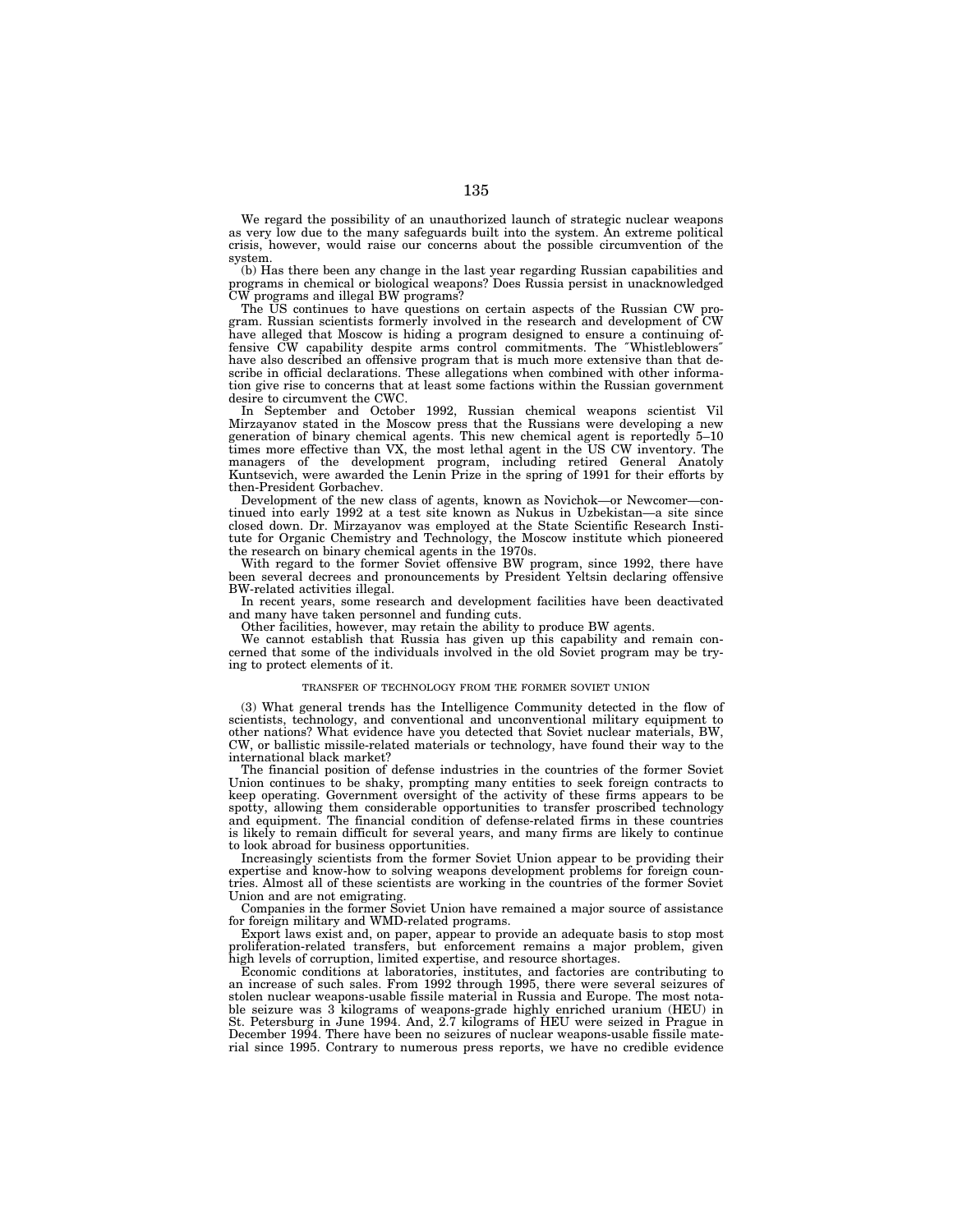that large organized crime groups are involved in the proliferation of nuclear materials, although this remains a matter of concern.

We are concerned also about the efforts of other countries to acquire BW capabilities. Iran, for example, has been attempting to develop a biotechnical trade relationship with Russia in recent years, and we are concerned that some of the dual-use technology which the Iranians are seeking may be used to support their BW efforts.

### CHINESE PROLIFERATION

(4) Please describe all significant transfers over the past 5 years of WMD-related technology or information from China to Iran, Pakistan, or other countries. Do you believe that this assistance could raise compliance concerns with China's commitments to the Nonproliferation Treaty (NPT), and the Missile Technology Control Regime (MTCR)? How likely is it that China will comply with the Chemical Weapons Convention?

China's defense industries are under increasing pressure to become profit-making organizations—an imperative that can put them at odds with US interests. Over the past five years, Chinese defense industries have looked to missile-, nuclear-, and chemical-related technology sales, primarily to Pakistan and Iran, and conventional weapons transfers in order to remain profitable. There is no question that Chinese firms have contributed to WMD advances in these countries.

On the positive side, there have recently been some signs of improvement in China's proliferation posture. China ratified the Chemical Weapons Convention (CWC) on April 25, 1997 and submitted its initial declaration on May 29, 1997 within the treaty mandated time requirement. The US is currently evaluating the Chinese CWC declaration to determine if China is in compliance with the treaty. China also has enacted its first comprehensive laws governing nuclear technology exports, and at the beginning of this year renewed its pledge to halt sales of C–801/C–802 antiship cruise missiles to Iran. China has also created a new arms control department in the Foreign Ministry to build a cadre of officials knowledgeable about international treaty and nonproliferation matters.

China's relations with some proliferating countries, however, are long-standing and deep. Moreover, in many cases, Chinese firms are selling dual-use technology, hardware, and expertise, which are not always explicitly controlled under the various multilateral control regimes. It remains to be seen whether recent positive developments are broad enough in scope and whether they will hold over the longer term.

## NORTH KOREA AS A CONTINUING THREAT

(5) Is significant—possibly violent—change likely during the next five years? No one can predict how or when the current North Korean regime will end or

transform, but several factors suggest that fundamental change is inevitable: The tide of history—symbolized by the failure of communism to serve as a viable

alternative to capitalism in Russia, Eastern Europe, China, and Vietnam—is against P'yongyang.

Most of North Korea's economic problems are systemic. Foreign aid or tinkering with existing policies will not produce sustainable increases in agricultural or industrial output.

North Korean leaders are rigid policymakers who rely on strategies adopted in the 1950s—internal coercion and propaganda along with external threats and aid—to survive.

#### CHANGES IN SOUTH KOREA

(6) South Korea. What impact will the election of Kim Tae-chung have on South Korea and on prospects for normalized relations between the Koreas?

The election of Kim Tae-chung was an important test of democracy's strength in South Korea. He is the first opposition party candidate to win the presidency and U.S. diplomats say the election last December was the fairest in the country's history

Kim is capitalizing on the financial crisis to end government-corporate collusion and reform economic policies based on strong government guidance, protectionism, and debt financing. Even before his inauguration in February, Kim was leading a reform charge that resulted in the creation of an independent bank supervisory agency, the opening of domestic financial markets to foreigners, and rules requiring transparent bookkeeping and limiting conglomerates' ability to subsidize unprofitable businesses.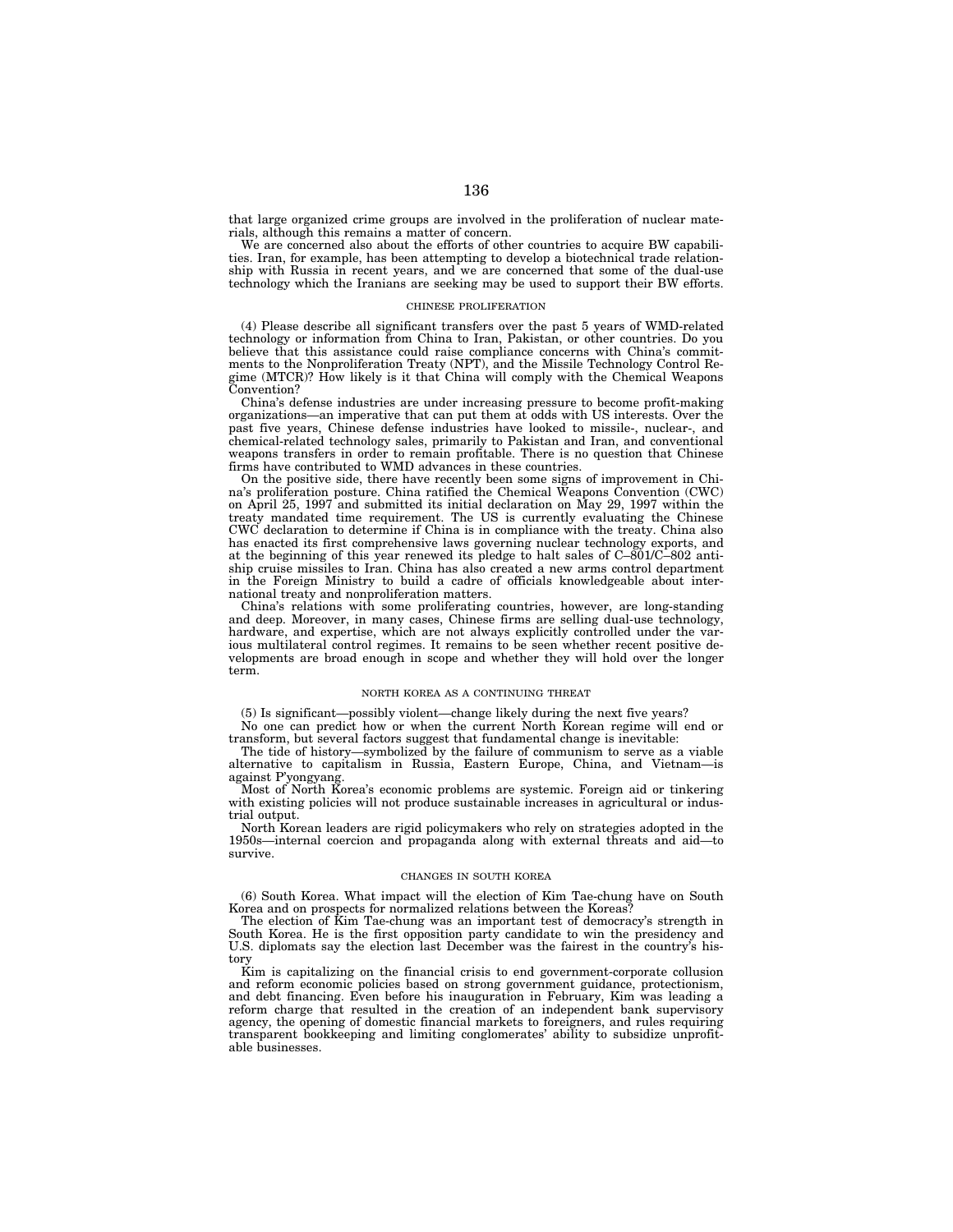Nevertheless, reform in the near term is contributing to bankruptcies, layoffs, and inflation, which in turn could sap public support for change and hamstring Kim's ability to govern effectively.

Kim is diverging from his predecessor's North Korea policy by pledging to separate politics from economics. Accordingly, the administration is raising the ceiling on private investment in the North and easing restrictions on business, humanitarian, and tourist travel, according to press. Kim also says he will disseminate North Korean propaganda in the South and be patient in seeking improved inter-Korean ties.

# SADDAM'S HOLD ON POWER

(7)(a) Do you believe that Saddam's hold on power is stronger today than it was one year ago? What is the likelihood that Saddam will be in power one year from now? What would be the characteristics and policies of likely successors to Saddam? What are the chances that a successor regime to Saddam will be worse?

Saddam's control over Iraq is comparable to what it was one year ago.

Saddam's hold on power is based almost exclusively on the strength of his security services, whose status appears unchanged.

The two major Kurdish parties remain independent of Baghdad and continue to reject Saddam's overtures.

Despite the regime's brutal efforts to suppress the southern insurgency—including the draining of marshes and burning of villages—Shia groups continue to stage hitand-run attacks against regime forces and installations.

Saddam is likely to remain in power during the next year. His security services have been very successful in suppressing the development of any organized political opposition groups and in crushing internal dissent and plotting within the regime.

We continue to assess that if Saddam were to be overthrown, the most likely successors would be Arab Sunni military leaders who probably would share some of Saddam's policies and outlook, such as a militarily strong Iraq and distrust of Kuwait. However, we believe there are strong incentives for a successor regime to "clean the slate" and moderate Iraq's behavior so that it can rejoin the international community in good standing.

(7)(b) Will Saddam's fall lead necessarily to Iraq's disintegration? If not, why?

A possibility clearly exists that the collapse of Saddam's regime could lead to a period of anarchy in Iraq. We do not assess, however, that Saddam's fall would *necessarily* lead to Iraq's disintegration. Despite their long-standing opposition to Saddam's regime, the leading Kurdish and Shia opposition groups have affirmed their support for a united Iraq.

The specific outcome would largely depend on the nature of the person or group that comes to power in Baghdad.

(7)(c) Has Saddam effectively regained control of northern Iraq?

No. Two major Kurdish parties—the Kurdistan Democratic Party and the Patriotic Union of Kurdistan—still control the region through their independent militias. Iraqi media recently has issued calls for the Kurds to enter into a dialog with Baghdad on allowing the regime to reassert its control over northern Iraq, but the KDP and PUK continue to keep Saddam at arm's length.

## SUPPORT FOR IRAQ IN THE MIDDLE EAST

(8) Currently, how much support exists for Saddam in the region? If military action were taken against Iraq, what would be the likely reaction of other nations in the region? What, if any, governments in the Middle East would be publicly supportive of military action against Iraq?

We assess that there is a great depth of regional support and concern for the Iraqi people, rather than for Saddam or his regime. Naturally, any military strike against Iraq would cause anxiety throughout the region for its potential impact on the Iraqi people, but the record shows that reactions vary widely according to the nature of the event that precipitates a strike.

For example, another Iraqi threat to a neighboring state—such as Baghdad's movement of forces toward the Kuwaiti border in October 1994—would probably generate widespread public support by regional governments for military action.

## THE IMPACT OF SANCTIONS ON IRAQ

(9) Iraq has argued that the continued ban on oil exports is causing mass suffering in Iraq, including unaffordable prices for food and unavailability of medicine. What is your assessment of the nature and extent of the suffering to the Iraqi people as a result of economic sanctions?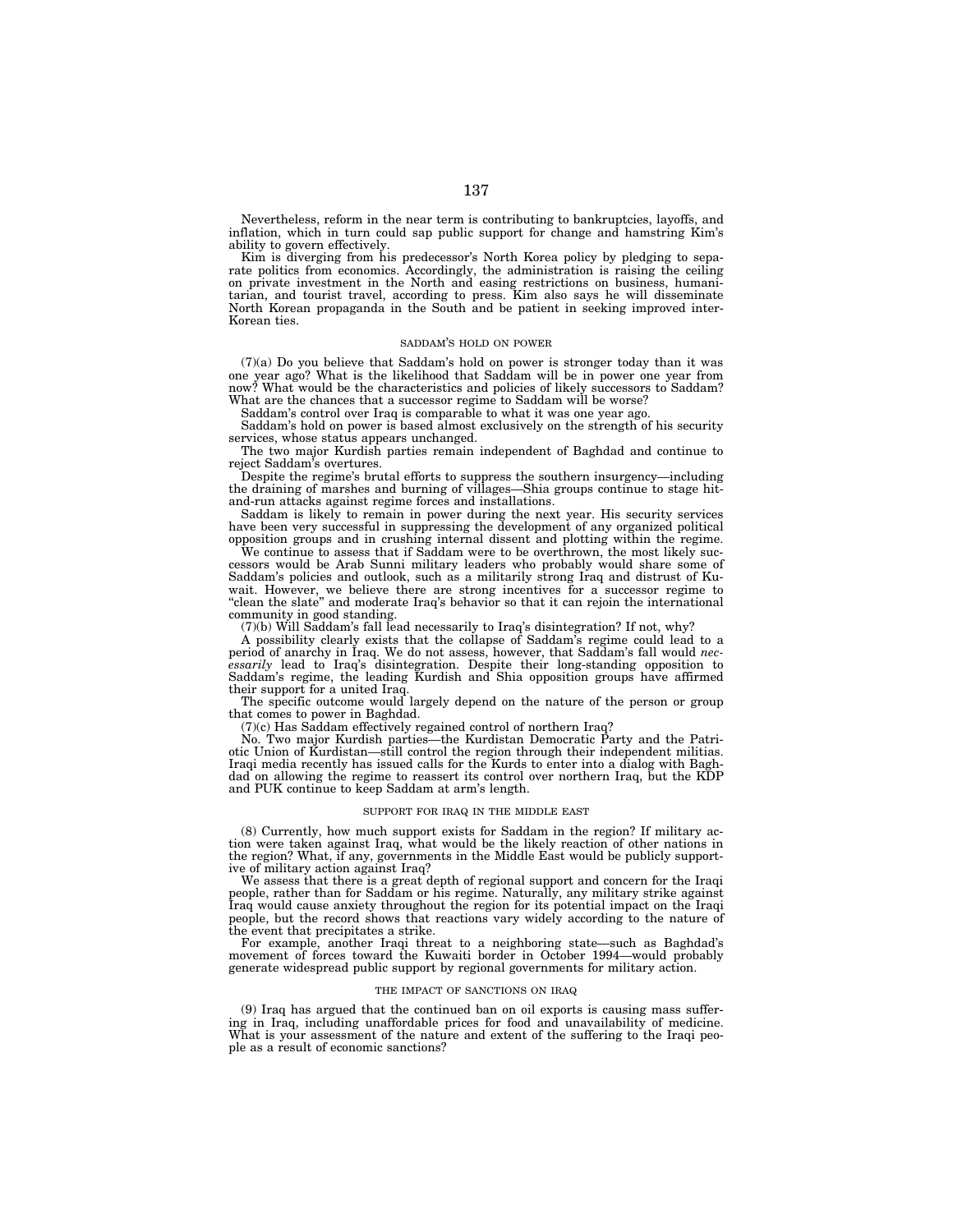General living conditions for most Iraqi citizens remain difficult, despite the infusion of humanitarian supplies under the UN's oil-for-food program. Indeed, inflation is running in triple digits, wages remain stagnant, unemployment and underemployment are widespread, and basic services have deteriorated. Many Iraqis are copying with poor conditions by working multiple jobs, selling personal possessions, moving in with relatives, and relying on remittances from relatives abroad. The Iraqi middle class have effectively disappeared.

Segments of the Iraqi population have not yet felt the full benefits of the UN's oil-for-food program and continue to face nutritional and health problems.

UN studies confirm high rates of malnutrition among children and young adults. Two primary reasons are the deficiency of nutrient-rich food in the oil-for-food ration basket and the inability of average Iraqis to supplement their diets with costly foodstuffs sold on the open market.

The most serious problems facing Iraqi's health care system include shortages of medicines, inadequate storage facilities, unreliable power supplies, interrupted water supplies, and poor waste disposal systems.

Despite the deterioration, Iraq's economy is functioning significantly above subsistence level. Economic growth, after having fallen by two-thirds in the early years of the sanctions regime and experiencing no growth more recently, may have risen last year by as much as 25 percent with the implementation of the oil-for-food program. Although growth was concentrated in the oil sector, the construction sector also has been buoyed by public sector works programs, and the building of presidential palaces. Agriculture has improved because the regime is paying higher prices to farmers for their produce, and the oil-for-food program is allowing farmers to market their crops more freely.

Baghdad's claims about mass suffering and death are exaggerated. Iraqi medical statistics are often contradictory and incomplete, and their reliability is highly questionable as the regime often inflates numbers to generate international support for ending sanctions. Baghdad's claim that 1.5 million children have died since sanctions were imposed, for example, implies an infant mortality rate close to three times the US Census Bureau's recent estimate for Iraq. Child mortality as high as this is suffered by only a few countries undergoing extreme duress—Afghanistan. this is suffered by only a few countries undergoing extreme duress-Rwanda, Mali, and Niger.

The oil-for-food program is slowly improving humanitarian conditions in Iraq. Food supplies are relatively stable in northern Iraq, and health care there has tangibly improved, as seen by the increased number of outpatients, surgical procedures, and laboratory investigations. Humanitarian conditions in central and southern Iraq are improving more slowly because of the inefficiency of the Iraqi bureaucracy and the lack of relief assistance from nongovernmental organizations—most of which withdrew from the area in 1993 after Saddam effectively prevented them from operating there.

#### IRAQ'S WEAPONS OF MASS DESTRUCTION

(10) What is the current status of Iraq's BW, CW, nuclear weapon, and missile programs? How much activity has there been in each of these areas since the conclusion of the Persian Gulf War? Do we have any evidence that the Iraqi regime has tested CW and BW agents on humans since the Persian Gulf War?

Iraq currently is developing two ballistic missiles that fall within the UN-allowed 150-km range restriction. The Al Samoud liquid propellant missile, described as a scaled-down Scud has been flight-tested. Iraq's pre-war Scud missile technicians are working on the Al Samoud program and, while under UNSCOM monitoring, are developing technology base improvements that could be applied to future longer-range missile programs. The Ababil-100 solid propellant missile also is under development, although progress on this system lags behind the Al Samoud. Iraq could convert these programs into longer-range systems for production after sanctions are lifted and inspections cease.

Iraq has an active missile force before the Gulf war that included 819 operational Scud B missiles (300-km range) purchased from the Soviet Union, and advanced programs to extend the range of the Scuds and to reverse-engineer the Scud for indigenous production. UNSCOM believes it has accounted for all but two of the original 819 Scuds. Discrepancies in Iraqi accounting for the original 819 Scuds in addition to incomplete explanations for indigenous Scud production efforts, however, suggest that Iraq retains a small covert force of Scud-type missiles.

Despite UNSCR–87, which limits Iraq to having or developing ballistic missiles with ranges less than 150-km, Baghdad has not given up its desire to build larger, longer-range missiles. UNSCOM inspectors have uncovered numerous pre-war Iraqi design drawings, including multi-stage systems and clustered engine designs, that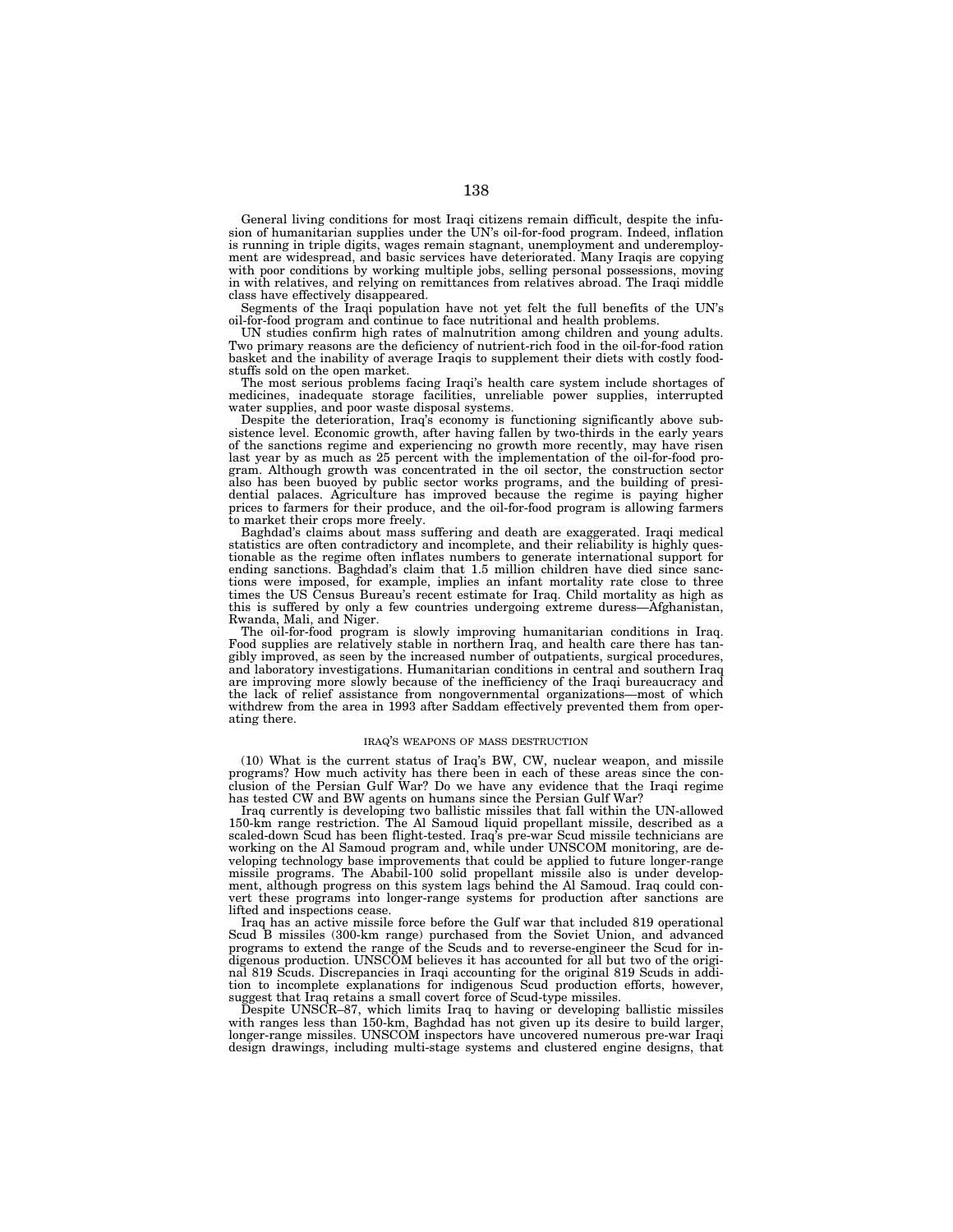could theoretically reach Western Europe. In addition, computer simulations and drawings of missile and space-launch-vehicle concepts that post-date the war have been discovered in Iraq. If sanctions were lifted and inspections ceased. Iraq could resume production of Scud-type missiles, perhaps within one year.

On the basis of remaining gaps and inconsistencies in Iraqi declarations to the UN, we assess Iraq could retain a small force of Scud-type missiles, a small stockpile of chemical and biological munitions, and the capability to quickly resurrect WMD production absent UN sanctions and UNSCOM and IAEA monitoring.

UNSCOM and IAEA routinely monitor all known Iraqi facilities capable of producing WMD, reducing Baghdad's ability to produce prohibited weapons at these sites.

Iraq may have hidden WMD production components which would allow it to continue small scale covert WMD efforts at locations unknown to UNSCOM or the IAEA.

CW, BW and Nuclear activity since the war: After the Gulf war, Baghdad rebuilt for civilian purposes many of the industrial facilities involved in prewar WMD production, which are now under UNSCOM and IAEA monitoring. In addition, Iraq retains sufficient technical expertise in all WMD program areas to have continued covert WMD research and development.

Nuclear: UNSCOM and IAEA inspections have hindered Iraq's nuclear program but Baghdad continues to withhold information about enrichment techniques, testing data, foreign procurement, and weapons design needed to fully clarify its nuclear weapons capability. Iraq could be conducting covert nuclear research and development that would be difficult to detect.

Chemical: UNSCOM supervised the destruction of more than 40,000 CW munitions and hundreds of thousands of liters of agents and precursors. Absent inspections, however, Baghdad could restart limited production of the blister agent mustard within a few weeks, full scale production of sarin within a few months, and pre-Gulf war production levels—including VX—within two to three years.

Biological: UNSCOM supervised the destruction of Iraq's largest known BW production facility at Al Hakm, but Baghdad has failed to provide the UN an even remotely credible picture of its prewar program. Iraq is capable of restarting BW agent production virtually overnight at facilities that currently produce legitimate items, such as vaccines.

# THE NEW REGIME IN IRAN

(11) Do you see President Khatami's election and reform agenda as a watershed that could change the nature of the Iranian regime? What is the possibility that Khatami's conservative critics will sidetrack him? What is the likelihood that the Khatami government will still be in power three years from now? Does his election signify a change in Iran's support for terrorism and its acquisition of weapons of mass destruction? Is there any evidence of such a change?

President Khatami's election is an important step in the political development of post-revolutionary Iran. Khatami's agenda of social and cultural liberalization, coupled with his apparent desire to reduce Iran's international isolation, could lead to real changes in the Iranian regime.

Conservatives are attempting to slow the pace of liberalization, but Khatami's popularity is allowing him to make slow but steady progress on his agenda.

Khatami has sought to improve Iran's international image, and some of his public statements suggest that he may seek to reform the Ministry of Intelligence and Security—an organization that has supported terrorist groups.

Khatami, however, does not have control over the Islamic Revolutionary Guard Corps. The Revolutionary Guard—which plays an integral role in Iran's sponsorship of terrorism—reports directly to Supreme Leader Khamenei.

There is no evidence that Khatami has the inclination or ability to reduce Iran's attempts to acquire weapons of mass destruction—which he probably views as legitimate means to ensure Iran's security.

## THE IMPACT OF SANCTIONS OF IRAN

(12) Are sanctions likely to influence Iran's behavior over the next 3 years? Why or why not. Late last September, Iran and France confirmed the award of a \$2 billion deal to develop Iran's South Pars gas field to Total SA, and its minority partners Gazprom (Russia) and Petronas (Malaysia). What does this deal say about the effectiveness of US economic sanctions against Iran? (U)

Tehran is offering more attractive projects for tender, a trend that makes it harder to maintain a sanctions regime.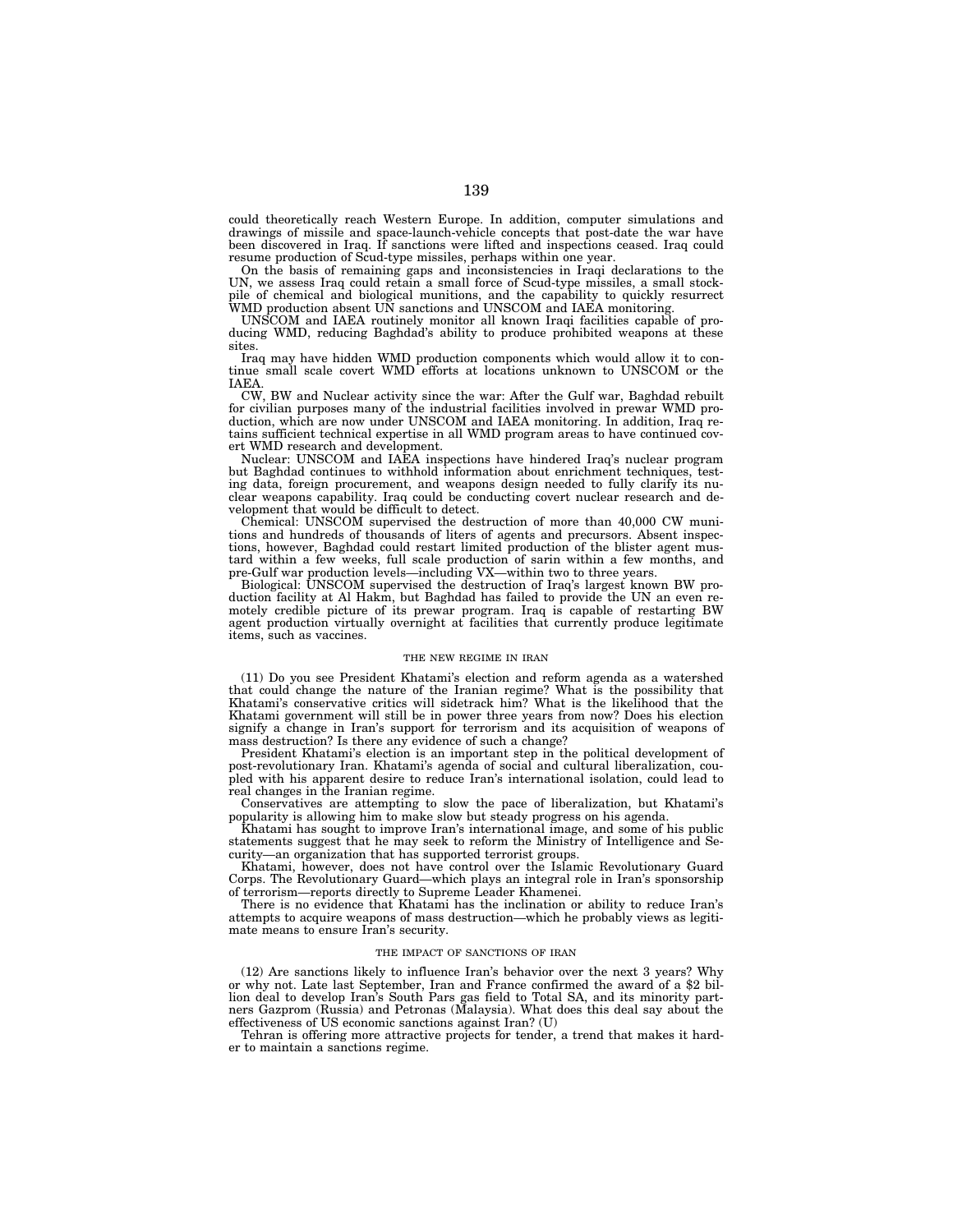A large number of foreign firms have already expressed interest in an upcoming round of oil and gas projects that Iran will tender in early July.

Nonetheless, companies with significant assets in the United States, such as Royal Dutch Shell and British Petroleum, will remain sensitive to US concerns about foreign investment in Iran.

Companies from outside the EU, especially Japanese firms, may remain reluctant to aggressively pursue Iranian projects until sanctions are lifted or additional waivers are granted.

### IRANIAN FORCES IN BOSNIA

(13) How large an Iranian presence currently exists in Bosnia? Is this presence growing or diminishing? What is the extent of Iranian influence or penetration of the Bosnian government?

Tehran operates an embassy in Sarajevo and a consulate in Mostar which are staffed by personnel from the Iranian Foreign Ministry, as well as a cultural center in Sarajevo. Iran probably also has intelligence personnel operating in Bosnia. A number of organizations affiliated with the Iranian Government—many of which are involved in humanitarian efforts—are active in Bosnia, including the Iranian Red Crescent Society and Iran's Ministry of the construction Jihad.

#### THE PALESTINIAN AUTHORITY

(14)(a) Please assess both the willingness and the ability of the Palestinian Authority to control terrorist violence in Gaza and areas of the West Bank under its control.

The Palestinian Authority's efforts against the two most active terrorist group the Islamic Resistance Movement (HAMAS) and the Palestine Islamic Jihad (PIJ) in Palestinian-controlled areas have enjoyed some notable successes apprehending terrorists, capturing materiel, and disrupting support networks. While investigating the death of prominent HAMAS bombmaker Muhi al-Din al-Sharif, the Palestinian General Intelligence Organization arrested Imad Awadallah—a leading HAMAS militant in the West Bank and one of Israel's most wanted fugitives. Both Israeli and Palestinian press reports have highlighted Palestinian security services' successes in uncovering terrorist bombmaking facilities and weapons caches in recent months.

The Authority's antiterrorism campaign over the past year has largely avoided targeting HAMAS political leaders—Arafat's main competition—and legitimate HAMAS social service and charitable institutions that provide relief to poor Palestinians. Although Palestinian security services have occasionally detained HAMAS members for incitement, Arafat's preferred approach is to attempt a ''unity dialogue'' with political leaders and have the Authority fund rival social and charitable organizations. This approach has left the political, social, and financial structure of HAMAS largely intact and left Arafat open to Israeli charges of not doing enough to dismantle the terrorist infrastructure.

The Authority could order a broad crackdown on all aspects of HAMAS's infrastructure as they did after the February and March 1996 bombings in Israel. Palestinian security services have shown the capability to undertake severe and sustained measures, such as arresting militant HAMAS members, closing HAMAS-affiliated charities, and halting incitement by opposition press offices. Such actions undermine the armed wing of HAMAS's ability to conduct terrorist attacks, but also damage essential social service like education and health care, and leave the Authority vulnerable to charges of human rights abuse. Arafat's counterterrorism efforts are hampered by a Palestinian public that is increasingly sympathetic to suicide attacks according to polls, is upset over poor economic conditions, and angry over Israeli unwillingness to be implement key peace accord commitments.

(14)(b) To what extent is HAMAS receiving outside support, and from whom is that support coming

HAMAS receives the majority of its annual budget—estimated to be 25–50 million dollars per year—from private donors and charitable institutions worldwide. Wealthy individuals in the Persian Gulf region are the primary source of these funds, but donors in Europe and the United States also provide substantial amounts, usually through Islamic charitable organizations.

Prominent HAMAS-affiliated charities include Interpol in the United Kingdom and the Al Aqsa foundation in Germany. The Islamic Relief Agency, Muslim Aid, and other Islamic charities not necessarily affiliated with HAMAS also are key sources of support. Iran gives HAMAS several million dollars per year.

(14)(c) Please assess Chairman Arafat's health, comment on his likely successor and describe the impact his departure would have on the peace process.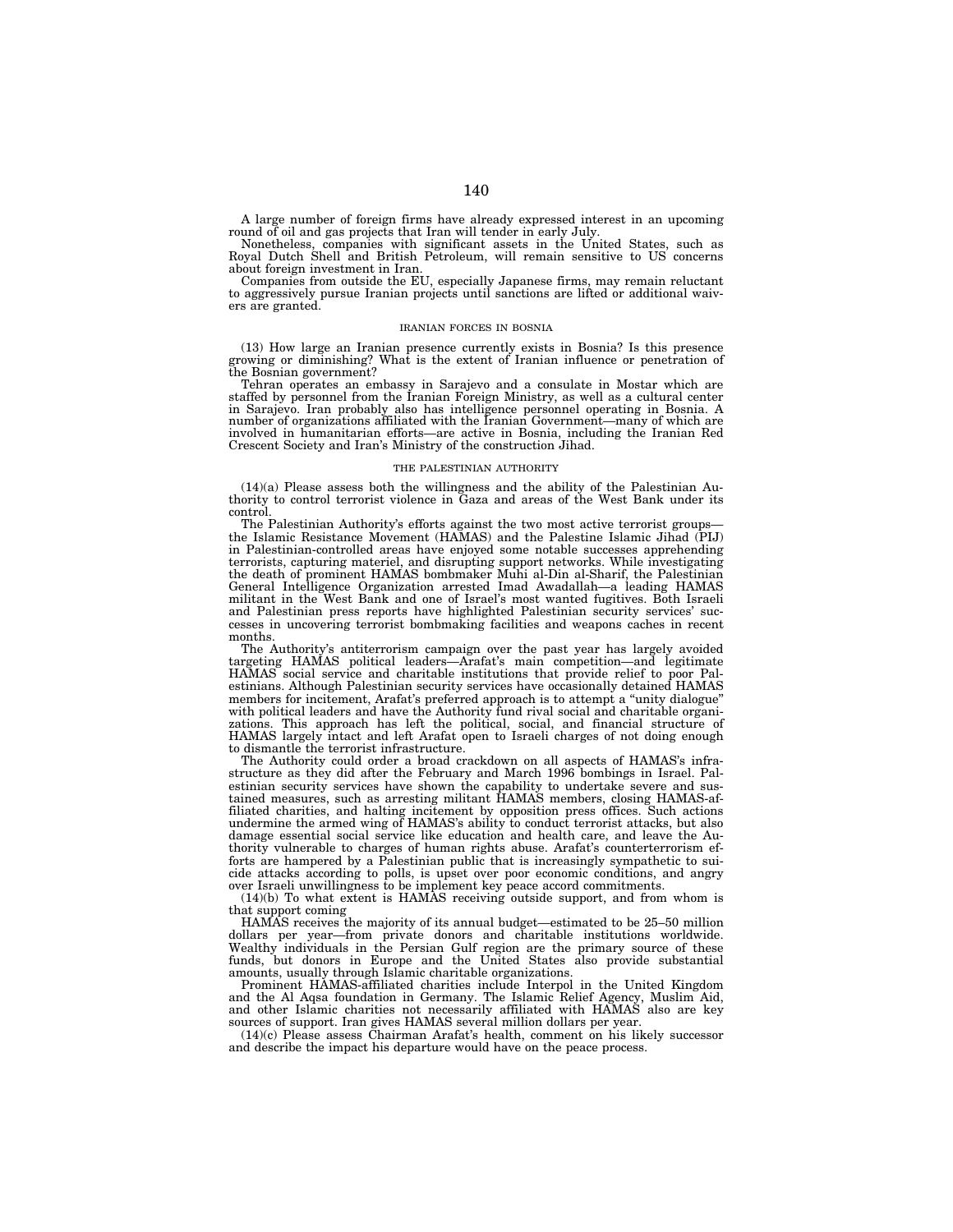Palestinian Authority Chairman Arafat has largely recovered from the head trauma he suffered in a plane crash in 1992 and from subsequent surgery to remove blood clots from his brain.

According to the 1995 Palestinian election law and draft basic law, if a vacancy occurs in the position of president, the speaker of the legislative council will take over for no more than 60 days, during which time a new election for the head of the Palestinian Authority will take place. The current speaker of the legislative council is Ahmad Qurei (Abu Ala), the primary negotiator of the 1993 Declaration of Principles. The strongest party at present is Fatah, Arafat's support base and the preeminent political movement in the West Bank and Gaza Strip. Arafat has not publicly favored any candidate. The most widely touted successor to Arafat, according to many middle East commentators, is his deputy Mahmud Abbas (Abu Mazin) Arafat's chief peace negotiator and an architect of the breakthrough 1993 PLO-Israel peace deal.

Arafat's departure could slow efforts at progress on the peace process. Palestinian commentators have assessed that no other leader could command the loyalty of disparate Palestinian groups and unite them around such controversial goals.

## THE STABILITY OF THE ISRAELI GOVERNMENT

(15)(a) Please give us your assessment of Prime Minister Netanyahu's commitment to abiding by the Oslo Accords. Is he committed to a land-for-peace formula or does he want to kill the peace process as currently formulated?

Refer to the classified appendix for the response.

(15)(b) How do you assess the longevity of the current Likud government? How do you assess Labor's ability to win an election at this point?

Refer to the classified appendix for the response.

(15)(c) Please assess Israeli Defense Minister Mordechai's recent statements in support of United Nations Resolution 425, which calls for Israel's unilateral withdrawal from southern Lebanon. Does this represent a significant change in Israeli policy? What has been the response of the Lebanese and Syrians to Mordechai's statement?

Refer to the classified appendix for the response.

#### THE ISRAELI PRESENCE IN LEBANON

(16) Please comment on the losses the Israelis have suffered in Lebanon in the past year and the impact of those losses on Israeli public opinion and the likelihood that Israel will initiate a unilateral withdrawal from southern Lebanon. Do those losses indicate that Hizballah is becoming a more effective force? Please comment on the military effectiveness of Israel's allies, the South Lebanese Army (SLA) and describe the current military cooperation between the Israel Defense Forces and the SLA.

Refer to the classified appendix for the response.

#### EGYPT

(17)(a) What impact would a reduction in US military aid to Egypt have on US-Egyptian relations, particularly if such a reduction is not matched by a comparable reduction in US military aid to Israel?

President Mubarak has reacted to reports of likely reductions in US assistance by publicly saying that Cairo did not expect US aid to continue forever and that its elimination will not mean an end to good relations with the United States. Egyptian press commentary indicates that the key elements to contain a potential Egyptian backlash to aid reductions are to engage Cairo in discussions aimed at managing the pace and targets of cuts, implement cuts gradually, and roughly retain the post-Camp David ratio in allocating US assistance between Egypt and Israel.

Significant changes to the Egypt-Israel funding ratio at Egypt's expense are likely to be viewed with disfavor by Cairo rather than a rational reallocation of US assistance. Egyptian progovernment newspapers reacted angrily last year to reports that Israel was pressing Washington to use Egypt's aid package to press Cairo to soften its policy toward Israel.

 $(17)(b)$  Assess the current strength of the Mubarak government and its ability to prevail over terrorist internal opposition. To what degree is that internal opposition receiving outside support, and from whom?

There is no indication that Egyptian mainstream Islamic opposition or Islamic extremist groups pose a significant challenge to the Mubarak's leadership. Nonetheless, the extremists' attack last November at Luxor that killed 58 foreign tourists dramatically demonstrated their continued ability to conduct acts of terrorism in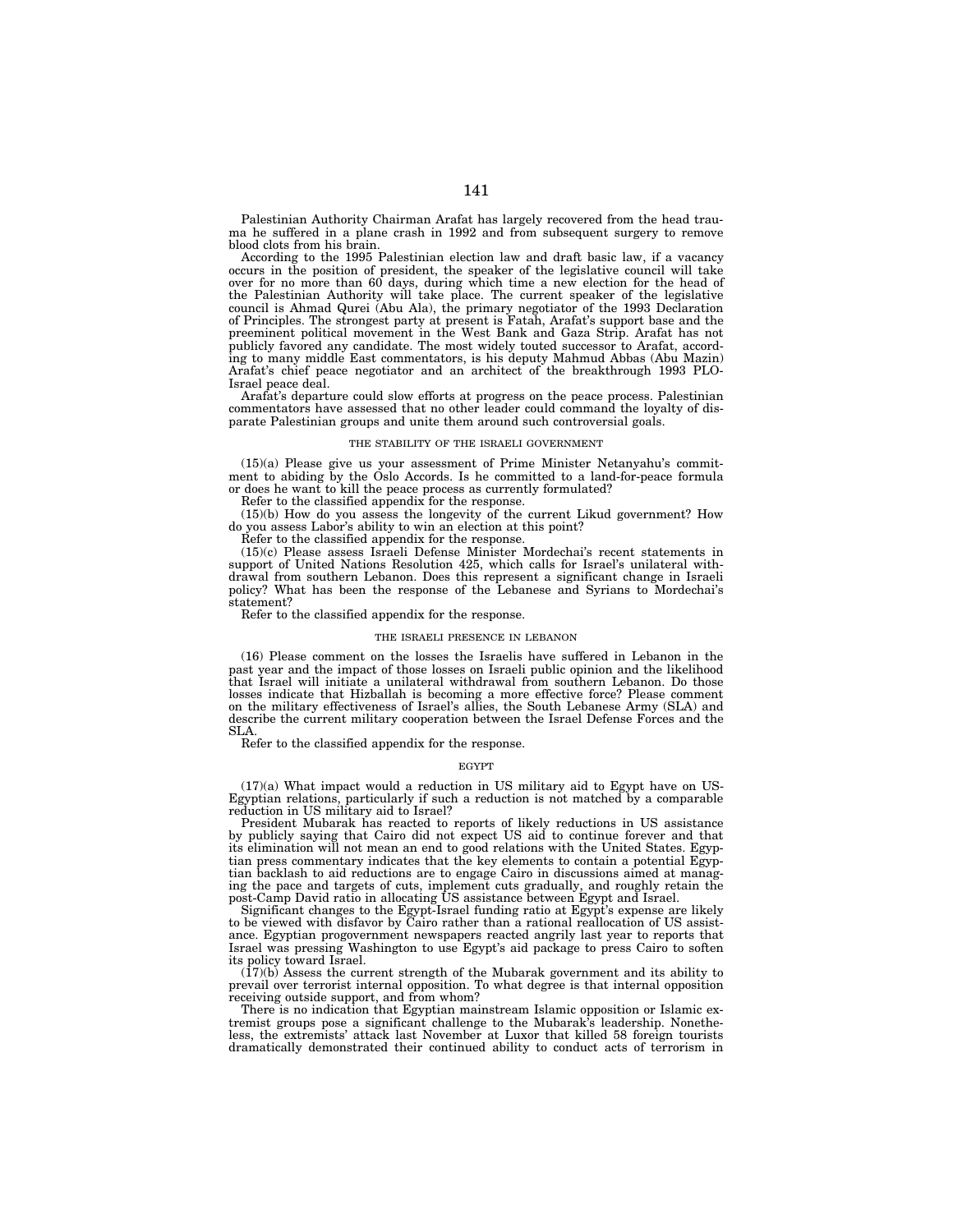Egypt. Despite improved Egyptian security efforts following Luxor, the extremists retain the capability to strike soft targets.

The Egyptian Government has accused Iran, Sudan, Usama Bin Ladin, and Afghan militant Islamic groups of supporting Egyptian Islamic extremist groups in Egypt and members abroad. Such support undoubtedly plays a significant role in motivating these groups and sustaining targets overseas.

# POLITICAL KILLINGS IN HAITI

(18) What is the status of investigations into the various high profile political murder cases that have occurred in Haiti during the last several years?

The Special Investigative Unit (SIU), which is mandated to investigate a number of politically-motivated murders, is pursuing several investigations but has not yet brought a case to trial.

The SIU has made limited progress in the last year on active cases such as the 1995 murders of General Max Mayard and Air Haiti Director Michael Gonzales.

In February, the SIU assigned a new team of investigators to the case of Jean Hubert Feuille's 1995 murder in an attempt to jump start the stalled investigation.

The SIU actively investigated the 1996 murders of opposition politicians Antoine Leroy and Jacques Fleurival until the death of one of the suspected triggermen, Eddy Arbrouet, during a SWAT raid last December.

Seven of the 12 cases listed in the DeWine Amendment, however, including the 1995 murder of rightwing lawyer Mireille Bertin, are not under active investigation. Has any evidence of government complicity in those murders been uncovered?

There is no definitive evidence of high-level government complicity in any of the political murders under investigation. Ten members of the Presidential Security Unit—including its former chief and deputy chief—were dismissed in July 1997 for their involvement in the Leroy-Fleurival case.

In this regard, please provide an assessment of the performance of the Haitian National Police's Investigative Unit and Haitian Judiciary in solving the crimes.

The investigations into the political murders have been hampered by a plethora of problems associated with the SIU and Haitian Judiciary judiciary.

The SIU's progress has been plagued by its members' lack of training, absenteeism, lack of initiative, and resource shortfalls. The two US advisers have spearheaded almost all of the investigative work.

The judicial system remains in an embryonic stage and is ill-equipped to prosecute any case that may be eventually brought to trial.

#### MEXICO

(19) President Clinton's February 1997 certification of Mexico as full cooperative in drug control efforts prompted considerable criticism in Congress. What is your assessment of the nature and extent of Mexico's drug control efforts?

President Zedillo has made a strong effort to show he is committed to counternarcotics. He publicly has underscored the threat drug trafficking poses to Mexican society, directed the military to continue playing a significantly enhanced antidrug role, and engaged in extensive contacts with US officials on antidrug matters. The Mexican government also has had success at keeping drug crop production in check and made some improvements in its narcotics seizures. Nonetheless, Mexico's law enforcement efforts against the country's powerful trafficking groups have not substantially undercut their ability to ship illicit drugs into the United States.

To what extent does Mexican government corruption hamper these efforts?

As with any country where trafficking is a major problem, corruption is one of our top concerns and is an impediment to effective antidrug operations. The arrest of former lead antidrug police director Gen. Gutierrez Rebollo in 1997 points to the ability of Mexico's major traffickers to corrupt officials even at senior levels of Mexico's law enforcement and security forces to help insulate their massive drug shipment and money laundering operations. At the same time, it underlines Mexico's ability and willingness to search out and punish high level corruption. In early June, a Mexican court increased Gutierrez's prison sentence to 32 years after determining the original 14-year judgment for arms trafficking and official corruption was insufficient. He still faces drug-related charges.

# MONITORING COMPLIANCE WITH A COMPREHENSIVE NUCLEAR TEST BAN

(20) How high is the Intelligence Community's confidence that it can effectively monitor the CTBT? Where are the notable shortcomings? Is US Intelligence doing everything possible to improve US monitoring capabilities in this area? Why or why not?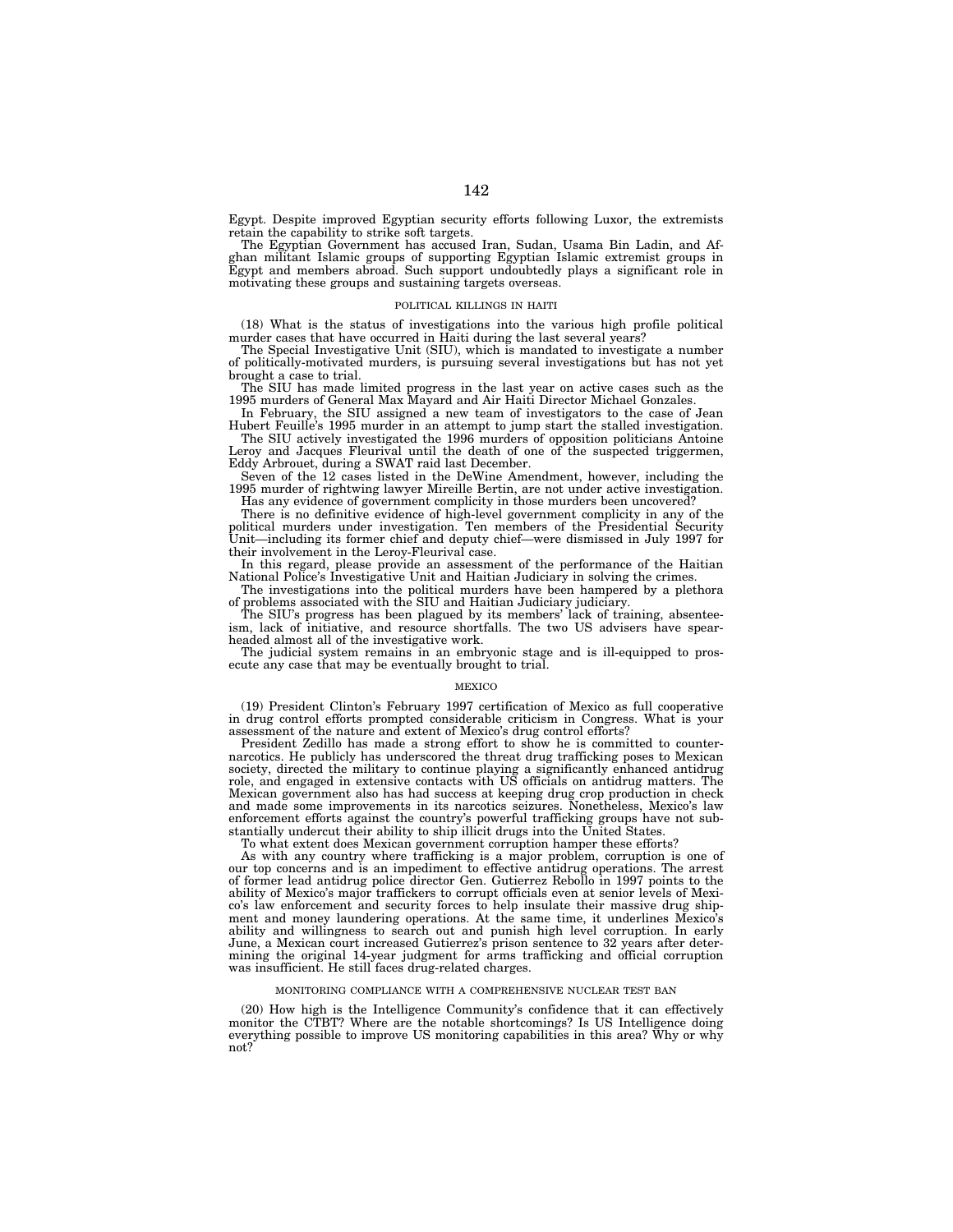The IC has drafted a national intelligence estimate on CTBT monitoring in which our monitoring conclusions are presented in terms of confidence levels. These conclusions can only be discussed in classified channels.

The Treaty provides for the use of National Technical Means (NTM), which will be supplemented by an international system of technical sensors, a challenge on-site inspection (OSI) regime and voluntary confidence-building measures (CBMs).

The President identified a set of desired capabilities to monitor nuclear tests underground, underwater, in the atmosphere and in space, roughly equal to a few kilotons of TNT-equivalent evasively tested, and the IC currently is implementing an NTM enhancement program intended to meet that goal.

The US is currently implementing an NTM enhancement program aimed at meeting the monitoring requirements for clandestine explosions underground, underwater, or in the atmosphere. However, these enhancements plus the resources necessary for sustaining our monitoring base do not come cheaply. As the CTBT ratification debate approaches, we will be consulting closely with this committee on our capabilities, their cost, and the tradeoffs involved.

Our confidence in monitoring the CTBT will also depend on the verification tools provided by the Treaty, including international technical sensors with a capability to detect and identify non-evasively conducted nuclear tests down to a level of about one kiloton. Recognizing the inherent limitations of OSI and CBM regimes, the technical monitoring capabilities of our NTM and the International Monitoring System take on every greater importance.

# NUCLEAR TEST AT NOVAYA ZEMLYA?

(21) There was concern that Russia may have conducted a low-yield nuclear test on August 16, 1997 at Novaya Zemlya. Is there any reason to believe that the August 16 event was a nuclear explosion? Is this a view that is commonly held throughout the Intelligence Community?

Refer to the classified appendix for the response.

#### THE CHEMICAL WEAPONS CONVENTION

(22)(a) Over one hundred of the 168 signatories have ratified the Chemical Weapons Convention (CWC). (Last November, both Iran and Russia completed their CWC ratification.) Do you have any intelligence that any of the signatories of the CWC have engaged in activities that raise compliance concerns?

The Intelligence Community assesses that around 30 countries possess, once possessed but no longer maintain, or are possibly pursuing CW capabilities. Of these 'countries of concern,' approximately half are States Party to the CWC. Most of these countries may not have fully met their obligations under the CWC. In many cases countries have not declared all of the facilities and/or past activities required by the Convention. Reasons for incomplete declarations may include bureaucratic difficulties in gathering the required information, varying interpretations of the declaration requirements, or political sensitivities in acknowledging past or present offensive activities. Several States Party may be retaining or continuing to pursue offensive CW capabilities.

(22)(b) The Intelligence Community has conceded that its ability to monitor compliance with the CWC is limited. Has that capability improved since U.S. ratification of the CWC?

The Intelligence Community's ability to monitor the CWC remains limited due largely to the inherent difficulty of monitoring CW programs, which are based on dual-use material and technology. Nonetheless, steps are being taken that should over time—improve that capability. Additional resources are being directed against both collection and analysis of information on CW programs and proliferation worldwide. Likewise, the implementation process have revealed some new information on CW programs and chemical capabilities in several countries of concern and we expect more information will become available in time.

## NORTH KOREA'S TAEPO DONG MISSILES

(23) The North Korean Taepo Dong II missile (which is under development) will have an estimated range of 4,000 to 6,000 kilometers, and therefore qualifies as an intercontinental ballistic missile. (ICBM). How confident are you in these range estimates? What U.S. states or territories could the Taepo Dong hit? How soon could the Taepo Dong I and Taepo Dong II become operational, and how firm is that estimate? How has this assessment changed in the last year?

No unclassified response.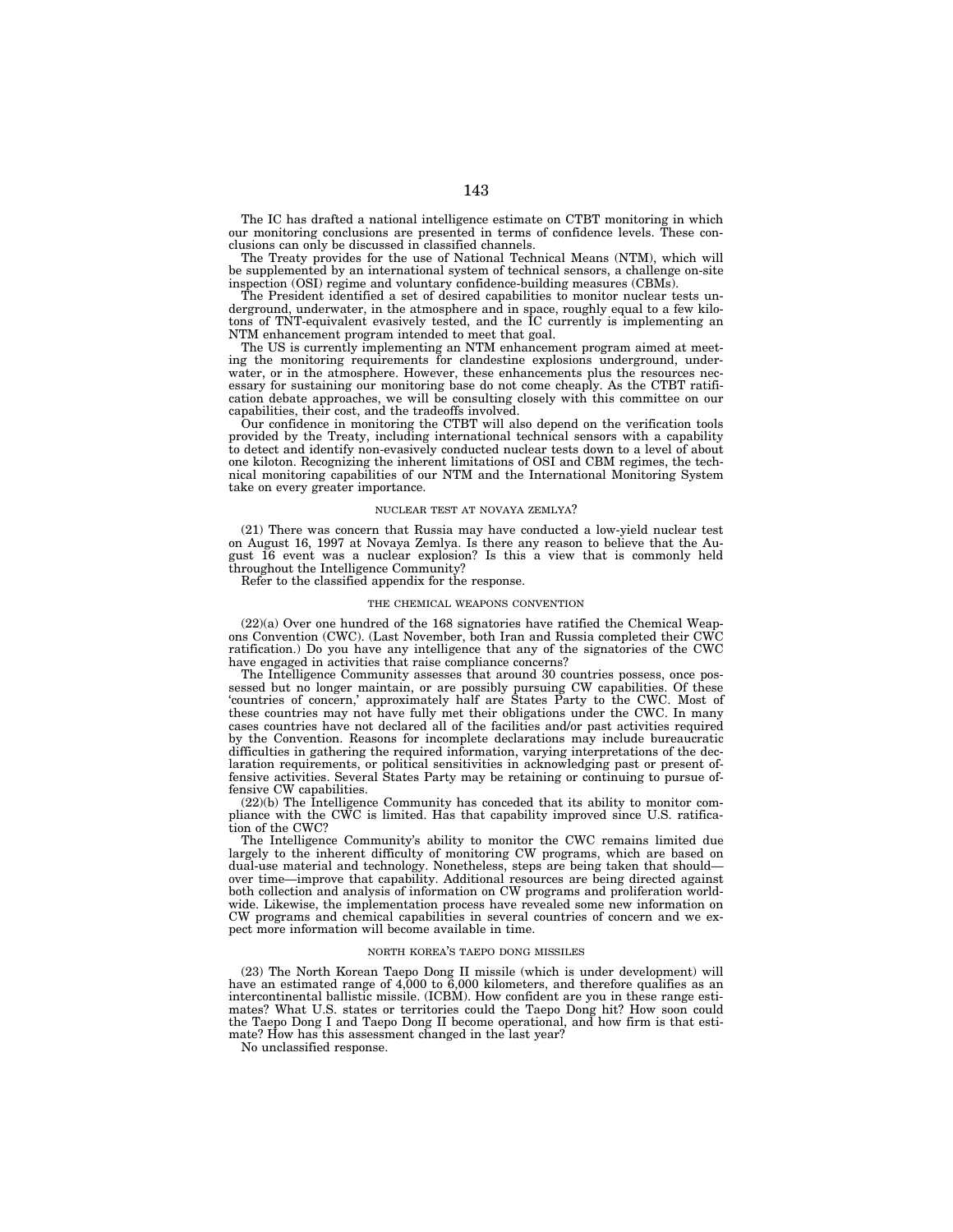### MISSILE THREATS TO THE US

(24) The proliferation of missile-delivered weapons is an issue directly confronting the strategic interest of the United States and its traditional allies. When will the updated National Intelligence Estimate (NIE) on this subject be complete? What are the current strategic missile threats to the United States and theater missile<br>threats to deployed US forces? How have these threats changed in the last year?<br>What are the projected threats for the next decade? Is the asse all components of the Intelligence Community? In the wake of the criticism of the previous NIE on this subject what improvements have been made in the NIE process? '

The Annual Report to Congress on Foreign Missile Developments was published<br>and passed to the Congress on 3 March 1998. The report updates judgments reached<br>in NIE 95–19 Emerging Missile Threats to North America During the Years. The Annual Report also provides the Intelligence Community's assessment of theater missile threats to US interests worldwide. All components of the Intelligence Community concur with the Report's conclusions, except as noted by either alternate text or footnotes. The report remains classified.

In preparing the Annual Report the National Intelligence Council (NIC) tried to respond to the criticisms leveled at NIE 95–19 by both the Review Panel chaired by former-DCI Robert Gates and other critics. Compared to the 1995 NIE, the Annual Report:

Has a more thorough presentation of the intelligence information and analysis backing the IC's judgments on future missile threats to the United States and its interests worldwide. It also has a more thorough discussion of:

The likelihood that the IC will detect indicators of a long-range ICBM development program.

Theater-missile developments that could threaten US forces and interests overseas. The inclusion of theater missile developments provides a more complete pic-ture of foreign missile developments and the impact of proliferation activities.

Russian and Chinese missile forces and the risk of an unauthorized launch of a strategic missile.

The possibility of a country developing the capability to threaten the United States with short- or medium-range cruise or ballistic missiles deployed on forward based platforms, such as a surface ship.

More clearly lists its assumption and includes a discussion of events that could alter the IC's assessment of future missile threats.

Was reviewed by outside experts, including some who were critical of the 1995 NTE.

### TRENDS IN ECONOMIC ESPIONAGE

(25) A recent survey by the American Society for Industrial Security estimates that intellectual property losses from foreign and domestic espionage may have exceeded \$300 billion in 1997 alone. Does this estimate seem plausible to you? A January 12 Los Angeles Times article dealing with this issue states that currently pending before the FBI ″are more than 700 foreign counterintelligence investigations involving economic espionage". Is that an accurate number? Please comment on trends in economic espionage directed against the US. How effectively are you able to measure the level of economic espionage against the US? Has US business reporting of economic espionage improved over the last year? What other measures would help to stop industrial espionage?

Although the ASIS study is the best available estimate of the economic costs of economic espionage, it is difficult to assess if the study understates or overstates the cost.

The ASIS uses blind surveys of several thousand US businesses so that US firms can report that they were victimized without suffering embarrassment or damage to their stock price—a common reason for underreporting.

Since corporate security officers often answer the survey, this method could encourage overstating of numbers and costs of the events to justify security programs.

The ASIS survey asks about copyright violations and trademark infringements which, although illegal and damaging, are not typically considered economic espionage.

Only known or suspected incidents are reported—successful espionage goes undetected—which results in underestimating impact.

The response rate to the ASIS study is low—eight percent in the 1995 survey, a further indication that some economic espionage is missed.

Estimating the economic impact of  $\hat{a}$  single act of economic espionage is itself quite difficult. For example, two companies—or countries—could steal the same pro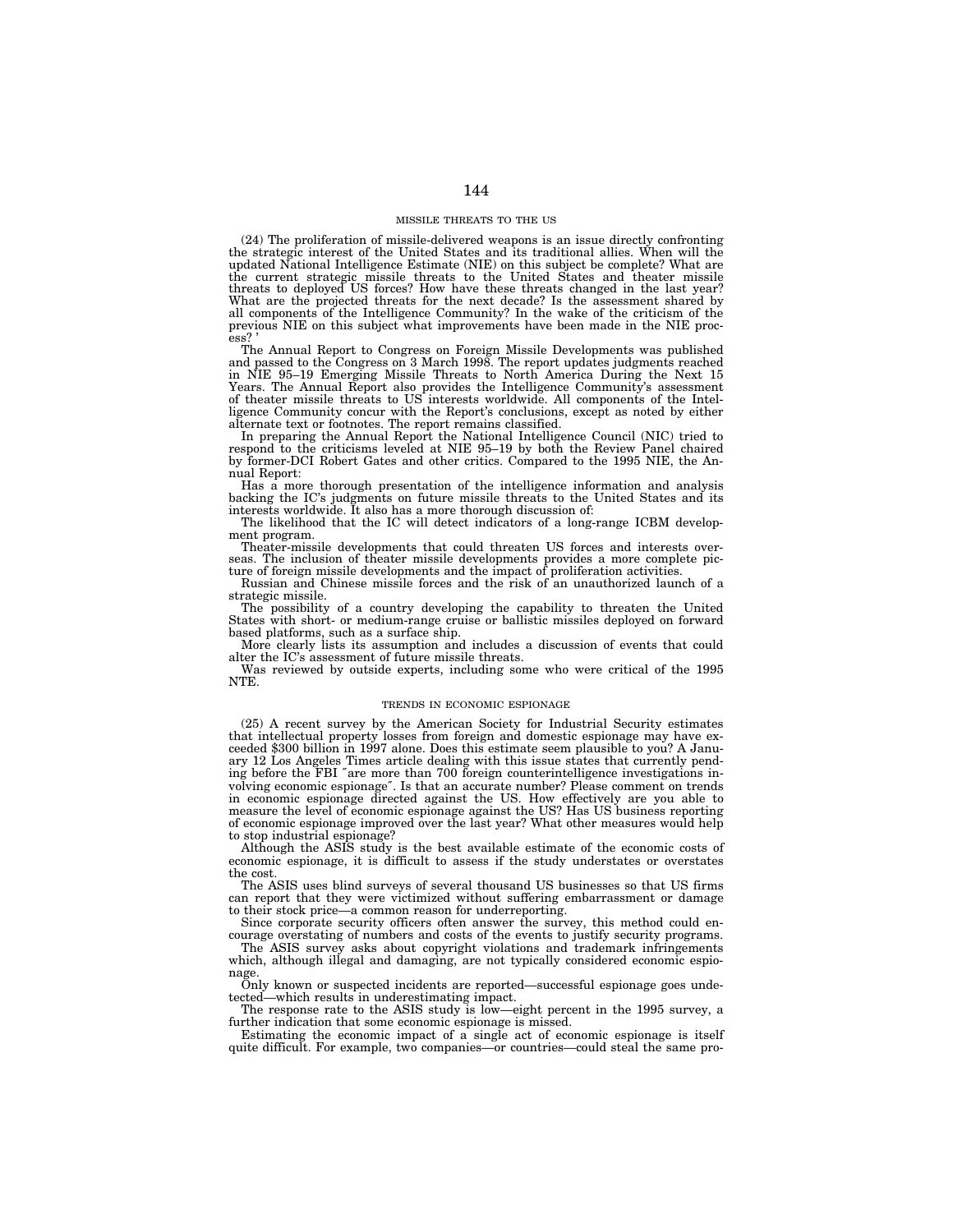prietary information but use it in different ways, resulting in widely different economic impacts. In addition, a company's reaction to the loss of a trade secret, as well as the general development of the market, also can affect the ultimate economic impact of the theft. As a result, a company's knowledge that it has been victimized and its efforts to mitigate the damage may lessen the act's cost.

We defer to the FBI on the question of the number of ongoing investigations as well as on what new measures would help stop industrial espionage.

### ECONOMIC ESPIONAGE LAW

(26) In last year's response to this Committee's question regarding the effectiveness of the Economic Espionage Act of 1996, the CIA stated that the law clearly has attracted the attention of many of our key economic competitors, but that it is ''perhaps too early to assess whether the law has had an appreciable effect on the level of economic espionage directed against the US.'' Over the past year, have you seen any results from the Economic Espionage Act? Do you have information that the law has deterred economic espionage activity by foreign governments or foreign corporations?

We believe it is still too soon to gauge adequately the impact of the US Economic Espionage Act. There have only been a handful of cases since it was enacted, and only two that involved foreign individuals. To foreign intelligence services, how the US Deploys resources to uncover economic espionage and how aggressively the US prosecutes economic espionage cases will be as important as the Act itself.

# ESPIONAGE BY FOREIGN CORPORATIONS

(27) Last year, in response to a question by this Committee, the definition of economic espionage was given as ''government-directed or orchestrated clandestine effort to collect US economic secrets or proprietary information''. To what extent are US corporations threatened by the theft of trade secrets by foreign entities that are not ''government-directed or orchestrated''? How do you distinguish whether espionage is government-directed or not, especially if the foreign corporation involved receives extensive government subsidies?

The EEA has separate provisions to prosecute economic espionage conducted to benefit a foreign government, instrumentality, or agent. We defer to the FBI and the Justice Department as to how this legal standard is applied. From an intelligence standpoint, however, we would look at connections between the foreign firm and foreign intelligence and security services to decide whether they are government-directed or orchestrated. Any communication or connection between these entities regarding tasking, targeting, or execution of economic espionage activity would, to the CIA, suggest government direction or involvement.

### ECONOMIC ANALYSIS

(28) Over the past several years, the CIA has emphasized an increasing interaction with academic experts and an increasing use of open source information in its economic analysis products. As the CIA increasingly reports information based on open and public sources, does this lessen the significance of the classified information in CIA reporting? Does the CIA create analysis products that are based entirely on open source or public information?

Classified information continues to make a significant value-added contribution to our economic analysis. The contribution in any given assessment, however, ranges broadly from a small slice of the all-source information used to a much larger input in the case of analysis on closed societies and illicit economic activities, such as sanctions busting and money laundering. Clandestine collection is targeted against information that policymakers tell us they need but which cannot be obtained in the public domain; it is especially critical to helping us warn of economic trends and policy choices that could affect US interests. We do not duplicate solid work done outside the Intelligence Community. In the cases where the bulk of the raw information to answer the policymaker need comes from open sources, the value-added of our product is the range of information we can tap, including foreign media, the timeliness of the product in meeting the request, and the expertise we bring to bear in putting the information in context, including how the current situation could change or affect foreign policy and political decisions.

#### SOUTH KOREA ECONOMIC CRISIS

(29)(a) How well can the political institutions in the South manage the socioeconomic repercussions of the economic crisis—is there a likelihood of civil disorder?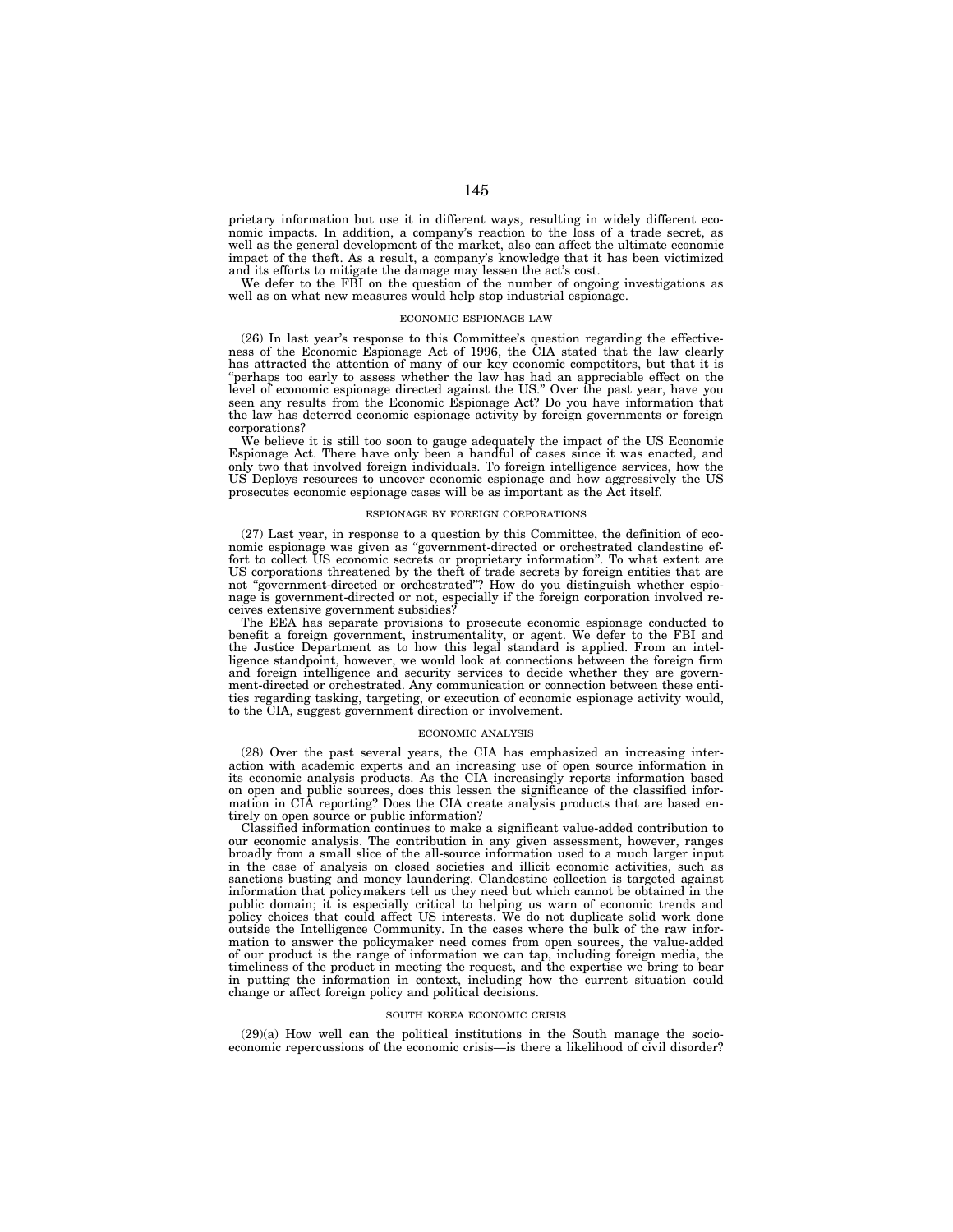Political institutions in South Korea are stable and there are no signs of serious civil disorder. The election last December of long-time dissident leader Kim Taechung as president is one indication that democratic institutions are taking root.

The election was the cleanest on record, according to local political observers, and the public was not swayed by the alleged efforts of South's primary intelligence service to fan longstanding suspicions about Kim's "communist leanings.

Kim has worked to minimize possible social unrest stemming from the recession by co-opting the most likely source of disturbances—labor unions.

Even before his inauguration in February, Kim sought to create an atmosphere of shared sacrifice. He brought together union, government, and business leaders to expand the social safety net, increase labor flexibility, and encourage corporate restructuring.

Media opinion is running against union officials whose actions appear to discourage foreign investment or delay economic recovery, suggesting that South Koreans have little stomach for domestic political turmoil.

Leaders of the Korean Confederation of Trade Unions (KCTU)—the more militant of the two major labor umbrella groups—have called-off or shortened several job actions in the face of public opposition, low participation rates, and threats of legal action from President Kim.

Strikes and demonstrations—even sporadic violence—are inevitable, however. The unemployment rate in April topped 6.7 percent—1.5 million workers—up from 2.5 percent last December, according to official figures.

The huge conglomerates, or *chaebol*, are just beginning to restructure and some private forecasters project unemployment will exceed 10 percent by year's end.

(29)(b) How will the economic turmoil in the South affect its relations with the North? Does it make conflict with the North more or less likely?

South Korean President Kim Tae-chung takes the traditional view that economic aid is Seoul's trump card in negotiating with P'yongyang. His ability to extend largess to the North is constrained by Seoul's financial crisis, however.

Despite Kim's pledge to separate politics from economics, South Korean officials say North Korean concessions are necessary to generate public support for aid.

Seoul during bilateral talks in April conditioned the provision of fertilizer on progress toward reuniting families separated since the war.

# POTENTIAL IMPACT OF ASIAN ECONOMIC CRISIS ON CHINA

(30) How will China react to the growing economic instability in the region?

One way China will react to the Asian crisis is by stimulating domestic demand to compensate for the anticipated drop in export growth. Chinese government agencies predict exports—which grew 21 percent and accounted for about one-third of GDP growth in 1997—will grow between three and ten percent this year. As a result, government economists estimate investment growth must rise to between 15 and 18 percent from about 10 percent last year to achieve Beijing's 8-percent official target for GDP growth. Premier Zhu Rongji in a nationally televised press conference in March stated that the main method of ensuring 8-percent growth this year would be by raising domestic demand.

In particular, Chinese authorities will take some steps to develop new sources of growth by raising investment in infrastructure, high-technology industry, and residential housing. Increasing investment in traditional labor-intensive export industries would merely add to excess capacity—already below 60 percent in many industries—and ultimately worsen the financial health of state enterprises and state banks. Chinese leaders, therefore, are stressing the development of new ''growth points.'' For example, Vice Premier Li Lanqing told foreign reporters earlier this year that China would spend \$750 billion on infrastructure investment during the next three years. Beijing by June will issue a new housing reform plan—aimed at stimulating demand for new construction—under which state enterprises will stop providing workers with subsidized housing, according to Chinese press reports.

Beijing has also reacted to the crisis by accelerating structural reforms, particularly in the financial sector. China's leaders last November convened an extraordinary national financial conference—attended by top central and provincial officials—to respond to the crisis, and in January the central bank unveiled an ambitious program of bank reforms to be completed by 2001. The package includes restructuring the central bank by eliminating many provincial branches, a similar reorganization of the four largest state banks, and establishing over 200 new local banks. Other reforms to be completed this year include scrapping mandatory credit quotas, installing a new risk-based loan classification system, and the special bond issue of 270 billion yuan to recapitalize the four largest state banks. The acceleration in financial reforms does not extend to liberalization of capital account trans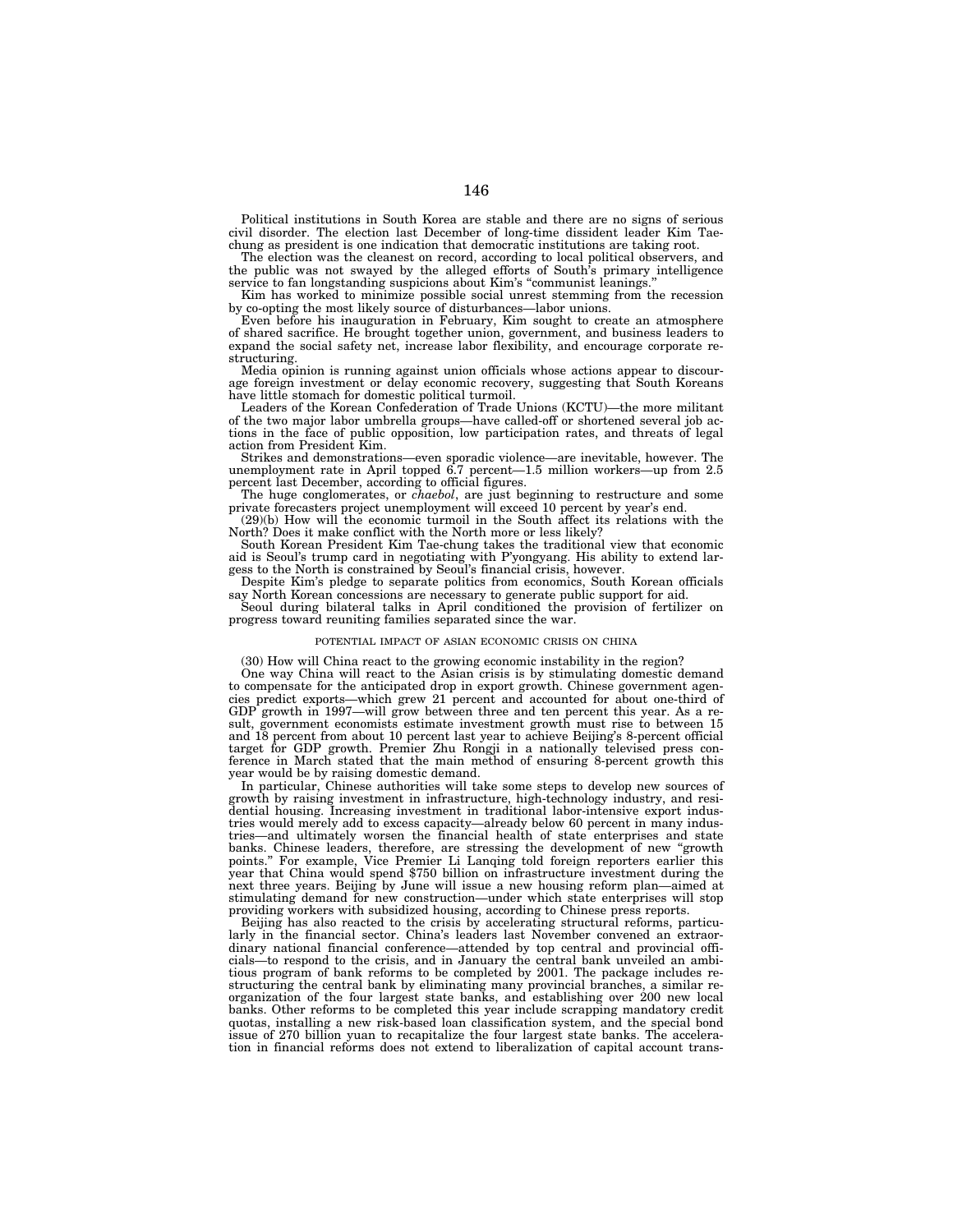actions; Chinese senior officials have repeatedly stated that they have no timetable for achieving capital account convertibility.

Will the Chinese leadership view the crisis as an opportunity to gain influence with other nations?

Chinese officials have repeatedly touted Beijing's commitment not to devalue the yuan as China's contribution to regional stability. Premier Zhu Rongji in his March press conference, for example, stated that the government must ensure China achieves 8-percent growth and that the exchange rate is not devalued this year be-<br>cause this would affect the "prosperity and stability" of Asia as a whole.<br>How do you judge the likelihood that China will "competitively d

rency, the yuan, in order to ensure that its companies maintain export market share?

China's leaders since last November have repeatedly denied they will devalue. They generally have not explicitly mentioned a timeframe for this commitment, but statements by Premier Zhu suggest Beijing intends to maintain this commitment at least through 1998. Financial market speculation that China would devalue this year appears to have somewhat subsided in the face of Beijing's repeated assurances. China's lack of capital account convertibility and relatively strong balance of payments make it unlikely that it will face external payments problems during the next year that would force it to devalue; thus, Beijing is in a position to maintain its commitment.

China has several political reasons to avoid a devaluation this year. Devaluing after repeated assurances that this was not under consideration would be a political embarrassment and would undermine Beijing's goal of expanding China's influence in East Asia. A devaluation also poses several significant economic risks. It would raise pressures on the Hong Kong dollar and financial markets, risk a further round of devaluations in the region, raise tensions with major trading partners, and increase the costs of debt servicing and imports.

A devaluation cannot be entirely ruled out, however. Despite senior leaders' repeated statements that a devaluation is not being considered, a PRC-owned Hong Kong newspaper has published two articles this year quoting Chinese government economists and mid-level Chinese officials as recommending a moderate devalu-ation. If exports fall and economic growth falls short of 8 percent in 1998, Beijing next year may consider its commitment not to devalue.

Will the "Asian Contagion" spread to mainland China?

China's lack of capital account convertibility and relatively strong balance of payments make it unlikely that it will face external payments problems such as those that precipitated the crises in other East Asian economies. Foreign debt levels are relatively manageable at 15 percent of GDP, and only a small fraction of foreign investment is portfolio investment. China recorded a \$40 billion trade surplus last year, and—even with a sharp drop in export growth—will probably record a substantial trade surplus in 1998.

China, however, shares some systemic economic problems with its East Asian neighbors that could ultimately lead to a domestic economic crisis if Beijing does not implement structural reforms. Many industries are now operating at less than 60 percent capacity, according to Chinese surveys, in part because of poor investments made during the sharp credit expansion earlier in the decade. Commercial real estate markets have slumped, occupancy rates in Shanghai, for example, are less than 60 percent. Slower growth probably has also compounded problems with nonperforming loans, which Chinese officials acknowledge are 20 to 25 percent of total bank lending.

If so, how will economic problems affect the policies of Jiang Zemin and his government.

Slower growth could lead Beijing to slow down enterprise reforms that generate large layoffs. Unemployment in urban areas probably is already eight to ten percent, based on unofficial estimates cited in Chinese press, and considerably higher in some sections of the country such as the industrial Northeast. Slower growth may also lead to increased capital flight, which could cause Beijing to be even more cautious about removing controls on capital account transactions and opening financial markets to foreign participation. It may also lead Beijing to adopt export subsidies and other measures that would complicate its WTO accession negotiations.

With unemployment already rising in China's state-owned industrial sectors, will slower or negative economic growth lead to civil strife in China?

The chances of negative economic growth in China are extremely slim and probably would only occur as a result of widespread civil strife or political instability. Nevertheless, increased unemployment and labor demonstrations during the next few years probably will lead Beijing to further strengthen internal security forces to curb social unrest. Although internal security forces appear to have been fairly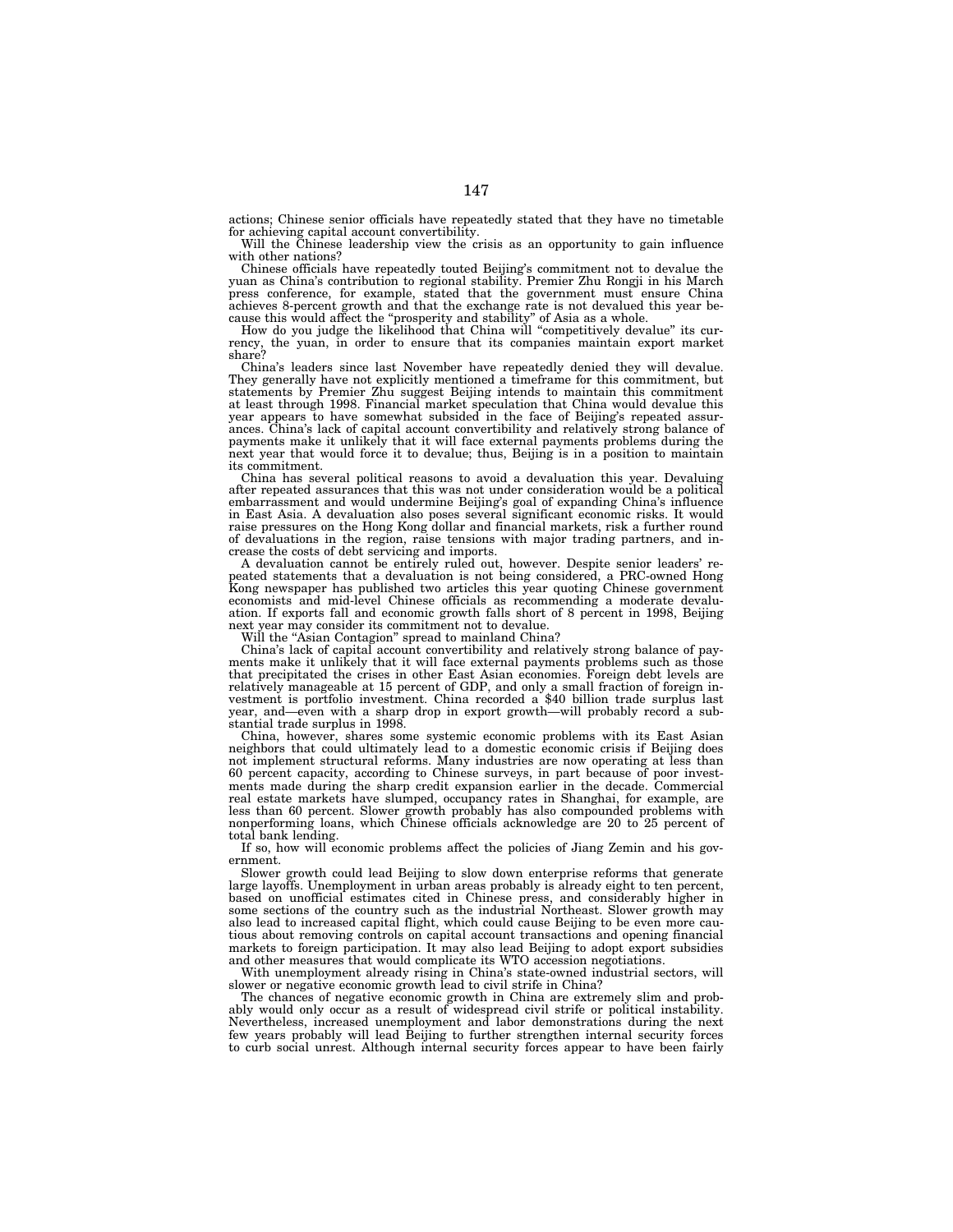successful so far in avoiding large-scale violent confrontations with workers protesting layoffs and unpaid wages, the lack of training with non-lethal methods of riot control could potentially lead to increased numbers of violent incidents.

# THE PHILIPPINES' ECONOMIC SITUATION

(31) How will the economic crisis affect the upcoming elections? Are democratic institutions strong enough to withstand economic and financial turmoil? How likely is a return to martial law?

The slowdown of the Philippines' economy due to the regional financial crisis has helped the candidacy of recently inaugurated Vice President Estrada, who ran on the slogan ''Estrada for the poor.'' He won the election with an unprecedented 40 percent plurality in a field of 11 candidates.

The business community—which once formed the core of his detractors—is now cautiously optimistic of an Estrada presidency; since the election, Estrada has toned down his populist rhetoric, appointed mainstream technocrats to his cabinet, and focused on promises to continue former President Ramos's reform policies.

Manila remains vulnerable to exogenous forces—in particular, weakness in Japan's economy and continued turmoil in Indonesia—but its openness to economic reform has placed it in a strong position to weather the regional crisis. Democratic institutions, in particular, have been strengthened during the Aquino and Ramos administrations.

Unlike many of its neighbors, the Philippines has strong civilian institutions—including the Catholic church, non-government organizations, and a vigorous free press—that are committed to the preservation of constitutional democracy.

A return to martial law is extremely unlikely. The military appears more professional and unified than at any time in the last 30 years and has shown no inclination to intervene in civilian politics; many of its highest level officers were promoted to their current posts in the post-Marcos era.

# POTENTIAL BW/CW ATTACKS ON THE US

(32) What is the likelihood that the US will be subjected to a biological or chemical attack within the next 2–5 years? 5–10 years? How is this attack likely to be carried out? Do you consider a BW/CW attack against the US as more likely than a ballistic missile attack against the US? How difficult is it for a group to construct and deliver an effective chemical weapon? A biological or radiological weapon? A nuclear device? What existing groups now have or are seeking such a capability?

Nonstate actors appear to be increasingly interested in, and developing capabilities for, employing chemical and biological materials. International terrorism remains a significant threat, whether conventional or unconventional, despite improved counterterrorist efforts worldwide. The United States, as the only superpower, is widely resented by radical groups worldwide and is a major target of international terrorism. Terrorists probably will continue to favor conventional tactics like bombings and shootings because these means are more familiar and have proven successful, but we judge that the potential for terrorist to use or attempt to use WMD or chemical, biological, radiological, and nuclear (CBRN) materials is increasing.

The relative ease with which some chemical and biological agents can be acquired or produced in simple laboratories makes them potentially attractive to terrorists, making it difficult to anticipate, warn against, or disrupt such a terrorist threat. making it difficult to anticipate, warn against, or disrupt such a terrorist threat.<br>Particularly appealing to some groups is the potential to produce large numbers of casualties, cause residual disruption, and generate significant psychological impact on a population and its infrastructure. Delivery and dispersal techniques are also manageable and can be made effective relatively easily.

Some groups, including the Aum Shinrikyo and the Chechen rebels, have employed, threatened, or are interested in chemical, biological, and radiological materials and the IC is monitoring this issue closely.

# THREAT OF INFORMATION WARFARE BY TERRORISTS

(33) Our traditional definition of terrorism does not include such things as computer attack intended to damage our telecommunications or transportation infrastructure. Are we prepared to deal with ''virtual terrorism?'' What steps do we need to take to focus Intelligence Community counterterrorism efforts on this new threat?

Being prepared to protect against and take active measures to fight this form of terrorism requires understanding it. Efforts to understand terrorists who would attack or threaten to attack information systems is the first step, one of many that has been taken within the Intelligence Community (IC). The CIA has a variety of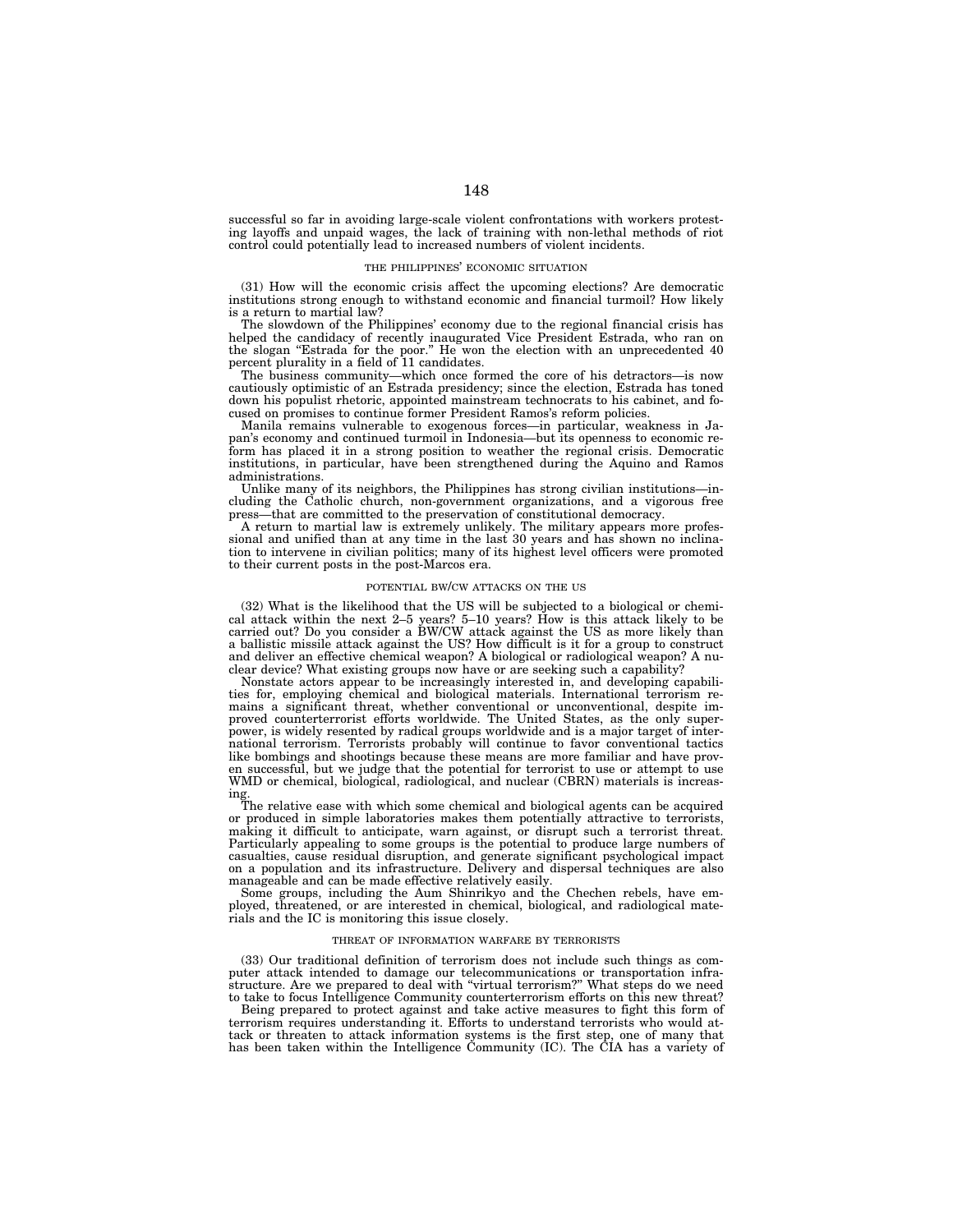technical experts dedicated to understanding this threat and defending against it through a variety of means.

The CIA has recognized the importance of this threat and has hired additional experts to address this issue. A new branch within the DCI's Counterterrorist Center, which has Information Systems Terrorism (IST) as a major focus, has taken steps to understand the nature of this threat and its multiple facets by coordinating with the IC, academia, and the private sector.

In October of 1997 the CIA convened a roundtable on Information Systems Terrorism. Since October, the results of this roundtable have spurred additional, on-going efforts to coordinate understanding on IST within the IC. New collection requirements have been levied to focus on IST. The results of this roundtable have been briefed and published in classified IC Counterterrorism community publications to spur understanding, coordination, and collection on this threat.

#### THREAT TO US DEPLOYED FORCES IN BOSNIA

(34)(a) What are the shortfalls in Intelligence Community support to the Bosnian operation and what is being done to rectify these problem areas?

No unclassified response.

(34)(b) In recent months, SFOR troops (including US soldiers) have acted in support of President Biljana Plavsic by seizing radio and television transmitters, police stations, and other government installations controlled by her hard-line opponents. Does the participation of US troops in such operations expose them to increased risk of attack from hard-line supporters? Would a hard-line response be limited to stonethrowing civilian mobs, or could it escalate to attacks and other forms of arms conflict?

While the inclusion of US troops in the aforementioned activities exposes them to greater risk and in theory increases the chances that these operations will result in attacks by Serb hardliners, in practice this has not been the case. US SFOR troops have not been attacked by Bosnian parties after these actions. Moreover, the improved political and security atmosphere in Bosnia has greatly reduced tensions over the last six months, and has reduced the chances that Bosnian parties will use violence against US personnel. We remain alert to the possibility of attacks on US forces, however, and continue to dedicate significant resources to force protection.

 $(34)(c)$  What is the prospect and key action required for establishing long-term stability in Bosnia?

Refer to the classified appendix for the response.

(34)(d) How many foreign Islamic fundamentalist fighters still reside in Bosnia? What countries do they come from? Who supports them? Do they pose a threat to US troops?

The Intelligence Community estimate of the number of former Islamic fundamentalist fighters remaining in Bosnia remains classified. The former mujahedin who have remained in Bosnia have married Bosnian women and obtained citizenship or are legally documented workers with humanitarian organizations. The Intelligence Community and SFOR continue to monitor the former mujahedin in Bosnia to safeguard the troops against potential threats these individuals might pose.

(34)(e) Would more active participation by SFOR in civilian implementation tasks such as refugee resettlement increase the risk to US forces?

The improved security situation in Bosnia has reduced the chances that resettlement efforts would result in significant violence. Refugee resettlement, however continues to be resisted by all sides, especially the Bosnian Serbs and Bosnian Croats, and tensions could flare in some local situations to the point that US SFOR troops find themselves in the middle of ethnic violence.

(34)(f) What is the possibility that current low-level violence in Kosovo in Serbia could escalate into a major conflict, spreading into Macedonia and endangering the security of US troops there?

Increasing Yugoslav army and security forces in Kosovo and a growing number of clashes between Serbian forces and Kosovar Albanians along the Kosovo-Albanian border increase the chances that this dispute could develop into a major conflict. It is too early to determine the full consequences of such a conflict on neighboring states.

 $(34)(g)$  Are you satisfied that the US has sufficient HUMINT assets in Bosnia to provide early warning of possible threats to US forces?

No unclassified response.

(34)(h) How do you deconflict your HUMINT collection assets for force protection with those already deployed by DOD to prevent duplication?

No unclassified response.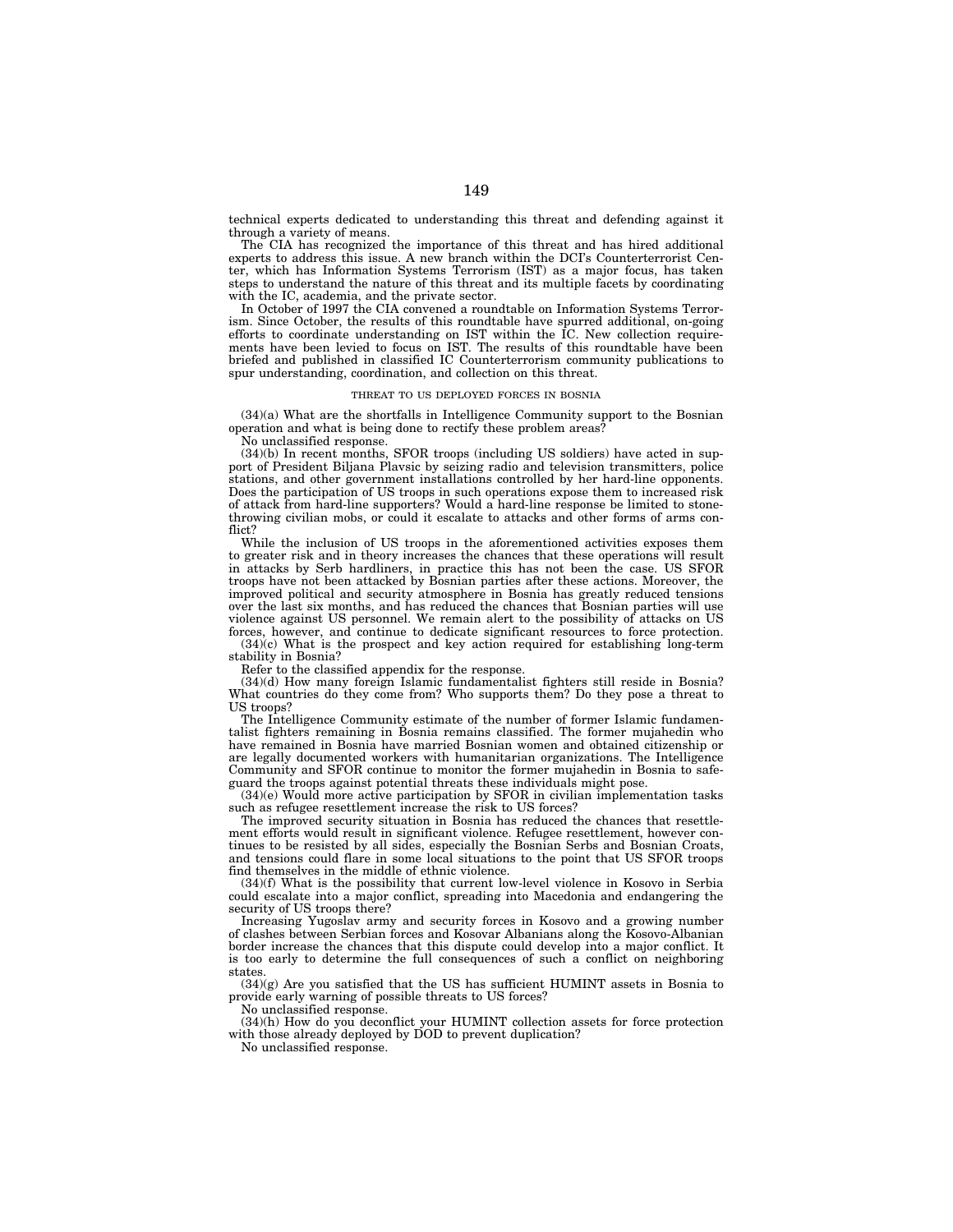### COUNTERINTELLIGENCE THREAT TO NATIONAL LABORATORIES

(35) A September 1997 GAO report regarding DOE's security controls over foreign visitors to the National Laboratories noted that "DOE's procedures for obtaining background checks and controlling the dissemination of sensitive information are not fully effective" and that as a result "sensitive subject

(Note: The following response was provided by the Dept. of Energy's Office of Counterintelligence.)

The Counterintelligence threat facing the Department of Energy and the national<br>laboratories is serious. In February 1998 the President signed PDD/NSC–61, "The<br>Department of Energy Counterintelligence program," to enhance Day Study as a basis for determining near-term and strategic actions for revitaliz-

ing the department's CI program. The Director, OCI shared preliminary findings and recommendations of the 90- Day Study with SSCI staff on 11 June, and he intends to formally brief the Commit-tee and staff when the Secretary of Energy has approved the report.

## INTERNATIONAL CRIME

(36) How critical do you assess the current and future threat to US interests from international crime activities and networks?

Several factors are in play that clearly indicate international crime will be a growing threat to US interests, and so this issue is of very high priority in US intel-ligence collection and analytical efforts. The threats to US national interests from international criminal activities and organizations are twofold:

International criminal activities directly affect the lives, property, and livelihood of US citizens living or working at home and abroad. Inside the United States, they have a corrosive effect on the safety and integrity of communities across the country. These effects include drug addiction, violence undermining of societal values and job performance, and defrauding of individual citizens businesses, and local state, and federal governments of hundreds of millions of dollars. Overseas, inter-national criminal activities can undermine US business interests and competitiveness in global markets, as well as threaten US citizens working and living in foreign countries.

Also important from a national security perspective, international crime under-mines political and economic stability in countries important to US interests. Corruption of government, politics, and business by criminal entities is antithetical to democracy wherever it occurs. Nowhere is this problem more serious than in Russia and other countries making the difficult transition to democratic and free market systems.

The problem takes on an added dimension of urgency because the globalization of international commerce, finance, transportation, and telecommunications greatly facilitates the spread and scope of criminal activities:

The breaking down of political barriers around the world since the end of the Cold War has allowed international criminals unprecedented freedom to operate and to move virtually without constraint across national frontiers.

The globalization of international business—including multilateral agreements reducing trade barriers in North America, Europe, and elsewhere—has made it easier for criminals to smuggle contraband and illicit financial proceeds.

The advanced telecommunications and information systems that underpin legitimate international commercial and financial activity are as easily used by international criminals.

As a result of these developments, international criminals have been able to expand their networks and increase cooperation in illicit activities and financial transactions.

The ease with which globalization allows international criminals to conduct their activities across national borders makes the challenge more difficult for both intelligence and law enforcement. Unlike international criminals, who are not constrained by national boundaries, governments and law enforcement agencies must respect other countries' sovereignty and legal statutes in law enforcement operations.

Is there room for improvement in the FBI–CIA relationship in dealing with international crime?

Because of differences in mission and approaches—most fundamentally, the CIA's focus on foreign intelligence to support policy and the FBI focus on investigative in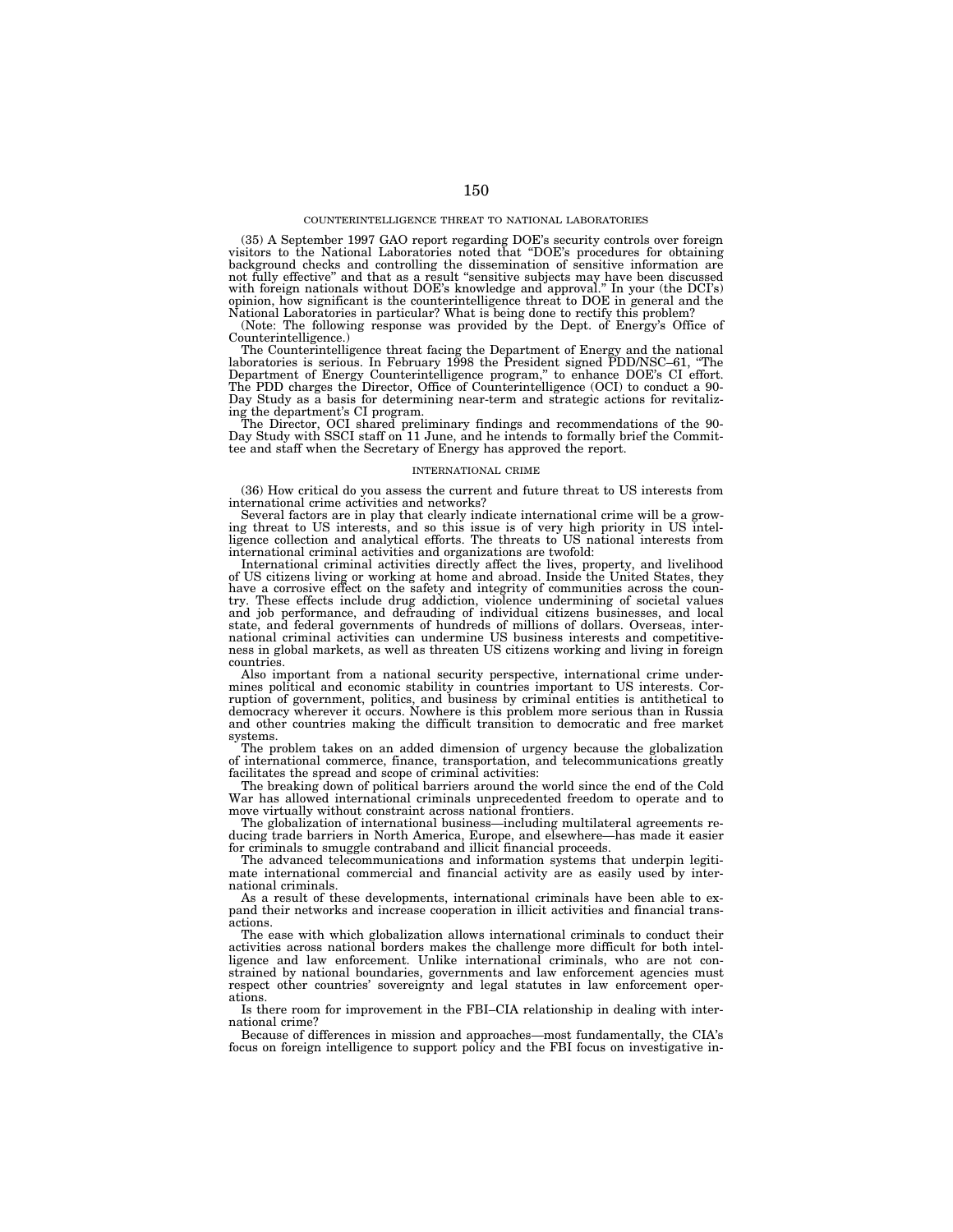telligence to support prosecutions—we have worked hard to establish an effective collaborative relationship on the international crime problem. There is now a mutual recognition that foreign intelligence can provide significant benefits to law enforcement efforts against criminal organizations and activities with international connections, and there is an unprecedented level of commitment by the senior-most officials in both agencies to work cooperatively together.

Programs are in place to join forces and capabilities against common international criminal targets, and exchanges of personnel at both working and senior levels have done much to enhance collaboration and ensure that intelligence collection and analysis meets the highest priority needs of law enforcement. Senior officials from both agencies meet regularly to address important aspects of interaction and the overall relationship between the intelligence and law enforcement communities. The rules of the road for cooperation are consistent with the National Security Act and are designed both to protect foreign intelligence sources and methods, and to support law enforcement investigations and prosecutions.

#### NATO EXPANSION

(37) What are the risks, if any, to US intelligence personnel and the Intelligence Community in general, in allowing Poland, the Czech Republic, and Hungary to join NATO?

No unclassified response.

#### INFORMATION OPERATIONS

(38) The Defense Science Board and the President's Commission on Critical Infrastructure Protection both issued reports during 1997 which identified our nation's vulnerability to both physical and computer attacks on our nation's information infrastructure. These reports noted that such an attack could come from a foreign government, a non-state actor, a criminal organization, or an individual hacker. How significant is the threat to our critical information infrastructure in the short-run? In the long-run? How do you judge the Intelligence Community's ability to collect intelligence on this threat?

## *Short-run threat*

The information warfare (IW) threat is real and growing. The number of known potential adversaries conducting research on information attacks is increasing rapidly and it is clear that these foreign entities are aware that an increasing proportion of our civil and military activity depends on the secure and uninterrupted flow of digital information. All are competent to conduct cyber attacks, but the intelligence and military IW programs and state-sponsored terrorists pose the greatest short-run risk to our critical infrastructure because they have the greatest knowledge and resources.

Several countries have government sponsored information warfare efforts underway (many countries also have excellent electronic warfare, jamming, and command and control attack capabilities). Equipment and systems necessary to conduct information warfare attacks are increasingly available on the open market.

Trans-national and sub-national groups like terrorists and organized crime have some capability to attack US information systems, and the ability to conduct such attacks is growing as technologies and tools spread around the world. We have noted increased interest in IW techniques among terrorists, hackers narcotraffickers, and organized criminals. We believe these non-state actors will increasingly view information systems in the United States as a target.

Information systems attacks by terrorists are likely to be undertaken for psychological or terror effects rather than for strategic, or battlefield application. We estimate that computer-literate terrorists could carry out damaging attacks against US information systems with little risk or cost to themselves.

#### *Long-run threat*

More and more foreign governments and their military services are paying increasing attention to the concept of information warfare. Foreign military writings discuss the importance of disrupting the flow of information in combat. The battlespace of the future will also extend to our domestic information infrastructure, such as our electric power grids and our telecommunications networks. We know that a number of countries around the world are developing the doctrine, strategies, and tools to conduct information attacks. At present, most of these efforts are limited to information dominance on the battlefield; that is, crippling an enemy's military command and control centers, or disabling an air defense network prior to launching an air attack.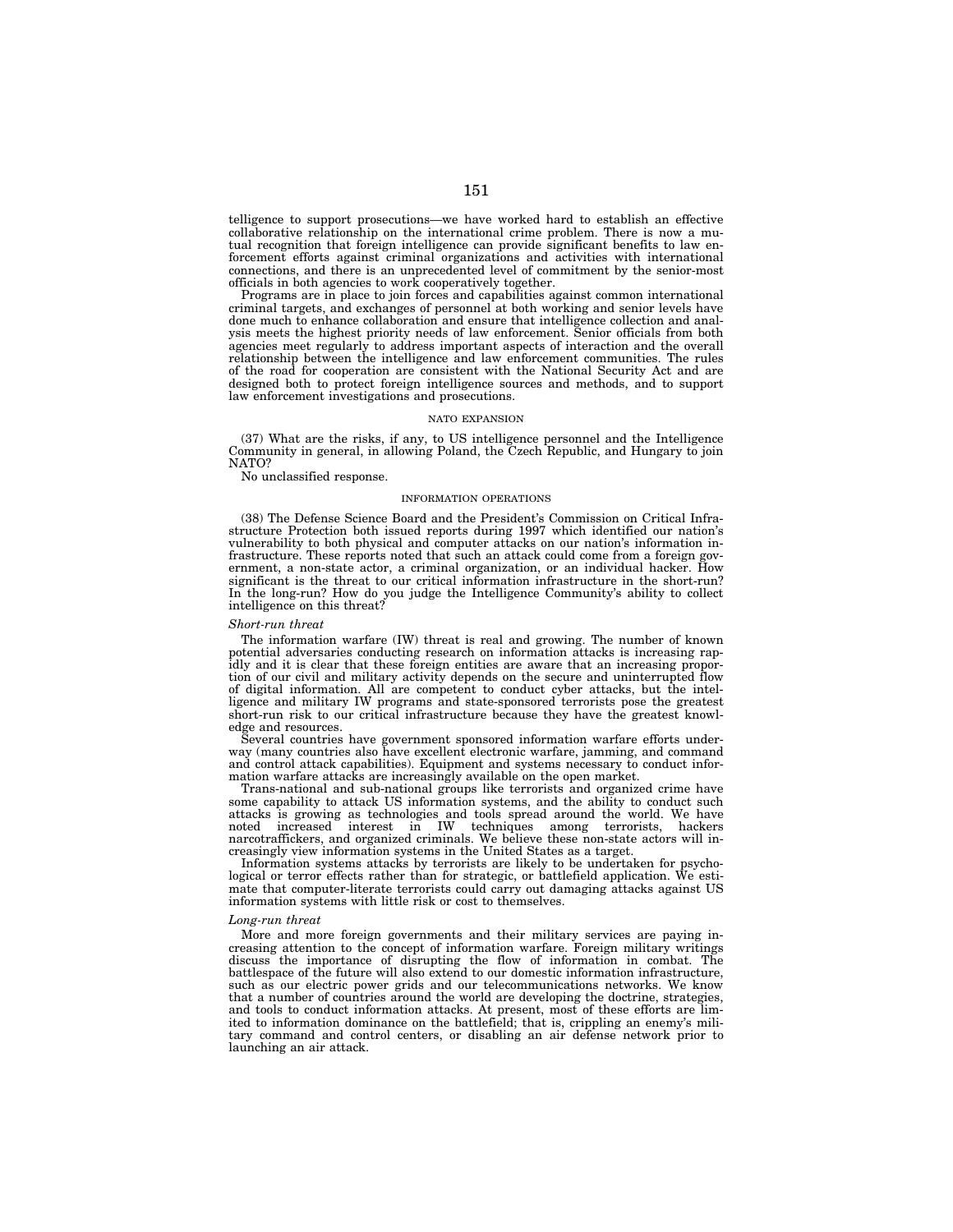Many countries are observing US actions and public debates with respect to information warfare and using them as a guideline or a jumping off point for their own programs. They may not follow the US lead, but rather select areas to concentrate on where they feel information warfare will have an impact for them.

# *Intelligence community collection*

We have taken steps to focus our collection and analytic resources on this threat and have taken steps to increase the level of cooperation between intelligence analysts and their counterparts in the law enforcement community. Unfortunately cyber threats are a difficult intelligence target. They are cheap, they require little infrastructure, and the technology required is dual use. In short, they are exceptionally easy to conceal.

Unlike traditional military preparations, where our technical systems can reliably detect the movement and coordination of large forces, preparation for an information

warfare attack presents no such opportunities. The subtle and diverse nature of IW operations makes it difficult to detect an attack even when it is actually underway, and the cumbersome process of investigation these events inhibits effective real-time tracing of the actual source of an attack.

In order to address this relatively new threat area, we are pursuing a number of initiatives inside the Intelligence Community and in cooperation with the law enforcement community, other government agencies, and the private sector.

#### THE THREAT POSED BY HIV

(39) To what extent has HIV had an impact on the health and economies of foreign countries? How has HIV impacted foreign militaries?

UNAIDS and the World Health Organization (WHO) recently released a joint report that revises upward—to roughly 30 million—the total number of people estimated to be infected worldwide through the end of 1997. This new estimate left un-changed the regional distribution of HIV/AIDS cases, Sub-Saharan Africa still accounts for over two-thirds of the world's HIV-positive population.

The social implications of the HIV infection will be felt between 2005 and 2010 with the deaths of a large number of those already infected. Because the disease got an earlier start in Africa, gains in Africa. Life expectancies achieved over the past few decades are being canceled out by HIV.

The health systems in less developed countries are unable to cope with the HIV epidemic, governments with limited resources are likely to categorize HIV/AIDS patients as low priority in funding decisions, and medical triage will result in AIDS patients receiving little or no treatment for their illness.

World Bank and UNDP studies have found, however, that the disease has had relatively little impact on economic development. For example, in Africa, a recent World Bank model estimates HIV/AIDS lowers annual per capita income by just half a percent in developing countries, although the epidemic has driven the poorest families deeper in poverty.

Many African countries are already accepting and retaining HIV positive military personnel who pose some readiness problems for national and joint—including peacekeeping—forces. Outside of Africa, Thailand's military has the worst reported infection rates with some military units having up to 60 percent HIV positive, according to a recent journal article.

### ACTIONABLE INTELLIGENCE

(40) Some analysts say that the increased emphasis on action-oriented intelligence has come at the expense of other important—but more mundane—work, like maintaining data bases and conducting in-depth analyses on foreign militaries and political groups. Do you share this concern? If so, how do you intend to deal with these competing needs?

The Directorate of Intelligence is working to strike an appropriate balance between the production of current intelligence and in-depth analysis. The DI's senior management has commissioned a series of in-depth studies on fundamentally important issues. In addition, analytic tool and production integration projects currently under way will bring increased efficiencies to those ''mundane'' processes, thereby providing analysts increased time to focus on longer term analytic work.

# INTELLIGENCE COMMUNITY'S ROLE IN THE POW/MIA ISSUE

(41)(a) National Security Advisor Sandy Berger wrote to the Senate Majority Leader last year and indicated that he had directed the Intelligence Community to produce a Special National Intelligence Estimate (SNIE) regarding POW/MIA issues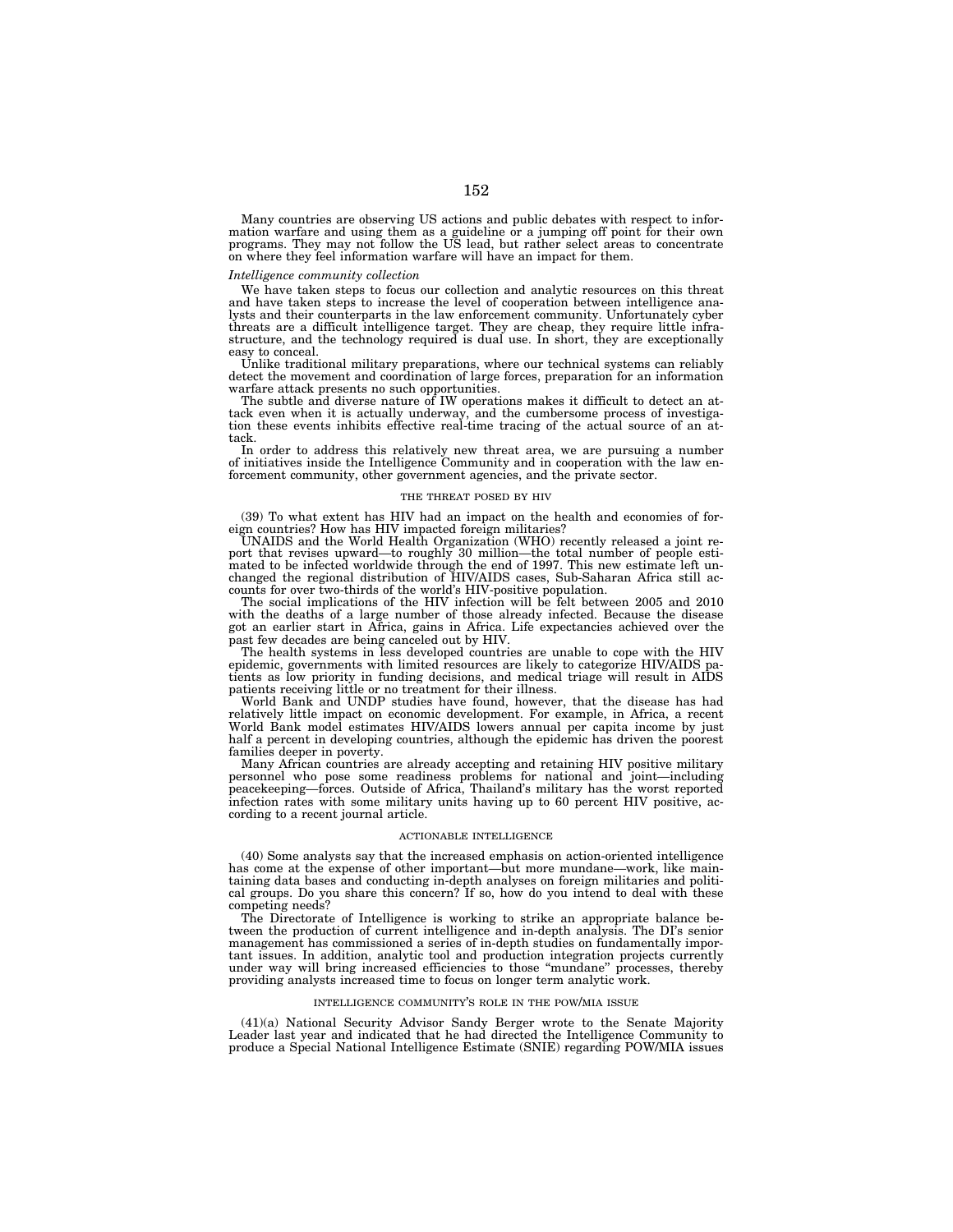with Vietnam. After consulting with this Committee, the terms of reference were settled. When do you expect to have this Estimate completed? Mr. Berger also indicated that he would ask for an updated Intelligence Community assessment on the so-called ''735'' and ''1205'' documents found in the Russian archives. What efforts has the Intelligence Community made to acquire additional information about these documents either in Russia or in Vietnam? As per the Committee's request, have the 574 classified CIA documents on the POW/MIA subject matter been reviewed and summarized? Do they shed any light on the SNIE?

The National Intelligence Estimate on ''Vietnamese Intentions, Capabilities, and Performance Concerning POW/MIA Issues'' recently was published.

The Estimate was drafted by one of our most senior East Asia specialists, and was actively supported by all elements of the Intelligence Community. The drafter consulted closely with analysts at DOD/DPMO and traveled to Thailand, Vietnam, and Honolulu to consult with US officials involved in POW/MIA issues. Besides examining material available in intelligence archives, relevant CIA documents, and transcripts of interviews of Russian officials conducted by the Joint Commission Support Directorate/DPMO, he also reviewed material in SSCI files. (An Annex to the Estimate spells out in detail the nature of the sources examined and the scope of the research.)

The completed draft was read by four distinguished outside experts thoroughly familiar with the issue and representing a variety of professional experience. All four praised its balance and thoroughness.

(41)(b) In his letter, Mr. Berger offers assurances that ''collection requirements pertaining to the POW/MIA issue [will] remain as a high priority'' after administration officials conceded that it had mistakenly left off the POW/MIA issues from PDD–35—the document that sets out intelligence collection priorities. Has this oversight been corrected?

POW/MIA issues on SE Asian countries such as Vietnam, Laos, and Cambodia, have always remained priority collection requirements.

(41)(c) In July 1993, the Secretary of Defense consolidated four DoD offices charged with different functions of the POW/MIA issue. The Intelligence Community's only POW/MIA analytical element, the Defense Intelligence Agency's Office of POW/MIA Affairs, was then transferred out from the oversight of both the DCI and the responsible Congressional committees. Do you now have oversight of the Defense Prisoners of War/Missing persons Office (DPMO) analytical section? If not, who is responsible for oversight of this capability? Why is this intelligence capability not reflected in the Congressional Justification Books (National Foreign, Joint Military and Tactical intelligence accounts) provided to the congressional oversight committees?

The analytical component of DPMO is not a component of the Intelligence Community, and the Director of Central Intelligence has no oversight responsibilities for it. That responsibility belongs to the office of the Secretary of Defense.

## A DECLINING MILITARY THREAT

(42) In your testimony before the Committee, you indicated that the military threat to the United States was declining, and General Hughes concurred with this assessment. Please elaborate on this critical issue and discuss the impact it will have on the Intelligence Community.

It would be incorrect to characterize the military threat to the United States as declining and conclusions drawn from general testimony to that effect would be erroneous. While the threat of massive conflict may have diminished, new or intensified challenges have emerged with profound implications for the Intelligence Community.

Tracking WMD Development and Proliferation. A number of dissatisfied states seek to alter regional balances through force of arms. Unable to compete with US conventional arms, they seek to deter a US response by threatening WMD use. Tracking the development and proliferation of WMD programs, including delivery systems, is an extraordinarily difficult mission. The number of states involved is substantial, their programs lack signatures, and their use of denial and deception is rapidly improving.

Force Protection Intelligence Support. The US military has always concerned itself with force protection and the Intelligence Community has assisted in that effort. Today, however, as regional rogues turn more to asymmetric challenges to US presence abroad—including terrorism, sabotage, and subversion—intelligence support for the force protection mission has become more demanding and complex.

Global Coverage Support. During the Cold War, any adversary likely to attack US interests was likely to have been equipped and trained by the Soviets. In short, by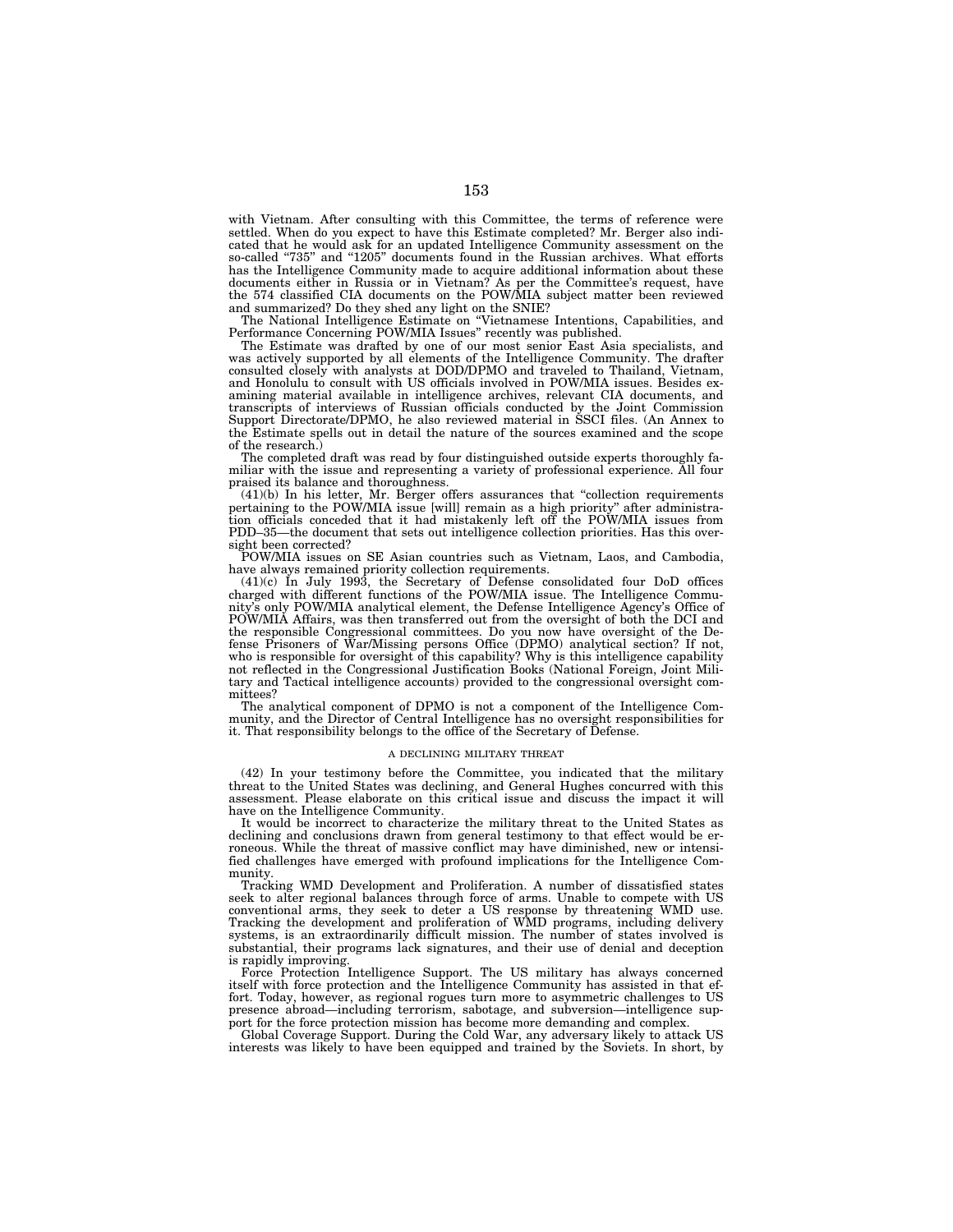covering the Soviet target, US intelligence was able to address a substantial range of issues of concern. Today by contrast, potential adversaries may have received weapons, doctrine, and training from any of a number of states. Tracking tomorrow's threats requires a much broader coverage of an increasing set of targets.

Forecasting Future Threats. Although the US may not be confronted by conventional military peers today, over the longer term such challenges may emerge. Forecasting the emergence of future challenges is a daunting challenge, requiring an understanding of economic, social, political, military, and technological trends in many regions and for many states.

In addition to these challenges, the Intelligence Community is called on to support the US military as it takes on new missions to protect our global interests. US military operations have changed since the end of the Cold War, to include increasing involvement in operations other than war and lower-tier conflicts. In response, the intelligence needed to support US military operations is changing, with growing emphasis on the need to:

Monitor S&T/weapons developments that could lead to an introduction of a technology surprise against US forces or interests. Aside from the terrorist threats or acts of sabotage, the changing nature of our military operations may encourage adversaries to pursue limited gains in encounters with US forces—seeking to inflict damage against US interests as opposed to pursuing a more traditional military victory. This will require additional emphasis on ''tactical'' support to US policymakers as well as the continued emphasis on strategic context.

Track foreign transfers of weapons systems or expertise to pariah states or regions of potential conflict. The rising cost of some advanced weapon systems is driving foreign suppliers to increasingly pursue export opportunities during the research and development stage. This could increase the rate at which new technologies become a threat to US interests and result in a more diverse range of systems as recipients pursue individual applications.

> U.S. DEPARTMENT OF JUSTICE, FEDERAL BUREAU OF INVESTIGATION, *Washington, DC, June 9, 1998.*

Hon. RICHARD C. SHELBY,

*Chairman, Select Committee on Intelligence,*

*U.S. Senate, Washington, DC.*

DEAR MR. CHAIRMAN: Attached are the unclassified responses to questions for the record resulting from the January 28, 1998, hearing of the Senate Select Committee on Intelligence on security threats to the United States.

Please contact me if I can be of any further assistance.

Sincerely yours,

JOHN E. COLLINGWOOD, *Assistant Director, Office of Public and Congressional Affairs.*

# RUSSIAN ORGANIZED CRIME

(1) What general trends do we see in Russian organized crime? How is organized crime impacting the Russian economy and the Russian political system? To what extent is Russian organized crime involved in the trafficking of weapons of mass destruction? What is your prognosis for Russian efforts to combat this problem? How active is Russian organized crime in the U.S.?

## GENERAL TRENDS IN RUSSIAN ORGANIZED CRIME

The FBI has noted several emerging trends with respect to Russian organized crime activity. First and foremost is the fact that this activity is increasing not only in Russia but worldwide. Recent statistics published by the Russian Ministry of Internal Affairs (MVD) indicate that the share of crimes committed by "mafia" groups as a percentage of total crimes committed in 1997 has risen throughout the Russian Federation. This trend is magnified in the larger cities such as St. Petersburg, Russia where regional law enforcement authorities are reporting a 100 percent increase in the crime rate over the previous year. Although this statistic includes all types of crime in addition to those related to organized crime groups, it is nevertheless indicative of the overall rise in violent crime which local officials attribute to the criminal influence of organized crime groups.

Moscow law enforcement authorities have also reported a higher incidence of contract murders of the type normally associated with ''turf'' battles between organized crime groups and mob style retribution. Foreigners doing business in Moscow, in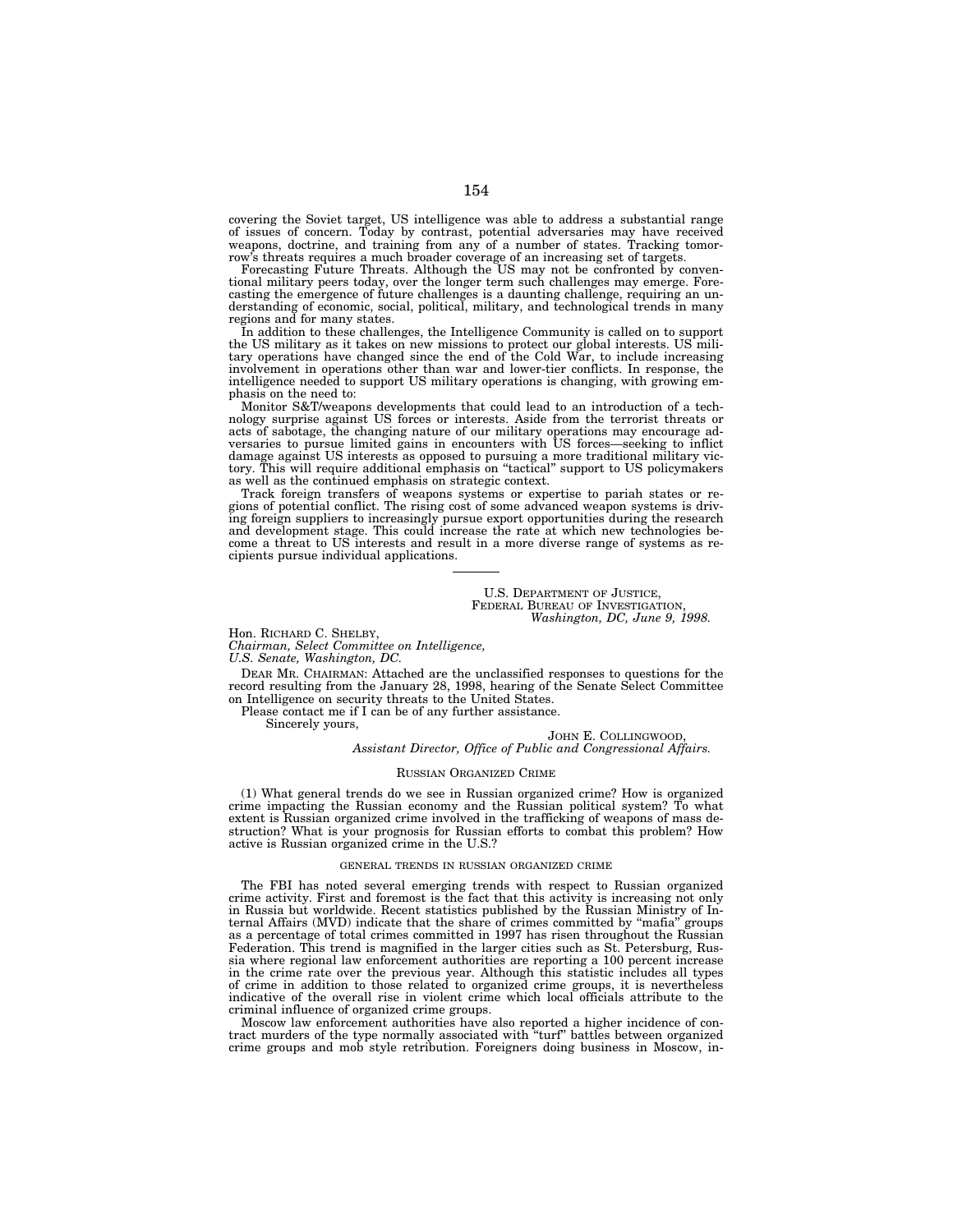cluding US citizens, have not been immune to this trend. In November of 1996 US businessman Paul Tatum was murdered in a mob-style execution in a Moscow Metro station which was likely the result of his disagreements with the local Chechen crime boss. This upsurge in violence involving Russian organized crime continues to impact the international scene. In February of this year three Russian nationals were killed during a gun battle in Ostrava, Czech Republic which, police believe, resulted from disagreements between rival organized groups. In this same month a suspected Russian organized crime ''boss,'' believed to be involved in pros-titution and money laundering, was gunned down in Marbella, Spain. Thus far Spanish law enforcement authorities have not ruled out a ''settling of scores'' as the motive for this killing.

The sheer number of Russian organized crime groups is also increasing. In De-cember, 1992 the Russian Ministry of Internal Affairs (MVD) reported the existence of 4,352 organized crime groups in Russia, with widely varying size, criminal activities and organizational structure. In 1994, the MVD reported the existence of 5,691 organized crime groups. In October 1997, Interior Minister Kulikov estimated that the number of identifiable and operational organized crime groups in Russia is more likely closer to 12,000.

There appears to be an emerging trend which suggests a growing level of sophistication in the area of large scale financial institution fraud and transnational money laundering involving Russian organized crime groups. These groups are con-tinuing to solidify their control of a major portion of the banking industry within the Russian Federation and Russian law enforcement sources estimate that as much as one half of the country's financial sector may be affected. Russian Ministry of Interior sources have reported that 550 banks, or nearly half of Russia's credit and financial organizations, are controlled by organized crime interests. This capability allows these groups to more easily launder and to ultimately move large amounts of cash around the world and to evade efforts by the government to collect taxes. This has become an operational necessity due the large amounts of cash being generated by their criminal enterprises. Russian organized crime figures are also known to have purchased controlling interests in banking institutions located in Cyprus and other ''offshore'' locations such as Antigua and Aruba in the Caribbean. During the past years five Russian owned banks have opened for business on the island of Aruba. From these locations they electronically launder large amounts of cash around the world. Due to strict bank secrecy laws it is extremely difficult for law enforcement agencies to trace the origin of these funds. This transnational banking activity has been accompanied by a high level of violence directed against senior banking officials in Russia and dozens of them have been the victim of contract murders. Last year one prominent Moscow journalist compared the life expectancy of a Russian banker in recent years to that of a bomb-disposal officer.

Russian organized crime groups are becoming increasingly more diversified and professionalized. Former, and sometimes active, soldiers of Russian Special Forces units have been recruited by organized crime groups to perform as private bodyguards, hit-men, debt collectors and security guards for smuggling operations. As increasing numbers of these individuals are demobilized into an economy where meaningful employment is scarce, the prospect of steady employment with established organized crime groups is an attractive prospect. In addition to active duty soldiers and military veterans, police officers from a variety of Russian law enforcement agencies have become involved in organized racketeering activity. Recently, a group of 12 Moscow police officers were arrested and charged with murder, extortion and robbery. Reports indicate that this group was led by a long serving officer from the Interior Ministry's detective branch and included an instructor from a Moscow police academy. In addition to attracting these types of professionals into their ranks, Russian organized crime groups are also utilizing the services of professionals from other fields in the operation of their various criminal enterprises. These include specialists in computer software applications, international law and finance, intelligence gathering and corporate security (some of whom include former KGB officers), international banking, casino gaming operations and hotel and restaurant management. In many cases these individuals are employed in seemingly legitimate  $\delta$  companies which are proliferating around the world and which are used to represent the interests of Russian organized crime groups in various locales.

Russian organized crime activity is increasing in the area of narcotics trafficking and human smuggling. In the last five years the amount of drugs smuggled into Russia has grown by a factor of fifteen. Former Interior Minister Anatoly Kulikov recently announced that within the Russian Federation drug related offenses have nearly doubled in 1997. Use of narcotic substances and drug addiction has increased substantially throughout Russia and the resulting increase in consumer demand has fueled an expansion of the drug trade. This has provided Russian organized crime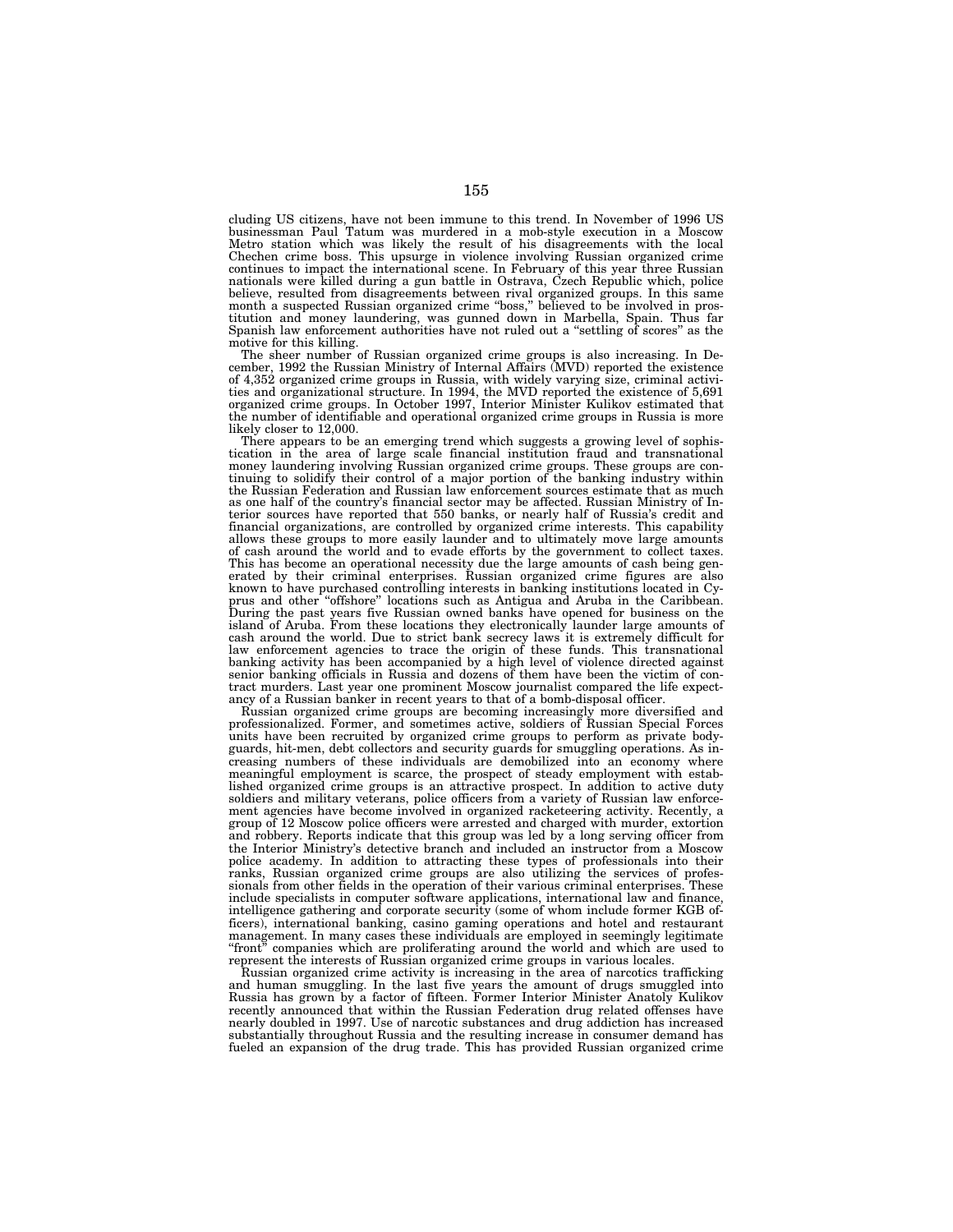groups with additional profit making opportunities in this area and they are capitalizing on this problem by expanding their drug smuggling and marketing operations. Russian organized crime figures are known to have allied themselves with members of the Cali Colombian drug cartel for this purpose and Russian law enforcement authorities have stated that heroin and cocaine originating from Colombia is being sold on the streets of Moscow. Russian organized crime groups have furnished the Cartel with weapons and combat helicopters in exchange for drug shipments. At one point Cartel members were considering the purchase of a surplus diesel-powered patrol submarine from Russian organized crime sources for drug smuggling purposes but canceled the deal at the last minute. In addition to establishing links to the Columbian cartels, Russian organized crime groups are also believed to have developed ties with Italian mafia groups for the purpose of coordinating narcotic trafficking efforts.

As Russian organized crime groups become more firmly established in the international vice trade, their involvement in the trafficking of young women has increased dramatically. They are operating hundreds of brothels and striptease bars throughout Europe and Asia and are expanding their role in the worldwide prostitution industry. In many cases young women from Russia and Eastern Europe are lured into a life of sexual bondage with promises of lucrative legitimate employment made by bar and casino operators associated with Russian organized crime.

Russian organized crime groups continue to generate a high level of corruption among politicians, police officers, businessmen and other officials within the Russian Federation and elsewhere. Not only has this trend gained momentum in the Russian Federation but has surfaced in other countries where Russian organized crime groups have established a foothold. Israel's National Unit for Serious Crimes has been redesignated as the National Anti-Mafia and Serious Crimes Unit after it became obvious that Russian organized crime was seeking to bolster its efforts to take over state assets and infiltrate the government. Reports have surfaced which suggest that Russian organized crime figures played a prominent role in selecting and supporting certain candidates during Israel's recent national election. In Colombo, Sri Lanka Russian organized crime figures are believed to have coopted the majority of the local police force into providing security for their vice and gambling operations.

### IMPACT OF RUSSIAN ORGANIZED CRIME UPON THE RUSSIAN ECONOMY AND POLITICAL **SYSTEM**

Russian organized crime groups have accumulated great wealth and extensive social and political influence within the Russian Federation and other republics of the former Soviet Union. They have successfully exploited the period of political chaos which followed the collapse of the Soviet regime. Previously, they had been silent partners of the regime in the black market economy. Today, Russian organized crime groups dominate the economic life of Russia by exerting control over key economic sectors such as: petroleum distribution, pharmaceuticals, and consumer products distribution. This control has allowed them to dominate certain markets associate with a wide variety of consumer goods and this has the undermined open market competition necessary for normal economic development. Along with corrupt public officials and unscrupulous businessmen they have perverted the all-important privatization process by acquiring ownership of previously owned state assets and then selling them off at tremendous profits which should have accrued to the Russian government. Many of the most powerful groups have close working relationships with senior public officials and high-level politicians. Through bribery and coercion Russian organized crime figures have obtained favorable consideration in obtaining government contracts, various commercial licenses and tax exemptions. Known organized crime figures have been elected to the Russian Duma where they champion legislation favorable to their business interests. However, the most destructive impact of Russian organized criminal activity upon the Russian economy is in the area of small business development, the backbone of any successful capitalist economy. Most emerging private businesses are forced to pay protection money to the local organized crime bosses in order to remain in business. By some estimates, such protection payments, which are called ''krishas'' (roofs), amount to 20 percent of a private business's turnover. The amount of money funneled to Russian organized crime figures puts them in a position to corrupt widely the police, judiciary and other government agencies, especially when measured against abysmally low government and police salaries. In an environment where journeyman level police officers earn an average salary of 200 dollars a month and where they are frequently paid on an irregular basis, organized crime groups are amassing tremen-dous influence. This was highlighted in a recent newspaper poll in Russia in which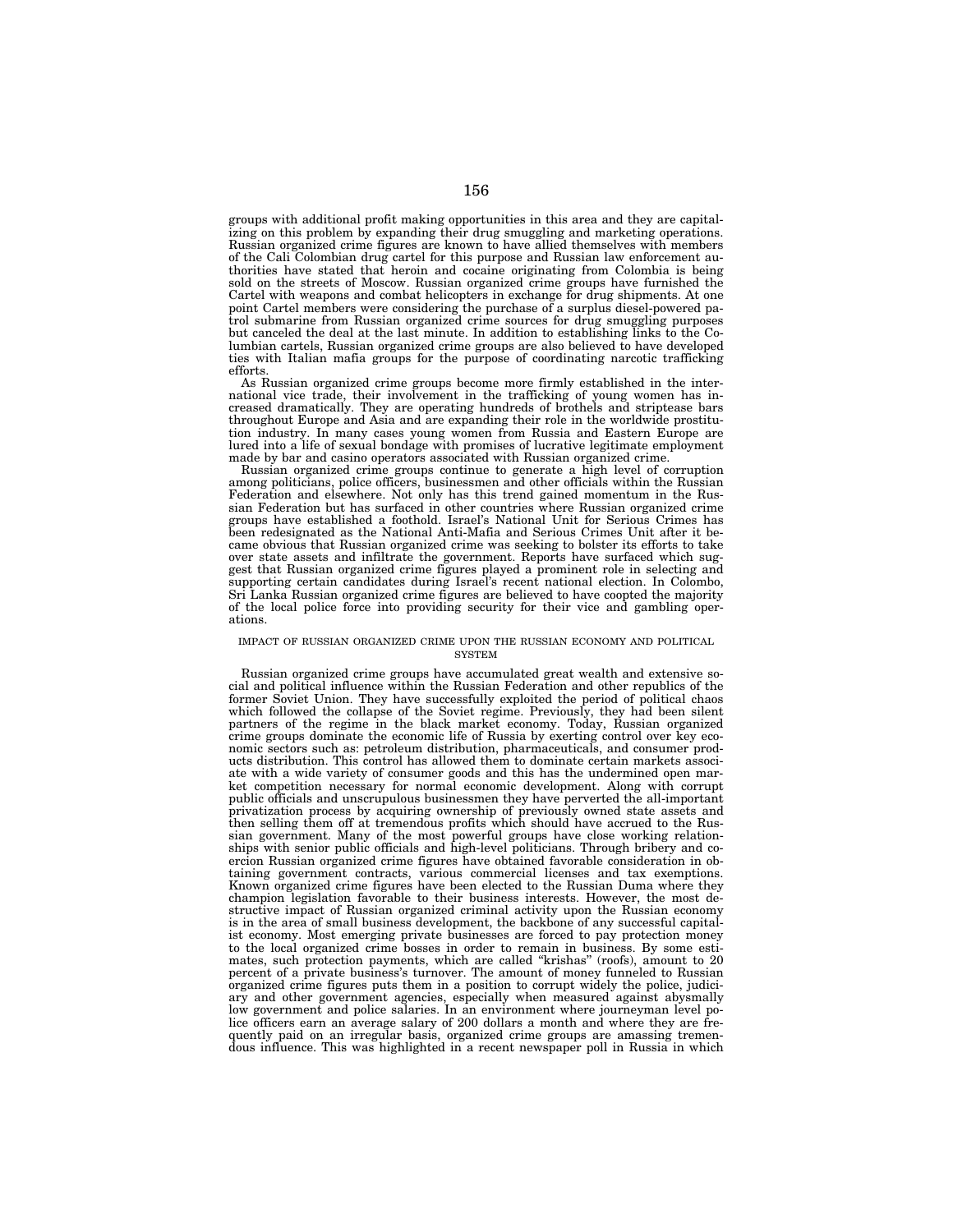the majority of respondents believed that the ''Russian Mafia'' was more powerful than the Duma.

To what extent is Russian organized crime involved in the trafficking of weapons of mass destruction? What is the prognosis for Russian efforts to combat this problem?

While purported nuclear weapons and weapons-grade nuclear material have been offered for sale, at the present time, there are no known instances in which law enforcement authorities have confirmed that such materials were actually available for sale. There have been confirmed illicit transactions in Europe which involve uranium and plutonium, however, these nuclear materials have been well below the enrichment and/or quantity levels required for weapons production. It is the illicit trafficking in the relatively more common, commercially available nuclear or radioactive materials that pose the most significant potential for serious damage. Most of these incidents have been determined to be frauds involving industrial or relatively lowgrade nuclear materials perpetrated by petty criminals who believe that a market exists for such items. These items have included discarded nuclear reactor residue or radioactive substances associated with various manufacturing processes or military applications. Nevertheless such materials do pose a threat to public health and environmental safety and are taken very seriously by law enforcement agencies worldwide.

The FBI is not aware of any involvement by established Russian organized crime groups at this time in nuclear weapons trafficking, however, the potential for such involvement cannot be discounted. The large potential profit associated with such trafficking may attract rogue or otherwise undisciplined organized crime factions into this arena. The more established organized crime groups would probably discourage such activity since it would tend to adversely impact the international status-quo and thereby interrupt currency markets, investment climates, real estate valuations and international mobility.

Russian law enforcement authorities are very sensitive about the issue of nuclear materials trafficking in light of Alexander Lebed's recent statements concerning unaccounted for ''suit-cased'' sized tactical nuclear weapons. Representatives of various Russian law enforcement agencies have stated repeatedly that there is no higher priority than to safeguard the disposition of nuclear weapons and related material. In the event that such materiel is trafficked within or through the Russian Federation it is likely that Russian law enforcement authorities would respond with a massive effort directed at recovery and prosecution.

How active is Russian organized crime in the US?

There are two basic types of Russian organized crime groups presently operating in the US. These include the larger, traditionally structured organizations which originate from Moscow, St. Petersburg and other locales within the former Soviet Union and which are attempting to maintain a foothold in the US, and the smaller fewer structured groups of career criminals who have come to be known as ''fraudsters.'' The fraudsters share a common ethnic heritage and usually engage in a variety of financial fraud schemes which employ recently arrived Russian emigres. They have been primarily involved in white collar crimes including various types of entitlement fraud such as health care fraud (Medicare and Medicaid fraud), credit card fraud, computer fraud, financial institution fraud, check kiting, visa and immigration fraud, forgery of financial instruments, securities fraud and contract fraud. While lacking in size when compared to the larger, more structured groups, these groups are capable of causing losses in the millions of dollars. They often operate in particular geographic areas, primarily large urban areas, and are self-contained through an informal networking system comprised of criminally oriented Russian emigres. Although originally focused upon their own emigres' communities with respect to their criminal activity, these groups are continually expanding the range of their operations and are victimizing others as well. It is also increasingly more common for larger Russian emigre criminal organizations to ''muscle in'' on these groups and extract a share of the profits in the form of ''protection payments.''

The larger, hierarchically structured groups have been found to exist in cities such as Miami and New York. These groups typically contain at least 100 members and have clearly defined leadership hierarchies and some semblance of an organizational structure. The members of these groups include veteran criminals who have served sentences in Soviet prisons and who are highly skilled in the fine arts of extortion, racketeering, smuggling, prostitution and large scale fraud. Individuals associated with these groups are very mobile and highly interconnected with confederates in the Russian federation. These groups are also involved in the establishment of front companies for the purpose of lending an air of business legitimacy to their various criminal enterprises. They have laundered billions of dollars of illicit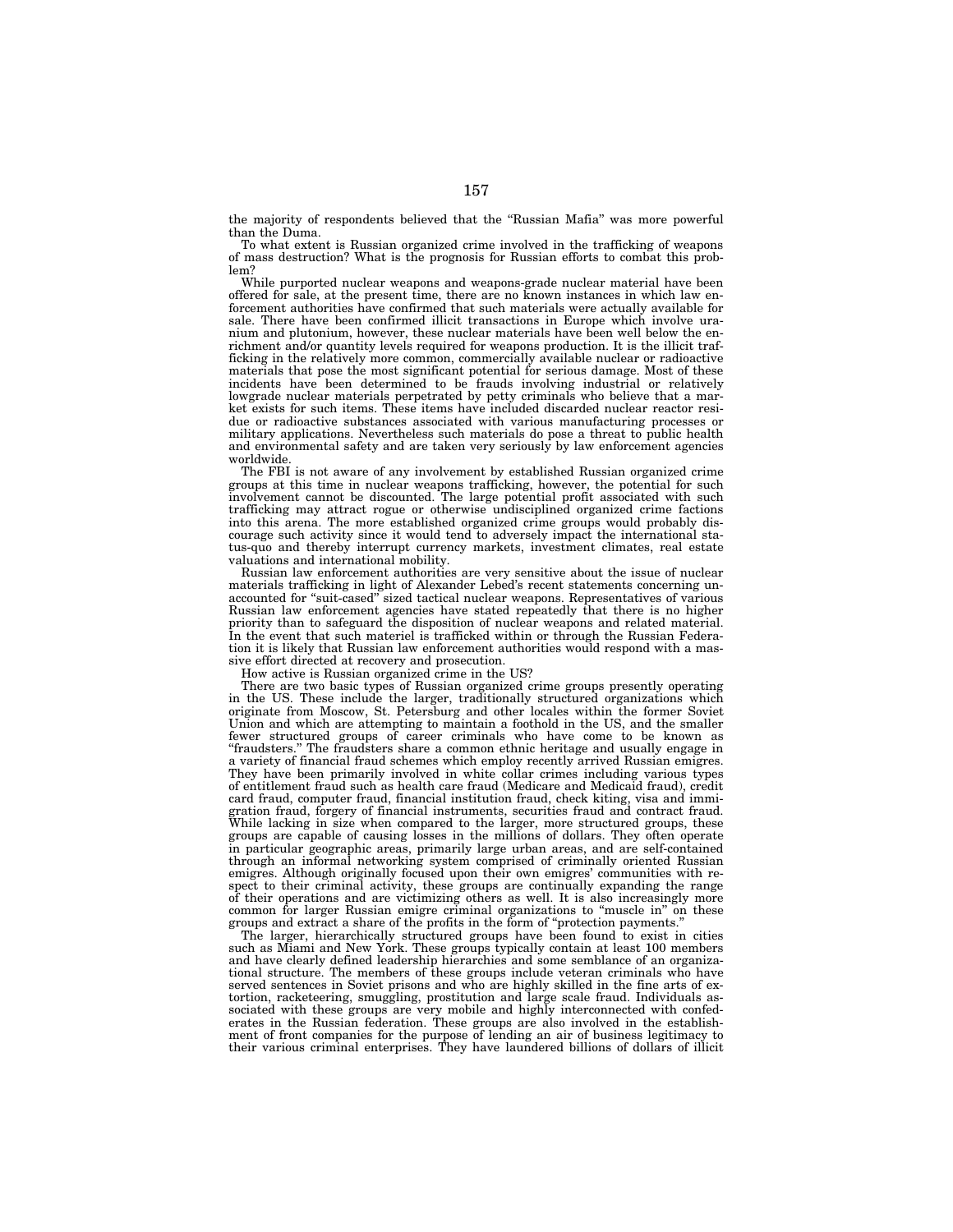proceeds and played the dominant role in channeling much of the \$200 billion in capital flight from the Russian Federation in the last decade.

The FBI has approximately 250 pending investigations targeting Russian organized crime groups in 35 field divisions in 27 states. These cases encompass all<br>major investigative programs including Organized Crime/Drugs, White Collar<br>Crime, Violent Crime/Major Offenders and Racketeering Enterprise I These groups have been found to be involved in a wide range of criminal activity primarily in the areas of fraud, money laundering, murder, prostitution, extortion and drug trafficking. As a result of these investigations the FBI has identified elements of 25 distinct Russian organized crime groups operating in the United States.

### INTERNATIONAL CRIME

How critical do you assess the current and future threat to US interests from international crime activities and networks? Is their room for improvement in the FBI–CIA relationship in dealing with international crime?

Current and future threat to US interests from international crime activities and networks?

International organized crime is an immediate and increasing concern of the worldwide law enforcement community. It is global in nature and respects no political boundaries. The widespread political, social, economic and technological changes which have occurred within the last two decades have enabled these groups to be-come more firmly entrenched on the international scene. The criminal activities of these groups are likely to increase in scope, magnitude and diversity as their operations expand worldwide. They are currently taking advantage of more open immigration policies along with the increased ease of international travel and international commerce to infiltrate existing governments and legitimate businesses. These groups are becoming more corporate in their outlook and more long-term in their planning. They are utilizing high-tech communications and information technology to increase the profitability of their criminal enterprises and to transfer these funds around the world. Some of these groups have demonstrated the capability to subvert or co-opt the governments and law enforcement agencies in the countries in which they operate as they have in Latin America. In short, international organized crime represents a growing and serious threat to US interests both domestically and worldwide.

FBI–CIA relationship dealing with international crime?

The FBI and CIA are working closely on a daily basis concerning international organized crime. Both agencies are regularly exchanging criminal intelligence information for the purpose of countering worldwide organized crime activity, especially that which threatens US interests directly. The FBI and CIA also routinely exchange personnel who are specialists in a variety of areas which contribute toward these complex transnational investigations. This relationship is now regarded by both agencies as being mutually beneficial and reinforcing and is continually evolving in proportion to the growing threat and sophistication of these groups. As personnel from the FBI and CIA become more familiar with each other's procedures, techniques and systems, it is expected that the relationship between the two agencies will improve even further.

#### TRENDS IN ECONOMIC ESPIONAGE

(2) A recent survey by the American Society of Industrial Security estimates that intellectual property losses from foreign and domestic espionage may have exceeded \$300 billion in 1997 alone. Does this estimate seem plausible to you? A January 12 Los Angeles Times article dealing with this issue states that currently pending before the FBI "are more than 700 foreign counterintelligence investigations involving economic espionage.'' Is that an accurate number? Please comment on trends in economic espionage directed against the U.S. How effectively are you able to measure the level of economic espionage against the U.S.? Has U.S. business reporting of economic espionage improved over the last year? What other measures would help to stop industrial espionage?

Because trade secrets are an integral part of virtually every aspect of U.S. trade, commerce, and business, the security of trade secrets is essential to maintaining the health and competitiveness of critical segments of the U.S. economy.

Prior to the passage of the Economic Espionage Act, the FBI was already addressing hundreds of foreign counterintelligence investigative matters concerning hostile economic intelligence activities. That pace continues.

The FBI initiated its Economic Counterintelligence Program in late 1994, with a mission to detect and neutralize threats against U.S. economic interests sponsored or coordinated by foreign powers. This focused effort resulted in a dramatic increase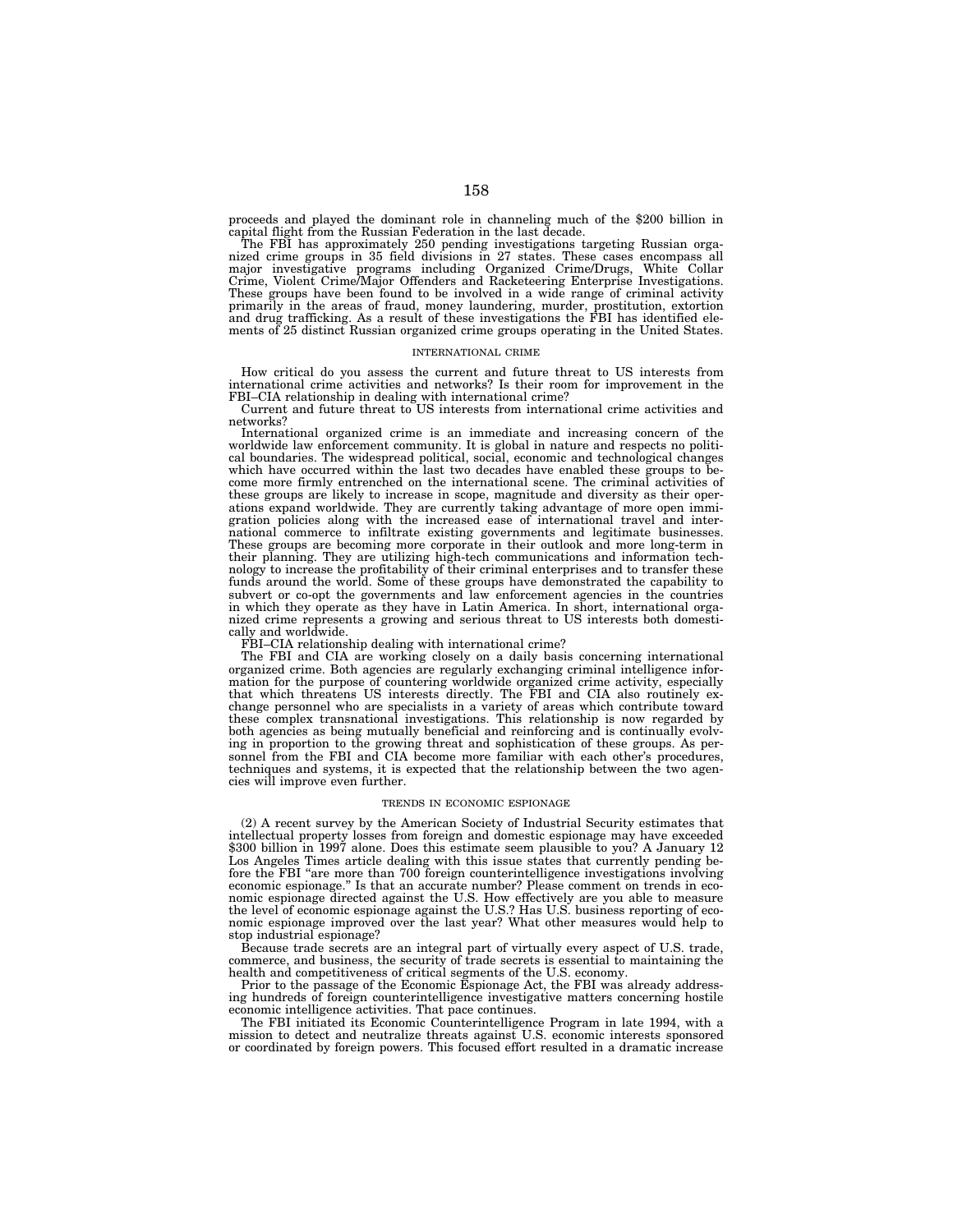in FBI investigations and a realization that existing legal remedies at the federal level were insufficient to address the scope and nature of the economic espionage activities.

Directly after the Economic Espionage Act of 1996 was signed into law, the FBI National Security Division sponsored a series of six regional Economic Espionage Conferences. These conferences brought together elements of industry and U.S. federal government criminal and intelligence sectors which play a role in economic espionage matters.

The American Society of Industrial Security (ASIS) recently completed a study on economic espionage against U.S. corporations. Richard J. Heffernan, a consultant to ASIS for the study, stated ''while the number of incidents appears to have leveled off at a high plateau, the damage caused by these incidents has drastically in-<br>creased since the last survey. The amount of intellectual property at risk, through<br>actual theft and targeting, is \$44 billion for the survey amount of \$31 billion.''

Under FBI contract, the Pacific Northwest National Laboratory has developed a methodology to objectively assess and determine the scope of economic loss resulting from the theft and intellectual property. This Economic Loss Model was first applied to the facts of a case involving the theft of Intellectual Property from a U.S. corporation by a foreign competitor resulting in the foreign competitor capturing the market. The American firm was involved in a joint venture activity to produce a major

product for foreign markets.<br>Using the tool the misappropriation of Intellectual Property in this case resulted in over \$600 million in lost sales alone, the direct loss of 2,600 full time jobs, and a resulting loss of 9,542 jobs for the economy as a whole over a 14-year time frame. The analysis also determined that the U.S. trade balance was negatively impacted by \$714 million, and lost tax revenues totaled \$129 million.

An actual increase or decrease in economic espionage is difficult to assess, although the reporting has shown a distinctive increase in the past year. It appears that as the FBI and large U.S. corporations succeed and the press follows high visi-bility cases, the reporting will continue to improve.

Additionally, the FBI has forged crucial partnerships with the Department of De-fense, Department of Energy, the private industry to allow for prompt detection and successful investigative efforts in this area.

A number of countries continue to pursue economic collection programs. Foreign economic collection focuses on science and technology, as well as research and devel-opment. Of particular interest to foreign collectors are dual-use technologies and proprietary economic information which provide high profitability. Proprietary busi-ness information, e.g., bid, contract, customer and strategy information, is aggressively targeted. Foreign collectors have also shown interest in government and corporate financial and trade data.

### ECONOMIC ESPIONAGE LAW

(3) In last year's response to this Committee's question regarding the effectiveness of the Economic Espionage Act of 1996, the CIA stated that the law clearly has attracted the attention of many of our key economic competitors, but that it is ''perhaps too early to assess whether the law has had an appreciable effect on the level of economic espionage directed against the United States.''

(a) Over the past year, have you seen any results from the Economic Espionage Act? Do you have information that the law has deterred economic espionage activity by foreign governments or foreign corporations? (b) To what extent have you been able to use the Economic Espionage Act of 1996

as a tool against foreign economic spying?

Five case examples are offered to demonstrate the FBI's efforts to combat foreign economic spying. To date four indictments have been brought under the Economic Espionage Act of 1996 (EEA 96). Two of the four involve foreign nationals. One foreign corporation has been indicted. Guilty pleas have been entered in four of the five cases. In each instance, a significant economic loss was prevented. The estimated aggregate loss prevented is estimated to be several hundred million dollars. Prosecutions are still pending in two of the five cases. An outstanding warrant presently exists for a Taiwan national

Each prosecution is a strong example of close cooperation between the FBI and the targeted major American company. In two cases, investigation continues to fully determine the extent of foreign government involvement.

#### *Recent cases*

*Pittsburgh:* (U.S. v. Worthing, 2 guilty pleas, no foreign involvement) On Decem-ber 7 1996. the first arrest under the new law occurred in Pittsburgh, Pennsylvania.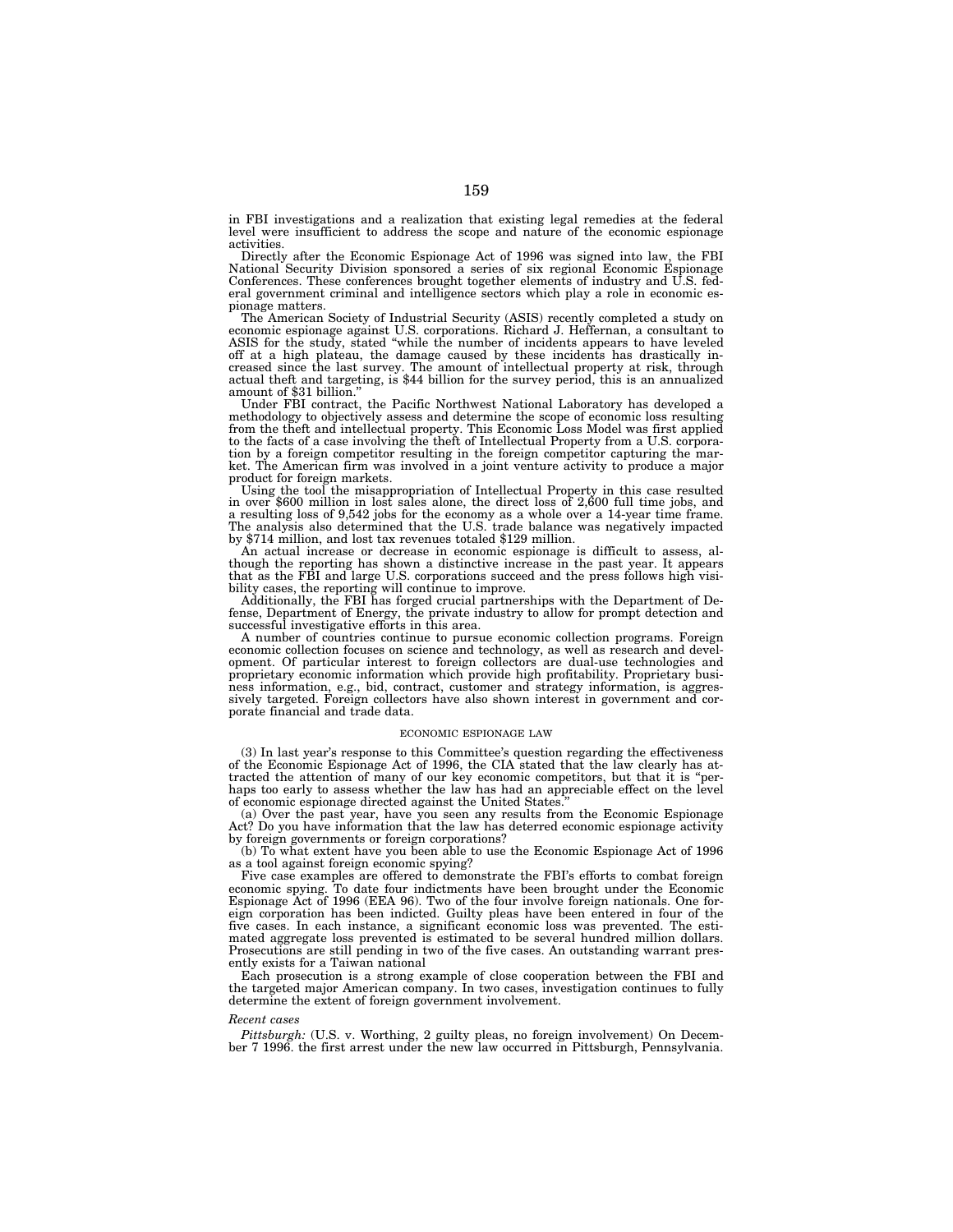Patrick Worthing and his brother Daniel were arrested by FBI agents after agreeing to sell Pittsburgh Plate Glass (P.P.G.) information to a Pittsburgh agent posing as a representative of Owens-Corning, Toledo, Ohio. Both subjects were charged under Title 18 United States Code, Section 1832 (18 USC 1832, Theft of Trade Secrets). On April 18, 1997, due to his minimal involvement, Daniel Worthing was sentenced to six months of home confinement, five years probation, and 100 hours community service. In June 1997, Patrick Worthing was sentenced to 15 months in jail and three years probation. Potential loss prevented was \$20–\$40 million.

*Philadelphia:* (U.S. v. Hsu, et al., awaiting trial, involves Taiwan nationals) On June 14, 1997, Hsu Kai-lo and Chester H. Ho, naturalized U.S. citizens, were arrested by the Philadelphia Division for attempting to steal the plant cell culture technology of Taxol, patented and licensed by the Bristol-Myers Squibb Company. On July 10, 1997, a federal grand jury for the Eastern District of Pennsylvania returned indictments, totaling eleven counts against Hsu, Ho, and Jessica Chou (a Taiwanese citizen who was actively involved with Hsu in attempting to obtain the Taxol formulas). Hsu and Chou are employed by the Yuen Foong Paper Manufacturing Company of Taiwan, a multinational conglomerate. Ho is a professor at the National Chaio Tung University and the Institute of Biological Science and Technology in Taiwan. Chou remains in Taiwan. Two of the eleven counts were violations of Title 18 USC 1832. Potential loss prevented is estimated in the hundreds of millions of dollars.

*Cleveland:* (U.S. v. Yang, et al., 1 guilty plea, two awaiting trial, Taiwan company indicated) On September 5, 1997, Pin Yen Yang and his daughter Hwei Chen Yang (aka Sally Yang) were arrested on several charges, including Title 18 USC 1832. Also charged is the Four Pillars Company, which has offices in Taiwan, and a registered agent in El Campo, Texas. It is alleged that the Four Pillars Company, Pin Yen Yang, Sally Yang, and Dr. Ten Hong Lee were involved in a conspiracy to illegally transfer sensitive, valuable trade secrets and other proprietary information from the Avery Dennison Corporation, Pasadena, California, to Four Pillars in Taiwan. Dr. Lee, who is cooperating with the investigation, has been an Avery Dennison employee, at the company's Concord, Ohio, facility since 1986. Dr. Lee received between \$150,000 and \$160,000 from Four Pillars/Pin Yen Yang for his involvement in the illegal transfer of Avery Dennison's proprietary manufacturing information and research data over an approximate ten year period. On October 1, 1997, a federal grand jury returned a  $\hat{2}$ 1-count indictment, charging Four Pillars, Pin Yen, and Sally Yang with attempted theft of trade secrets, mail fraud, wire fraud, money laundering, and receipt of stolen property. On the same date, Dr. Ten Hong Lee plead guilty to one count of wire fraud and promised continued cooperation with the investigation. Economic loss estimated at \$50–\$60 million.

*Memphis:* (U.S. v. Davis, 1 guilty plea, 27–33 months) On October 3, 1997, the Memphis Division arrested Steven Louis David, who was indicted in the Middle District of Tennessee on five counts of fraud by wire and theft of trade secrets. Wright Industries, the victim company and a sub-contractor of Gillette, had fully cooperated with the FBI's investigation. Although the FBI knows that Davis reached out to one foreign owned company (BIC), it is unclear if he was successful in disseminating trade secrets overseas. The FBI, however, has learned that a competitor in Sweden had seen the drawings of the new Gillette razor. Davis plead guilty on January 23, 1998, to a ten-count indictment pertaining to theft of trade secrets and wire fraud. Potential loss prevented was in the hundreds of millions of dollars.

*Buffalo:* (Pre-EEA 96, 1 guilty plea, PRC-related) Harold C. Worden was a 30-year employee of the Eastman Kodak Corporation who established his own consulting firm upon retiring from Kodak. Worden subsequently hired many former Kodak employees and stole a considerable amount of Kodak trade secret and proprietary information for use at his firm. As a result of investigation, Worden signed a plea agreement with the U.S. Attorney's Office for the Western District of New York in which he pled guilty to one felony count of violating Title 18, USC, Section 2314 (the Interstate Transportation of Stolen Property). Worden was sentenced to one year imprisonment, three months of home confinement with monitoring bracelet, three years of supervised probation. and a fine of \$30,000. Investigation is continuing in the case. Potential loss prevented was in the hundreds of millions of dollars.

#### ESPIONAGE BY FOREIGN CORPORATIONS

(4) Last year, in response to a question by this Committee, the definition of economic espionage was given as ''government-directed or orchestrated clandestine effort to collect U.S. economic secrets or proprietary information.'

(a) To what extent are U.S. corporations threatened by the theft of trade secrets by foreign entities that are not ''government directed or orchestrated?'' How do you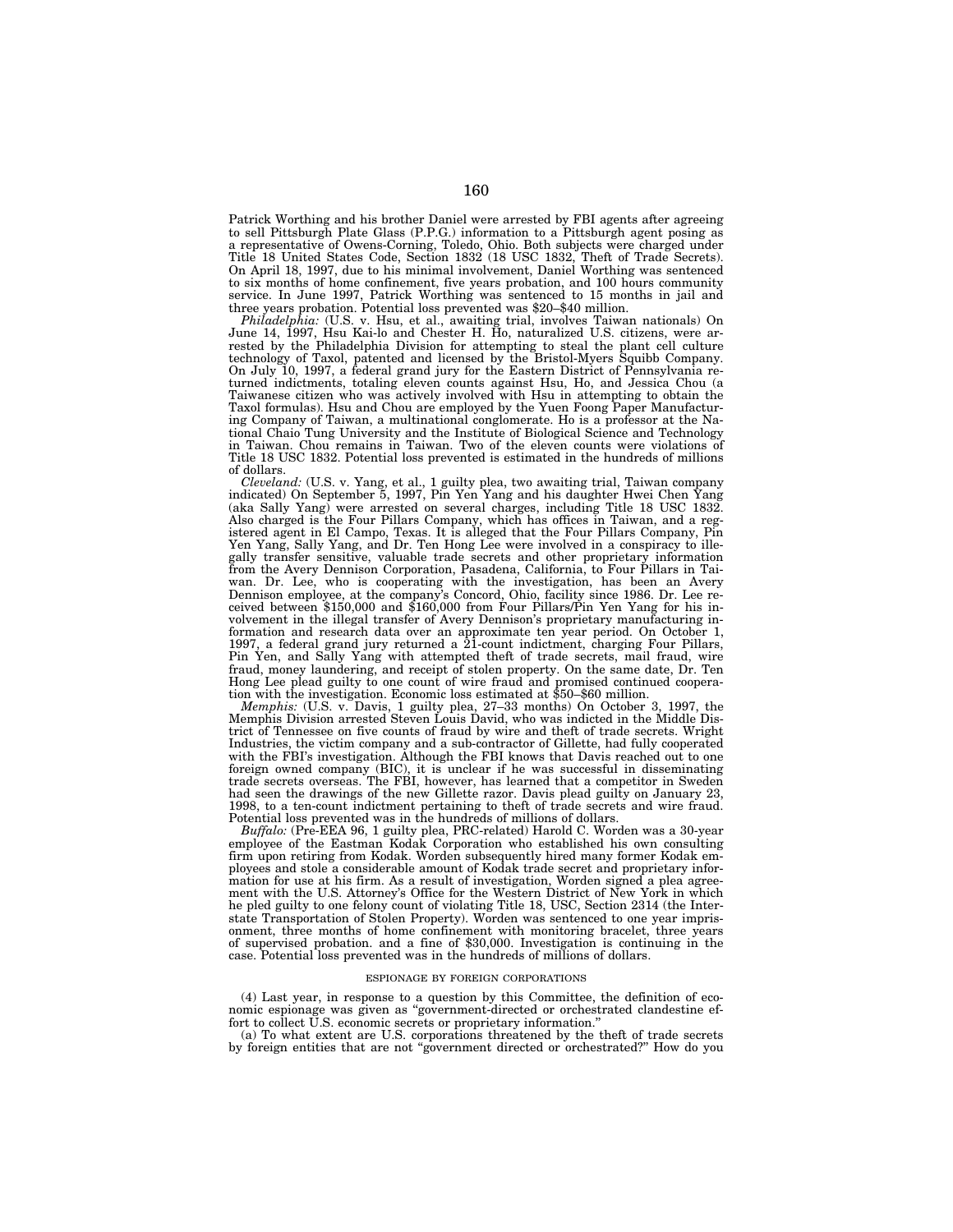distinguish whether espionage is government directed or not, especially if the foreign corporation involved receives extensive government subsidies?

(b) What steps are you taking to prevent corporate espionage that is not directed by a foreign government?

The determination of economic espionage committed to the benefit of a foreign government, foreign instrumentality, or foreign agent, is made through logical FBI investigative steps. The FBI works with a number of different entities to determine foreign involvement in potential cases of economic espionage.

Many of the steps taken to prevent corporate espionage that is not directed by a foreign government are essentially the same as those with possible foreign involvement.

The FBI National Security Division's Awareness of National Security Issues and Responses (ANSIR) Program brings to the attention of U.S. corporations their potential vulnerability to economic espionage. ANSIR communicates via INTERNET  $(ansir@LEO.GO\check{V})$  with thousands of American firms in high technology and other industry. ANSIR representatives are located at each FBI office nationwide. To date, the FBI has presented its economic espionage program at lectures in ten countries and has reached an audience of over 80,000.

Industry is obviously one of the front lines in the battle to protect trade secrets. The FBI is currently working with industry to develop an on-line system to facilitate the timely sharing of information concerning incident reports, threat profiles, and referrals between industry and the FBI.

The FBI has developed significant information on the foreign economic threat, to include: (1) identification of the foreign government sponsors of economic espionage; (2) the economic targets of their intelligence and criminal activities; and (3) the methods used to clandestinely and illicitly steal U.S. Government information, trade secrets and technology.

Also, the FBI helped establish in 1998 the Department of Defense Counterintelligence Science and Technology Protection Working Group. This group was formed through the joint efforts of the Office of the Secretary of Defense and the FBI to develop a forum to identify and address defense-related technology protection issues. The group has attendees from all DOD elements, OSD, NSA, NRO, and other U.S. Government agencies such as DOE and CIA. The FBI participates both at the executive committee and working group levels.

The FBI has initiated efforts to include operative language of the EEA 96 in the Federal Acquisition Regulation (FAR). The FAR provides uniform policies and procedures for acquisitions by executive agencies of the federal government. Current plans include placing a definition of the law and how to handle a violation (to include reporting requirements) in the Improper Business Practices section of the manual. Also, the instances where the U.S. Government retains the intellectual property rights to a particular unclassified technology, clauses will be included in the actual contract defining the technology as a trade secret belonging to the U.S. Government.

These efforts are helping to forge a closer working relationship between the FBI and the various governmental and U.S. industry organizations that can assist and benefit from FBI counterintelligence programs.

### WORKING WITH U.S. CORPORATIONS

(5) If you find evidence that a U.S. company is being targeted for economic espionage or is the subject of unfair competition with a foreign firm, what mechanisms are in place to remedy the situation? How often does this occur?

Practitioners of economic espionage seldom use one method of collection rather they have concerted collection programs that combine both legal and illegal, traditional and more innovative methods. Investigations have and continue to identify the various methods utilized by those engaged in economic espionage and to assess the scope of coordinated intelligence efforts against the United States.

An intelligence collector's best source continues to be a mole, or "trusted person," inside a company or organization, whom the collector can task to provide proprietary or classified information. Recently, we have seen the international use of the Internet to contact and task insiders with access to corporate proprietary information. Other methodologies include the recruitment of foreign students, joint ventures, and the use of well-connected consultants to operate on behalf of a foreign government.

A number of remedies are available to levy against entities that commit economic espionage. The FBI has used various statutes in addition to the EEA 96 to combat the theft of U.S. trade secrets. These remedies include, but are not limited to, Wire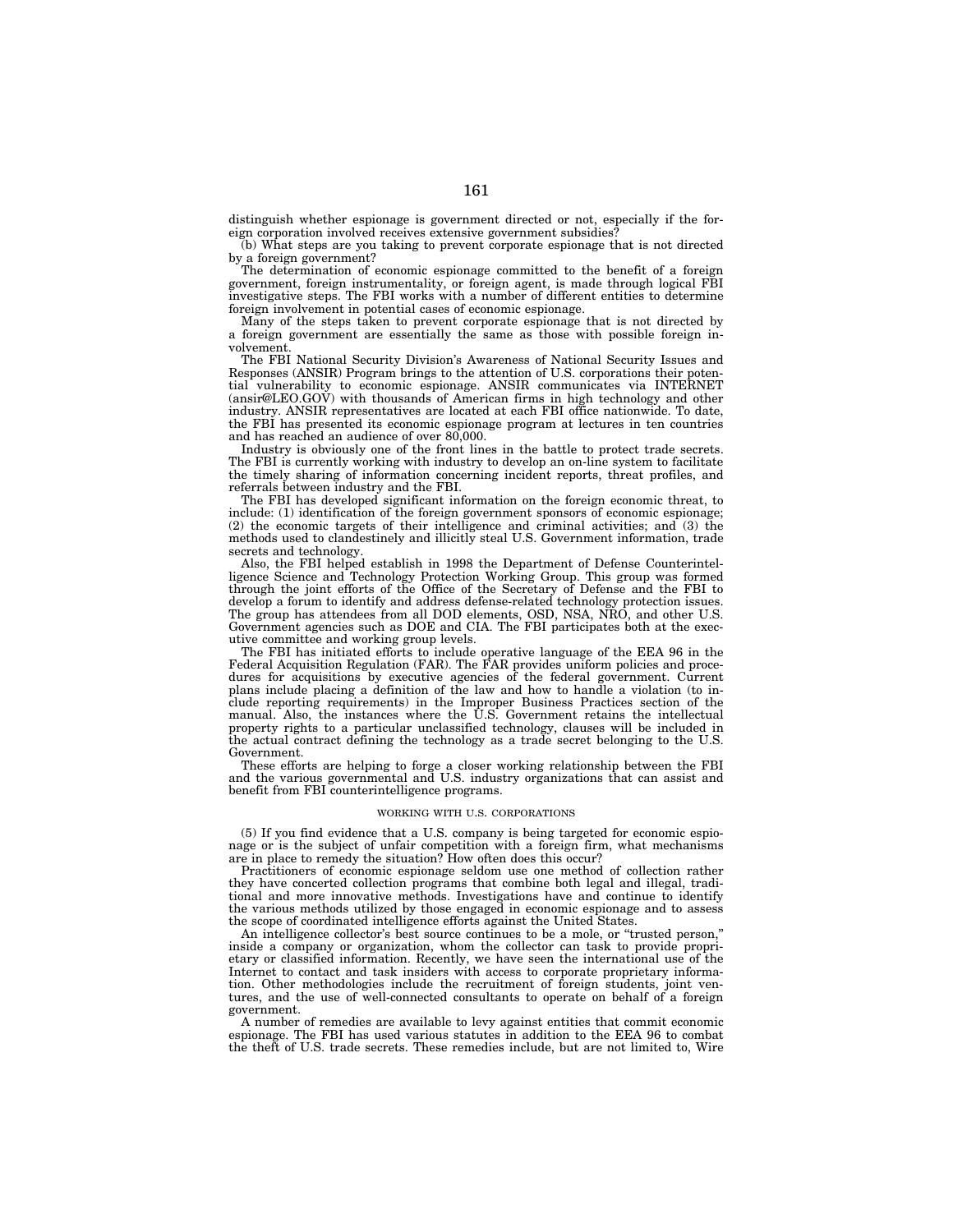Fraud, Mail Fraud, Interstate Transportation of Stolen Property, Conspiracy, and Money Laundering.

## ECONOMIC ESPIONAGE AGAINST THE U.S.

(6) How do you distinguish between economic espionage and aggressive but legitimate information gathering by a foreign government or a foreign corporation? Please describe the type of economic espionage you see as the greatest threat to U.S. economic competitiveness. To what extent is economic espionage against the U.S. supported and coordinated by foreign governments?<br>Logical FBI investigation is used to determine foreign involvement in specific

cases.<br>The United States' proprietary economic information, research and development

into cutting-edge technologies, and its overall science and technology bases are the envy of most nations in the world. The open nature of the United States is conducive to foreign targeting of sensitive economic and technological information. For these two reasons, U.S. science and technology research and development, and proprietary economic information are all susceptible to intense collection efforts.

The increasing value of trade secrets in the global and domestic marketplaces, and the corresponding spread of technology, have combined to significantly increase both the opportunities and motives for conducting economic espionage. Traditionally hostile countries and a number of allies continue their collection of U.S. trade secrets. The U.S. counterintelligence community has specifically identified the suspicious collection and acquisition activities of foreign entities from at least 23 countries. Analysis of updated information indicates that of those identified countries, 12 are assessed to be most actively targeting U.S. proprietary economic information and critical technologies. This list has been revalidated since the 1996 Annual Report on Foreign Economic Collection and Industrial Espionage.

All economic espionage is a threat to U.S. economic competitiveness. Foreign collection continues to focus on U.S. trade secrets and S&T information products. Of particular interest to foreign collectors are dual-use technologies and technologies which provide high profitability.

Specifically, throughout the past year, foreign collectors had particular interest in targeting U.S. industry in areas such as biotechnology, communications equipment, aerospace technology, computer-related software/hardware, nuclear-related technology, electronics, pharmaceuticals, missile systems, lasers, night-vision equipment, encryption technology, stealth technology, and aircraft systems.

## POTENTIAL BW/CW ATTACKS ON THE UNITED STATES

(7) What is the likelihood that the U.S. will be subjected to a biological or chemical attack within the next 2–5 years? 5–10 years? How is this attack likely to be carried out? Do you consider C/B weapon attack against the U.S. as more likely than a ballistic missile attack against the U.S.? How difficult is it for a group to construct and deliver an effective chemical weapon? A biological or radiological weapon? A nuclear device? What existing groups now have or are seeking such a capability?

It is very likely that there will be continued instances of WMD use in the United States in the next 2–5 years, since the U.S. has experienced increases in the number of individuals producing, possessing, planning and/or using chemical and biological materials. In 1997 there were in excess of 100 investigations ongoing by the FBI in the WMD arena. While many of the threats were considered non-credible, more arrests and preventions have taken place by local, state and federal authorities. Although cases over the last two years did not involve large groups with significant resources, they did affect U.S. citizens where treatment and/or hospitalization was required in selected cases. The FBI has observed a trend of increased interest in WMD materials, especially biological agents. As the result of recent events, significant threats over the past few years, and the increased availability and proliferation of nuclear, biological and chemical materials, there is a growing concern for the potential of terrorist incidents occurring in the U.S. involving WMD, specifically chemical biological, and to a lesser degree, radiological, and nuclear. Therefore, the need to increase awareness and vigilance in the WMD prevention, mitigation, and response arenas is critical.

The probability of a major WMD incident in the next 2–10 years is extremely difficult to quantify. Based on a number of factors, to include an arrest in April, 1997 of extremist elements of a right wing group who planned to blow up a natural gas refinery as a diversion to an armored car robbery, the prospect of such an incident occurring in the U.S. as we reach the millennium in the United States is increasing. Some of these factors include the following: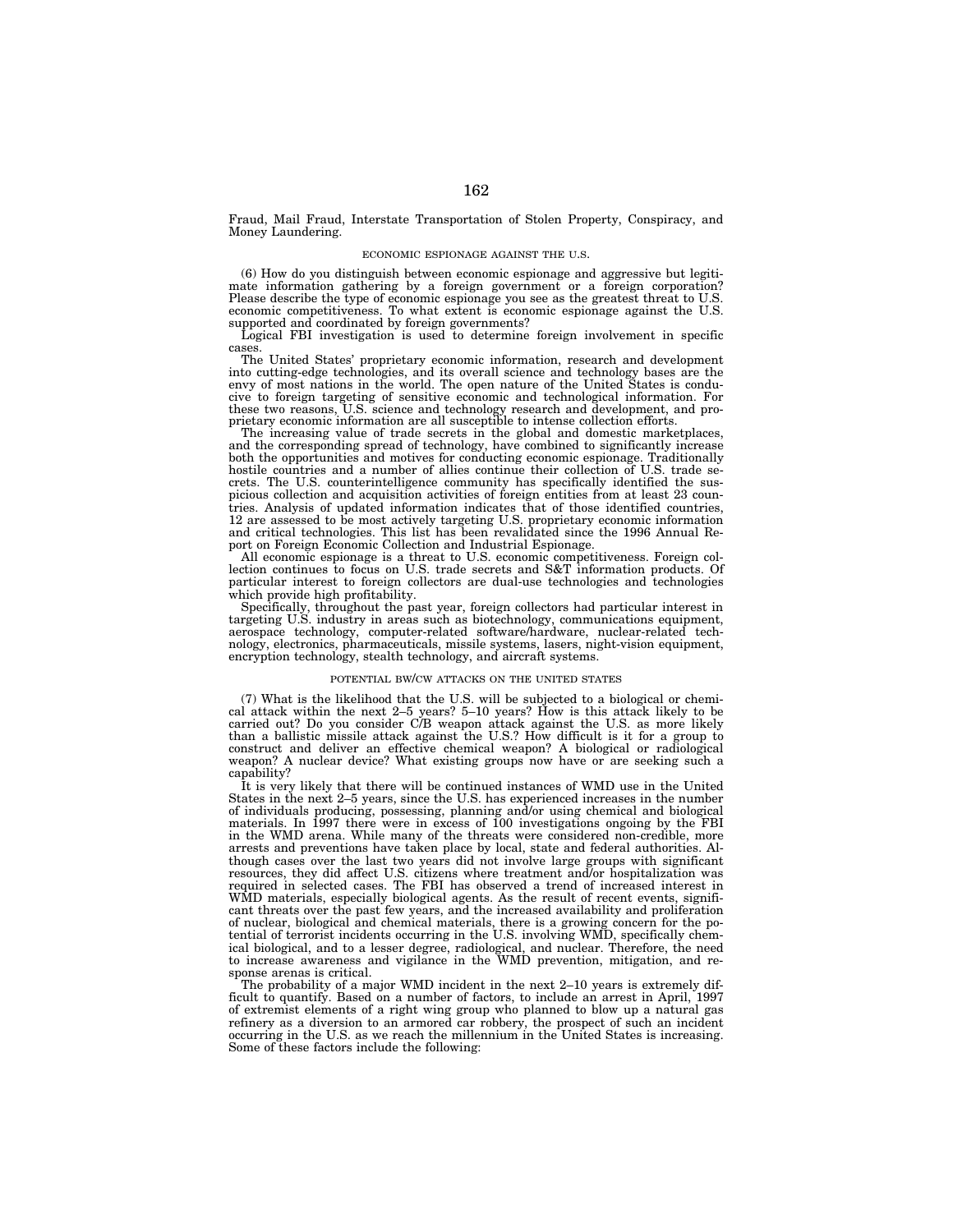(a) Certain WMD agents are relatively inexpensive to produce, commercially available, and easy to acquire, especially biological purposes.

(b) Basic knowledge required to manufacture C/B substances is readily available, difficult to detect, and increased public awareness through the movies, T.V. and the Internet.

(c) Certain state sponsors of terrorism have active WMD programs. Additionally, non-aligned terrorists and certain cult type groups are still a growing concern. Such efforts could result in a major WMD incident, however, we hold no credible intelligence presently that any such action is being contemplated.

(d) The majority of both credible and non-credible threats in the U.S. has come from ''lone offenders.'' Motivation ranges from anti-government sentiment, extortion, end of the world type logic to those who are mentally unstable. Nonetheless, while many did not possess the technical know-how, several individuals have had the intelligence and ability to create such devices.

Based on case studies of threats/incidents and investigations, the FBI believes that two likely scenarios of a postulated attack in the U.S. would consist of a lone individual or small group of individuals either (1) deploying a small amount of a crude biological agent, probably a toxin, in an unsophisticated delivery system, resulting in a relatively small amount of casualties, but with some deaths possible or (2) theft and/or sabotage of a site storing industrial chemicals, associated with conventional explosives, with the likelihood of causing more significant widespread damage.

Less likely, but equally difficult to quantify, is the use of an effective radiological weapon. Although technically feasible, difficulty in dispersal associated with a relatively small casualty rate makes this option less appealing to a would-be terrorist. Recent cases do not demonstrate a significant increase in interest in radiological devices. However, as with all WMD scenarios, the mere threat of any of these options can cause concern and disruption. The FBI does share concerns with the Department of Energy (DOE) on the ever present threat of the use of an improvised nuclear or radiological device and has embarked on a long term initiative involving Nuclear Site Security with both the DOE and the Nuclear Regulatory Commission (NRC) which cannot be further discussed in an unclassified setting.

Internationally, as alluded to previously, the threat from state sponsored and nonaligned terrorists exists, however, the FBI has no intelligence professing imminent attack against the U.S. from these elements. We do consider the use of C/B weapon in a smaller quantitative attack, as noted above, a much more likely alternative than a ballistic missile attack.

How difficult is it for a group to construct and deliver an effective chemical, biological, radiological weapon or nuclear device?

Currently, no groups other than certain nations have the capability to build a nuclear device. Technical expertise in designing a weapon, and in obtaining the plutonium, or Highly Enriched Uranium (HEW) are required. Obtaining this critical material is what slowed down one known terrorist sponsored state's nuclear weapon developed program and will be the main difficulty faced by any terrorist group.

Radiological devices in comparison are easier to build, but have extremely limited effectiveness other than the terror they would induce in people who fell threatened by the possibility of irradiation. There are thousands of radioactive sources used in medical and industrial applications. They could be stolen rather easily and dispersed by a terrorist or individual with an explosive charge. The results of such an explosion would be fairly limited and would depend upon the type and form of radioactive material stolen.

The creation of a C/B weapon is within the ability of an individual or group, although effective dissemination is a more complicated task. A stressed in this testimony, we believe that C/B weapons would be the weapons of choice in the WMD environment, noting that we still believe that conventional terrorist weapons and methods, i.e., bombings, use of firearms and kidnappings are still the primary methods of operation by terrorists.

The most difficult question from a law enforcement perspective is determining motivation, so that prevention can mitigate damage. As recent cases have shown, the reasons for using WMD can be as simple as creating a diversion for an armored car robbery or to take revenge on the Government, an institution or an employer. These factors make the task of accurate and timely prediction very difficult. While many in law enforcement and the intelligence community believe that a WMD event is in our future, there exists the proverbial argument of ''how small or large will it be?''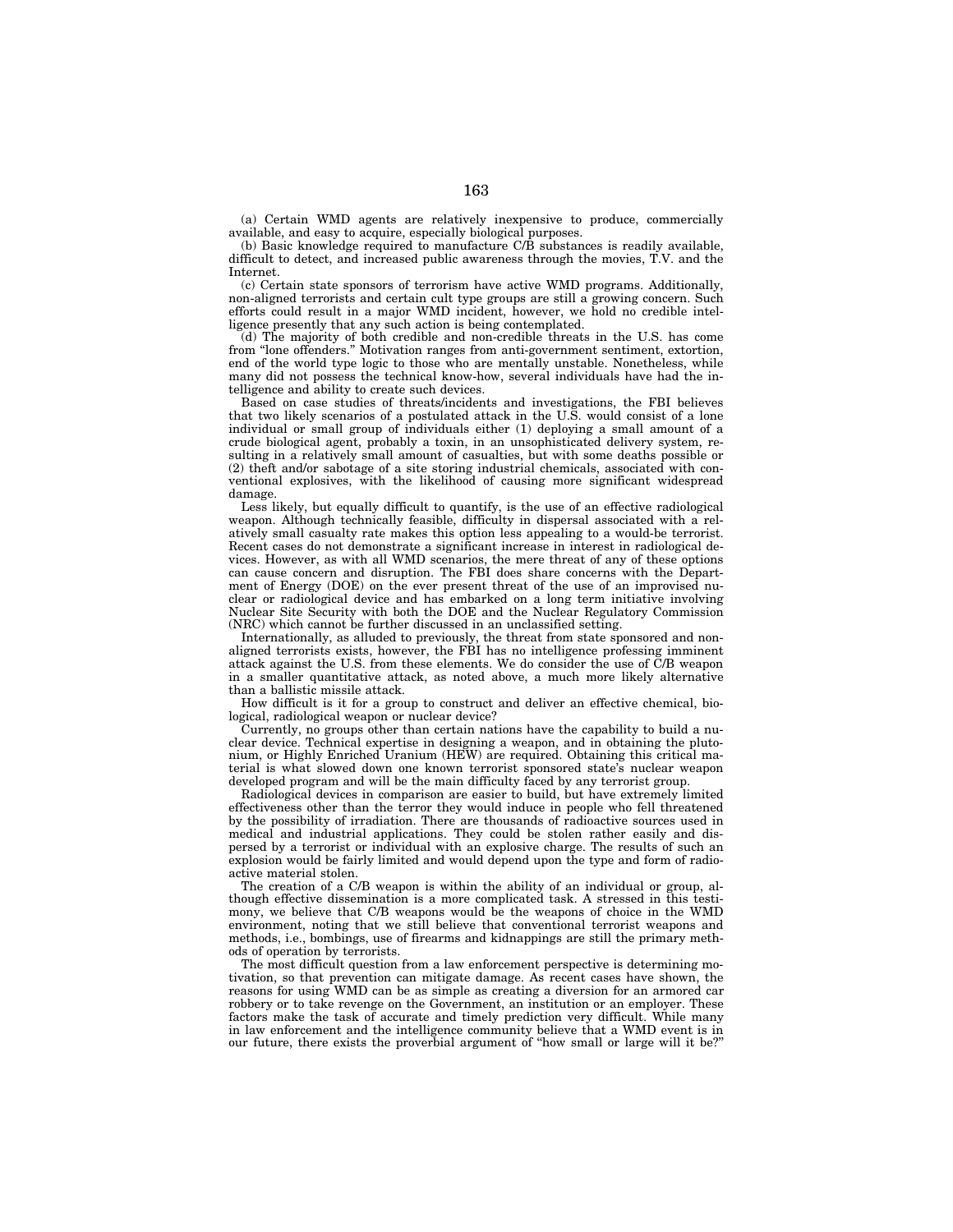#### POSSIBLE RETALIATION FOR THE KANSI SENTENCING?

(8) Mir Aimal Kansi has recently been sentenced to death for the killing of CIA employees outside CIA Headquarters. What is the likelihood that there will be acts of terrorism against the U.S. as a result of this?

On November 10, 1997, a jury in Fairfax, Virginia, convicted Mir Aimal Kansi of capital murder. In January 1998 the court sentenced Kansi to death.

The potential threat of retaliation against U.S. targets for Kansi's sentencing takes two distinct forms. The threat of some type of retaliatory attack on U.S. soil is low but not outside the realm of possibility. The threat of retaliation against U.S. targets outside the United States should be viewed as a somewhat more likely scenario, although the FBI has no credible information indicating that such an attack should be expected.

Kansi's January 25, 1993, attack on CIA employees appears to be more a product of his own dementia than an organized conspiracy. Although Kansi warned during his subsequent trial that "his people" would retaliate for his sentencing, this warning may again represent more his delusional thought processes than a serious threat referring to a concerted effort to average his sentence. The FBI has not detected a support network within the United States that appears prepared or willing to retaliate for Kansi's sentencing. Kansi's own family has publicly distanced itself from his actions. The possibility of retaliation within the United States would most likely stem from the same type of rogue, lone attacker represented by Kansi himself. An attack by such an individual would be difficult to detect beforehand, or to prevent.

The killing of four American businessmen in Karachi, Pakistan, 36 hours after Kansi's conviction raised speculation that the killings were carried out in response to Kansi's conviction. However, there has been no indication that the killings in Karachi are related to Kansi in any way. To date, there have been no confirmed attacks against U.S. targets stemming from Kansi's conviction or sentencing. However, attack on ''soft'' U.S. targets abroad (business persons, tourists, nongovernmental facilities) could prove attractive to any individual or group seeking to avenge Kansi's sentence.

## ECONOMIC TERRORISM

(9) Do you have any evidence that foreign governments, corporations, or individuals are targeting U.S. economic interests using technology (such as a virus, computer hacking, etc.)? Do you see this as a near-term threat, or more long-term?

The FBI has, in numerous investigations, encountered evidence that foreign governments, corporations, and individuals have targeted U.S. economic interests using computer technology. Many of these investigations are still pending and some are classified, thus, detailed discussion is not possible in this format.

A well-known example of this targeting is the Citibank investigation which revealed that individual Russian hackers had intruded into Citibank computers and attempt to divert over \$10 million worth of electronic transactions. The FBI has pending investigations in which foreign corporations have, or have attempted to, obtain proprietary information from U.S. corporations using computer technology (either to access the information without authorization or to exceed an authorized level of access to the information).

The FBI has an extensive economic counterintelligence program which has identified attempts by foreign governments and foreign government-controlled entities to target U.S. economic interests. Many of these attempts now involve the use of computer technology either to obtain information from or about the U.S. targets, or as a means to facilitate more traditional espionage (e.g., to transmit large amounts of data abroad, to provide a secure means of communication).

The threat, then, is present now, and is likely to increase in the long-term along with reliance on networked information systems. The FBI's outreach efforts for both economic counterintelligence and critical infrastructure protection purposes tend to suggest that there is significant amount of activity that is not reported by the victims or intended targets.

## TERRORIST'S USE OF ADVANCED INFRASTRUCTURE

(10) Terrorists are making more use of advanced computer and telecommunications technology, their own communications and intelligence gathering, and establishing a worldwide network of contacts and support. Does this easy access to information, communication, and transportation make the job of intelligence gathering more difficult or does not provide opportunities which you can exploit? Are there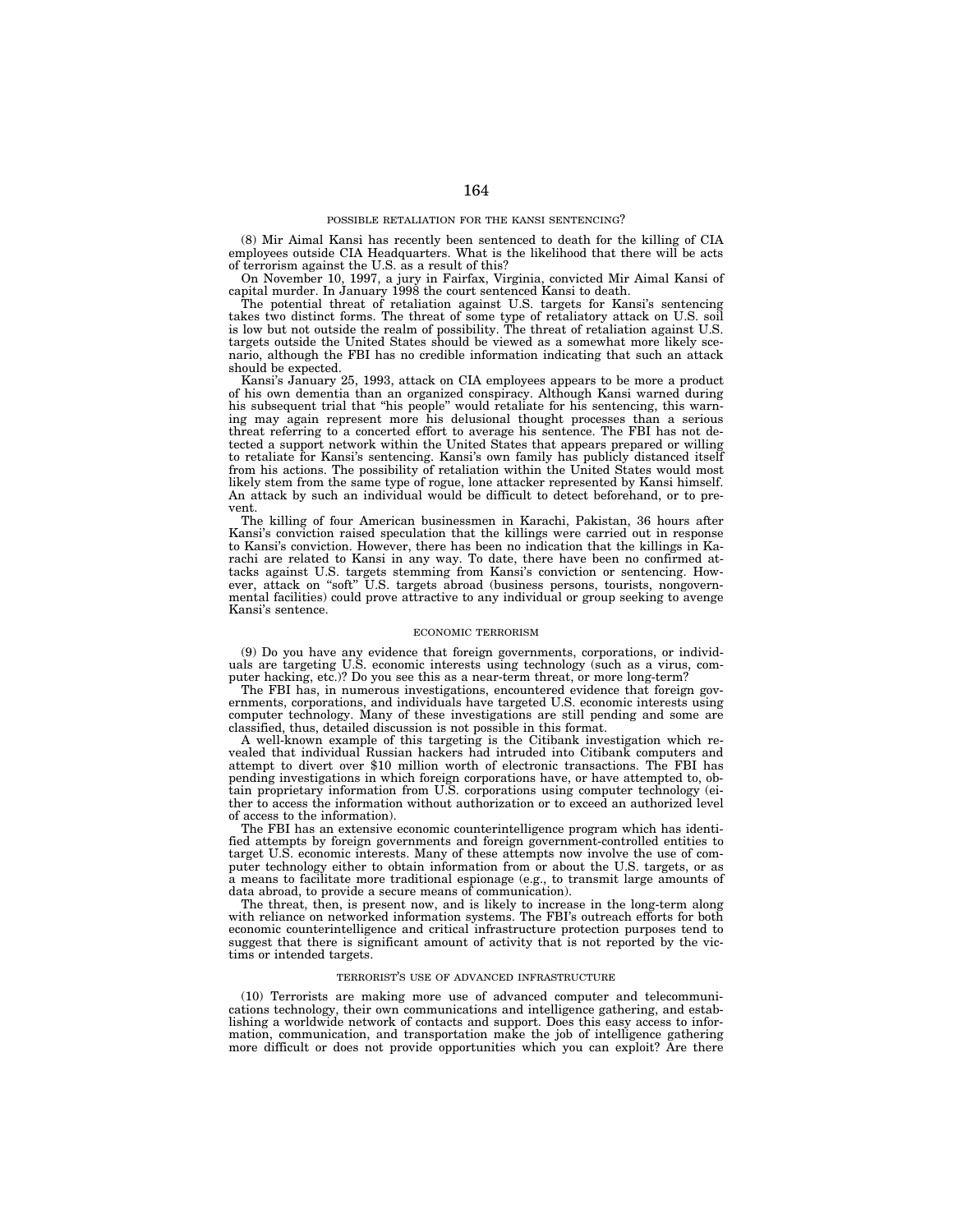steps that we can take to deny terrorists the ease of movement and communication they now enjoy?

Without question, the acquisition and use by terrorists of advanced technologies make the work of intelligence collection and operational countermeasures much more difficult. While a terrorist's uncritical reliance on new technologies may occasionally offer a spectacular opportunity for intelligence collection, such is the exception rather than the rule. The availability of strong encryption further complicates collection in these circumstances.

From the FBI's perspective, the most effective steps to take here are those that enhance the FBI's ability to exploit collection opportunities and to monitor terrorist communications. An important initial step is to reinforce the FBI's technical resources, in terms of equipment, expert personnel, and trained agents. Given the rapid pace of technology development, it is essential that the FBI be able to stay abreast of the latest commercially available technologies. The Computer Investigations and Operations Section (CIOS) of the National Infrastructure Protection Center (NIPC) serves as the FBI's focal point for computer intrusion investigations. CIOS investigators and technical personnel currently support operations in other National Security Division components when computer technology issues arise. The technical expertise encompassed by the CIOS and other FBI components is subject to ever-increasing demands for criminal, counterterrorism, and counterintelligence assistance. Maintaining the appropriate level of expertise, retaining experienced personnel, and extending training to more counterterrorism agents are important steps in countering the broad spectrum of challenges posed by emerging technologies.

It will also be important to ensure that the current legal authorities for FBI counterintelligence operations adequately correspond to the current technological environment. While Foreign intelligence Surveillance Act (FISA) authority applies to electronic communications, surveillance of the content of computer communications alone is not always sufficient to determine the path or true origin of the communication. ''Transactional'' or computer log data is often of critical significance. Unlike the legal authorities for criminal investigations, the counterintelligence authorities do not yet include mechanisms (short of full FISA authority) for obtaining this data. The Justice Department has proposed the creation of a counterintelligence ''pen register'' mechanism to address this situation, and this proposal represents an important enhancement of our ability to deny terrorists the opportunities offered by new technology.

#### THREAT OF INFORMATION WARFARE BY TERRORISTS

(11) Our traditional definition of terrorism does not include such things as computer attacks intended to damage our telecommunications or transportation infrastructure. Are we prepared to deal with ''virtual terrorism?'' What steps do we need to take to focus Intelligence Community counterterrorism efforts on this new threat?

The FBI's counterterrorism and infrastructure protection programs, computer attacks on critical infrastructures, such as telecommunications or transportation, are already considered weapons available to terrorists. In fact, terrorist groups have, in at least one incident recently made public, used a computer-based ''denial of service'' attack targeting the facilities of a foreign government. An effective response to this emerging threat depends on the rapid analysis and sharing of infrastructure information so that seemingly isolated computer intrusions can be recognized as coordinated attacks. The FBI's goal is to consolidate in the NIPC all relevant computer intrusion information, as well as all of the FBI's background information about the architecture and vulnerabilities of our nation's key infrastructures. The NIPC can then analyze information, determine the nature and scope of an attack, rapidly disseminate that information to FBI counterterrorism components (as well as the U.S. Intelligence Community [I.C.] and the Department of Defense) and if appropriate, issue public warnings to those at risk. Using NIPC analytical product, FBI counterterrorism components can craft an investigative response with the appropreations.

The Defense Department recently has sponsored information warfare exercises that featured computer attacks on critical infrastructures. The NIPC participated in these exercises, which incorporated representatives from the I.C., other government agencies, and the private sector. These exercises, as well as other discussions in the I.C., all identify rapid and effective information sharing as the key component of a successful defensive strategy. The NIPC is intended to serve as the focal point for this information sharing, which will be accomplished in a variety of ways. First, the NIPC will incorporate direct technical connectivity with relevant military and intel-ligence community components. Second, the NIPC staff will include a significant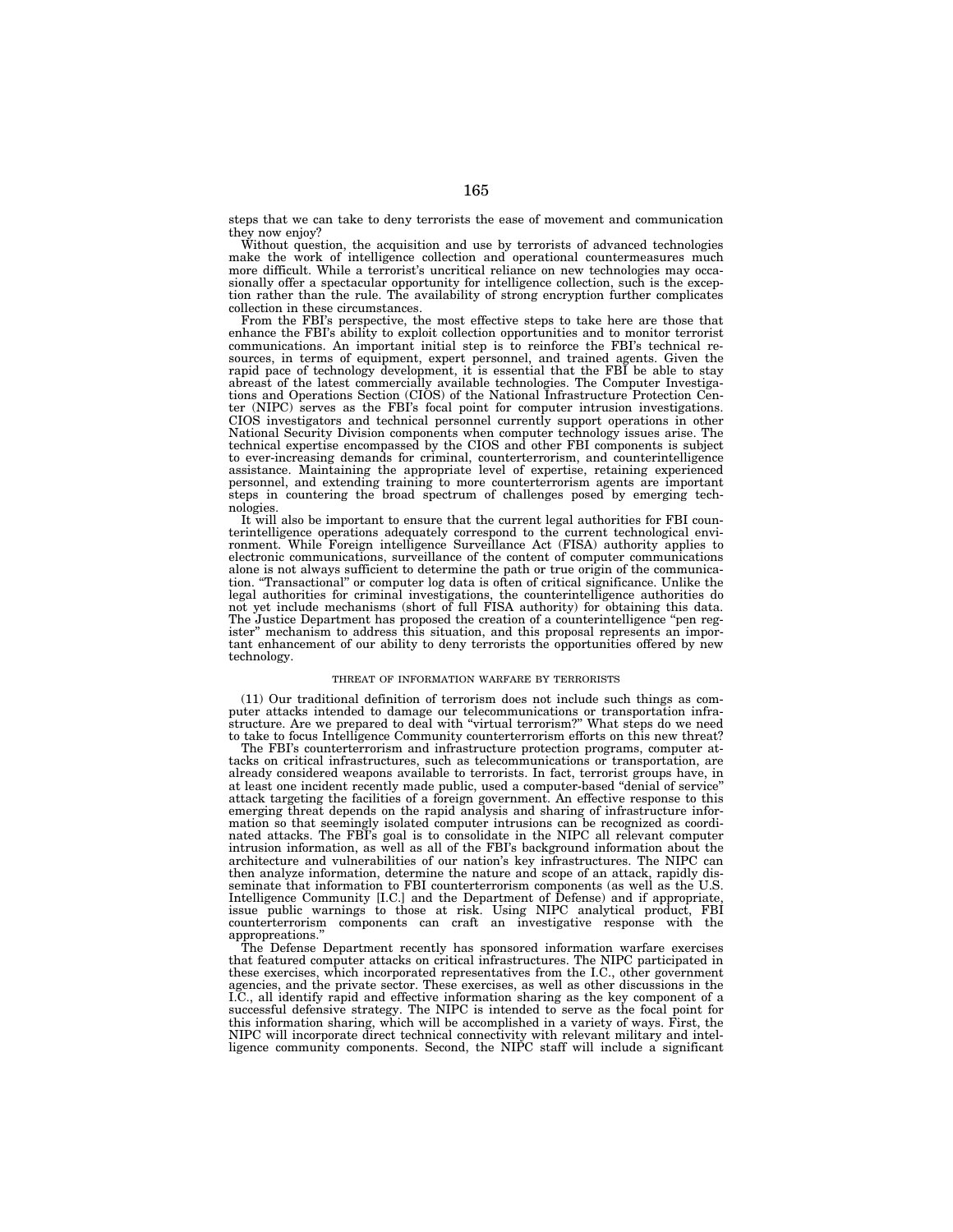number of DOD and I.C. representatives who will be fully integrated into the NIPC and will facilitate rapid dissemination of information to their home agencies in accordance with legal requirements.

Our defensive strategy against computer attacks also must incorporate the private sector owners and operators of the infrastructures. The FBI, through the NIPC's outreach programs and other initiatives, is seeking to open channels of communica-tion with the private sector. The NIPC will ultimately incorporate private sector representatives on its staff and will generate analytical products tailored to the private sector's need for threat information and warnings.

## EXECUTIVE BRANCH ORGANIZATION ON THE COUNTERTERRORISM ISSUE

(12) How well is the Executive Branch organized to deal with counterterrorism? Is there room for improvement in the CIA-FBI relationship on counterterrorism matters? Should the FBI be given primacy over both domestic and foreign

counterterrorism intelligence gathering? During the past three years, the U.S. Intelligence Community (I.C.) has significantly improved its information sharing capabilities. Much of this improvement stems from a profound shift in the organizational structure of the I.C. Two specific examples of this new approach—the DCI Counterterrorist Center (Central Intel-ligence Agency) and the FBI Counterterrorism Center—reflect this shift. Both centers integrate personnel from a variety of federal agencies into their daily operations. Currently, 18 federal agencies—including the CIA, the Department of De-fense, and the U.S. Secret Service—maintain a regular presence in the FBI Counterterrorism Center. Likewise, the FBI has assigned senior-level officials to the DCI Counterterrorist Center. These exchanges—and the operational enhancements they have brought to the cooperative relationship of the two agencies—have helped the FBI and CIA move beyond the mutual distrust that sometimes marked their relationship in the past.

This sense of cooperation extends to training as well. Since 1995, the FBI and CIA have participated in several joint training conferences around the country. In addition, the CIA now participates in 4 of the 16 joint terrorism task forces operating in communities around the country. CIA representation t

The FBI has been designated as the lead federal agency in the U.S. Government's response to terrorism, both within and outside U.S. borders. However, the FBI lacks the statutory mandate or the overseas presence to assume ''primacy'' in foreign intelligence gathering. Given the information sharing and integrated intelligence anal-ysis that marks the U.S.I.C.'s response to terrorism, little would be gained from designating one agency as the primary foreign counterterrorism intelligence gathering arm of the U.S. Government. Agencies such as the CIA and the Defense Intelligence Agency (DIA) have developed effective means to monitor international terrorist threats. The coordinated effort now in place benefits from the individual expertise each agency brings to the government's intelligence gathering effort.

### COUNTERINTELLIGENCE THREAT TO NATIONAL LABORATORIES

(13) A September 1997 GAO report regarding DOE's security controls over foreign visitors to the National Laboratories noted that ''DOE's procedures for obtaining background checks and controlling the dissemination of sensitive information are<br>not fully effective" and that as a result, "sensitive subjects may have been discussed<br>with foreign nationals without DOE's knowledge and app Laboratories in particular? What is being done to rectify this problem?

For reasons previously outlined to the Senate Select Committee on Intelligence (SSCI), and due to the sensitive nature of the material involved, the Commonwealth of Independent States (CIS) and Domestic Espionage Unit, Eurasian Section, National Security Division, is unable to respond to this question in the unclassified manner requested. The CIS and Domestic Espionage Unit can provide a classified statement to the SSCI if so requested.

# INFORMATION OPERATIONS

(16) The Defense Science Board and the President's Commission on Critical Infrastructure Protection both issued reports during 1997 which identified our nation's vulnerability to both physical and computer attacks on our nation's information infrastructure. These reports noted that such an attack could come from a foreign government, a non-state actor, a criminal organization, or an individual hacker. How significant is the threat to our critical information infrastructure in the short-run?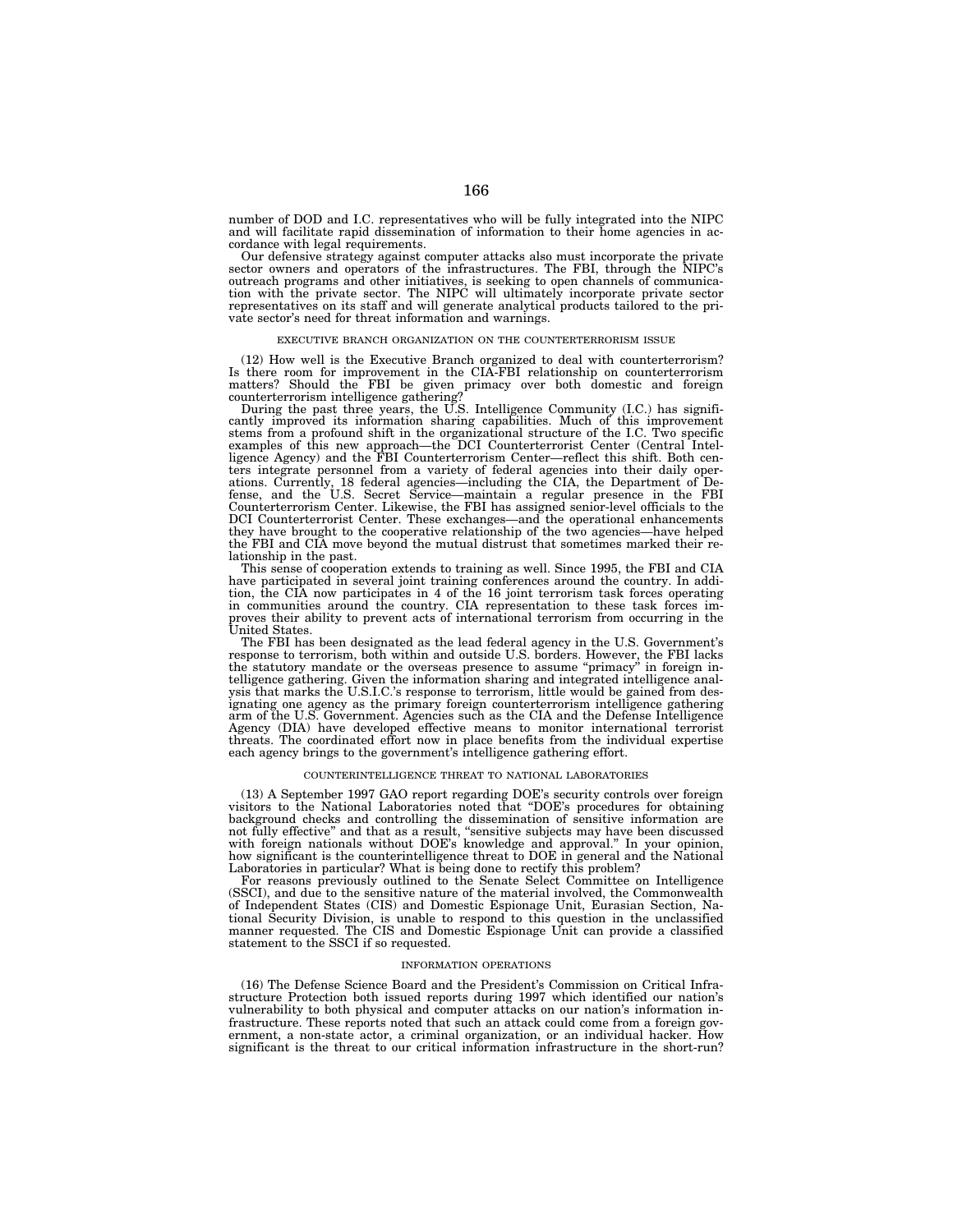In the long-run? How do you judge the Intelligence Community's ability to collect intelligence on this threat?

As discussed in the responses to questions 9 and 11, the FBI regards the threat to the critical infrastructures as real and already present. The significance of the threat in the long-run depends, to a great degree, on the extent to which the private sector owners and operators of critical infrastructures recognize and respond to the threat. In many actual intrusions investigated by the FBI, as well as in certain exercise scenarios, intruders were able to compromise critical systems by exploiting widely known (and easily removable) vulnerabilities. As awareness of the threat increases, and relevant technical information about the nature of specific threats is disseminated, the owners of critical systems should be able to reduce the number of real vulnerabilities. Likewise, the deterrent effect of successful investigations or other responses to infrastructure attacks should begin to be evident.

However, even if these trends develop successfully, the size and complexity of the critical infrastructures alone suggest that the threat will persist. Gathering intelligence about threats posed by foreign governments and terrorist groups operating abroad is the responsibility of the foreign intelligence community and will depend on both traditional intelligence gathering capabilities and technical capabilities designed to address the use of newer technologies. Gathering intelligence on individual actors or criminal organizations is often more complex, and depends on the integration of law enforcement and infrastructure protection efforts within U.S. territory. The FBI envisions the NIPC as the focal point for the interaction of law enforcement and infrastructure protection efforts in relation to this threat. Through the NIPC, and in compliance with applicable legal restrictions, analytical product derived from this information can be generated and disseminated through the I.C. to provide a current and full-spectrum portrayal of the threat to our infrastructures.

All of these efforts assume a great deal: the creation of an effective information sharing protocol for the NIPC, the cooperation of the private sector and other government entities, and a successful campaign of outreach and education to infrastructure owners. However, this is the FBI's strategy for addressing the threat, and important steps have already been taken to implement these plans.

> DEFENSE INTELLIGENCE AGENCY, *Washington, DC, June 12, 1998.*

To: Don Mitchell, *Professional Staff Member, Senate Select Committee on Intelligence,*

*Washington, DC.*

Subject: Transmittal of the Defense Intelligence Agency's (DIA's) Response to Questions For The Record January 1998 Threat Hearing.

1. This is in response to your 12 March letter to LTG Patrick Hughes, USA, Director of the Defense Intelligence Agency in which you provided 29 Questions For the Record (QFRs) which resulted from the 28 January Select Committee on Intelligence Hearing on the Worldwide Threat.

2. The enclosures provide DIA's response to the questions posed. The unclassified response to topics 12, 19, 20 and 29 could not be provided due to the sensitivity and nature of the subject matter. We have provided classified submissions for these four QFRs.

3. If we can be of any further assistance in this or any related matter, please feel free to call the Congressional Liaison staff.

Sincerely,

E. JOHN HUTZELL, *Acting Chief, Legislative Liaison.*

### Enclosures.

# TOPIC (1): RUSSIAN MILITARY CAPABILITIES

*Question a.* In your prepared testimony, you state that ''[t]here is little chance that Russia will reemerge as a global military peer competitor to the U.S. over the next two decades. During this period, Russia's strategic nuclear forces will remain the backbone of Moscow's military might, preserving Russia's perception of great power status and protecting its vital security interests.'' Does the fact that Russia's strategic nuclear forces ''will remain the backbone of Moscow's military might'' for the next 20 years raise the likelihood that Russia might be more inclined to use nuclear weapons if it feels that its interests are being threatened?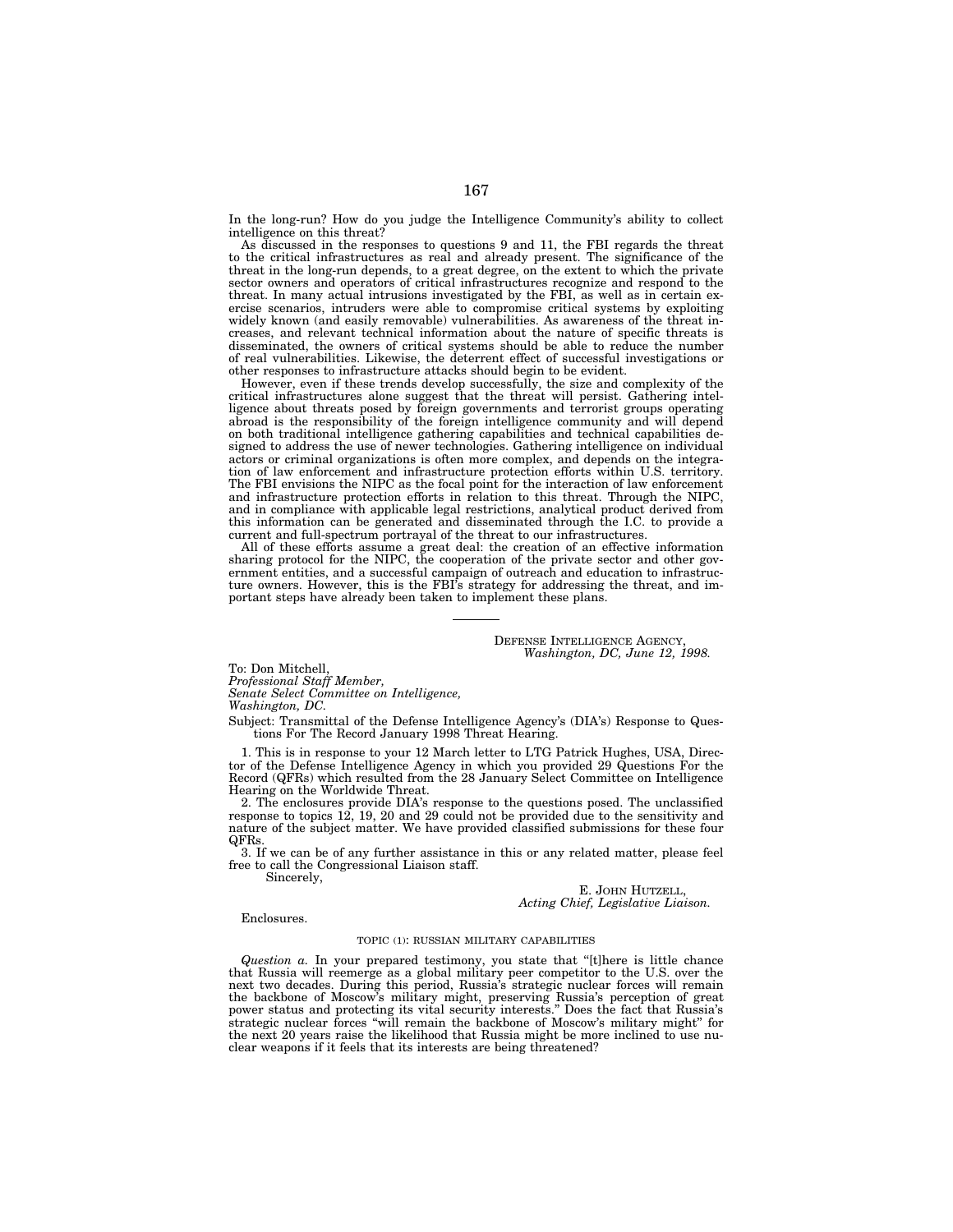Answer. While Russian strategic nuclear forces ''will remain the backbone of Moscow's military might'' for the next 20 years, their views on national security indicate that they perceive no major external threat for the foreseeable future.

*Question b.* What vital interests would Moscow perceive beyond its periphery that would warrant its commitment of military force, including the treat or use of nuclear weapons?

Answer. Beyond a direct threat to the Russian homeland, some writings have indicated that Russia would consider a threat to ethnic Russians residing in other states of the former Soviet Union as warranting commitment of military force. Large numbers of ethnic Russians remain, for example, in the Baltics states and in Kazakstan. However, Russia's ability to project sustained, effective conventional power remains limited. Moreover, it is highly unlikely that Russia would use or even threaten to use nuclear weapons as a means to protect ethnic Russians in other countries.

*Question c.* If present trends continue, what will be the Russian military's capability to conduct operations 5 years from now? Do these trends indicate the possibility that Russia may soon have insufficient military force to retain order within Russia?

Answer. The Russian military's fate hinges on the policy priorities and leadership capabilities of the man who replaces Yeltsin as well as on the condition of the economy. The responsibility for the maintenance of internal order, however, rests principally with the Ministry of Internal Affairs and other security organizations, although ultimately backed up by the Armed Forces. The forces of the other power ministries have enjoyed general priority over the MOD for funding, conscript, and military equipment.

*Question d.* What is your assessment of the likelihood that military reform will succeed in Russia?

Answer. The military reform process—intended to transform Russia's top-heavy military into an affordable force capable of meeting the threats facing Russia—remains stalled. A pattern of neglect and poor management of hard decisions on fundamental issues concerning the financing and implementation of reform have been the greatest stumbling blocks. Due to this inadequate leadership, the Armed Forces have been left on their own to struggle with ad hoc survival mechanisms. Only systematic control of budgetary resources and clear efforts at reduction and reorganization will improve the success of reform. This will depend largely on who succeeds Yelstin.

#### TOPIC (2): RUSSIA'S BALLISTIC MISSILE DEFENSE PROGRAM

*Question.* Please describe the nature and extent of Russia's ballistic missile defense effort. Where do you see Russia's ballistic missile defense program heading over the course of the next 15 years?

Answer. It is expected that only a few significant developments will be made in Russia's ballistic missile defense effort over this time period. They are developing both a new ICBM and SLBM within the limitations of extant arms control treaties. Revenue from the export of arms has helped Russia's defense programs to some extent. The latter includes R&B and modernization efforts for strategic weapons programs. As previously indicated, this is also consistent with the reliance on strategic systems for Russian security interests.

### TOPIC (3): RUSSIA'S SAFEGUARDING OF NUCLEAR MATERIALS

*Question.* What is the Intelligence Community's assessment of the adequacy of Russia's safeguard of nuclear weapons and fissile material?

Answer. The Russians have been consolidating some nuclear weapons reducing the threat somewhat, however, the deplorable financial situation has proven stressful for the Ministry of Defense and equally so for the nuclear security system. Undoubtedly, risks will endure.

*Question a.* What about missile systems, components, and technology? What is the status of Russian nuclear command and control systems?

Answer. Russia became a member of the Missile Technology Control Regime in 1995. However, activities of Russian defense firms remain problematic. The central government has also shown indications that it lacks total control of some of its personnel and resources.

Russia currently has a safe and reliable system for controlling its strategic nuclear forces. However, many of the components that make up the infrastructure of Russia's strategic command and control system are aging.

*Question b.* Has there been any change in the last year regarding Russian capabilities and programs in chemical or biological weapons? Does Russia persist in unacknowledged CW programs and illegal BW programs?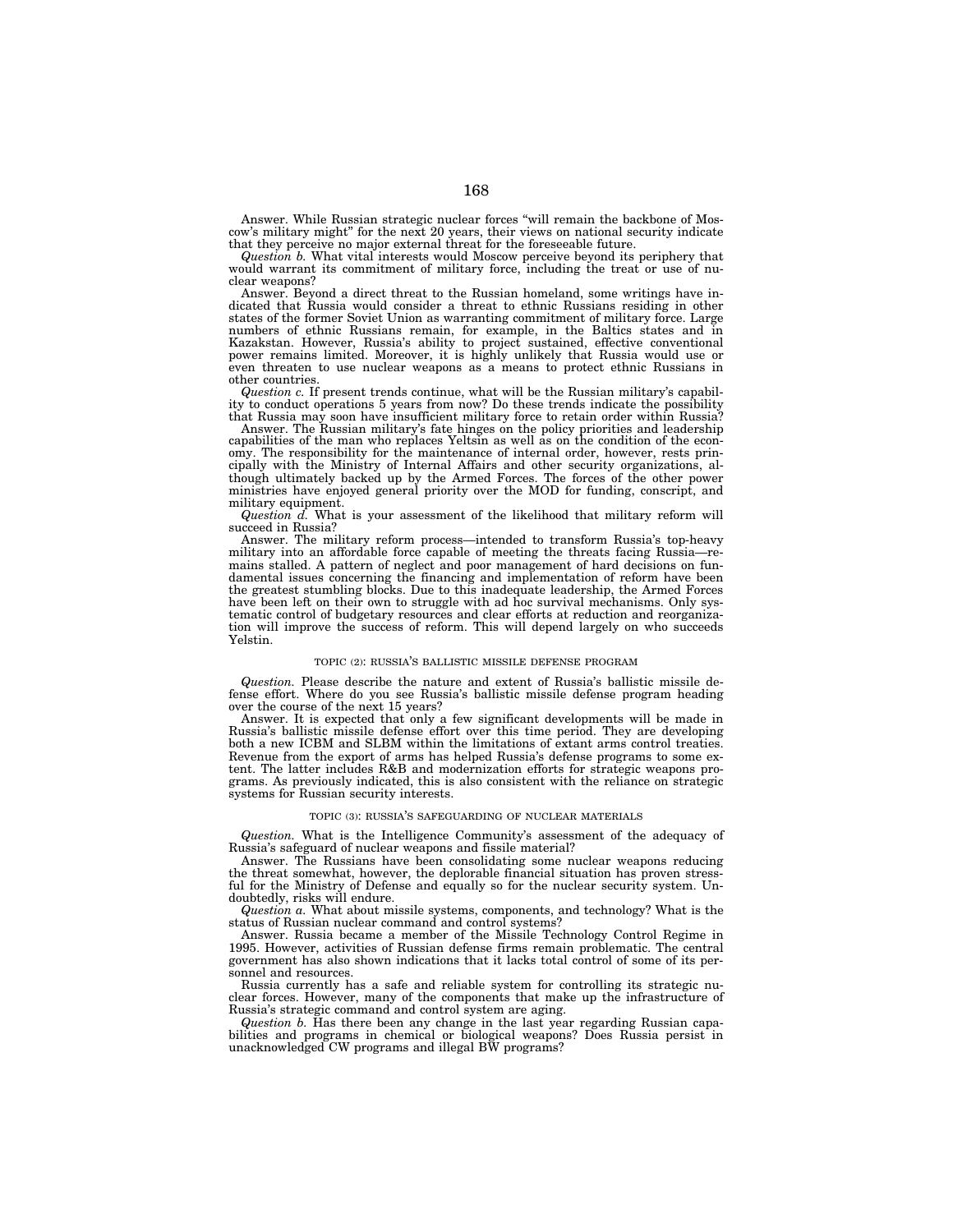Answer. Key components of the former Soviet biological warfare (BW) program remain largely intact and may support a possible future mobilization capability for the production of biological agents and delivery systems. Moreover, work outside the scope of legitimate biological defense activity may be occurring now at selected facilities within Russia. Such activity, if offensive in nature, would contravene the Biological and Toxin Weapons Convention of 1972, to which the former Soviet government is a signatory. It would also contradict statements by top Russian political leaders that offensive activity has ceased.

# TOPIC (4): TRANSFER OF TECHNOLOGY FROM THE FORMER SOVIET UNION

*Question.* What general trends has the Intelligence Community detected in the flow of scientists, technology, and unconventional military equipment to other nations? What evidence have you detected that Soviet nuclear materials, BW, CW or ballistic missile-related materials or technology have found their way to the international black market?

Answer. Russia continues to conduct some foreign sales related to NBC programs as well as missile technologies. It is unclear whether all or any of these marketing efforts are conducted officially or on the black market. It is likely that related training and technology support are inclusive to these same efforts. Russia does continue cooperation with China in the field of nuclear related technologies. This is worrisome since China also has similar market ties to Iran and Pakistan. Russian defense firms reportedly have assisted missile programs in South Asia, Middle East, and China. The ongoing poor economic conditions in Russia will continue to provide an environment for both sanctioned and illicit arms sales.

## TOPIC (5): CHINA'S MILITARY STRATEGY

*Question a.* In your prepared testimony, you state that ''China military strategy will continue to emphasize the development of a survivable nuclear retaliatory capability as a deterrent against the use of nuclear weapons by the United States, Russia or India. There is no indication that China will field the much larger number of missiles necessary to shift from a minimalist, retaliation strategy to a first-strike strategy.'' How confident are you of this assessment? What trends do you perceive in the quantity and quality of Chinese ballistic missiles capable of reaching the U.S.? Are these views shared by the remainder of the Intelligence Community?

Answer. There is a high confidence the Chinese will not produce more than the required ICBMs and the additional nuclear warheads for them over the ten years that would be needed for retaliatory strikes. China's limited nuclear deterrent has been, and will remain, a crucial component of its military strength and international prestige and is seen as contributing to Beijing's ability to maintain an independent foreign policy. China's defense expenditures are not expected to increase significantly for nuclear defense modernization. The Intelligence Community is in general agreement on these views.

*Question b.* Do you believe that China views its nuclear forces as a deterrent to other non-nuclear, military or political actions by the U.S. or other countries?

Answer. China considers the United States its principal military competitor in Asia. China has put increased emphasis on procuring nuclear forces designed to deter U.S. and the military involvement of other nations in Asian affairs.

# TOPIC (6): CHINA AND TAIWAN

*Question.* In your prepared testimony, you state that ''(t)he Taiwan issue remains the major potential flashpoint. Beijing believes U.S. policy encourages the independence movement of Taiwan, deliberately or inadvertently.'' Please elaborate. What is the potential for armed conflict between China and Taiwan? What would be the likely outcome of such a conflict? Has the threat of confrontation between the PRC and Taiwan replaced North Korea as the number one security issue in Asia?

Answer. From China's perspective, Taiwan is the single most important issue affecting Sino-American relations. Miscalculations or provocations generally run at a higher risk when two perspectives diverge as in the case of China and the U.S. on the issue of Taiwan. Both Taiwan and China see advantages in avoiding confrontation in achieving their long-term goals. Though China continues to modernize its forces in part to present a credible threat against Taiwan, it has not developed a significant amphibious capability that would be required for an invasion of ''Formosa''. North Korea remains the number one security issue in Asia.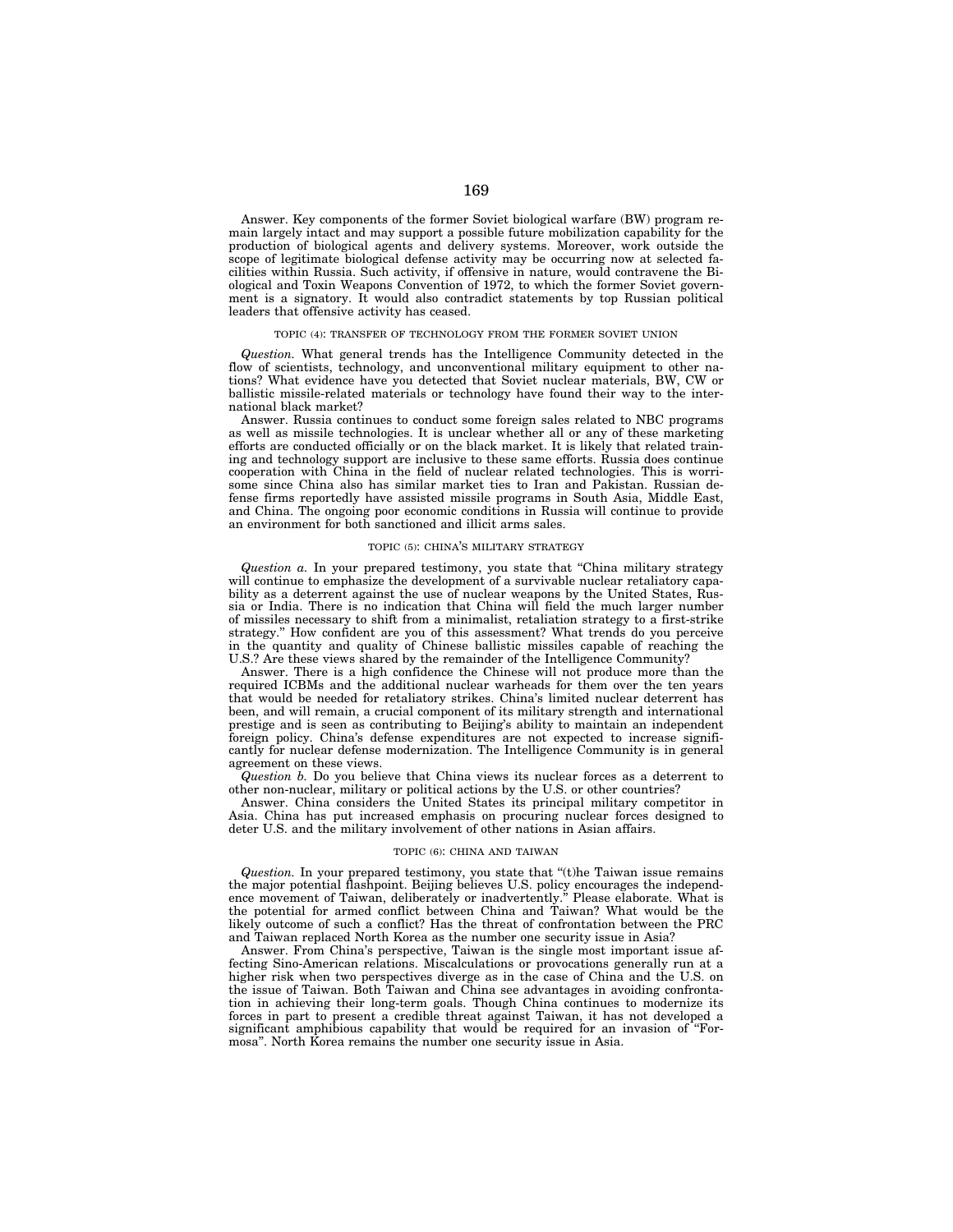#### TOPIC (7): INDIA AND PAKISTAN

*Question a.* In your prepared testimony, you state that ''India and Pakistan both continue to view their security relationship in zero-sum terms, possess sufficient material to assemble a limited number of nuclear weapons, have short range ballistic missiles, and maintain large standing forces in close proximity across a tense line of control. In short, although the prospect for a major war between India and Pakistan is low at present, we remain concerned about the potential, particularly over the near term for one of their occasional military clashes to escalate into a wider conflict. Over the long term, however, the threat of large scale war should diminish.'' Why do you consider a large-scale conflict between India and Pakistan likelier in the short term than in the long term? Is this assessment shared by other components of the Intelligence Community?

Answer. The risk of a major war between India and Pakistan, while still low, has increased recently as a result of several factors: the March election of the Hindu nationalist government in India; Pakistan's provocative Ghauri missile launch in early 1998; and both the Indian and Pakistani nuclear tests. Additional nuclear tests and missile tests by one or both countries is likely, which would further inflame tensions. Moreover, tensions over the disputed Kashmir region will continue to add friction to the contentious relationship. Despite the level of tensions, neither country wants war. Consequently, any conflict is likely to be the result of escalation or miscalculation and that is where our concern rests.

Major acts of terrorism occur in both countries, escalate periodically and both sides are prone to holding the other responsible. Although such acts will continue to contribute toward tension between the two states, it is unlikely that individual acts of terrorism will lead to war between Pakistan and India. However, a dramatic terrorist incident, which one side ascribes to the other could cause an escalation in tension and subsequent exchanges along the border, in turn inadvertently leading to war.

#### TOPIC (8): NORTH KOREA AS A CONTINUING THREAT

*Question a.* In your prepared testimony, you state that ''some significant—perhaps violent—change is likely in the next five years. There are four basic alternatives: leadership change, government collapse, negotiated accommodation with the South, or major economic reform.'' In your opinion, what is the likeliest scenario? Why?

Answer. Of the four alternatives, we believe the most likely scenario is leadership change and continue to assess that Pyongyang is least likely to attempt major economic reform or a negotiated accommodation with the South. Pyongyang's response to economic crisis has been one of retrenchment and ideological exhortation, coupled with rejection of economic reform which it fears would undermine both regime legitimacy and control and hasten the demise of the current government.

*Question b.* You also stated in your testimony that ''over the next several years Pyongyang's WMD, missile, artillery, and special operations force capabilities will likely improve, despite the dire economic situation.'' How do you account for this?

Answer. There is no doubt that North Korea continues to emphasize these capabilities. WMD, missile, and artillery systems serve not only as a deterrent. North Korea is always concerned with its geo-strategic position particularly as a small country surrounded by powerful neighbors. It likely sees these systems as a cost effective means to maintain a credible military threat to control or destroy allied defenses before full U.S. force engagement.

## TOPIC (9): CHANGES IN SOUTH KOREA

*Question.* Talks on peace on the Korean peninsula involving North and South Korea, China and the U.S., began in Geneva last December. Long time opposition leader Kim Dae Jung won last December's presidential election in South Korea. What do these developments bode for change in South Korea as well as prospects for normalized relations between or reunification of North and South Korea?

Answer. This is basically a political question on which State has the lead and is best qualified to comment. That said, we believe prospects for normalized relations between North and South Korea depend on North Korea seeking compromise and reconciliation rather than confrontation. There is some ground to speculate that North Korea may move gradually in that direction over the next few years—the Four-Party Talks being one example suggesting that change may be possible—but no solid evidence yet of any change in Pyongyang's intentions.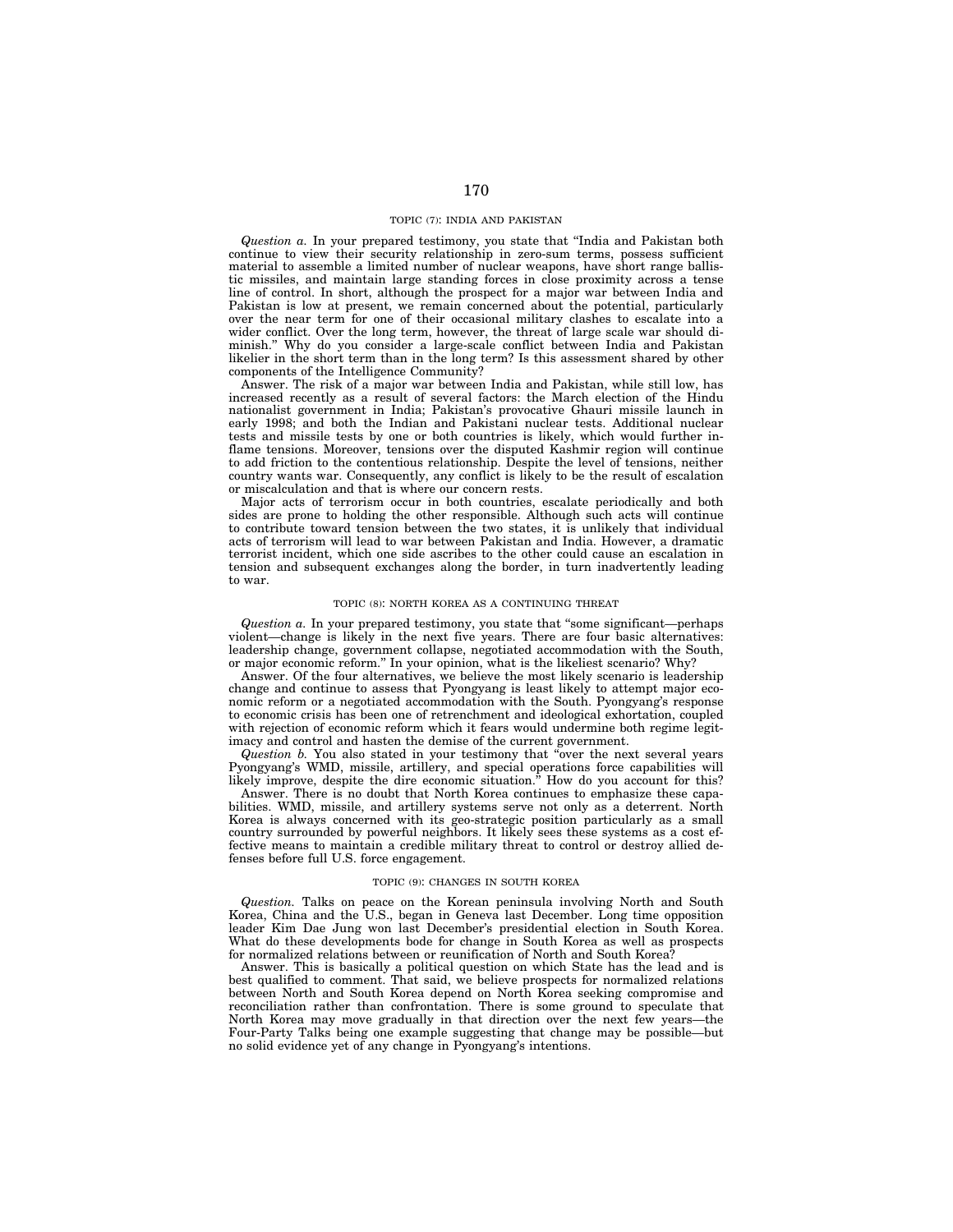*Question.* Currently, how much support exists for Saddam in the region? If military action were taken against Iraq, what would be the likely reaction of other nations in the region? What, if any, governments in the Middle East would be publicly supportive of military action against Iraq?

Answer. There is very little support for Saddam Hussein or the Iraqi regime in Middle Eastern ruling circles. Any reaction to military action against Iraq would be greatly dependent upon the conditions that could precipitate such action. Arab leaders remain concerned about the possible domestic and regional repercussions of such an attack. A few states could be expected to publicly support military action given that such actions followed full UNSC support.

# TOPIC (11): IRAQ'S WEAPONS OF MASS DESTRUCTION

*Question.* What is the current status of Iraq's BW, CW, nuclear weapon, and missile programs? How much activity has there been in each of these areas since the conclusion of the Persian Gulf War? Do we have any evidence that the Iraqi regime has tested CW or BW agents on humans since the Persian Gulf War?

Answer. Based on efforts conducted over the past few years in this venue, Iraq has demonstrated a commitment to rebuilding and expanding their WMD programs. The Iraqi nuclear program sustained considerable damage during the Gulf War and lost most of its infrastructure. However, they do retain critical knowledge gleaned by Iraqi scientists and technicians. Iraq maintains a limited ability to revitalize its chemical weapons program which also suffered during the Gulf War as well as through the subsequent UNSC inspections. Though it is unclear, the Iraqis may also retain a limited biological capability. The difficulty with this field of weaponry is that much of it is dual-use and can be found in Universities and similar commercial research labs. Iraq continues to devote limited resources and funding to overall development of these deadly programs. It is certain that if sanctions are lifted, Iraq will proceed expeditiously with its NBC programs as well as the corresponding delivery systems.

#### TOPIC (13): THE ISRAELI PRESENCE IN LEBANON

*Question a.* Comment on the losses the Israelis have suffered in Lebanon in the past year, the impact of those losses on Israeli public opinion.

Answer. Israeli public opinion polls consistently highlight a majority of support for occupying the security zone in southern Lebanon until security requirements for northern Israel are met despite losses.

*Question b.* What is the likelihood that Israel will initiate a unilateral withdrawal from southern Lebanon?

Answer. It is reasonable to assume that as long as the Hizballah continue to operate in southern Lebanon, Israel will more than likely seek to maintain some sort of presence.

*Question c.* Do the recent losses indicate that the Hizballah is becoming a more effective force?

Answer. IDF losses in 1997 more than likely resulted from a variety of factors. *Question d.* Comment on the military effectiveness of Israel's allies, the Southern Lebanon Army (SLA).

Answer. The SLA is of limited strength and consists of approximately 2 to 3 thousand personnel. They operate primarily with small arms, however, they do possess 20 to 40 pieces of armored equipment.

*Question e.* Describe the current military cooperation between the Israeli Defense Force and the SLA.

Answer. The IDF continues to train, equip, and support the SLA.

## TOPIC (14): SYRIA

*Question a.* Assess the current military strategic threat Syria poses for Israel and Syrian military capabilities in general.

Answer. Syrian military capabilities are severely limited and pale in comparison to Israeli capabilities. Severe deficiencies in maintenance skills, spare parts reserves, and transportation resources limit Syrian sustainment capabilities. Syria recognizes its deficiencies and has stressed the development of ballistic missiles and chemical programs as a deterrent to Israeli superiority.

*Question b.* What is the possibility Syria will exercise the military option to regain the Golan?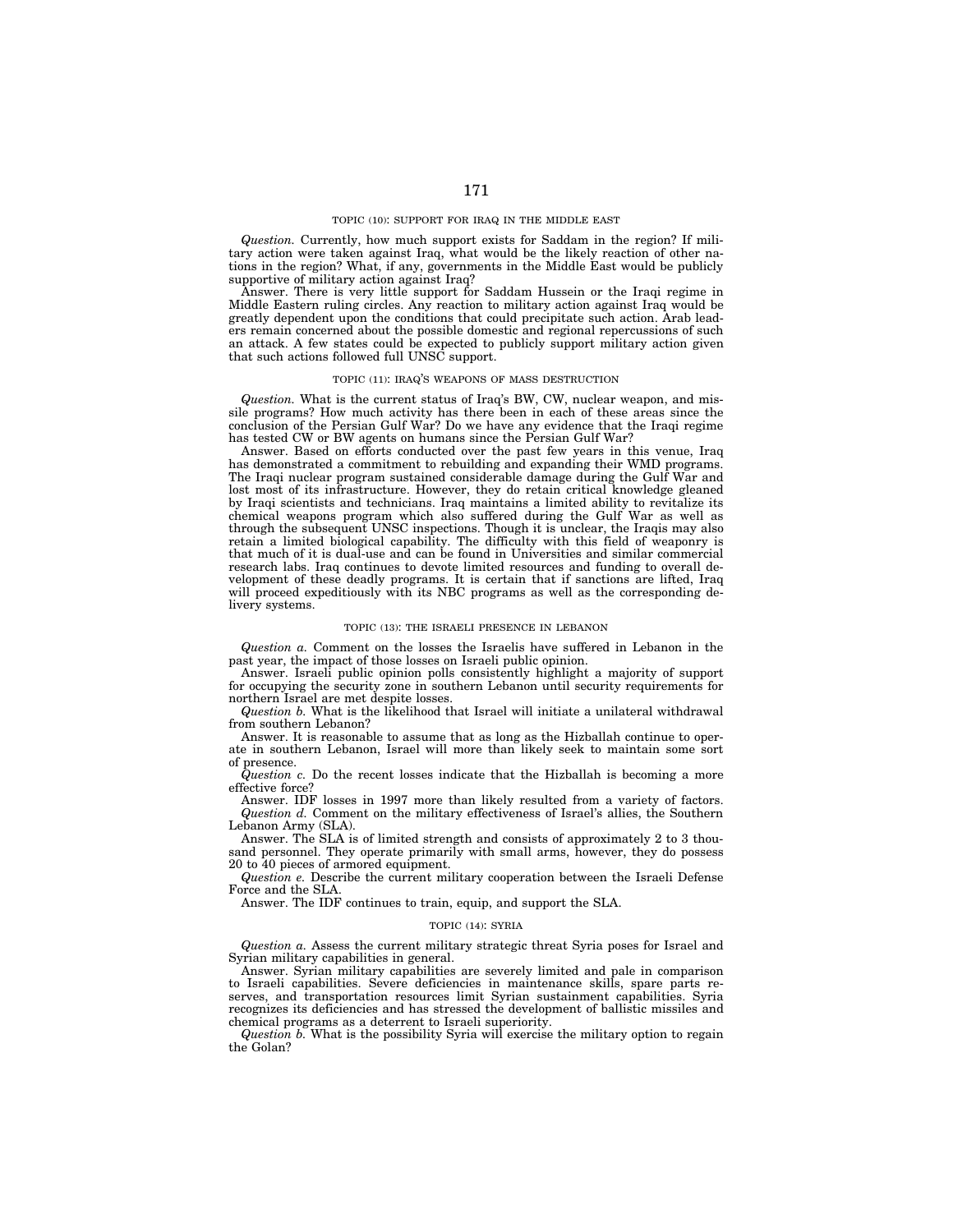Answer. Syria is well aware of Israel's military superiority and the high military and political risks associated with an attempted land-grab on the Golan. As always, the chance of miscalculation remains a factor in such contentious zones.

*Question c.* How do you interpret the Syrian military movement toward the Golan within the last two years?

Answer. Syria retains the objective of regaining the Golan Heights but as previously mentioned it recognizes its military shortfalls.

## TOPIC (15): LIBYA'S CHEMICAL WEAPONS PROGRAM

*Question.* What is the status of Libya's CW activities? What is the status of their overall CW program? Is Libya making progress toward obtaining any other weapons of mass destruction or their systems?

Answer. Libya maintains a heavy reliance on external assistance for its chemical weapons program given that it is deficient with its indigenous capabilities. Still, Libya has one of the most prominent programs in North Africa and the Middle East. Libya lacks adequate delivery systems for its chemical weapons. Nevertheless, the threat must be considered. Both the Libyan nuclear and biological programs are limited by a small technical base as well as very little outside assistance. As an added shortfall, Libya has not proceeded very far in regards to its ballistic missile program.

## TOPIC (16): CUBAN MILITARY CAPABILITIES

*Question a.* Does Cuba in any way pose a strategic threat to the United States at this time? Will Cuba pose a strategic threat to the U.S. at any time in the next two to five years? What, if anything, might change that assessment?

Answer. Cuba poses a negligible threat to the U.S. and other surrounding countries. Cuba's weak economy and lack of foreign military benefactors will probably continue for the foreseeable future and subsequently prevent the country from significantly improving its fighting forces.

*Question b.* (U) Is Cuba currently attempting to undermine democratically-elected governments in the Western Hemisphere? What support, if any, is it providing opposition movements in Colombia and Peru?

Answer. Throughout the 1990s, Cuba has focused on improving relations with Latin American governments.

#### TOPIC (17): CUBA AND NARCOTICS TRAFFICKING

*Question a.* Are Cuban Government officials implicated in narcotics trafficking? Answer. There is no significant information to suggest the Cuban government is

involved in narcotics trafficking. Allegations that Fidel Castro and his brother Raul are involved in narcotics trafficking have been repeatedly denied by the Government of Cuba (GOC). Since the celebrated trial and execution of top military and Interior Ministry officials on drug smuggling charges in 1989, the GOC has refuted any existence of narcotics-related corruption by government officials. The US Attorney's Office in Miami drafted a proposed indictment in 1993 implicating Raul Castro, Manuel Pinerio and 13 other Cuban officials for trafficking narcotics through Cuba. The case failed to proceed to the indictment stage because US officials determined that there was not enough evidence to warrant prosecution.

In July 1996, a press report identified Cuban Dictator Castro as being personally involved in cocaine trafficking into the United States. The newspaper also alleged that drug dealers busted with thousands of pounds of cocaine from Cuba not only say that the cocaine was brought into the United States with Castro's coordination, but also that there are photos of Castro with the traffickers and video of Castro assisted drug operations. Another report from the same press source claimed that United States drug enforcement agencies suspected the drugs were offloaded inside Cuban territory from a Colombian freighter and the agency is investigating a photo which documents a meeting between Castro and one of the drug smugglers arrested. The veracity of this report has not been confirmed and a DEA analyst indicated that the agency has no reporting to support these allegations.

*Question b.* To what extent are narcotraffickers overflying Cuban airspace to bring drugs into the U.S.?

Answer. Drug traffickers originating from Colombia and Jamaica routinely exploit Cuba's airspace for transit of narcotics to the United States.

*Question c.* Do these overflights require Cuban government complicity of any kind?

Answer. Currently, there is no evidence supporting Cuban complicity in drug trafficking overflights.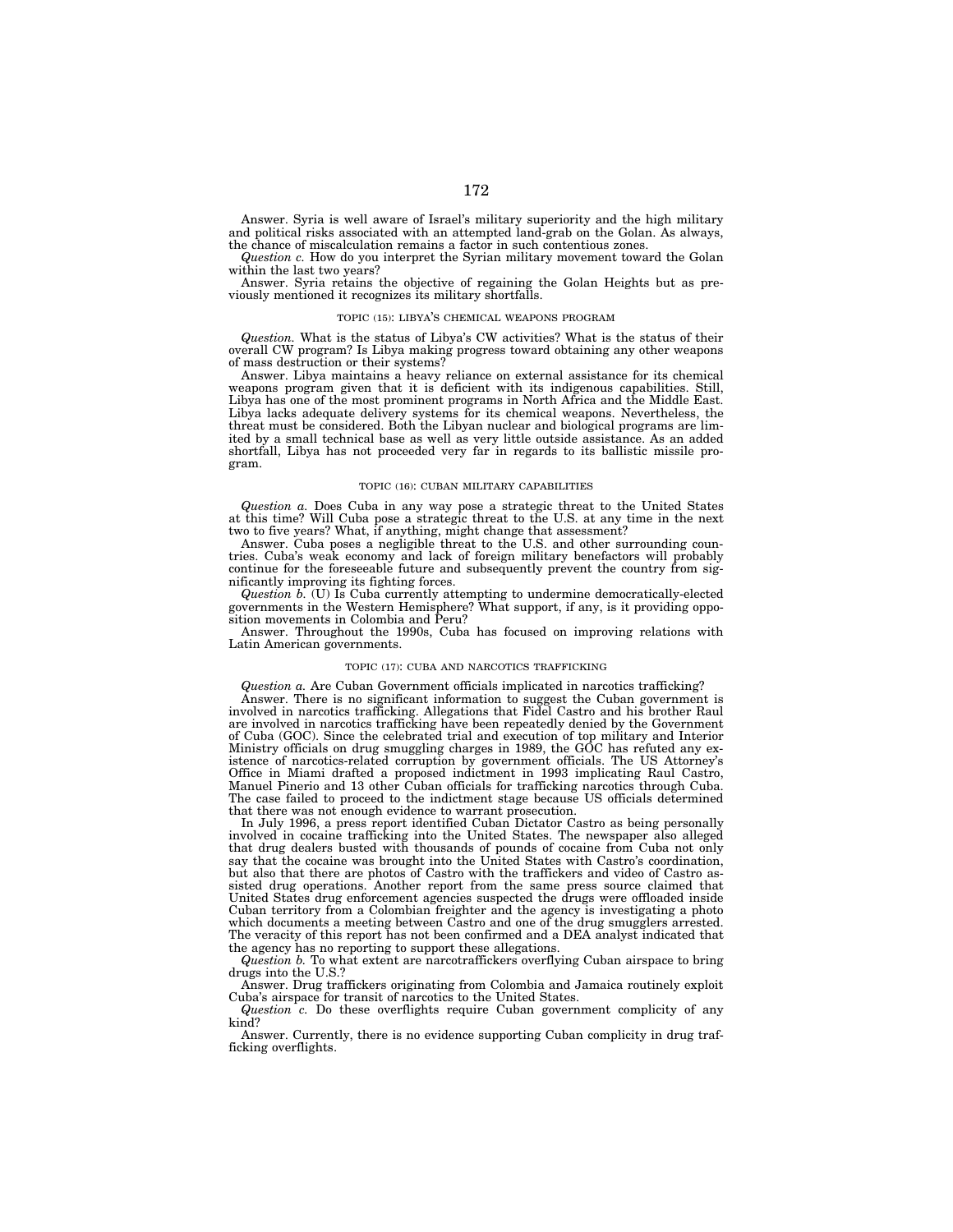*Question.* In your prepared testimony, you state that ''illicit synthetic drug production in urban areas is a significant threat.'' Please elaborate. Have we detected any change in the worldwide supply or demand for illegal drugs? Are our efforts having any effect on the drug trafficking organizations?

Answer. The Foreign Intelligence Community defers to the U.S. domestic Law Enforcement Agencies to address the threat posed by illicit synthetic drug production in domestic urban areas.

The Foreign Intelligence Community does not address the question of the demand for illicit drugs in the United States. That information is maintained by U.S. domestic Law Enforcement Agencies, as are the available details on demand elsewhere in the world. In terms of any changes in the supply of drugs, there are periodic shifts/ fluctuations in the availability of both heroin and cocaine, based on such elements as counterdrug operational successes, adverse weather in cultivation areas, blight or other crop diseases, etc. However, none of these elements has had a crippling impact on the availability of those drugs in the United States. The supply continues to be more than adequate to meet the demand.

As previously noted, counterdrug efforts have had some impact on the regional availability of drugs in the United States. Such successes primarily have been those making it more costly or inconvenient for drug traffickers to conduct business.

Various key cocaine and heroin traffickers have been arrested or imprisoned in recent years, disrupting operations and spawning infighting among those seeking to assume power.

Operational successes have disrupted some traditional routes used by traffickers to move drugs in and from South America, causing them to increase use of alternative means of moving their products.

Some successes against the traffickers' financial assets (cash flow, properties, etc.) have raised the cost of doing business both in the United States and elsewhere.

Operational successes disrupting the supply of essential chemicals have adversely affected the traffickers' production efforts.

Seizures of drug shipments (especially cocaine) have increased traffickers' costs, possibly necessitating increased production to meet demand.

These operations have not yet significantly reduced the supply of heroin and cocaine throughout the United States. However, if they can be sustained in the source and transit zones, it is much more likely that counterdrug operations ultimately will reduce the supply of drugs in the United States.

# TOPIC (21): THE CHEMICAL WEAPONS CONVENTION

*Question a.* Over one hundred of the 168 signatories have ratified the Chemical Weapons Convention (CWC). (Last November, both Iran and Russia completed their CWC ratification.) Do you have any intelligence that any of the signatories of the CWC have engaged in activities that raise compliance concerns?

Answer. Due to ongoing concern about worldwide chemical warfare (CW)-related activities, the Intelligence Community (IC) monitors the spectrum of activities related to the CW issue.

*Question b.* The Intelligence Community has conceded that its ability to monitor compliance with the CWC is limited. Has the U.S. monitoring capability improved since U.S. ratification of the CWC?

Answer. The U.S. continues to seek ways to enhance its ability to monitor CW programs and related proliferation activities through enhancements in technology and personnel resources.

### TOPIC (22): NORTH KOREA'S TAEPO DONG MISSILES

*Question.* The North Korea Taepo Dong II missile (which is under development) will have an estimated range of 4,000 to 6,000 kilometers, and therefore qualifies as an intercontinental ballistic missile (ICBM). How confident are you in these range estimates? What U.S. states or territories could the Taepo Dong hit? How soon could the Taepo Dong I and Taepo Dong II become operational, and how firm is that estimate? How has this assessment changed in the last year?

Answer. North Korea lacks test experience on the Taepo Dong II and the potential range remains as the theoretical projection. Potentially, the Taepo Dong II system could conceivably provide Pyongyang with the ability to reach Guam and parts of Alaska, but not Hawaii. Both the Taepo Dong I and II are still in the early stages of development and it could be sometime before actual flight testing begins and much depends on the availability of resources.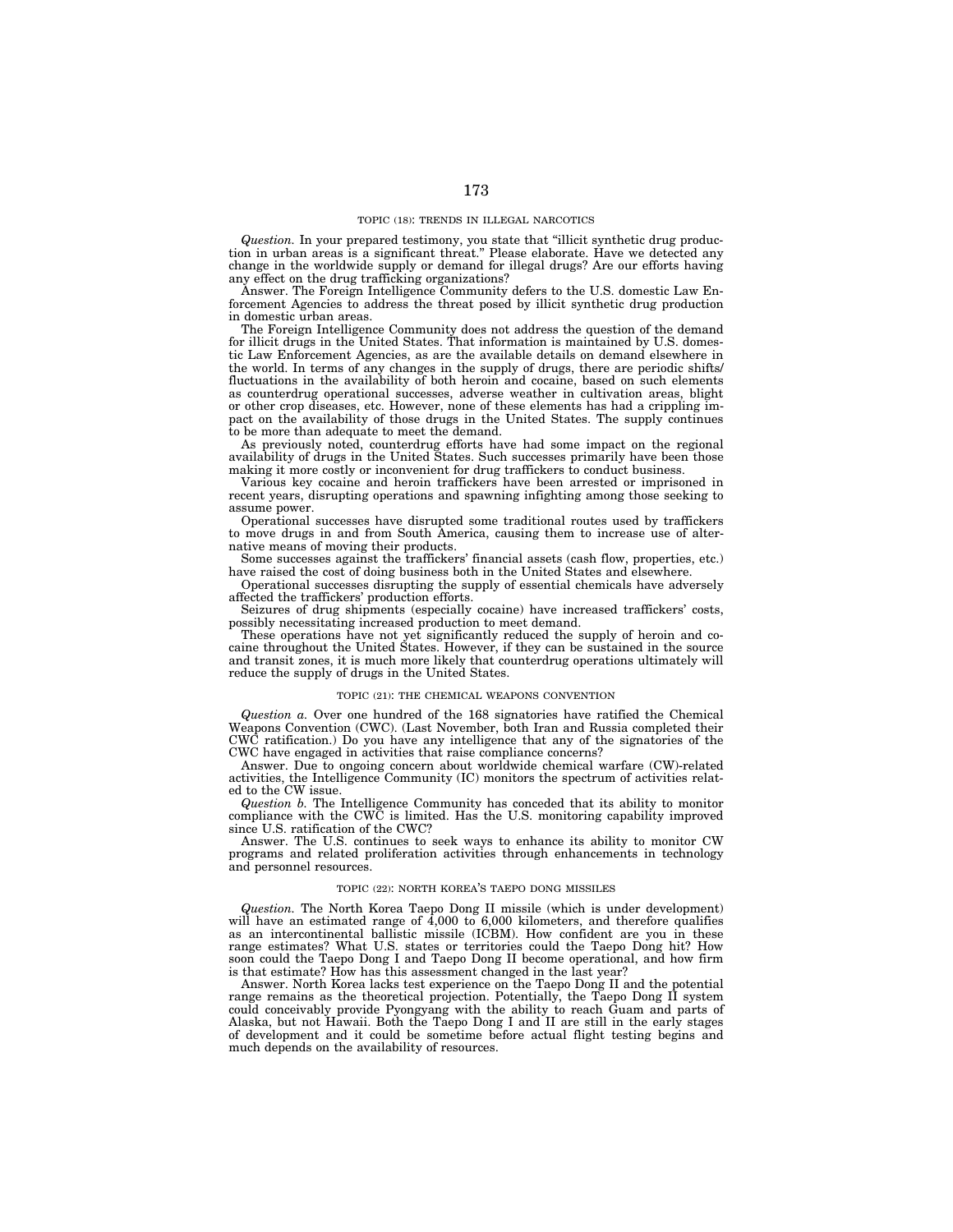*Question.* In your prepared testimony, you state that ''we are particularly concerned about two trends: the significant increase we expect over the next two decades in the numbers of ballistic missiles with ranges between 300 and 1500 kilometers; the potential for land attack cruise missiles to be more widely proliferated.'' Please elaborate. What countries' ballistic missile and cruise missile programs are you most concerned about?

Answer. With regard to ballistic missiles, the developing programs in the Middle East and East Asia are the most challenging to the strategic and national security interests of the United States. Of particular concern are the rogue states of Iran, Iraq, and Libya. In South Asia, developments in missile capabilities have taken on greater significance with both the Indian and Pakistani nuclear tests. The success of the North Korean missile programs and any subsequent proliferation as well as the status of Russian programs are and will remain chief concerns.

With regard to the land attack cruise missile threat, proliferation will proceed via direct foreign military sales of complete systems, as well as through indigenous developments. Both Russia and China have been prime developers as well as exporters of land attack cruises.

## TOPIC (24): THREAT TO U.S. DEPLOYED FORCES IN BOSNIA

*Question a.* What are the prospects and key actions required for establishing longterm stability in Bosnia? While the goal of the international military presence is to make it possible for the three factions to coexist peacefully, a threat against foreign forces remains. What is the threat facing US Forces deployed in Bosnia?

Answer. To establish long-term stability in Bosnia, the economy must be reconstructed, a legitimate, representative, political leadership must be established; rule of law must be established and enforced, free and open media must exist; and finally, the armed forces must be integrated or kept in military balance. All of the above will aid in reducing the mistrust and ethnic animosities all sides harbor. Nonetheless, it is possible that it will be at least a generation before Bosniacs, Bosnian Croats, and Bosnian Serbs can peacefully coexist.

Creating a functional society will require a long-term commitment by a united international community. As long as key western nations pursue a focused and coordinated approach in implementing the civilian aspects of Dayton supported by a credible military force, the prospects for success are greatly improved. Anything short of such an effort will likely result in failure.

All three of the entity armed factions have resisted full implementation of the Dayton Accords at one time or another. Each ethnic group will only cooperate as long as its perceived, long-term interests are not forfeited or marginalized. Although the civilian aspects of Dayton are lagging in their implementation, progress has been made. Such progress has been achieved by holding all parties' political leaders accountable for their actions.

The threat facing the forces in Bosnia remains low to medium. When SFOR simply conducts its daily mission, the threats facing SFOR are low. However, when ply conducts its dany mission, the threats having on the store towers or arresting<br>SFOR engages in other actions such as seizing communications towers or arresting<br> war criminals, then the threat increases temporarily, albeit not significantly. Recent events have shown that low level violence initiated primarily by civilians, has followed such SFOR actions. The threat could possibly increase and elicit a stronger response if SFOR were to arrest more high-profile war criminals. However, the longer Bosnia remains under international supervision, the less it appears that such a move as the arrest of war criminals will elicit a violent response.

The threat from the entity armed forces remains low. SFOR has taken several steps such as monitoring all armies, permitting the entities to train only with SFOR approval, and keeping all equipment in cantonment sites, which has significantly reduced this threat. None of the factions will risk taking any kind of overt military action against SFOR. The Federation Army is receiving training and equipment from the Train and Equip program which significantly modifies its attitudes and behavior towards SFOR. The Bosnian Serb Army, which no longer enjoys an overwhelming superiority in heavy weapons, poses very little threat to SFOR as it is hampered by its own internal problems such as insufficient funds for training, equipment modernization, maintenance, and even pay and salaries.

*Question b.* What are the shortfalls in Intelligence Community support to Bosnia operations and what is being done to rectify these problem areas?

Answer. The Intelligence Community conducts a constant effort to explore new or modified ways to best support operational forces in Bosnia all in an equal attempt to avoid shortfalls.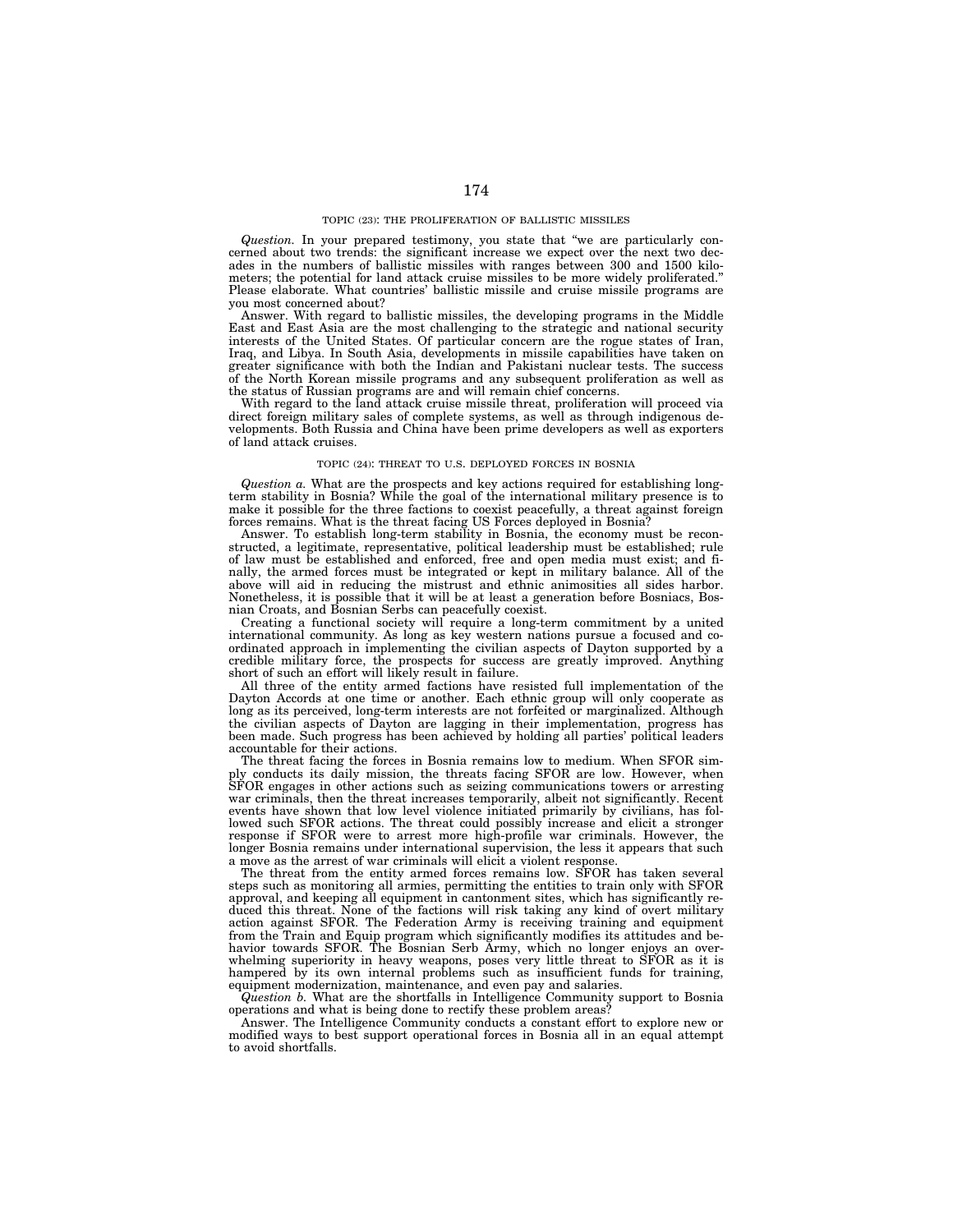*Question c.* In recent months, SFOR troops (including U.S. soldiers) have acted in support of Republika Srpska President Biljana Plavsic by seizing radio and television transmitters, police stations and other government installations controlled by her hard-line opponents. Does the participation of U.S. troops in such operations ex-pose them to increase risk of attack from hard-line supporters? Would hard-line response be limited to stone-throwing civilian mobs, or could it escalate into sniper attacks and other forms of armed conflict?

Answer. US forces are always at some level of risk and this can recede or escalate dependent on misperceptions or miscalculations of the indigenous factions.

*(Note: Original request from SSCI did not contain Question d, Question e, or Question h)*

*Question f.* Would more active participation by SFOR in civil implementation tasks such as refugee resettlement increase the risk to U.S. forces?

Participating in refugee resettlement, freedom of movement, and other civilian programs may expose U.S. forces to increased risk. The international Community has proclaimed 1998 as the year of refugee returns and it has begun to focus on moving people back to areas where they are ethnically in the minority. Although the factions seem to have accepted the increased role of the international community in advancing the Dayton process return of refugees and displaced persons to<br>minority areas is likely to spawn incidents of local resistance. This resistance has<br>in the past and will likely continue to turn violent and Refugees could also become again the pawns of political disputes, as factions use them to pursue their political and territorial agendas. The threat to SFOR could further grow should it become involved in dealing with organized crime and corruption. The criminal elements in Bosnian society are prone to violence and possess the ca-pability and determination to use it if they feel threatened.

*Question g.* What is the current status of efforts to remove land mines in Bosnia? Do land mines still pose a significant threat to U.S. troops in Bosnia? Answer. This threat in the region of the former Republic of Yugoslavia (FRY) is

pervasive and the international community continues efforts to locate and destroy these landmines. For the 4.5 years between mid-1991 and the end of 1995, minelaying has been ongoing, encompassing every imaginable method ranging from well planned and emplaced, marked and recorded minefields to simple hand scattering of antipersonnel (AP) mines. Additionally, sophisticated minelaying techniques have evolved that enhance the obstacle while protecting the mines themselves. The prevalence of low-metallic-content, difficult-to-detect landmines requires heightened individual soldier skills, particularly in the area of mine detection.

A serious threat from booby traps also exists. From the onset, the former Yugo-slav Army was extremely well equipped with mines, fuzes, special booby trap devices, and explosives. The breakdown of natural authority, open displays of ethnic hatred, time, and availability of these devices has fostered a willingness to booby trap mines, equipment, facilities, and buildings. Any heightened danger from booby trapped mines is fully addressed by the combat engineer doctrine of blowing mines in place.

The landmine situation faced by Bosnia is among the worst in the world; only Afghanistan, Cambodia, and Angola have a clearly more daunting problem. The mined area of Bosnia and Herzegovina is approximately, 8,400 square kilometers. There are 18,086 known mine fields, containing an estimated total of 246,262 anti-personnel and 49,507 anti-tank mines. While our information is not complete, it is estimated that there may be between 600,000 and 1,000,000 landmines in country (a lower figure than the 1.7 million previously estimated).

A few germane points to consider about the landmine problem in Bosnia include the following:

The FRY was a major producer of landmines.

The vast majority of mines found in Bosnia were manufactured by the FRY.

Many of the AP and AT mines are within the category of low-metallic-content, difficult-to-detect mines.

All factions conducted mine-laying (including some of the UNPROFOR peacekeeping forces).

More than 17,000 minefields have been identified with the FRY.

Most minefields are small, point minefields located at once important checkpoints strategic locations, etc.

Multiple belt, extensive mine obstacles have been encountered.

Most main routes are safe.

Shoulders, bypass routes, and unapproved roads remain suspect.

UNPROFOR and IFOR/SFOR have operated successfully in the region despite the prevasiveness of the mine threat. Random and poorly marked often describe the minefields.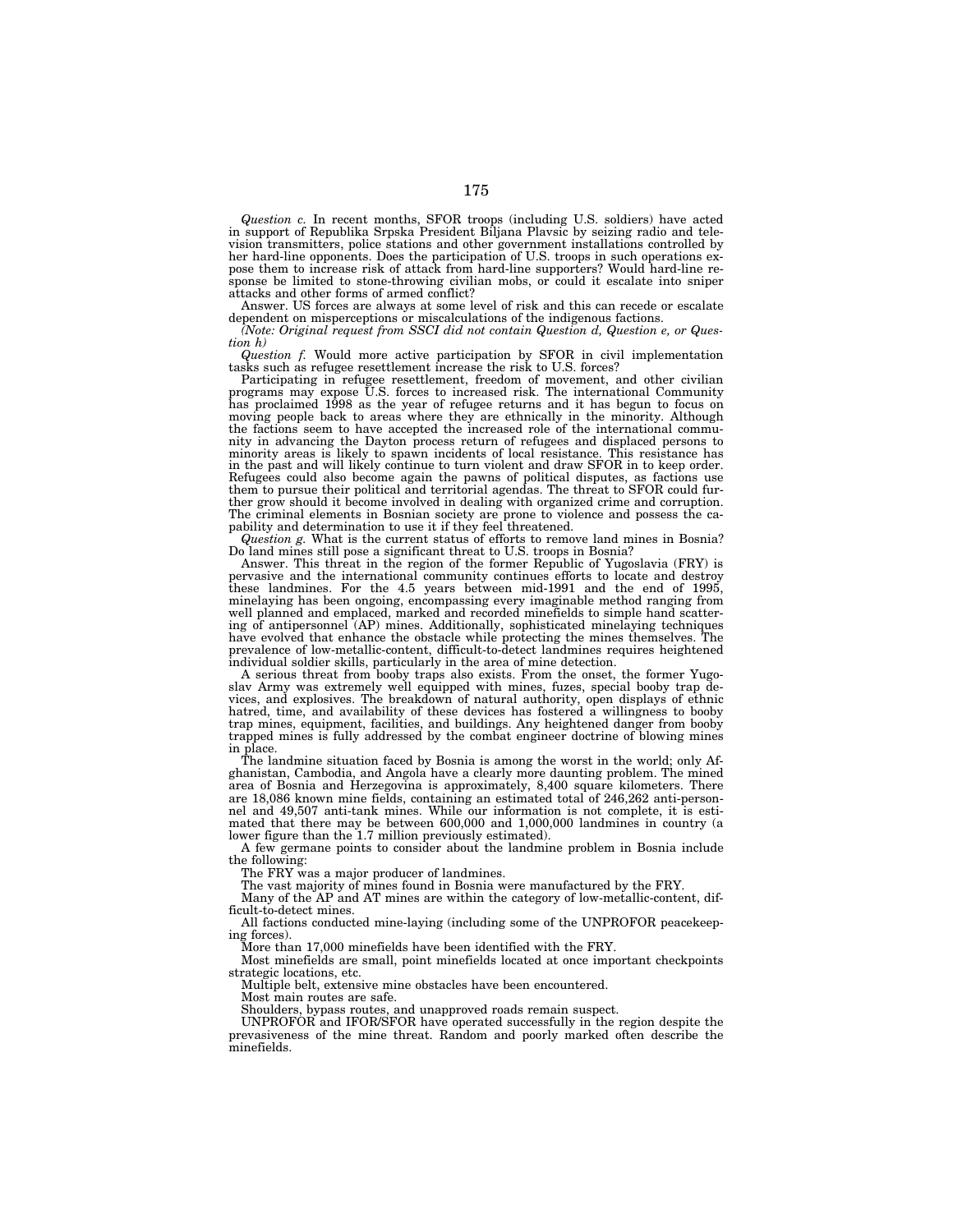*Question i.* Are you satisfied that the U.S. has sufficient HUMINT assets in Bosnia to provide early warning of possible threats to U.S. Force? Answer. The continued U.S. commitment to Bosnia forces us to constantly evalu-

ate the intelligence assets in country. *Question j.* How do you determine the extent of personnel required for HUMINT

collection operations for force protection. Answer. DIA provides resources but how other units are sized is beyond our ken.

# TOPIC (25): NATO EXPANSION

*Question.* What are the risks, if any, to US intelligence personnel and the intelligence community in general, in allowing Poland, the Czech Republic, and Hungary to join NATO?

Answer. As with any new military venture, there is a certain amount of risk involved. Poland, the Czech Republic, and Hungary are working hard to ensure compliance with NATO standards across the spectrum of military cooperation and operations.

### TOPIC (26): THE THREAT POSED BY DISEASE

*Question.* To what extent has HIV had an impact on the health and economies of foreign countries? How has HIV impacted foreign militaries?

Answer. The HIV pandemic is worse than previously estimated by World Health Organization and the United Nations. This fact was verified last November when the UN Program on HIV/AIDS revised their estimate of worldwide HIV infections upward to 30 million at the end of 1997; a 20 percent increase over their previous assessments.

As HIV infections develop in to AIDS cases, health systems will be challenged to accommodate the cost of treating AIDS patients or to develop alternative care schemes. In many underdeveloped countries, AIDS treatment is likely to be reserved for leaders and those who can afford costly pharmaceutical regimens. Developed countries will be equipped to handle the cost of medications for a large infected population, and have the health care structure to support and monitor patients for compliance with treatments regimens. The problem will be most acute in countries that are on the cusp of developed status, or where the expectation of high-quality health care does not easily permit diverting patients from traditional inpatient care, such as in South Africa.

HIV infections, like other medical problems, have the ability of significantly tax-ing health infrastructures depending on their severity. This can be problematic in developing regions such as Sub Saharan Africa where limited resources and facilities tend to further exacerbate the difficulties.

HIV infection rates remain highest in Africa's militaries and to a lesser extend those of Southeast Asia. Because of the deplorable state of the economy in Russia and the Ukraine, necessary funds to properly maintain medical facilities and resources has dropped placing the armed forces of these countries at a greater health risk.

By itself, being infected by HIV does not affect the performance of soldiers or their units. Only when HIV-infected soldiers become sick does their performance become impaired and their unit's capabilities degrade. The impact on the unit's overall capabilities depends on what duties were performed by the sick soldiers and how easily those soldiers can be spared or replaced. However, the impact of losing key personnel, such as pilots, and technicians, or effective leaders, could be severe and contribute to degraded readiness.

## TOPIC (27): THE ROLE OF DOD INTELLIGENCE ANALYSIS

*Question.* As senior military intelligence advisor to the Secretary of Defense and the Chairman of the Joint Chiefs of Staff, your production units and activities around the world have been the producers of action-oriented intelligence—the moment-to-moment reporting that enables policy makers and military commanders to make tactical decisions with timely information. How do you evaluate the Defense Intelligence Community's performance in the production of threat assessments? What contributions have been provided by the reserve component?

Answer. The demands for threat assessment production underscore the need to strike the right balance between current and term intelligence requirements. The Defense Intelligence Community is actively seeking means and ways to strengthening its capabilities to support the warfigher, decisionmaker, and planner with their demands. The turmoil and uncertainly of the current and future security environment that was highlighted in the testimony will continue to give credence to managing our support most expeditiously and prudently. The Defense Intelligence Commu